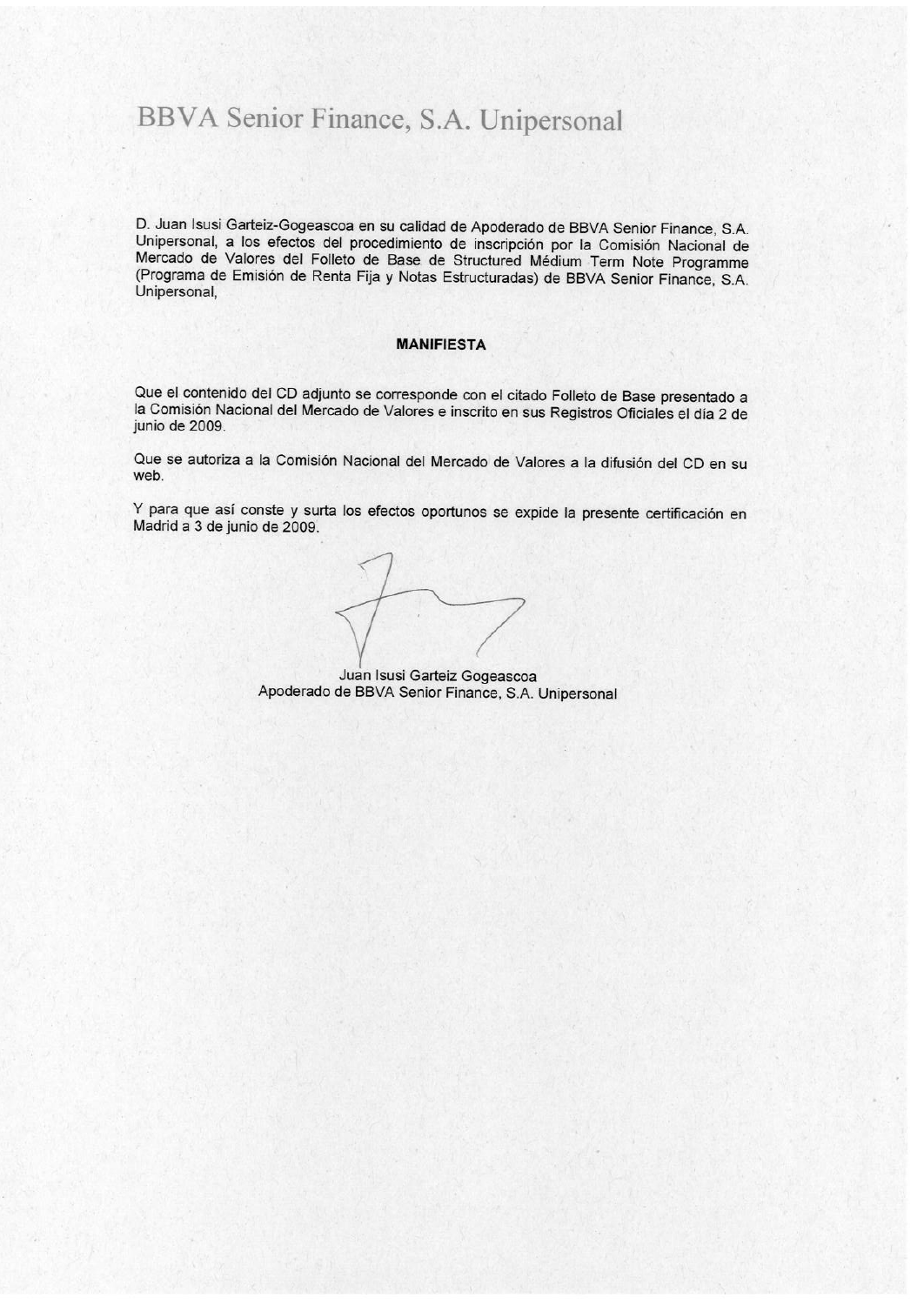# **BASE PROSPECTUS (***FOLLETO DE BASE***)**



# BBVA Senior Finance, S.A. Unipersonal

(*Incorporated with limited liability in Spain*)

# *€2,000,000,000 Structured Medium Term Note Programme (Programa de Emisión de Renta Fija y Notas Estructuradas)*

*unconditionally and irrevocably guaranteed by*

# Banco Bilbao Vizcaya Argentaria, S.A.

(*Incorporated with limited liability in Spain*)

Under this €2,000,000,000 Structured Medium Term Note Programme (the **Programme**), BBVA Senior Finance, S.A. Unipersonal (**BSF** or the **Issuer** may from time to time issue notes (the **Notes**) denominated in any currency agreed with the relevant Dealer (as defined below).

The payments of all amounts due in respect of the Notes will be unconditionally and irrevocably guaranteed by Banco Bilbao Vizcaya Argentaria, S.A. (**BBVA** or the **Guarantor**). Notes may be issued in bearer, registered or in dematerialised book-entry form (respectively **Bearer Notes**, **Registered Notes** and **Book-Entry Notes**). The maximum aggregate nominal amount of all Notes from time to time outstanding under the Programme will not exceed €2,000,000,000 (or its equivalent in other currencies). The Notes may be issued on a continuing basis to one or more **Dealers appointed from time to time by the Issuer**. References in this Base Prospectus to the **relevant Dealer** shall, in the case of an issue of Notes being (or intended to be) subscribed by more than one **Dealers**, be to all Dealers agreeing to subscribe for such Notes as designated in each specific issue of Notes. **An investment in Notes issued under the Programme involves certain risks.** For a discussion of these risks see "*Risk Factors*".

The Notes have not been and will not be registered under the U.S. Securities Act of 1933, as amended (the **Securities Act**), or any U.S. state securities laws and may not be offered or sold in the United States or to, or for the account or benefit of, U.S. persons (as defined in Regulation S under the Securities Act) unless an exemption from the registration requirements of the Securities Act is available and in accordance with all applicable securities laws of any state of the United States and any other jurisdiction. See "*Form of the Notes*" for a description of the manner and form in which Notes will be issued. Registered Notes are subject to certain restrictions on transfer, see "*Subscription and Sale and Transfer and Selling Restrictions*".

**Potential investors should note the statements on page 132-142 (inclusive) regarding the tax treatment in Spain of income obtained in respect of the Notes and the disclosure requirements imposed by Law 19/2003 of 4th July, 2003.**

The Issuer and the Guarantor may agree with the relevant Dealer that Notes may be issued in a form not contemplated by the Terms and Conditions of the Notes herein, in which event a supplement to this Base Prospectus or a new Base Prospectus, if appropriate, will be made available which will describe the effect of the agreement reached in relation to such Notes.

**Arranger Banco Bilbao Vizcaya Argentaria, S.A.** 

**Dealer Banco Bilbao Vizcaya Argentaria, S.A.** 

The date of this Base Prospectus is  $2<sup>nd</sup>$  June, 2009.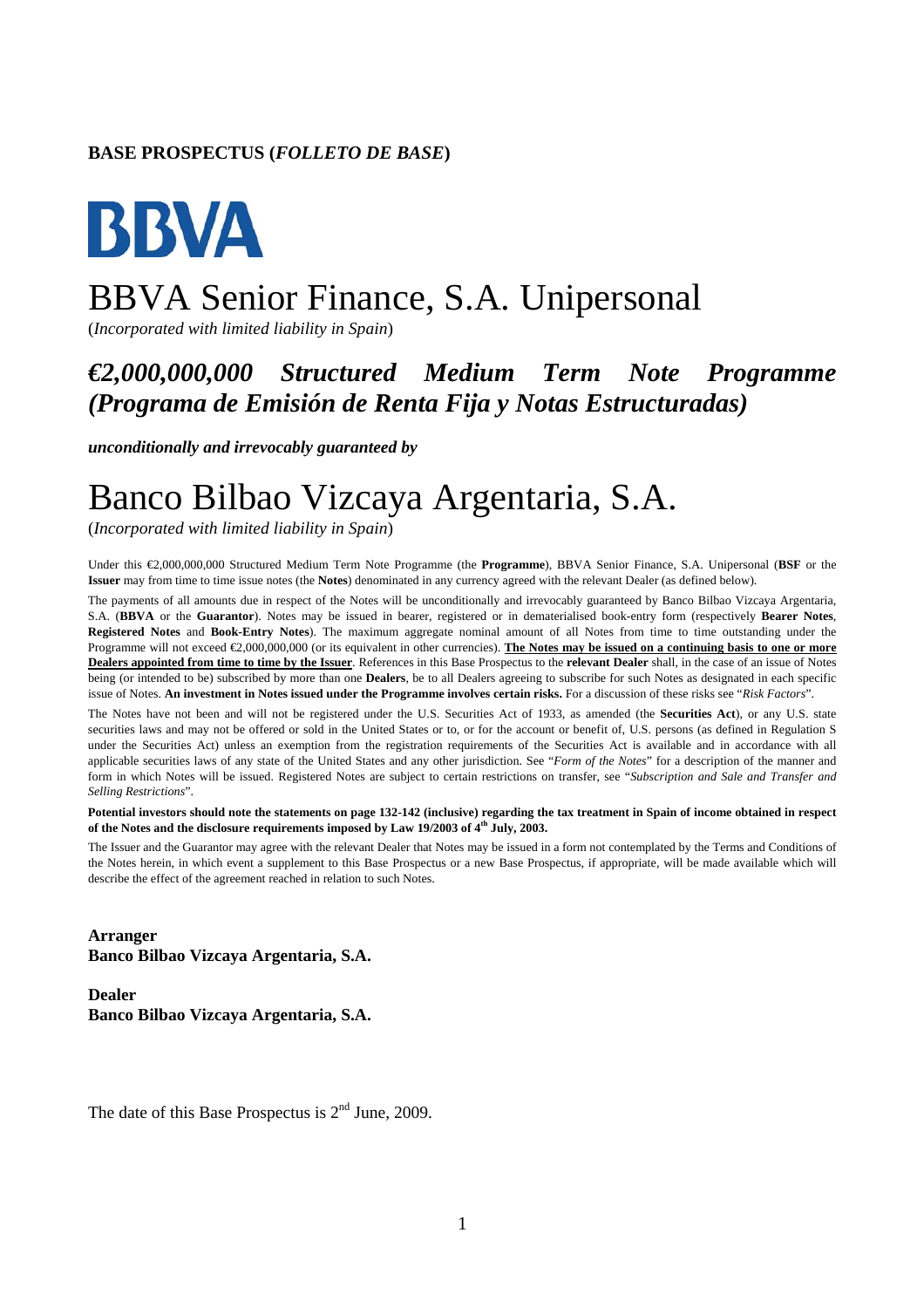This base prospectus (the **Base Prospectus**) has been approved by the *Comisión Nacional del Mercado de Valores* (the **CNMV**), in its capacity as competent authority under Law 24/1988 on the Securities Market Act (*Ley del Mercado de Valores*) (the **CNMV**) and relevant implementing measures in Spain, as a base prospectus. References in this Base Prospectus to Notes being listed (and all related references) shall mean that such Notes have been listed and admitted to trading on the AIAF Fixed Income Securities Market (**AIAF**). AIAF is a regulated market for the purposes of Directive 2004/39/EC (the **Markets in Financial Instruments Directive**).

Notice of the aggregate nominal amount of Notes, interest (if any) payable in respect of Notes, the issue price of Notes and any other terms and conditions not contained herein which are applicable to each Tranche (as defined under "*Terms and Conditions of the Notes*") of Notes will be set out in a final terms supplement (the **Final Terms** or **Condiciones Finales**) which, with respect to Notes to be listed will be delivered to the relevant authority on or before the date of issue of the Notes of such Tranche.

The Programme provides that Notes may be listed or admitted to trading, as the case may be, on such other or further stock exchanges or markets as may be agreed between the Issuer, the Guarantor and the relevant Dealer. Notes may not be issued under the Programme on an unlisted basis.

The applicable Final Terms will (if applicable) contain information relating to any underlying equity security, index, currency, debt security or other item(s) (each a **Reference Item**) to which the relevant Notes relate and which is contained in such Final Terms. However, unless otherwise expressly stated in a Final Terms, any information contained therein relating to a Reference Item will only consist of extracts from, or summaries of, information contained in financial and other information released publicly by the issuer, owner or sponsor, as the case may be, of such Reference Item. Each of the Issuer and the Guarantor will, unless otherwise expressly stated in the applicable Final Terms, confirm that such extracts or summaries have been accurately reproduced and that, so far as it is aware, and is able to ascertain from information published by the issuer, owner or sponsor, as the case may be, of such Reference Item, no facts have been omitted that would render the reproduced extracts or summaries inaccurate or misleading.

This Base Prospectus constitutes a base prospectus for the purposes of Article 5.4 of Directive 2003/71/EC (the **Prospectus Directive**).

The Issuer and the Guarantor (the **Responsible Persons**) accept responsibility for the information contained in this Base Prospectus. To the best of the knowledge of the Responsible Persons (each having taken all reasonable care to ensure that such is the case) the information contained in this Base Prospectus is in accordance with the facts and does not omit anything likely to affect the import of such information.

This Base Prospectus is to be read in conjunction with the relevant Final Terms and all documents which are incorporated herein by reference (see "*Documents Incorporated by Reference*") and any amendments or supplements hereto.

The Dealers (other than BBVA in its capacity as the Guarantor) have not independently verified the information contained herein. Accordingly, no representation, warranty or undertaking, express or implied, is made and no responsibility or liability is accepted by the Dealers (other than BBVA as aforesaid) as to the accuracy or completeness of the information contained or incorporated in this Base Prospectus or any other information provided by the Issuer or the Guarantor in connection with the Programme.

No Dealer (other than BBVA in its capacity as the Guarantor) accepts any liability in relation to the information contained or incorporated by reference in this Base Prospectus or any other information provided by the Issuer or the Guarantor in connection with the Programme.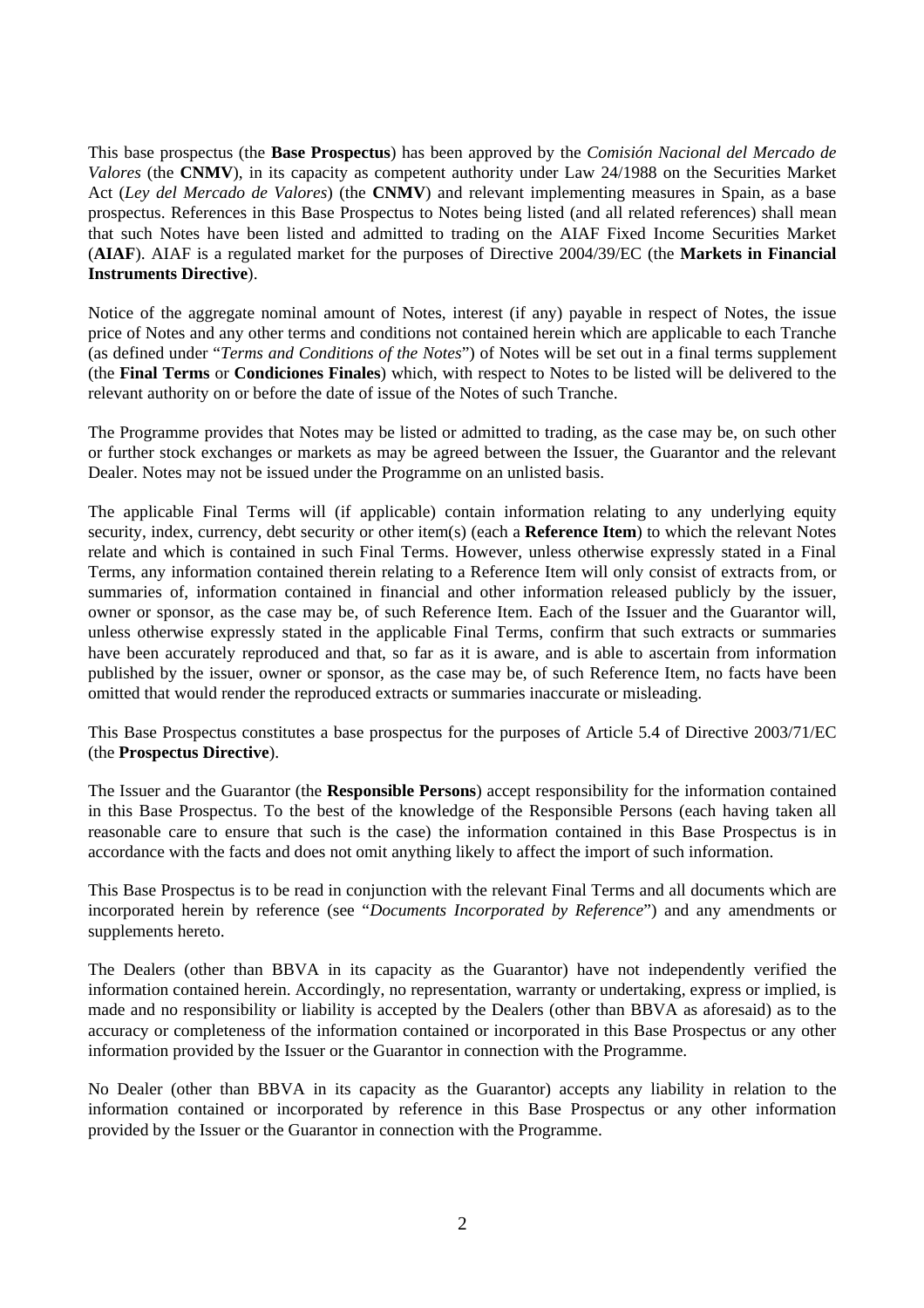Subject as provided in the applicable Final Terms, the only persons authorised to use this Base Prospectus in connection with an offer of Notes are the persons named in the applicable Final Terms as the Dealer(s) or the Managers, as the case may be.

No person is or has been authorised by the Issuer or the Guarantor to give any information or to make any representation not contained in or not consistent with this Base Prospectus or any other information supplied in connection with the Programme or the Notes and, if given or made, such information or representation must not be relied upon as having been authorised by the Issuer, the Guarantor or any of the Dealers.

Neither this Base Prospectus nor any other information supplied in connection with the Programme or any Notes: (a) is intended to provide the basis of any credit or other evaluation; or (b) should be considered as a recommendation by the Issuer, the Guarantor or the relevant Dealer that any recipient of this Base Prospectus or any other information supplied in connection with the Programme or any Notes should purchase any Notes. Each investor contemplating purchasing any Notes should make its own independent investigation of the financial condition and affairs, and its own appraisal of the creditworthiness, of the Issuer and/or the Guarantor. Neither this Base Prospectus nor any other information supplied in connection with the Programme or the issue of any Notes constitutes an offer or invitation by or on behalf of the Issuer or the Guarantor or the relevant Dealer to any person to subscribe for or to purchase any Notes.

Neither the delivery of this Base Prospectus nor the offering, sale or delivery of any Notes shall in any circumstances imply that the information contained herein concerning the Issuer and/or the Guarantor is correct at any time subsequent to the date hereof or that any other information supplied in connection with the Programme is correct as of any time subsequent to the date indicated in the document containing the same. The relevant Dealer expressly does not undertake to review the financial condition or affairs of the Issuer or the Guarantor during the life of the Programme or to advise any investor in the Notes of any information coming to their attention.

This Base Prospectus does not constitute an offer to sell or the solicitation of an offer to buy any Notes in any jurisdiction to any person to whom it is unlawful to make the offer or solicitation in such jurisdiction. The distribution of this Base Prospectus and the offer or sale of Notes may be restricted by law in certain jurisdictions. The Issuer, the Guarantor and the relevant Dealer do not represent that this Base Prospectus may be lawfully distributed, or that any Notes may be lawfully offered, in compliance with any applicable registration or other requirements in any such jurisdiction, or pursuant to an exemption available thereunder, or assume any responsibility for facilitating any such distribution or offering. In particular, no action has been taken by the Issuer, the Guarantor or the relevant Dealer which is intended to permit a public offering of any Notes or distribution of this Base Prospectus in any jurisdiction where action for that purpose is required. Accordingly, no Notes may be offered or sold, directly or indirectly, and neither this Base Prospectus nor any advertisement or other offering material may be distributed or published in any jurisdiction, except under circumstances that will result in compliance with any applicable laws and regulations. Persons into whose possession this Base Prospectus or any Notes may come must inform themselves about, and observe any such restrictions on the distribution of this Base Prospectus and the offering and sale of Notes. In particular, there are restrictions on the distribution of this Base Prospectus and the offer or sale of Notes in the United States, the European Economic Area (including the United Kingdom, Italy, France and Spain) and Japan; see "*Subscription and Sale and Transfer and Selling Restrictions*".

In making an investment decision, investors must rely on their own examination of the Issuer and the Guarantor and the terms of the Notes being offered, including the merits and risks involved. The Notes have not been approved or disapproved by the United States Securities and Exchange Commission or any other securities commission or other regulatory authority in the United States, nor have the foregoing authorities approved this Base Prospectus or confirmed the accuracy or determined the adequacy of the information contained in this Base Prospectus. Any representation to the contrary is unlawful.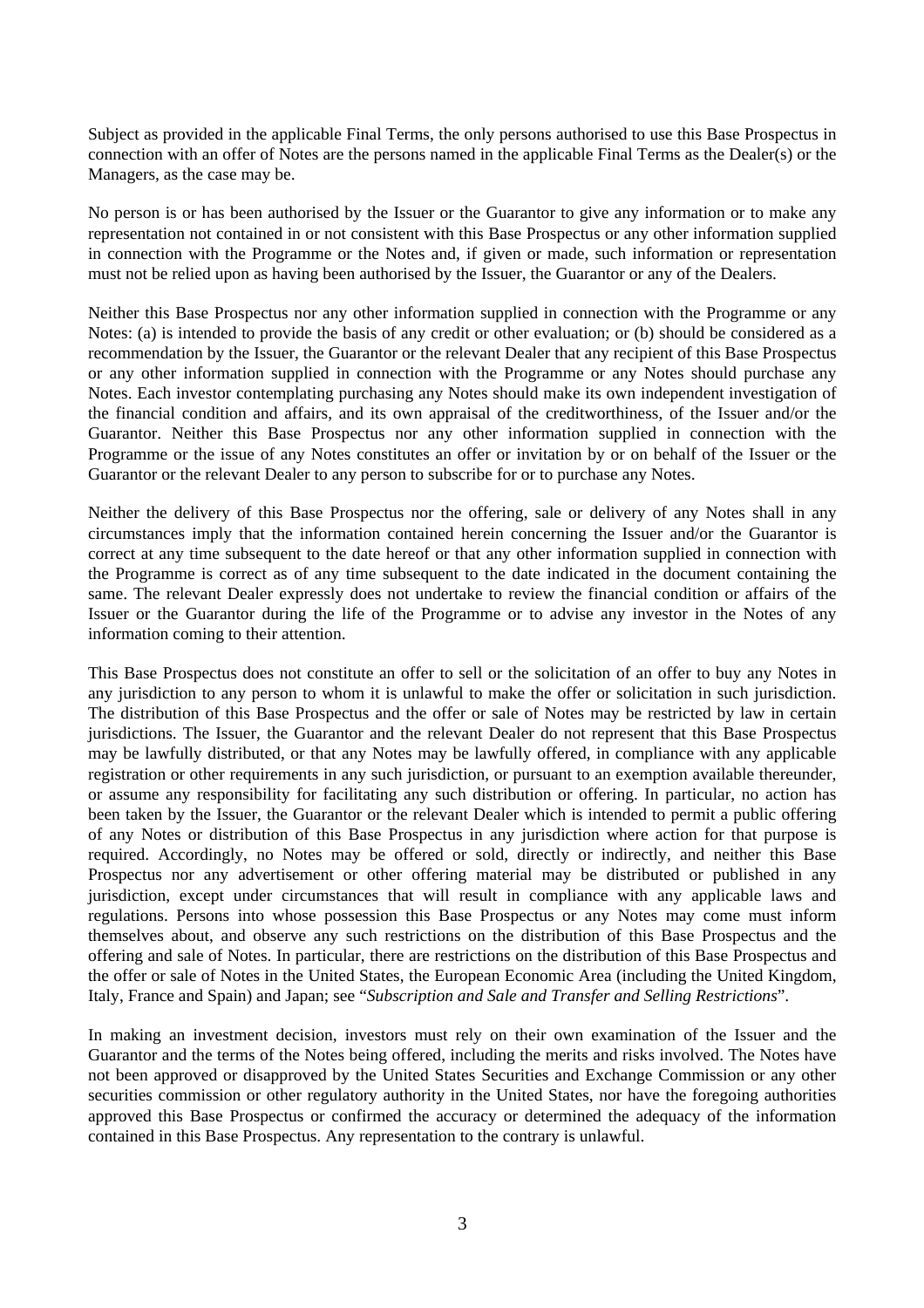None of the Issuer, the Guarantor nor the relevant Dealer makes any representation to any investor in the Notes regarding the legality of its investment under any applicable laws. Any investor in the Notes should be able to bear the economic risk of an investment in the Notes for an indefinite period of time.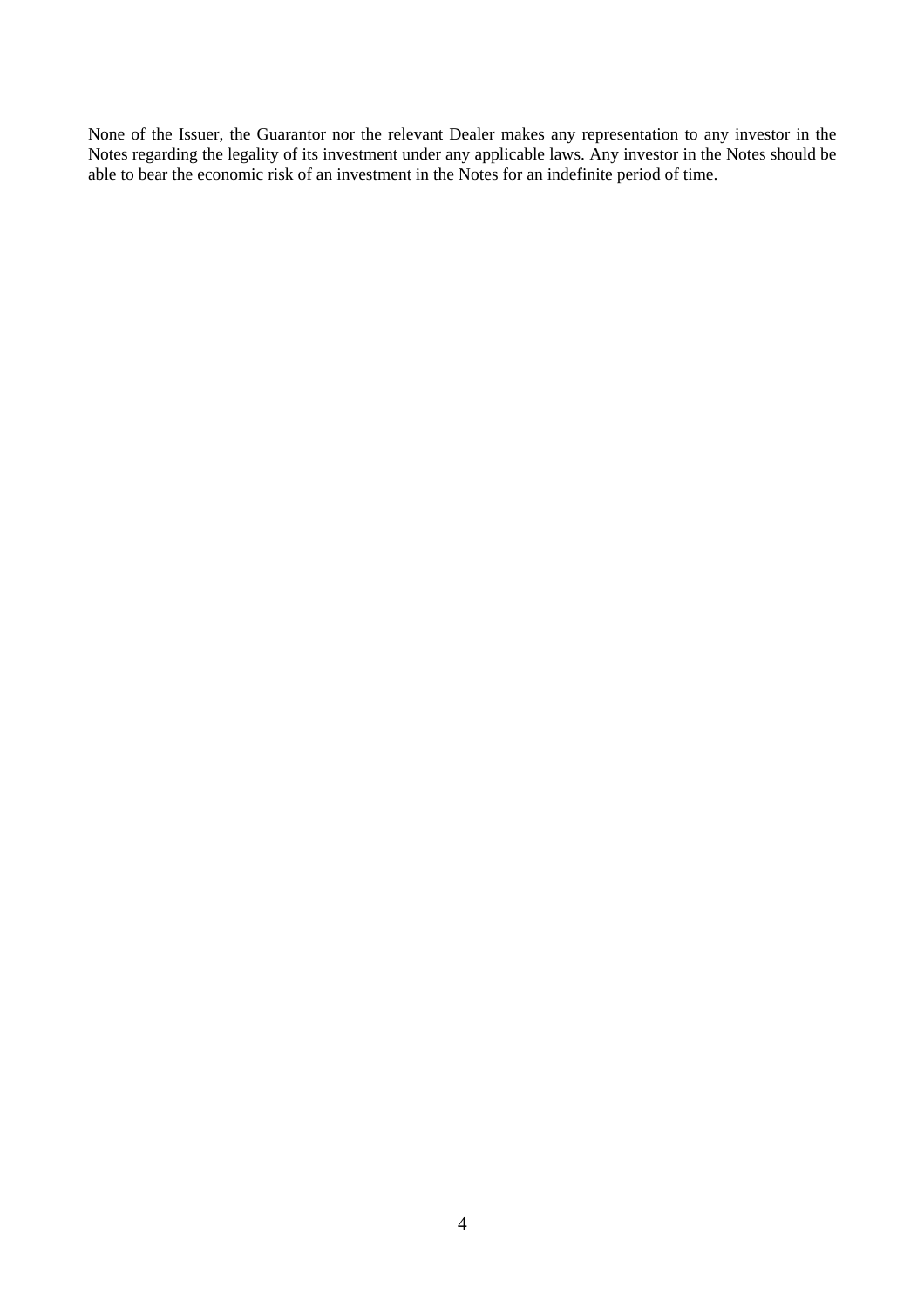#### **SPANISH TAX RULES**

Under Spanish law, interest payments in respect of the Notes will be subject to withholding tax in Spain, currently at the rate of 18 per cent., in the case of individual holders (as defined herein) who are resident for tax purposes in Spain.

Law 4/2008, of 23 December, abolishing the Wealth Tax Levy, generalising the Value Added Tax monthly refund system and introducing other amendment to the tax legal system (**Law 4/2008**) was published in the Spanish Official Gazette on 25 December 2008. Law 4/2008 removes the obligation on Spanish issuers or their parent companies to provide to the Spanish tax authorities the relevant information concerning holders of securities who are not resident in Spain. However, the implementation of the changes contemplated by Law 4/2008 is subject to the adoption of relevant secondary legislation. At the date of this Base Prospectus, such secondary legislation had not yet been adopted.

Until secondary Legislation is enacted to implement Law  $4/2008$ , the Issuer or Guarantor, as the case may be,is required to continue to submit to the Spanish tax authorities certain details relating to holders of the Notes. Holders in respect of whom such information is not provided to the Issuer or the Guarantor, as the case may be, in accordance with procedures described herein will receive payments subject to Spanish withholding tax, currently at the rate of 18 per cent. In such case, neither the Issuer nor the Guarantor will gross up payments in respect of any such withholding tax (see Condition 9 of the Notes and *"Taxation – Disclosure of Noteholder Information in connection with Interest Payments"*).

#### *Clearing Systems*

Euroclear Bank S.A./N.V. (**Euroclear**) and Clearstream Banking, société anonyme (**Clearstream, Luxembourg** and, together with Euroclear, the **European Clearing Systems**) and, in the case of Notes admitted to trading on AIAF or other Spanish regulated markets, the *Sociedad de Gestión de los Sistemas de Registro, Compensación y Liquidación de Valores, S.A.U.* (**Iberclear**) have arranged certain procedures to facilitate the Issuer, the Guarantor and the Principal Paying Agent (as defined on page 75) in the collection of the details referred to above from holders of the Notes. If any European Clearing System or Iberclear is, in the future, unable to facilitate the collection of such information, it may decline to allow any or all Series of the Notes to be cleared through such European Clearing System or Iberclear (as the case may be) and this may affect the liquidity of such Notes. Provisions have been made for the Notes, in such a case, to be represented by definitive Notes (see "*Form of the Notes*"). The procedures agreed and described in the Agency Agreement (as defined on page 62) may, in the future, be amended to comply with Spanish law and regulations and operational procedures of the European Clearing Systems and Iberclear. The Guarantor and the Issuer may from time to time, at their discretion, appoint an agent to intermediate with the European Clearing Systems and/or Iberclear in the provision of such information. Details of any such appointment will be set out in the applicable Final Terms.

#### *General*

The procedures described in this Base Prospectus for the provision of information required by Spanish laws and regulations is a summary only and is subject to review and amendment by the European Clearing Systems and Iberclear as well as to further clarification from the Spanish tax authorities regarding such laws and regulations. Holders of Notes must seek their own advice to ensure that they comply with all procedures to ensure correct tax treatment of their Notes. None of the Issuer, the Guarantor, the relevant Dealer, the Paying Agents, the European Clearing Systems or Iberclear assumes any responsibility therefor.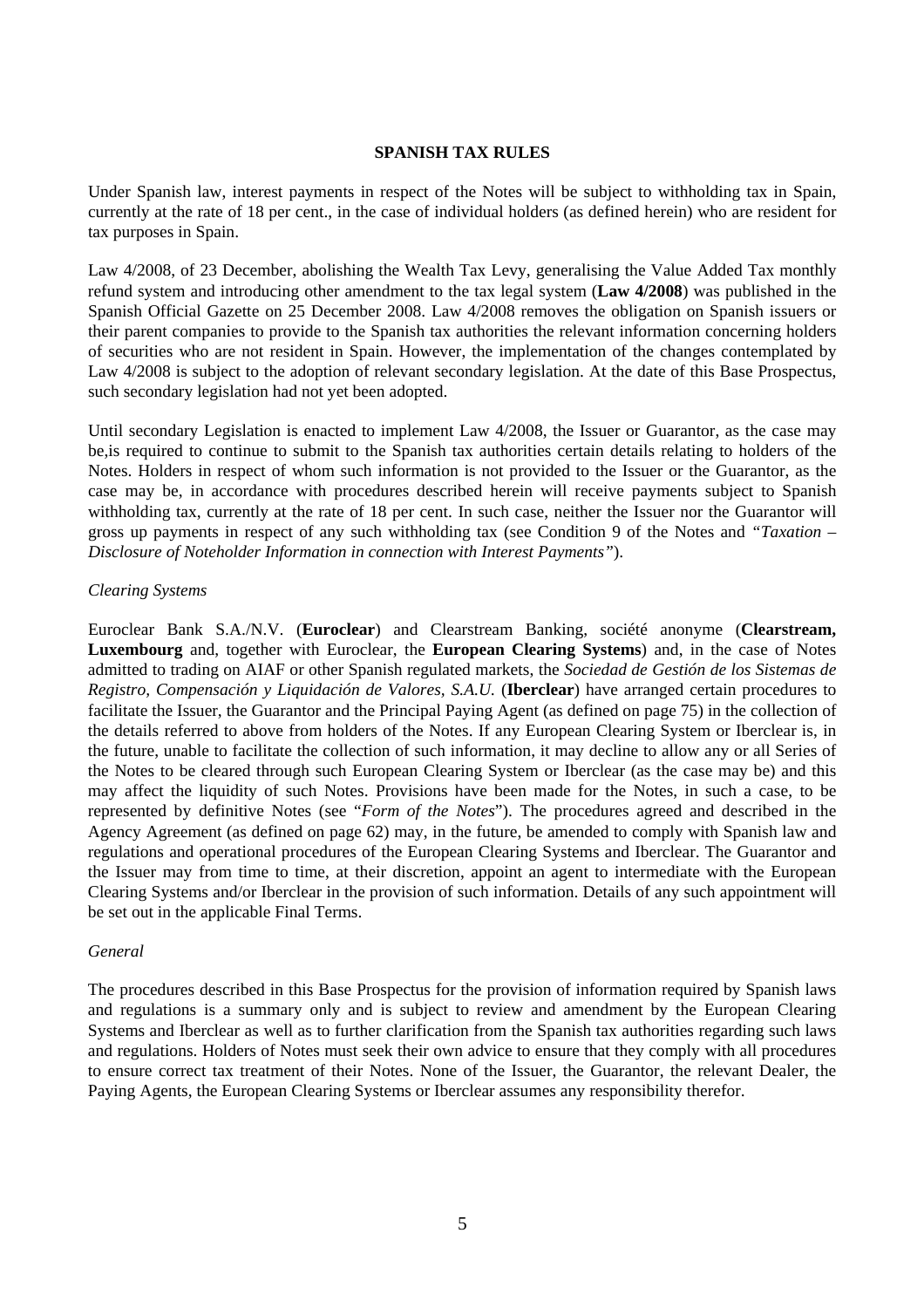#### **PRESENTATION OF FINANCIAL AND OTHER INFORMATION**

The Issuer and the Guarantor maintain their financial books and records and prepare their financial statements in euro in accordance with generally accepted accounting principles in Spain (in the case of the Issuer) or the International Financial Reporting Standards previously adopted by the European Union (**EU-IFRS**) (in the case of the Guarantor).

All references in this document to "*U.S. dollars*", "*U.S.\$*" and "*\$*" refer to United States dollars. In addition, all references to "*Sterling*" and "£" refer to pounds sterling and to "*euro*" and "€" refer to the currency introduced at the start of the third stage of European economic and monetary union pursuant to the Treaty establishing the European Community, as amended.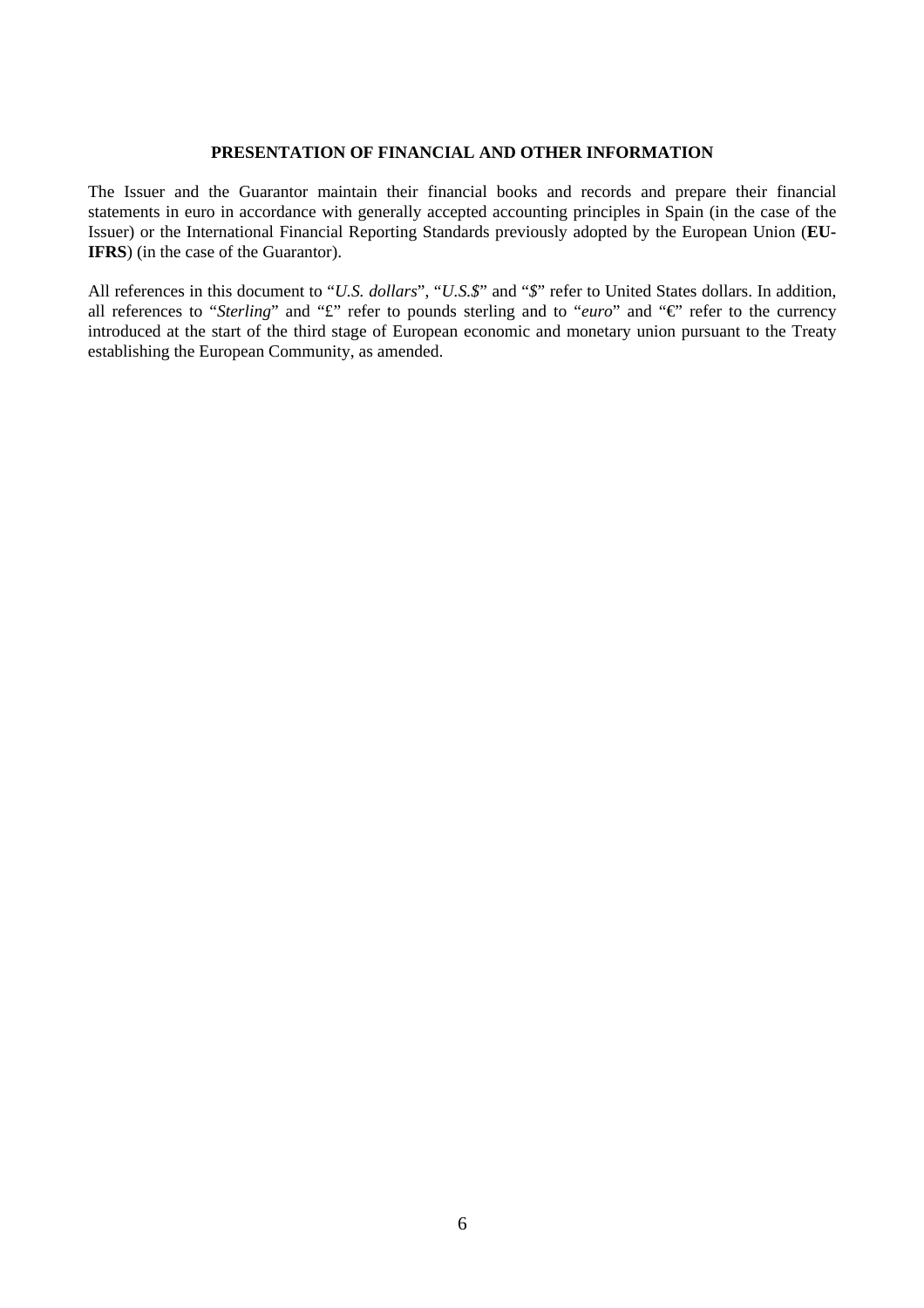# **CONTENTS**

**In connection with the issue of any Tranche of Notes, the Dealer or Dealers (if any) named as the Stabilising Manager(s) (or persons acting on behalf of any Stabilising Manager(s)) in the applicable Final Terms may over-allot Notes or effect transactions with a view to supporting the market price of the Notes of the Series (as defined below) of which such Tranche forms part at a level higher than that which might otherwise prevail. However, there is no assurance that the Stabilising Manager(s) (or persons acting on behalf of a Stabilising Manager) will undertake stabilisation action. Any stabilisation action may begin on or after the date on which adequate public disclosure of the final terms of the offer of the relevant Tranche of Notes is made and, if begun, may be ended at any time, but it must end no later than the earlier of 30 days after the issue date of the relevant Tranche of Notes and 60 days after the date of the allotment of the relevant Tranche of Notes. Any stabilisation action or over-allotment must be conducted by the Stabilising Manager(s) (or person(s) acting on behalf of any Stabilising Manager(s)) in accordance with all applicable laws and rules.**

**\_\_\_\_\_\_\_\_\_\_\_\_\_\_\_\_\_\_\_\_\_\_\_\_\_\_\_\_\_\_\_\_\_\_\_\_\_\_\_\_\_\_\_\_\_\_\_\_\_\_\_\_**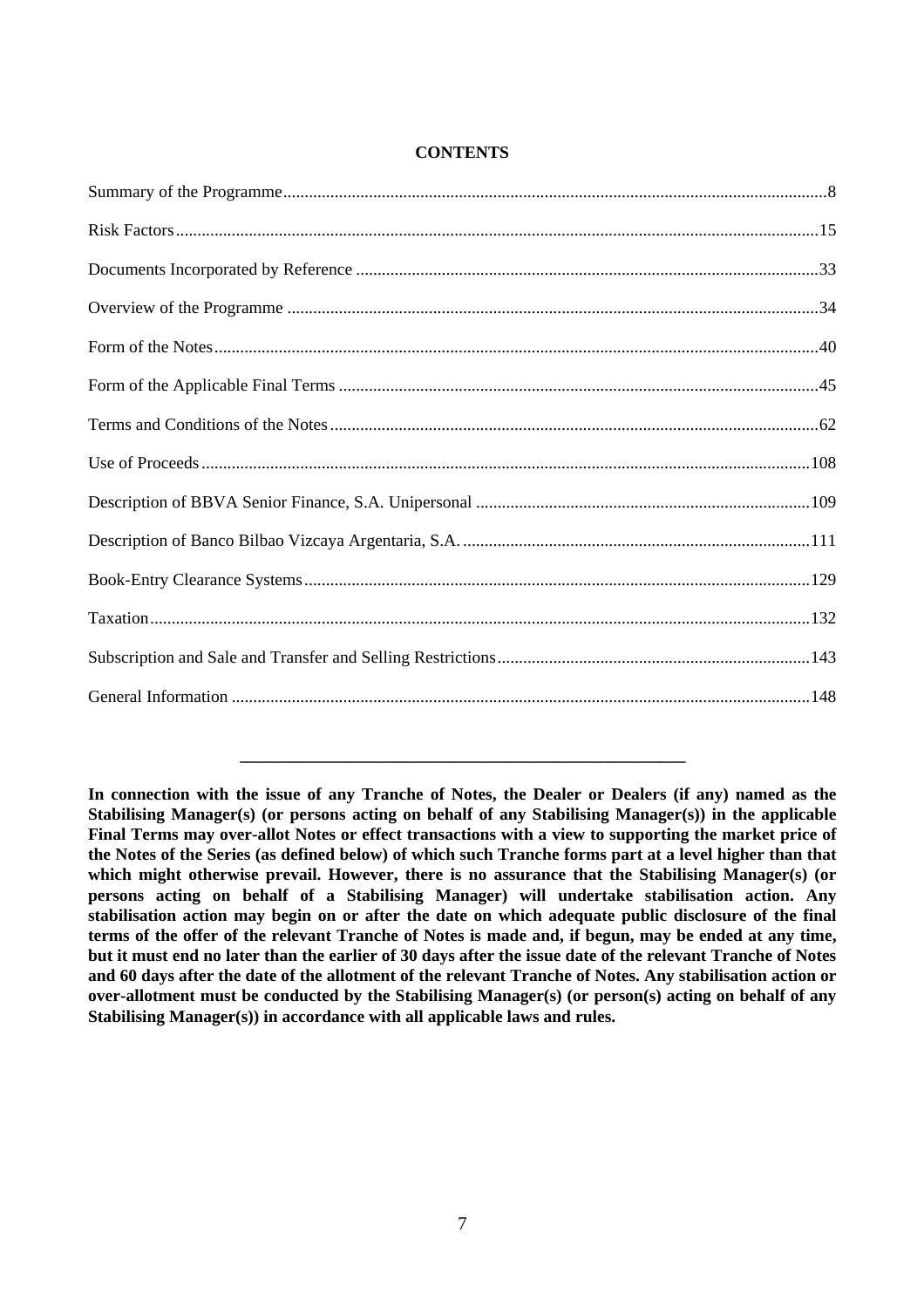#### **SUMMARY OF THE PROGRAMME**

*This summary must be read as an introduction to this Base Prospectus and any decision to invest in any Notes should be based on a consideration of this Base Prospectus as a whole, including the relevant Final Terms and documents incorporated by reference. Following the implementation of the relevant provisions of the Prospectus Directive in each Member State of the European Economic Area, no civil liability will attach to the Responsible Persons in any such Member State in respect of this Summary, including any translation hereof, unless it is misleading, inaccurate or inconsistent when read together with the other parts of this Base Prospectus. Where a claim relating to information contained in this Base Prospectus is brought before a court in a Member State of the European Economic Area, the plaintiff may, under the national legislation of the Member State where the claim is brought, be required to bear the costs of translating the Base Prospectus before the legal proceedings are initiated. Words and expressions defined in "Form of the Notes" and "Terms and Conditions of the Notes" shall have the same meanings in this summary.*

The Issuer under the Programme is BBVA Senior Finance, S.A. Unipersonal (**BSF** or the **Issuer**), which issues Senior Notes only. All Notes are guaranteed by Banco Bilbao Vizcaya Argentaria, S.A. (**BBVA** or the **Guarantor**).

#### **BSF**

BSF was incorporated on  $29<sup>th</sup>$  October, 2004 for an unlimited duration with limited liability under Spanish law. BSF was registered at the Vizcaya Mercantile Registry (*Registro Mercantil de Vizcaya*) on 3rd November, 2004. The exclusive objects for which BSF was established are, pursuant to Article 2 of its Bylaws, "the issue of preference securities and/or other financial instruments including any type of debt instrument, for placement in domestic or international markets". BSF has an authorised and issued share capital of EUR 60,102 divided into 10,017 ordinary shares of par value EUR 6.00 each. BSF is a direct wholly-owned subsidiary of BBVA and does not have any subsidiaries of its own.

#### **BBVA**

BBVA is a highly diversified international financial group, with strengths in the traditional banking businesses of retail banking, asset management, private banking and wholesale banking. It also has a portfolio of investments in some of Spain's leading companies.

BBVA was incorporated for an unlimited term on 28<sup>th</sup> January, 2000. BBVA was formed as the result of a merger by absorption of Argentaria into BBV, which was registered on 28<sup>th</sup> January, 2000 (see "*History and Development of the Company*").

BBVA's organisational structure is actually divided into the following business areas:

- Spain and Portugal
	- Spanish retail network
	- **Corporate and business banking**
	- Other units: Consumer finance, European insurance, BBVA Portugal and Dinero Express
- Global Businesses (Wholesale Banking and Asset Management)
	- **Corporate and investment banking**
	- **Global markets**
	- **Asset management**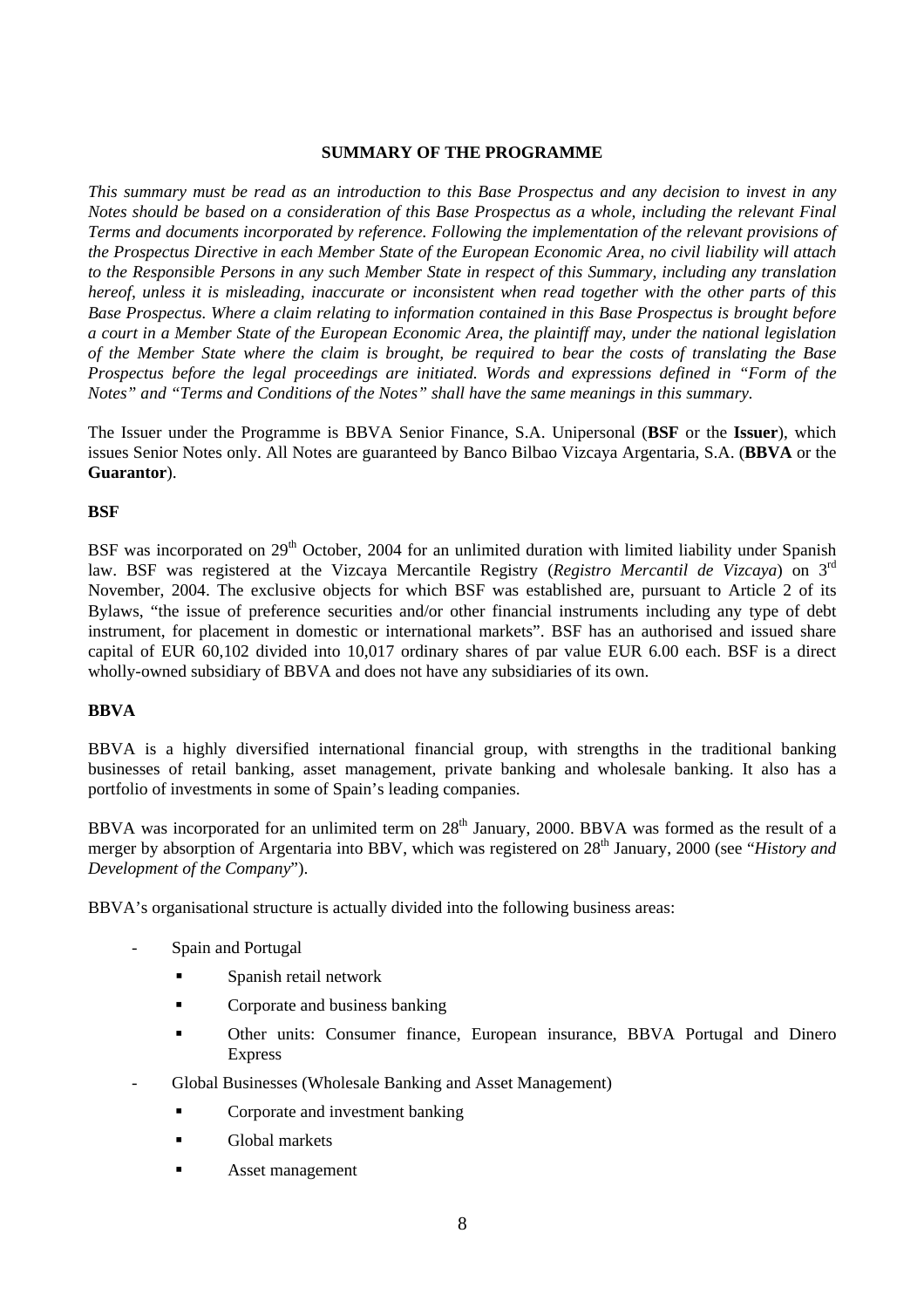- Industrial and real estate holdings
- $\blacksquare$  Asia
- Mexico
	- **Banking businesses**
	- Pensions and insurance
- The United States
	- **BBVA Compass banking group**
	- Other units: BBVA Puerto Rico, BTS and BBVA Bancomer USA
- South America
	- **Banking businesses**
	- **Pensions and insurance**
- Corporate Activities

The foregoing description of BBVA areas is consistent with our current internal organisation. The financial information for BBVA areas for 2008, 2007 and 2006 presented below has been prepared on a uniform basis, consistent with our organisational structure in 2008. Unless otherwise indicated, the financial information provided below for each business area does not reflect the elimination of transactions between companies within one business area or between different business areas, since we consider these transactions to be an integral part of each business area's activities.

The following table sets forth information relating to net income attributed to parent company for each of our business areas for the years ended 31<sup>st</sup> December, 2008, 2007 and 2006:

|                                          | Income/(loss) attributed to the<br>parent company |       | % of Income/(loss) attributed to<br>parent company |       |      |         |
|------------------------------------------|---------------------------------------------------|-------|----------------------------------------------------|-------|------|---------|
|                                          | (in millions of euros)                            |       |                                                    |       |      |         |
|                                          | Year ended December 31.                           |       |                                                    |       |      |         |
|                                          | 2008                                              | 2007  | 2006                                               | 2008  | 2007 | 2006    |
| Spain and Portugal                       | 2,625                                             | 2,381 | 1,884                                              | 52%   | 39%  | 40%     |
| Global Businesses (Wholesale Banking and |                                                   |       |                                                    |       |      |         |
| Asset Management)                        | 754                                               | 896   | 859                                                | 15%   | 15%  | 18%     |
| Mexico                                   | 1,938                                             | 1,880 | 1,711                                              | 39%   | 31%  | 36%     |
| The United States                        | 211                                               | 203   | 64                                                 | 4%    | 3%   | $1\%$   |
| South America                            | 727                                               | 623   | 509                                                | 14%   | 10%  | 11%     |
| <b>Subtotal</b>                          | 6,255                                             | 5,983 | 5,027                                              | 125%  | 98%  | 106%    |
| <b>Corporate Activities</b>              | (1,235)                                           | 143   | (291)                                              | (25)% | 2%   | $(6)\%$ |
| Net income attributed to parent company  | 5,020                                             | 6,126 | 4.736                                              | 100%  | 100% | 100%    |

The following table sets forth information relating to net interest income for each of our business areas for the years ended  $31<sup>st</sup>$  December, 2008, 2007 and 2006:

|                                                            | Net interest income<br>(in millions of euros)<br>Year ended December 31. |       |       |
|------------------------------------------------------------|--------------------------------------------------------------------------|-------|-------|
|                                                            |                                                                          |       |       |
|                                                            |                                                                          |       |       |
|                                                            | 2008                                                                     | 2007  | 2006  |
| Spain and Portugal                                         | 4.828                                                                    | 4.391 | 3,800 |
| Global Businesses (Wholesale Banking and Asset Management) | 745                                                                      | (7)   | 18    |
| Mexico                                                     | 3.716                                                                    | 3.505 | 3.220 |
| <b>The United States</b>                                   | 1.332                                                                    | 763   | 280   |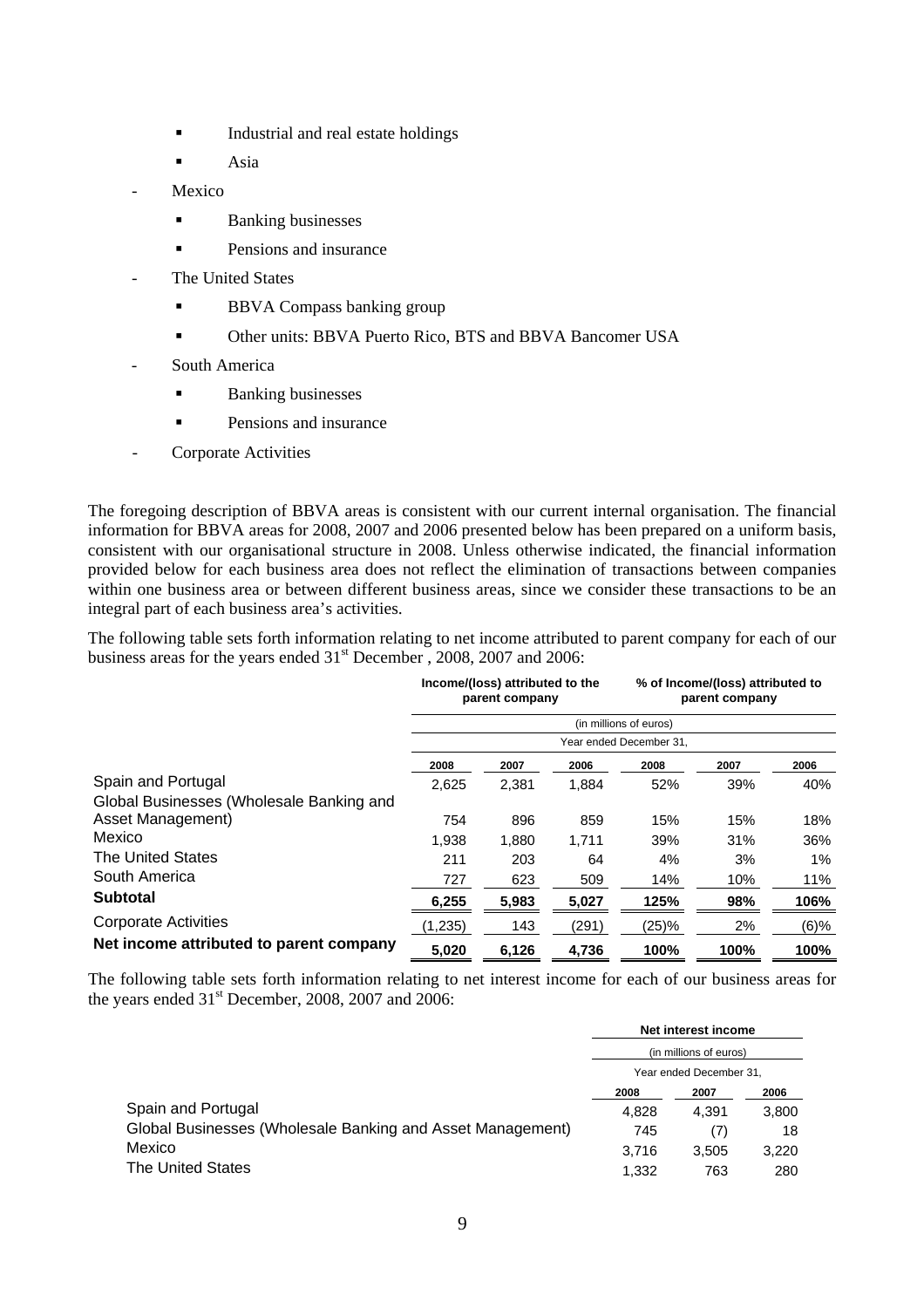|                                                    |          | Net interest income<br>(in millions of euros)<br>Year ended December 31, |       |  |
|----------------------------------------------------|----------|--------------------------------------------------------------------------|-------|--|
|                                                    |          |                                                                          |       |  |
|                                                    |          |                                                                          |       |  |
|                                                    | 2008     | 2007                                                                     | 2006  |  |
| South America                                      | 2,199    | 1,746                                                                    | 1,376 |  |
| <b>Subtotal</b>                                    | 12,820   | 10,398                                                                   | 8,694 |  |
| <b>Corporate Activities</b><br>Net interest income | (1, 134) | (770)                                                                    | (556) |  |
|                                                    | 11,686   | 9,628                                                                    | 8,138 |  |

#### **Summary Financial Information**

As at 31st December, 2008 BBVA's consolidated total assets were  $\epsilon$  542.650 million and its consolidated net operating income for the year then ended was  $\epsilon$  6.151 million. Selected consolidated financial information relating to BBVA is included under "*Selected Financial Data*" and BBVA's audited consolidated financial statements for each of the years ended 31<sup>st</sup> December, 2008 and 31<sup>st</sup> December, 2007 are incorporated by reference into this document but not this summary, see "*Documents Incorporated by Reference*".

The following table sets audited financial information for the years ended 31<sup>st</sup> December, 2008, 2007, as well as financial information related to the 1<sup>st</sup> quarter 2009. These quarterly statements have not been audited. They have been drawn up according to Bank of Spain Circular 4/2004 together with the changes introduced therein by Bank of Spain Circular 6/2008.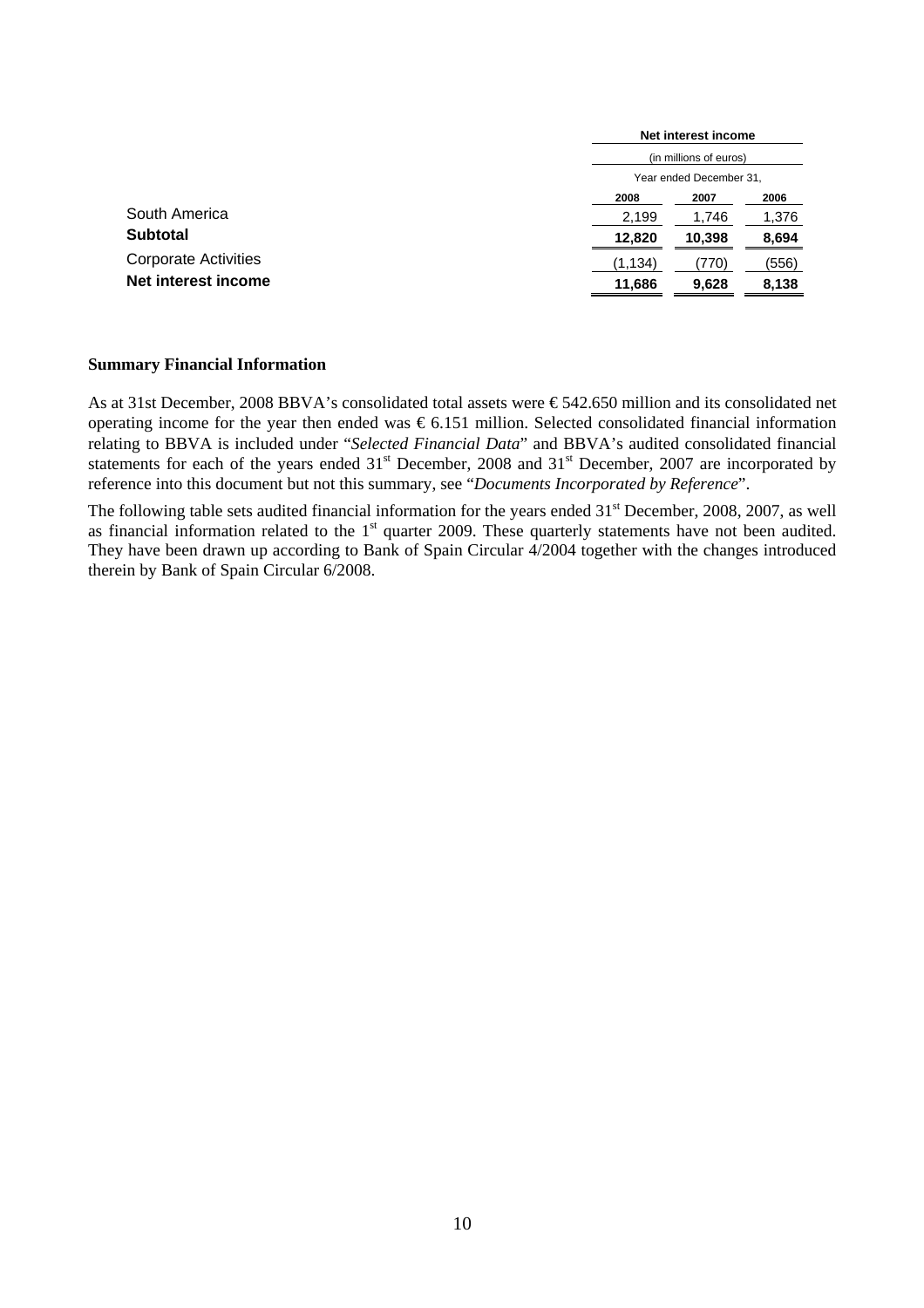|                                                          | 31-03-09 | $31 - 12 - 08$ | 0%      | $31 - 12 - 07$ |
|----------------------------------------------------------|----------|----------------|---------|----------------|
|                                                          |          |                |         |                |
| <b>BALANCE SHEET (million euros)</b>                     |          |                |         |                |
| <b>Total assets</b>                                      | 543.350  | 542.650        | 8,2     | 501.726        |
| Total lending (gross)                                    | 332.647  | 335.260        | 7,1     | 313.178        |
| Customer funds on balance sheet                          | 370.045  | 376.380        | 11,5    | 337.518        |
| Total equity                                             | 28.367   | 26.705         | (4,4)   | 27.943         |
| Shareholders' funds                                      | 27.742   | 26.586         | 7,2     | 24.811         |
| <b>INCOME STATEMENT (million euros)</b>                  |          |                |         |                |
| Net interest income                                      | 3.272    | 11.686         | 21,4    | 9.628          |
| Gross income                                             | 4.889    | 18.978         | 9,9     | 17.271         |
| Income before tax                                        | 1.834    | 6.926          | (18, 5) | 8.495          |
| Net attributable profit                                  | 1.238    | 5.020          | (18,1)  | 6.126          |
|                                                          |          |                |         |                |
| DATA PER SHARE AND SHARE PERFORMANCE RATIOS              |          |                |         |                |
| Share price (euros)                                      | 6,11     | 8,66           | (48, 3) | 16,76          |
| Market capitalisation (million euros)                    | 22.900   | 32.457         | (48, 3) | 62.816         |
| Net attributable profit per share (euros)                | 0,34     | 1,35           | (20, 5) | 1,70           |
| Book value per share (euros)                             | 7,40     | 7,09           | 7,2     | 6,62           |
| P/BV (Price/book value; times)                           | 0,8      | 1,2            |         | 2,5            |
| SIGNIFICANT RATIOS (%)                                   |          |                |         |                |
| ROE (Net attributable profit/Average equity)             | 19,4     | 21,5           |         | 34,2           |
| ROA (Net income/Average total assets)                    | 1,00     | 1,04           |         | 1,39           |
| Efficiency ratio                                         | 42,3     | 40,9           |         | 42,0           |
| NPA ratio                                                | 2,80     | 2,12           |         | 0,89           |
| NPA coverage ratio                                       | 76       | 91             |         | 225            |
|                                                          |          |                |         |                |
| CAPITAL ADEQUACY RATIOS (BIS II Regulation) (%)<br>Total | 11,5     | 12,2           |         | 13,0           |
|                                                          |          |                |         |                |
| Core capital                                             | 6,4      | 6,2            |         | 5,8            |
| Tier I                                                   | 7,7      | 7,9            |         | 7,3            |
| <b>OTHER INFORMATION</b>                                 |          |                |         |                |
| Number of shares (millions)                              | 3.748    | 3.748          |         | 3.748          |
| Number of shareholders                                   | 919.195  | 903.897        |         | 889.734        |
| Number of employees                                      | 105.154  | 108.972        |         | 111.913        |
| Number of branches                                       | 7.648    | 7.787          |         | 8.028          |

**Memorandum item: These quarterly statements have not been audited. They have been drawn up according to Bank of Spain Circular 4/2004 together with the changes introduced therein by Bank of Spain Circular 6/2008. They may not therefore coincide with some of those publishe in previous quarterly earning reports**

#### **Risk Factors**

The Issuer is a finance vehicle established to issue Notes and to on-lend the proceeds to the Guarantor, and will be used for the Group's general corporate purposes. The Issuer's ability to fulfil its obligations under Notes issued by it under the Programme is therefore dependent upon the Guarantor and other Group companies performing their obligations under the on-loans made to them. The Issuer is further indirectly affected by the other risks faced by the Guarantor and other Group companies, which are described in detail under "*Risk Factors*".

There are a number of factors that may affect the Guarantor's ability to fulfil its obligations under the Guarantee. These are also set out under "*Risk Factors*" below and include the Issuer's exposure to adverse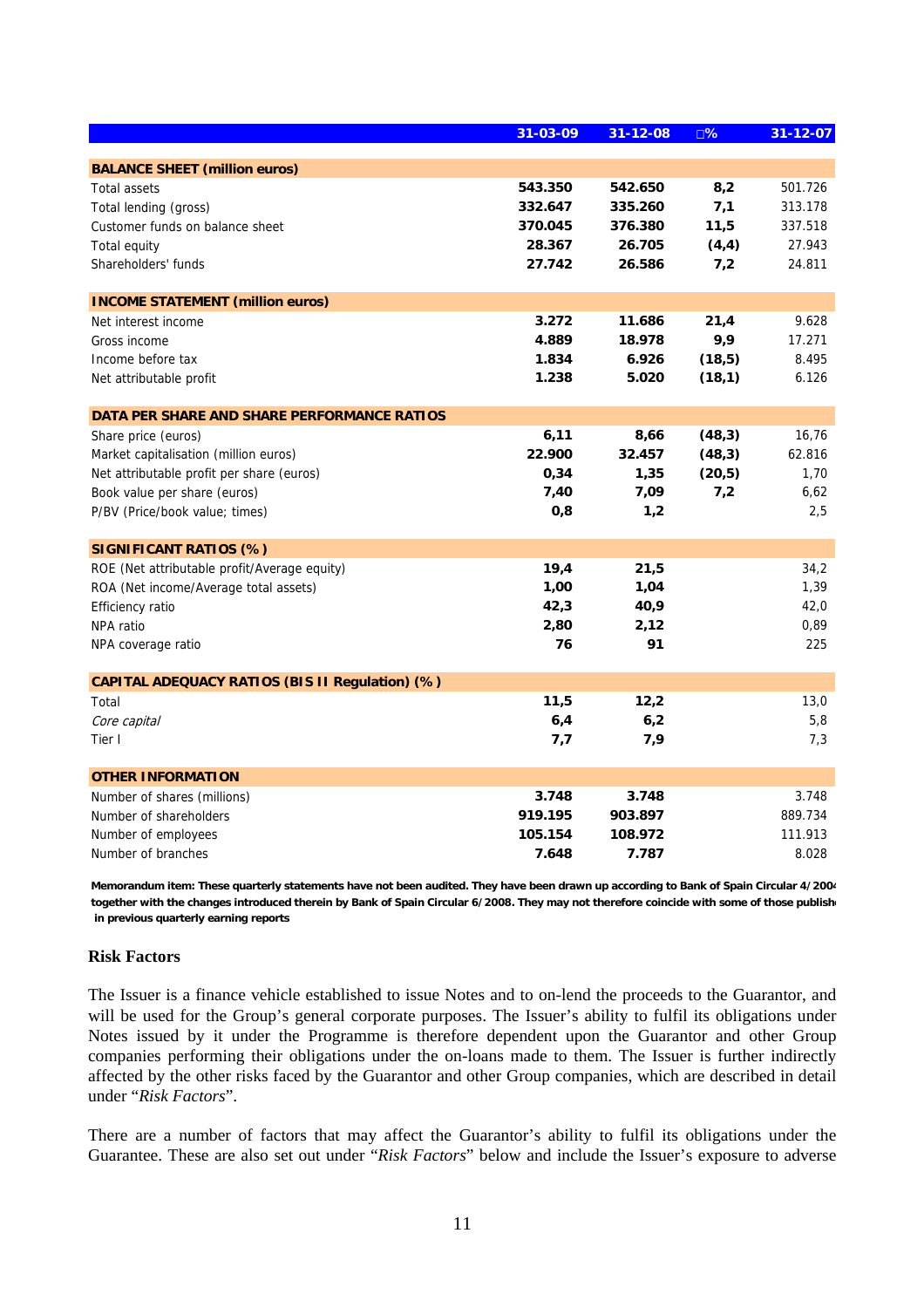changes in the Spanish economy and real estate market and risks relating to the lack of availability of funding, volatility in interest rates and increased competition. There are also risks faced by the Guarantor in its Latin American businesses. In addition, there are certain factors which are material for the purpose of assessing the market risks associated with Notes issued under the Programme which are described in detail under "*Risk Factors*".

The applicable Final Terms may also contain specific risk factors relating to the relevant issue of Notes, such as:

- *Notes subject to optional redemption by the Issuer*
- *Partly-paid Notes*
- *Fixed Rate Notes*
- *Investors will not be able to calculate in advance their rate of return on Floating Rate Notes.*
- *Zero coupon notes are subject to higher price fluctuations than non-discounted notes.*
- *Variable rate Notes with a multiplier or other leverage factor*
- *Inverse Floating Rate Notes*
- *Fixed/Floating Rate Notes*
- *Notes issued at a substantial discount or premium*
- *Claims of Holders under the Notes are effectively junior to those of certain other creditors*
- *Legal investment considerations may restrict certain investments*
- *The secondary market generally*
- *Credit ratings may not reflect all risks*
- *A credit rating reduction may result in a reduction in the trading value of Notes*
- *Exchange rate risks and exchange controls*
- *The trading market for debt securities may be volatile and may be adversely impacted by many events*
- *A Noteholder's actual yield on the Notes may be reduced from the stated yield by transaction costs*

*- A Noteholder's effective yield on the Notes may be diminished by the tax impact on that Noteholder of its investment in the Notes* 

- *Foreign currency Notes expose investors to foreign-exchange risk as well as to issuer risk*
- *Post-issuance Information*
- *Potential Conflicts of Interest*
- *General risks relating to Notes linked to underlying assets or derivatives*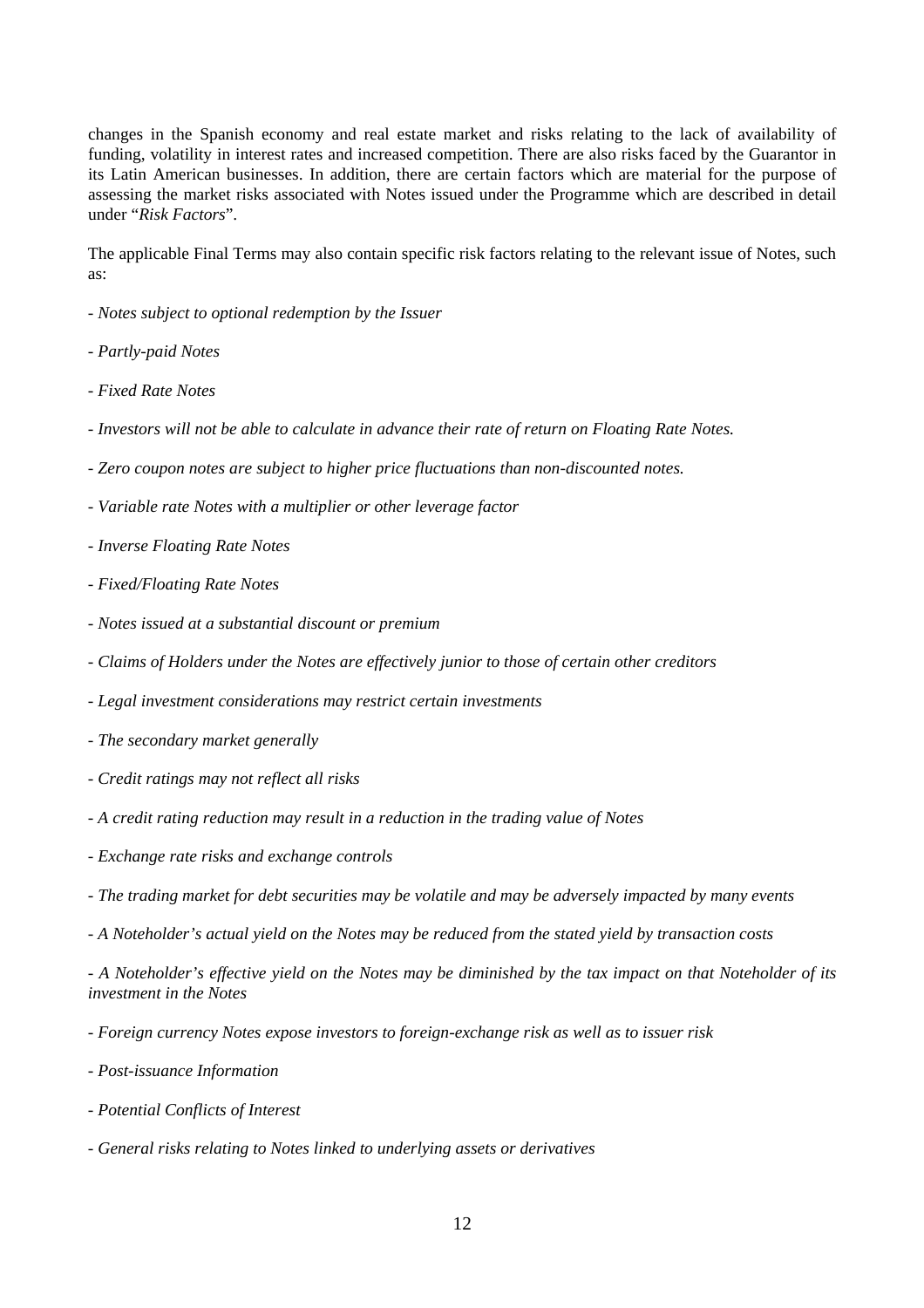- *Risks to market price of Notes linked to underlying assets or derivatives*
- *Regulatory risk for Notes linked to underlying assets or derivatives*
- *Market Disruption Events or Failure to Open of an Exchange*
- *Limited Exposure to Referenced Items(s)*

*- The Amount Payable on Redemption May Be Significantly Less than the Value of an Investment in the Notes* 

- *Claims against Referenced Item(s)*
- *Additional Factors relating to Equity Linked Notes*
- *Additional Factors relating to Physical Delivery Notes*
- *Additional Factors relating to Foreign Exchange (FX) Rate Linked Notes*
- *Additional Factors relating to Fund Linked Notes*
- *Risks associated with Funds in General*
- *Risks associated with Fund Managers in General*

#### **Notes issued under the Programme**

The Issuer may issue fully paid or partly paid Notes denominated in any currency agreed between the Issuer and the relevant Dealer, at an issue price which is at par or at a discount to, or premium over, par and up to a maximum aggregate nominal amount of all Notes from time to time outstanding under the Programme of €2,000,000,000 (or its equivalent in other currencies), subject to increase as described in this Base Prospectus, provided that any required authorisations have been duly obtained. The payments of all amounts due in respect of the Notes will be unconditionally and irrevocably guaranteed by BBVA.

BSF may issue Notes in bearer, registered or dematerialised book-entry form. The terms and conditions applicable to such Notes will be set out in the applicable Final Terms.

Notes may not: (a) have a minimum denomination (face value amount) of less than  $\bigoplus$ ,000 (or its equivalent in other currencies); or (b) carry the right to acquire new shares (or transferable securities equivalent to shares) issued by the Issuer or by any entity to whose group the Issuer belongs. So long as any Bearer Notes are represented by a Temporary Bearer Global Note or a Permanent Bearer Global Note, or so long as a Registered Note is represented by a Registered Global Note, such Notes will be tradeable only in the minimum authorised denomination of €1,000 and higher integral multiples of €1,000. Book-Entry Notes may only be issued in one denomination.

The Notes may be issued on a continuing basis to one or more of the Dealer or Dealers appointed from time to time by the Issuer, which appointment may be for a specific issue or on an ongoing basis.

Notes may be distributed by way of private or public placement, subject to the restrictions set out under "*Subscription and Sale and Transfer and Selling Restrictions*" below, and in each case on a syndicated or non-syndicated basis.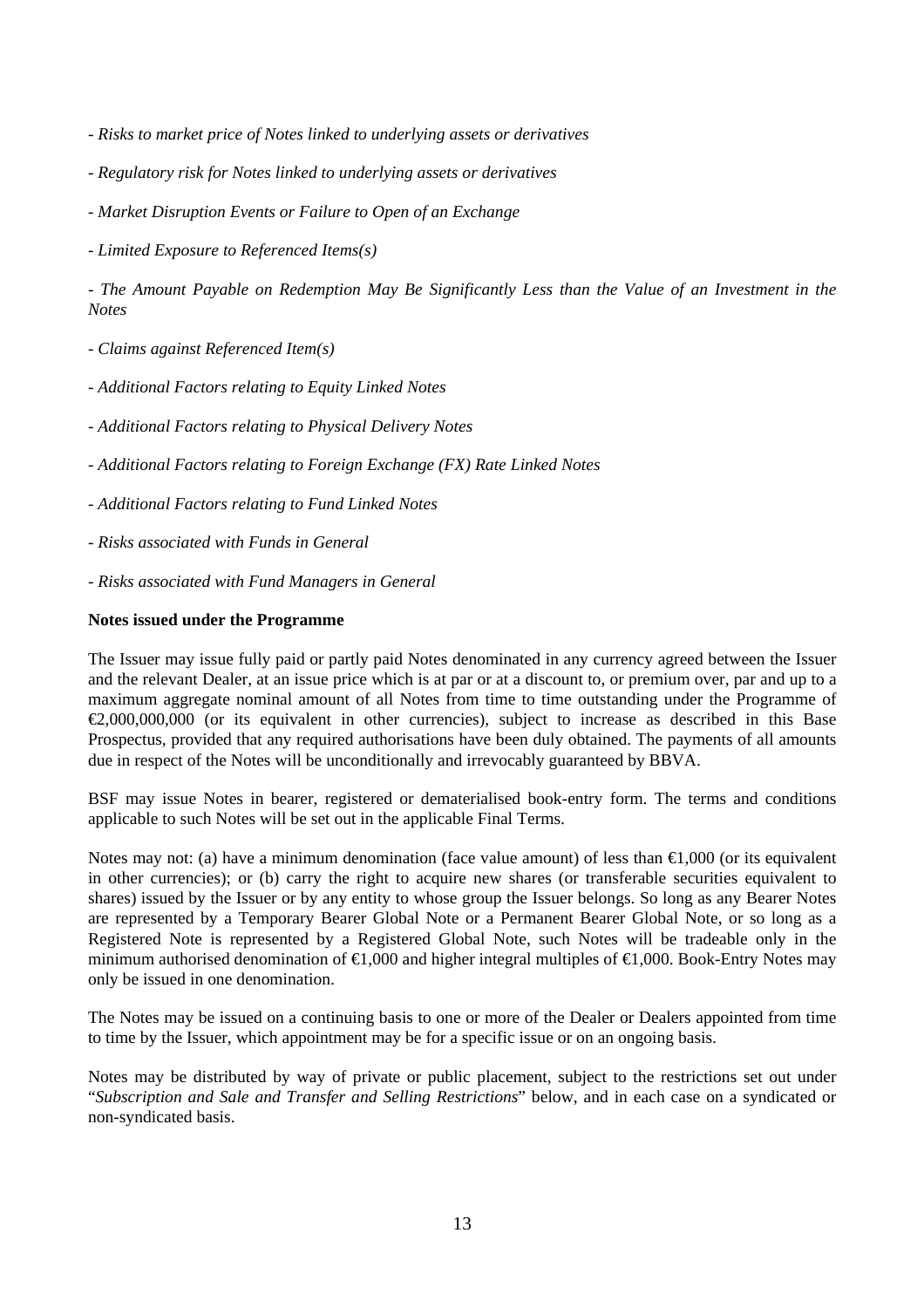Notes may be issued as Fixed Rate Notes, Floating Rate Notes, Zero Coupon Notes, Inverse Floating Rate or Structured Notes (a description of the most common of their features are set out below).

Notes may be issued for any maturity greater than one month, as indicated in the applicable Final Terms, or such other minimum or maximum maturity as may be allowed or required from time to time by the relevant central bank (or equivalent body) or any laws or regulations applicable to the relevant Specified Currency.

Notes may be issued which cannot be redeemed prior to their stated maturity (other than in specified instalments, if applicable, or for taxation reasons or following an Event of Default) or which are redeemable at the option of the Issuer and/or the Noteholders upon giving notice to the Noteholders or the Issuer, as the case may be, on a date or dates specified prior to such stated maturity and at a price or prices and on such other terms as may be agreed between the Issuer and the relevant Dealer.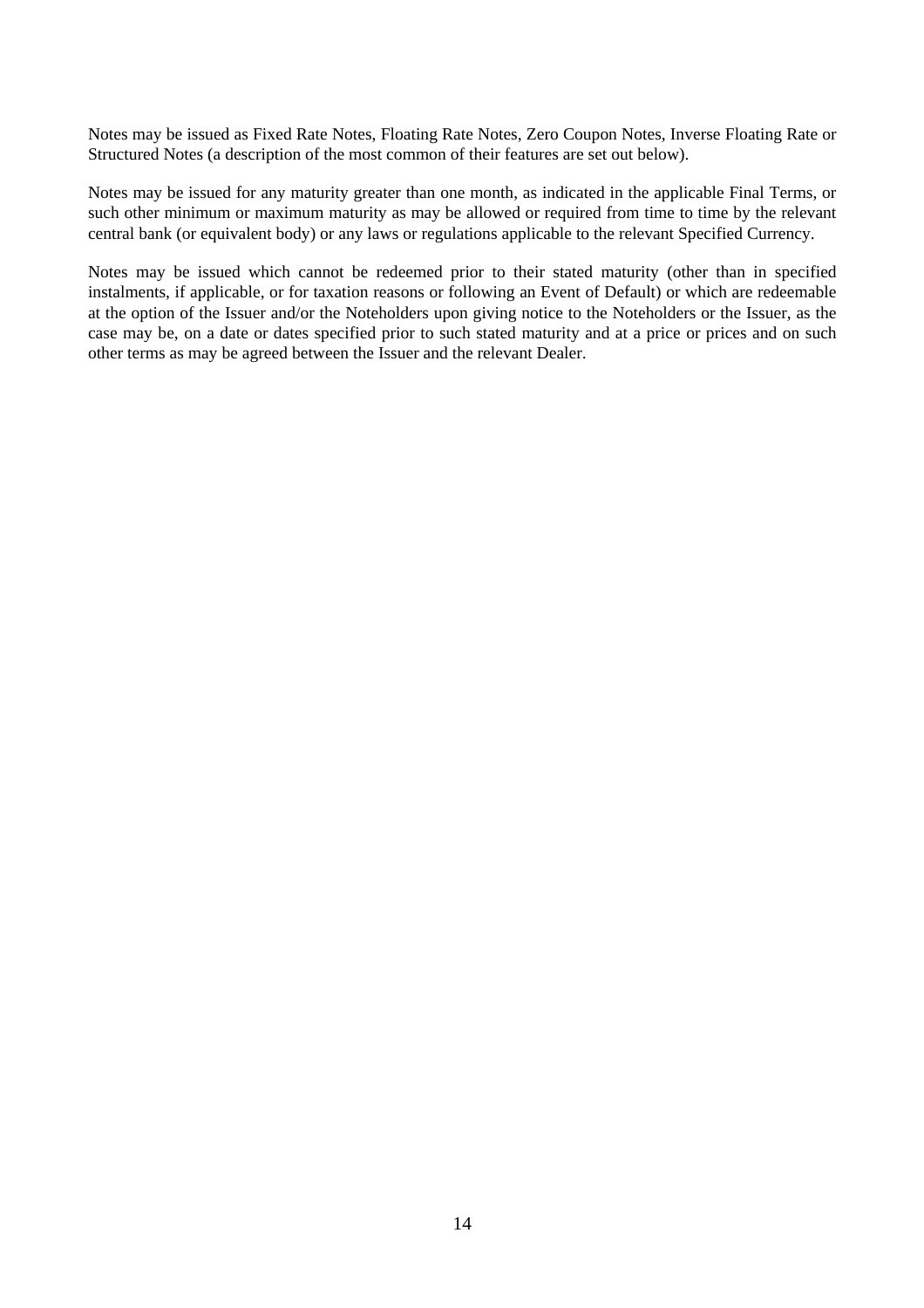#### **RISK FACTORS**

*The Issuer and the Guarantor believe that the following factors may affect their ability to fulfil their obligations under Notes issued under the Programme.* 

*In addition, factors which are material for the purpose of assessing the market risks associated with Notes issued under the Programme are also described below.* 

*Most of these factors are contingencies which may or may not occur and neither the Issuer nor the Guarantor is in a position to express a view on the likelihood of any such contingency occurring.*

*The Issuer and the Guarantor believe that the factors described below represent the principal risks inherent in investing in Notes issued under the Programme, but the inability of the Issuer or the Guarantor to pay interest, principal or other amounts on or in connection with any Notes may occur for other reasons which may not be considered significant risks by either the Issuer or the Guarantor based on information currently available to them or which they may not currently be able to anticipate. Prospective investors should also read the detailed information set out elsewhere in this Base Prospectus and reach their own views prior to making any investment decision.* 

*Prospective purchasers of the Notes should consider carefully, among other things in the light of their financial circumstances and investment objectives, all of the information in this Base Prospectus and, in particular, the risk factors set forth below (which each of the Issuer and the Guarantor, in its reasonable opinion, believes represent or may represent the risk factors known to it which may affect the Issuer's and/or the Guarantor's ability to fulfil its obligations under the Notes) in making an investment decision. Noteholders may lose the value of their entire investment in certain circumstances.* 

# **Factors which are material for the purpose of assessing the market risks associated with Notes issued under the Programme**

#### *The Notes may not be a suitable investment for all investors*

Each potential investor in the Notes must determine the suitability of that investment in light of its own circumstances. In particular, each potential investor should:

- (a) have sufficient knowledge and experience to make a meaningful evaluation of the Notes, the merits and risks of investing in the Notes and the information contained or incorporated by reference in this Base Prospectus or any applicable supplement;
- (b) have access to, and knowledge of, appropriate analytical tools to evaluate, in the context of its particular financial situation, an investment in the Notes and the impact the Notes will have on its overall investment portfolio;
- (c) have sufficient financial resources and liquidity to bear all of the risks of an investment in the Notes, including Notes with principal or interest payable in one or more currencies, or where the currency for principal or interest payments is different from the potential investor's currency;
- (d) understand thoroughly the terms of the Notes and be familiar with the behaviour of any relevant indices and financial markets; and
- (e) be able to evaluate (either alone or with the help of a financial adviser) possible scenarios for economic, interest rate and other factors that may affect its investment and its ability to bear the applicable risks.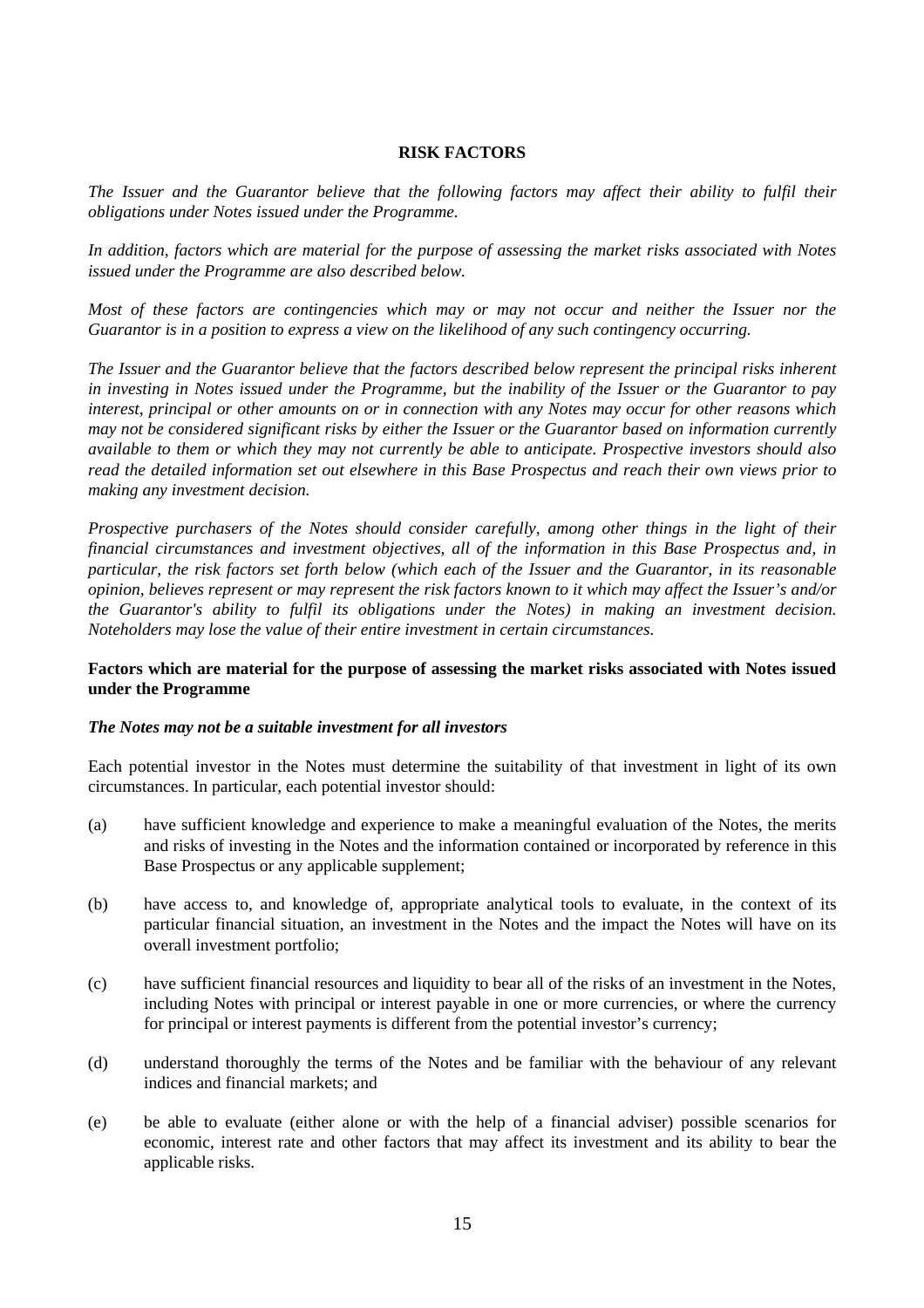Some Notes, particularly Structured Notes, are complex financial instruments. Investments in Structured Notes entail significant risks and may not be appropriate for investors lacking financial expertise. Prospective investors should consult their own financial, tax and legal advisers as to the risks entailed by an investment in such Notes and the suitability of such Notes in light of their particular circumstances, and ensure that its acquisition is fully consistent with their financial needs and investment policies, is lawful under the laws of the jurisdiction of its incorporation and/or in which it operates, and is a suitable investment for it to make. The Issuer believes that such Notes should only be purchased by investors who are, or who are purchasing under the guidance of, financial institutions or other professional investors that are in a position to understand the special risks that an investment in these instruments involves, in particular relating to options and derivatives and related transactions, and should be prepared to sustain a total loss of the purchase price of their Notes.

#### **Risk Factors relating to the Issuer**

#### *Dependence on other Group members*

The Issuer is a finance vehicle established by the Guarantor for the purpose of issuing Notes and on-lending the proceeds within the Group. The Issuer is therefore dependent upon other members of the Group paying interest on and repaying their loans in a timely fashion. Should any Group member fail to pay interest on or repay any loan in a timely fashion this could have a material adverse effect on the ability of the Issuer to fulfil its obligations under Notes issued under the Programme.

By virtue of its dependence on other Group members, each of the risks described below that affect the Guarantor will also indirectly affect the Issuer.

#### **Risk Factors relating to the Guarantee**

#### *Factors that may affect the Guarantor's ability to fulfil its obligations under the Guarantee*

*Since the Guarantor's loan portfolio is highly concentrated in Spain, adverse changes affecting the Spanish economy could have a material adverse effect on its financial condition.* 

The Guarantor has historically developed its lending business in Spain, which continues to be its main place of business. As of 31st December, 2008, business activity in Spain accounted for 61.4% of its loan portfolio. Any adverse changes affecting the Spanish economy are likely to have a significant adverse impact on its loan portfolio and, as a result, on its financial condition and results of operations.

A substantial percentage of the Guarantor's customer base is particularly sensitive to adverse developments in the economy, which renders its lending activities relatively riskier than if it lent primarily to higherincome customer segments.

Medium- and small-size companies and middle- and lower-middle income individuals typically have less financial strength than large companies and high-income individuals and accordingly can be expected to be more negatively affected by adverse developments in the economy. As a result, it is generally accepted that lending to these segments of its existing and targeted customer base represents a relatively higher degree of risk than lending to other groups.

A substantial portion of the Guarantor's loan portfolio consists of residential mortgages and consumer loans to middle- and lower-middle-income customers and commercial loans to medium- and small-size companies. Consequently, during periods of slowdown in economic activity the Guarantor may experience higher levels of past due amounts which could result in higher levels of allowance for loan losses. The Guarantor cannot give any assurance that it will not suffer substantial adverse effects on its base loan portfolio to these customer segments in the event of additional adverse developments in the economy.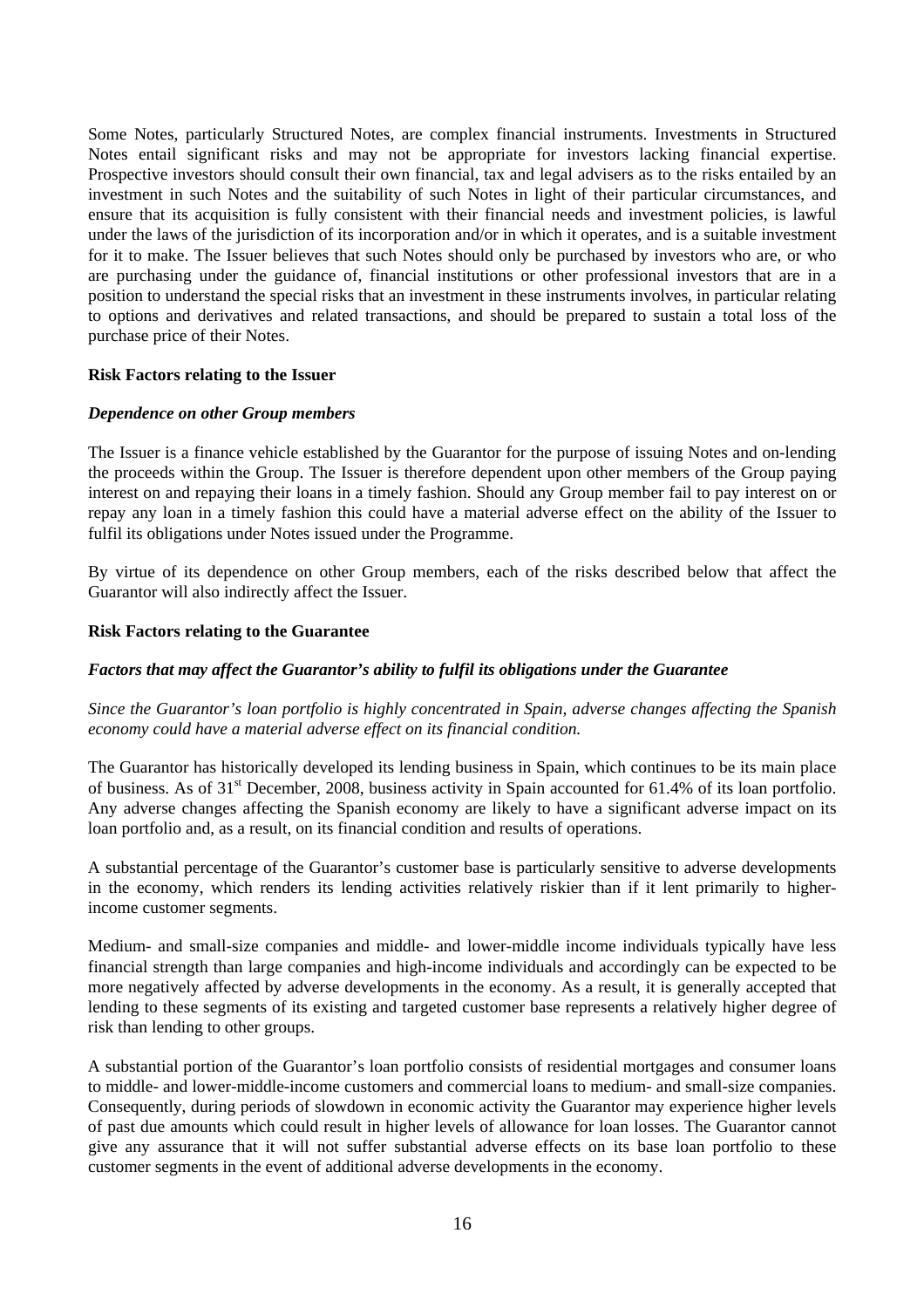#### *Increased exposure to the real estate market in Spain makes the Guarantor more vulnerable to developments in this market.*

As residential mortgages are one of the Guarantor's main assets, comprising 25%, 26% and 26% of the Guarantor's loan portfolio at  $31<sup>st</sup>$  December, 2008,  $31<sup>st</sup>$  December, 2007 and  $31<sup>st</sup>$  December, 2006, respectively, the Guarantor is currently highly exposed to developments in real estate markets. The Guarantor expects the worsening financial conditions and the deterioration of the economic activity already underway in Spain to cause a gradual adjustment process in the Spanish real estate sector. As a result, housing prices could continue to slow down or they could decline. Adverse changes in the Spanish real estate sector could have a significant impact on the Guarantor's loan portfolio and, as a result, on its financial condition and results of operations.

In addition, a strong increase in interest rates or unemployment in Spain might have a significant negative impact on the mortgage payment delinquency rate, which is already increasing, albeit at a modest pace. An increase in such delinquency rates could have an adverse effect on the Guarantor's business, financial condition and results of operations.

#### *Highly-indebted households and corporations could endanger the quality of the Guarantor's assets and future revenues.*

Spanish households and firms have reached, in recent years, a high level of indebtedness, which represents increased risk for the Spanish banking system. The increase of loans referenced to variable interest rates makes debt service on such loans more vulnerable to changes in interest rates than in the past. In fact, the debt burden of the Spanish households on disposable income has increased substantially from 12.4% in 2003 to 16.3% in 2008. This increase could affect the Guarantor's asset quality. The increase in households' and firms' indebtedness also limits their ability to incur additional debt, decreasing the number of new products the Guarantor may otherwise be able to sell them.

#### *A sudden shortage of funds could cause an increase in the Guarantor's costs of funding and an adverse effect on its operating revenues.*

Historically, one of the Guarantor's principal sources of funds has been savings and demand deposits. Time deposits represented 35.8%, 26.7% and 23.3% of the Guarantor's total funding at 31<sup>st</sup> December, 2008 and  $31<sup>st</sup>$  December, 2007 and 2006, respectively. Large-denomination time deposits may, under some circumstances, such as during periods of significant changes in market interest rates for these types of deposit products and resulting increased competition for such funds, be a less stable source of deposits than savings and demand deposits. In addition, the liquidity crisis triggered by the United States subprime market has turned out to be deeper and more persistent than expected. Central banks' interventions have had a limited effect so far. New issuances in wholesale markets have been scarce, expensive and restricted to a few countries, and the interbank markets have dried up. In this context, the Guarantor cannot give any assurance that it will be able to maintain its current levels of funding without incurring higher funding costs or having to liquidate certain of its assets.

#### *The Guarantor faces increasing competition in its business lines.*

The markets in which the Guarantor operates are highly competitive. Financial sector reforms in the markets in which the Guarantor operates have increased competition among both local and foreign financial institutions, and the Guarantor believes that this trend will continue. In addition, the trend towards consolidation in the banking industry has created larger and stronger banks with which the Guarantor must now compete. This is particularly the case of the consumer credit market, where foreign entrants are operating in the segment that provides small credits to subprime households.

The Guarantor also faces competition from non-bank competitors, such as: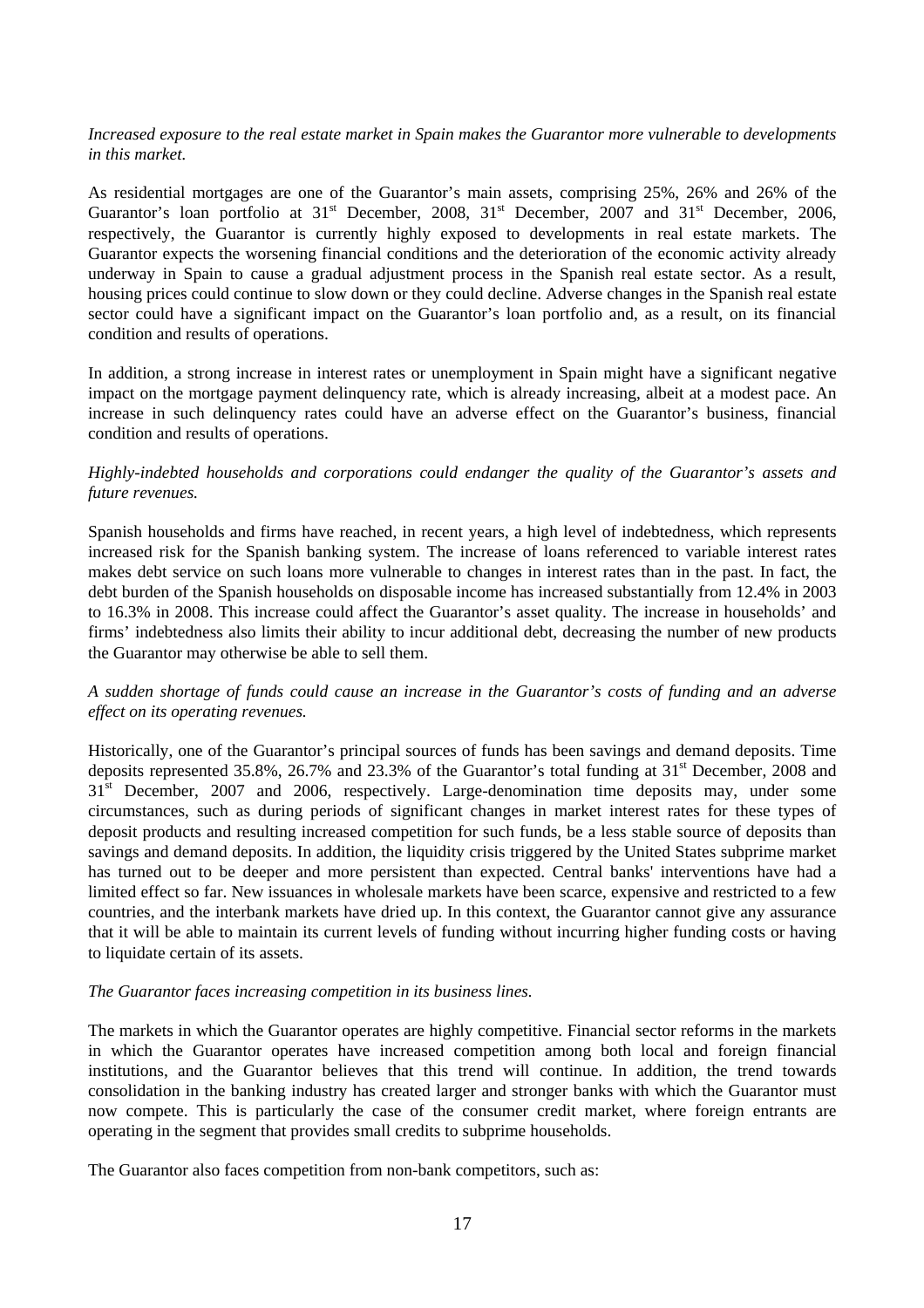- **department stores (for some credit products);**
- **Leasing companies;**
- **factoring companies;**
- **u** mutual funds:

*.* 

- **Pension funds; and**
- insurance companies.

The Guarantor cannot give an assurance that this competition will not adversely affect its business, financial condition and results of operations.

#### *The Guarantor's business is particularly vulnerable to volatility in interest rates.*

The Guarantor's results of operations are substantially dependent upon the level of its net interest income, which is the difference between interest income from interest-earning assets and interest expenditure on interest-bearing liabilities. Interest rates are highly sensitive to many factors beyond the Guarantor's control, including deregulation of the financial sectors in the markets in which the Guarantor operates, monetary policies pursued by the EU and national governments, domestic and international economic and political conditions and other factors.

Changes in market interest rates could affect the spread between interest rates charged on interest-earning assets and interest rates paid on interest-bearing liabilities and thereby could negatively affect the Guarantor's results of operations. For example, an increase in interest rates could cause the Guarantor's interest expenditure on deposits to increase more significantly and quickly than its interest income from loans, resulting in a reduction in its net interest income.

In addition, income from treasury operations is particularly vulnerable to interest rate volatility. Since approximately 74% (as of 31st December, 2008) of the Guarantor's loan portfolio consists of variable interest rate loans maturing in more than one year, rising interest rates may also bring about an increase in the nonperforming loan portfolio.

# *The Guarantor may fail to realise all of the anticipated benefits of the acquisition of Compass*

The success of the Compass acquisition will depend, in part, on the Guarantor's ability to realise the anticipated benefits from combining the businesses of the Guarantor and Compass. However, to realise these anticipated benefits, the Guarantor and Compass must successfully combine their businesses, which are currently principally conducted in different countries by management and employees coming from different cultural backgrounds. If the Guarantor is not able to achieve these objectives, the anticipated benefits of the transaction may not be realised fully or at all or may take longer to realise than expected.

It is possible that the integration process could result in the loss of key employees, the disruption of each company's ongoing businesses or inconsistencies in standards, controls, procedures and policies that adversely affect the ability of the Guarantor and Compass to maintain relationships with clients, customers, depositors and employees or to achieve the anticipated benefits of the transaction. Integration efforts between the two companies will also divert management attention and resources. These integration matters could have an adverse effect on each of Compass and the Guarantor during the transition period and on the combined company.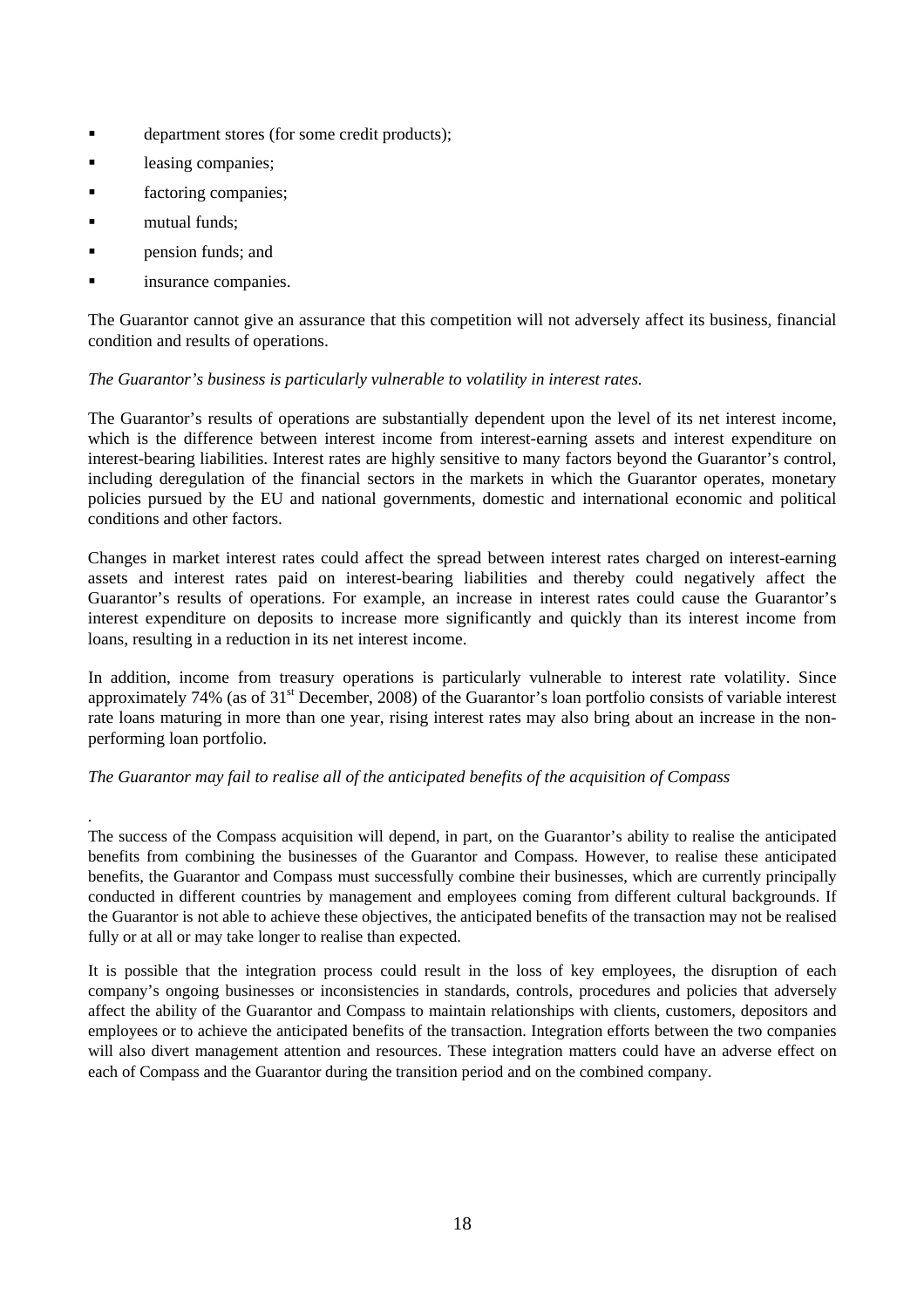# **Risks Relating to Latin America**

#### *Events in Mexico could adversely affect the Guarantor*

Approximately 39% of the Guarantor's consolidated income attributed to the group in 2008 was generated in Mexico. The Group faces several types of risks in Mexico which could adversely affect its banking operations in Mexico.

Firstly, the mortgage and especially the consumer loan portfolio could start showing higher delinquency rates if there is a persistent increase in unemployment rates, which could arise if there is a more pronounced slowdown in the United States.

Secondly, price regulation and competition could squeeze the profitability of the Guarantor's Mexican subsidiary. For example, in order to enforce more competition and to deepen credit, Mexican financial regulators could elect to introduce price distortions not linked to the true risk premium. If this occurred, the market share of the Guarantor's subsidiary could decrease given its risk selection standards.

Finally, political instability or social unrest could weigh on the economic outlook, which could increase economic uncertainty and capital outflows.

Any of these risks or other adverse developments in laws, regulations, public policies or otherwise in Mexico may adversely affect the business, financial condition and operating results of the Guarantor's Mexican subsidiary.

*The Guarantor's Latin American subsidiaries' growth, asset quality and profitability may be affected by volatile macroeconomic conditions, including government default on public debt, in the Latin American countries where they operate.* 

The Latin American countries in which the Guarantor operates have experienced significant economic volatility in recent decades, characterised by slow growth, declining investment and significant inflation. In particular, the high inflation rates registered in the area during the last few months have become a serious concern. This volatility has resulted in fluctuations in the levels of deposits and in the relative economic strength of various segments of the economies to which the Guarantor lends. Negative and fluctuating economic conditions, such as a changing interest rate environment, also affect the Guarantor's profitability by causing lending margins to decrease and leading to decreased demand for higher-margin products and services. The results of several recent electoral processes entail an increased risk of greater state intervention in the domestic economy, especially in Bolivia and Venezuela.

Negative and fluctuating economic conditions in some Latin American countries could result in government defaults on public debt. This could affect the Guarantor in two ways: directly, through portfolio losses, and indirectly, through instabilities that a default in public debt could cause to the banking system as a whole, particularly since commercial banks' exposure to government debt is generally high in several Latin American countries in which the Guarantor operates.

While the Guarantor seeks to mitigate these risks through what it believes to be conservative risk policies and the area is proving to be resilient to current market turbulences, no assurance can be given that the Guarantor's Latin American subsidiaries' growth, asset quality and profitability will not be affected by volatile macroeconomic conditions in the Latin American countries in which the Guarantor operates.

*Latin American economies can be directly and negatively affected by adverse developments in other countries.*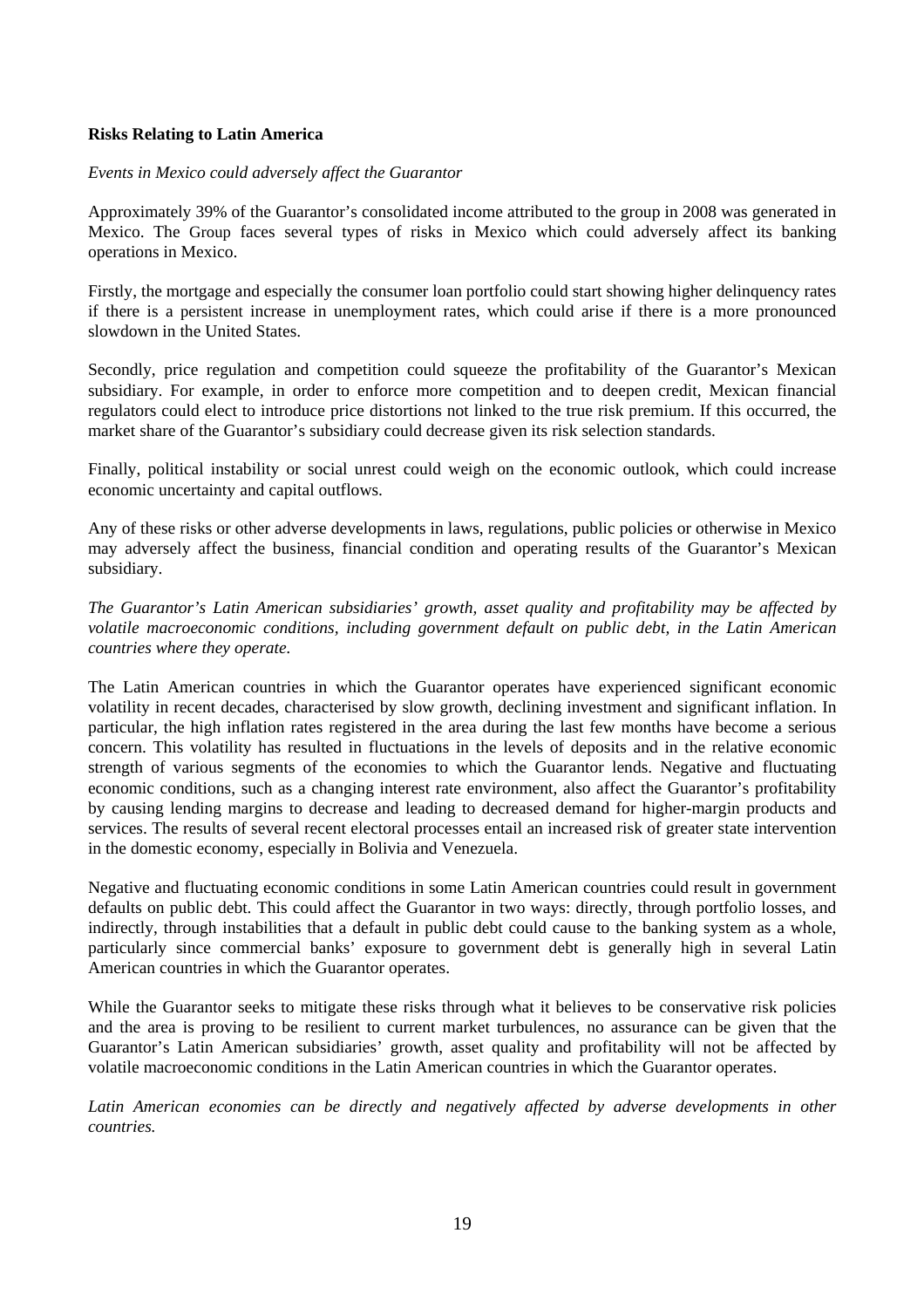Financial and securities markets in Latin American countries in which the Guarantor operates are to varying degrees influenced by economic and market conditions in other countries in Latin America and beyond. Negative developments in the economy or securities markets in one country, particularly in an emerging market, may have a negative impact on other emerging market economies. These developments may adversely affect the business, financial condition and operating results of the Guarantor's subsidiaries in Latin America. In particular, the current international financial crisis could negatively affect Latin American markets, particularly if the United States deceleration continues.

*The Guarantor is exposed to foreign exchange and, in some instances, political risks as well as other risks in the Latin American countries in which the Guarantor operates, which could cause an adverse impact on its business, financial condition and results of operations.* 

The Guarantor operates commercial banks in 9 Latin American countries and its overall success as a global business depends, in part, upon its ability to succeed in differing economic, social and political conditions. The Guarantor is confronted with different legal and regulatory requirements in many of the jurisdictions in which it operates. These include, but are not limited to, different tax regimes and laws relating to the repatriation of funds or nationalization of assets. The Guarantor's international operations may also expose it to risks and challenges which its local competitors may not be required to face, such as exchange rate risk, difficulty in managing a local entity from abroad, and political risk which may be particular to foreign investors. The Guarantor's expansion in these markets requires it to respond to rapid changes in market conditions in these countries. The Guarantor cannot give an assurance that it will continue to succeed in developing and implementing policies and strategies that are effective in each country in which it operates, or that any of the foregoing factors will not have a material adverse effect on its business, financial condition and results of operations. The liquidity squeeze of the last quarter of 2008, has affected our businesses, despite the fact that banks and the authorities have acted to prevent this episode an escalation into a financial crisis.

*Regulatory changes in Latin America that are beyond the Guarantor's control may have a material effect on its business, financial condition and results of operations.* 

A number of banking regulations designed to maintain the safety and soundness of banks and limit their exposure to risk are applicable in certain Latin American countries in which the Guarantor operates. Local regulations differ in a number of material respects from equivalent regulations in Spain and the United States.

Changes in regulations that are beyond the Guarantor's control may have a material effect on its business and operations, particularly in Venezuela. In addition, since some of the banking laws and regulations have been recently adopted, the manner in which those laws and related regulations are applied to the operations of financial institutions is still evolving. No assurance can be given that laws or regulations will be enforced or interpreted in a manner that will not have a material adverse effect on the Guarantor's business, financial condition and results of operations and cash flows.

#### **Risks Relating to Other Countries**

# *The Guarantor's strategic growth in Asia exposes it to increased regulatory, economic and geopolitical risks relating to emerging markets in the region, particularly in China.*

In 2008, we further increased our ownership interest in members of the CITIC Group, a Chinese banking group, by increasing our stake in CITIC International Financial Holdings Ltd ("**CIFH**") up to 29.7% and China CITIC Bank ("**CNCB**") up to 10.07%. CIFH is a banking entity headquartered in Hong Kong and previously listed on the Hong Kong stock exchange.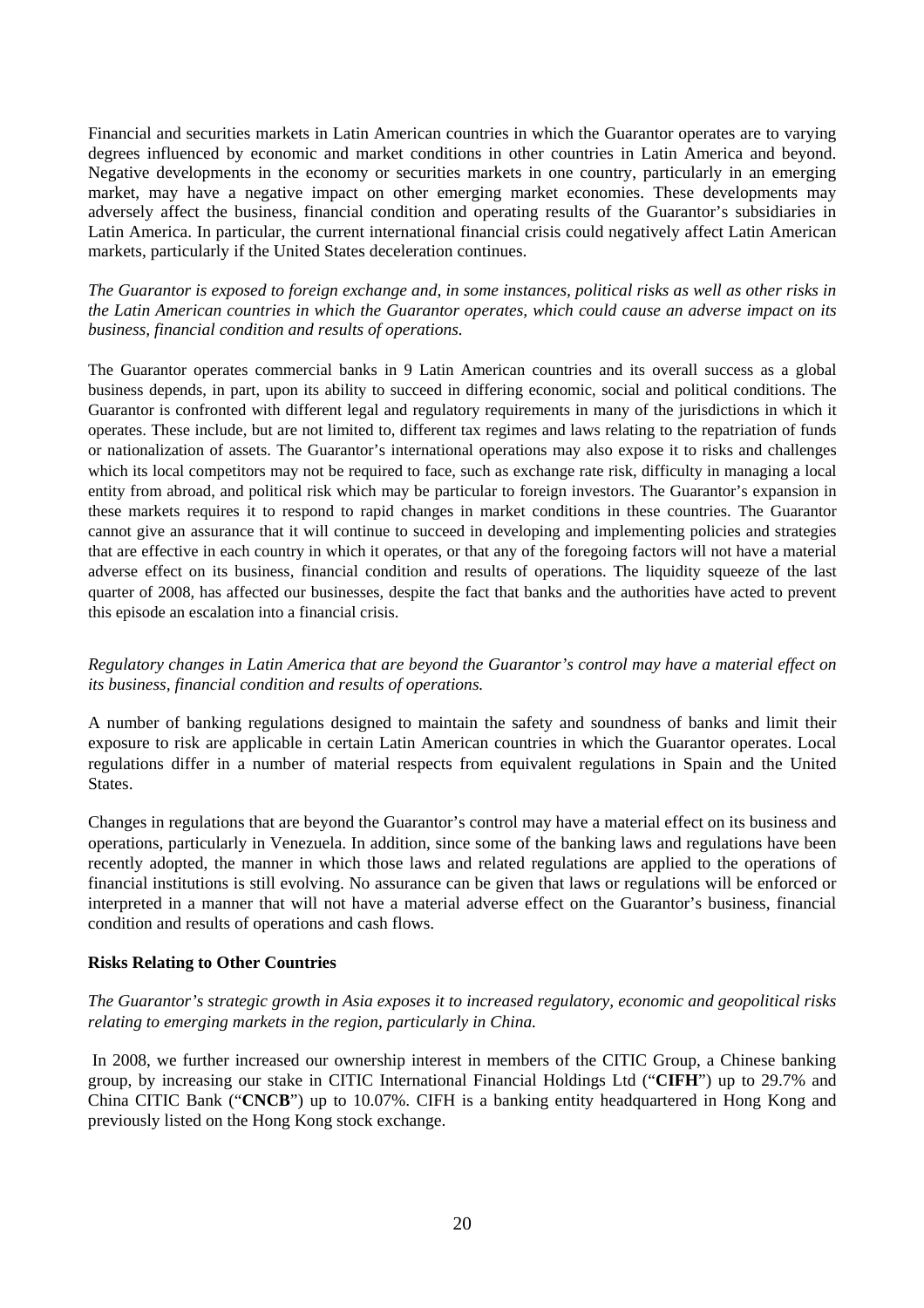As a result of the Guarantor's expansion into Asia, it is exposed to increased risks relating to emerging markets in the region, particularly in China. The Chinese government has exercised, and continues to exercise, significant influence over the Chinese economy. Chinese governmental actions concerning the economy and state-owned enterprises could have a significant effect on Chinese private sector entities in general, and on CNCB or CIFH in particular.

The Guarantor also is exposed to regulatory uncertainty and geopolitical risks as a result of its investments in Asia. Changes in laws or regulations or in the interpretation of existing laws or regulations, whether caused by a change in government or otherwise, could adversely affect its investments. Moreover, Asian economies can be directly and negatively affected by adverse developments in other countries in the region and beyond.

Any of these developments could have a material adverse effect on the Guarantor's investments in Asia or on the business, financial condition and operating results of the Group.

# *The Guarantor's continued expansion in the United States increases its exposure to the U.S. market.*

#### The Guarantor's *expansion in the United States increases t*he Guarantor's *exposure to the U.S. market.*

 The Guarantor's expansion in the United States makes us more vulnerable to developments in this market, particularly the real estate market. In the years prior to 2008, the sound economic growth, the strength of the labor market and a decrease in interest rates in the United States caused an increase in the demand for mortgage loans. This had repercussions in housing prices, which also rose significantly. During the summer of 2007, the difficulties experienced by the subprime mortgage market triggered a real estate and financial crisis, which has significant affected the real economy and which has resulted in significantly volatility and uncertainty in markets and economies around the world. As we have acquired entities in the United States, particularly Compass, our exposure to the U.S. market has increased. In addition, adverse changes to the U.S. economy in general, or the U.S. real estate market in particular, has had and could continue to have a material adverse effect on the business, financial condition, results of operations and cash flows of our subsidiary Compass, which could negatively affect to our expected returns on our acquisition of Compass or require as to inject additional capital.

#### **Risks related to Notes generally**

Set out below is a brief description of certain risks relating to the Notes generally:

#### *Spanish Tax Rules*

Under Spanish law, interest payments in respect of the Notes will be subject to withholding tax in Spain, currently at the rate of 18 per cent., in the case of individual holders (as defined herein) who are resident for tax purposes in Spain.

Law 4/2008 removes the obligation on Spanish issuers or their parent companies to provide to the Spanish tax authorities the relevant information concerning holders of securities who are not resident in Spain. However, the implementation of the changes contemplated by Law 4/2008 is subject to the adoption of relevant secondary legislation. At the date of this Base Prospectus, such secondary legislation had not yet been adopted. Until such secondary legislation is enacted, the Issuer or the Guarantor, as the case may be, is required to continue to submit to the Spanish tax authorities certain details relating to holders of the Notes. Holders in respect of whom such information is not provided to the Issuer or the Guarantor, as the case may be, in accordance with procedures described herein will receive payments subject to Spanish withholding tax, currently at the rate of 18 per cent. In such case, neither the relevant Issuer nor the Guarantor will gross up payments in respect of any such withholding tax (see Condition 9 of the Notes and "*Taxation*").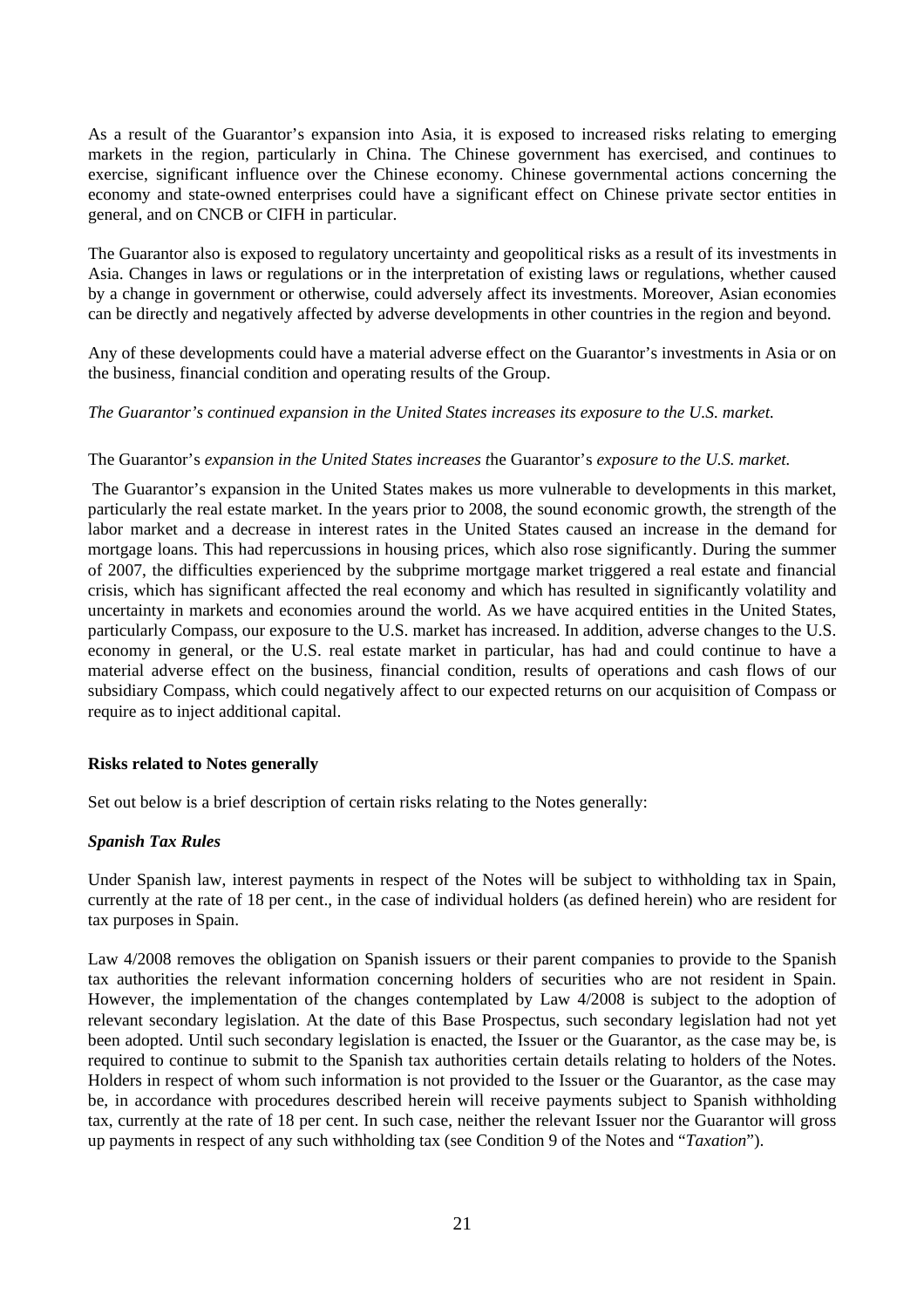Offers into Spain are not permitted except in certain limited circumstances, as indicated under "Subscription and Sale and Transfer and Selling restrictions", below. However, in the case of notes which are admitted to listing and trading on a listing authority, stock exchange and/or quotation system of an OECD country other than Spain, the Spanish tax authorities may determine that the exemption from withholding tax on payments to holders who are tax payers of Spanish Corporation Tax (as described in Taxation - Individual or Entities with tax residency In Spain) does not apply to such Notes. If such a determination was made, the Issuer and, as the case may be, the Guarantor would be required to make a withholding at the applicable rate (at the date of the Offering Circular 18%) on payments of interest under the Notes and no additional amounts would be payable by the issuer or the Guarantor in such circumstances pursuant to Condition 9 (*Taxation – Disclosure of Noteholder Information in connection with Interest Payments*").

Euroclear and Clearstream, Luxembourg (each a **European Clearing System**) and Iberclear have arranged certain procedures to facilitate the relevant Issuer, the Guarantor and the Principal Paying Agent (as defined on page 75) in the collection of the details referred to above from holders of the Notes. If any European Clearing System and/or Iberclear is/are, in the future, unable to facilitate the collection of such information, it may decline to allow any or all Series of the Notes to be cleared through such European Clearing System or Iberclear (as the case may be) and this may affect the liquidity of such Notes. Provisions have been made for the Certificated Notes, in such a case, to be represented by definitive Notes (see "*Form of the Notes*"). The procedures agreed and described in the Agency Agreement may, in the future, be amended to comply with Spanish law and regulations and operational procedures of the European Clearing Systems and Iberclear. The Guarantor and the relevant Issuer may from time to time, at their discretion, appoint an agent to intermediate with the European Clearing System and/or Iberclear in the provision of such information. Details of any such appointment will be set out in the applicable Final Terms.

The procedure described in this Base Prospectus for the provision of information required by Spanish laws and regulations is a summary only and is subject to review and amendment by the European Clearing Systems and/or Iberclear as well as to further clarification from the Spanish tax authorities regarding such laws and regulations. Holders of Notes must seek their own advice to ensure that they comply with all procedures to ensure correct tax treatment of their Notes. None of the Issuer, the Guarantor, the Dealers, the Paying Agents, the European Clearing Systems or Iberclear assume any responsibility therefore.

#### *Meetings of Noteholders, Modification and Waiver*

The conditions of the Notes contain provisions for calling meetings of Noteholders to consider matters affecting their interests generally. These provisions permit defined majorities to bind all Noteholders including Noteholders who did not attend and vote at the relevant meeting and Noteholders who voted in a manner contrary to the majority.

#### *EU Savings Directive*

Under EC Council Directive 2003/48/EC on the taxation of savings income, Member States are required to provide to the tax authorities of another Member State details of payments of interest (or similar income) paid by a person within its jurisdiction to an individual resident in that other Member State or to certain limited types of entities established in that other Member State. However, for a transitional period, Belgium, Luxembourg and Austria are instead required (unless during that period they elect otherwise) to operate a withholding system in relation to such payments (the ending of such transitional period being dependent upon the conclusion of certain other agreements relating to information exchange with certain other countries). A number of non-EU countries and territories including Switzerland have adopted similar measures (a withholding system in the case of Switzerland).

On 15<sup>th</sup> September, 2008 the European Commission issued a report to the Council of the European Union on the operation of the Directive, which included the Commission's advice on the need for changes to the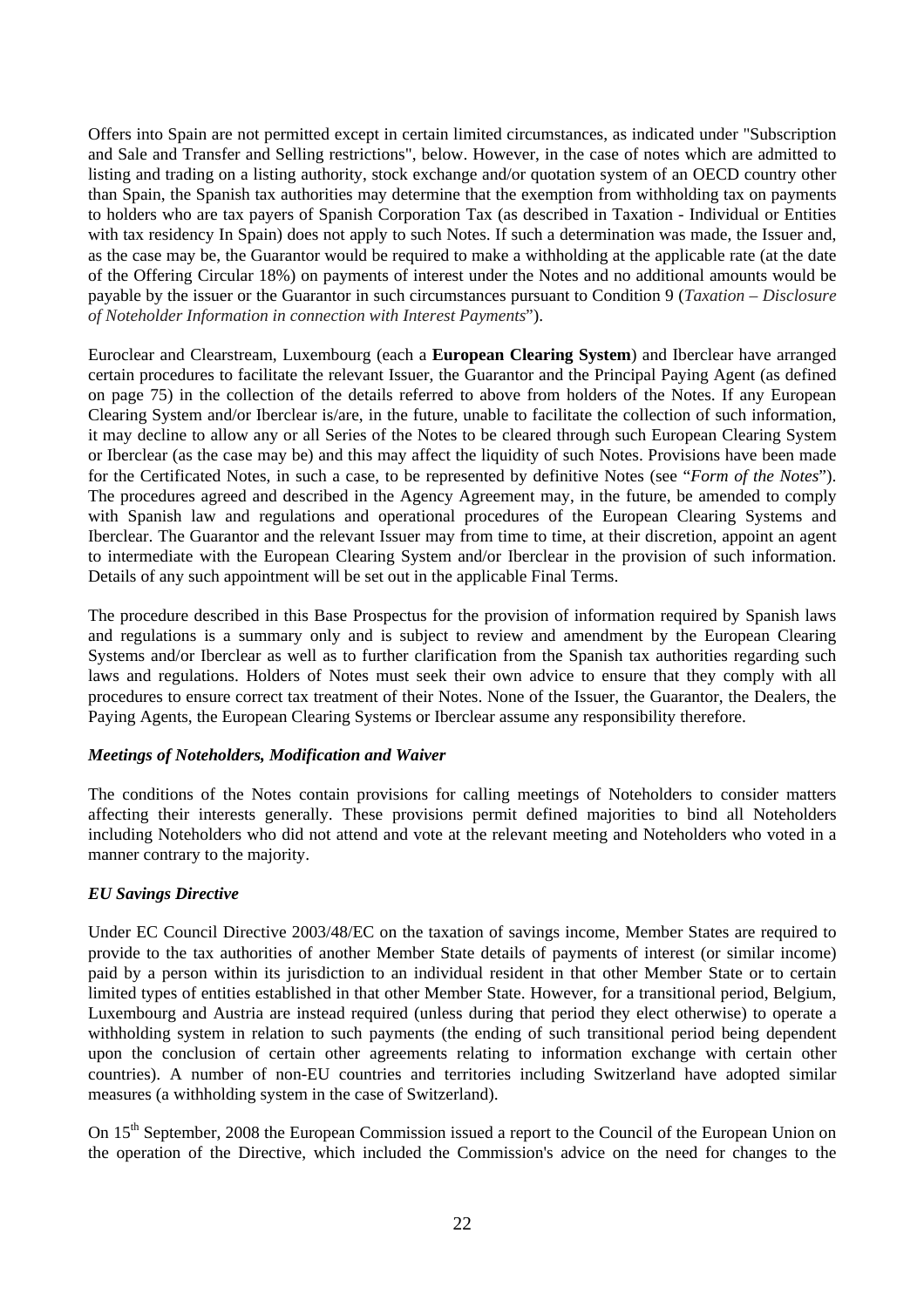Directive. On 13 November 2008 the European Commission published a more detailed proposal for amendments to the Directive, which included a number of suggested changes. If any of those proposed changes are made in relation to the Directive, they may amend or broaden the scope of the requirements described above.

If a payment were to be made or collected through a Member State which has opted for a withholding system and an amount of, or in respect of, tax were to be withheld from that payment, neither the Issuer nor any Paying Agent nor any other person would be obliged to pay additional amounts with respect to any Note as a result of the imposition of such withholding tax. The Issuer is required to maintain a Paying Agent in a Member State that is not obliged to withhold or deduct tax pursuant to the Directive.

# *Change of law*

The conditions of the Notes (except Condition 3 and Condition 16) are based on English law in effect as at the date of this Base Prospectus. No assurance can be given as to the impact of any possible judicial decision or change to Spanish and English law or administrative practice after the date of this Base Prospectus.

# *Additional Risks Factors related to the structure of a particular issue of Notes*

# *Notes subject to optional redemption by the Issuer*

An optional redemption feature of Notes is likely to limit their market value. During any period when the Issuer may elect to redeem Notes, the market value of those Notes generally will not rise substantially above the price at which they can be redeemed. This also may be true prior to any redemption period.

The Issuer may be expected to redeem Notes when their cost of borrowing is lower than the interest rate on the Notes. At those times, an investor generally would not be able to reinvest the redemption proceeds at an effective interest rate as high as the interest rate on the Notes being redeemed and may only be able to do so at a significantly lower rate. Potential investors should consider reinvestment risk in light of other investments available at that time.

#### *Partly-paid Notes*

The Issuer may issue Notes where the issue price is payable in more than one instalment. Failure to pay any subsequent instalment could result in an investor losing all of their investment.

#### *Fixed Rate Notes*

Investors in Fixed Rate Notes are exposed to the risk that subsequent changes in interest rates may adversely affect the value of the Notes.

#### *Investors will not be able to calculate in advance their rate of return on Floating Rate Notes.*

A key difference between Floating Rate Notes and Fixed Rate Notes is that interest income on Floating Rate Notes cannot be anticipated. Due to varying interest income, investors are not able to determine a definite yield of Floating Rate Notes at the time they purchase them, so that their return on investment cannot be compared with that of investments having longer fixed interest periods. If the terms and conditions of the Notes provide for frequent interest payment dates, investors are exposed to the reinvestment risk if market interest rates decline. That is, investors may reinvest the interest income paid to them only at the relevant lower interest rates then prevailing. In addition, the Issuer's ability to issue Fixed Rate Notes may affect the market value and secondary market (if any) of the Floating Rate Notes (and vice versa).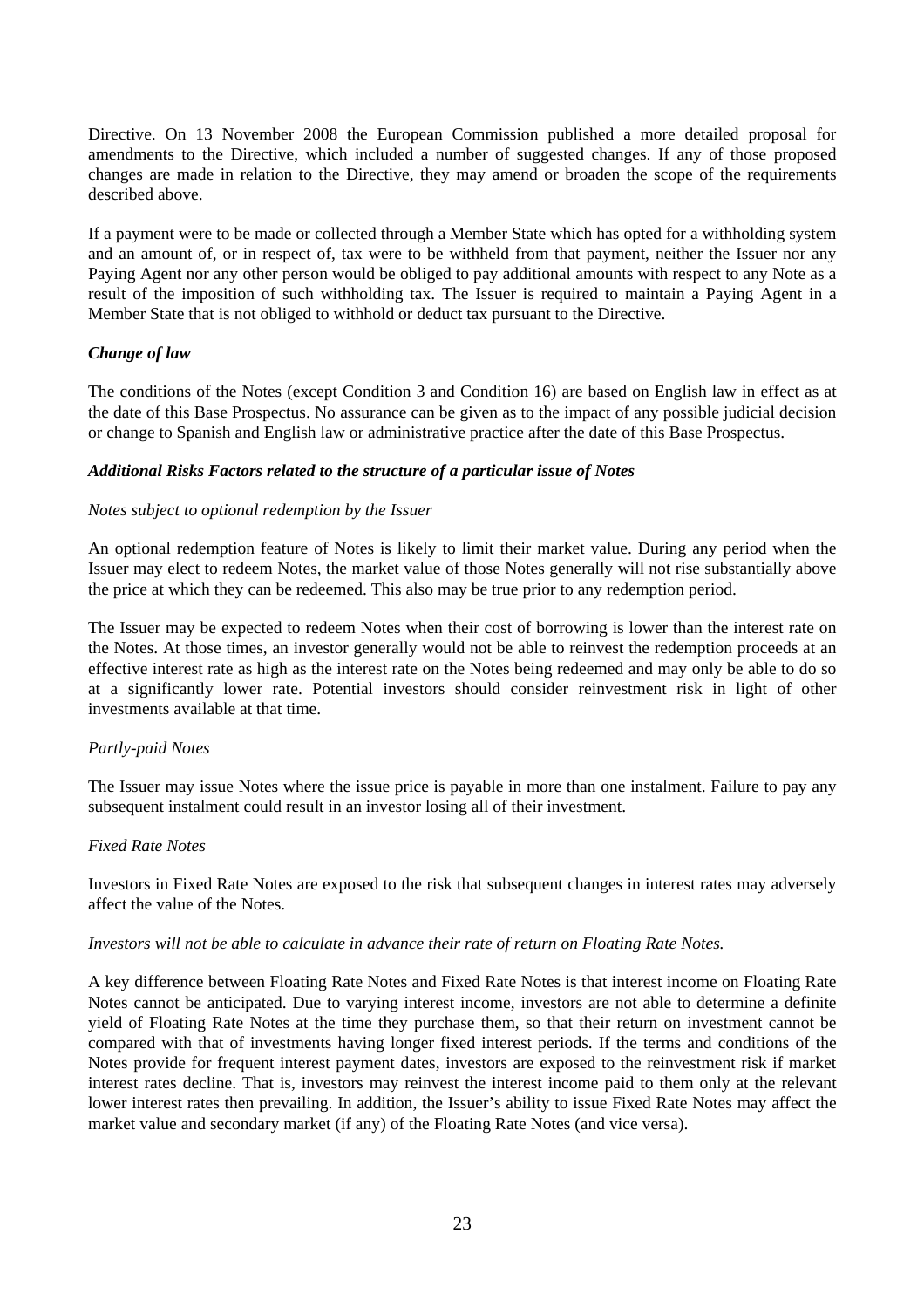#### *Zero coupon notes are subject to higher price fluctuations than non-discounted notes.*

Changes in market interest rates generally have a substantially stronger impact on the prices of zero coupon notes than on the prices of ordinary notes because the discounted issue prices are substantially below par. If market interest rates increase, zero coupon notes can suffer higher price losses than other notes having the same maturity and credit rating.

#### *Variable rate Notes with a multiplier or other leverage factor*

Notes with variable interest rates can be volatile investments. If they are structured to include multipliers or other leverage factors, or caps or floors, or any combination of those features or other similar related features, their market values may be even more volatile than those for securities that do not include such features.

#### *Inverse Floating Rate Notes*

Inverse Floating Rate Notes have an interest rate equal to a fixed rate minus a rate based upon a reference rate such as LIBOR. The market values of those Notes typically are more volatile than market values of other conventional floating rate debt securities based on the same reference rate (and with otherwise comparable terms). Inverse Floating Rate Notes are more volatile because an increase in the reference rate not only decreases the interest rate of the Notes, but may also reflect an increase in prevailing interest rates, which further adversely affects the market value of these Notes.

#### *Fixed/Floating Rate Notes*

Fixed/Floating Rate Notes may bear interest at a rate that may convert from a fixed rate to a floating rate, or from a floating rate to a fixed rate. Where the Issuer has the right to effect such a conversion, this will affect the secondary market and the market value of the Notes since the Issuer may be expected to convert the rate when it is likely to produce a lower overall cost of borrowing. If the Issuer converts from a fixed rate to a floating rate in such circumstances, the spread on the Fixed/Floating Rate Notes may be less favourable than then prevailing spreads on comparable Floating Rate Notes tied to the same reference rate. In addition, the new floating rate at any time may be lower than the rates on other Notes. If the Issuer converts from a floating rate to a fixed rate in such circumstances, the fixed rate may be lower than then prevailing rates on its Notes.

#### *Notes issued at a substantial discount or premium*

The market values of securities issued at a substantial discount or premium from their principal amount tend to fluctuate more in relation to general changes in interest rates than do prices for conventional interestbearing securities. Generally, the longer the remaining term of the securities, the greater the price volatility as compared to conventional interest-bearing securities with comparable maturities.

#### *Additional risk factors relating to the Notes generally*

#### *Claims of Holders under the Notes are effectively junior to those of certain other creditors*

The Notes and the guarantee in respect of them (the **Guarantee**) are unsecured and unsubordinated obligations of the Issuer and the Guarantor, respectively. Subject to statutory preferences, the Notes and the Guarantee will rank equally with any of the Issuer and the Guarantor's other unsecured and unsubordinated indebtedness. However, the Notes and the Guarantee will be effectively subordinated to all of, respectively, the Issuer and the Guarantor's secured indebtedness, to the extent of the value of the assets securing such indebtedness, and other preferential obligations under Spanish law. The Guarantee is also structurally subordinated to all indebtedness of subsidiaries of BBVA insofar as any right of BBVA to receive any assets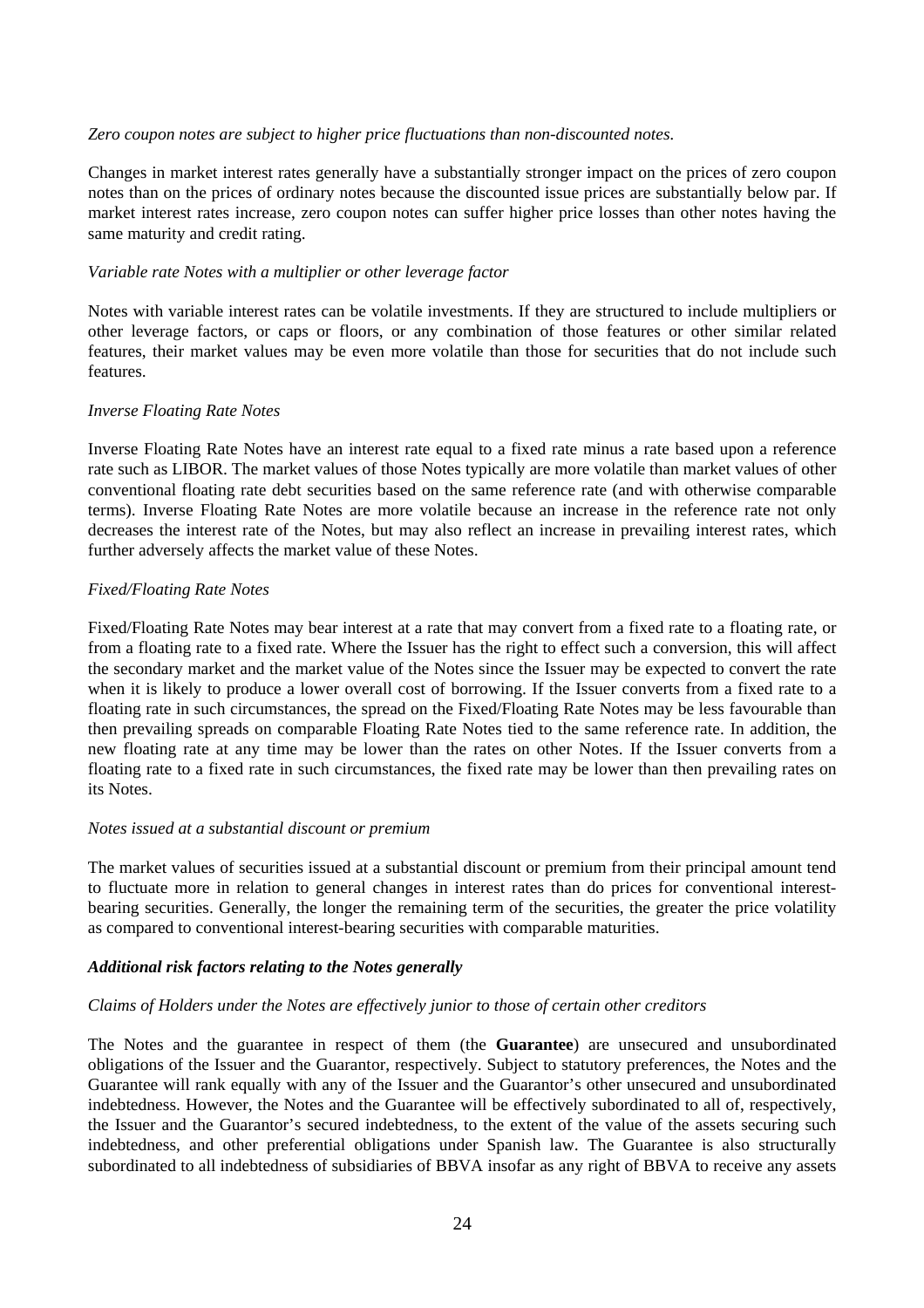of such companies upon their winding up will be effectively subordinated to the claims of the creditors of those companies in the winding-up.

#### *Legal investment considerations may restrict certain investments*

The investment activities of certain investors may be subject to law or review or regulation by certain authorities. Each potential investor should determine for itself, on the basis of professional advice where appropriate, whether and to what extent (1) Notes are lawful investments for it, (2) Notes can be used as collateral for various types of borrowing and (3) other restrictions apply to its purchase or pledge of any Notes. Financial institutions should consult their legal advisers or the appropriate regulators to determine the appropriate treatment of Notes under any applicable risk-based capital or similar rules.

#### *The secondary market generally*

Notes may have no established trading market when issued, and one may never develop. If a market does develop, it may not be very liquid. Therefore, investors may not be able to sell their Notes easily or at prices that will provide them with a yield comparable to similar investments that have a developed secondary market. This is particularly the case for Notes that are especially sensitive to interest rate, currency or market risks, are designed for specific investment objectives or strategies or have been structured to meet the investment requirements of limited categories of investors. These types of Notes generally would have a more limited secondary market and greater price volatility than conventional debt securities. Illiquidity may have a severely adverse effect on the market value of Notes.

#### *Credit ratings may not reflect all risks*

One or more independent credit rating agencies may assign credit ratings to the Notes. The ratings may not reflect the potential impact of all risks related to structure, market, additional factors discussed above, and other factors that may affect the value of the Notes. A credit rating is not a recommendation to buy, sell or hold securities and may be revised or withdrawn by the rating agency at any time.

#### *A credit rating reduction may result in a reduction in the trading value of Notes*

The value of the Notes is expected to be affected, in part, by investors' general appraisal of the creditworthiness of the Issuer. Such perceptions are generally influenced by the ratings accorded to the outstanding Notes of the Issuer by standard statistical rating services, such as Moody's Investors Service Limited (**Moody's**), Standard & Poor's Ratings Services, a division of The McGraw Hill Companies, Inc. (**Standard & Poor's**) and Fitch Ratings Ltd. (**Fitch**). A reduction in, or a placing on credit watch of the rating, if any, accorded to outstanding debt securities of the Issuer by one of these or by other rating agencies could result in a reduction in the trading value of the Notes.

#### *Exchange rate risks and exchange controls*

The Issuer will pay principal and interest on the Notes and the Guarantor will make any payments under the Guarantee in the Specified Currency. This presents certain risks relating to currency conversions if an investor's financial activities are denominated principally in a currency or currency unit (the **Investor's Currency**) other than the Specified Currency. These include the risk that exchange rates may significantly change (including changes due to devaluation of the Specified Currency or revaluation of the Investor's Currency) and the risk that authorities with jurisdiction over the Investor's Currency may impose or modify exchange controls. An appreciation in the value of the Investor's Currency relative to the Specified Currency would decrease (1) the Investor's Currency-equivalent yield on the Notes, (2) the Investor's Currencyequivalent value of the principal payable on the Notes and (3) the Investor's Currency-equivalent market value of the Notes.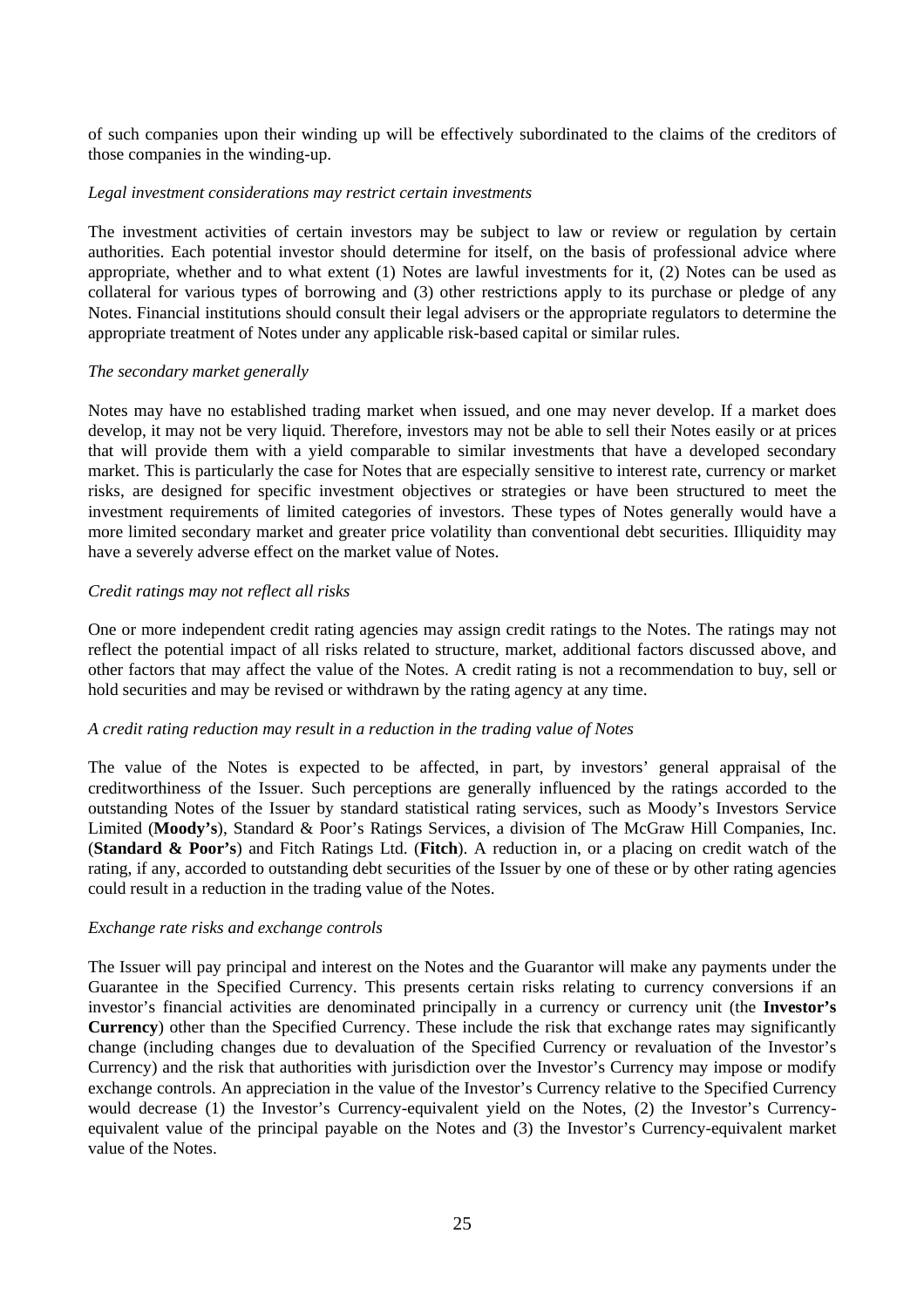Government and monetary authorities may impose (as some have done in the past) exchange controls that could adversely affect an applicable exchange rate. As a result, investors may receive less interest or principal than expected, or no interest or principal.

#### *The trading market for debt securities may be volatile and may be adversely impacted by many events*

The market for debt securities is influenced by the economic and market conditions, interest rates, currency exchange rates and inflation rates in Europe and other industrialised countries and areas. There can be no assurance that events in Spain, Europe or elsewhere will not cause market volatility or that such volatility will not adversely affect the price of Notes or that economic and market conditions will not have any other adverse effect.

# *A Noteholder's actual yield on the Notes may be reduced from the stated yield by transaction costs*

When Notes are purchased or sold, several types of incidental costs (including transaction fees and commissions) are incurred in addition to the current price of the security. These incidental costs may significantly reduce or even exclude the profit potential of the Notes. For instance, credit institutions as a rule charge their clients for own commissions which are either fixed minimum commissions or pro-rata commissions depending on the order value. To the extent that additional – domestic or foreign – parties are involved in the execution of an order, including but not limited to domestic dealers or brokers in foreign markets, Noteholders must take into account that they may also be charged for the brokerage fees, commissions and other fees and expenses of such parties (third party costs).

In addition to such costs directly related to the purchase of securities (direct costs), Noteholders must also take into account any follow-up costs (such as custody fees). Prospective investors should inform themselves about any additional costs incurred in connection with the purchase, custody or sale of the Notes before investing in the Notes.

# *A Noteholder's effective yield on the Notes may be diminished by the tax impact on that Noteholder of its investment in the Notes*

Payments of interest on the Notes, or profits realised by the Noteholder upon the sale or repayment of the Notes, may be subject to taxation in its home jurisdiction or in other jurisdictions in which it is required to pay taxes. The tax impact on an individual Noteholder in respect of any Notes may differ also in respect of Referenced Item(s) Linked Notes. BBVA advises all investors to contact their own tax advisors for advice on the tax impact of an investment in the Notes.

#### *Foreign currency Notes expose investors to foreign-exchange risk as well as to issuer risk*

Holders of Notes denominated in any currency other than their domestic currency are exposed to the risk of changing foreign exchange rates. This risk is in addition to any performance risk that relates to the Issuer or the type of Note being issued.

#### *Post-issuance Information*

Applicable Final Terms may specify that the Issuer will not provide post-issuance information if not otherwise required by all applicable laws and regulations. In such an event, investors will not be entitled to obtain such information from the Issuer.

#### *Potential Conflicts of Interest*

BBVA and its affiliates may also engage in trading activities (including hedging activities) related to any Referenced Item(s) and other instruments or derivative products based on or related to the Referenced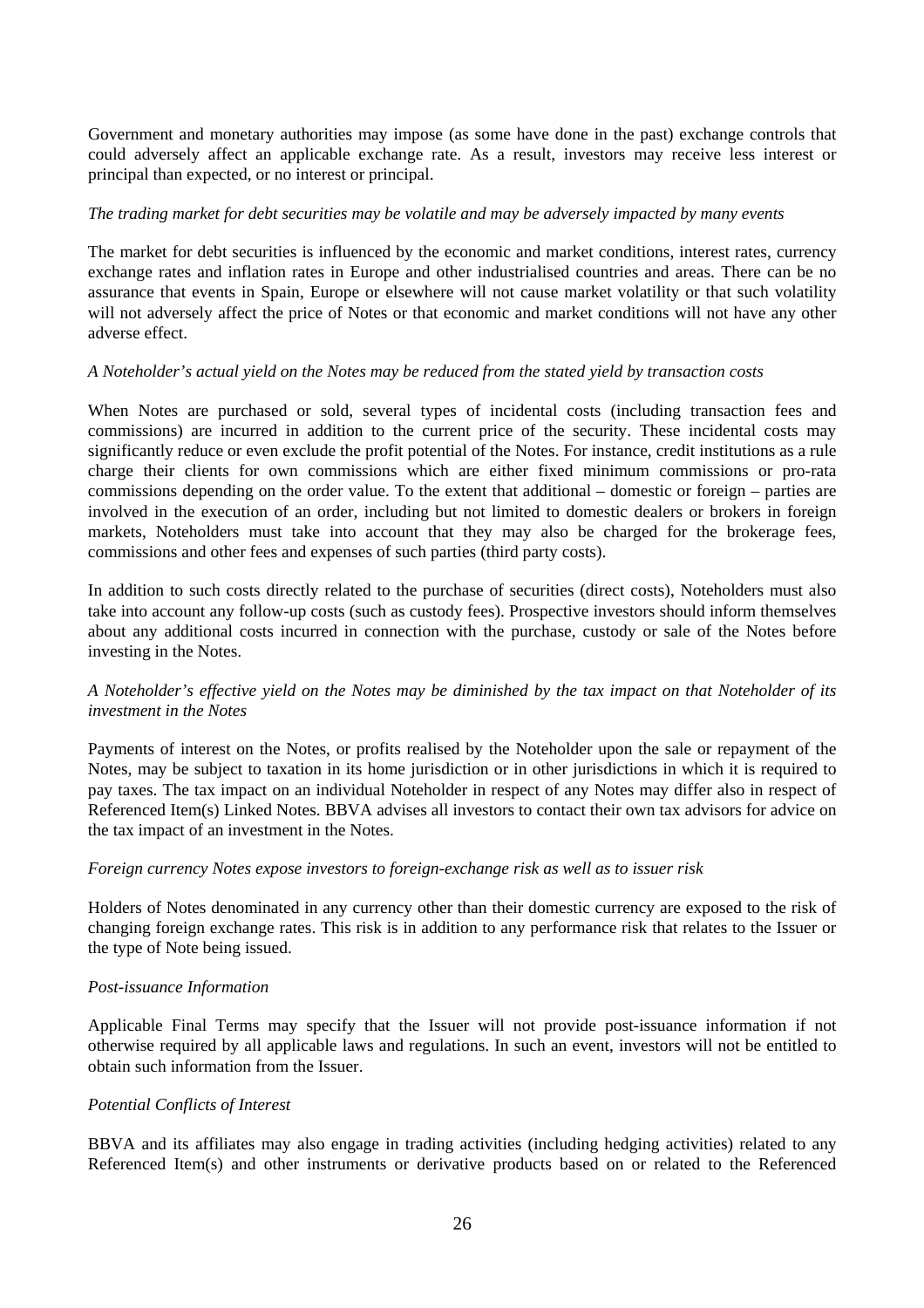Item(s) of any such Notes for their proprietary accounts or for other accounts under their management and may pursue actions thereto without regard to the consequences for Noteholders. BBVA and its affiliates may also issue other derivative instruments in respect of the Referenced Item(s) of such Notes. BBVA and its affiliates may also act as an underwriter in connection with future offerings of a Referenced Item(s) or may act as financial adviser to the issuer, sponsor, manager or other connected person in respect of a Referenced Item(s) or a constituent of a Referenced Item(s) or in a commercial banking capacity for such entity. BBVA or its affiliates may acquire non-public information in respect of a Referenced Item(s) which will not be provided to Noteholders. Such activities could present certain conflicts of interest or, could influence the prices of such Referenced Item(s) and could adversely affect the value of such Notes.

Because the Calculation Agent (as defined on page 67) may be an affiliate of the Issuer, potential conflicts of interest may exist between the Calculation Agent and Noteholders, including with respect to certain determinations and judgments that the Calculation Agent must make, including whether a Market Disruption Event, or a Settlement Disruption Event has occurred. The Calculation Agent is obliged to carry out its duties and functions as Calculation Agent in good faith and using its reasonable judgement.

#### *Additional risk factors relating to Structured Notes*

The Issuer may issue Notes with principal or interest determined by reference to an index or formula, to changes in the prices of securities or commodities, to movements in currency exchange rates or to other factors (each, a **Relevant Factor**). In addition, the Issuer may issue Notes with principal or interest payable in one or more currencies which may be different from the currency in which the Notes are denominated.

# *General risks relating to Notes linked to underlying assets or derivatives*

An investment in Notes linked to one or more underlying assets or derivatives (a **Referenced Item** and **Referenced Item Linked Notes**, which expression shall include Equity Linked Notes and Fund Linked Notes, respectively) may entail significant risks not associated with investments in a conventional debt security.

Referenced Item(s) Linked Notes are securities which do not provide for predetermined redemption amounts and/or interest payments but amounts payable (whether in respect of principal and/or interest) or deliverable will be dependent upon the performance of the Referenced Item(s) which themselves may contain substantial credit, interest rate, foreign exchange, time value, political and/or other risks.

An investment in Referenced Item(s) Linked Notes therefore entails significant risks that are not associated with similar investments in a conventional fixed rate or floating rate debt security. These risks include, among other things, the possibility that:

- the Referenced Item(s) may be subject to significant changes, whether due to the composition of any such Referenced Item(s) itself, or because of fluctuations in the value of the Referenced Item;
- the resulting interest rate will be less (or may be more) than that payable on a conventional debt security issued by the Issuer at the same time, or they may receive no interest;
- the holder of a Referenced Item(s) Linked Note could lose all or a substantial portion of the principal of such Note (whether payable at maturity or upon redemption or repayment), and, if the principal is lost, interest may cease to be payable on such Note;
- any Note that is indexed to more than one type of Referenced Item, or on formulae that encompass the risks associated with more than one type of Referenced Item, may carry levels of risk that are greater than those for Notes that are indexed to one type of Referenced Item only;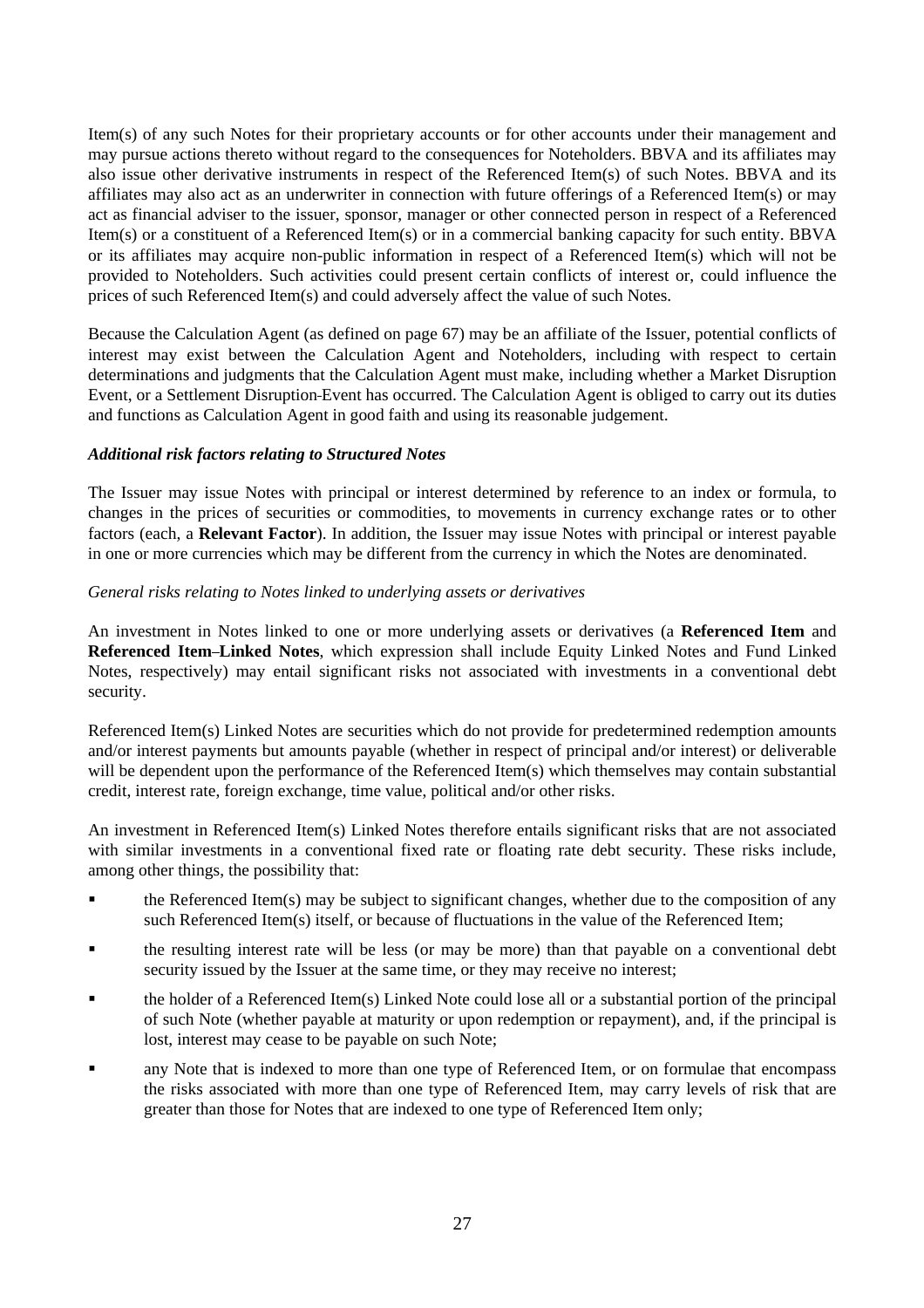- the timing of changes in a Relevant Factor may affect the actual yield to investors, even if the average level is consistent with their expectations. In general, the earlier the change in the Referenced Item, the greater the effect on yield;
- it may not be possible for investors to hedge their exposure to these various risks relating to Referenced Item(s) Linked Notes;
- the historical experience of a Referenced Item should not be viewed as an indication of the future performance of such Referenced Item during the term of any Referenced Item(s) Linked Notes. Accordingly, each potential investor should consult its own financial and legal advisers about the risk entailed by an investment in any Index Linked Notes and the suitability of such Notes in light of its particular circumstances, and
- a significant market disruption could mean that any Referenced Item(s) cease to exist.

#### *Risks to market price of Notes linked to underlying assets or derivatives*

In addition, the value of Referenced Item(s) Linked Notes on the secondary market is subject to greater levels of risk than is the value of other Notes and the market price of such Notes may be very volatile or there may even be no (or very limited) secondary market at all. The secondary market, if any, for Referenced Item(s) Linked Notes will be affected by a number of factors, independent of the creditworthiness of the Issuer, the creditworthiness of any reference entity, the value of the applicable Referenced Item(s) (including the volatility of the Referenced Item(s)), the time remaining to the maturity of such Notes, the amount outstanding of such Notes and market interest rates. The value of the applicable Referenced Item depends on a number of interrelated factors, including economic, financial and political events, over which the Issuer has no control.

Additionally, if the formula used to determine the amount of principal, premium and/or interest payable with respect to Referenced Item(s) Linked Notes contains a Weight or leverage factor, the effect of any change in the Referenced Item(s) will be increased.

The risks reflect the nature of such a Note as an asset which, other factors held constant, tends to decline in value over time and which may become worthless when it expires or is redeemed. The risk of the loss of some or all of the purchase price of a Referenced Item(s) Linked Note upon redemption means that, in order to recover and realise a return upon his or her investment, a purchaser of such Note must generally be correct about the direction, timing and magnitude of an anticipated change in the value of the relevant Referenced Item(s). Assuming all other factors are held constant, the lower the value of an Referenced Item(s) Linked Note and the shorter the remaining term of any such Note to redemption, the greater the risk that holders of such Notes will lose all or part of their investment.

#### *Regulatory risk for Notes linked to underlying assets or derivatives*

Additionally, there may be regulatory and other ramifications associated with the ownership by certain investors of certain Referenced Item(s) Linked Notes.

The Bank and its affiliates do not provide any advice with respect to any Referenced Item(s) nor make any representation as to its quality, credit or otherwise, and investors in the Notes must rely on their own sources of analysis or credit analysis with respect to any Referenced Item.

# *Market Disruption Events or Failure to Open of an Exchange*

If an issue of Referenced Item(s) Linked Notes includes provisions dealing with the occurrence of a Market Disruption Event or failure to open of an exchange on a Valuation Date and the Calculation Agent determines that a Market Disruption Event or failure to open of an exchange has occurred or exists on such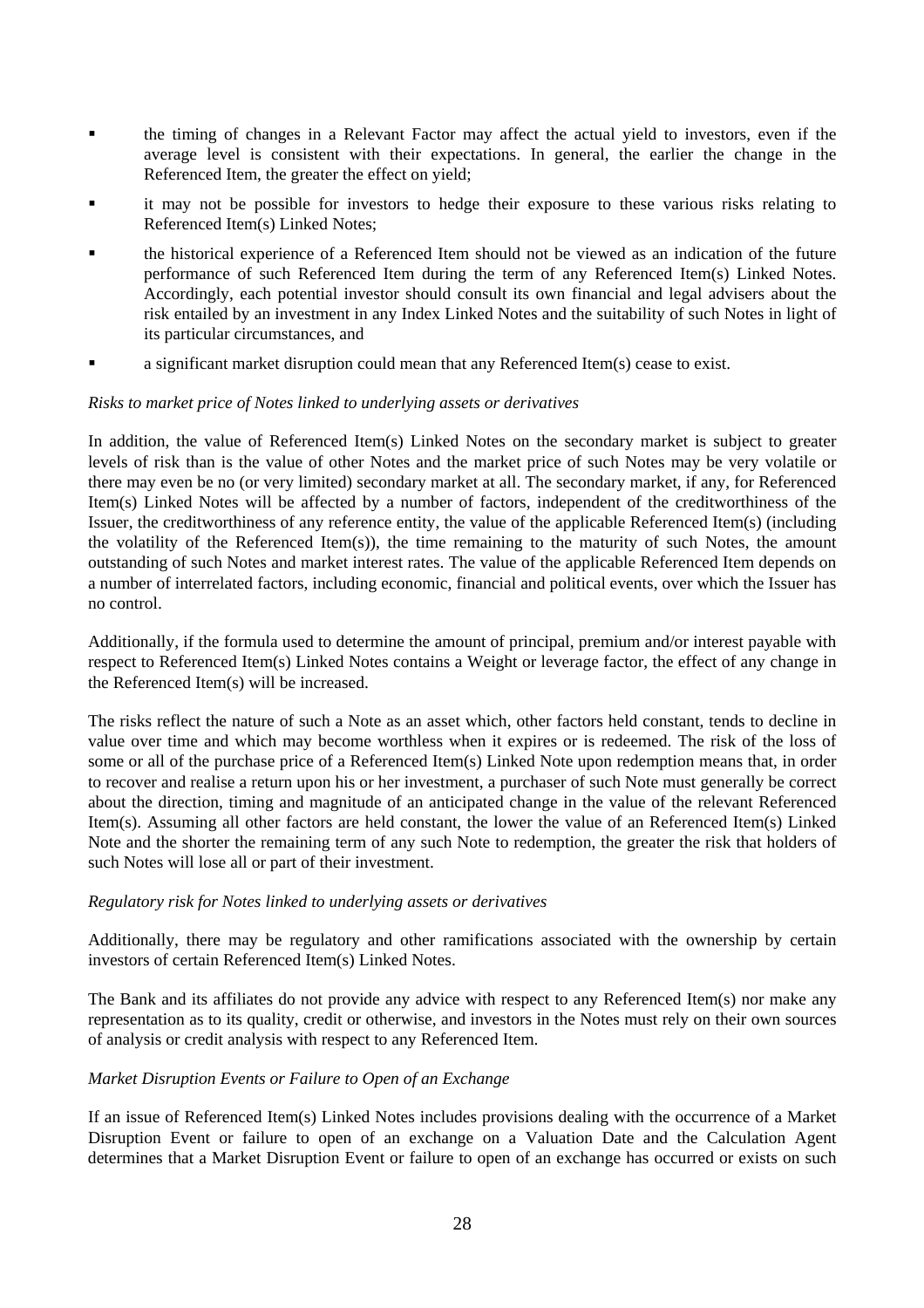date, any consequential postponement of the Valuation Date or any alternative provisions for valuation provided in any such Notes may have an adverse effect on the value and liquidity of such Notes. The timing of such dates (as scheduled or as so postponed or adjusted) may affect the value of the relevant Notes such that the Noteholder may receive a lower cash redemption amount and/or interest amount or other payment under the relevant Notes than otherwise would have been the case. The occurrence of such a Market Disruption Event or failure to open of an exchange in relation to any Referenced Item(s) comprising a basket may also have such an adverse effect on Notes related to such basket. In addition, any such consequential postponement may result in the postponement of the date of redemption of the Notes.

#### *Limited Exposure to Referenced Items(s)*

If the applicable Final Terms provide that the exposure of any Referenced Item(s) Linked Notes to one or more Referenced Items(s) is limited or capped to a certain level or amount, such Notes will not benefit from any upside in the value of any such Referenced Item(s) beyond such limit or cap.

# *The Amount Payable on Redemption May Be Significantly Less than the Value of an Investment in the Notes*

Each Noteholder may receive an amount on redemption and/or physical delivery of securities together with cash for roundings in respect of any Referenced Item(s) Linked Notes. The amount payable on redemption and/or the aggregate value of securities physically delivered and cash may be significantly less than the value of the Noteholder's investment in such Notes. In particular, in the case of any such Notes exposed to the performance of a basket of Referenced Items(s), the securities so delivered may relate to, or the cash redemption amount may be calculated by reference to, the worst performing Referenced Items(s) or any other formula specified in the applicable Final Terms.

# *Claims against Referenced Item(s)*

Referenced Item(s) Linked Notes do not represent a claim against or an investment in any Referenced Item(s) (or any issuer, sponsor, manager or other connected person in respect of a Referenced Item) and Noteholders will not have any right of recourse under the Notes to any such Referenced Item(s) (or any issuer, sponsor, manager or other connected person in respect of a Referenced Item). The Notes are not in any way sponsored, endorsed or promoted by any Referenced Item(s) (or any issuer, sponsor, manager or other connected person in respect of a Referenced Item) and such entities have no obligation to take into account the consequences of their actions for any Noteholders.

#### *Additional Factors relating to Equity Linked Notes*

In the case of Equity Linked Notes following the declaration by the Issuer of the relevant Underlying Securities of the terms of any adjustment event, the Calculation Agent will, in its sole and absolute discretion, determine whether such adjustment event has a dilutive or concentrative effect on the theoretical value of the Underlying Securities and, if so, will (i) make the corresponding adjustment, if any, to any one or more of any Referenced Item and/or the Weight and/or any of the other terms of the Terms and Conditions and/or the applicable Final Terms as the Calculation Agent in its sole and absolute discretion determines appropriate to account for that dilutive or concentrative effect (provided that no adjustments will be made to account solely for changes in volatility, expected dividends, stock loan rate or liquidity relative to the relevant Underlying Security) and (ii) determine the effective date of that adjustment. Such adjustment may have an adverse effect on the value and liquidity of the affected Equity Linked Notes.

In addition, in the case of Equity Linked Notes, if a Merger Event, Tender Offer, De-listing, Nationalisation or Insolvency occurs in relation to any Underlying Security, the Issuer in its sole and absolute discretion may take the following action: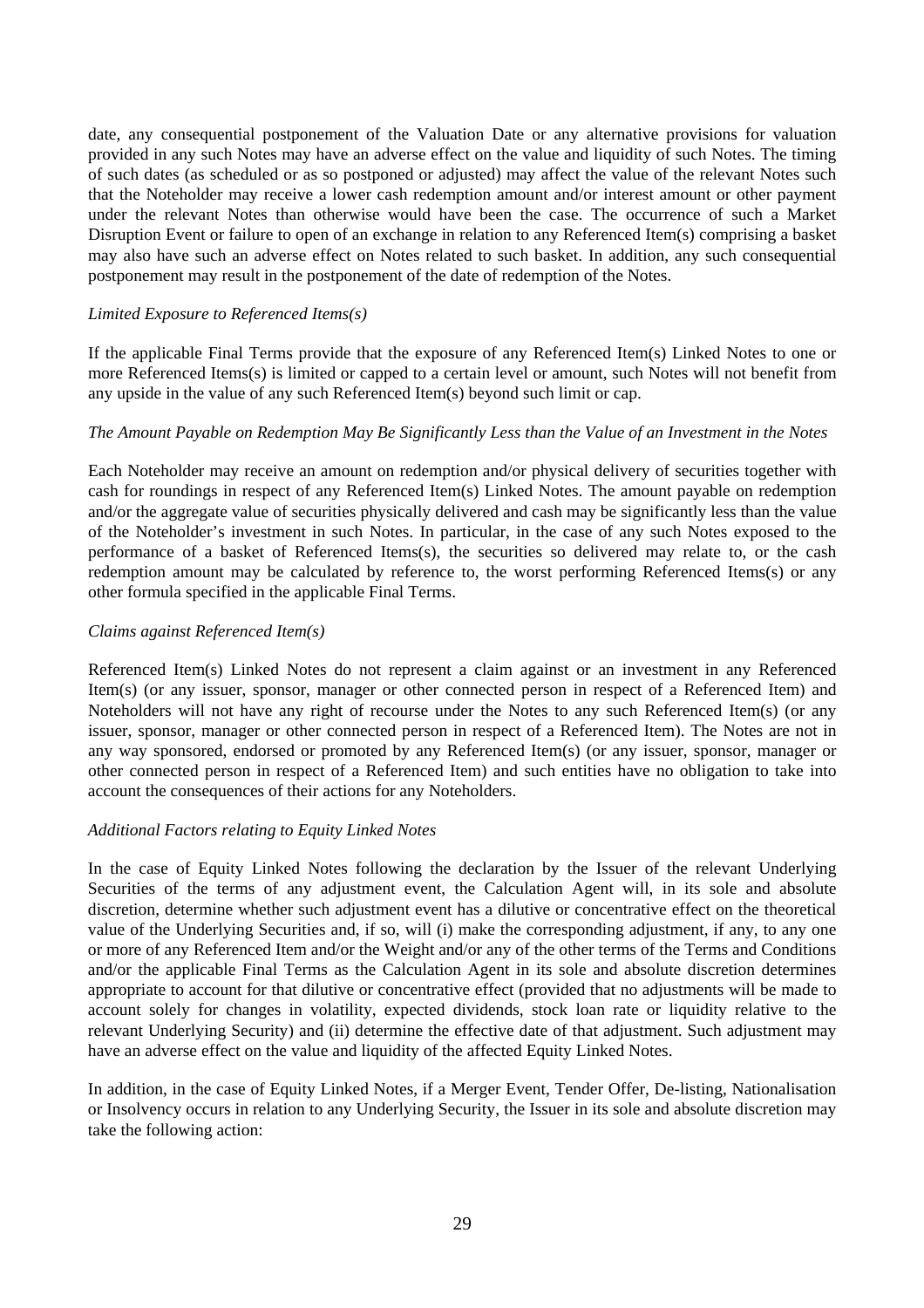- (a) require the Calculation Agent to determine in its sole and absolute discretion the appropriate adjustment, if any, to be made to any one or more of any Referenced Item and/or the Weight and/or any of the other terms of these Terms and Conditions and/or the applicable Final Terms to account for the Merger Event, Tender Offer, De-listing, Nationalisation or Insolvency, as the case may be, and determine the effective date of that adjustment. Such adjustment may have an adverse effect on the value and liquidity of the affected Equity Linked Notes; and
- (b) redeem part (in the case of Equity Linked Notes relating to a basket of Underlying Securities) or all (in any other case) of the Notes. Following such redemption, an investor generally would not be able to reinvest the redemption proceeds at an effective interest rate as high as the interest rate on the relevant Notes being redeemed and may only be able to do so at a significantly lower rate. Prospective investors should consider reinvestment risk in light of other investments available at that time.

#### *Additional Factors relating to Physical Delivery Notes*

In the case of Physical Delivery Notes (other than Credit Linked Notes), if a Settlement Disruption Event occurs or exists on the due date for redemption of the Notes, settlement will be postponed until the next Business Day in respect of which there is no Settlement Disruption Event. The Issuer in these circumstances may have the right to pay a cash amount in lieu of delivering a portion of the underlying assets, which may be less than the fair market value of the underlying assets.

# *Additional Factors relating to Foreign Exchange (FX) Rate Linked Notes*

Exchange rates between currencies are determined by factors of supply and demand in the international currency markets which are influenced by macro economic factors, speculation and central bank and government intervention (including the imposition of currency controls and restrictions). In recent years, rates of exchange between some currencies have been volatile. This volatility may be expected in the future. Fluctuations that have occurred in any particular exchange rate in the past are not necessarily indicative, however, of fluctuation that may occur in the rate during the term of any Note. Fluctuations in exchange rates will affect the value of the Notes.

#### *Additional Factors relating to Fund Linked Notes*

The Issuer may issue Notes where the amount of principal and/or interest payable are dependent upon the price or changes in the price of units, shares or interests in a fund or funds or where, depending on the price or changes in the price of units, shares or interests in such fund or funds, on redemption the Issuer's obligation is to deliver specified assets.

Prospective investors in any such Notes should be aware that depending on the terms of the Fund Linked Notes (i) they may receive no or a limited amount of interest, (ii) payment of principal or interest or delivery of any specified assets may occur at a different time than expected and (iii) they may lose all or a substantial portion of their investment. In addition, the movements in the price of units, shares or interests in the fund or funds may be subject to significant fluctuations that may not correlate with changes in interest rates, currencies or other indices and the timing of changes in the relevant price of the units or shares in the fund or funds may affect the actual yield to investors, even if the average level is consistent with their expectations. In general, the earlier the change in the price or prices of the units, shares or interests in the fund or funds, the greater the effect on yield. Prospective investors should also be aware that in the event of the occurrence of one or more Extraordinary Fund Events the Issuer may take the action specified in the applicable Final Terms which may include adjusting or redeeming the Notes or substituting the affected share, unit or interest in the relevant fund.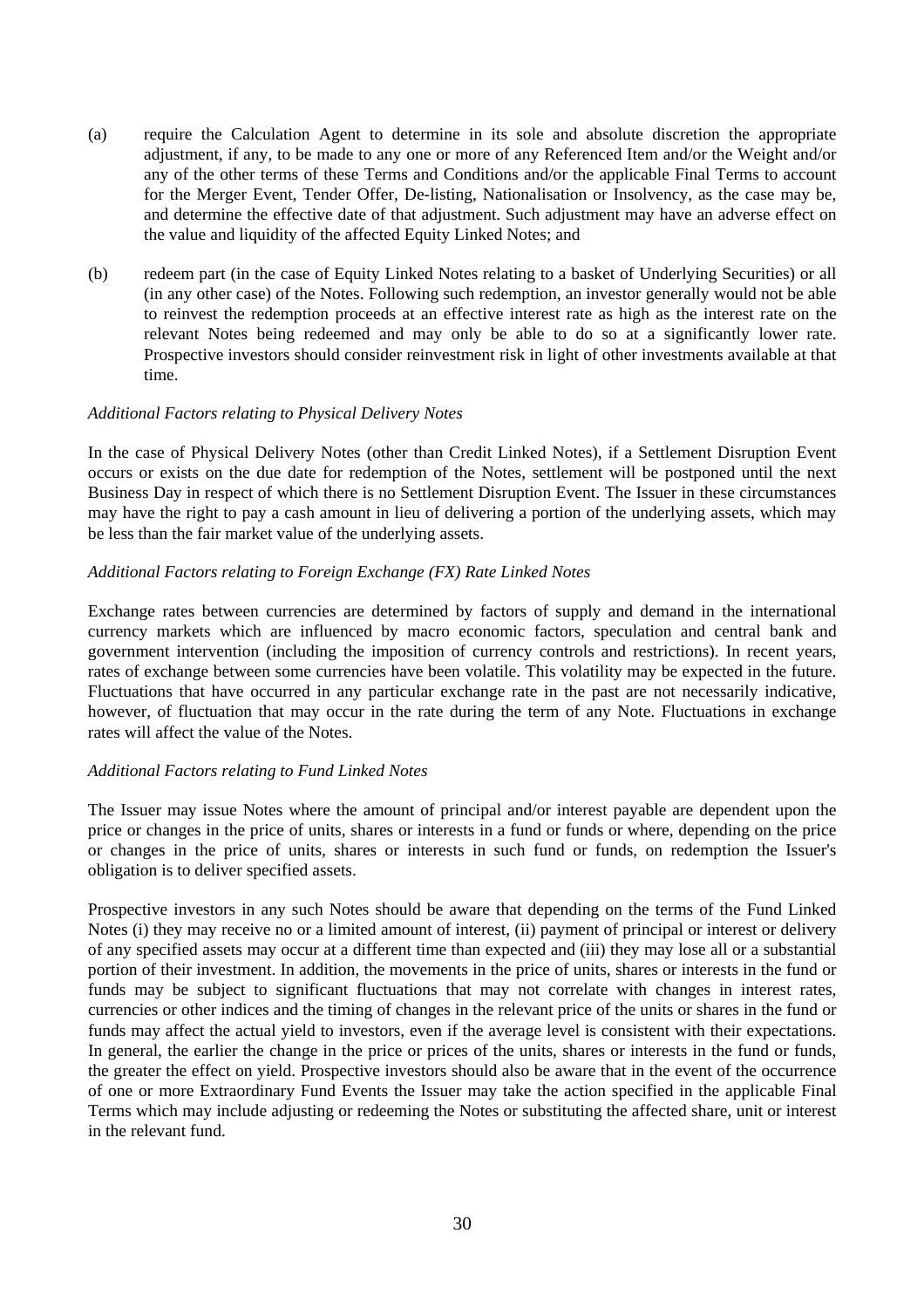The market price of such Notes may be volatile and may depend on the time remaining to the redemption date and the volatility of the price of units, shares or interests in the fund or funds. The price of units, shares or interests in a fund may be affected by the economic, financial and political events in one or more jurisdictions, including factors affecting the exchange(s) or quotation system(s) on which any units, shares or interests in the fund or funds may be traded.

#### *Risks associated with Funds in General*

The risks below are common to all kinds of funds and are not specific to the Underlying Fund. These risks include:

- (a) the risk that the share price of one or more of the assets in the Underlying Fund's portfolio will fall, or will fail to rise. Many factors can adversely affect an asset's performance, including both general financial market conditions and factors related to a specific asset or asset class;
- (b) general macro-economic or asset class specific factors, including interest rates, rates of inflation, financial instability, lack of timely or reliable financial information or unfavourable political or legal developments;
- (c) asset allocation policies of the Fund Manager;
- (d) credit quality and the risk of default of one of the hedge funds or of assets generally held in the Underlying Fund;
- (e) the risk that the Underlying Fund's investment objectives and/or investment restrictions as set out in its constitutive documents are materially changed, or not complied with, or that the method of calculating the Net Asset Value is materially changed;
- (f) the risk that the Underlying Fund is liquidated, dissolved or otherwise ceases to exist or it or its Fund Manager is subject to a proceeding under any applicable bankruptcy, insolvency or other similar law; or
- (g) the risk that the Underlying Fund is subject to a fraudulent event.

#### *Risks associated with Fund Managers in General*

Prospective investors in the Notes should be aware that the Fund Manager will manage the Underlying Fund in accordance with the investment objectives of, and guidelines applicable to, the Underlying Fund. Furthermore, the arrangements between the Fund Manager and the Underlying Fund have, in most cases, not been negotiated at arm's length and it is unlikely that the Fund Manager will be replaced or that additional fund managers will be retained.

Prospective investors should review carefully the prospectus, information memorandum and/or offering circular (if any) issued by any relevant fund before purchasing any Notes. None of the Issuer, any Affiliate of the Issuer or the Calculation Agent make any representation as to the creditworthiness of any relevant fund or any such fund's administrative, custodian, investment manager or adviser.

Neither the Issuer nor any of its affiliates have the ability to control or predict the actions of the Fund Manager. The Fund Manager is not involved in the offer of the Notes in any way and has no obligation to consider the interests of the Noteholders in taking any corporate actions that might affect the value of the Notes.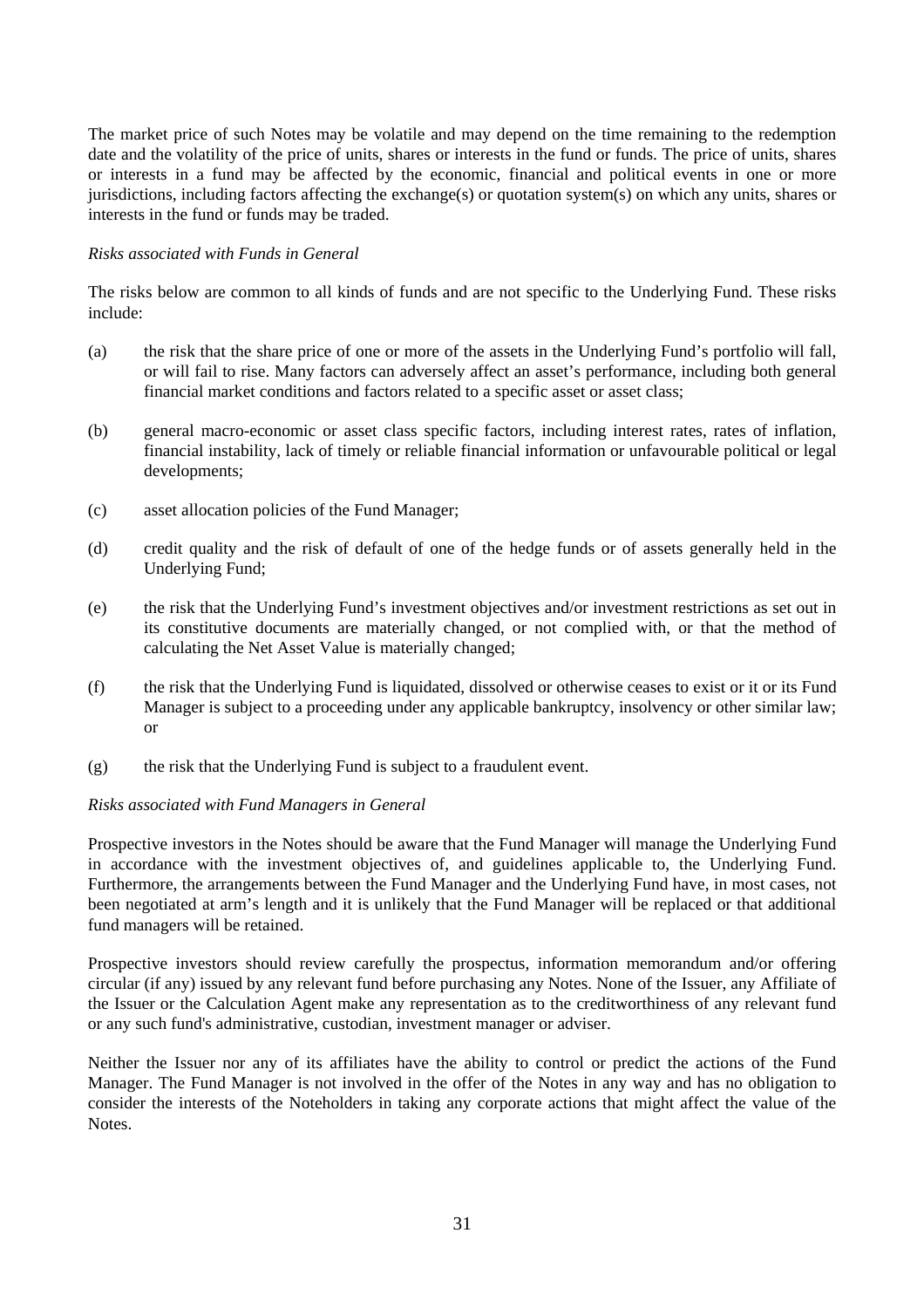The Issuer has no role in the Underlying Fund. The Fund Manager is responsible for making strategic, investment and other trading decisions with respect to the management of the Underlying Fund, consistent with its investment objectives and/or investment restrictions as set out in its constitutive documents. The manner in which an Underlying Fund is managed and the timing of such decisions will have a significant impact on the performance of the Underlying Fund. Hence, the price which is used to calculate the performance of the Underlying Fund is also subject to these risks.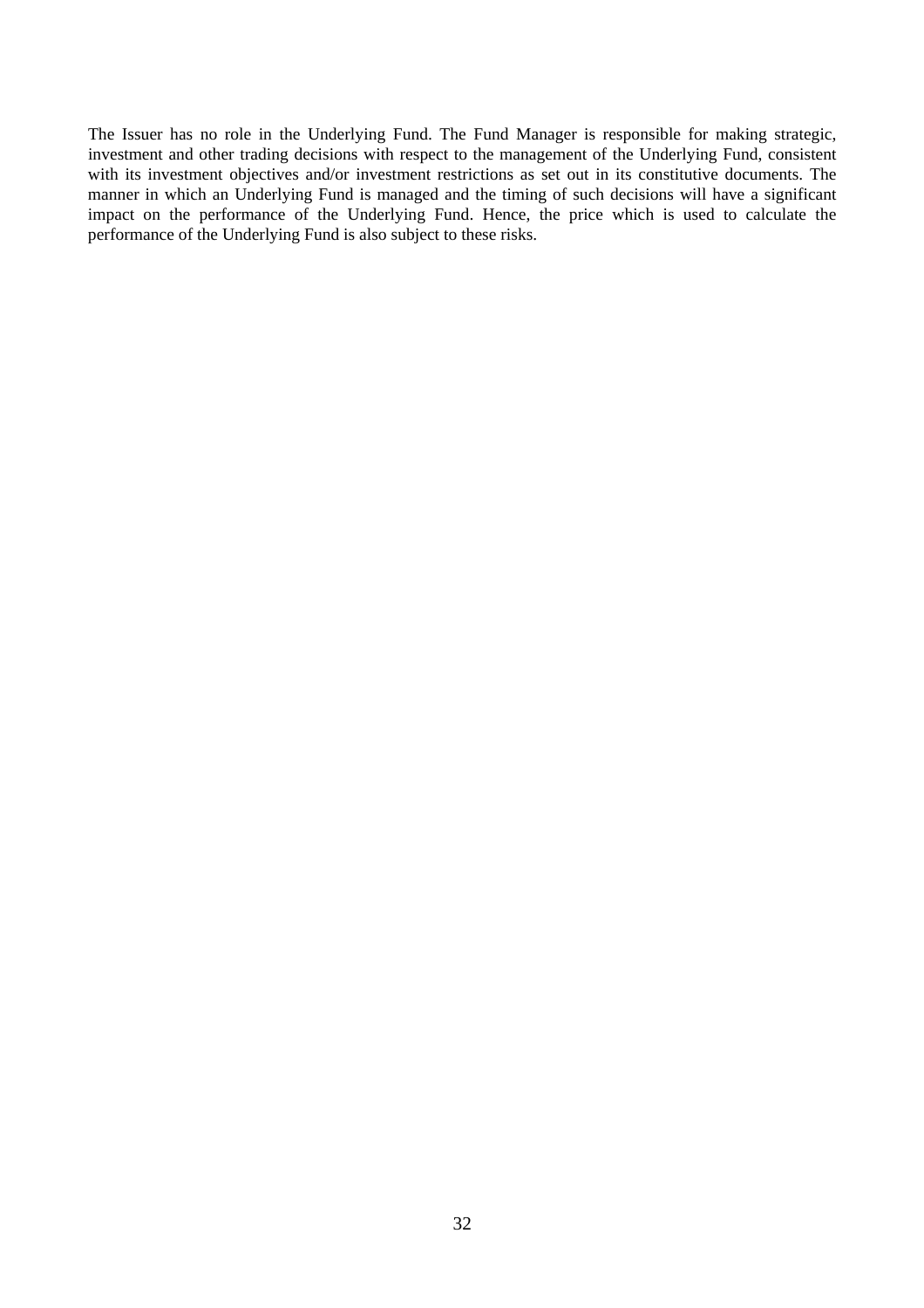#### **DOCUMENTS INCORPORATED BY REFERENCE**

The following documents which have previously been published or are published simultaneously with this Base Prospectus and have been filed with the CNMV, shall be incorporated in, and form part of, this Base Prospectus:

- (a) The audited annual financial statements of BSF for the financial years ended  $31<sup>st</sup>$  December, 2007 and 31stDecember, 2008 (including the unqualified audit reports issued in respect thereof) prepared in accordance with Spanish generally accepted accounting principles and its English translation filed with the CNMV and made available on their website [www.cnmv.es](http://www.cnmv.es/).
- (b) The audited consolidated annual financial statements of the Guarantor for the financial years ended  $31<sup>st</sup>$  December, 2007 and  $31<sup>st</sup>$  December 2008 (including the unqualified audit reports issued in respect therof) prepared in accordance with EU-IFRS filed with the CNMV and the English translation of these audited consolidated annual financial statements of the Guarantor available on its website [www.bbva.com.](http://www.bbva.com/)
- (c) The *Documento de Registro* filed by the Guarantor before the CNMV on 2nd June, 2009.
- (d) The published interim financial statements of the Guarantor (on a consolidated basis) for the three month period ending  $31<sup>st</sup>$  March, 2009 and the English translation of these financial statements of the Guarantor available on its website [www.bbva.com](http://www.bbva.com/).

Following the publication of this Base Prospectus a supplement may be prepared by the Issuer and/or the Guarantor and approved by the CNMV in accordance with Article 16 of the Prospectus Directive. Statements contained in any such supplement (or contained in any document incorporated by reference therein) shall, to the extent applicable (whether expressly, by implication or otherwise), be deemed to modify or supersede statements contained in this Base Prospectus or in a document which is incorporated by reference in this Base Prospectus. Any statement so modified or superseded shall not, except as so modified or superseded, constitute a part of this Base Prospectus.

Copies of documents incorporated by reference in this Base Prospectus can be obtained from the Issuer and the Guarantor at Paseo de la Castellana, 81, 28046 Madrid and on its website [www.bbva.com.](http://www.bbva.com/)

The Issuer and the Guarantor will, in the event of any significant new factor, material mistake or inaccuracy relating to information included in this Base Prospectus which is capable of affecting the assessment of any Notes, prepare a supplement to this Base Prospectus or publish a new Base Prospectus for use in connection with any subsequent issue of Notes.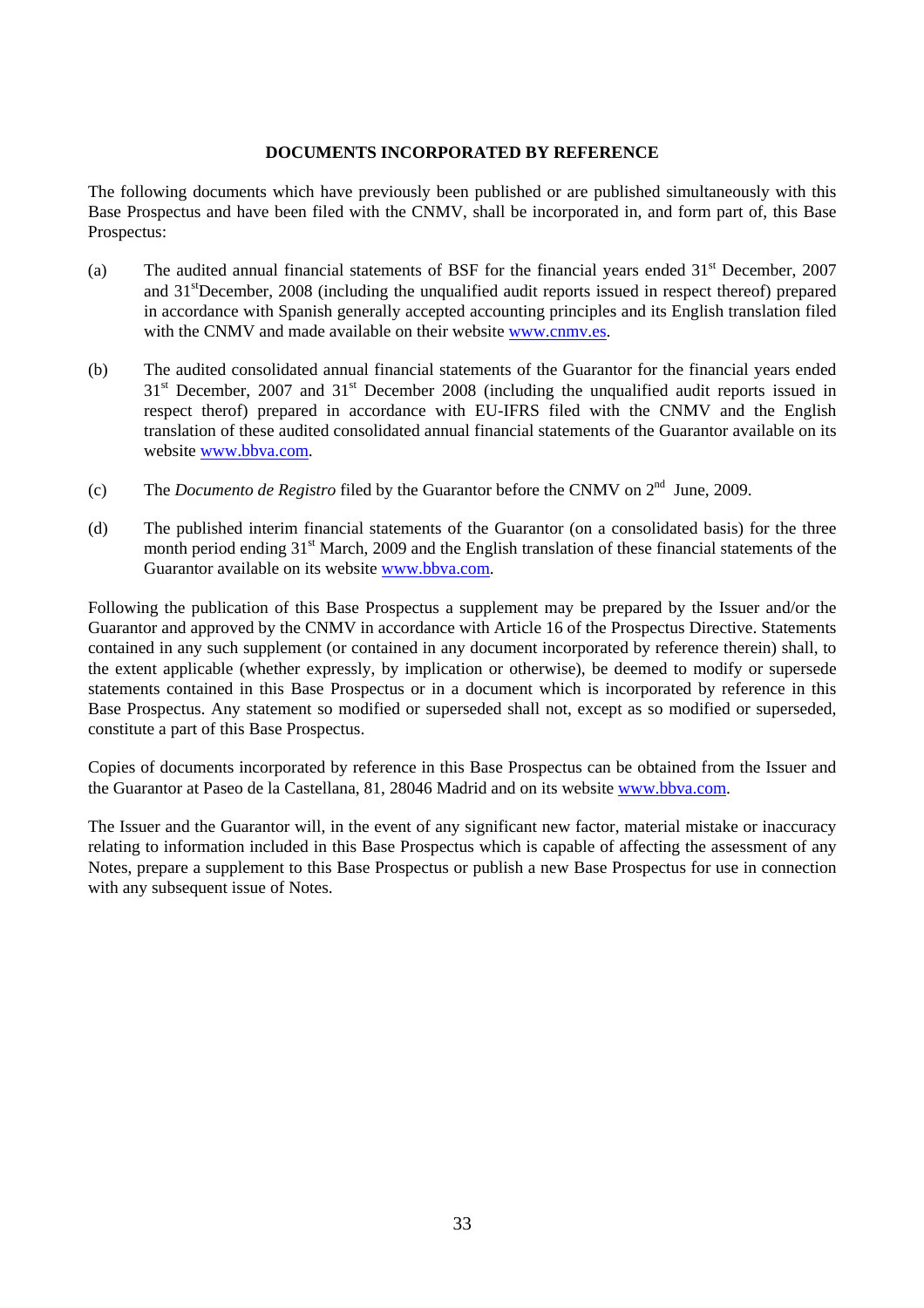#### **OVERVIEW OF THE PROGRAMME**

*This overview must be read as an introduction to this Base Prospectus and any decision to invest in any Notes should be based on a consideration of this Base Prospectus as a whole, including the documents incorporated by reference. The following overview does not purport to be complete and is taken from, and is qualified in its entirety by, the remainder of this Base Prospectus and, in relation to the terms and conditions of any particular Tranche of Notes, the applicable Final Terms. This overview constitutes a general description of the Programme for the purposes of Article 22.5(3) of Commission Regulation (EC) No. 809/2004 implementing the Prospectus Directive. Words and expressions defined in "Form of the Notes" and "Terms and Conditions of the Notes" shall have the same meanings in this overview.*

| <b>Description:</b>                           | Structured Medium Term Note Programme                                                                                                                                                                                                                                                                                                                                                                                                                                                       |
|-----------------------------------------------|---------------------------------------------------------------------------------------------------------------------------------------------------------------------------------------------------------------------------------------------------------------------------------------------------------------------------------------------------------------------------------------------------------------------------------------------------------------------------------------------|
| Arranger:                                     | Banco Bilbao Vizcaya Argentaria, S.A. (BBVA)                                                                                                                                                                                                                                                                                                                                                                                                                                                |
| <b>Dealers:</b>                               | BBVA and any other Dealers appointed, from time to time, by the<br>Issuer.                                                                                                                                                                                                                                                                                                                                                                                                                  |
| <b>Certain Restrictions:</b>                  | Each issue of Notes denominated in a currency in respect of which<br>particular laws, guidelines, regulations, restrictions or reporting<br>requirements apply will only be issued in circumstances which comply<br>with such laws, guidelines, regulations, restrictions or reporting<br>requirements from time to time (see "Subscription and Sale and<br>Transfer and Selling Restrictions") and including the following<br>restrictions applicable at the date of this Base Prospectus: |
|                                               | Notes may not (a) have a minimum denomination (face value amount)<br>of less than $\in$ ,000 (or its equivalent in other currencies) or (b) carry the<br>right to acquire new shares (or transferable securities equivalent to<br>shares) issued by the Issuer or by any entity to whose group the Issuer<br>belongs.                                                                                                                                                                       |
| <b>Issuing and Principal Paying</b><br>Agent: | <b>BBVA</b>                                                                                                                                                                                                                                                                                                                                                                                                                                                                                 |
| <b>Programme Size:</b>                        | Up to $\epsilon$ ,000,000,000 (or its equivalent in other currencies) outstanding<br>at any time. The Issuer and the Guarantor may increase the amount of<br>the Programme, provided that any required authorisations have been<br>duly obtained.                                                                                                                                                                                                                                           |
| Distribution:                                 | Notes may be distributed by way of private or public placement, subject<br>to the restrictions set out under "Subscription and Sale and Transfer and<br>Selling Restrictions" below and in each case on a syndicated or non-<br>syndicated basis.                                                                                                                                                                                                                                           |
| <b>Currencies:</b>                            | Subject to any applicable legal or regulatory restrictions, any currency<br>agreed between the Issuer and the relevant Dealer.                                                                                                                                                                                                                                                                                                                                                              |
| <b>Maturities:</b>                            | Any maturity greater than one month or such other minimum or<br>maximum maturity as indicated in the applicable Final Terms as may be                                                                                                                                                                                                                                                                                                                                                       |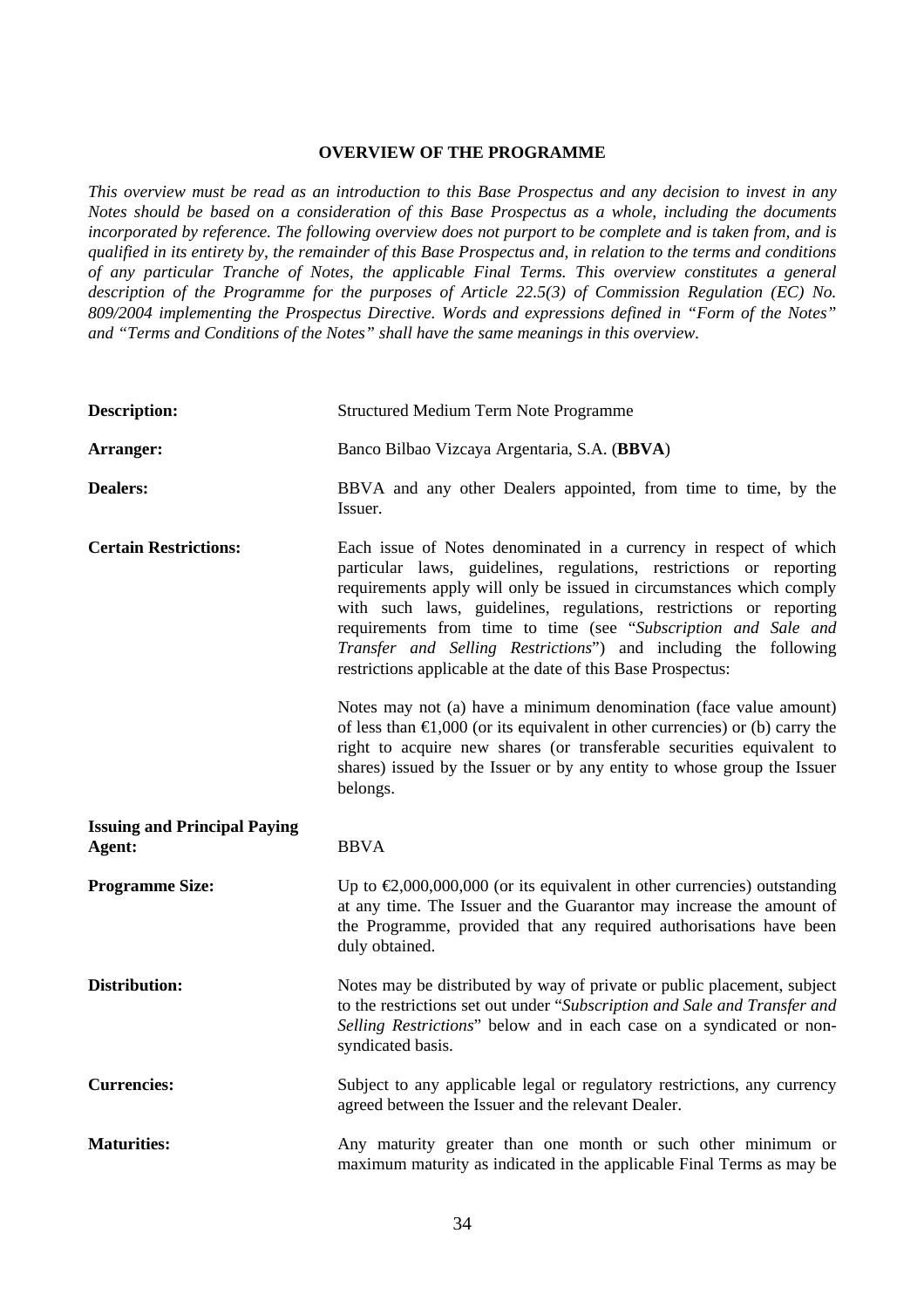|                                                | Programme.                                                                                                                                                                                                                                                                                                                                                                                                                                                                                         | allowed or required from time to time by the relevant central bank (or<br>equivalent body) or any laws or regulations applicable to the relevant<br>Specified Currency. No perpetual notes shall be issued under this                                                                                                                                                                                  |  |
|------------------------------------------------|----------------------------------------------------------------------------------------------------------------------------------------------------------------------------------------------------------------------------------------------------------------------------------------------------------------------------------------------------------------------------------------------------------------------------------------------------------------------------------------------------|--------------------------------------------------------------------------------------------------------------------------------------------------------------------------------------------------------------------------------------------------------------------------------------------------------------------------------------------------------------------------------------------------------|--|
| Notes with a maturity of less<br>than one year | Notes having a maturity of less than one year will, if the proceeds of the<br>issue are accepted in the United Kingdom, constitute deposits for the<br>purposes of the prohibition on accepting deposits contained in section 19<br>of the Financial Services and Markets Act 2000 unless they are issued to<br>a limited class of professional investors and have a denomination of at<br>least £100,000 or its equivalent, see "Subscription and Sale and<br>Transfer and Selling Restrictions". |                                                                                                                                                                                                                                                                                                                                                                                                        |  |
| <b>Issue Price:</b>                            | Notes may be issued on a fully paid or a partly paid basis and at an issue<br>price which is at par or at a discount to, or premium over, par.                                                                                                                                                                                                                                                                                                                                                     |                                                                                                                                                                                                                                                                                                                                                                                                        |  |
| <b>Form of Notes:</b>                          | The Notes may be issued in bearer or registered form. The Issuer may<br>issue Notes in New Global Note (NGN) form as described in "Form of<br>the Notes". Registered Notes will not be exchangeable for Bearer Notes<br>and vice versa. The Notes may also be issued in uncertificated,<br>dematerialised book-entry form as described in "Form of the Notes".                                                                                                                                     |                                                                                                                                                                                                                                                                                                                                                                                                        |  |
| <b>Fixed Rate Notes:</b>                       | Fixed interest will be payable on such date or dates as may be agreed<br>between the Issuer and the relevant Dealer and on redemption, and will<br>be calculated on the basis of such Day Count Fraction as may be agreed<br>between the Issuer and the relevant Dealer.                                                                                                                                                                                                                           |                                                                                                                                                                                                                                                                                                                                                                                                        |  |
| <b>Floating Rate Notes:</b>                    |                                                                                                                                                                                                                                                                                                                                                                                                                                                                                                    | Floating Rate Notes will bear interest at a rate determined:                                                                                                                                                                                                                                                                                                                                           |  |
|                                                | (a)                                                                                                                                                                                                                                                                                                                                                                                                                                                                                                | on the same basis as the floating rate under a notional interest<br>rate swap transaction in the relevant Specified Currency<br>governed by an agreement incorporating the 2006 ISDA<br>Definitions (as published by the International Swaps and<br>Derivatives Association, Inc., and as amended and updated as at<br>the Issue Date of the first Tranche of the Notes of the relevant<br>Series); or |  |
|                                                | (b)                                                                                                                                                                                                                                                                                                                                                                                                                                                                                                | on the basis of a reference rate appearing on the agreed screen<br>page of a commercial quotation service; or                                                                                                                                                                                                                                                                                          |  |
|                                                | (c)                                                                                                                                                                                                                                                                                                                                                                                                                                                                                                | on such other basis as may be agreed between the Issuer and the<br>relevant Dealer.                                                                                                                                                                                                                                                                                                                    |  |
|                                                |                                                                                                                                                                                                                                                                                                                                                                                                                                                                                                    | The margin (if any) relating to such floating rate will be agreed between<br>the Issuer and the relevant Dealer for each Series of Floating Rate Notes.                                                                                                                                                                                                                                                |  |
| <b>Equity Linked Notes</b>                     | Equity Linked Notes may be settled at the Maturity Date or otherwise by<br>receipt by the Noteholder(s) of an Equity Linked Redemption Amount<br>or by delivery of the Underlying Securities if and to the extent specified<br>in the applicable Final Terms.                                                                                                                                                                                                                                      |                                                                                                                                                                                                                                                                                                                                                                                                        |  |
| <b>Index Linked Notes:</b>                     | Payments of principal in respect of Index Linked Redemption Notes or<br>of interest in respect of Index Linked Interest Notes will be calculated                                                                                                                                                                                                                                                                                                                                                   |                                                                                                                                                                                                                                                                                                                                                                                                        |  |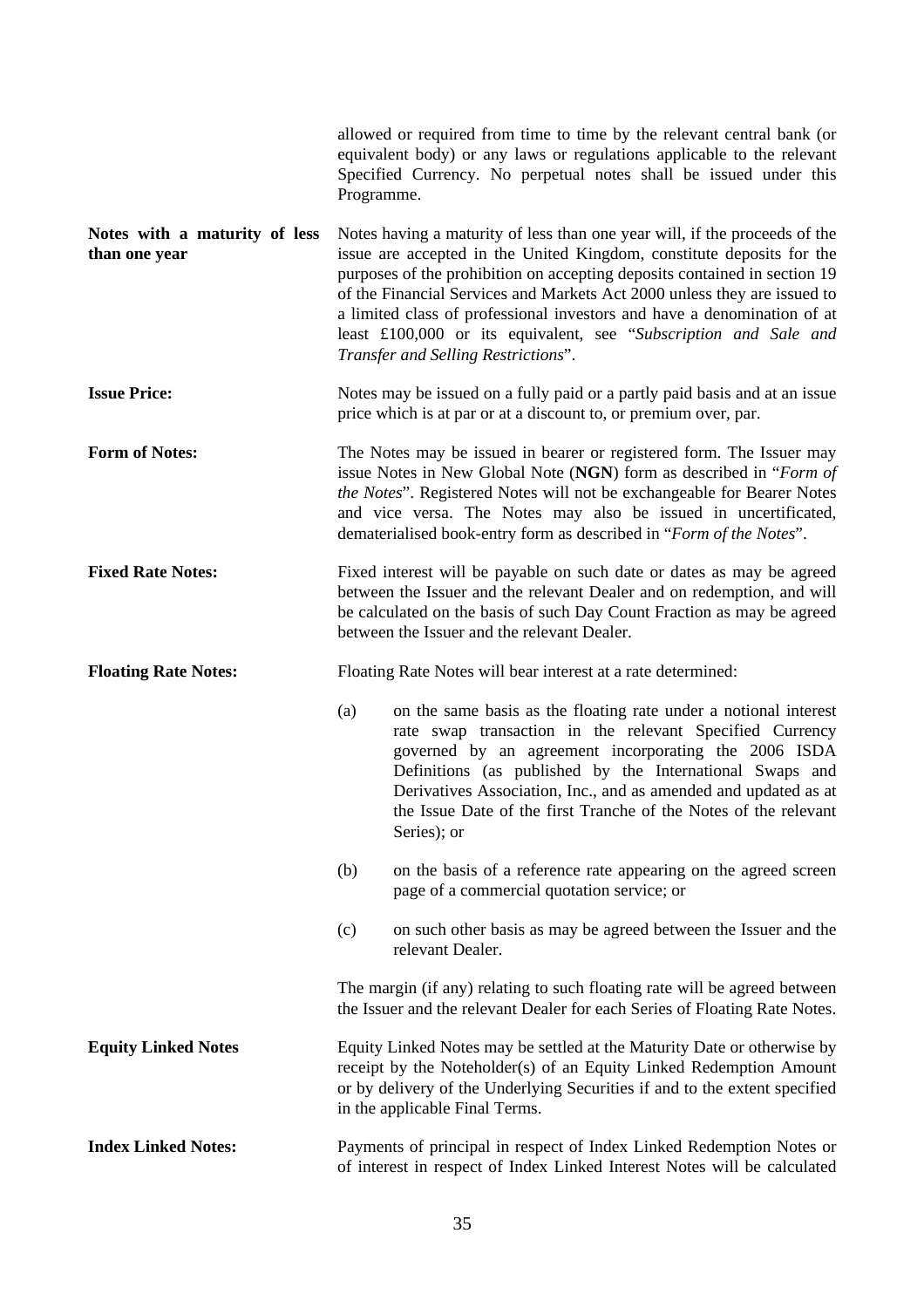|                                                                                                    | by reference to such index and/or formula or to changes in the prices of<br>securities or commodities or to such other factors as the Issuer and the<br>relevant Dealer may agree.                                                                                                                                                                                                                                                                                                                                                                        |  |
|----------------------------------------------------------------------------------------------------|-----------------------------------------------------------------------------------------------------------------------------------------------------------------------------------------------------------------------------------------------------------------------------------------------------------------------------------------------------------------------------------------------------------------------------------------------------------------------------------------------------------------------------------------------------------|--|
| <b>Fund Linked Notes:</b>                                                                          | Fund Linked Notes may be settled at the Maturity Date or otherwise by<br>receipt by the Noteholder(s) of a Fund Linked Redemption Amount or<br>by delivery of the Underlying Securities if and to the extent specified in<br>the applicable Final Terms.                                                                                                                                                                                                                                                                                                  |  |
|                                                                                                    | Floating Rate Notes and Index Linked Interest Notes may also have a<br>maximum interest rate, a minimum interest rate or both.                                                                                                                                                                                                                                                                                                                                                                                                                            |  |
| Other provisions in relation to<br><b>Floating Rate Notes and Index</b><br><b>Linked Interest:</b> | Interest on Floating Rate Notes and Index Linked Interest Notes in<br>respect of each Interest Period, as agreed prior to issue by the Issuer and<br>the relevant Dealer, will be payable on such Interest Payment Dates, and<br>will be calculated on the basis of such Day Count Fraction, as may be<br>agreed between the Issuer and the relevant Dealer.                                                                                                                                                                                              |  |
| <b>Dual Currency Notes:</b>                                                                        | Payments (whether in respect of principal or interest and whether at<br>maturity or otherwise) in respect of Dual Currency Notes will be made<br>in such currencies, and based on such rates of exchange, as the Issuer<br>and the relevant Dealer may agree.                                                                                                                                                                                                                                                                                             |  |
| <b>Zero Coupon Notes:</b>                                                                          | Zero Coupon Notes will be offered and sold at a discount to their<br>nominal amount and will not bear interest.                                                                                                                                                                                                                                                                                                                                                                                                                                           |  |
| <b>Other Structured Notes:</b>                                                                     | The Issuer and the relevant Dealer may agree to issue any of the forms<br>of Structured Notes, or combinations of them. The terms and conditions<br>of such Structured Notes will be based on the conditions of the Notes set<br>out under "Terms and Conditions of the Notes" and the applicable Final<br>Terms.                                                                                                                                                                                                                                         |  |
| <b>Redemption:</b>                                                                                 | The applicable Final Terms will indicate either that the relevant Notes<br>cannot be redeemed prior to their stated maturity (other than in specified<br>instalments, if applicable, or for taxation reasons or following an Event<br>of Default) or that such Notes will be redeemable at the option of the<br>Issuer and/or the Noteholders. The terms of any such redemption,<br>including notice periods, any relevant conditions to be satisfied and the<br>relevant redemption dates and prices will be indicated in the applicable<br>Final Terms. |  |
|                                                                                                    | The applicable Final Terms may provide that Notes may be redeemable<br>in two or more instalments of such amounts and on such dates as are<br>indicated in the applicable Final Terms.                                                                                                                                                                                                                                                                                                                                                                    |  |
|                                                                                                    | Notes having a maturity of less than one year may be subject to<br>restrictions on their denomination and distribution; see "Notes with a<br><i>maturity of less than one year</i> " above.                                                                                                                                                                                                                                                                                                                                                               |  |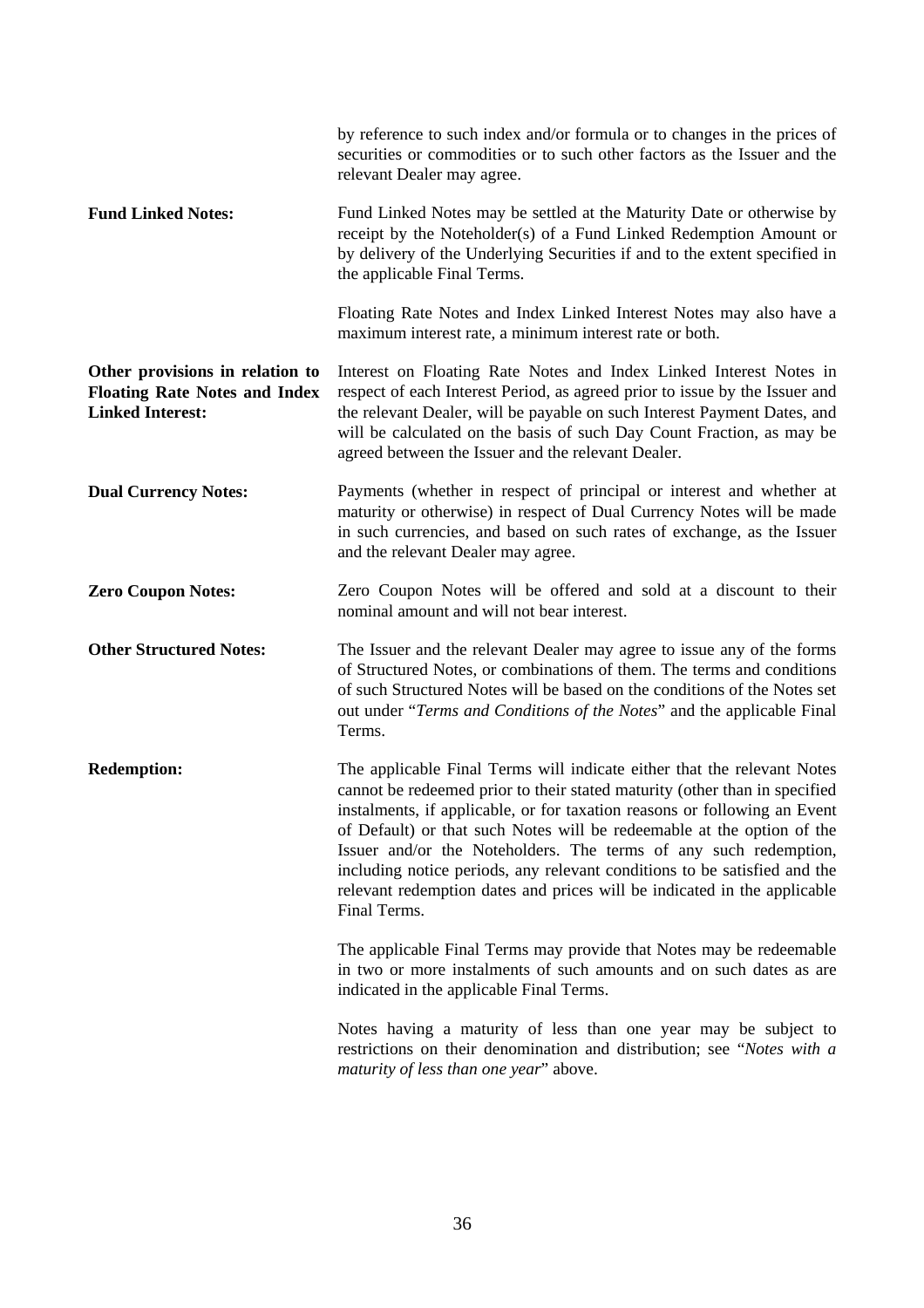**Denomination of Notes:** The Notes will be issued in such denominations as may be agreed between the Issuer and the relevant Dealer save that the minimum denomination of each Note will be such amount as may be allowed or required from time to time by the relevant central bank (or equivalent body) or any laws or regulations applicable to the relevant Specified Currency (see "*Notes with a maturity of less than one year*" above), and save that the minimum denomination of each Note admitted to trading on a regulated market within the European Economic Area or offered to the public in a Member State of the European Economic Area in circumstances which require the publication of a prospectus under the Prospectus Directive will be  $\in$ 1,000 (or if the Notes are denominated in a currency other than euro, the equivalent amount in such currency).

> So long as any Bearer Notes are represented by a Temporary Bearer Global Note or a Permanent Bearer Global Note, or so long as a Registered Note is represented by a Registered Global Note, such Notes will be tradeable only in the minimum authorised denomination of  $\epsilon$ 1,000 and higher integral multiples of  $\epsilon$ 1,000. Book-Entry Notes may only be issued in one denomination.

**Taxation:** Save as set out below, all payments in respect of the Notes will be made without deduction for or on account of withholding taxes imposed by Spain as provided in Condition 9. In the event that any such deduction is made, the Issuer or, as the case may be, the Guarantor will, save in certain limited circumstances provided in Condition 9, be required to pay additional amounts to cover the amounts so deducted.

> Payments in respect of the Notes and under the Guarantee will be subject to Spanish withholding tax in the circumstances described below. In such circumstances, neither the Issuer nor the Guarantor will be required to pay additional amounts in respect of such withholding tax.

> Under Spanish law interest payments in respect of the Notes will be subject to withholding tax in Spain, currently at the rate of 18 per cent., in the case of: (a) individual holders who are resident for tax purposes in Spain; and (b) with respect to Bearer and Registered Notes which are admitted to listing and trading on a listing authority, stock exchange and/or quotation system in an OECD country other than Spain when the investor is (i) a Spanish-resident legal entity subject to Spanish corporation tax and (ii) an individual or legal entity non-resident in Spain, subject to Spanish non-resident income tax and operating in Spain through a permanent establishment to which such Notes are assigned, if the Spanish Tax Authorities determine that such Notes do not comply with the exemption requirements specified in Sections 59 q) and s) of the Royal Decree  $1777/2004$ , of  $30<sup>th</sup>$  July (as interpreted in accordance with the reply to a Non Binding Consultation of the Directorate General for Taxation (*Dirección General de Tributos*) dated  $20<sup>th</sup>$  July, 2004) or if there is a change in interpretation by the Spanish tax authorities, payments made by the Issuer or the Guarantor may become subject to Spanish withholding tax.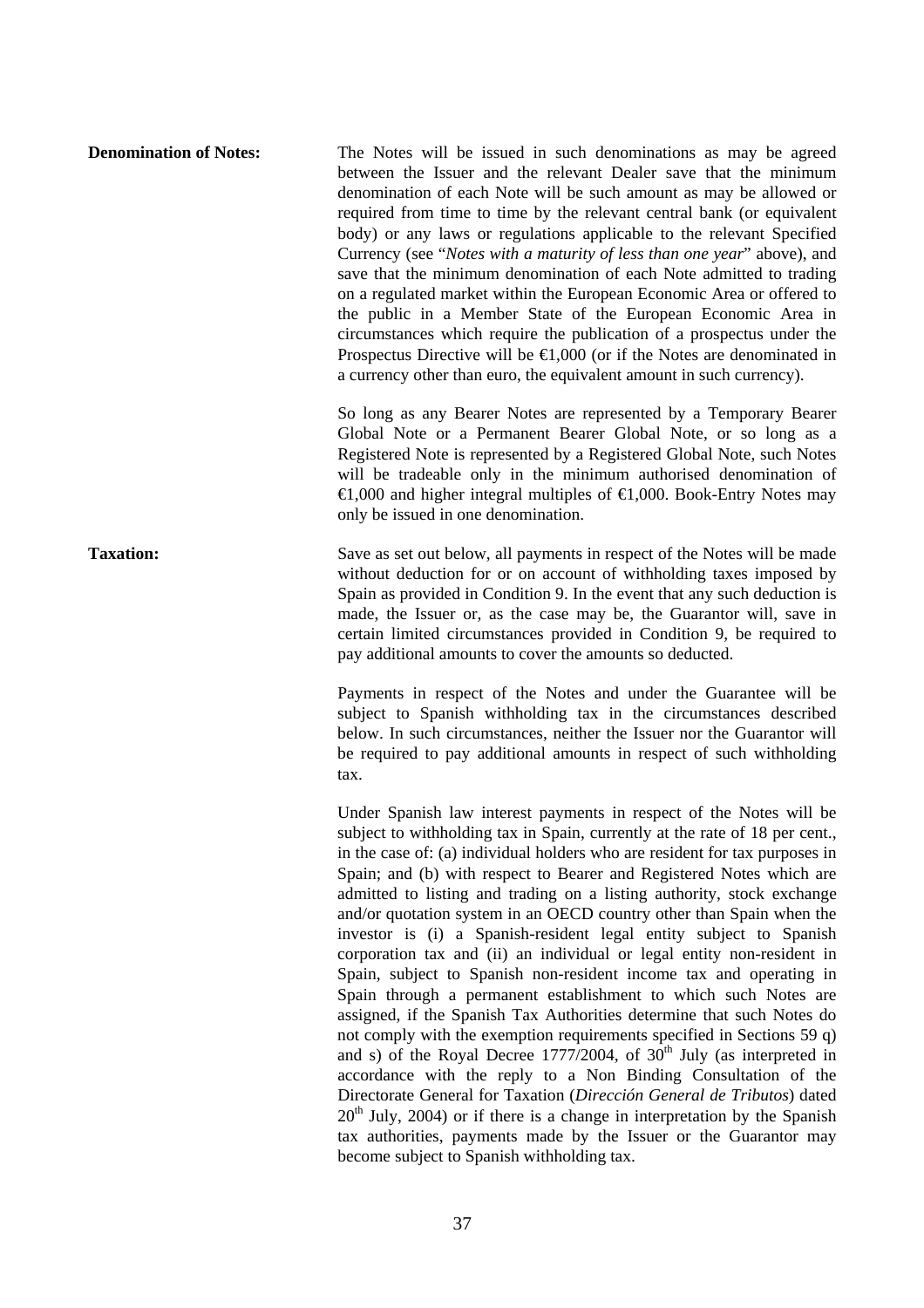|                                                                     | In addition, holders who fail to provide information regarding their<br>identity and tax residence will also receive payments subject to Spanish<br>withholding tax, see Condition 9of the Notes.                                                                                                                                                                                                                                                                                                                                                                                                                                                                                                    |
|---------------------------------------------------------------------|------------------------------------------------------------------------------------------------------------------------------------------------------------------------------------------------------------------------------------------------------------------------------------------------------------------------------------------------------------------------------------------------------------------------------------------------------------------------------------------------------------------------------------------------------------------------------------------------------------------------------------------------------------------------------------------------------|
| <b>Disclosure</b><br><b>Identity</b><br>of<br>of<br><b>Holders:</b> | Law 4/2008, of 23 December, abolishing the Wealth Tax Levy,<br>generalising the Value Added Tax monthly refund system and<br>introducing other amendment to the tax legal system (Law 4/2008) was<br>published in the Spanish Official Gazette on 25 December 2008.                                                                                                                                                                                                                                                                                                                                                                                                                                  |
|                                                                     | Law 4/2008 removes the obligation on Spanish issuers or their parent<br>companies to provide to the Spanish tax authorities the relevant<br>information concerning Noteholders who are not resident in Spain The<br>implementation of the changes contemplated by Law 4/2008 is subject<br>to the adoption of relevant secondary legislation. At the date of this Base<br>Prospectus, such secondary legislation had not yet been adopted. Until<br>such secondary legislation is enacted, the Issuer or the Guarantor, as the<br>case may be, remains obliged to disclose to the Spanish tax and<br>supervisory authorities the identity of holders of the Notes.                                   |
|                                                                     | The European Clearing Systems and Iberclear have arranged certain<br>procedures to facilitate the Principal Paying Agent in the collection of<br>the information referred to above from Noteholders. If the European<br>Clearing Systems and/or Iberclear are, in the future, unable to follow<br>these procedures, they may refuse to clear all or any Series of the Notes<br>and this will affect the liquidity of the relevant Notes. In such a case,<br>Global Notes will be exchanged for Notes in definitive form, see "Form"<br>of the Notes". The Guarantor and the Issuer may from time to time<br>appoint an agent to intermediate with the European Clearing Systems<br>and/or Iberclear. |
| <b>Cross Default:</b>                                               | The terms of the Notes will contain a cross default provision as further<br>described in Condition 11.                                                                                                                                                                                                                                                                                                                                                                                                                                                                                                                                                                                               |
| <b>Negative Pledge: Status of the</b><br>Notes:                     | The terms of the Notes will not contain a Negative Pledge provision.                                                                                                                                                                                                                                                                                                                                                                                                                                                                                                                                                                                                                                 |
| <b>Status of the Notes and the</b><br><b>Guarantees:</b>            | Notes will be direct, unconditional and unsecured obligations of the<br>Issuer and will rank pari passu, without any preference among<br>themselves, with all other outstanding unsecured and unsubordinated<br>obligations of the Issuer, present and future, and will be unconditionally<br>and irrevocably guaranteed by the Guarantor pursuant to the Guarantee,<br>both as more fully described in Condition 3.                                                                                                                                                                                                                                                                                 |
| <b>Rating:</b>                                                      | The rating of the Notes to be issued under the Programme will be<br>specified in the applicable Final Terms. A rating is not a<br>recommendation to buy, sell or hold securities and may be subject to<br>suspension, change or withdrawal at any time by the assigning rating<br>agency.                                                                                                                                                                                                                                                                                                                                                                                                            |
| <b>Noteholder Representative and</b><br><b>Meetings:</b>            | Spanish company law requires that a representative ( <i>Comisario</i> ) of the<br>Noteholders is appointed and that a syndicate of Noteholders is<br>established in relation to the Notes issued under the Programme. By                                                                                                                                                                                                                                                                                                                                                                                                                                                                             |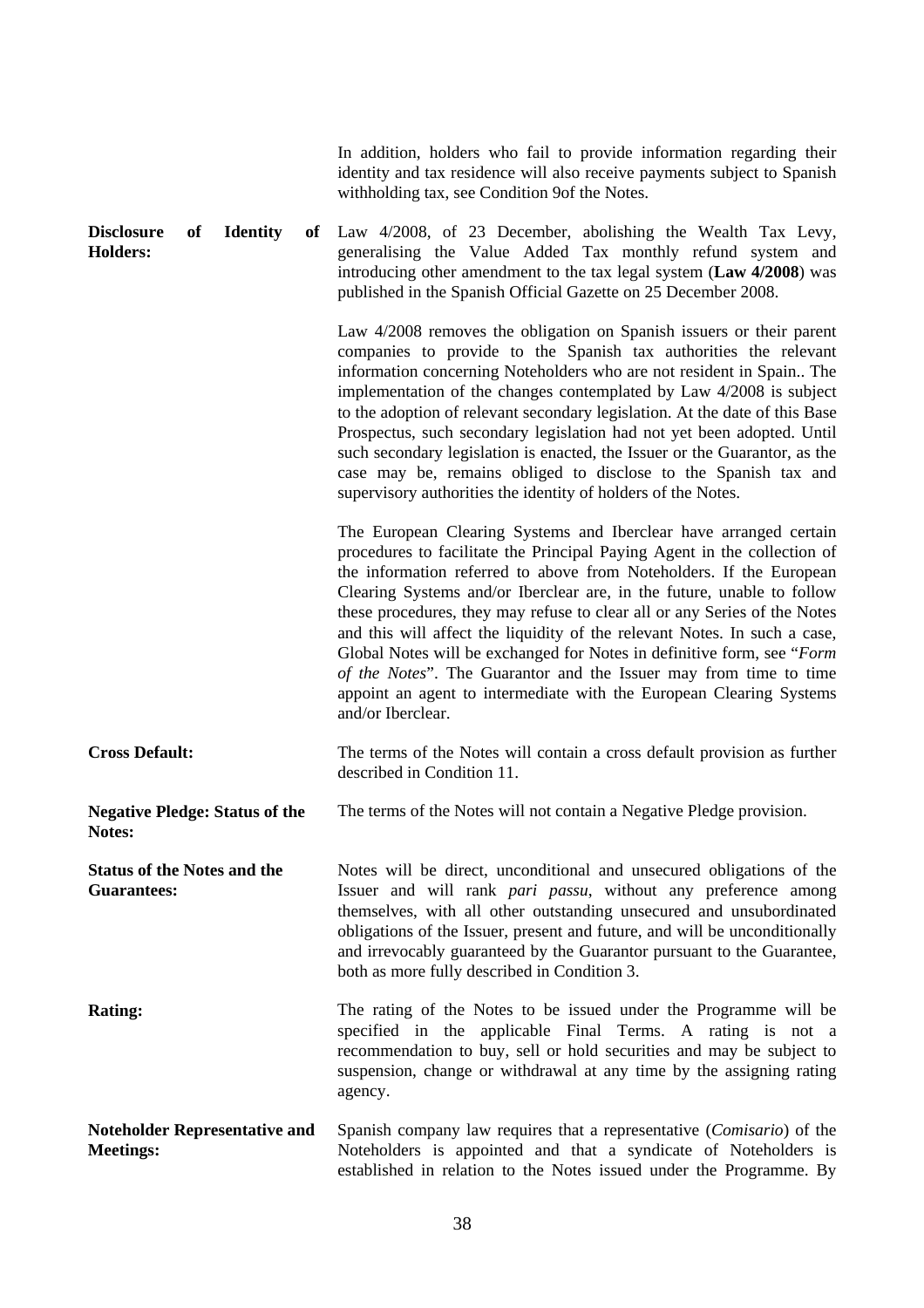|                                                    | purchasing a Note of any Series, the holder thereof automatically<br>becomes a member of the Syndicate and also will be deemed to have<br>agreed to (i) the appointment of the representative for that Series named<br>in the applicable Final Terms, and (ii) accept the syndicate regulations<br>referred to in the applicable Final Terms.                                                                                                                                                                                                                                                                                                                                                                                                                                                                                              |  |  |
|----------------------------------------------------|--------------------------------------------------------------------------------------------------------------------------------------------------------------------------------------------------------------------------------------------------------------------------------------------------------------------------------------------------------------------------------------------------------------------------------------------------------------------------------------------------------------------------------------------------------------------------------------------------------------------------------------------------------------------------------------------------------------------------------------------------------------------------------------------------------------------------------------------|--|--|
| <b>Listing and Admission to</b><br><b>Trading:</b> | The Notes may be listed and admitted to trading, as the case may be, on<br>AIAF and/or on such other or further stock exchanges or markets as may<br>be agreed between the Issuer, the Guarantor and the relevant Dealer.<br>Notes may not be issued under the Programme on an unlisted basis.                                                                                                                                                                                                                                                                                                                                                                                                                                                                                                                                             |  |  |
|                                                    | The applicable Final Terms will state on which stock exchanges and/or<br>markets the relevant Notes are to be listed and/or admitted to trading.                                                                                                                                                                                                                                                                                                                                                                                                                                                                                                                                                                                                                                                                                           |  |  |
| <b>Governing Law:</b>                              | The issue of the Book-Entry Notes (as defined below), including their<br>legal nature (obligaciones), the status of the Book-Entry Notes and the<br>status of the Guarantee in respect of them (Condition 3), the capacity of<br>the Issuer and of the Guarantor, the relevant corporate resolutions, the<br>appointment of the Commissioner (Condition 16) and the constitution of<br>the Syndicate of Holders of the Book-Entry Notes will be governed by<br>Spanish law. Subject as provided above, the terms and conditions of the<br>Book-Entry Notes, all related contractual documentation and any non-<br>contractual obligations arising out of or in connection with the Book-<br>Entry Notes and all related contractual documentation will be governed<br>by, and shall be construed in accordance with, English law.          |  |  |
|                                                    | The issue of the Certificated Notes (as defined below), including their<br>legal nature (obligaciones), the status of the Certificated Notes and the<br>status of the Guarantee in respect of them (Condition 3), the capacity of<br>the Issuer and of the Guarantor, the relevant corporate resolutions, the<br>appointment of the Commissioner (Condition 16) and the constitution of<br>the Syndicate of Holders of the Certificated Notes will be governed by<br>Spanish law. Subject as provided above, the terms and conditions of the<br>Certificated Notes, all related contractual documentation and any non-<br>contractual obligations arising out of or in connection with the<br>Certificated Notes and all related contractual documentation will be<br>governed by, and shall be construed in accordance with, English law. |  |  |
| <b>Selling Restrictions:</b>                       | There are restrictions on the distribution of this Base Prospectus and the<br>offer or sale of Notes in the United States, the European Economic Area<br>(including the United Kingdom, Italy, France and Spain) and Japan; see<br>"Subscription and Sale and Transfer and Selling Restrictions". The<br>applicable Final Terms may also specify additional selling restrictions in<br>connection with the offering and sale of a particular Tranche of Notes.                                                                                                                                                                                                                                                                                                                                                                             |  |  |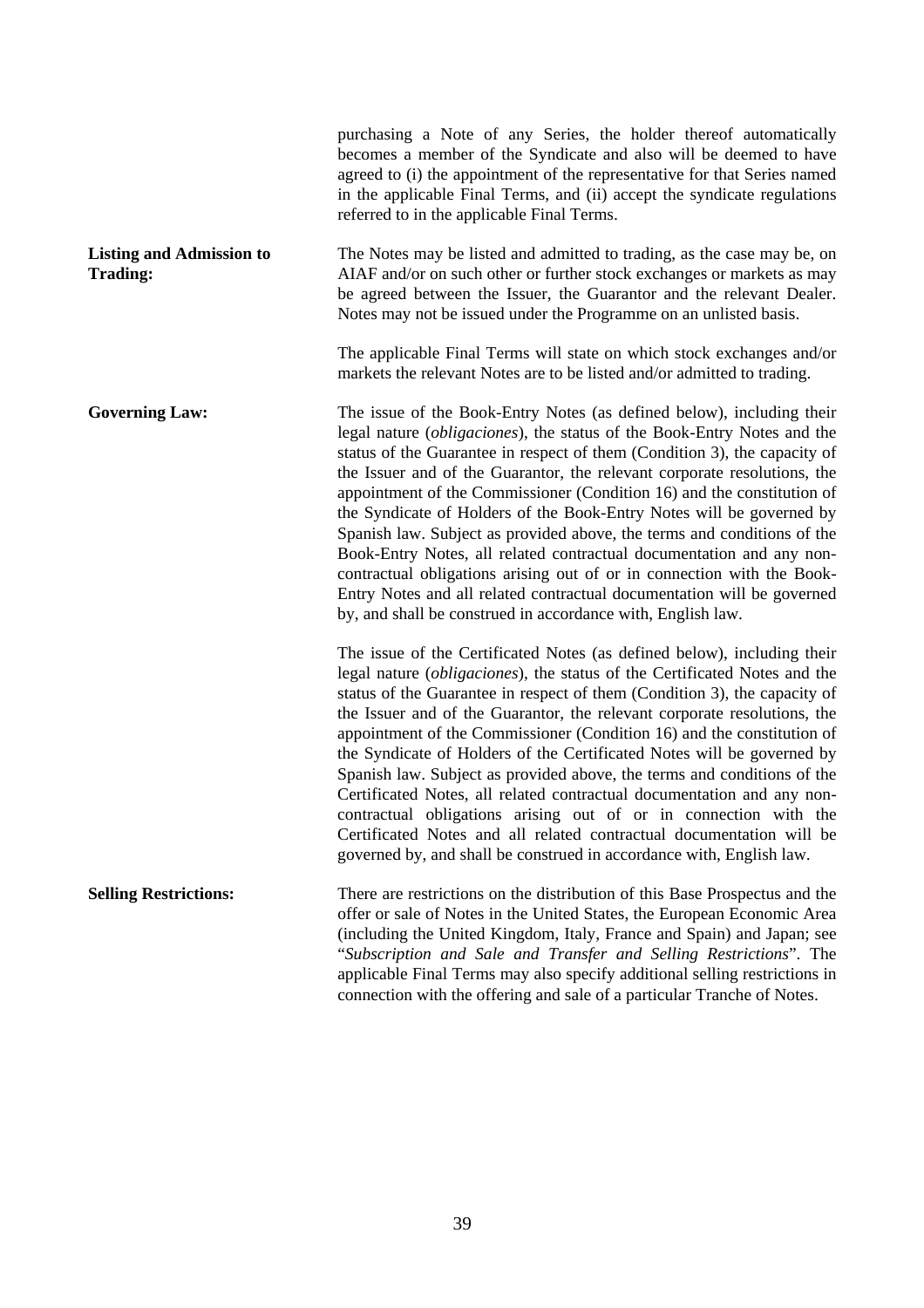#### **FORM OF THE NOTES**

The Notes of each Series will be in either bearer form, with or without interest coupons attached, registered form, without interest coupons attached, or in book-entry form. In this Base Prospectus Bearer Notes and Registered Notes are collectively referred to as **Certificated Notes**. Notes will be issued outside the United States in reliance on Regulation S under the Securities Act (**Regulation S**).

#### **Bearer Notes**

Each Tranche of Bearer Notes will be initially issued in the form of a temporary global note (a **Temporary Bearer Global Note**) or a permanent global note (a **Permanent Bearer Global Note**) as indicated in the applicable Final Terms, which, in either case, will (i) if the Global Notes are intended to be issued in new global note (**NGN**) form, as stated in the applicable Final Terms, be delivered on or prior to the original issue date of the Tranche to a common safekeeper for Euroclear and Clearstream, Luxembourg); or (ii) if the Global Notes are not intended to be issued in NGN form, be delivered on or prior to the original issue date of the Tranche to a common depositary for Euroclear and Clearstream, Luxembourg. Whilst any Bearer Note is represented by a Temporary Bearer Global Note, payments of principal, interest (if any) and any other amount payable in respect of the Notes due prior to the Exchange Date (as defined below) will be made (against presentation of the Temporary Bearer Global Note if the Temporary Global Note is not intended to be issued in NGN form) only to the extent that certification of non-U.S. beneficial ownership or certification to the effect that the holder is a U.S. person who purchased in a transaction that did not require registration under the Securities Act and to the effect that such holder is not a United States person, or is a United States person that purchased by or through certain United States financial institutions or is a financial institution purchasing for resale during the restricted period to persons other than United States persons or persons within the United States or its possessions as required by U.S. Treasury regulations, has been received by Euroclear and/or Clearstream, Luxembourg and Euroclear and/or Clearstream, Luxembourg, as applicable, has given a like certification (based on the certifications it has received) to the Principal Paying Agent.

On and after the date (the **Exchange Date**) which is 40 days after a Temporary Bearer Global Note is issued, interests in such Temporary Bearer Global Note will be exchangeable (free of charge) upon a request as described therein either for (a) interests in a Permanent Bearer Global Note of the same Series or (b) for definitive Bearer Notes of the same Series with, where applicable, receipts, interest coupons and talons attached (as indicated in the applicable Final Terms and subject, in the case of definitive Bearer Notes, to such notice period as is specified in the applicable Final Terms), in each case against certification of beneficial ownership as described above unless such certification has already been given, provided that purchasers in the United States and certain U.S. persons will not be able to receive definitive Bearer Notes. The holder of a Temporary Bearer Global Note will not be entitled to collect any payment of interest, principal or other amount due on or after the Exchange Date unless, upon due certification, exchange of the Temporary Bearer Global Note for an interest in a Permanent Bearer Global Note or for definitive Bearer Notes is improperly withheld or refused.

Payments of principal, interest (if any) or any other amounts on a Permanent Bearer Global Note will be made through Euroclear and/or Clearstream, Luxembourg (against presentation or surrender (as the case may be) of the Permanent Bearer Global Note if the Permanent Bearer Global Note is not intended to be issued in NGN form) without any requirement for certification.

The applicable Final Terms will specify that a Permanent Bearer Global Note will be exchangeable (free of charge), in whole but not in part, for definitive Bearer Notes with, where applicable, receipts, interest coupons and talons attached upon either (a) not less than 60 days' written notice from Euroclear and/or Clearstream, Luxembourg (acting on the instructions of any holder of an interest in such Permanent Bearer Global Note) to the Principal Paying Agent as described therein or (b) only upon the occurrence of an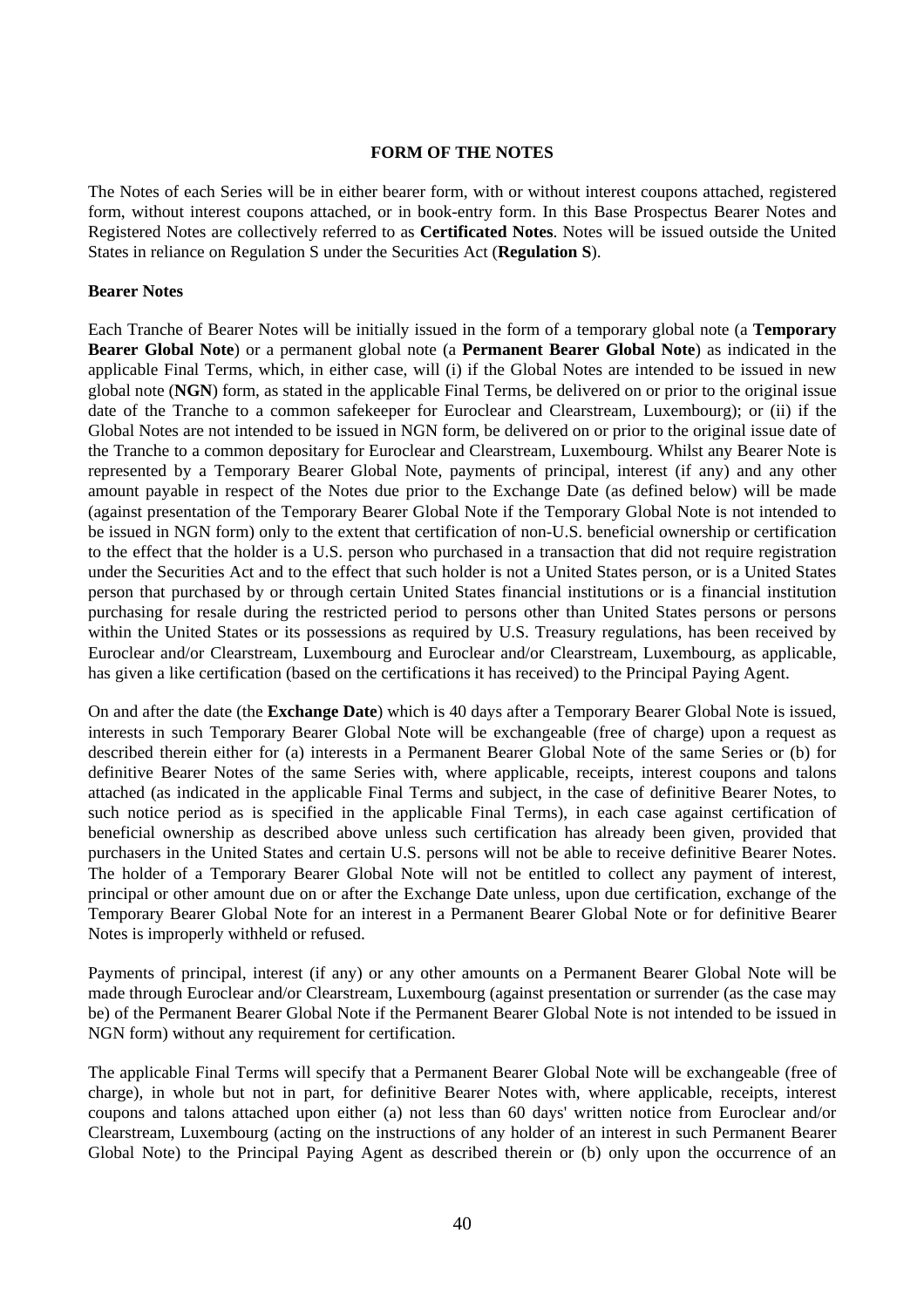Exchange Event. For these purposes, **Exchange Event** means that (i) an Event of Default (as defined in Condition 11) has occurred and is continuing, (ii) the Issuer has been notified that both Euroclear and Clearstream, Luxembourg have been closed for business for a continuous period of 14 days (other than by reason of holiday, statutory or otherwise) or have announced an intention permanently to cease business or have in fact done so and no successor clearing system is available, (iii) if so specified in the applicable Final Terms, the Issuer has or will become subject to adverse tax consequences which would not be suffered were the Notes represented by the Permanent Bearer Global Note in definitive form or (iv) the Notes are required to be removed from both Euroclear and Clearstream, Luxembourg and no alternative clearing system is available. The Issuer will promptly give notice to Noteholders in accordance with Condition 15 if an Exchange Event occurs. In the event of the occurrence of an Exchange Event, Euroclear and/or Clearstream, Luxembourg (acting on the instructions of any holder of an interest in such Permanent Bearer Global Note) or the Issuer, as the case may be, may give notice to the Principal Paying Agent requesting exchange. Any such exchange shall occur not later than 60 days after the date of receipt of the first relevant notice by the Principal Paying Agent.

The following legend will appear on all Bearer Notes which have an original maturity of more than 365 days and on all receipts and interest coupons relating to such Notes:

"ANY UNITED STATES PERSON WHO HOLDS THIS OBLIGATION WILL BE SUBJECT TO LIMITATIONS UNDER THE UNITED STATES INCOME TAX LAWS, INCLUDING THE LIMITATIONS PROVIDED IN SECTIONS 165(j) AND 1287(a) OF THE INTERNAL REVENUE CODE."

The sections referred to provide that United States holders, with certain exceptions, will not be entitled to deduct any loss on Bearer Notes, receipts or interest coupons and will not be entitled to capital gains treatment of any gain on any sale, disposition, redemption or payment of principal in respect of such Notes, receipts or interest coupons.

Notes which are represented by a Bearer Global Note will only be transferable in accordance with the rules and procedures for the time being of Euroclear or Clearstream, Luxembourg, as the case may be.

# **Registered Notes**

Registered Notes will initially be represented by a global note in registered form (a **Registered Global Note**). Prior to expiry of the distribution compliance period (as defined in Regulation S) applicable to each Tranche of Notes, beneficial interests in a Registered Global Note may not be offered or sold to, or for the account or benefit of, a U.S. person save as otherwise provided in Condition 2 and may not be held otherwise than through Euroclear or Clearstream, Luxembourg and such Registered Global Note will bear a legend describing such restrictions on transfer.

Registered Global Notes will either (a) be deposited with a custodian for the accounts of Euroclear and Clearstream, Luxembourg or (b) be deposited with a common depositary for, and registered in the name of a common nominee of, Euroclear and Clearstream, Luxembourg, as specified in the applicable Final Terms. Persons holding beneficial interests in Registered Global Notes will be entitled or required, as the case may be, under the circumstances described below, to receive physical delivery of definitive Notes in fully registered form.

Payments of principal, interest and any other amount in respect of the Registered Global Notes will, in the absence of provision to the contrary, be made to the person shown on the Register (as defined in Condition 7.4) as the registered holder of the Registered Global Notes. None of the Issuer, the Guarantor, any Paying Agent or the Registrar will have any responsibility or liability for any aspect of the records relating to or payments or deliveries made on account of beneficial ownership interests in the Registered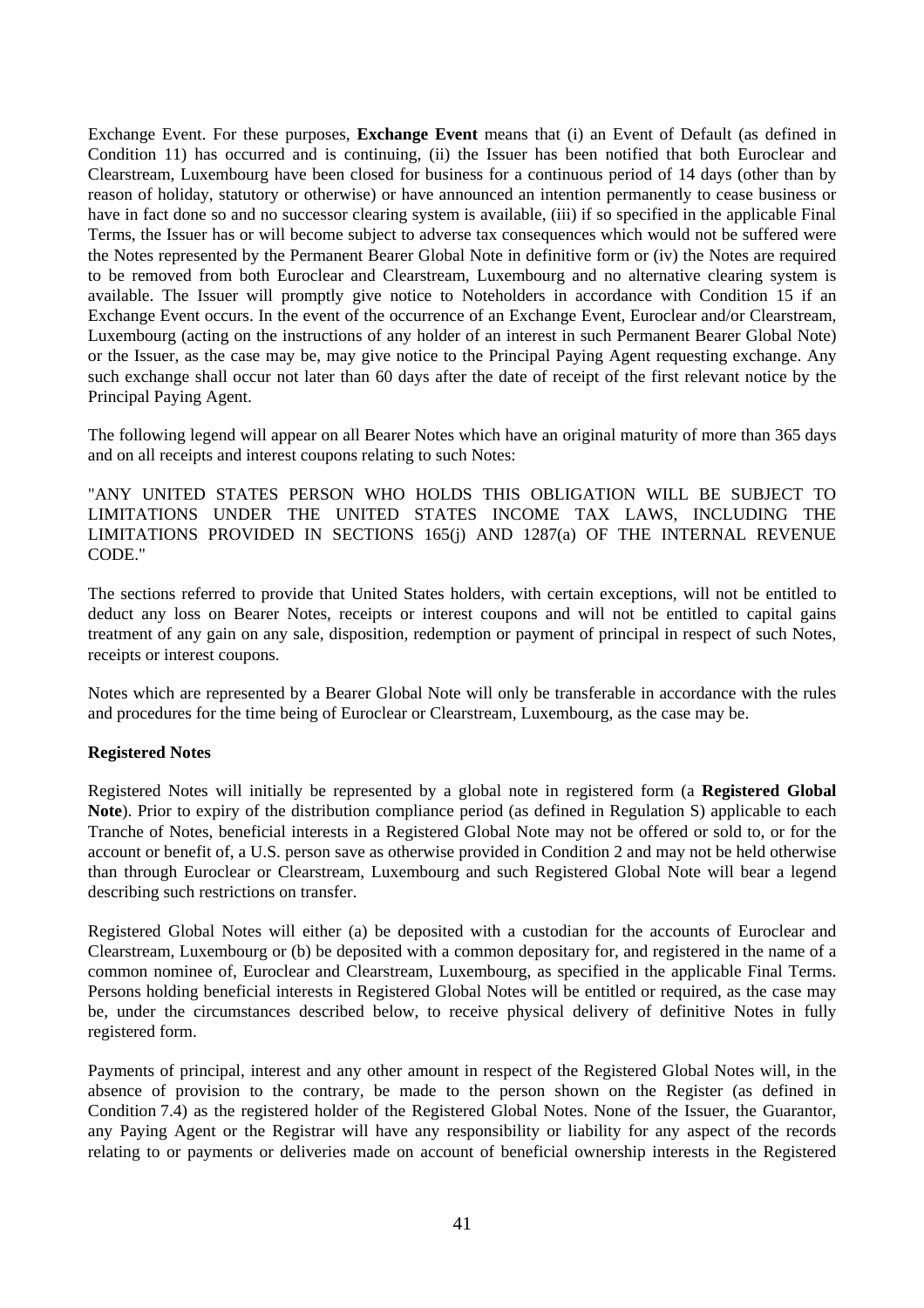Global Notes or for maintaining, supervising or reviewing any records relating to such beneficial ownership interests.

Payments of principal, interest or any other amount in respect of the Registered Notes in definitive form will, in the absence of provision to the contrary, be made to the persons shown on the Register on the relevant Record Date (as defined in Condition 7.4) immediately preceding the due date for payment in the manner provided in that Condition.

Interests in a Registered Global Note will be exchangeable (free of charge), in whole but not in part, for definitive Registered Notes without receipts, interest coupons or talons attached only upon the occurrence of an Exchange Event. For these purposes, **Exchange Event** means that (a) an Event of Default has occurred and is continuing, (b) the Issuer has or will become subject to adverse tax consequences which would not be suffered were the Notes represented by the Registered Global Note in definitive form, (c) in the case of Notes registered in the name of a nominee for a common depositary for Euroclear and Clearstream, Luxembourg, the Issuer has been notified that both Euroclear and Clearstream, Luxembourg have been closed for business for a continuous period of 14 days (other than by reason of holiday, statutory or otherwise) or have announced an intention permanently to cease business or have in fact done so and, no successor clearing system is available, and (d) the Notes are required to be removed from (in the case of Notes registered in the name of a nominee for a common depositary for Euroclear and Clearstream, Luxembourg) both Euroclear and Clearstream, Luxembourg and, in either case, no alternative clearing system is available. The Issuer will promptly give notice to Noteholders in accordance with Condition 15 if an Exchange Event occurs. In the event of the occurrence of an Exchange Event, Euroclear and/or Clearstream, Luxembourg (acting on the instructions of any holder of an interest in such Registered Global Note) or the Issuer, as the case may be, may give notice to the Registrar requesting exchange. Any such exchange shall occur not later than 60 days after the date of receipt of the first relevant notice by the Registrar.

No beneficial owner of an interest in a Registered Global Note will be able to transfer such interest, except in accordance with the applicable procedures of Euroclear and Clearstream, Luxembourg, in each case to the extent applicable. Registered Notes are also subject to the restrictions on transfer set forth therein and will bear a legend regarding such restrictions.

#### **General provisions relating to Certificated Notes**

Pursuant to the Agency Agreement (as defined under "*Terms and Conditions of the Notes*"), the Principal Paying Agent shall arrange that, where a further Tranche of Notes is issued which is intended to form a single Series with an existing Tranche of Notes, the Notes of such further Tranche shall be assigned a common code and ISIN.

For so long as any of the Notes is represented by a Global Note held on behalf of Euroclear and/or Clearstream, Luxembourg or its nominee each person (other than Euroclear or Clearstream, Luxembourg) who is for the time being shown in the records of Euroclear or of Clearstream, Luxembourg as the holder of a particular nominal amount of such Notes (in which regard any certificate or other document issued by Euroclear or Clearstream, Luxembourg as to the nominal amount of such Notes standing to the account of any person shall be conclusive and binding for all purposes save in the case of manifest error) shall be treated by the Issuer, the Guarantor and their agents as the holder of such nominal amount of such Notes for all purposes other than with respect to the payment of principal or interest on such nominal amount of such Notes and voting, giving consents or making requests, for which purpose the bearer of the relevant Bearer Global Note or the registered holder of the relevant Registered Global Note shall be treated by the Issuer, the Guarantor and their agents as the holder of such nominal amount of such Notes in accordance with and subject to the terms of the relevant Global Note and the expressions **Noteholder** and **holder of Notes** and related expressions shall be construed accordingly.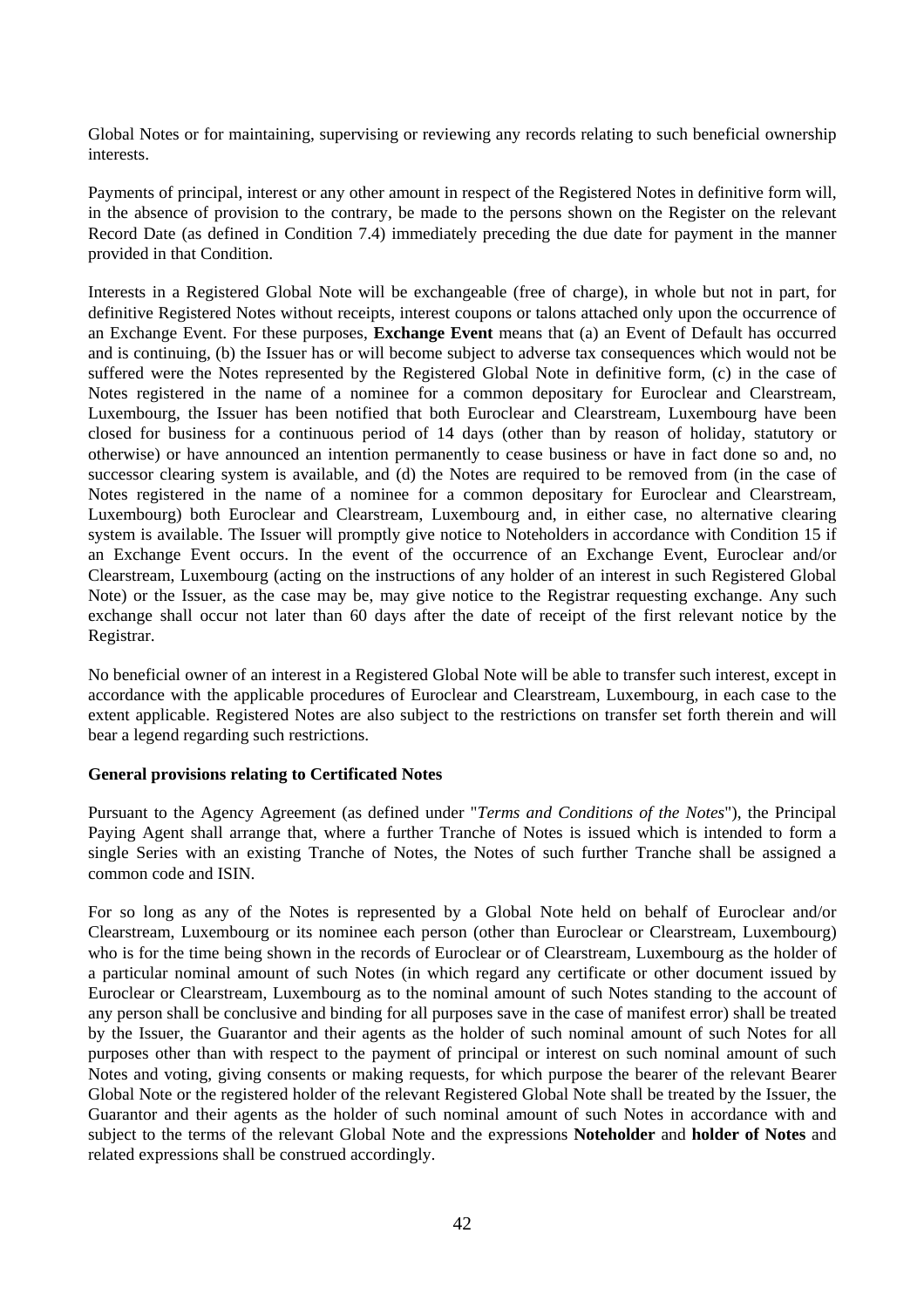Except in relation to Notes issued in NGN form, any reference herein to Euroclear and/or Clearstream, Luxembourg shall, whenever the context so permits, be deemed to include a reference to any additional or alternative clearing system specified in the applicable Final Terms or as may otherwise be approved by the Issuer and the Principal Paying Agent. A Note may be accelerated by the holder thereof in certain circumstances described in Condition 11. In such circumstances, where any Note is still represented by a Global Note and the Global Note (or any part thereof) has become due and repayable in accordance with the Terms and Conditions of such Notes and payment in full of the amount due has not been made in accordance with the provisions of the Global Note within a period of 15 days from the giving of a notice by a holder with Euroclear or Clearstream, Luxembourg of such Notes so represented and credited to its securities account that it wishes to accelerate such Notes, then holders of interests in such Global Note credited to their accounts with Euroclear and/or Clearstream, Luxembourg, as the case may be, will become entitled to proceed directly against the Issuer on the basis of statements of account provided by Euroclear and Clearstream, Luxembourg.

# **Book-Entry Notes**

#### *Book-Entry Notes admitted to trading on AIAF and other Spanish regulated markets*

Notes may be issued in uncertificated, dematerialised book-entry form (**Book-Entry Notes**). Book-Entry Notes which are admitted to trading on AIAF will be issued as *anotaciones en cuenta* and registered with *Sociedad de Gestión de los Sistemas de Registro, Compensación y Liquidación de Valores, S.A., Unipersonal* (**Iberclear**) as managing entity of the Central Registry. Such Book-Entry Notes will be constituted as such by virtue of their entry in the corresponding accounting book of Iberclear.

In accordance with article 6 of the Spanish Securities Market Act, the Issuer will prepare and deposit the relevant Final Terms in respect of Book-Entry Notes which are to be admitted to trading on AIAF, with the CNMV, Iberclear and the Spanish Paying Agent.

The holders of Book-Entry Notes which are admitted to trading on AIAF will be identified as such (on their own account or for the account of third parties) as appears from the accounting book maintained by Iberclear or the relevant member (*entidad adherida*) of Iberclear (**Iberclear Member**) (as the case may be). The clearing and settlement of the Book-Entry Notes which are admitted to trading on AIAF will be carried out in accordance with the operating rules that are established or in the future may be approved by Iberclear.

Payments to be made in respect of Book Entry Notes which are admitted to trading on AIAF will be made by the Issuer (or on its behalf) to Iberclear or the relevant Iberclear Member (as the case may be), in whose records such Book-Entry Notes are registered, in accordance with Iberclear's current procedures.

One or more certificates evidencing the relevant Noteholder's holding of Book-Entry Notes in the relevant registry will be delivered by Iberclear or the relevant Iberclear Member (as the case may be), in whose records the Book-Entry Notes are registered, or, where the Noteholder is itself an institution participating in Iberclear, by Iberclear (in each case, in accordance with the requirements of Spanish law and the procedures of the relevant Iberclear Member or, as the case may be, Iberclear) to such Noteholder upon such Noteholder's request.

Book-Entry Notes may also be admitted to trading on Spanish regulated markets other than AIAF, in which case references above to AIAF will be deemed to be to such other Spanish regulated market.

#### *Book-Entry Notes admitted to trading on a non-Spanish regulated market*

Book-Entry Notes may be admitted to trading on non-Spanish regulated markets. Book-Entry Notes which are admitted to trading on non-Spanish regulated markets will be issued in accordance with the requirements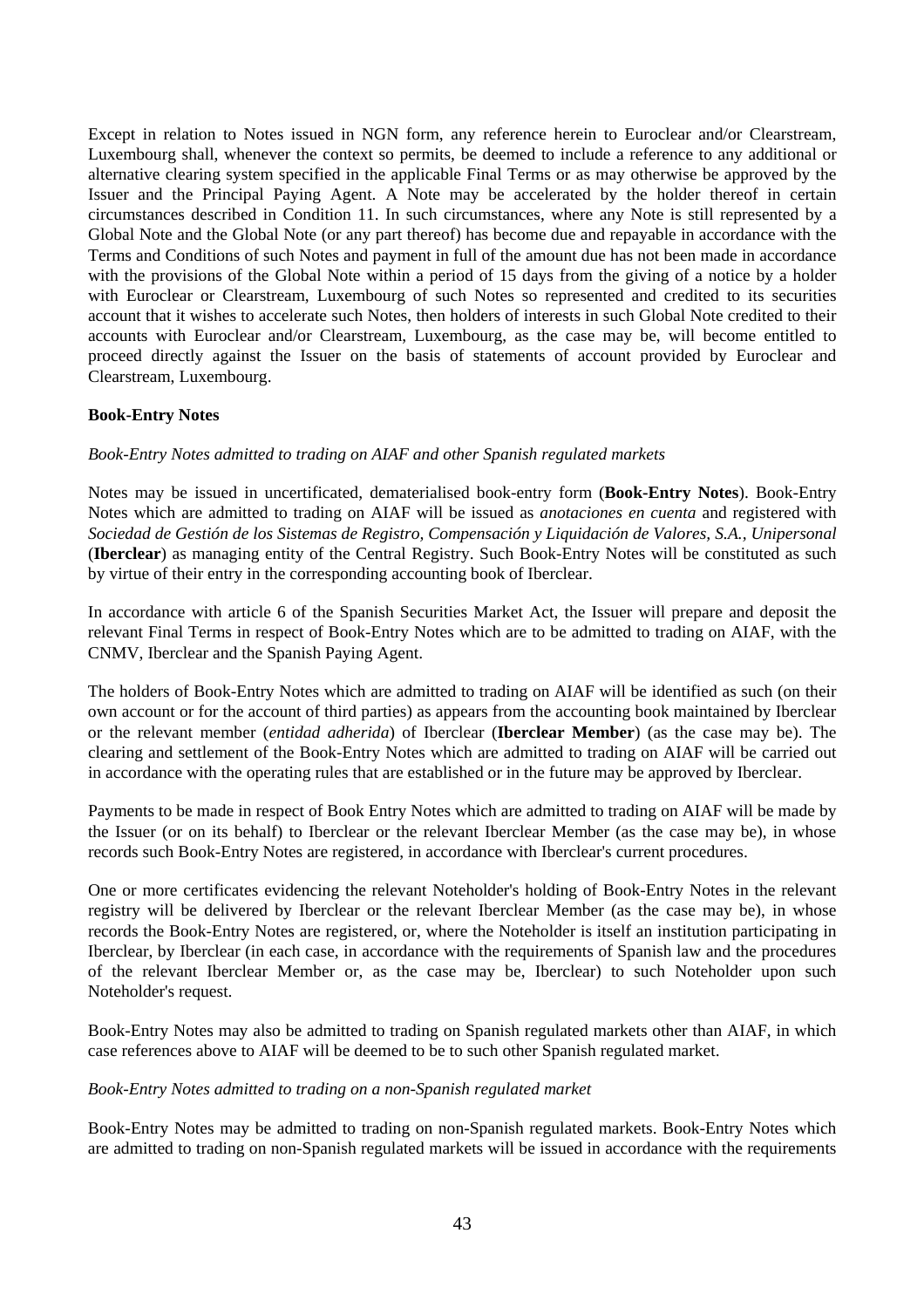of such regulated market and registered with the Book-Entry Depositary specified in the applicable Final Terms.

In accordance with article 6 of the Spanish Securities Market Act, the Issuer shall prepare a public deed of issuance in respect of Book-Entry Notes to be admitted to trading on non-Spanish regulated markets which will contain the Final Terms of such Book-Entry Notes. The public deed of issuance will be registered with the appropriate mercantile registry.

The holders of Book-Entry Notes which are admitted to trading on non-Spanish regulated markets will be identified as such (on their own account or for the account of third parties) as appears from the accounting book maintained by the Book-Entry Depositary. The clearing and settlement of the Book-Entry Notes which are admitted to trading on non-Spanish regulated markets will be carried out in accordance with the operating rules that are established or in the future may be approved by the Book-Entry Depositary.

Payments to be made in respect of Book Entry Notes which are admitted to trading on non Spanish regulated markets will be made by the Issuer (or on its behalf) to the Book-Entry Depositary in accordance with the Book Entry Depositary's current procedures and in accordance with applicable Spanish laws.

#### *Other provisions relating to Book-Entry Notes*

Title to the Book-Entry Notes will be evidenced by book entries and each person shown in the registries maintained by Iberclear Members (or the members of the relevant Book-Entry Depositary) and having an interest in the Book-Entry Notes shall be considered, by the Issuer, the Guarantor and the Agents, as the holder of the principal amount of Book-Entry Notes recorded therein, and the expressions **Noteholder** and **holder of Notes** and related expressions shall be construed accordingly.

The creation of limited *in rem* rights or any other encumbrance on a Book-Entry Note must be entered in the corresponding account and effected in accordance will the then current procedures of Iberclear (or the relevant Book-Entry Depositary) and or their respective members.

# *Further tranches of Book-Entry Notes (fungible Book-Entry Notes)*

The Issuer shall arrange (without the requirement to obtain the consent of the Noteholders) that, where a further Tranche of Book-Entry Notes is issued which is intended to form a single Series with an existing Tranche of Book-Entry Notes, the Book-Entry Notes of such further Tranche shall be assigned a common code and ISIN.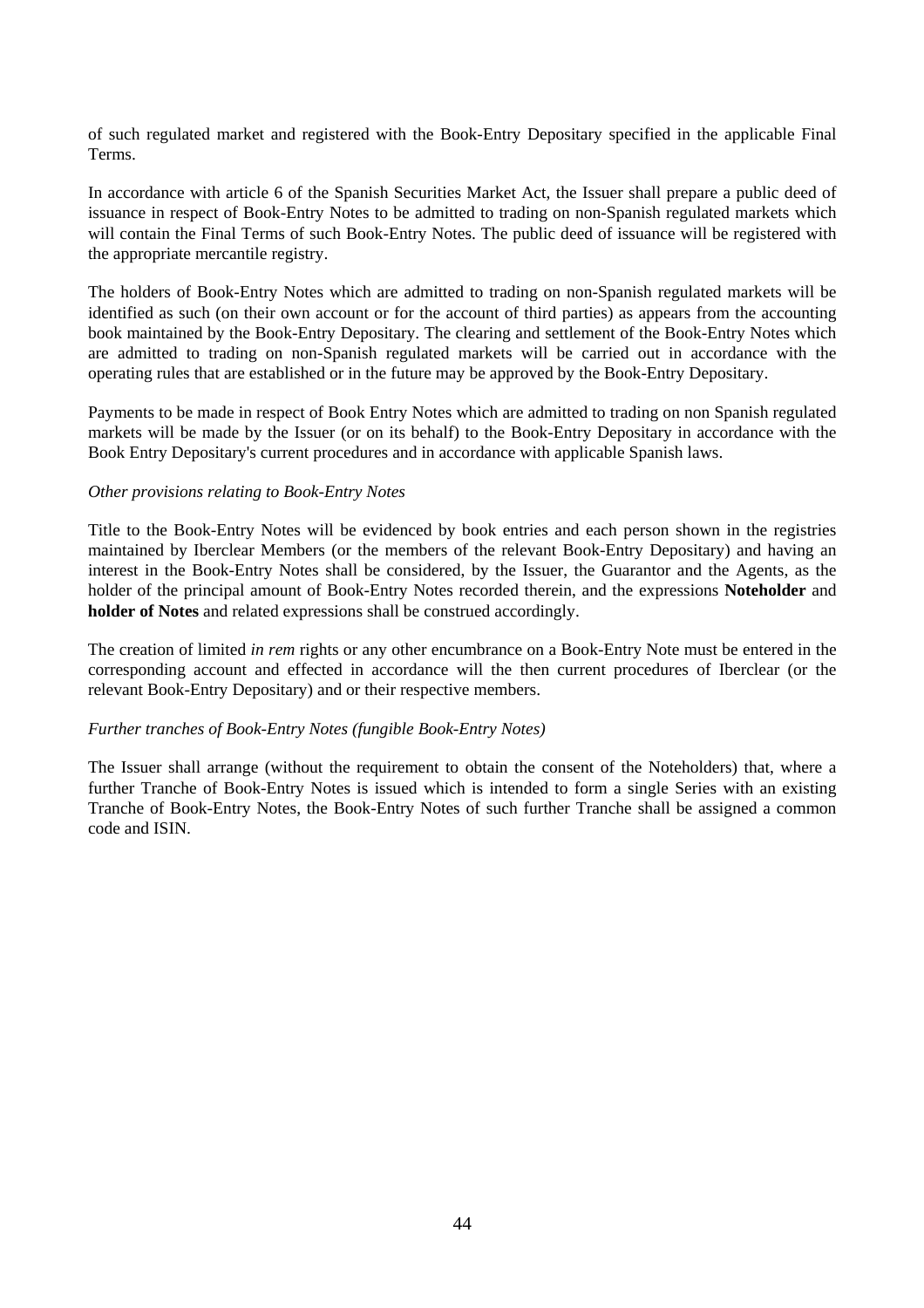#### **FORM OF THE APPLICABLE FINAL TERMS**

*Set out below is the form of Final Terms which will be completed for each Tranche of Notes issued under the Programme with a denomination of at least EUR 50,000 (or its equivalent in any other currency).*

[*Date*]

#### **BBVA Senior Finance, S.A. Unipersonal**

#### **Issue of [***Aggregate Nominal Amount of Tranche***] [***Title of Notes***]**

#### **Guaranteed by Banco Bilbao Vizcaya Argentaria, S.A.**

#### **under the €2,000,000,000**

#### **Structured Medium Term Note Programme**

#### **PART A – CONTRACTUAL TERMS**

Terms used herein shall be deemed to be defined as such for the purposes of the Conditions set forth in the Base Prospectus dated  $2^{nd}$  June 2009 [and the supplemental Base Prospectus dated  $\lceil \bullet \rceil$ ] which [together] constitute[s] a base prospectus for the purposes of the Prospectus Directive (Directive 2003/71/EC) (the **Prospectus Directive**). This document constitutes the Final Terms of the Notes described herein for the purposes of Article 5.4 of the Prospectus Directive and must be read in conjunction with the Base Prospectus [as so supplemented]. Full information on the Issuer and the offer of the Notes is only available on the basis of the combination of these Final Terms and the Base Prospectus [as so supplemented]. The Base Prospectus [and the supplemental Base Prospectus] [is] [are] available for viewing at the office of the Issuer at Gran Vía, 1, Bilbao, Spain and Paseo de la Castellana, 81, 28046, Madrid, Spain.

[*Include whichever of the following apply or specify as "Not Applicable" (N/A). Note that the numbering should remain as set out below, even if "Not Applicable" is indicated for individual paragraphs or subparagraphs. Italics denote directions for completing the Final Terms.*]

[*When adding any other final terms or information consideration should be given as to whether such terms or information constitute "significant new factors" and consequently trigger the need for a supplement to the Base Prospectus under Article 16 of the Prospectus Directive*.]

|    | (a) | Issuer:                           | BBVA Senior Finance, S.A. Unipersonal                                                                                                              |
|----|-----|-----------------------------------|----------------------------------------------------------------------------------------------------------------------------------------------------|
|    | (b) | Guarantor:                        | Banco Bilbao Vizcaya Argentaria, S.A.                                                                                                              |
| 2. | (a) | Series Number:                    | $\lceil \bullet \rceil$                                                                                                                            |
|    | (b) | Tranche Number:                   | $\lceil \bullet \rceil$<br>(If fungible with an existing Series, details of that Series,<br>including the date on which the Notes become fungible) |
| 3. |     | Specified Currency or Currencies: | $\lceil \bullet \rceil$                                                                                                                            |
| 4. |     | <b>Aggregate Nominal Amount:</b>  |                                                                                                                                                    |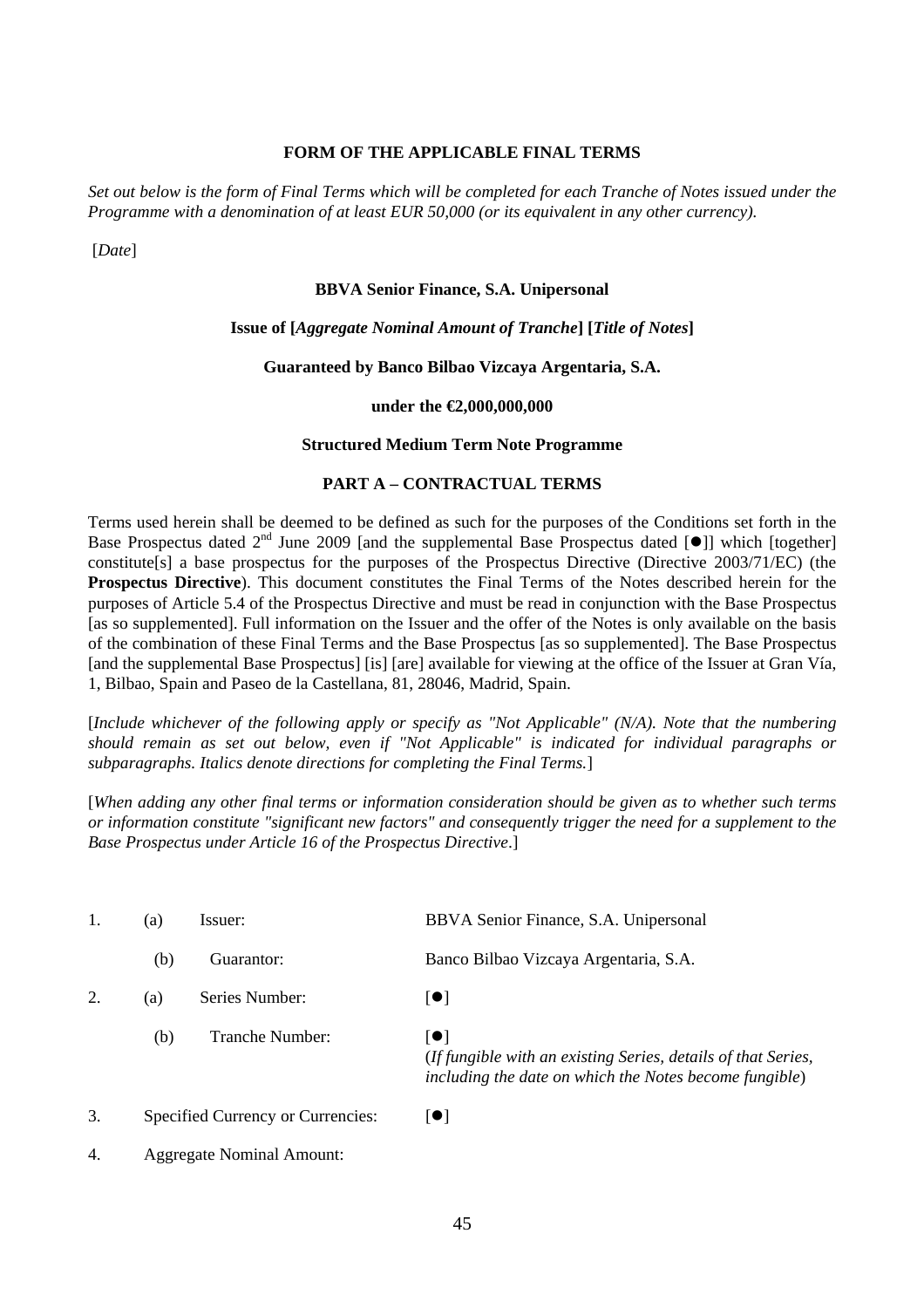| (a) | Series: | $[\bullet]$ |
|-----|---------|-------------|
|     |         |             |

(b) Tranche:  $\lceil \bullet \rceil$ 

(Applicable to Notes in definitive form; not applicable to Book-Entry

6. (a) Specified Denominations:  $\lceil \bullet \rceil$ 

Notes)

Date:

[(b) Interest Commencement

5. Issue Price of Tranche:  $\Box$  [O] per cent of the Aggregate Nominal Amount [plus] accrued interest from [*insert date*]] (*if applicable*)

 (*The minimum denomination of a Note to which these Final Terms applies shall not be less than €50,000 or its equivalent: N.B.Book-Entry Notes may only be issued in one denomination)*.

#### (b) Calculation Amount:  $\lceil \bullet \rceil$

(*If there is only one Specified Denomination, insert that Specified Denomination. If there is more than one Specified Denomination, insert the highest common factor. N.B. there must be a common factor in the case of two or more Specified Denominations*)

# 7.  $[(a)]$  Issue Date:  $[①]$

[[*specify*/Issue Date/Not Applicable ]]

(*N.B. An Interest Commencement Date will not be relevant for certain Notes, for example Zero Coupon Notes*)

8. Maturity Date: [*Floating rate* - Interest Payment Date falling in or nearest to [*specify month and year*]]/[*Other - specify date*]

9. Interest Basis: [[O] per cent Fixed Rate] [[LIBOR/EURIBOR] +/- [ ]per cent Floating Rate] [Zero Coupon] [Index Linked Interest] [Dual Currency Interest] [Equity Linked Interest] [Fund Linked Interest] [*specify other*] (further particulars specified below)

10. Redemption/Payment Basis: [Redemption at par] [Partly Paid] [Equity Linked Redemption] [Index Linked Redemption] [Fund Linked Redemption] [Dual Currency Redemption] [Instalment] [*specify other*] (*N.B. If the Final Redemption Amount is other than 100 per cent of the nominal value the Notes will be derivative securities for the purposes of the Prospectus Directive and the requirements of Annex XII to the Prospectus Directive*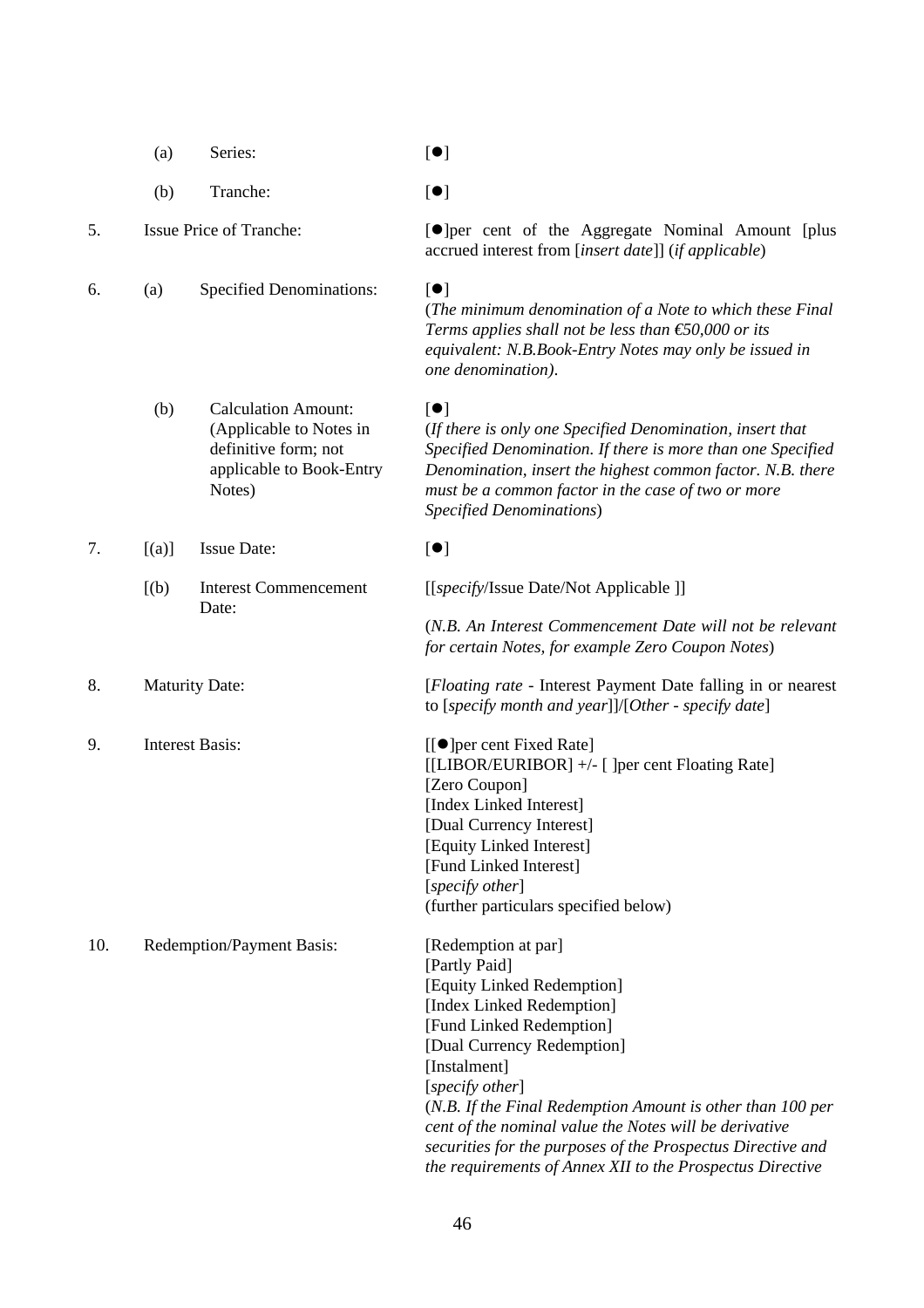|     |     |                                                                                 | <i>Regulation will apply.)</i>                                                                                                                                                                                   |
|-----|-----|---------------------------------------------------------------------------------|------------------------------------------------------------------------------------------------------------------------------------------------------------------------------------------------------------------|
| 11. |     | Change of Interest Basis or<br>Redemption/Payment Basis:                        | [Specify details of any provision for change of Notes into<br>another Interest Basis or Redemption/Payment Basis]                                                                                                |
| 12. |     | Put/Call Options:                                                               | [Investor Put]<br>[Issuer Call]<br>[(further particulars specified below)]                                                                                                                                       |
| 13. | (a) | Status of the Notes:                                                            | Senior                                                                                                                                                                                                           |
|     | (b) | Status of the Guarantee:                                                        | Senior                                                                                                                                                                                                           |
|     | (c) | [Date [Board] approval for<br>issuance of Notes<br>[and<br>Guarantee] obtained: | $\lceil \bullet \rceil$ [and $\lceil \bullet \rceil$ , respectively]]<br>(N.B. Only relevant where Board (or similar) authorisation<br>is required for the particular tranche of Notes or related<br>Guarantee.) |
| 14. |     | Method of distribution:                                                         | [Syndicated/Non-syndicated]                                                                                                                                                                                      |

# **PROVISIONS RELATING TO INTEREST (IF ANY) PAYABLE**

| 15. |     | <b>Fixed Rate Note Provisions</b>                                        | [Applicable/Not Applicable]<br>(If not applicable, delete the remaining subparagraphs of<br>this paragraph)                                                                                                                                                                  |  |  |
|-----|-----|--------------------------------------------------------------------------|------------------------------------------------------------------------------------------------------------------------------------------------------------------------------------------------------------------------------------------------------------------------------|--|--|
|     | (a) | $Rate(s)$ of Interest:                                                   | [ <sup>•</sup> ] per cent per annum [payable [annually/semi<br>annually/quarterly] in arrear]<br>(If payable other than annually, consider amending<br>Condition 5)                                                                                                          |  |  |
|     | (b) | Interest Payment Date(s):                                                | $[$ $\bullet$ $]$ in each year up to and including the Maturity<br>Date]/[specify other]]<br>(N.B. This will need to be amended in the case of long or<br>short coupons)                                                                                                     |  |  |
|     | (c) | [Fixed Coupon Amount(s):<br>(Applicable to Notes in<br>definitive form)] | [ <sup>•</sup> ] per Calculation Amount                                                                                                                                                                                                                                      |  |  |
|     | (d) | [Broken Amount(s):<br>(Applicable to Notes in<br>definitive form)]       | [ <sup>o</sup> ] per Calculation Amount payable on the Interest<br>Payment Date falling in/on [ $\bullet$ ]<br>[Insert particulars of any initial or final broken interest<br>amounts which do not correspond with the Fixed Coupon<br>Amount]                               |  |  |
|     | (e) | Day Count Fraction:                                                      | [30/360 or Actual/Actual (ICMA) or specify other]<br>(See Condition 5 for alternatives. Note that if interest is not<br>payable on a regular basis (for example, if there are<br>Broken Amounts specified) Actual/Actual (ICMA) may not<br>be a suitable Day Count Fraction) |  |  |
|     | (f) | Determination Date(s):                                                   | [ <sup>●</sup> ] in each year                                                                                                                                                                                                                                                |  |  |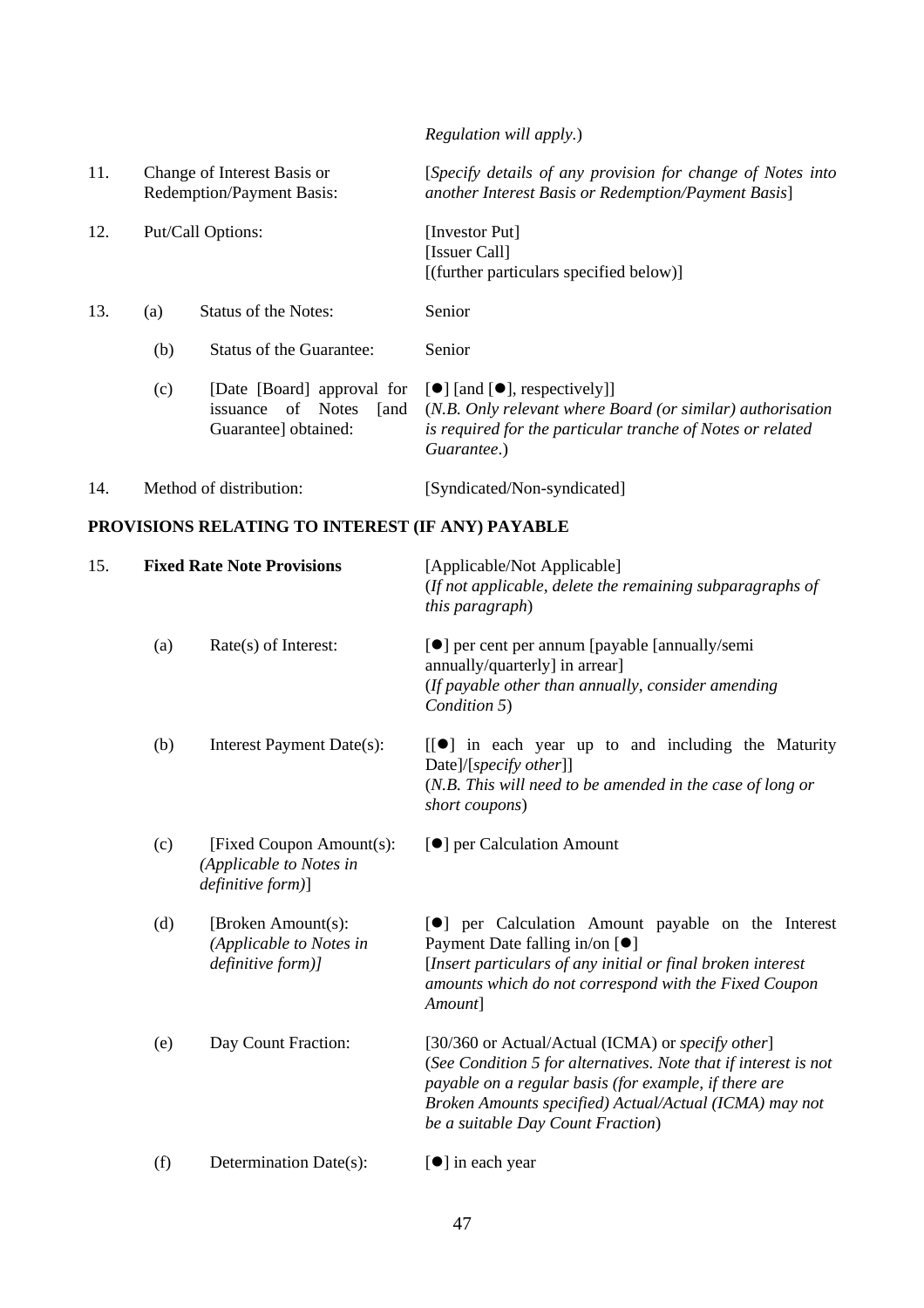|     |     |                                                                                                                                                   | [Insert regular interest payment dates, ignoring issue date<br>or maturity date in the case of a long or short first or last<br>coupon.<br>N.B. This will need to be amended in the case of regular<br>interest payment dates which are not of equal duration.<br>N.B. Only relevant where Day Count Fraction is<br>Actual/Actual (ICMA).] |
|-----|-----|---------------------------------------------------------------------------------------------------------------------------------------------------|--------------------------------------------------------------------------------------------------------------------------------------------------------------------------------------------------------------------------------------------------------------------------------------------------------------------------------------------|
|     | (g) | Other terms relating to the<br>method of calculating<br>interest for Fixed Rate<br>Notes:                                                         | [None/Give details]                                                                                                                                                                                                                                                                                                                        |
| 16. |     | <b>Floating Rate Note Provisions</b>                                                                                                              | [Applicable/Not Applicable]<br>(If not applicable, delete the remaining subparagraphs of<br>this paragraph.)                                                                                                                                                                                                                               |
|     | (a) | Specified<br>Period(s)/Specified Interest<br><b>Payment Dates:</b>                                                                                | [•]                                                                                                                                                                                                                                                                                                                                        |
|     | (b) | <b>Business Day Convention:</b>                                                                                                                   | Convention/Following<br>[Floating]<br>Rate<br><b>Business</b><br>Day<br>Convention/Modified<br>Following<br><b>Business</b><br>Day<br>Convention/Preceding Business Day Convention/[specify<br><i>other</i> ]]                                                                                                                             |
|     | (c) | <b>Additional Business</b><br>$Centre(s)$ :                                                                                                       | $\lceil \bullet \rceil$<br>(Note that this item relates to the Interest Period end dates<br>and not the place of payment to which item 31 relates).                                                                                                                                                                                        |
|     | (d) | Manner in which the Rate of<br><b>Interest and Interest Amount</b><br>is to be determined:                                                        | [Screen Rate Determination/ISDA Determination/specify<br><i>other</i> ]                                                                                                                                                                                                                                                                    |
|     | (e) | responsible<br>for<br>Party<br>calculating<br>the<br>Rate<br>of<br><b>Interest and Interest Amount</b><br>(if not the Principal Paying<br>Agent): | ●                                                                                                                                                                                                                                                                                                                                          |
|     | (f) | <b>Screen Rate Determination:</b>                                                                                                                 | [Applicable/Not Applicable]                                                                                                                                                                                                                                                                                                                |
|     |     | Reference Rate:                                                                                                                                   | $\lceil \bullet \rceil$<br>(Either LIBOR, EURIBOR or other, although additional<br>information is required if other - including fallback<br>provisions in the Agency Agreement)                                                                                                                                                            |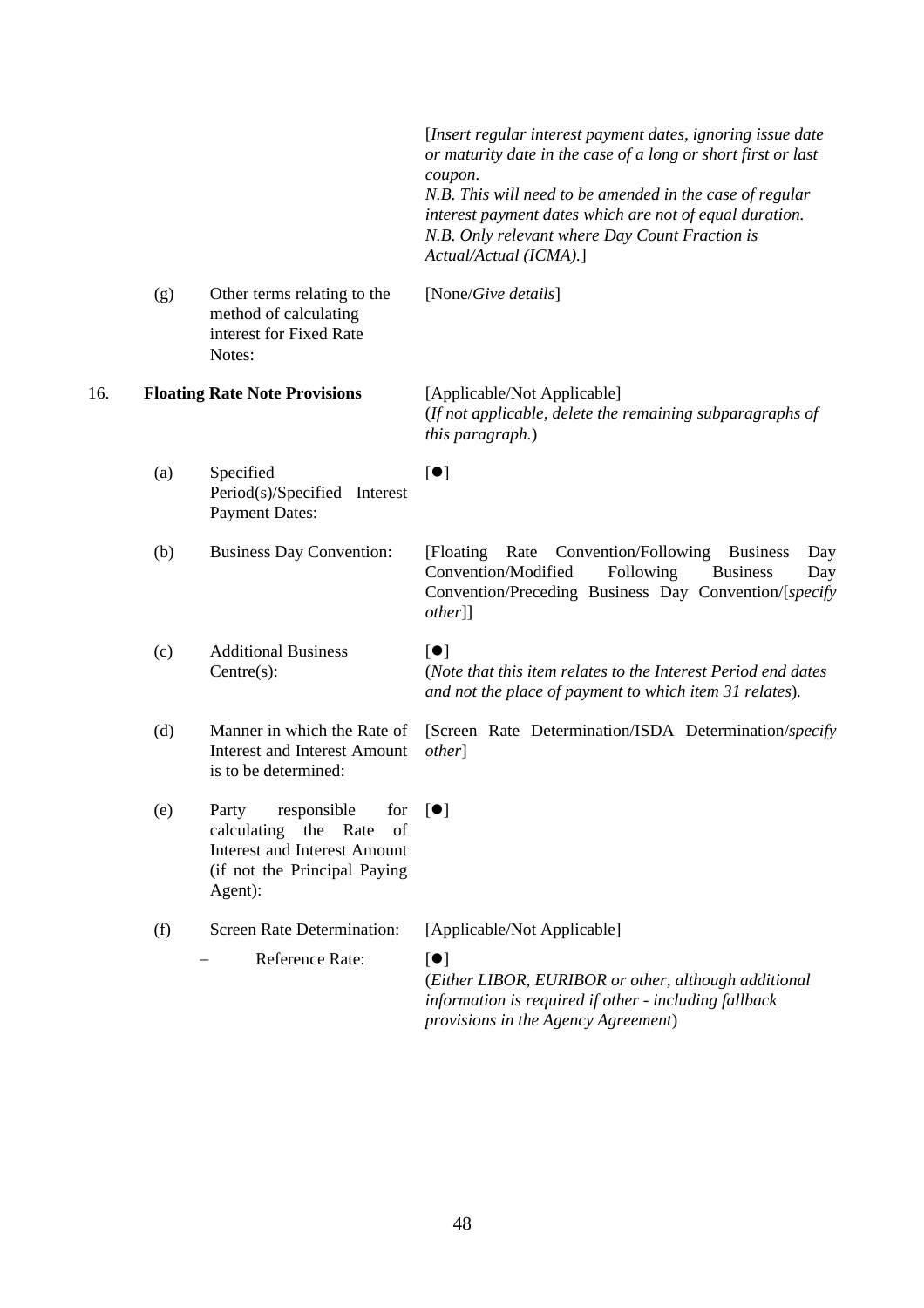|     |     |                           | Interest<br>Determination<br>Date(s):                                                                                                                                                                        | [•]<br>(Second London business day prior to the start of each<br>Interest Period if LIBOR (other than Sterling or euro<br>LIBOR), first day of each Interest Period if Sterling LIBOR<br>and the second day on which the TARGET2 System is open<br>prior to the start of each Interest Period if EURIBOR or<br>euro LIBOR.) |
|-----|-----|---------------------------|--------------------------------------------------------------------------------------------------------------------------------------------------------------------------------------------------------------|-----------------------------------------------------------------------------------------------------------------------------------------------------------------------------------------------------------------------------------------------------------------------------------------------------------------------------|
|     |     |                           | <b>Relevant Screen</b><br>Page:                                                                                                                                                                              | $\lbrack \bullet \rbrack$<br>(In the case of EURIBOR, if not Reuters EURIBOR01<br>ensure it is a page which shows a composite rate or amend<br>the fallback provisions appropriately)<br>[As defined in Condition 4/other (specified if other).]                                                                            |
|     |     |                           | Reference Banks:                                                                                                                                                                                             | [As defined in Condition 4/other]                                                                                                                                                                                                                                                                                           |
|     | (g) |                           | ISDA Determination:                                                                                                                                                                                          | [Applicable/Not Applicable]                                                                                                                                                                                                                                                                                                 |
|     |     |                           | <b>Floating Rate Option:</b>                                                                                                                                                                                 | [•]                                                                                                                                                                                                                                                                                                                         |
|     |     |                           | Designated Maturity:                                                                                                                                                                                         | [•]                                                                                                                                                                                                                                                                                                                         |
|     |     |                           | <b>Reset Date:</b>                                                                                                                                                                                           | [•]                                                                                                                                                                                                                                                                                                                         |
|     | (h) | $Margin(s)$ :             |                                                                                                                                                                                                              | $[+/$ ] [ $\bullet$ ] per cent per annum                                                                                                                                                                                                                                                                                    |
|     | (i) | Minimum Rate of Interest: |                                                                                                                                                                                                              | $\left[\bullet\right]$ per cent per annum                                                                                                                                                                                                                                                                                   |
|     | (j) | Maximum Rate of Interest: |                                                                                                                                                                                                              | [●] per cent per annum                                                                                                                                                                                                                                                                                                      |
|     | (k) |                           | Day Count Fraction:                                                                                                                                                                                          | [Actual/Actual (ISDA) or Actual/Actual<br>Actual/365 (Fixed)<br>Actual/365 (Sterling)<br>Actual/360<br>30/360 or 360/360 or Bond Basis<br>30E/360 or Eurobond Basis<br>30E/360 (ISDA)<br>Other]<br>(See Condition 5 for alternatives.)                                                                                      |
|     | (1) |                           | Fall-back provisions,<br>rounding provisions and any<br>other terms relating to the<br>method of calculating<br>interest on Floating Rate<br>Notes, if different from<br>those set out in the<br>Conditions: | [•]                                                                                                                                                                                                                                                                                                                         |
| 17. |     |                           | <b>Zero Coupon Note Provisions</b>                                                                                                                                                                           | [Applicable/Not Applicable]<br>(If not applicable, delete the remaining subparagraphs of<br>this paragraph.)                                                                                                                                                                                                                |
|     | (a) |                           | Accrual Yield:                                                                                                                                                                                               | [●] per cent per annum                                                                                                                                                                                                                                                                                                      |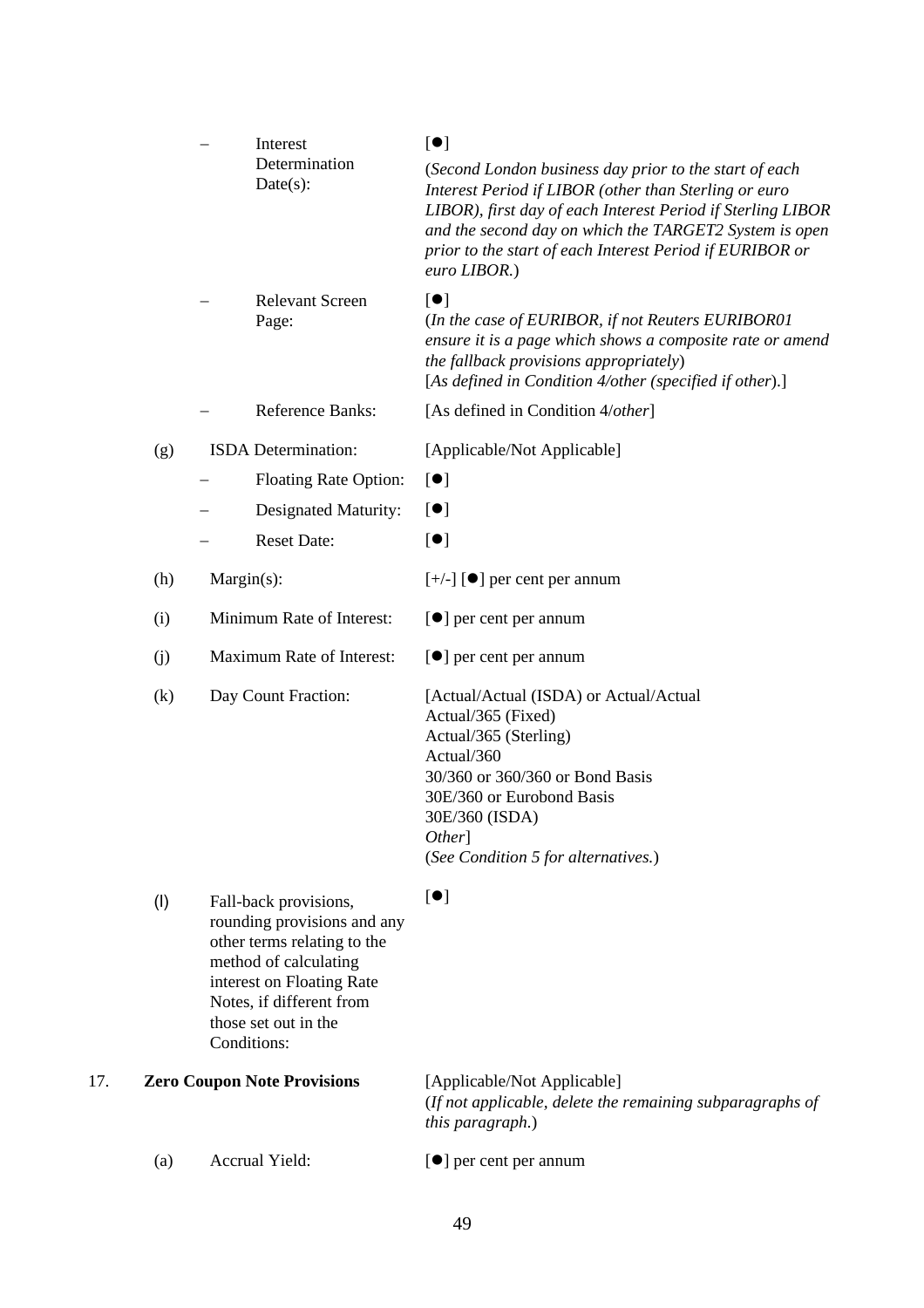|     | (b) |          | Reference Price:                                                                                                                           | [•]                                                                                                                                                                                                                |
|-----|-----|----------|--------------------------------------------------------------------------------------------------------------------------------------------|--------------------------------------------------------------------------------------------------------------------------------------------------------------------------------------------------------------------|
|     | (c) | payable: | Any other formula/basis of<br>determining amount                                                                                           | [•]                                                                                                                                                                                                                |
|     | (d) |          | Day Count Fraction in<br>relation to Early<br>Redemption Amounts and<br>late payment:                                                      | [Conditions 8.7(c) apply/specify other]<br>(Consider applicable day count fraction if not U.S. dollar<br>denominated.)                                                                                             |
|     |     |          | PROVISIONS RELATING TO STRUCTURED NOTES                                                                                                    |                                                                                                                                                                                                                    |
| 18. |     |          | <b>Equity Linked Note Provisions:</b>                                                                                                      | [Applicable/Not Applicable] (If not applicable, delete the<br>remaining subparagraphs of this paragraph.)                                                                                                          |
|     | (a) |          | <b>Underlying Securities:</b>                                                                                                              | (If the Series relates to more than one class of Underlying<br>Securities, the information below will be required in<br>respect of each such class.)                                                               |
|     |     |          | Description:                                                                                                                               | [•]                                                                                                                                                                                                                |
|     |     |          | Company:                                                                                                                                   | [•]                                                                                                                                                                                                                |
|     |     |          | ISIN/Common Code:                                                                                                                          | [•]                                                                                                                                                                                                                |
|     |     |          | Exchange:                                                                                                                                  | [•]                                                                                                                                                                                                                |
|     |     |          | Option Exchange:                                                                                                                           | [•]                                                                                                                                                                                                                |
|     |     |          | [Weight:                                                                                                                                   | $[•]$ ]( <i>Only relevant where more than one class</i><br>of<br><b>Underlying Securities.)</b>                                                                                                                    |
|     | (b) |          | Formula to be used to<br>determine principal, Equity<br><b>Linked Interest Amount</b><br>and/or Equity Linked<br><b>Redemption Amount:</b> | [Insert details]                                                                                                                                                                                                   |
|     | (c) |          | <b>Market Disruption Events:</b>                                                                                                           | [As per Conditions][ <sup>0</sup> ]                                                                                                                                                                                |
|     |     |          |                                                                                                                                            | [(Include a description of market disruption or settlement<br>disruption events and adjustment provisions; need to check<br>Conditions to ascertain if any additional provisions<br>required to be inserted here)] |
|     | (d) |          | Details of any other relevant<br>terms, any stock exchange<br>requirements/tax<br>considerations:                                          | [•]                                                                                                                                                                                                                |
|     | (e) |          | <b>Extraordinary Events:</b>                                                                                                               | [As per Conditions]/[other]                                                                                                                                                                                        |
|     |     |          |                                                                                                                                            |                                                                                                                                                                                                                    |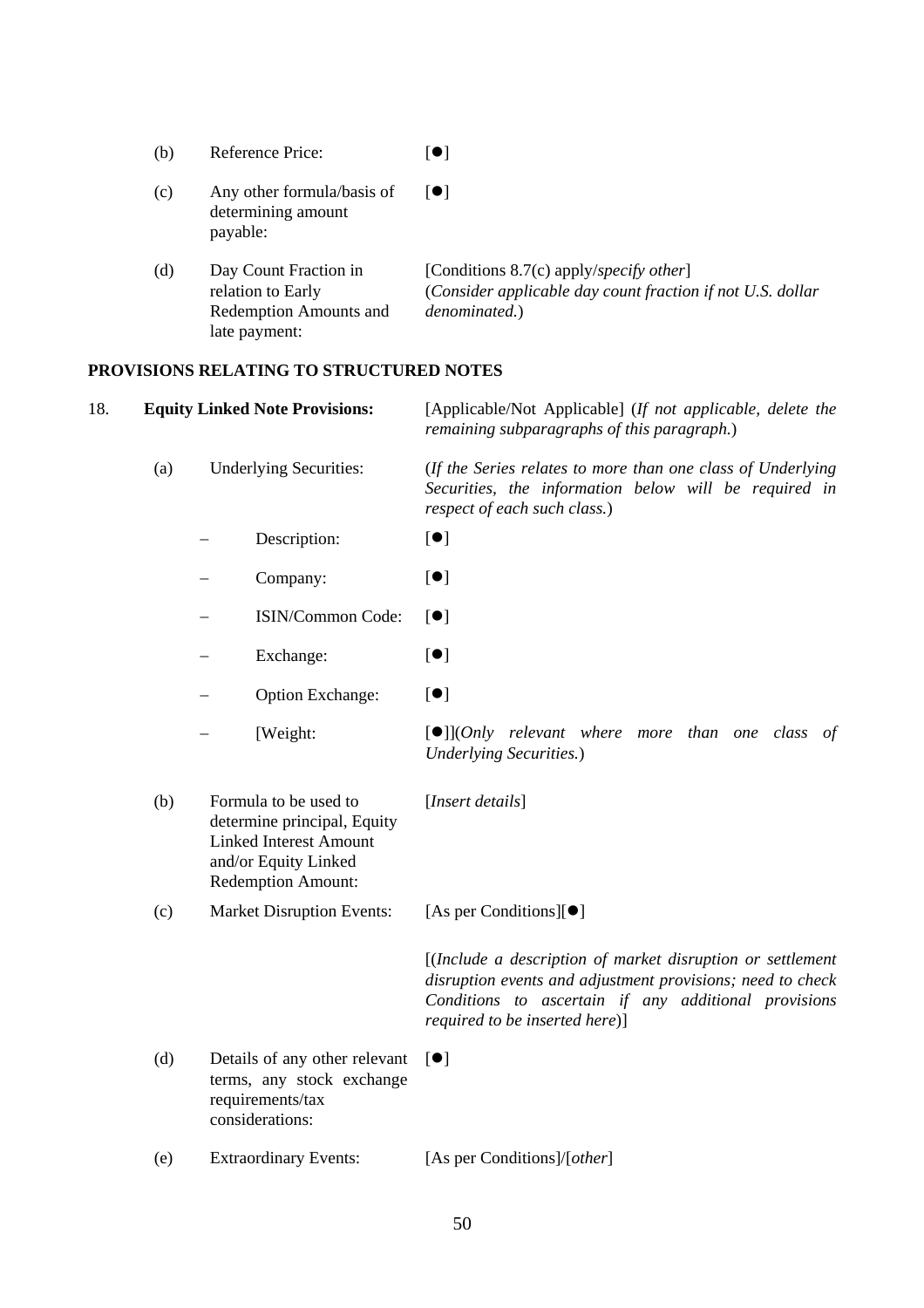|     | (f)                    | <b>Conversion Right</b><br>(Condition 6):                                                                   |                              | [Applicable/Not<br>description]                                                                                            | Applicable,               | if | applicable | insert   |
|-----|------------------------|-------------------------------------------------------------------------------------------------------------|------------------------------|----------------------------------------------------------------------------------------------------------------------------|---------------------------|----|------------|----------|
|     | (g)                    | <b>Reverse Conversion Right</b><br>(Condition 6):                                                           |                              | [Applicable/Not<br>description]                                                                                            | Applicable,               | if | applicable | insert   |
|     | (h)                    | Settlement by delivery of<br><b>Underlying Securities:</b>                                                  |                              | [Applicable/Not<br>remaining sections of this paragraph and any other<br>relevant terms]                                   | Applicable, if applicable |    |            | complete |
|     | <b>Settlement Date</b> |                                                                                                             |                              | [•]                                                                                                                        |                           |    |            |          |
|     |                        | System through<br>securities to be<br>delivered                                                             | which underlying             | [•]                                                                                                                        |                           |    |            |          |
|     |                        | Parity:                                                                                                     |                              | $[\bullet]$                                                                                                                |                           |    |            |          |
|     |                        | Price:                                                                                                      | <b>Disruption Settlement</b> | $\lbrack \bullet \rbrack$                                                                                                  |                           |    |            |          |
|     | (i)                    | Knock-in/out Price:                                                                                         |                              | [Specify and detail consequences]                                                                                          |                           |    |            |          |
|     | (j)                    | Such other additional terms<br>or provisions as may be<br>required:                                         |                              | [•]                                                                                                                        |                           |    |            |          |
| 19. |                        | <b>Index Linked Note Provisions</b>                                                                         |                              | [Applicable/Not Applicable]                                                                                                |                           |    |            |          |
|     |                        |                                                                                                             |                              | (If not applicable, delete the remaining subparagraphs of<br>this paragraph)                                               |                           |    |            |          |
|     | (a)                    | Index or Indices:                                                                                           |                              | (If the Series relates to more than one Index, the<br>information below will be required in respect of each such<br>Index) |                           |    |            |          |
|     |                        | Description:                                                                                                |                              | [•]                                                                                                                        |                           |    |            |          |
|     |                        | Sponsor:                                                                                                    |                              | [•]                                                                                                                        |                           |    |            |          |
|     |                        | Exchange:                                                                                                   |                              | [•]                                                                                                                        |                           |    |            |          |
|     |                        |                                                                                                             | Option Exchange:             | [•]                                                                                                                        |                           |    |            |          |
|     |                        | [Weight:                                                                                                    |                              | $[•]$ ]( <i>Only relevant where more than one class</i><br><b>Underlying Securities</b> )                                  |                           |    |            | of       |
|     | (b)                    | Formula to be used to<br>determine principal, Index<br><b>Linked Interest Amount</b><br>and/or Index Linked |                              | [Insert details.]                                                                                                          |                           |    |            |          |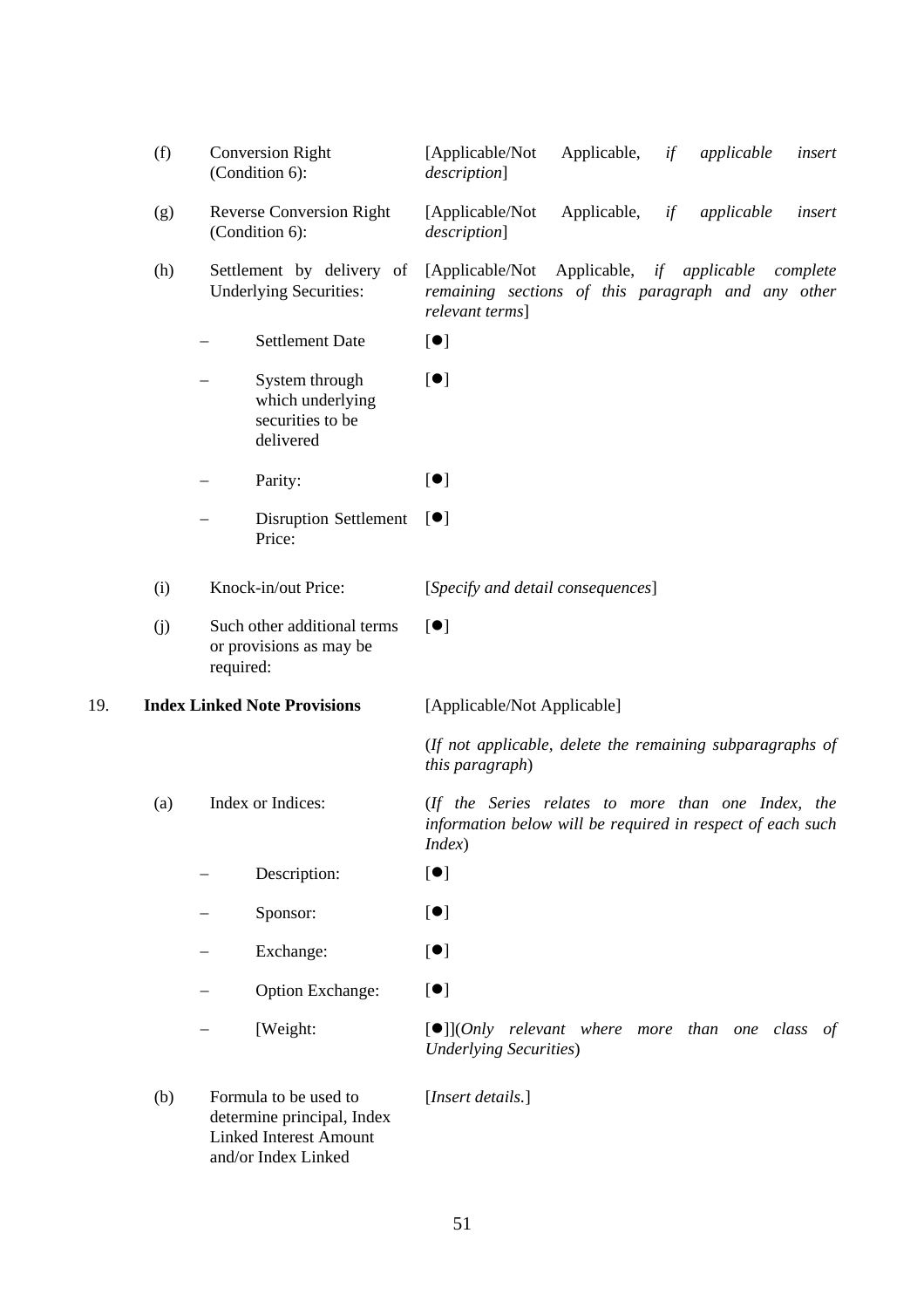Redemption Amount:

|     | (c) | <b>Market Disruption Events:</b>                                                                          | [As per Conditions][ $\bullet$ ]                                                                                                                                                                                 |
|-----|-----|-----------------------------------------------------------------------------------------------------------|------------------------------------------------------------------------------------------------------------------------------------------------------------------------------------------------------------------|
|     |     |                                                                                                           | [Include a description of market disruption or settlement<br>disruption events and adjustment provisions; need to check<br>Conditions to ascertain if any additional provisions<br>required to be inserted here] |
|     | (d) | Specified Periods/Specified<br><b>Interest Payment Dates:</b>                                             | $\lceil \bullet \rceil$                                                                                                                                                                                          |
|     | (e) | <b>Business Day Convention:</b>                                                                           | [Floating Rate Convention/Following Business Day<br>Convention/Modified Following Business Day<br>Convention/Preceding Business Day Convention/specify<br><i>other</i> ]                                         |
|     | (f) | <b>Additional Business</b><br>$Centre(s)$ :                                                               | [•]                                                                                                                                                                                                              |
|     | (g) | Minimum Rate of Interest:                                                                                 | $\left[\bullet\right]$ per cent per annum                                                                                                                                                                        |
|     | (h) | Maximum Rate of Interest:                                                                                 | $\left[\bullet\right]$ per cent per annum                                                                                                                                                                        |
|     | (i) | Day Count Fraction:                                                                                       | $\lbrack \bullet \rbrack$                                                                                                                                                                                        |
|     |     |                                                                                                           | (See Conditions for alternatives)                                                                                                                                                                                |
|     | (j) | Knock-in/out Level:                                                                                       | [Specify and detail consequences.]                                                                                                                                                                               |
|     | (k) | Such other additional terms<br>or provisions as may be<br>required:                                       | [•]                                                                                                                                                                                                              |
| 20. |     | <b>Fund Linked Note Provisions:</b>                                                                       | [Applicable/Not Applicable] [If not applicable, delete the<br>remaining subparagraphs of this paragraph]                                                                                                         |
|     | (a) | Index or Indices:                                                                                         | (If the Series relates to more than one Index, the<br>information below will be required in respect of each such<br>Index.)                                                                                      |
|     |     | Description:                                                                                              | [•]                                                                                                                                                                                                              |
|     |     | Fund Administrator:                                                                                       | [•]                                                                                                                                                                                                              |
|     |     | Fund<br>Advisor/Manager:                                                                                  | [•]                                                                                                                                                                                                              |
|     |     | <b>Transfer Agent:</b>                                                                                    | [•]                                                                                                                                                                                                              |
|     | (b) | Formula to be used to<br>determine principal, Fund<br><b>Linked Interest Amount</b><br>and/or Fund Linked | [Insert details.]                                                                                                                                                                                                |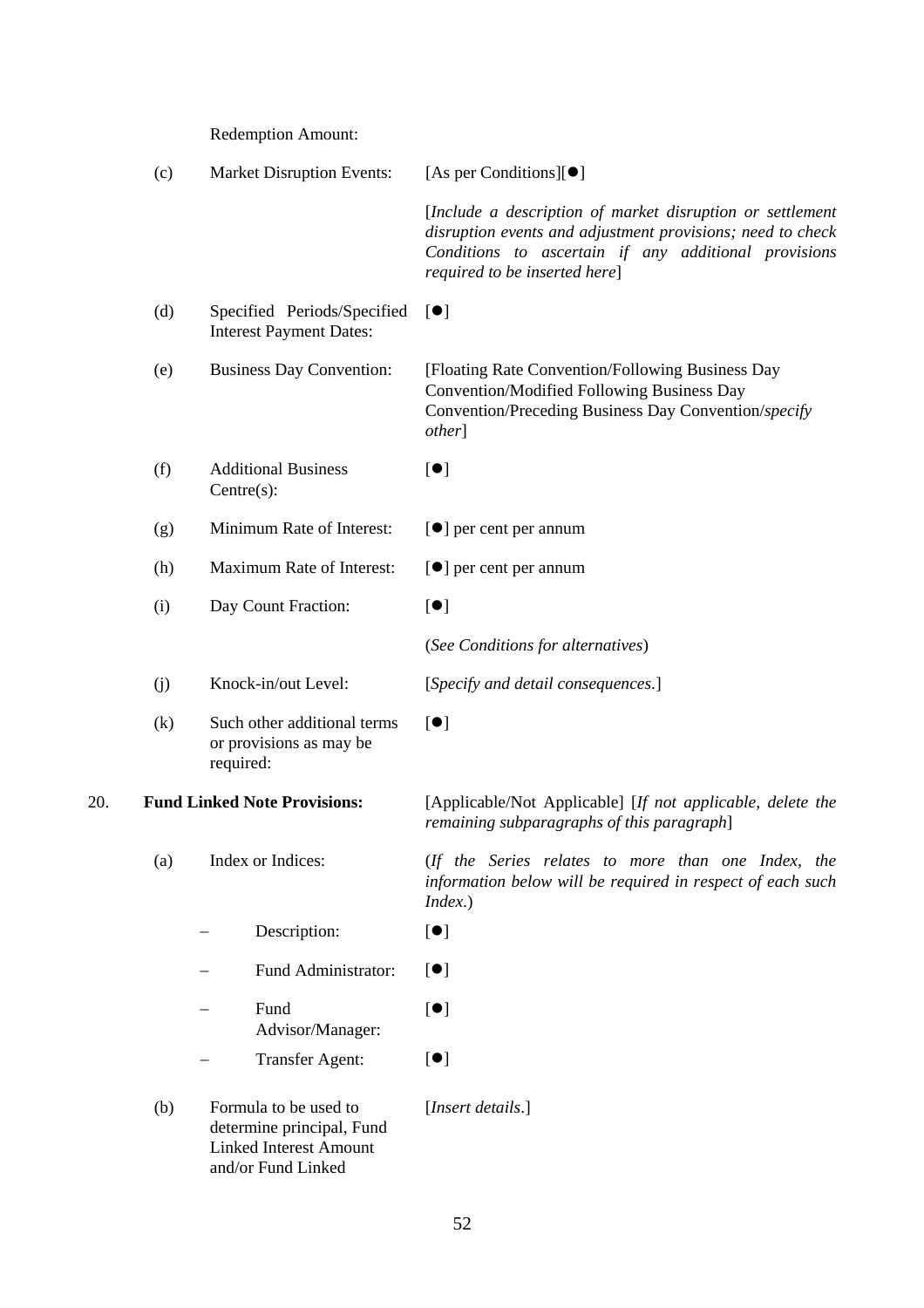Redemption Amount:

|     | (c)               | <b>Market Disruption Events:</b>                                                                               | [As per Conditions][ $\bullet$ ]                                                                                                                                                                                  |
|-----|-------------------|----------------------------------------------------------------------------------------------------------------|-------------------------------------------------------------------------------------------------------------------------------------------------------------------------------------------------------------------|
|     |                   |                                                                                                                | [Include a description of market disruption or settlement<br>disruption events and adjustment provisions; need to check<br>Conditions to ascertain if any additional provisions<br>required to be inserted here.] |
| 21. | <b>Provisions</b> | <b>Dual Currency Interest Note</b>                                                                             | [Applicable/Not Applicable]<br>(If not applicable, delete the remaining subparagraphs of<br>this paragraph)                                                                                                       |
|     | (a)               | Rate of Exchange/method of [Give or annex details]<br>calculating<br>Rate<br>of<br>Exchange:                   |                                                                                                                                                                                                                   |
|     | (b)               | Calculation Agent, if any,<br>responsible for calculating<br>the interest payable:                             | $\lbrack \bullet \rbrack$                                                                                                                                                                                         |
|     | (c)               | Provisions applicable where<br>calculation by reference to<br>Rate of Exchange impossible<br>or impracticable: | [Include a description of market disruption or settlement<br>disruption events and settlement provisions.]                                                                                                        |
|     | (d)               | Person at whose option<br>Specified<br>Currency(ies)<br>is/are payable:                                        | $\lbrack \bullet \rbrack$                                                                                                                                                                                         |
| 22. |                   | Other provisions relating to<br><b>Structured Notes:</b>                                                       | [•]                                                                                                                                                                                                               |
|     | (a)               | <b>Initial Valuation Date:</b>                                                                                 | [•]                                                                                                                                                                                                               |
|     | (b)               | <b>Initial Value:</b>                                                                                          | Value/Closing<br>[The]<br>[Net]<br>Price/Opening<br>Asset<br>Price/Closing<br>Level/Opening Level]<br>Initial<br>the<br>on<br>Valuation Date]/[other]                                                             |
|     | (c)               | <b>Valuation Dates:</b>                                                                                        | Each $[\bullet]$ falling in the Observation Period                                                                                                                                                                |
|     | (d)               | Valuation Time:                                                                                                | [ <sup>o</sup> ] on each Valuation Date                                                                                                                                                                           |
|     | (e)               | Final Valuation Date:                                                                                          | [•]                                                                                                                                                                                                               |
|     | (f)               | Final Value:                                                                                                   | [The [Net Asset Value/Closing Price/Opening Price/Index<br>Level] on the Final Valuation Date]/[other]                                                                                                            |
| 23. |                   | <b>Market Disruption Event:</b>                                                                                | [Applicable/Not Applicable]                                                                                                                                                                                       |
|     |                   |                                                                                                                | (If applicable please specify details)                                                                                                                                                                            |
|     | (a)               | Fall-back<br>provisions<br>for                                                                                 | [•]                                                                                                                                                                                                               |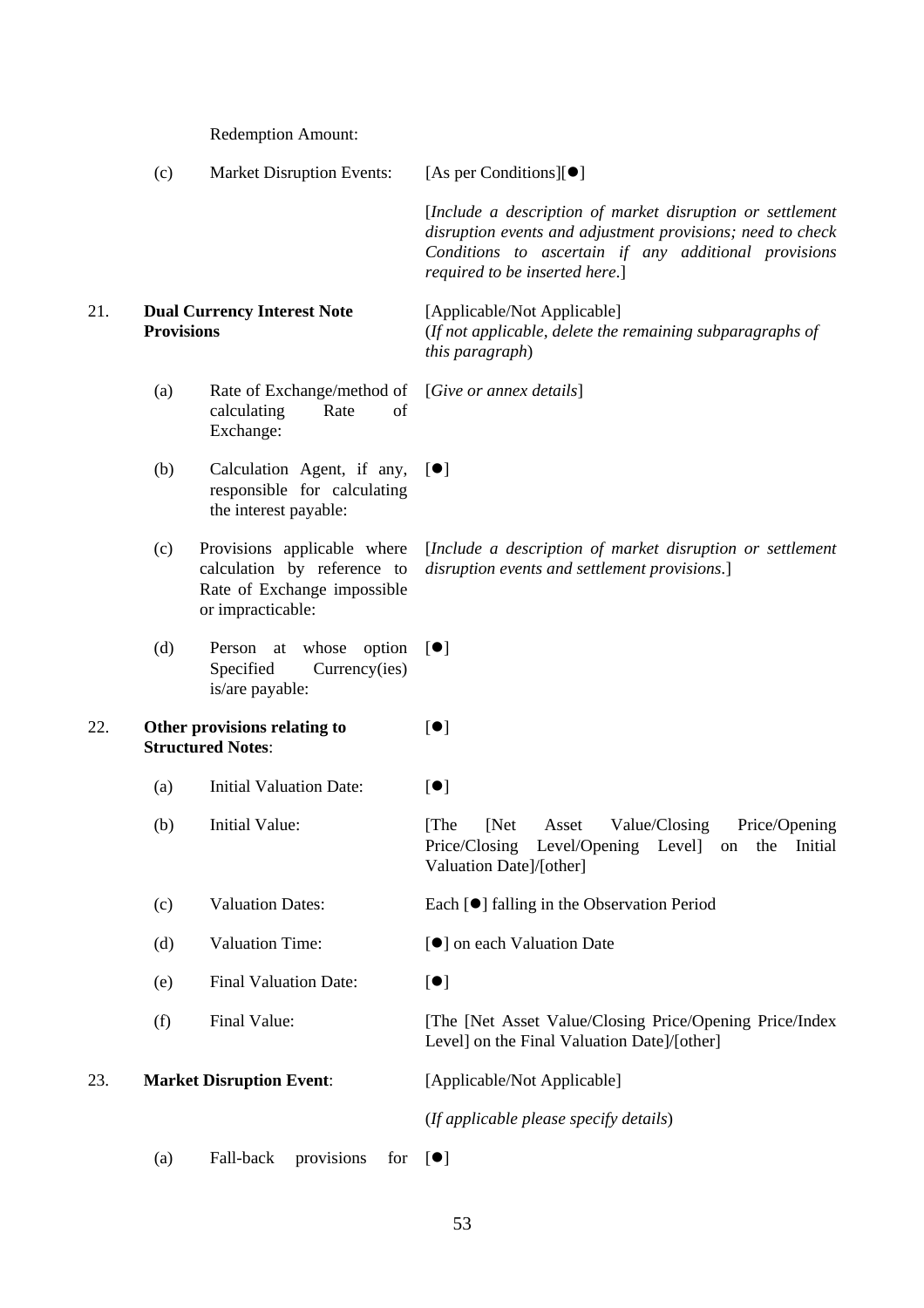determining Rate of Interest:

(b) Fall-back provisions for determining Redemption Amount:  $[•]$ 

# **PROVISIONS RELATING TO REDEMPTION**

24. **Issuer Call** [Applicable/Not Applicable]

[ $\bullet$ ] per Calculation Amount

 (*If not applicable, delete the remaining subparagraphs of this paragraph*.)

- (a) Optional Redemption Date(s):
- (b) Optional Redemption Amount of each Note and method, if any, of calculation of such amount(s):
	-

 $[•]$ 

- (c) If redeemable in part:
	- (i) Minimum Redemption Amount:  $[•]$
	- (ii) Maximum Redemption Amount:
- (d) Notice period (if other than  $[\bullet]$

 $[$   $\bullet$   $]$ 

 $[•]$ 

as set out in the Conditions): (*N.B. If setting notice periods which are different to those provided in the Conditions, the Issuer is advised to consider the practicalities of distribution of information through intermediaries, for example, clearing systems and custodians, as well as any other notice requirements which may apply, for example, as between the Issuer and the Agent*)

### 25. **Investor Put** [Applicable/Not Applicable]

 (*If not applicable, delete the remaining subparagraphs of this paragraph.*)

- (a) Optional Redemption Date(s):
- (b) Optional Redemption Amount of each Note and method, if any, of calculation of such amount(s): [ $\bullet$ ] per Calculation Amount
- (c) Notice period (if other than  $[\bullet]$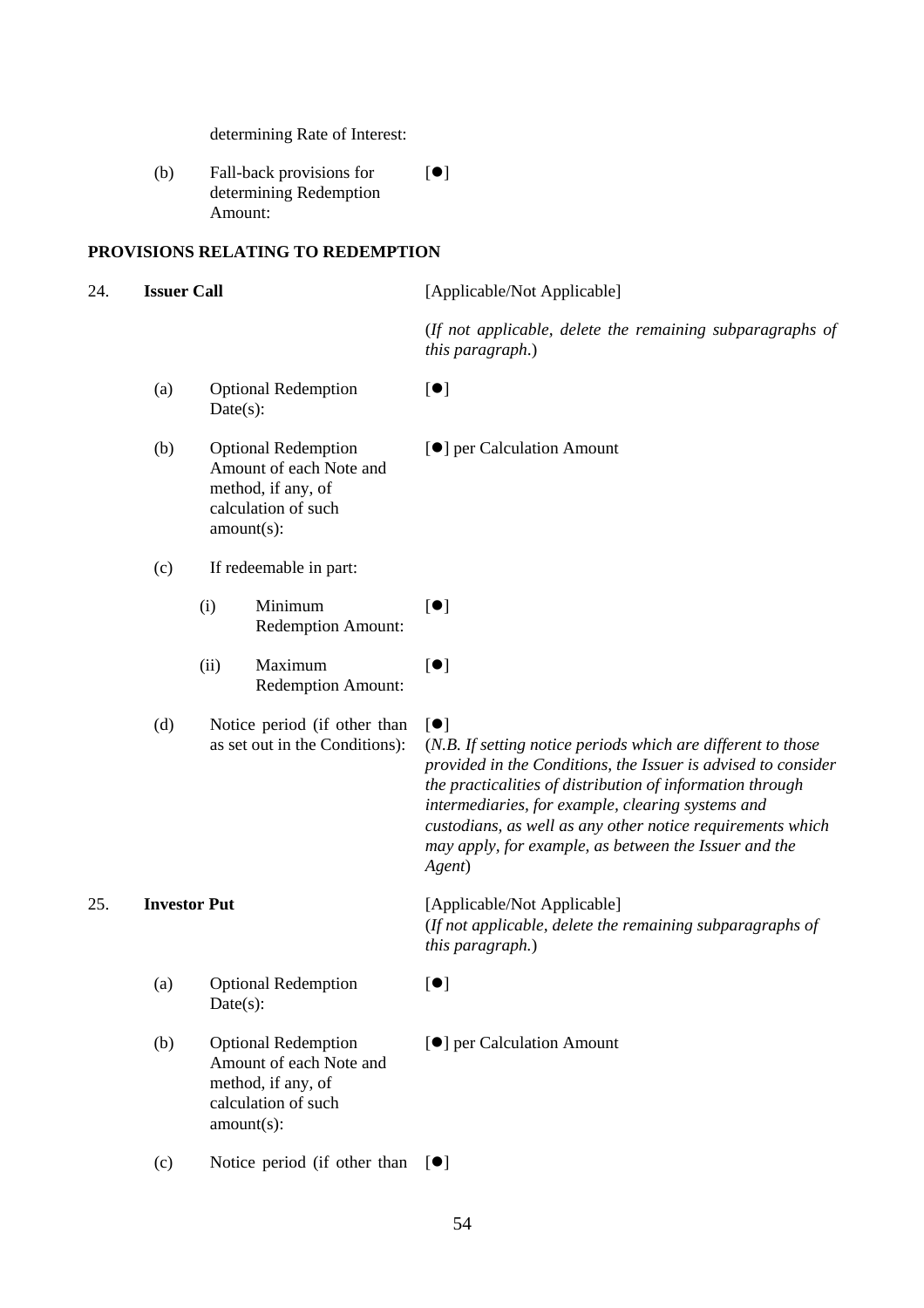as set out in the Conditions):

 (*N.B. If setting notice periods which are different to those provided in the Conditions, the Issuer is advised to consider the practicalities of distribution of information through intermediaries, for example, clearing systems and custodians, as well as any other notice requirements which may apply, for example, as between the Issuer and the Agent*)

26. Final Redemption Amount of each Note:

[[z] per Calculation Amount/*specify other* in the case of Structured Notes] (*N.B. If the Final Redemption Amount is other than 100 per* 

*cent of the nominal value the Notes will be derivative securities for the purposes of the Prospectus Directive and the requirements of Annex XII to the Prospectus Directive Regulation will apply*.)

27. Early Redemption Amount of each Note payable on redemption for taxation reasons or on event of default and/or the method of calculating the same (if required or if different from that set out in Condition 8.7):

[ $\bullet$ ] per Calculation Amount/Early Redemption Amount (Structured)/*specify other/*see Appendix

28. Protection Amount: [Principal Protected/[ $\bullet$ ] per cent of the Specified Denomination/Not Applicable]

# **GENERAL PROVISIONS APPLICABLE TO THE NOTES**

29. Form of Notes: [Bearer Notes:

 [Temporary Bearer Global Note exchangeable for a Permanent Bearer Global Note which is exchangeable for Definitive Notes [on 60 days' notice given at any time/only upon an Exchange Event [including/excluding] the exchange event described in paragraph (iii) of the definition in the Permanent Global Note]]

 [Temporary Bearer Global Note exchangeable for Definitive Notes on and after the Exchange Date]

 [Permanent Bearer Global Note exchangeable for Definitive Notes [on 60 days' notice given at any time/only upon an Exchange Event [including/excluding] the exchange event described in paragraph (iii) of the definition in the Permanent Global Note]]]

[Registered Notes:

[Registered Global Note ([ $\bullet$ ] nominal amount) registered in the name of a nominee for a common depositary for Euroclear and Clearstream Luxembourg]/[*other*]]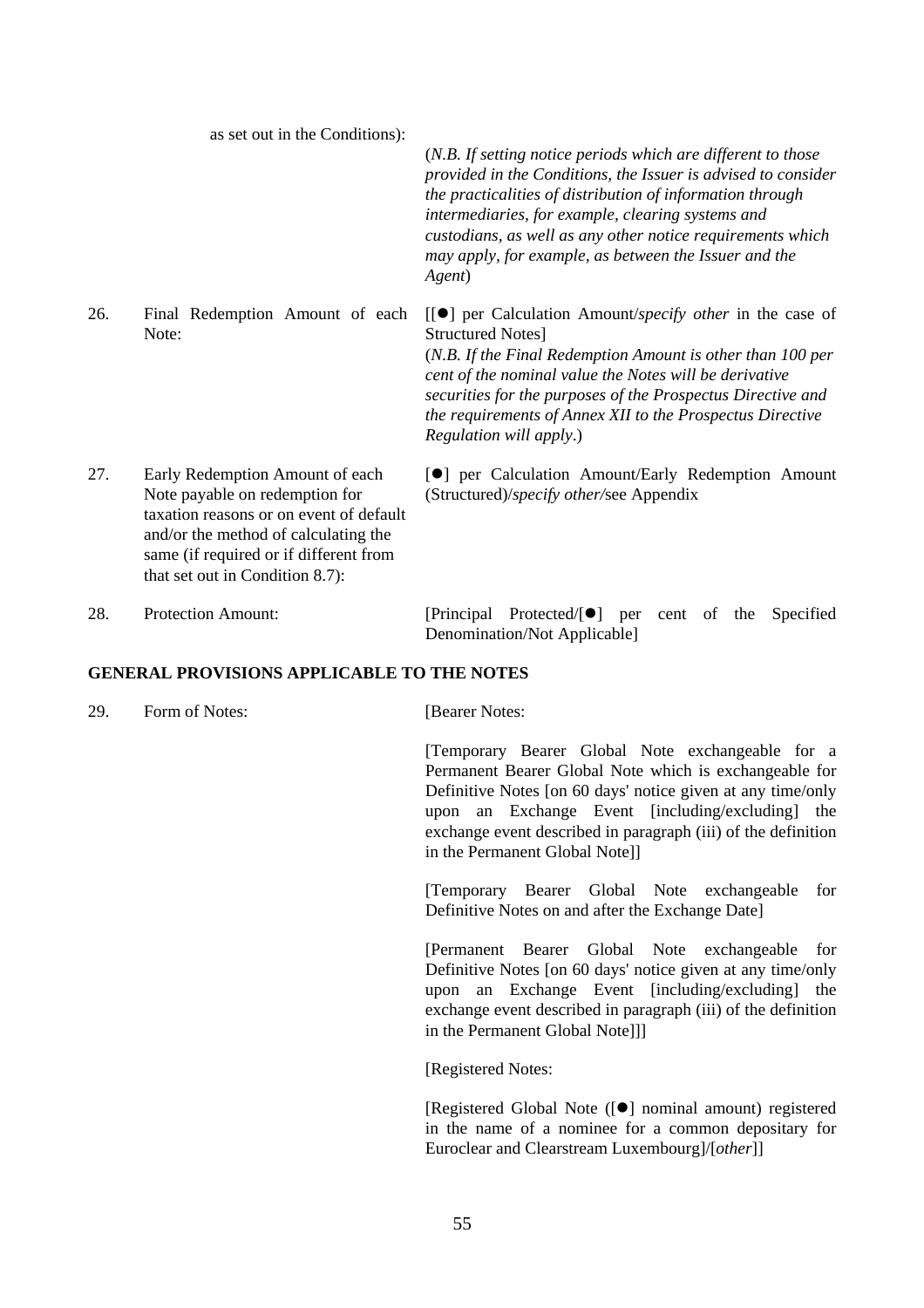[Book-Entry Notes: [Uncertificated, dematerialised book-entry form notes (*anotaciones en cuenta*) registered with Iberclear/[*other*] as managing entity of the Central Registry/[*other registry*]]/[*other*].

(*Note that this item relates to the place of payment and not Interest Period end dates to which items [16(c) and 19(f)]* 

[*Other*]

*relate*.)

[Yes/No. *If yes, give details*]

30. New Global Note (NGN): [Yes][No]

- 31. Additional Financial Centre(s) or [Not Applicable/*give details*] other special provisions relating to Payment Days:
- 32. Talons for future Coupons or Receipts to be attached to Definitive Bearer Notes (and dates on which such Talons mature):
- 33. Details relating to Partly Paid Notes: amount of each payment comprising the Issue Price and date on which each payment is to be made and consequences of failure to pay, including any right of the Issuer to forfeit the Notes and interest due on late payment:
- 34. Details relating to Instalment Notes:
- (a) Instalment Amount(s): [Not Applicable/*give details*] (b) Instalment Date(s): [Not Applicable/*give details*] 35. Redenomination applicable: Redenomination [not] applicable (*If Redenomination is applicable, specify the terms of the redenomination in an Annex to the Final Terms)* 36. Agents: [Banco Bilbao Vizcaya Argentaria, S.A. to act as Agent (and carry out all relevant agency functions) through its specified office at Plaza de San Nicolas, 4 48005 Bilbao, Spain] (*if another entity appointed as one or more agent, specify*

*name, address and function. Document appointing such entity to be entered into on or before the Issue Date and made available, together with other documents, at the specified office of the Principal Paying Agent*)

 (*N.B. Separate entities more likely to be required if Bearer or Registered Notes*)

*Note may be required for Partly Paid issues.*]

[Not Applicable/*give details*. *N.B. new forms of Global*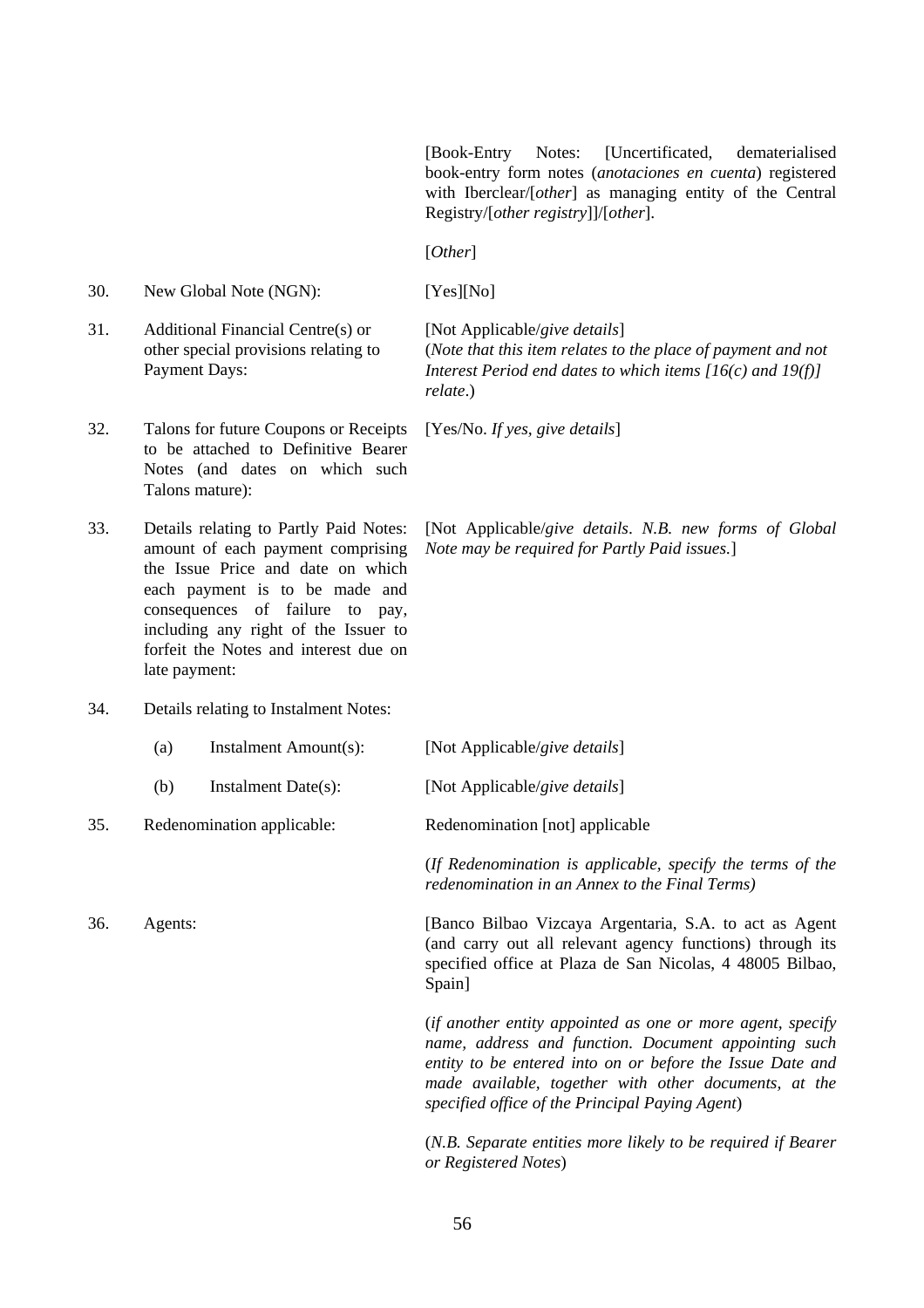| 37. |                     | Other final terms:                  | [Not Applicable/give details]                                                                                                                                                                                                                                                                                                                                                                                               |  |  |  |  |  |  |  |  |
|-----|---------------------|-------------------------------------|-----------------------------------------------------------------------------------------------------------------------------------------------------------------------------------------------------------------------------------------------------------------------------------------------------------------------------------------------------------------------------------------------------------------------------|--|--|--|--|--|--|--|--|
|     |                     |                                     | (When adding any other final terms consideration should<br>be given as to whether such terms constitute "significant<br>new factors" and consequently trigger the need for a<br>supplement to the Base Prospectus under Article 16 of the<br>Prospectus Directive.)                                                                                                                                                         |  |  |  |  |  |  |  |  |
|     |                     |                                     | (Consider including a term providing for tax certification if<br>required to enable interest to be paid gross by issuers.)                                                                                                                                                                                                                                                                                                  |  |  |  |  |  |  |  |  |
| 38. |                     | Home Member State:                  | [Spain/ <i>please specify</i> ]                                                                                                                                                                                                                                                                                                                                                                                             |  |  |  |  |  |  |  |  |
|     | <b>DISTRIBUTION</b> |                                     |                                                                                                                                                                                                                                                                                                                                                                                                                             |  |  |  |  |  |  |  |  |
| 39. | (a)                 | If syndicated, names of<br>Managers | [Not Applicable/give names (If the Notes are derivative<br>securities to which Annex XII of the Prospectus Directive<br>Regulation applies, include names and addresses of entities<br>agreeing to underwrite the issue on a firm commitment<br>basis and names of the entities agreeing to place the issue<br>without a firm commitment or on a "best efforts" basis if<br>such entities are not the same as the Managers) |  |  |  |  |  |  |  |  |

|     | (b) | Date of Subscription<br>Agreement:             |         |       | $\lceil \bullet \rceil$ |    |                                                      |  |               |
|-----|-----|------------------------------------------------|---------|-------|-------------------------|----|------------------------------------------------------|--|---------------|
|     | (c) | Stabilising<br>any $)$ :                       | Manager | (i f) |                         |    | [Not Applicable/give name.]                          |  |               |
| 40. |     | If non-syndicated, name of relevant<br>Dealer: |         |       |                         |    | [Not Applicable/give name]                           |  |               |
| 41. |     | U.S. Selling Restrictions                      |         |       | [Reg.                   | S. | Compliance Category:<br>C/TEFRA not applicable]      |  | TEFRA D/TEFRA |
| 42. |     | Additional selling restrictions:               |         |       |                         |    | [The [Dealer/Managers] shall only offer the Notes to |  |               |

investors who acquire the Notes for a total consideration of at least  $\epsilon$ 50,000 (or its equivalent) per investor/Not Applicable/*give details*]

43. Condition 19 applies: [Yes] [No]

# **SYNDICATE REGULATIONS**

The form of the regulations of the syndicate of the holders of the Notes issued under this Programme are scheduled to the Agency Agreement and are attached [to these Final Terms or are contained in the public deed of issuance of the Notes, as the case maybe].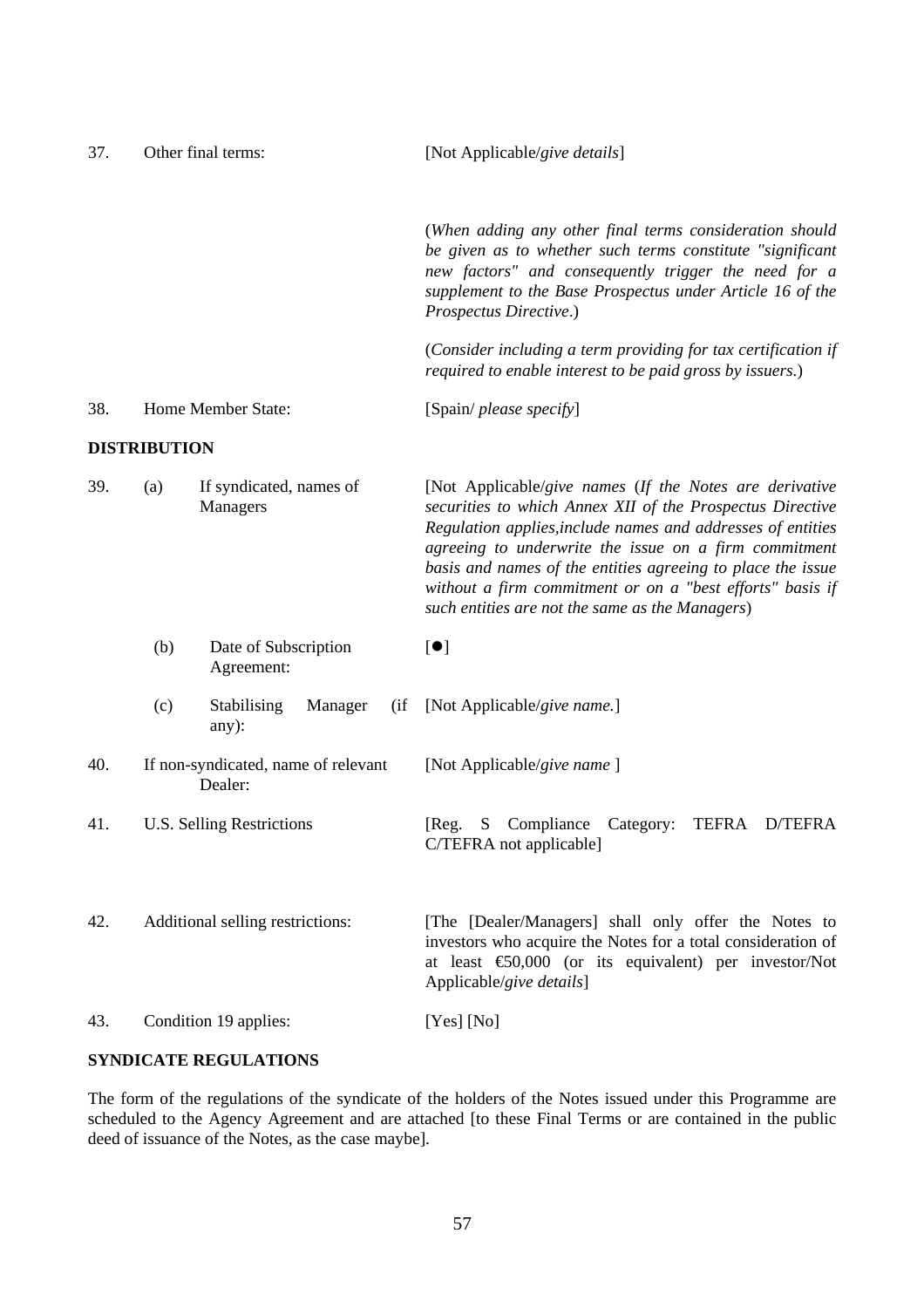# **LISTING AND ADMISSION TO TRADING APPLICATION**

These Final Terms comprise the final terms required to list and have admitted to trading the issue of Notes described herein pursuant to the €2,000,000,000 Medium Term Note and Structured Note Programme of the Issuer.

# **RESPONSIBILITY**

The Issuer and the Guarantor accept responsibility for the information contained in these Final Terms.  $[[\bullet]$ has been extracted from [ $\bullet$ ]. The Issuer confirms that such information has been accurately reproduced and that, so far as it is aware and is able to ascertain from information published by  $[•]$ , no facts have been omitted which would render the reproduced information inaccurate or misleading].

Signed on behalf of the Issuer: Signed on behalf of the Guarantor:

By: ....................................................................... By:........................................................................

*Duly authorised Duly authorised*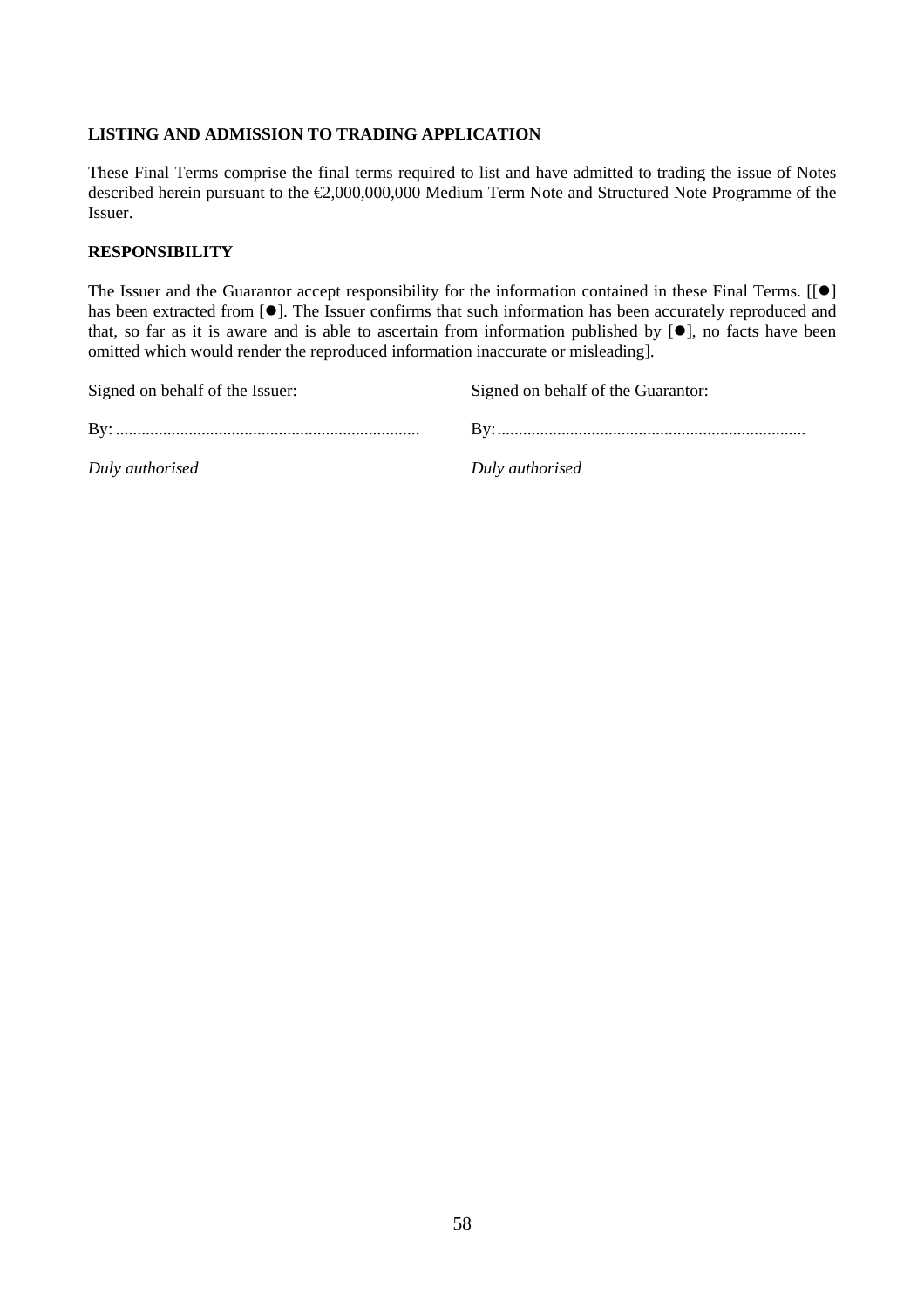# **PART B – OTHER INFORMATION**

- <span id="page-59-0"></span>**1. LISTING**
- (a) Listing: [Madrid/other (*specify*) ]
- 

(b) Admission to trading: [Application has been made for the Notes to be admitted to trading on [AIAF/other regulated market  $\vert$  with effect from  $\vert \bullet \vert$ 

(c) Estimate of total expenses related to [ ] admission to trading:

# **2. RATINGS**

Ratings: The Notes to be issued have been rated:

| $[S \& P:$ | $\lceil \bullet \rceil$ |
|------------|-------------------------|
| [Moody's:  | [•]                     |
| [[Other]:  | $[\bullet]]$            |

 (*The above disclosure should reflect the rating allocated to Notes of the type being issued under the Programme generally or, where the issue has been specifically rated, that rating.*)

# **3. NOTIFICATION**

The Comisión Nacional del Mercado de Valores has been requested to provide/has provided [*include first alternative for an issue which is contemporaneous with the establishment or update of the Programme and the second alternative for subsequent issues*] the [*names of competent authorities of host Member States*] with a certificate of approval attesting that the Prospectus has been drawn up in accordance with the Prospectus Directive.

# **4. INTERESTS OF NATURAL AND LEGAL PERSONS INVOLVED IN THE ISSUE**

[Save for any fees payable to the [Managers/Dealers], so far as the Issuer is aware, no person involved in the issue of the Notes has an interest material to the offer. - *Amend as appropriate if there are other interests*]

[*When adding any other description, consideration should be given as to whether such matters described constitute "significant new factors" and consequently trigger the need for a supplement to the Offering Circular under Article 16 of the Prospectus Directive]*]

# **5. REASONS FOR THE OFFER, ESTIMATED NET PROCEEDS AND TOTAL EXPENSES**

- (a) Reasons for the Offer:  $\lceil \bullet \rceil$
- (b) Estimated net proceeds:  $\lceil \bullet \rceil$
- (c) Estimated total expenses:  $\lceil \bullet \rceil$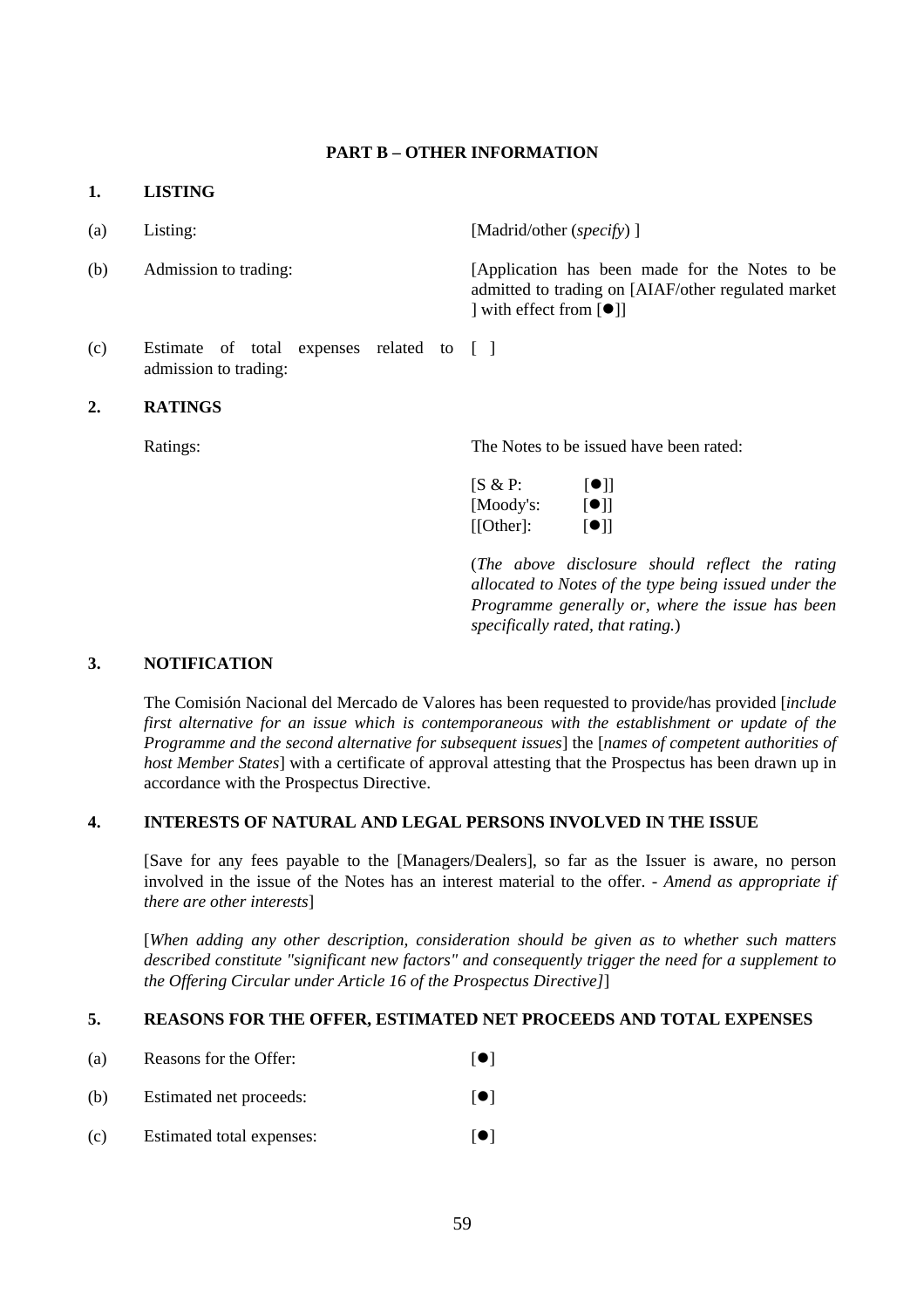(*N.B. Delete unless the Notes are derivative securities to which Annex XII of the Prospectus Directive Regulation applies, in which case [\(a\)](#page-59-0)  [above](#page-59-0) is required where the reasons for the offer are different from making profit and/or hedging certain risks and, where such reasons are inserted in [\(a\),](#page-59-0) disclosure of net proceeds and total expenses at [\(b\)](#page-59-0)  and [\(c\) above](#page-59-0) are also required.*)

### 6. **YIELD (FIXED RATE NOTES ONLY)**

Indication of yield:  $[$ 

 The yield is calculated at the Issue Date on the basis of the Issue Price. It is not an indication of future yield.

# **7. PERFORMANCE OF UNDERLYING, EXPLANATION OF EFFECT ON VALUE OF INVESTMENT AND ASSOCIATED RISKS AND OTHER INFORMATION CONCERNING THE UNDERLYING (Structured Notes, including Index Linked Notes, Fund Linked Notes, Equity Linked Notes and Dual Currency Notes)**

[*Need to include details of where past and future performance and volatility of the underlying can be obtained.*]

 [*Where the underlying is an index need to include the name of the index and a description if composed by the Issuer and if the index is not composed by the Issuer need to include details of where the information about the index can be obtained. Where the underlying is not an index need to include equivalent information.*]

[*Include other information concerning the underlying required by paragraph 4.2 of Annex XII of the Prospectus Directive Regulation.*]

[(*When completing the above paragraphs, consideration should be given as to whether such matters described constitute "significant new factors" and consequently trigger the need for a supplement to the Base Prospectus under Article 16 of the Prospectus Directive.*)]

The Issuer [intends to provide post-issuance information [*specify what information will be reported and where it can be obtained*]] [does not intend to provide post-issuance information].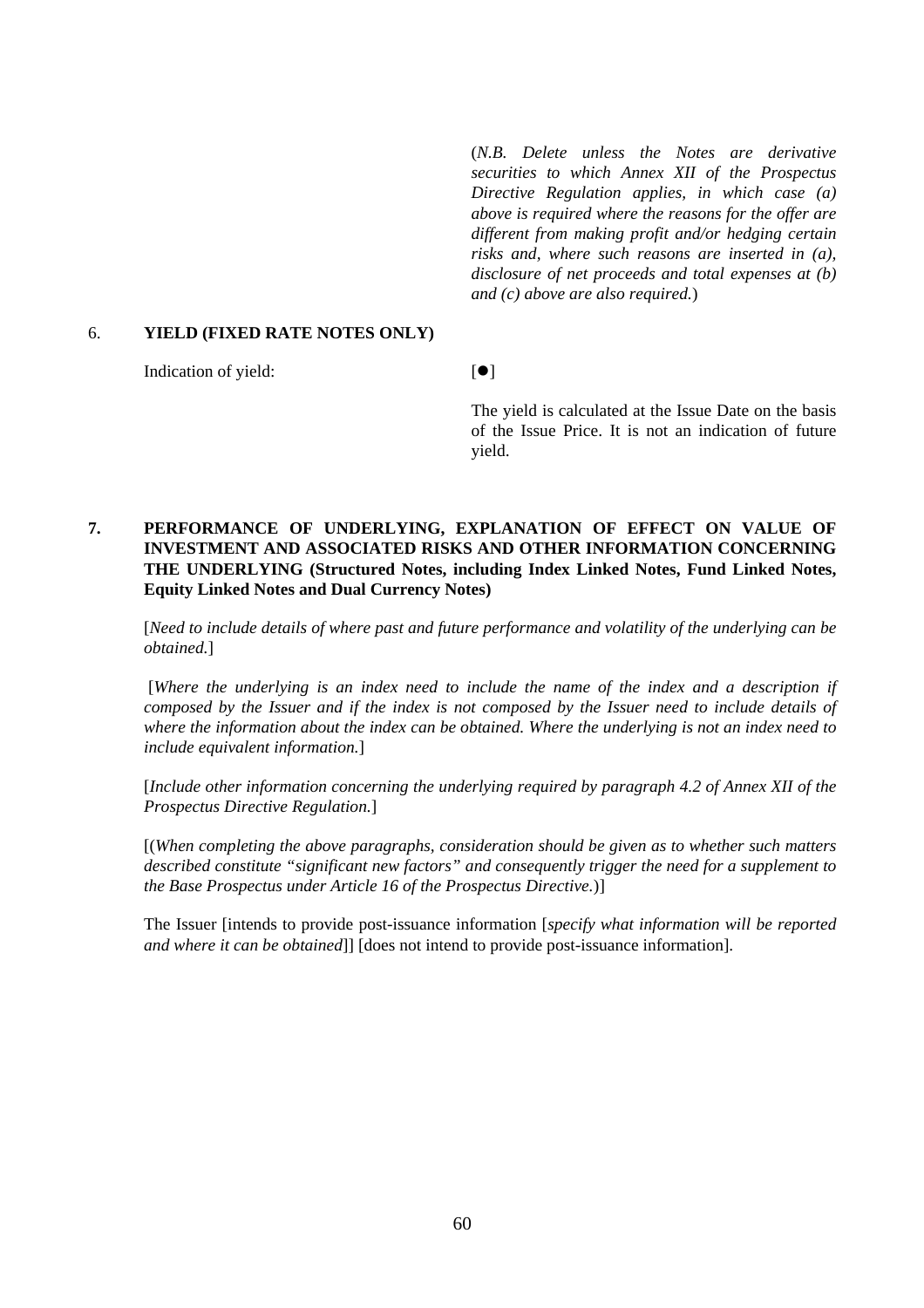# **8. OPERATIONAL INFORMATION**

| (a) | Intended to be held in a manner which would<br>allow Eurosystem eligibility: | [Yes][No]<br>[Note that the designation "yes" simply means that<br>the Notes are intended upon issue to be deposited<br>with one of the ICSDs as common safekeeper and<br>does not necessarily mean that the Notes will be<br>recognised as eligible collateral for Eurosystem<br>monetary policy and intra-day credit operations by<br>the Eurosystem either upon issue or at any or all<br>times during their life. Such recognition will depend<br>upon satisfaction of the Eurosystem eligibility<br>criteria.] [Include this text if "yes" selected in which<br>case the Notes must be issued in NGN form.] |
|-----|------------------------------------------------------------------------------|------------------------------------------------------------------------------------------------------------------------------------------------------------------------------------------------------------------------------------------------------------------------------------------------------------------------------------------------------------------------------------------------------------------------------------------------------------------------------------------------------------------------------------------------------------------------------------------------------------------|
| (b) | <b>ISIN Code:</b>                                                            | $\lbrack \bullet \rbrack$                                                                                                                                                                                                                                                                                                                                                                                                                                                                                                                                                                                        |
| (c) | Common Code:                                                                 | [•]                                                                                                                                                                                                                                                                                                                                                                                                                                                                                                                                                                                                              |
| (d) | Clearing systems:                                                            | [Euroclear/Clearstream,<br>Luxembourg/Iberclear/specify other including any<br>relevant security identification numbers]                                                                                                                                                                                                                                                                                                                                                                                                                                                                                         |
| (e) | <b>Book-Entry Depositary:</b>                                                | [None/[Specify]]<br>(Only relevant if Notes listed on a non-Spanish<br>regulated market. The Book-Entry Depositary should<br>not be Iberclear. If a Book-Entry Depositary is<br>selected, consider amendments to conditions to<br>reflect its procedures)                                                                                                                                                                                                                                                                                                                                                        |
| (f) | Delivery:                                                                    | Delivery [against/free of] payment                                                                                                                                                                                                                                                                                                                                                                                                                                                                                                                                                                               |
| (g) | Names and addresses of additional Paying<br>Agent $(s)$ (if any):            | $\lceil \bullet \rceil$                                                                                                                                                                                                                                                                                                                                                                                                                                                                                                                                                                                          |
| 9.  | <b>ADDITIONAL SPANISH TAX</b><br><b>PROVISIONS</b>                           | [Not Applicable/Describe]                                                                                                                                                                                                                                                                                                                                                                                                                                                                                                                                                                                        |

# **10. ADDITIONAL RISK FACTORS**

[Not Applicable/ *Describe*]

The Issuer has made no investigation into the treatment of the Notes by the tax authorities of any country, including the United States of America.

Investors are strongly advised to take their own tax advice.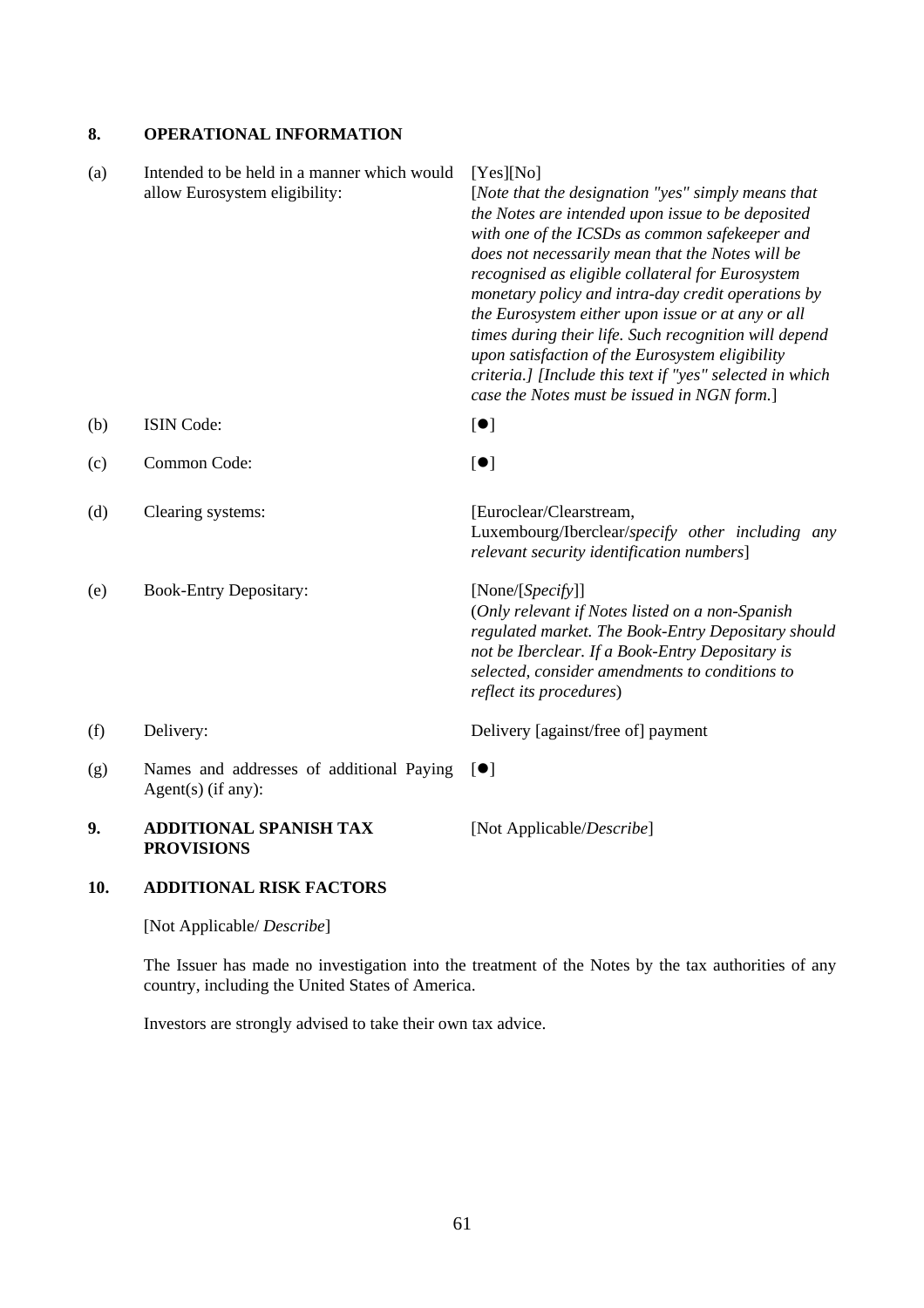# **TERMS AND CONDITIONS OF THE NOTES**

*The Information appearing below and under the heading "Risk Factors" constitutes the Securities Note prepared in accordance with Annex V (Minimum Disclosure Requirements for the Securities Note related to Debt securities (schedule))- (Debt securities with a denomination per unit of less than EUR 50,000) and Annex XII (Minimum disclosure requirements for the securities note for derivative securities (schedule)) of Commission Regulation (EC) No. 809/2004.* 

*The following is the text of the terms and conditions which, as supplemented, amended and/or replaced by the relevant Final Terms will be applicable to the Notes.* 

The Notes (or, in the case of the Certificated Notes (as defined below), the Notes to which this Note relates) are issued by BBVA Senior Finance S.A. Unipersonal (the **Issuer**) in series (each a **Series**) and each Series may comprise one or more tranches (each a **Tranche**) of Notes. Each Tranche is subject to Final Terms (the **Final Terms**) which supplement these terms and conditions (the **Conditions**). The terms and conditions applicable to any particular Tranche of Notes are these Conditions as supplemented, amended and/or replaced by the relevant Final Terms. In the event of any inconsistency between these Conditions and the relevant Final Terms, the relevant Final Terms shall prevail.

References herein to the **Notes** shall be references to the Notes of this Series and shall mean:

- (a) in relation to any Certificated Notes represented by a global Note (a **Global Note**), units of the lowest Specified Denomination in the Specified Currency;
- (b) any Global Note;
- (c) any definitive Notes in bearer form (**Bearer Notes**) issued in exchange for a Global Note in bearer form and in registered form (**Registered Notes** and, together with Bearer Notes, **Certificated Notes**) (whether or not issued in exchange for a Global Note in registered form);
- (d) in respect of Notes in book-entry form (**Book-Entry Notes**), units of the lowest Specified Denomination in the Specified Currency.

The Notes, the Receipts (as defined below) and the Coupons (as defined below) have the benefit of, and shall be issued in the form established in, the Agency Agreement (the **Agency Agreement**) dated 13<sup>th</sup> May, 2008 made between BBVA Senior Finance, S.A. Unipersonal, Banco Bilbao Vizcaya Argentaria, S.A. (the **Guarantor**) as guarantor and Banco Bilbao Vizcaya Argentaria, S.A. as Principal Paying Agent. Interest bearing definitive Bearer Notes have interest coupons (**Coupons**) and, if indicated in the applicable Final Terms, talons for further Coupons (**Talons**) attached on issue. Any reference herein to Coupons or coupons shall, unless the context otherwise requires, be deemed to include a reference to Talons or talons. Definitive Bearer Notes repayable in instalments have receipts (**Receipts**) for the payment of the instalments of principal (other than the final instalment) attached on issue. Registered Notes, Global Notes and Book-Entry Notes do not have Receipts, Coupons or Talons attached on issue.

The payment of all amounts in respect of the Notes have been guaranteed by the Guarantor pursuant to a Guarantee (the **Guarantee**) dated 13<sup>th</sup> May, 2008 and executed by the Guarantor. The original of the Guarantee is held by the Issuer.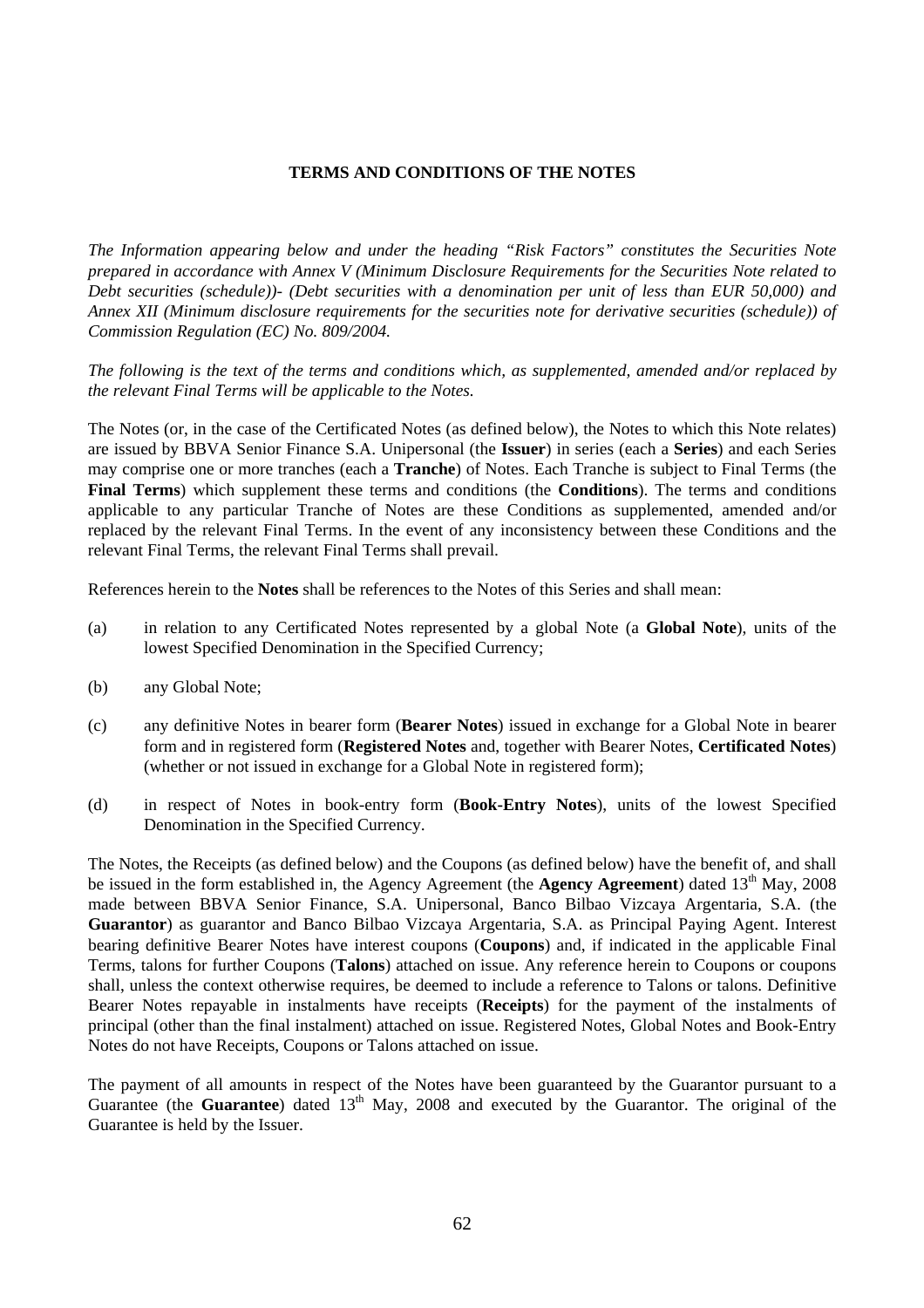As regards Certificated Notes (a) any reference to **Noteholders** or **holders** in relation to any Certificated Notes shall mean (in the case of Bearer Notes) the holders of the Notes and (in the case of Registered Notes) the persons in whose name the Notes are registered and shall, in relation to any Notes represented by a Global Note, be construed as provided below; (b) and any reference herein to **Receiptholders** shall mean the holders of the Receipts and any reference herein to **Couponholders** shall mean the holders of the Coupons and shall, unless the context otherwise requires, include the holders of the Talons.

As regards Book-Entry Notes, any reference to **Noteholders** or **holders** in relation to Book-Entry Notes shall mean the persons registered in the central registry (the **Central Registry**) maintained by *Sociedad de Gestión de los Sistemas de Registro, Compensación y Liquidación de Valores, S.A., Unipersonal* (**Iberclear**) or in the registry maintained by the relevant member (*entidad adherida*) of Iberclear (**Iberclear Member**). Any reference herein to Receipts, Coupons and Talons and to their respective holders shall not be applicable.

As used herein, **Tranche** means Notes which are identical in all respects (including as to listing and admission to trading) and **Series** means a Tranche of Notes together with any further Tranche or Tranches of Notes which are (a) expressed to be consolidated and form a single series and (b) identical in all respects (including as to listing and admission to trading) except for their respective Issue Dates, Interest Commencement Dates and/or Issue Prices.

The Noteholders, the Receiptholders and the Couponholders are entitled to the benefit of the Deed of Covenant (the **Deed of Covenant**) dated 13<sup>th</sup> May, 2008 and made by the Issuer. The original of the Deed of Covenant is held by the Issuer.

Copies of the Guarantee, the Deed of Covenant, the Agency Agreement are/will be available for inspection during normal business hours at the specified office of each of the Principal Paying Agent and the Issuer. Copies of the applicable Final Terms will be available for viewing at the offices of the Issuer and the Guarantor (at Gran Vía, 1, Bilbao, Spain and Paseo de la Castellana, 81, 28046, Madrid, Spain) and copies may be obtained from the Principal Paying Agent at its specified office. The Noteholders, the Receiptholders and the Couponholders are deemed to have notice of and are entitled to the benefit of all the provisions of the Agency Agreement, the Guarantee, the Deed of Covenant and the applicable Final Terms which are applicable to them.

Words and expressions defined in the Agency Agreement or used in the applicable Final Terms shall have the same meanings where used in the Conditions unless the context otherwise requires or unless otherwise stated and provided that, in the event of inconsistency between the Agency Agreement and the applicable Final Terms, the applicable Final Terms will prevail.

# **1. FORM, DENOMINATION AND TITLE**

The Notes are in bearer form, in registered form or in book-entry form as specified in the applicable Final Terms. Certificated Notes, serially numbered, in the Specified Currency and the Specified Denomination(s). Certificated Notes of one Specified Denomination may not be exchanged for Certificated Notes of another Specified Denomination and Bearer Notes may not be exchanged for Registered Notes and vice versa. Book-Entry Notes may not be exchanged for Certificated Notes and vice versa.

The Note may be a Fixed Rate Note, a Floating Rate Note, a Zero Coupon Note, a Dual Currency Interest Note, an Equity Linked Note, an Index Linked Note or a Fund Linked Note or a combination of any of the foregoing, depending upon the Interest Basis shown in the applicable Final Terms.

This Note may be an Index Linked Redemption Note, an Instalment Note, a Dual Currency Redemption Note, a Partly Paid Note, an Equity Linked Redemption Note or a Fund Linked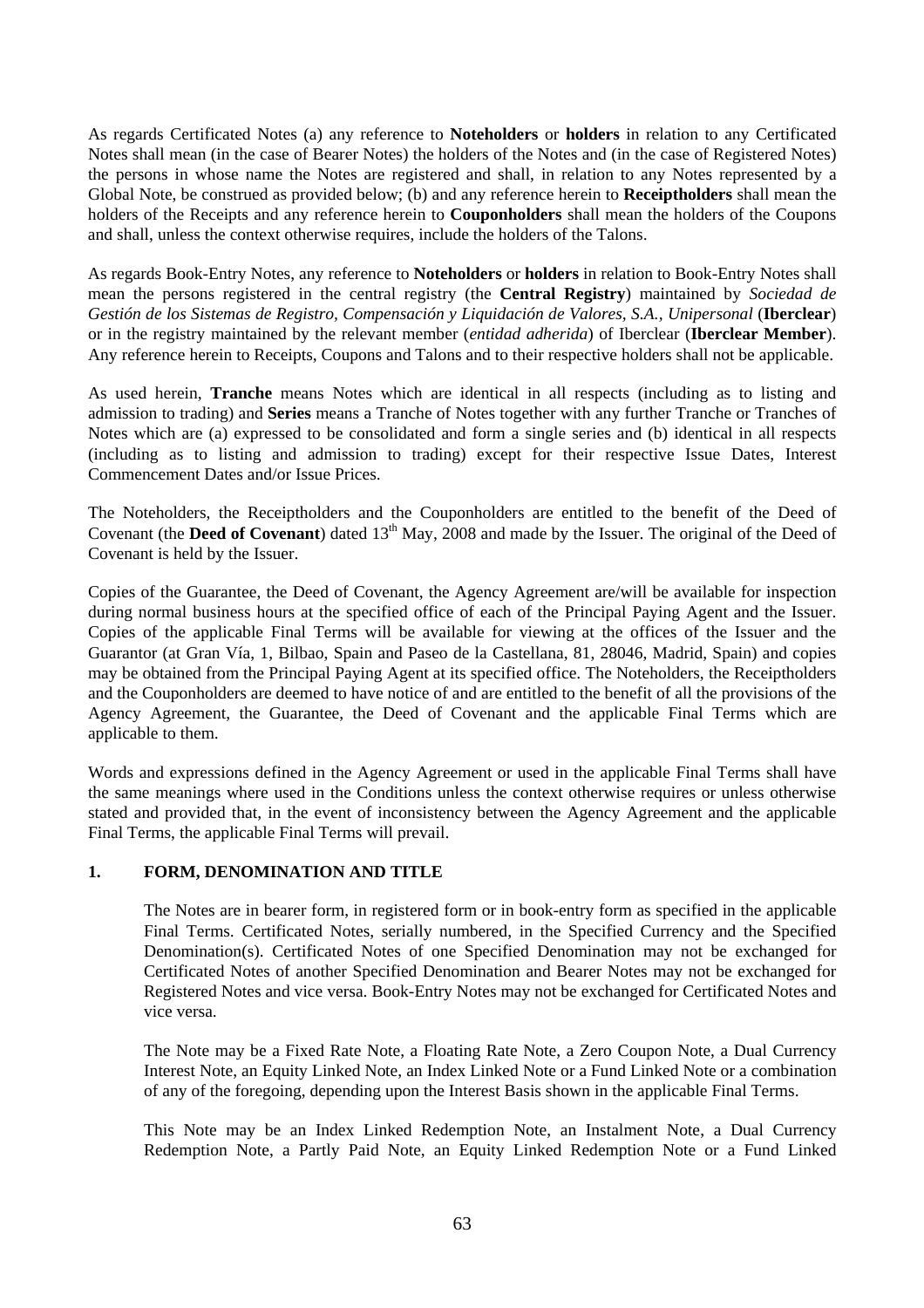Redemption Note or a combination of any of the foregoing, depending upon the Redemption/Payment Basis shown in the applicable Final Terms.

Definitive Bearer Notes are issued with Coupons attached, unless they are Zero Coupon Notes in which case references to Coupons and Couponholders in the Conditions are not applicable.

Subject as set out below, title to the Bearer Notes, Receipts and Coupons will pass by delivery and title to the Registered Notes will pass upon registration of transfers in accordance with the provisions of the Agency Agreement. The Issuer, the Guarantor and any Agent will (except as otherwise required by law) deem and treat the bearer of any Bearer Note, Receipt or Coupon and the registered holder of any Registered Note as the absolute owner thereof (whether or not overdue and notwithstanding any notice of ownership or writing thereon or notice of any previous loss or theft thereof) for all purposes but, in the case of any Global Note, without prejudice to the provisions set out in the next succeeding paragraph.

For so long as any of the Notes is represented by a Global Note held by or on behalf of Euroclear Bank S.A./N.V. (**Euroclear**) and/or Clearstream Banking, société anonyme (**Clearstream, Luxembourg**) each person (other than Euroclear or Clearstream, Luxembourg) who is for the time being shown in the records of Euroclear or of Clearstream, Luxembourg as the holder of a particular nominal amount of such Notes (in which regard any certificate or other document issued by Euroclear or Clearstream, Luxembourg as to the nominal amount of such Notes standing to the account of any person shall be conclusive and binding for all purposes, save in the case of manifest error) shall be treated by the Issuer, the Guarantor and the Agents as the holder of such nominal amount of such Notes for all purposes other than with respect to the payment of principal or interest on such nominal amount of such Notes and, voting, giving consents and making requests, for which purpose the bearer of the relevant Bearer Global Note or the registered holder of the relevant Registered Global Note shall be treated by the Issuer, the Guarantor and any Agent as the holder of such nominal amount of such Notes in accordance with and subject to the terms of the relevant Global Note and the expressions **Noteholder** and **holder of Notes** and related expressions shall be construed accordingly.

Notes which are represented by a Global Note will be transferable only in accordance with the rules and procedures for the time being of Euroclear and Clearstream, Luxembourg, as the case may be.

Except in relation to Notes indicated in the applicable Final Terms as being in NGN form, references to Euroclear and/or Clearstream, Luxembourg shall, whenever the context so permits, be deemed to include a reference to any additional or alternative clearing system specified in the applicable Final Terms or as may otherwise be approved by the Issuer and Principal Paying Agent.

Book-Entry Notes may be transferred and title to the Book-Entry Notes may pass, in accordance with Spanish law and with all rules, restrictions and requirements of Iberclear (or, as the case may be, the relevant Iberclear Member), upon registration in the Central Registry or, as the case may be, the registry maintained by the relevant Iberclear Member. Each Holder will be (except as otherwise required by Spanish law) treated as the absolute owner of the relevant Book-Entry Note for all purposes and no person will be liable for so treating the Holder.

The creation of limited *in rem* rights or any other encumbrance on the Book-Entry Note must be entered in the corresponding account and effected in accordance with the then current procedures of Iberclear (or relevant Iberclear Member).

One or more certificates evidencing the relevant Noteholder's holding of Book-Entry Notes in the relevant registry will be delivered by the relevant Iberclear Member or, where the Noteholder is itself a Iberclear Member, by Iberclear (in each case, in accordance with the requirements of Spanish law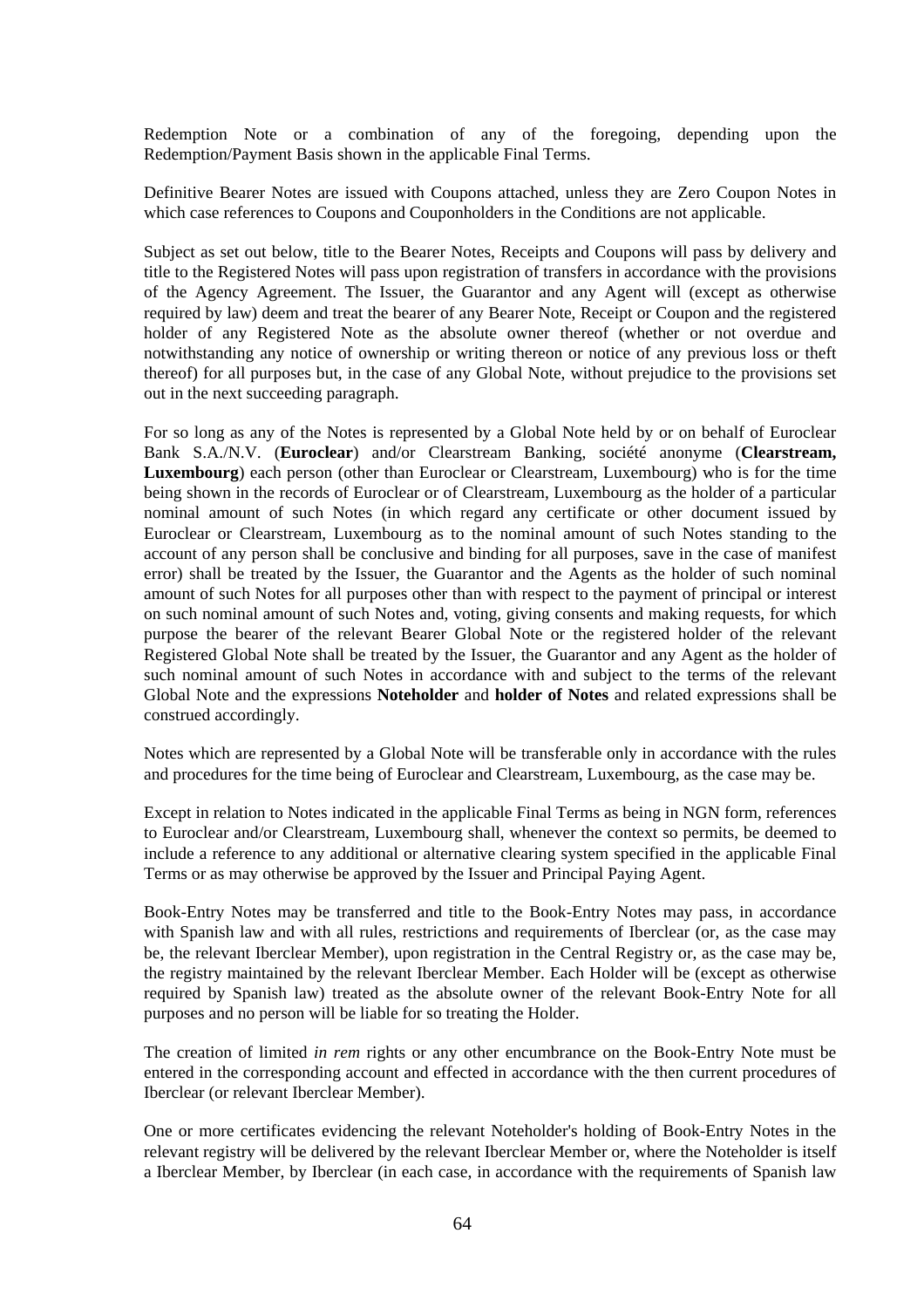and the procedures of the relevant Iberclear Member or, as the case may be, Iberclear) to such Noteholder upon such Noteholder's request.

#### **2. TRANSFERS OF REGISTERED NOTES**

#### **2.1 Transfers of interests in Registered Global Notes**

Transfers of beneficial interests in Registered Global Notes will be effected by Euroclear or Clearstream, Luxembourg, as the case may be, and, in turn, by other participants and, if appropriate, indirect participants in such clearing systems acting on behalf of beneficial transferors and transferees of such interests. A beneficial interest in a Registered Global Note will, subject to compliance with all applicable legal and regulatory restrictions, be transferable for Notes in definitive form or for a beneficial interest in another Registered Global Note only in the authorised denominations set out in the applicable Final Terms and only in accordance with the rules and operating procedures for the time being of Euroclear or Clearstream, Luxembourg, as the case may be, and in accordance with the terms and conditions specified in the Agency Agreement.

Prior to expiry of the applicable Distribution Compliance Period, transfers by the holder of, or of a beneficial interest in, a Registered Global Note to a transferee in the United States or who is a U.S. person may not be made otherwise than pursuant to the Securities Act or an exemption therefrom, subject to receipt by the Issuer of such satisfactory evidence as the Issuer may reasonably require, which may include an opinion of U.S. counsel, that such transfer is in compliance with any applicable securities laws of any State of the United States, and, in each case, in accordance with any applicable securities laws of any State of the United States or any other jurisdiction.

After expiry of the applicable Distribution Compliance Period such requirements will no longer apply to such transfers.

#### **2.2 Transfers of Registered Notes in definitive form**

Upon the terms and subject to the conditions set forth in the Agency Agreement, a Registered Note in definitive form may be transferred in whole or in part (in the authorised denominations set out in the applicable Final Terms). In order to effect any such transfer (a) the holder or holders must (i) surrender the Registered Note for registration of the transfer of the Registered Note (or the relevant part of the Registered Note) at the specified office of any Transfer Agent, with the form of transfer thereon duly executed by the holder or holders thereof or his or their attorney or attorneys duly authorised in writing and (ii) complete and deposit such other certifications as may be required by, the relevant Transfer Agent and (b) the relevant Transfer Agent must, after due and careful enquiry, be satisfied with the documents of title and the identity of the person making the request. Any such transfer will be subject to such reasonable regulations as the Issuer and the Registrar may from time to time prescribe (the initial such regulations being scheduled to the Agency Agreement). Subject as provided above, the relevant Transfer Agent will, within three business days (being for this purpose a day on which banks are open for business in the city where the specified office of the relevant Transfer Agent is located) of the request (or such longer period as may be required to comply with any applicable fiscal or other laws or regulations), authenticate and deliver, or procure the authentication and delivery of, at its specified office to the transferee or (at the risk of the transferee) send by uninsured mail, to such address as the transferee may request, a new Registered Note in definitive form of a like aggregate nominal amount to the Registered Note (or the relevant part of the Registered Note) transferred. In the case of the transfer of part only of a Registered Note in definitive form, a new Registered Note in definitive form in respect of the balance of the Registered Note not transferred will be so authenticated and delivered or (at the risk of the transferor) sent to the transferor.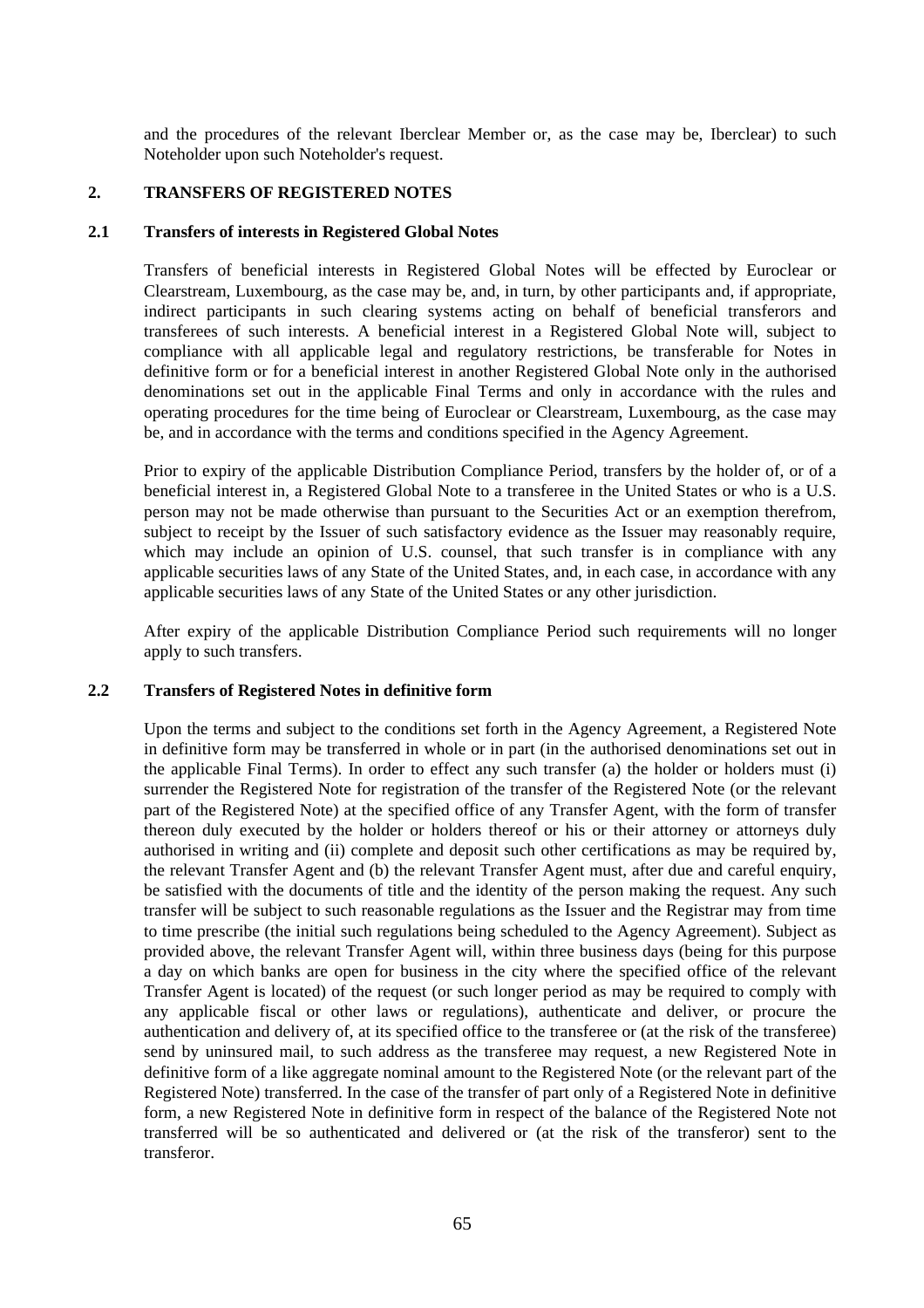# **2.3 Registration of transfer upon partial redemption**

In the event of a partial redemption of Notes under Condition 8, the Issuer shall not be required to register the transfer of any Registered Note, or part of a Registered Note, called for partial redemption.

# **2.4 Costs of registration**

Noteholders will not be required to bear the costs and expenses of effecting any registration of transfer as provided above, except for any costs or expenses of delivery other than by regular uninsured mail and except that the Issuer may require the payment of a sum sufficient to cover any stamp duty, tax or other governmental charge that may be imposed in relation to the registration.

# **3. STATUS OF THE NOTES AND THE GUARANTEE**

*Law 22/2003 of 9th July, 2003 (the Insolvency Law) came into force in Spain on 1st September, 2004. Certain provisions in the Insolvency Law could affect the ranking of certain Notes on an insolvency of the Issuer or the Guarantor.* 

*In particular, from the entry into force of the Insolvency Law, and in accordance with the insolvency procedures regulated therein, creditors whose rights arise from a Spanish public document, including Noteholders, do not have a preference to enforce their rights and do not rank ahead of other creditors whose rights may be recognised by virtue of a document not so witnessed.* 

# **3.1 Status of the Notes**

The Notes and any relative Coupons and Receipts will be direct, unconditional and unsecured obligations of the Issuer and will rank *pari passu*, without any preference among themselves, with all other outstanding unsecured and unsubordinated obligations of the Issuer, present and future, but, in the event of insolvency, only to the extent permitted by applicable laws relating to creditors' rights.

*In the event of insolvency (concurso) of the Issuer, under the Insolvency Law (as defined below), claims relating to Notes (which are not related to the Issuer under article 93 of the Insolvency Law) will be ordinary credits (créditos ordinarios) as defined in the Insolvency Law. Ordinary credits rank below credits against the insolvency state (créditos contra la masa) and credits with a privilege (créditos privilegiados). Ordinary credits rank above subordinated credits and the rights of shareholders.* 

# **3.2 Status of the Guarantee**

The payment of principal and interest in respect of the Notes and any relative Coupons and Receipts and all amounts due in respect of the Notes and any relative Coupons and Receipts has been unconditionally and irrevocably guaranteed (*solidariamente*) by the Guarantor pursuant to the Guarantee.

The obligations of the Guarantor under the Guarantee constitute direct, unconditional and unsecured obligations of the Guarantor and rank and will rank *pari passu* with all other unsecured and unsubordinated obligations of the Guarantor.

*In the event of insolvency (concurso) of the Guarantor, under the Insolvency Law, claims from Senior Noteholders will fall within the category of ordinary credits (créditos ordinarios) as defined in the Insolvency Law. Ordinary credits will rank below credits against the insolvency state (créditos contra la masa) and privileged credits (créditos privilegiados) which shall be paid in full before*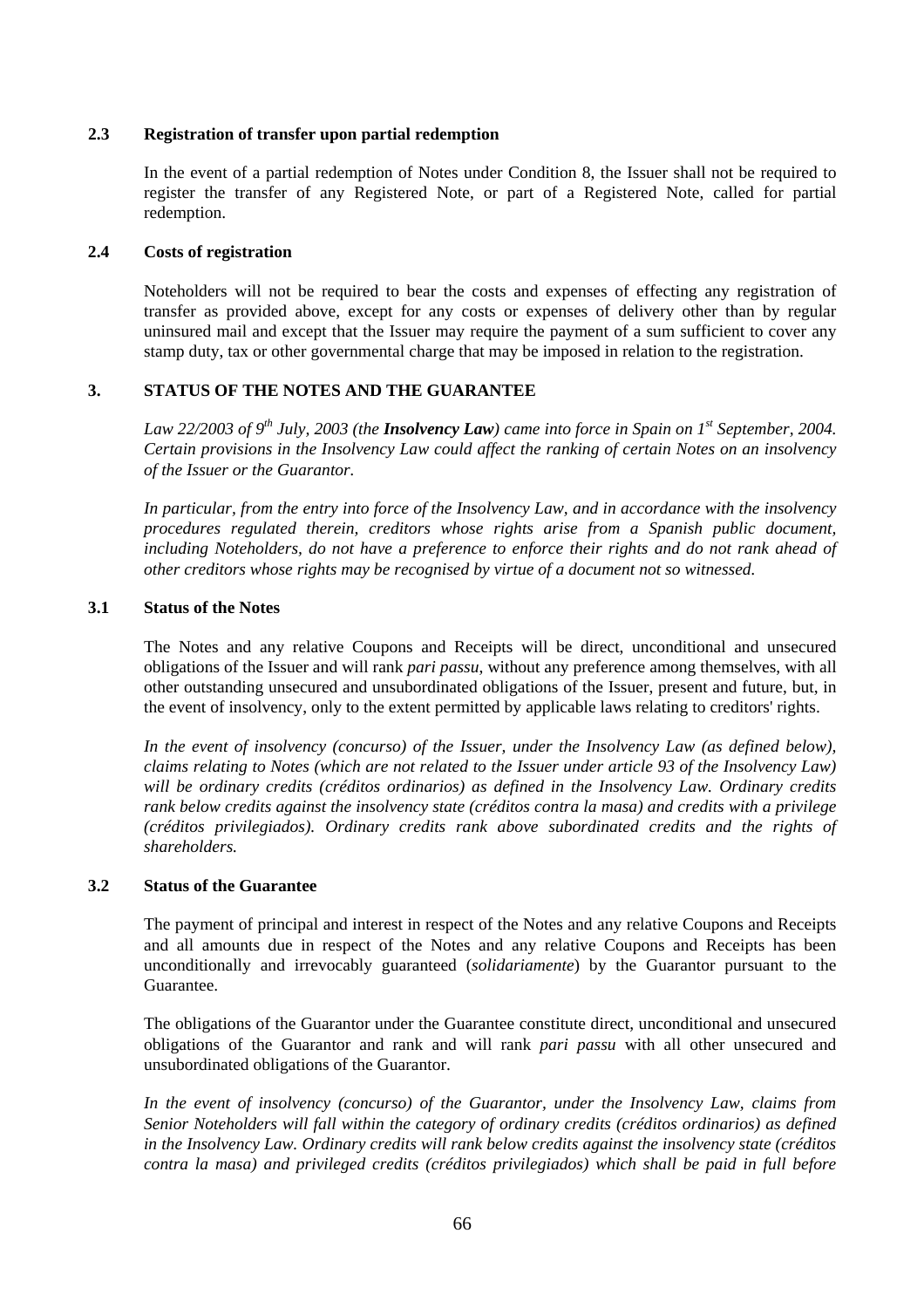*ordinary credits. The claims of all creditors considered as ordinary credits against the Guarantor will be satisfied pro rata in insolvency. Ordinary credits will rank above subordinated credits.* 

#### **4. DEFINITIONS**

In these Terms and Conditions of the Notes the following terms shall have the following meanings.

*The meaning of some of these terms may depend on whether the Series relates to Equity Linked Notes, Index Linked Notes or Fund Linked Notes.* 

| Agent:                              | Each of the Principal Paying Agent, the Registrar, a Paying<br>Agent, a Transfer Agent, a Calculation Agent, a Delivery<br>Agent, an Index Agent and any other person appointed as an<br>agent under the Agency Agreement.                                                                                                                                                                                                                                                                                                                                                                                                                                                                                                                      |  |  |  |  |  |  |  |  |
|-------------------------------------|-------------------------------------------------------------------------------------------------------------------------------------------------------------------------------------------------------------------------------------------------------------------------------------------------------------------------------------------------------------------------------------------------------------------------------------------------------------------------------------------------------------------------------------------------------------------------------------------------------------------------------------------------------------------------------------------------------------------------------------------------|--|--|--|--|--|--|--|--|
| <b>Business Day:</b>                | A day which is both:                                                                                                                                                                                                                                                                                                                                                                                                                                                                                                                                                                                                                                                                                                                            |  |  |  |  |  |  |  |  |
|                                     | (a)<br>a day on which commercial banks and foreign exchange<br>markets settle payments and are open for general<br>business (including dealing in foreign exchange and<br>foreign currency deposits) in London and<br>any<br>Additional Business Centre specified in the applicable<br>Final Terms; and                                                                                                                                                                                                                                                                                                                                                                                                                                         |  |  |  |  |  |  |  |  |
|                                     | (b)<br>either (1) in relation to any sum payable in a Specified<br>Currency other than euro, a day on which commercial<br>banks and foreign exchange markets settle payments<br>and are open for general business (including dealing in<br>foreign exchange and foreign currency deposits) in the<br>principal financial centre(s) of the country of the<br>relevant Specified Currency (if other than London and<br>any Additional Business Centre and which if the<br>Specified Currency is Australian dollars or New<br>Zealand dollars shall be Melbourne and Wellington,<br>respectively) or (2) in relation to any Automated<br>Gross<br>Settlement<br>Real-Time<br>Express<br>Transfer<br>(TARGET2) System (the TARGET2 System) is open. |  |  |  |  |  |  |  |  |
| <b>Calculation Agent:</b>           | Banco Bilbao Vizcaya Argentaria, S.A. or, if different, as<br>specified in the applicable Final Terms.                                                                                                                                                                                                                                                                                                                                                                                                                                                                                                                                                                                                                                          |  |  |  |  |  |  |  |  |
| <b>Capital Markets Indebtedness</b> | Any loan or other indebtedness of any person (other than<br>Project Finance Indebtedness) which is in the form of or<br>represented by any bonds, notes, depositary receipts or other<br>securities for the time being quoted or listed, with the agreement<br>of the Issuer and/or the Guarantor, on any stock exchange.                                                                                                                                                                                                                                                                                                                                                                                                                       |  |  |  |  |  |  |  |  |
| <b>Closing Level:</b>               | The official closing level of the Index as determined by its<br>Sponsor and published on the relevant Screen Page.                                                                                                                                                                                                                                                                                                                                                                                                                                                                                                                                                                                                                              |  |  |  |  |  |  |  |  |
| <b>Closing Price:</b>               | In relation to each Underlying Security, the price per<br>Underlying Security on the Exchange as of the close of trading                                                                                                                                                                                                                                                                                                                                                                                                                                                                                                                                                                                                                        |  |  |  |  |  |  |  |  |

on such Exchange as determined by the Calculation Agent,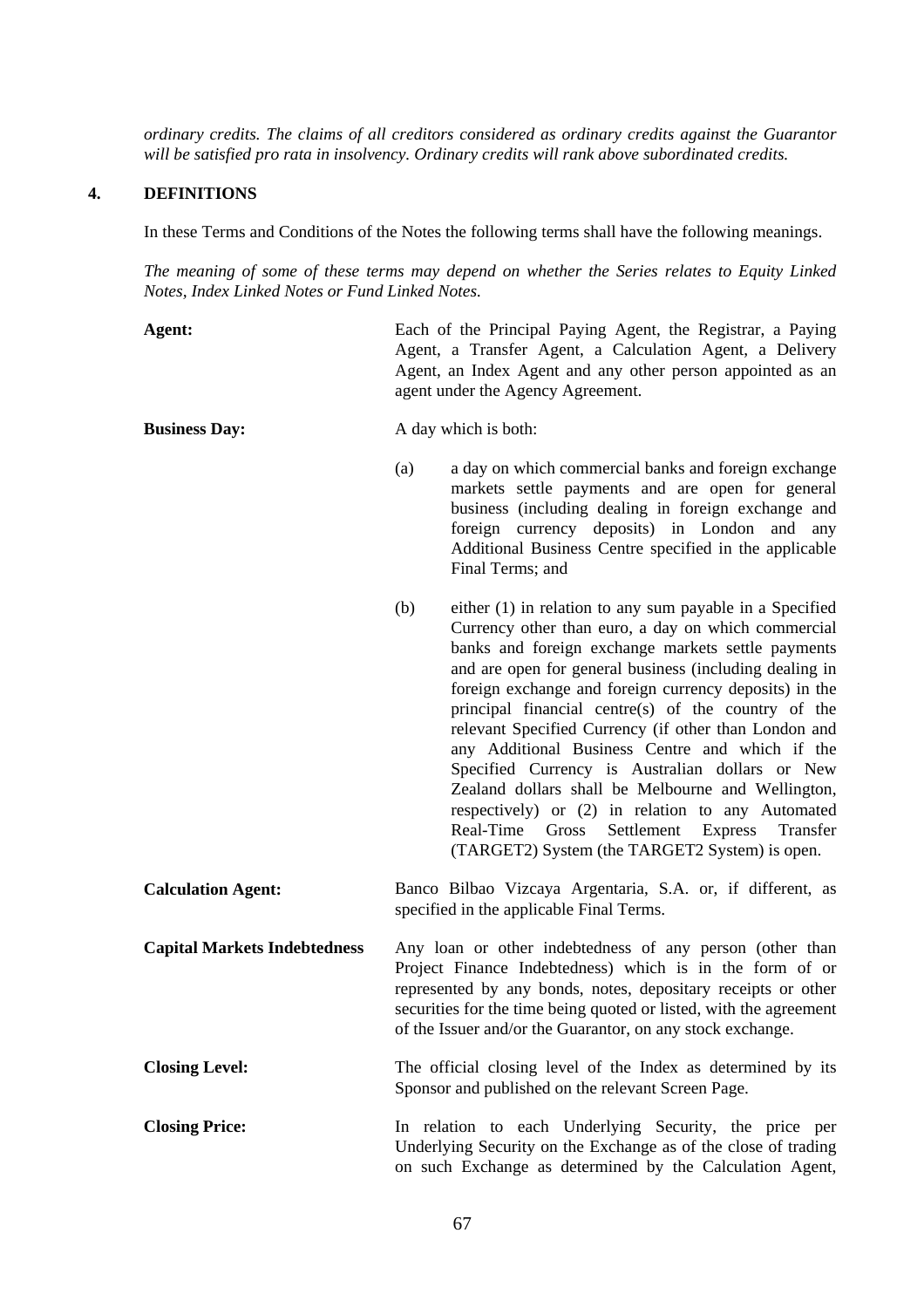|                                                                 | provided that if such price of the Underlying Security is not so<br>quoted on that day, other than by reason of a Market Disruption<br>Event, the Closing Price shall be equal to an estimate of the<br>closing price of the Underlying Security on such date as<br>determined by the Calculation Agent, in its sole and absolute<br>discretion, by reference to such factors and source(s) as it shall<br>determine to be appropriate.                                                                                                                             |
|-----------------------------------------------------------------|---------------------------------------------------------------------------------------------------------------------------------------------------------------------------------------------------------------------------------------------------------------------------------------------------------------------------------------------------------------------------------------------------------------------------------------------------------------------------------------------------------------------------------------------------------------------|
| Company:                                                        | The issuer(s) of the Underlying Securities specified as such in<br>the applicable Final Terms.                                                                                                                                                                                                                                                                                                                                                                                                                                                                      |
| <b>Conversion Obligation:</b>                                   | In respect of any Series, the obligation of the Issuer, as specified<br>in the applicable Final Terms, to redeem the Notes either by<br>delivery of the Underlying Securities by the Issuer to the<br>Noteholders or by payment of the Equity Linked Redemption<br>Amount, all in accordance with and subject to the provisions of<br>these Terms and Conditions.                                                                                                                                                                                                   |
| <b>Conversion Right:</b>                                        | In respect of any Series, the right of the Noteholders, as<br>specified in the applicable Final Terms, to have any Notes<br>redeemed either by delivery of the Underlying Securities or by<br>payment of the Equity Linked Redemption Amount, all in<br>accordance with and subject to the provisions of these Terms<br>and Conditions.                                                                                                                                                                                                                             |
| De-listing                                                      | In respect of any relevant Underlying Securities, the relevant<br>Exchange announces that pursuant to the rules of such<br>Exchange, such Underlying Securities cease (or will cease) to<br>be listed, traded or publicly quoted on the Exchange for any<br>reason (other than a Merger Event or Tender Offer) and are not<br>immediately re-listed, re-traded or re-quoted on an exchange or<br>quotation system located in the same country as the Exchange<br>(or, where the Exchange is within the European Union, in a<br>member state of the European Union). |
| <b>Delivery Agent:</b>                                          | Banco Bilbao Vizcaya Argentaria, S.A. or, if different, as<br>specified in the applicable Final Terms.                                                                                                                                                                                                                                                                                                                                                                                                                                                              |
| <b>Determination Period:</b>                                    | Each period from (and including) a Determination Date to (but<br>excluding) the next Determination Date (including, where either<br>the Interest Commencement Date or the final Interest Payment<br>Date is not a Determination Date, the period commencing on<br>the first Determination Date prior to, and ending on the first<br>Determination Date falling after, such date).                                                                                                                                                                                   |
| <b>Settlement</b><br><b>Disruption</b><br>Cash<br><b>Price:</b> | In respect of each Note an amount calculated in accordance with<br>the applicable Final Terms.                                                                                                                                                                                                                                                                                                                                                                                                                                                                      |
| <b>Distribution</b><br>Compliance<br>Period:                    | The period that ends 40 days after the completion of the<br>distribution of each Tranche of Notes in realiance upon<br>Regulation S under the American Securities Act of 1933, as<br>certified by the relevant Dealer (in the case of a non-syndicated<br>issue) or the relevant lead manager (in the case of a syndicated                                                                                                                                                                                                                                          |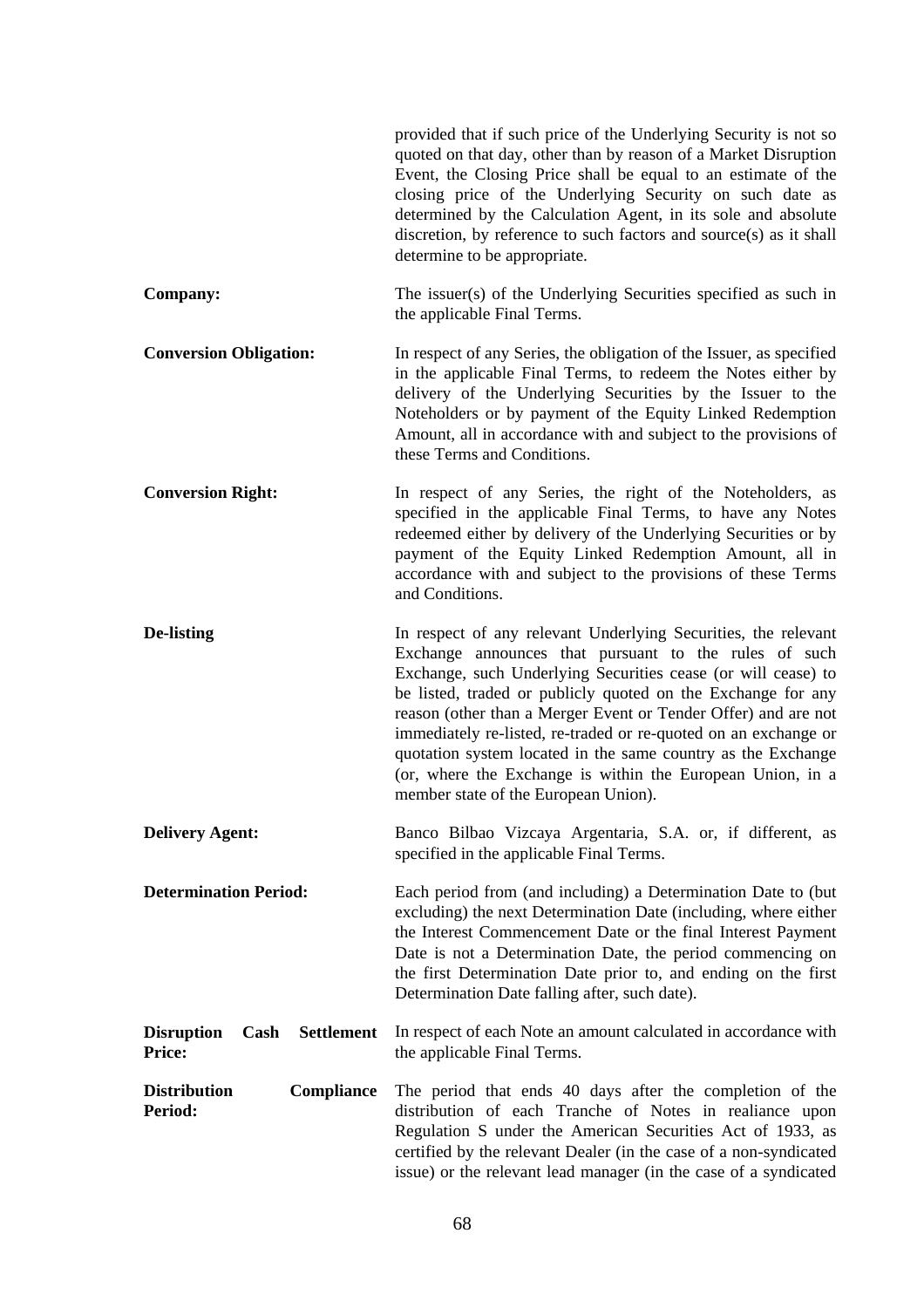issue);

| <b>Early Redemption Amount:</b> | An amount equal to the market value of the Notes on the date of<br>redemption, adjusted to account for any losses, expenses and<br>costs to the Issuer, or any of its Affiliates, of unwinding any<br>underlying or related hedging and funding arrangements, |
|---------------------------------|---------------------------------------------------------------------------------------------------------------------------------------------------------------------------------------------------------------------------------------------------------------|
|                                 | including, without limitation, equity options, all as determined<br>by the Calculation Agent in its sole and absolute discretion.                                                                                                                             |

**Equity Linked Note:** Notes, in respect of which payments will be calculated by reference to the Underlying Security or Securities as specified in the applicable Final Terms.

**Equity Linked Redemption Amount:**  An amount calculated for each Series in accordance with the applicable Final Terms.

- **Exchange:** An exchange or quotation system (as specified in the applicable Final Terms or notified from time to time to Noteholders in accordance with Condition [15](#page-100-0)), if any, on which the Underlying Securities, the Index or Indices, as the case may be, are traded or quoted, and as may be selected from time to time by the Calculation Agent.
- **Exchange Business Day:** A day that is, or, but for the occurrence of a Market Disruption Event, would have been, a trading day on the Exchange with respect to an Underlying Security other than a day on which trading on any such Exchange is scheduled to close prior to its regular weekday closing time.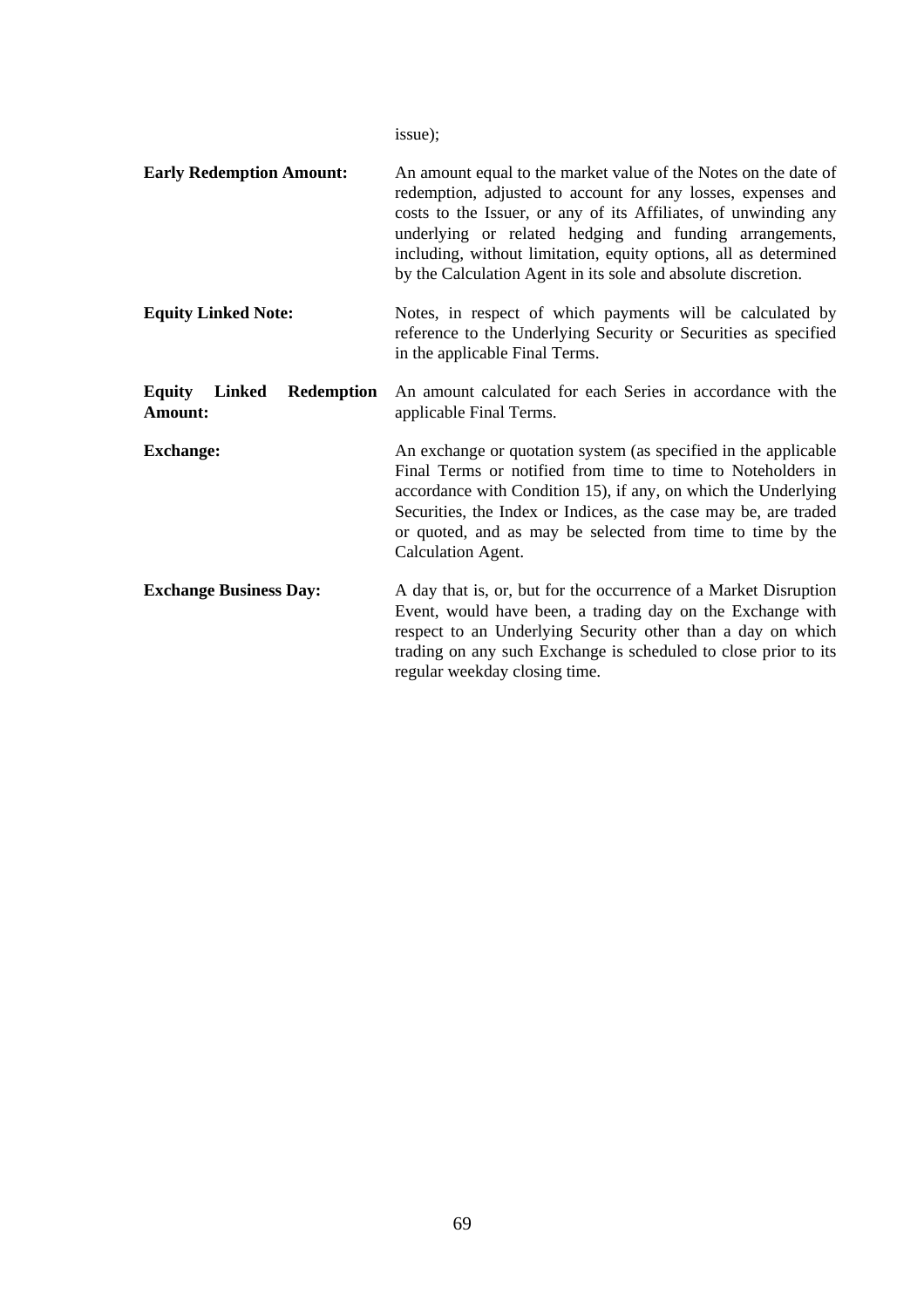**Extraordinary Event:** The occurrence on or prior to any Valuation Date of any of the following events shall be considered an Extraordinary Event:

- (a) the Underlying Securities are reclassified or changed (other than a change in par value, if any, as a result of a subdivision or combination);
- (b) the Company consolidates, amalgamates or merges with or into another entity (other than a consolidation, amalgamation or merger following which the issuer is the surviving entity);
- (c) the Underlying Securities are the subject of a Takeover;
- (d) Nationalisation;
- (e) by reason of the bankruptcy or insolvency (or other analogous event) of the Company (i) all such Underlying Securities are required to be transferred to any trustee, liquidator or similar official or (ii) holders of such Underlying Securities become legally prohibited from transferring them;
- (f) the Underlying Securities are exchanged in whole for replacement assets, where the Calculation Agent shall, in its sole and absolute discretion, conclude that the consequence of such replacement is not to alter materially the economic equivalent of the rights of the Noteholders pursuant to the Notes immediately prior to such event; or
- (g) the Underlying Securities are redeemed in whole prior to their scheduled Maturity Date (if applicable) or otherwise cease to exist for any reason prior to any such date, unless the Calculation Agent shall, in its sole and absolute discretion, conclude that there is outstanding at such time, an alternative debt security or obligation of the Company (**Alternative Securities**) which, if substituted for the Underlying Securities, would materially preserve the economic equivalent of the rights of the Noteholders pursuant to the Notes immediately prior to such event, in which event references in these Conditions to the Underlying Securities shall be deemed to refer instead to the Alternative Securities.

**Final Value:** The value of the Underlying Securities, the Index, the Indices, the Underlying Fund or the basket of Underlying Securities, Indices or Underlying Funds, as the case may be, on the Final Valuation Date.

**Final Valuation Date:** The date specified as such in the applicable Final Terms in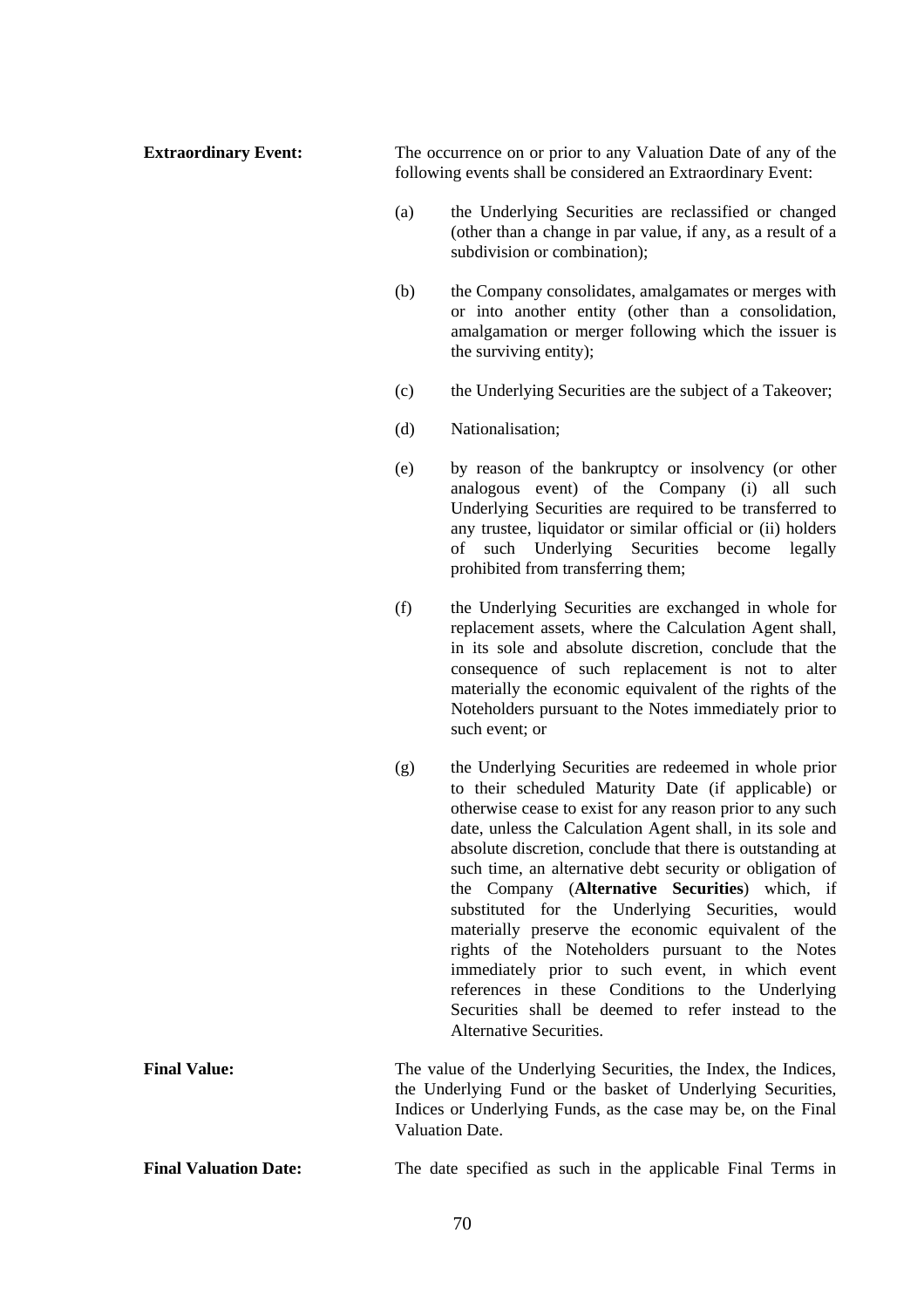|                                                | respect of Equity Linked Notes, Index Linked Notes or Fund<br>Linked Notes.                                                                                                                                                                                                                                   |
|------------------------------------------------|---------------------------------------------------------------------------------------------------------------------------------------------------------------------------------------------------------------------------------------------------------------------------------------------------------------|
| <b>Fund Administrator:</b>                     | The administrator of the Underlying Fund responsible for<br>calculating and publishing the Net Asset Value of the Fund<br>units as specified in the applicable Final Terms                                                                                                                                    |
| <b>Fund Adviser or Fund</b><br><b>Manager:</b> | The investment adviser or investment manager of the<br>Underlying Fund as specified in the applicable Final Terms.                                                                                                                                                                                            |
| <b>Fund Linked Note:</b>                       | Notes in respect of which payments (whether in respect of<br>principal and/or interest and whether at maturity or otherwise)<br>will be calculated by reference to a particular fund or funds<br>including but not limited to hedge funds or exchange traded<br>funds.                                        |
| <b>Fund Linked Redemption</b><br>Amount:       | An amount calculated for each Series in accordance with the<br>applicable Final Terms.                                                                                                                                                                                                                        |
| <b>Fund Units:</b>                             | A share(s) or unit(s) of the Underlying Fund.                                                                                                                                                                                                                                                                 |
| <b>Index or Indices:</b>                       | The index or indices specified as such in the applicable Final<br>Terms.                                                                                                                                                                                                                                      |
| <b>Index Agent:</b>                            | Banco Bilbao Vizcaya Argentaria, S.A. or, if different, as<br>specified in the applicable Final Terms.                                                                                                                                                                                                        |
| <b>Index Business Day:</b>                     | A day that is, or, but for the occurrence of a Market Disruption<br>Event, would have been, a trading day on each of the Exchanges<br>with respect to the Index or the Indices, other than a day on<br>which trading on any such Exchange is scheduled to close prior<br>to its regular weekday closing time. |
| <b>Index Level:</b>                            | The intra-day level of the Index or Indices as specified by the<br>relevant Sponsor(s).                                                                                                                                                                                                                       |
| <b>Index Linked Interest Note:</b>             | A Note in respect of which the amount in respect of interest<br>payable is calculated by reference to an Index and/or Indices<br>and/or a formula as agreed between the Issuer and the relevant<br>Dealer(s), as indicated in the applicable Final Terms.                                                     |
| <b>Index Linked Note:</b>                      | An Index Linked Interest Note and/or an Index Linked<br>Redemption Note.                                                                                                                                                                                                                                      |
| <b>Index Linked Redemption</b><br>Amount:      | An amount calculated for each Series in accordance with the<br>applicable Final Terms.                                                                                                                                                                                                                        |
| <b>Index Linked Redemption</b><br>Note:        | A Note in respect of which the amount in respect of principal<br>payable is calculated by reference to an Index and/or Indices<br>and/or a formula as agreed between the Issuer and the relevant<br>Dealer(s), as indicated in the applicable Final Terms.                                                    |
| <b>Initial Valuation Date:</b>                 | The date or dates specified as such in the applicable Final                                                                                                                                                                                                                                                   |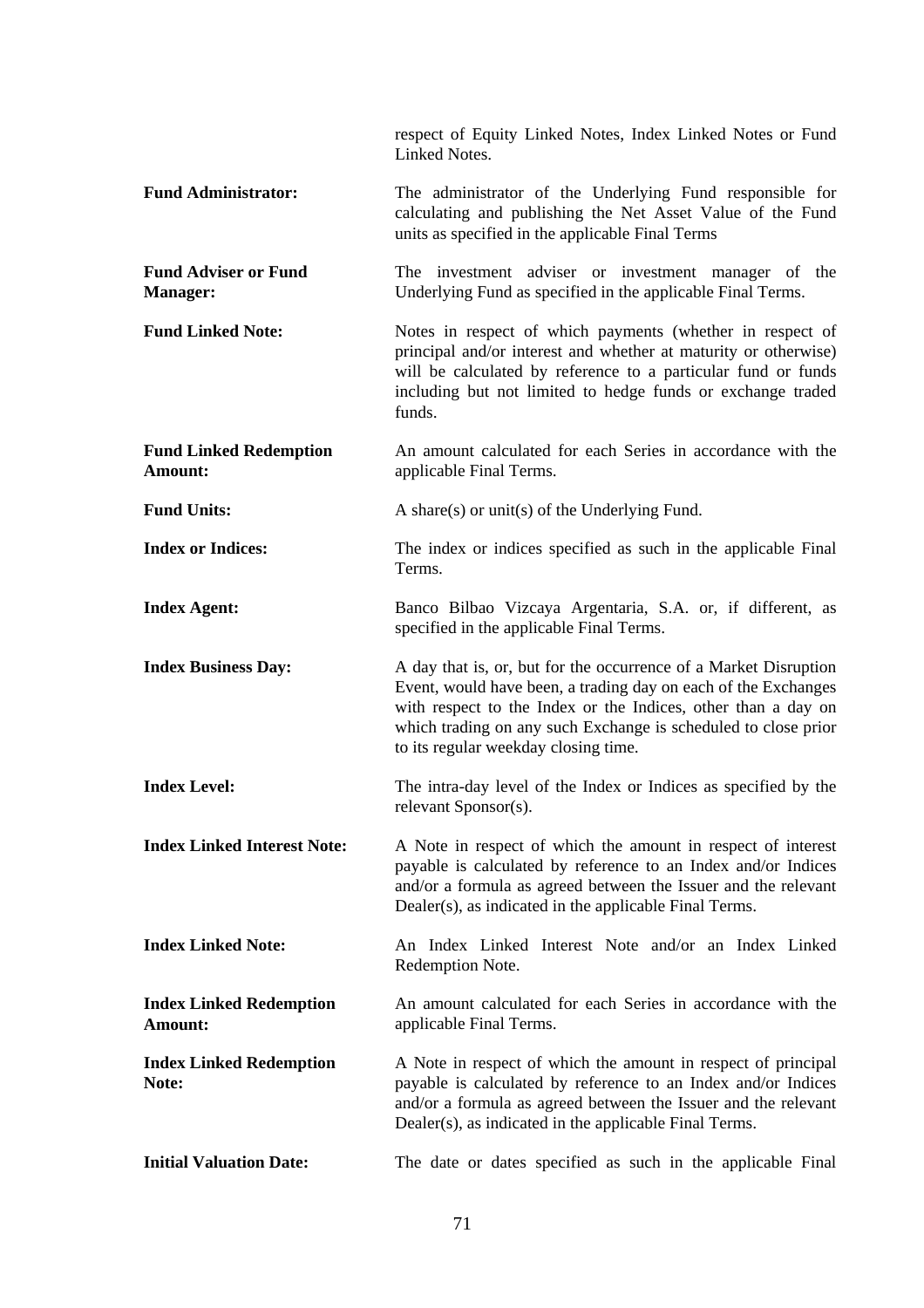|                                                              | Terms or the schedule thereto in respect of Equity Linked<br>Notes, Index Linked Notes or Fund Linked Notes.                                                                                                                                                                                                                                                                                                                                                                                                                                                                                                                                             |
|--------------------------------------------------------------|----------------------------------------------------------------------------------------------------------------------------------------------------------------------------------------------------------------------------------------------------------------------------------------------------------------------------------------------------------------------------------------------------------------------------------------------------------------------------------------------------------------------------------------------------------------------------------------------------------------------------------------------------------|
| <b>Initial Value:</b>                                        | The value of the Underlying Securities, the Index, the Indices,<br>the Underlying Fund or the basket of Underlying Securities,<br>Indices or Underlying Funds, as the case may be, on the Initial<br>Valuation Date as specified in the applicable Final Terms or the<br>schedule thereto.                                                                                                                                                                                                                                                                                                                                                               |
| <b>Insolvency:</b>                                           | In respect of any Series relating to one or more classes of<br>Underlying Securities of any Company or Companies, the<br>voluntary or involuntary liquidation, bankruptcy or insolvency<br>of or any analogous proceeding affecting any such Company.                                                                                                                                                                                                                                                                                                                                                                                                    |
| <b>Insolvency Law:</b>                                       | Law 22/2003 of $9th$ July, 2004 of the Kingdom of Spain, as<br>amended from time to time.                                                                                                                                                                                                                                                                                                                                                                                                                                                                                                                                                                |
| <b>Issue Date:</b>                                           | The date of issue of the Notes as specified in the applicable<br>Final Terms.                                                                                                                                                                                                                                                                                                                                                                                                                                                                                                                                                                            |
| <b>Issue Price:</b>                                          | The issue price of the Notes as specified in the applicable Final<br>Terms.                                                                                                                                                                                                                                                                                                                                                                                                                                                                                                                                                                              |
| Knock-in Level or Knock-out<br>Level:                        | A percentage of the value of the Index, Indices or the basket of<br>Indices on the Initial Valuation Date as specified in the<br>applicable Final Terms or the schedule thereto.                                                                                                                                                                                                                                                                                                                                                                                                                                                                         |
| Knock-in Price or Knock-out<br><b>Price:</b>                 | A percentage of the value of the Underlying Securities or the<br>basket of Underlying Securities on the Initial Valuation Date as<br>specified in the applicable Final Terms or the schedule thereto.                                                                                                                                                                                                                                                                                                                                                                                                                                                    |
| <b>Market Disruption Event</b><br>(for Equity Linked Notes): | The occurrence or existence on the Valuation Date during the<br>two hour period prior to the close of trading (or such other time<br>as may be specified in the applicable Final Terms) of a<br>suspension of or limitation imposed on trading (by reason of<br>movements in price exceeding limits permitted by such<br>Exchange(s) or otherwise) on: (a) the Exchange(s) for securities<br>generally, or for the Underlying Securities; or (b) the Option<br>Exchange for the Underlying Securities or options or futures on<br>securities generally, if, in the determination of the Calculation<br>Agent, such suspension or limitation is material. |
|                                                              | For the purposes of this definition, a limitation on the hours and<br>number of days of trading will not constitute a Market<br>Disruption Event if it results from an announced change in the<br>regular business hours of any Exchange or any Option                                                                                                                                                                                                                                                                                                                                                                                                   |

Exchange.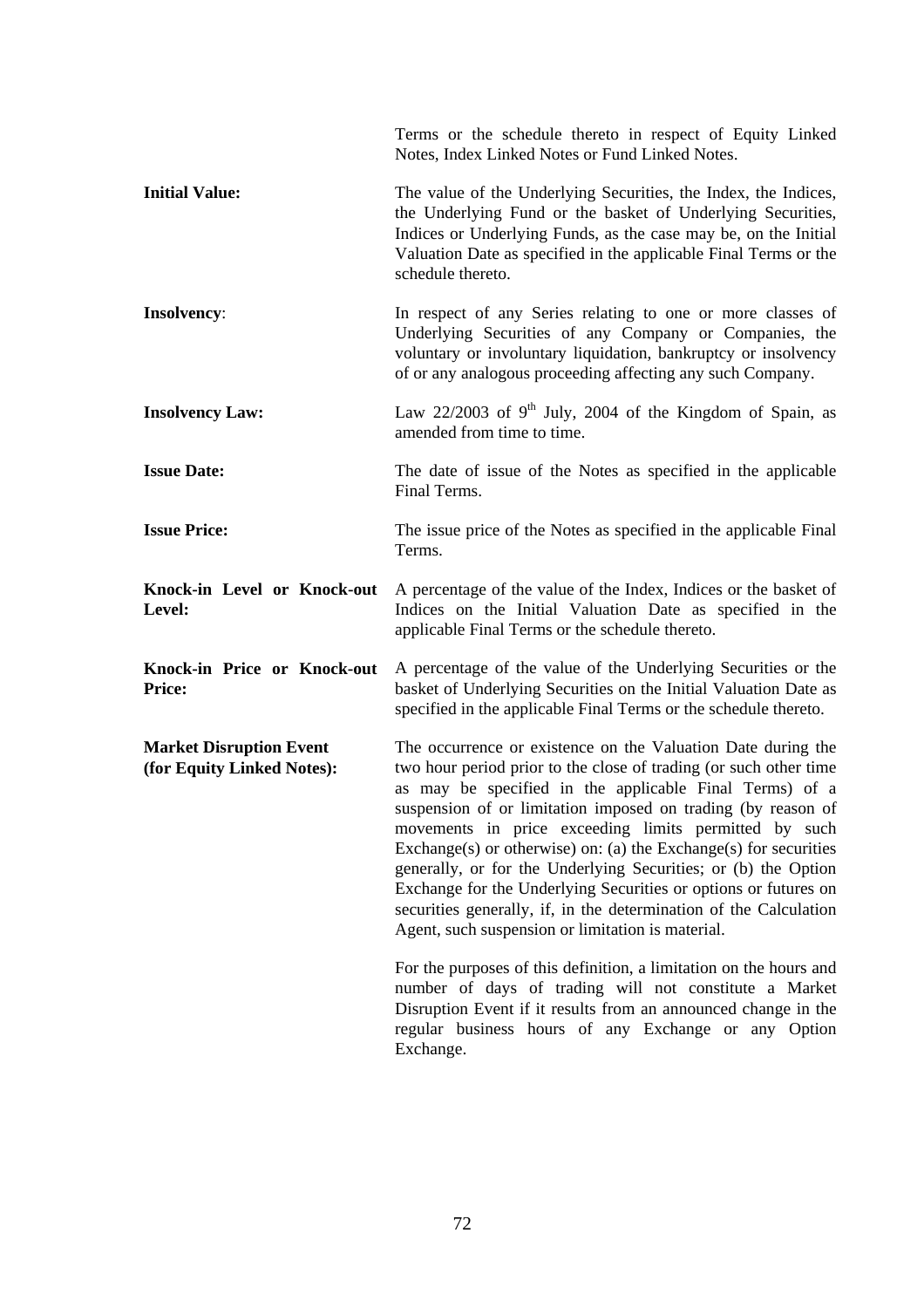| <b>Market Disruption Event (for</b><br><b>Index Linked Notes):</b> | The occurrence or existence on any Index Business Day during<br>the two hour period prior to the close of trading (or such other<br>time as may be specified in the applicable Final Terms) of a<br>suspension of or limitation imposed on trading (by reason of<br>movements in price exceeding limits permitted by the<br>Exchange(s) or otherwise) on: (a) the Exchange(s) of<br>securities/commodities that comprise 20% or more of the level<br>of the Index or one of the Indices; or (b) any Option Exchange<br>of options contracts or future contracts on the Index or one of<br>the Indices, if, in the determination of the Calculation Agent,<br>such suspension or limitation is material. |
|--------------------------------------------------------------------|---------------------------------------------------------------------------------------------------------------------------------------------------------------------------------------------------------------------------------------------------------------------------------------------------------------------------------------------------------------------------------------------------------------------------------------------------------------------------------------------------------------------------------------------------------------------------------------------------------------------------------------------------------------------------------------------------------|
|                                                                    | For the purposes of this definition, a limitation on the hours and<br>number of days of trading will not constitute a Market<br>Disruption Event if it results from a published change in the<br>regular business hours of any Exchange or any Option<br>Exchange.                                                                                                                                                                                                                                                                                                                                                                                                                                      |
|                                                                    | For the purpose of determining whether a Market Disruption<br>Event exists at any time, if trading in a security/commodity<br>included in the Index or one of the Indices is materially<br>suspended or materially limited at that time, then the relevant<br>percentage contribution of that security/commodity to the level<br>of the Index or one of the Indices shall be based on a<br>comparison of (a) the portion of the level of the (relevant) Index<br>attributable to that security/commodity relative to (b) the overall<br>level of the (relevant) Index, in each case immediately before<br>that suspension or limitation.                                                                |
| <b>Market Disruption Event (for</b><br><b>Fund Linked Notes):</b>  | The occurrence or existence on the Valuation Date during the<br>two hour period prior to the close of trading (or such other time<br>as may be specified in the applicable Final Terms) of a<br>suspension of or limitation imposed on trading (by reason of<br>movements in price exceeding limits permitted by such<br>Exchange(s) or otherwise) on the Exchange(s) for securities<br>generally, or for the Underlying Fund if, in the determination of<br>the Calculation Agent, such suspension or limitation is material.                                                                                                                                                                          |
|                                                                    | For the purposes of this definition, a limitation on the hours and<br>number of days of trading will not constitute a Market<br>Disruption Event if it results from an announced change in the<br>regular business hours of any Exchange.                                                                                                                                                                                                                                                                                                                                                                                                                                                               |
| <b>Maturity Date:</b>                                              | The date of maturity of the Notes as specified in the applicable<br>Final Terms.                                                                                                                                                                                                                                                                                                                                                                                                                                                                                                                                                                                                                        |
| <b>Merger Event:</b>                                               | In respect of any relevant Underlying Securities, any (i)<br>reclassification or change of such Underlying Securities that<br>results in a transfer of or an irrevocable commitment to transfer<br>all of such Underlying Securities outstanding to another entity<br>or person, (ii) consolidation, amalgamation, merger or binding                                                                                                                                                                                                                                                                                                                                                                    |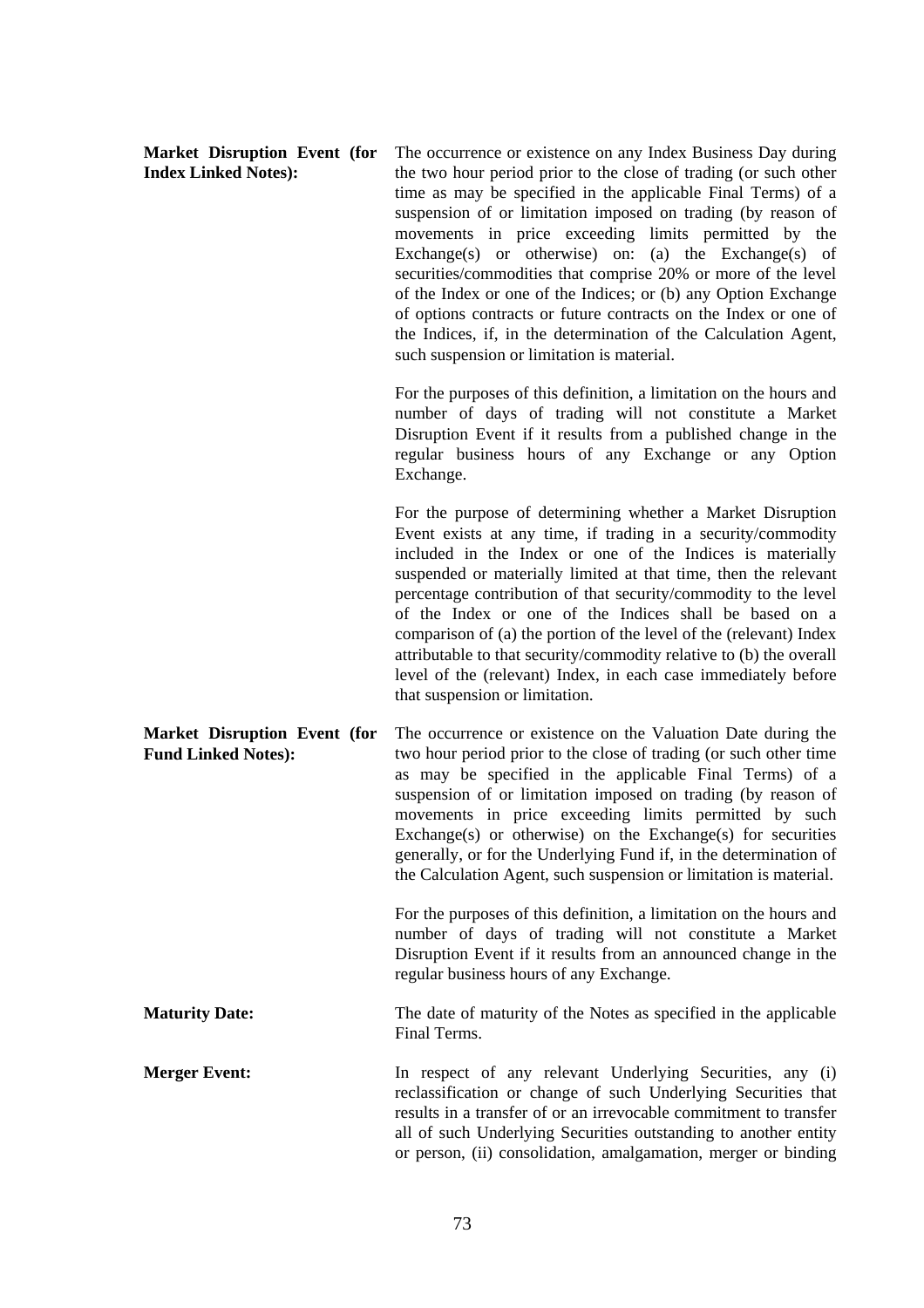share exchange of the issuer of the Underlying Securities with or into another entity or person (other than a consolidation, amalgamation, merger or binding share exchange in which such issuer of the Underlying Securities is the continuing entity and which does not result in a reclassification or change of all of such Underlying Securities outstanding), (iii) takeover offer, tender offer, exchange offer, solicitation, proposal or other event by any entity or person to purchase or otherwise obtain 100 per cent. of the outstanding Underlying Securities of the issuer of the Underlying Securities that results in a transfer of or an irrevocable commitment to transfer all such Underlying Securities (other than such Underlying Securities owned or controlled by such other entity or person), or (iv) consolidation, amalgamation, merger or binding share exchange of the Issuer of the Underlying Securities or its subsidiaries, as the case may be, with or into another entity in which the issuer of the Underlying Securities is the continuing entity and which does not result in a reclassification or change of all such Underlying Securities outstanding but results in the outstanding Underlying Securities (other than Underlying Securities owned or controlled by such other entity) immediately prior to such event collectively representing less than 50 per cent. of the outstanding Underlying Securities immediately following such event, in each case if the Merger Date is on or before, the relevant Maturity Date in the case of Physical Delivery Notes.

- **Nationalisation:** In respect of any Series the event in which all assets or substantially all assets of a Company or the Underlying Securities of such a Company are nationalised, expropriated or are otherwise required to be transferred to any governmental agency, authority or entity.
- **NAV or Net Asset Value:** The value of the Fund Units as calculated by the Fund Administrator in accordance with the Offering Memorandum.

**Observation Period:** The period from and including the Initial Valuation Date until and including the Final Valuation Date.

**Offering Memorandum:** The offering document of the Underlying Fund, as amended and updated from time to time.

**Opening Level:** The official opening level of the Index as specified by its Sponsor.

# **Opening Price:** The official opening price of the Underlying Securities on the Exchange.

**Option Exchange:** An exchange or quotation system, as specified in the applicable Final Terms or notified from time to time to Noteholders in accordance with Condition [15](#page-100-0), if any, on which option contracts or future contracts on the Underlying Securities or the Index in case of Index Linked Notes, are traded or quoted and as may be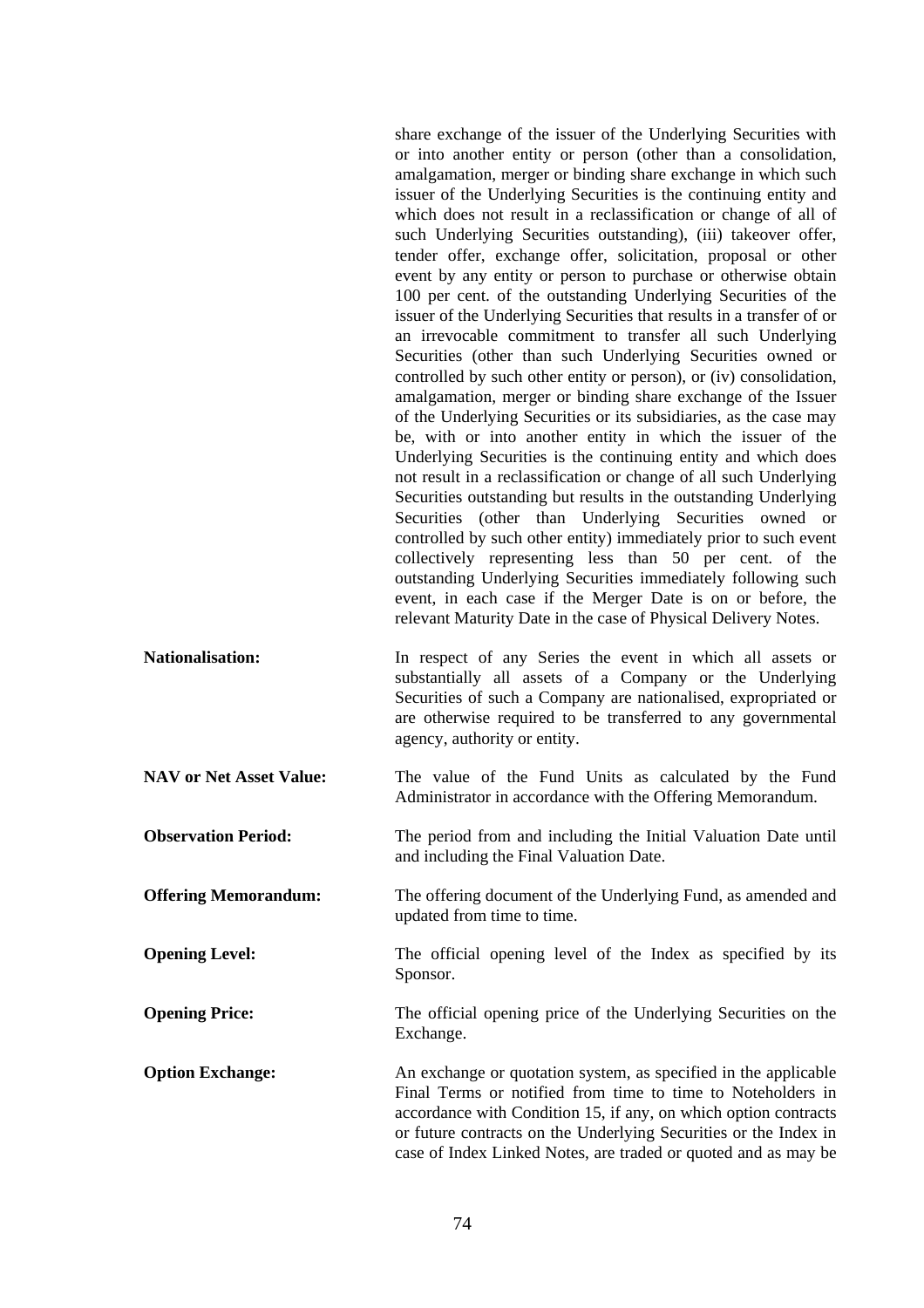|                                      | selected from time to time by the Calculation Agent.                                                                                                                                                                                                                                                                                                                                                                                                                                                      |
|--------------------------------------|-----------------------------------------------------------------------------------------------------------------------------------------------------------------------------------------------------------------------------------------------------------------------------------------------------------------------------------------------------------------------------------------------------------------------------------------------------------------------------------------------------------|
| <b>Optional Redemption Amount:</b>   | An amount calculated in accordance with the applicable Final<br>Terms.                                                                                                                                                                                                                                                                                                                                                                                                                                    |
| <b>Optional Redemption Date:</b>     | If declared applicable in the applicable Final Terms, the date<br>designated and notified by the Issuer to the Noteholders (in the<br>event Call Option is applicable) or by the Noteholders to the<br>Issuer (in the event Put Option is declared applicable), or in the<br>event Redemption Obligation is applicable, the date as specified<br>in the applicable Final Terms, as being the Optional<br>Redemption Date.                                                                                 |
| <b>Parity:</b>                       | The<br>number of Underlying<br>Securities<br>Specified<br>per<br>Denomination<br>calculated by<br>dividing<br>Specified<br>the<br>Denomination by the Initial Value.                                                                                                                                                                                                                                                                                                                                      |
| <b>Paying Agent:</b>                 | The Principal Paying Agent and Banco Bilbao Vizcaya<br>Argentaria, S.A. or, if different, as specified in the applicable<br>Final Terms.                                                                                                                                                                                                                                                                                                                                                                  |
| <b>Principal Paying Agent:</b>       | Banco Bilbao Vizcaya Argentaria, S.A. or, if different, as<br>specified in the applicable Final Terms.                                                                                                                                                                                                                                                                                                                                                                                                    |
| <b>Principal Protected:</b>          | In respect of a Series to which Principal Protected has been<br>declared applicable in the applicable Final Terms that the Final<br>Redemption Amount for a Note will never be less than the<br>nominal amount of such Note.                                                                                                                                                                                                                                                                              |
| <b>Project Finance Indebtedness:</b> | Any present or future indebtedness incurred to finance the<br>ownership, acquisition, development and/or operation of an<br>asset, whether or not an asset of the Issuer or the Guarantor, in<br>respect of which the person or persons to whom any such<br>indebtedness is or may be owed by the relevant borrower<br>(whether or not the Issuer or the Guarantor) is entitled to have<br>recourse solely to such asset and revenues generated by the<br>operation of, or loss or damage to, such asset. |
| <b>Protection Amount:</b>            | In respect of a Series to which a Protection Amount has been<br>declared applicable in the applicable Final Terms that the Final<br>Redemption Amount will never be less than the specified<br>percentage of the nominal amount of such Note.                                                                                                                                                                                                                                                             |
| <b>Reference Banks:</b>              | In the case of a determination of LIBOR, the principal London<br>office of four major banks in the London inter-bank market and,<br>in the case of a determination of EURIBOR, the principal<br>Euro-zone office of four major banks in the Euro-zone<br>inter-bank market, in each case selected by the Principal Paying<br>Agent or as specified in the applicable Final Terms.                                                                                                                         |
| <b>Registrar:</b>                    | Banco Bilbao Vizcaya Argentaria, S.A. or, if different, as<br>specified in the applicable Final Terms.                                                                                                                                                                                                                                                                                                                                                                                                    |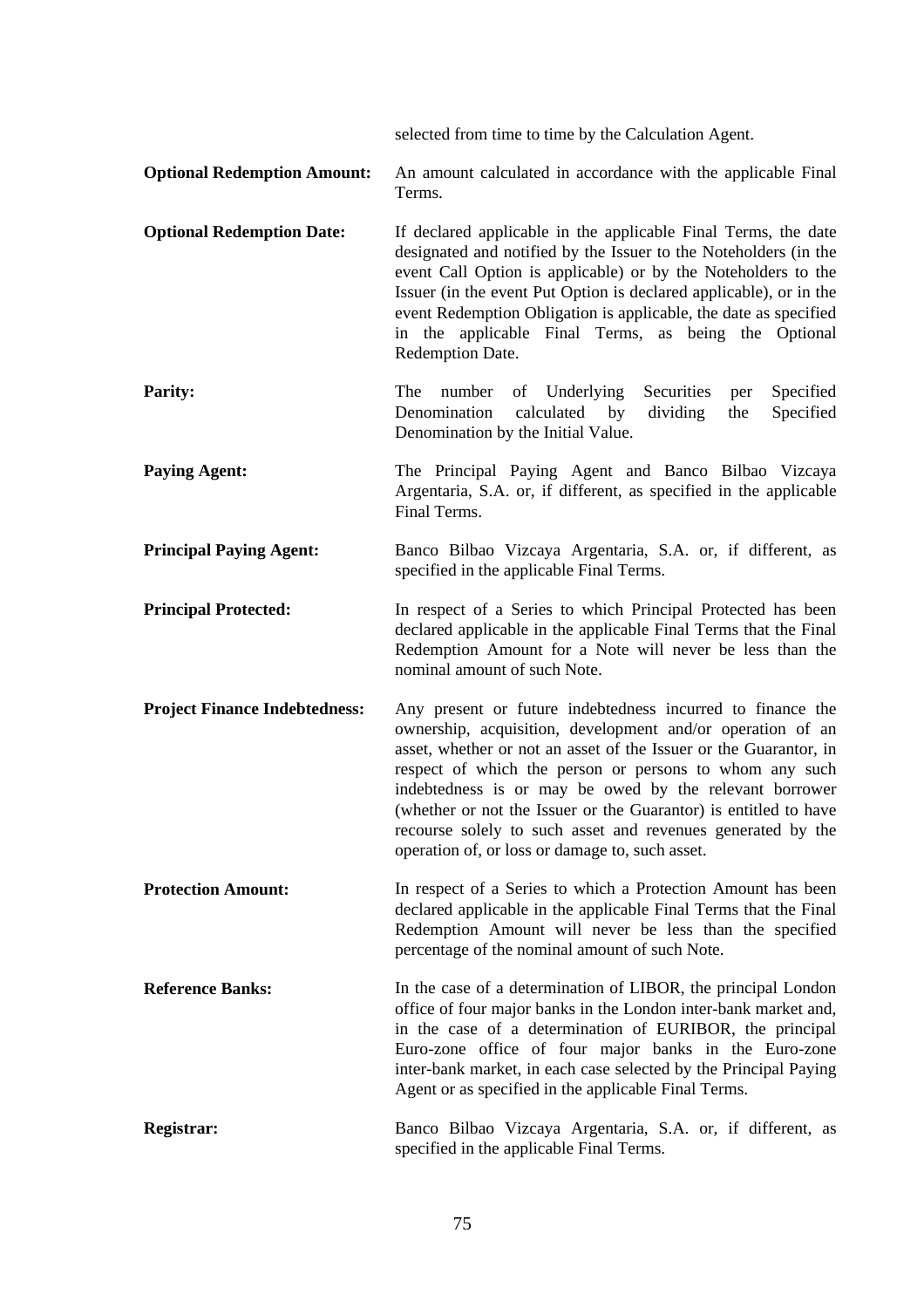| <b>Reverse Conversion Right:</b>     | The right of the Issuer, as specified in the applicable Final<br>Terms, to redeem any Notes either by delivery of Underlying<br>Securities or by payment of the Equity Linked Redemption<br>Amount, all in accordance with and subject to the provisions of<br>these Terms and Conditions.                                                                                                                                                                                                                                                                                                                                                                                                                                                                                                                                                                                                                     |
|--------------------------------------|----------------------------------------------------------------------------------------------------------------------------------------------------------------------------------------------------------------------------------------------------------------------------------------------------------------------------------------------------------------------------------------------------------------------------------------------------------------------------------------------------------------------------------------------------------------------------------------------------------------------------------------------------------------------------------------------------------------------------------------------------------------------------------------------------------------------------------------------------------------------------------------------------------------|
| <b>Reverse Exchangeable Notes:</b>   | Those Equity Linked Notes in respect of which the applicable<br>Final Terms has specified that a Reverse Conversion Right is<br>applicable.                                                                                                                                                                                                                                                                                                                                                                                                                                                                                                                                                                                                                                                                                                                                                                    |
| <b>Screen Page:</b>                  | In respect of an Initial Value, when used in connection with any<br>page designated in the applicable Final Terms, the display page<br>so designated on Bloomberg and/or Reuters, the provider of<br>financial information (or such other Bloomberg and/or Reuters<br>page as may replace that page for the purpose of displaying<br>rates or prices comparable to such Initial Value).                                                                                                                                                                                                                                                                                                                                                                                                                                                                                                                        |
| <b>Settlement Date:</b>              | In the event of redemption of the Notes of a Series by delivery<br>of the Underlying Securities, such Business Day as agreed by<br>the Calculation Agent, being on or as soon as practicable after<br>the earlier of the Optional Redemption Date or the Maturity<br>Date subject to amendment in the manner provided in Condition<br>6.3.                                                                                                                                                                                                                                                                                                                                                                                                                                                                                                                                                                     |
| <b>Settlement Disruption Event:</b>  | In respect of any Series: (a) an event beyond the control of the<br>Issuer as a result of which, in the opinion of the Calculation<br>Agent, delivery of (one of) the Underlying Securities by or on<br>behalf of the Issuer, in accordance with these Conditions is not<br>reasonably practicable; or (b) the existence of any prohibition or<br>material restriction imposed by applicable law (or by order,<br>decree or regulation of any governmental entity, stock exchange<br>self-regulating body having jurisdiction), including<br><b>or</b><br>prohibitions or restrictions resulting from action taken or not<br>taken by the Issuer and/or any of its Affiliates on the ability of<br>the Issuer or any of its Affiliates engaged in hedging<br>transactions relating to the Underlying Securities to transfer the<br>Underlying Securities or of a particular class of Underlying<br>Securities. |
| <b>Spanish Paying Agent:</b>         | Banco Bilbao Vizcaya Argentaria, S.A. or, if different, as<br>specified in the applicable Final Terms.                                                                                                                                                                                                                                                                                                                                                                                                                                                                                                                                                                                                                                                                                                                                                                                                         |
| <b>Specified Denomination or SD:</b> | The denomination of the Notes as specified in the applicable<br>Final Terms.                                                                                                                                                                                                                                                                                                                                                                                                                                                                                                                                                                                                                                                                                                                                                                                                                                   |
| <b>Specified Currency:</b>           | The currency of the Notes as specified in the applicable Final<br>Terms.                                                                                                                                                                                                                                                                                                                                                                                                                                                                                                                                                                                                                                                                                                                                                                                                                                       |
| Sponsor:                             | The party specified as such in the applicable Final Terms.                                                                                                                                                                                                                                                                                                                                                                                                                                                                                                                                                                                                                                                                                                                                                                                                                                                     |
| Sub-unit:                            | With respect to any currency other than euro, the lowest amount<br>of such currency that is available as legal tender in the country                                                                                                                                                                                                                                                                                                                                                                                                                                                                                                                                                                                                                                                                                                                                                                           |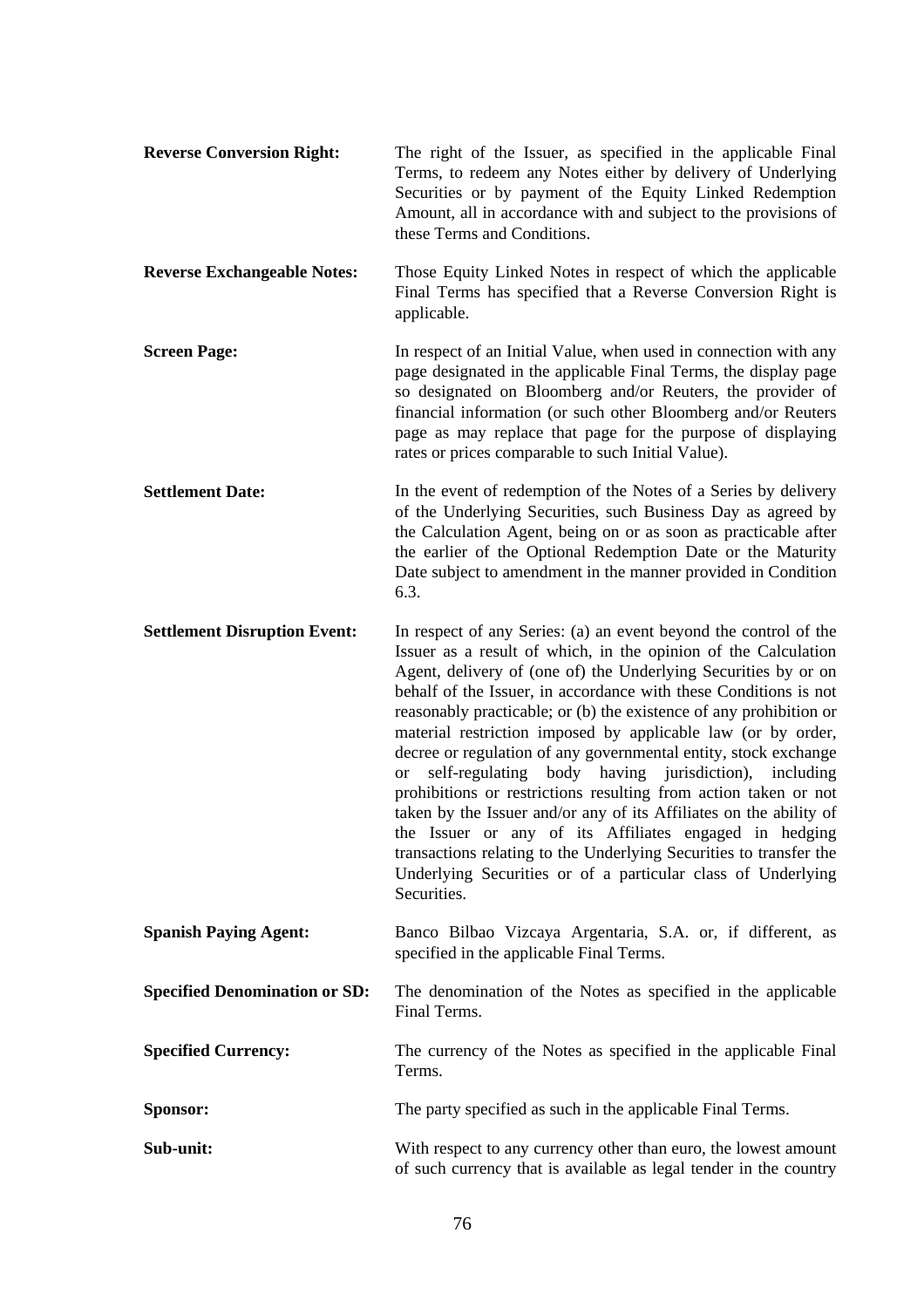<span id="page-77-0"></span>

|                               | of such currency and, with respect to euro, means one cent.                                                                                                                                                                                                                                                                                                                                                                                                                                                                                                                                             |
|-------------------------------|---------------------------------------------------------------------------------------------------------------------------------------------------------------------------------------------------------------------------------------------------------------------------------------------------------------------------------------------------------------------------------------------------------------------------------------------------------------------------------------------------------------------------------------------------------------------------------------------------------|
| <b>Takeover:</b>              | In relation to any Underlying Securities means any acquisition<br>or offer as a result of which a person acquires or offers to<br>acquire, whether by a series of transactions over a period of<br>time or not, shares or interests, of any size, in shares which<br>(either alone or taken together with shares or interests in shares<br>held or acquired by persons acting in concert with such person)<br>amount to 50% or more of the nominal value of the outstanding<br>share capital of the issuer of the relevant Underlying Securities.                                                       |
| <b>Tender Offer:</b>          | A takeover offer, tender offer, exchange offer, solicitation,<br>proposal or other event by any entity or person that results in<br>such entity or person purchasing, or otherwise obtaining or<br>having the right to obtain, by conversion or other means, greater<br>than 10 per cent. and less than 100 per cent. of the outstanding<br>voting shares of the Issuer of the Underlying Securities as<br>determined by the Calculation Agent, based upon the making of<br>filings with governmental or self-regulatory agencies or such<br>other information as the Calculation Agent deems relevant. |
| <b>Transfer Agent:</b>        | The Registrar and Banco Bilbao Vizcaya Argentaria, S.A. or, if<br>different, as specified in the applicable Final Terms.                                                                                                                                                                                                                                                                                                                                                                                                                                                                                |
| <b>Treaty:</b>                | The Treaty establishing the European Community, as amended.                                                                                                                                                                                                                                                                                                                                                                                                                                                                                                                                             |
| <b>Underlying Securities:</b> | The securities or different classes of securities specified as such<br>in the applicable Final Terms.                                                                                                                                                                                                                                                                                                                                                                                                                                                                                                   |
| <b>Underlying Fund:</b>       | The investment fund, mutual fund or hedge fund specified as<br>such in the applicable Final Terms.                                                                                                                                                                                                                                                                                                                                                                                                                                                                                                      |
| <b>Valuation Date:</b>        | Each valuation date in respect of Equity Linked Notes, Index<br>Linked Notes or Fund Linked Notes as specified in the<br>applicable Final Terms or the schedule thereto.                                                                                                                                                                                                                                                                                                                                                                                                                                |
| Weight:                       | The weight of each Underlying Security or Index in the basket<br>as specified in the applicable Final Terms or the schedule<br>thereto.                                                                                                                                                                                                                                                                                                                                                                                                                                                                 |

# **5. INTEREST**

# **5.1 Interest on Fixed Rate Notes**

Each Fixed Rate Note bears interest from (and including) the Interest Commencement Date at the rate(s) per annum equal to the Rate(s) of Interest. Interest will be payable in arrear on the Interest Payment Date(s) in each year up to (and including) the Maturity Date if that does not fall on an Interest Payment Date.

If the Notes are in definitive form, except as provided in the applicable Final Terms, the amount of interest payable on each Interest Payment Date in respect of the Fixed Interest Period ending on (but excluding) such date will amount to the Fixed Coupon Amount. Payments of interest on any Interest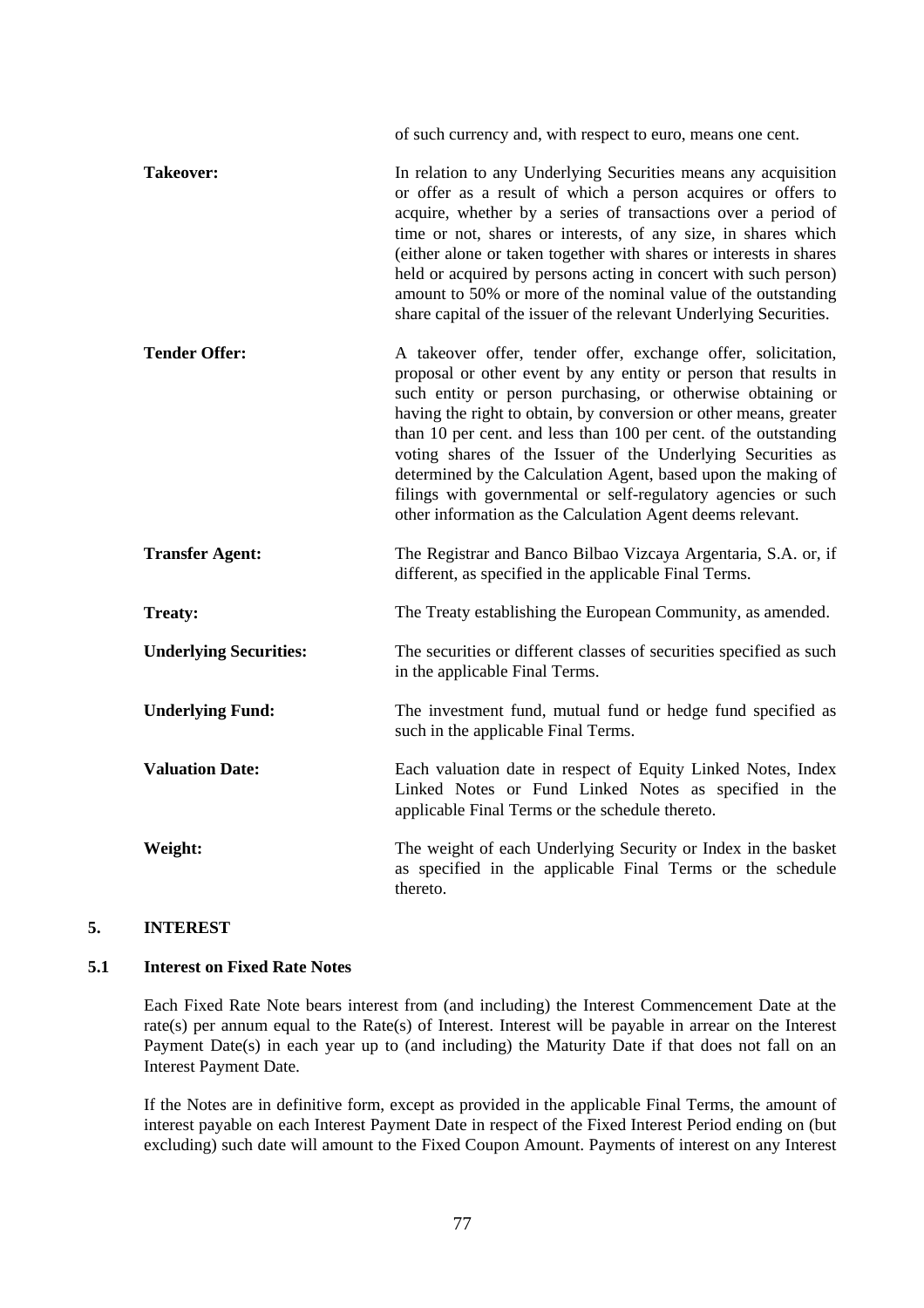Payment Date will, if so specified in the applicable Final Terms, amount to the Broken Amount so specified.

As used in the Conditions, **Fixed Interest Period** means the period from (and including) an Interest Payment Date (or the Interest Commencement Date) to (but excluding) the next (or first) Interest Payment Date.

Except in the case of Notes in definitive form where an applicable Fixed Coupon Amount or Broken Amount is specified in the applicable Final Terms, interest shall be calculated in respect of any period by applying the Rate of Interest to:

- (a) in the case of Fixed Rate Notes which are represented by a Global Note or which are Book-Entry Notes, the aggregate outstanding nominal amount of the Fixed Rate Notes represented by such Global Note or Book-Entry Notes (or, if they are Partly Paid Notes, the aggregate amount paid up); or
- (b) in the case of Fixed Rate Notes in definitive form, the Calculation Amount;

and, in each case, multiplying such sum by the applicable Day Count Fraction, and rounding the resultant figure to the nearest sub-unit of the relevant Specified Currency, half of any such sub-unit being rounded upwards or otherwise in accordance with applicable market convention. Where the Specified Denomination of a Fixed Rate Note in definitive form is a multiple of the Calculation Amount, the amount of interest payable in respect of such Fixed Rate Note shall be the product of the amounts (determined in the manner provided above) for the Calculation Amount and the amount by which the Calculation Amount is multiplied to reach the Specified Denomination, without any further rounding.

**Day Count Fraction** means, in respect of the calculation of an amount of interest, in accordance with this Condition [5.1](#page-77-0):

if "Actual/Actual (ICMA)" is specified in the applicable Final Terms:

- (a) in the case of Notes where the number of days in the relevant period from (and including) the most recent Interest Payment Date (or, if none, the Interest Commencement Date) to (but excluding) the relevant payment date (the Accrual Period) is equal to or shorter than the Determination Period during which the Accrual Period ends, the number of days in such Accrual Period divided by the product of (i) the number of days in such Determination Period and (ii) the number of Determination Dates (as specified in the applicable Final Terms) that would occur in one calendar year; or
- (b) in the case of Notes where the Accrual Period is longer than the Determination Period during which the Accrual Period ends, the sum of:
	- (i) the number of days in such Accrual Period falling in the Determination Period in which the Accrual Period begins divided by the product of (x) the number of days in such Determination Period and (y) the number of Determination Dates that would occur in one calendar year; and
	- (ii) the number of days in such Accrual Period falling in the next Determination Period divided by the product of  $(x)$  the number of days in such Determination Period and (y) the number of Determination Dates that would occur in one calendar year; and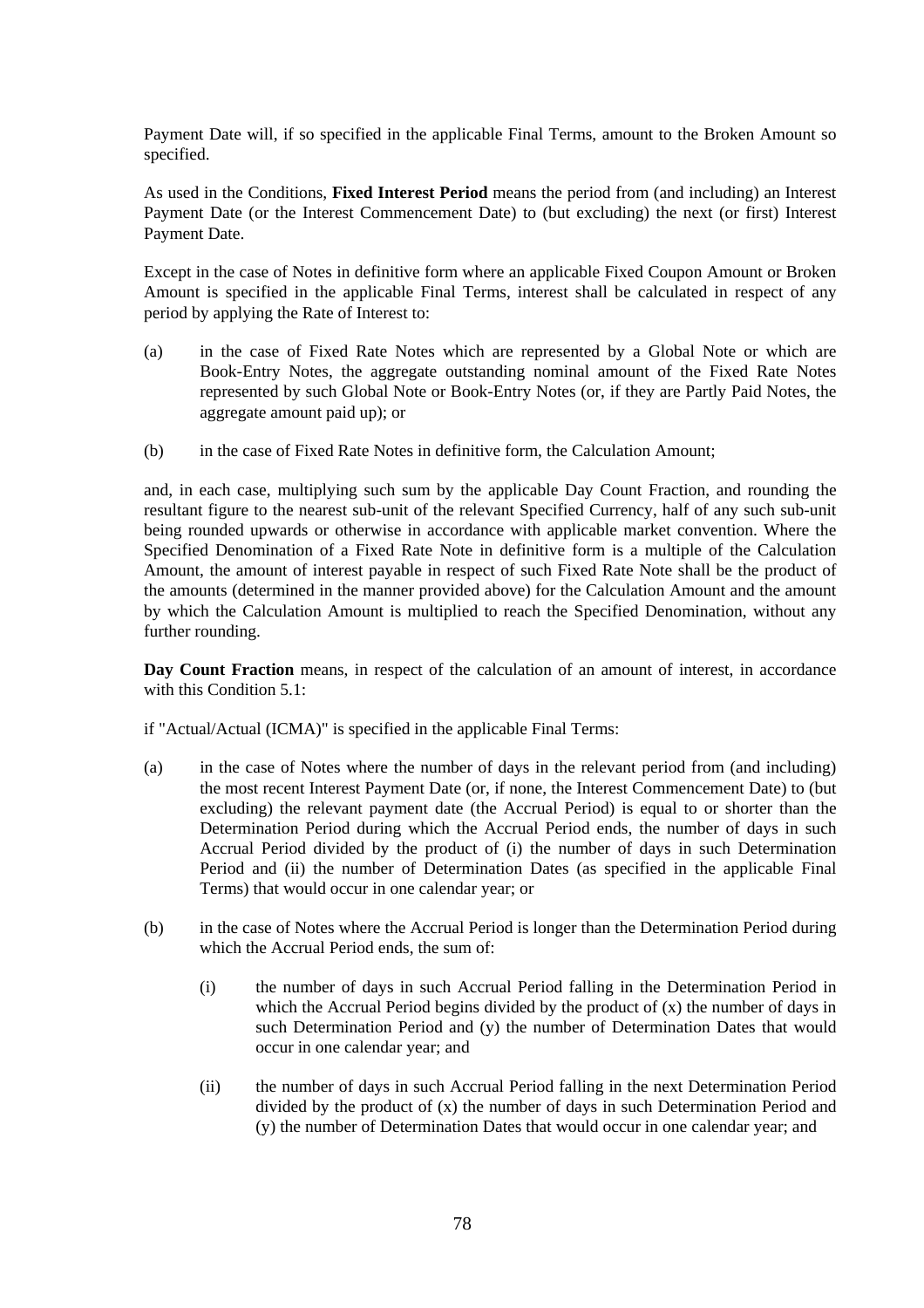<span id="page-79-0"></span>if "30/360" is specified in the applicable Final Terms, the number of days in the period from (and including) the most recent Interest Payment Date (or, if none, the Interest Commencement Date) to (but excluding) the relevant payment date (such number of days being calculated on the basis of a year of 360 days with 12 30-day months) divided by 360.

## **5.2 Interest on Floating Rate Notes and Index Linked Interest Notes**

### *(a) Interest Payment Dates*

Each Floating Rate Note and Index Linked Interest Note bears interest from (and including) the Interest Commencement Date and such interest will be payable in arrear on either:

- (i) the Specified Interest Payment Date(s) in each year specified in the applicable Final Terms; or
- (ii) if no Specified Interest Payment Date(s) is/are specified in the applicable Final Terms, each date (each such date, together with each Specified Interest Payment Date, an **Interest Payment Date**) which falls the number of months or other period specified as the Specified Period in the applicable Final Terms after the preceding Interest Payment Date or, in the case of the first Interest Payment Date, after the Interest Commencement Date.

Such interest will be payable in respect of each Interest Period (which expression shall, in the Conditions, mean the period from (and including) an Interest Payment Date (or the Interest Commencement Date) to (but excluding) the next (or first) Interest Payment Date).

If a Business Day Convention is specified in the applicable Final Terms and (x) if there is no numerically corresponding day in the calendar month in which an Interest Payment Date should occur or (y) if any Interest Payment Date would otherwise fall on a day which is not a Business Day, then, if the Business Day Convention specified is:

- (A) in any case where Specified Periods are specified in accordance with Condition  $5.2(a)(ii)$ , the Floating Rate Convention, such Interest Payment Date (a) in the case of (x) above, shall be the last day that is a Business Day in the relevant month and the provisions of [\(b\) below](#page-80-0)  shall apply *mutatis mutandis* or (b) in the case of (y) above, shall be postponed to the next day which is a Business Day unless it would thereby fall into the next calendar month, in which event (i) such Interest Payment Date shall be brought forward to the immediately preceding Business Day and (ii) each subsequent Interest Payment Date shall be the last Business Day in the month which falls in the Specified Period after the preceding applicable Interest Payment Date occurred; or
- (B) the Following Business Day Convention, such Interest Payment Date shall be postponed to the next day which is a Business Day; or
- (C) the Modified Following Business Day Convention, such Interest Payment Date shall be postponed to the next day which is a Business Day unless it would thereby fall into the next calendar month, in which event such Interest Payment Date shall be brought forward to the immediately preceding Business Day; or
- (D) the Preceding Business Day Convention, such Interest Payment Date shall be brought forward to the immediately preceding Business Day.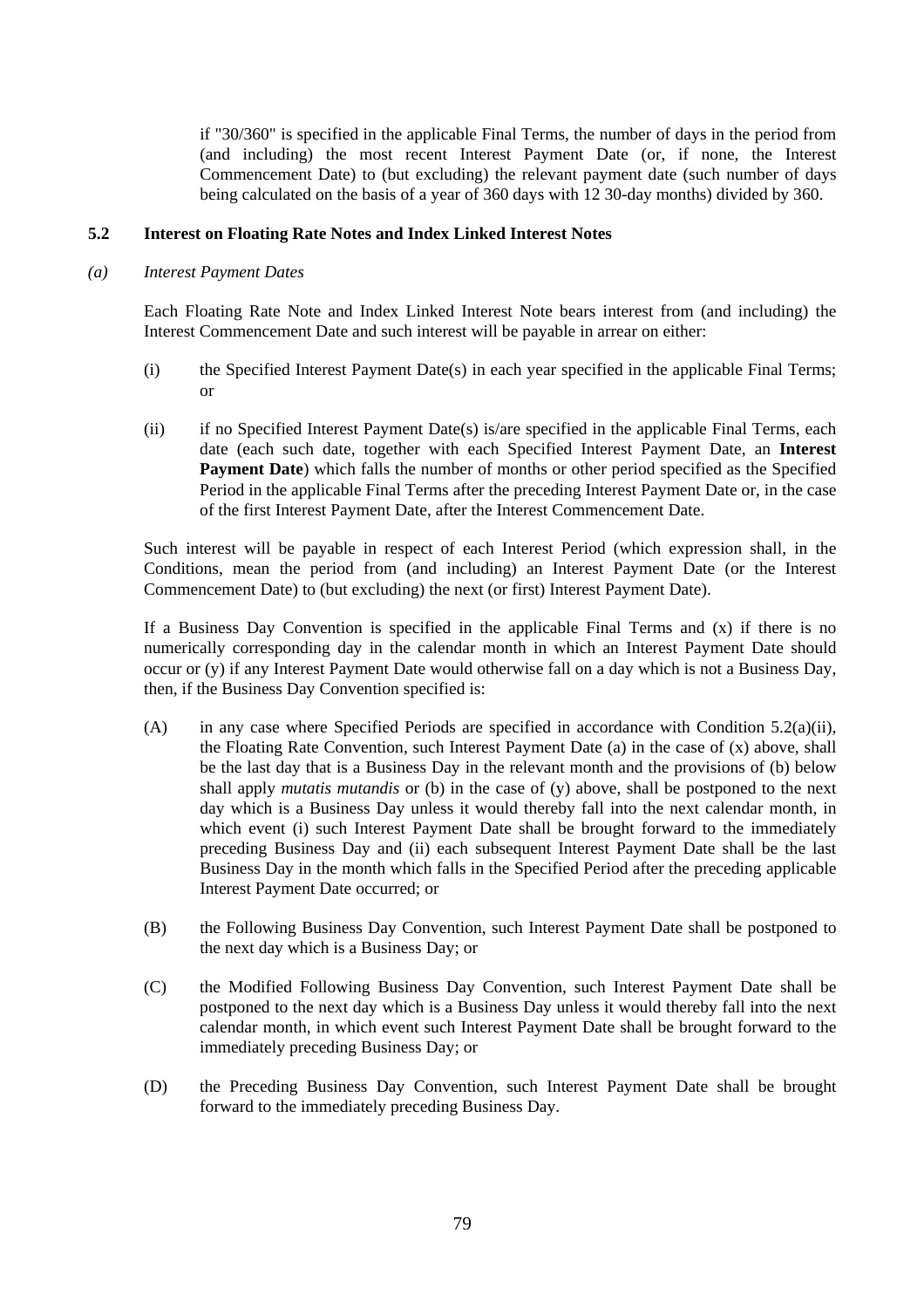# <span id="page-80-0"></span>*(b) Rate of Interest*

The Rate of Interest payable from time to time in respect of Floating Rate Notes and Index Linked Interest Notes will be determined in the manner specified in the applicable Final Terms.

(i) ISDA Determination for Floating Rate Notes

Where ISDA Determination is specified in the applicable Final Terms as the manner in which the Rate of Interest is to be determined, the Rate of Interest for each Interest Period will be the relevant ISDA Rate plus or minus (as indicated in the applicable Final Terms) the Margin (if any). For the purposes of this subparagraph [\(A\)](#page-80-0), **ISDA Rate** for an Interest Period means a rate equal to the Floating Rate that would be determined by the Principal Paying Agent under an interest rate swap transaction if the Principal Paying Agent were acting as Calculation Agent for that swap transaction under the terms of an agreement incorporating the 2006 ISDA Definitions as published by the International Swaps and Derivatives Association, Inc. and as amended and updated as at the Issue Date of the first Tranche of the Notes (the **ISDA Definitions**) and under which:

- (A) the Floating Rate Option is as specified in the applicable Final Terms;
- (B) the Designated Maturity is a period specified in the applicable Final Terms; and
- (C) the relevant Reset Date is either (I) if the applicable Floating Rate Option is based on the London inter-bank offered rate (**LIBOR**) or on the Euro-zone inter-bank offered rate (**EURIBOR**), the first day of that Interest Period or (II) in any other case, as specified in the applicable Final Terms.

For the purposes of this subparagraph [\(A\),](#page-80-0) **Floating Rate, Calculation Agent, Floating Rate Option, Designated Maturity** and **Reset Date** have the meanings given to those terms in the ISDA Definitions.

(ii) Screen Rate Determination for Floating Rate Notes

Where Screen Rate Determination is specified in the applicable Final Terms as the manner in which the Rate of Interest is to be determined, the Rate of Interest for each Interest Period will, subject as provided below, be either:

- (A) the offered quotation; or
- (B) the arithmetic mean (rounded if necessary to the fifth decimal place, with 0.000005 being rounded upwards) of the offered quotations,

(expressed as a percentage rate per annum) for the Reference Rate which appears or appear, as the case may be, on the Relevant Screen Page as at 11.00 a.m. (London time, in the case of LIBOR, or Brussels time, in the case of EURIBOR) (the **Specified Time**) on the Interest Determination Date in question, plus or minus (as indicated in the applicable Final Terms) the Margin (if any), all as determined by the Principal Paying Agent. If five or more of such offered quotations are available on the Relevant Screen Page, the highest (or, if there is more than one such highest quotation, one only of such quotations) and the lowest (or, if there is more than one such lowest quotation, one only of such quotations) shall be disregarded by the Principal Paying Agent for the purpose of determining the arithmetic mean (rounded as provided above) of such offered quotations.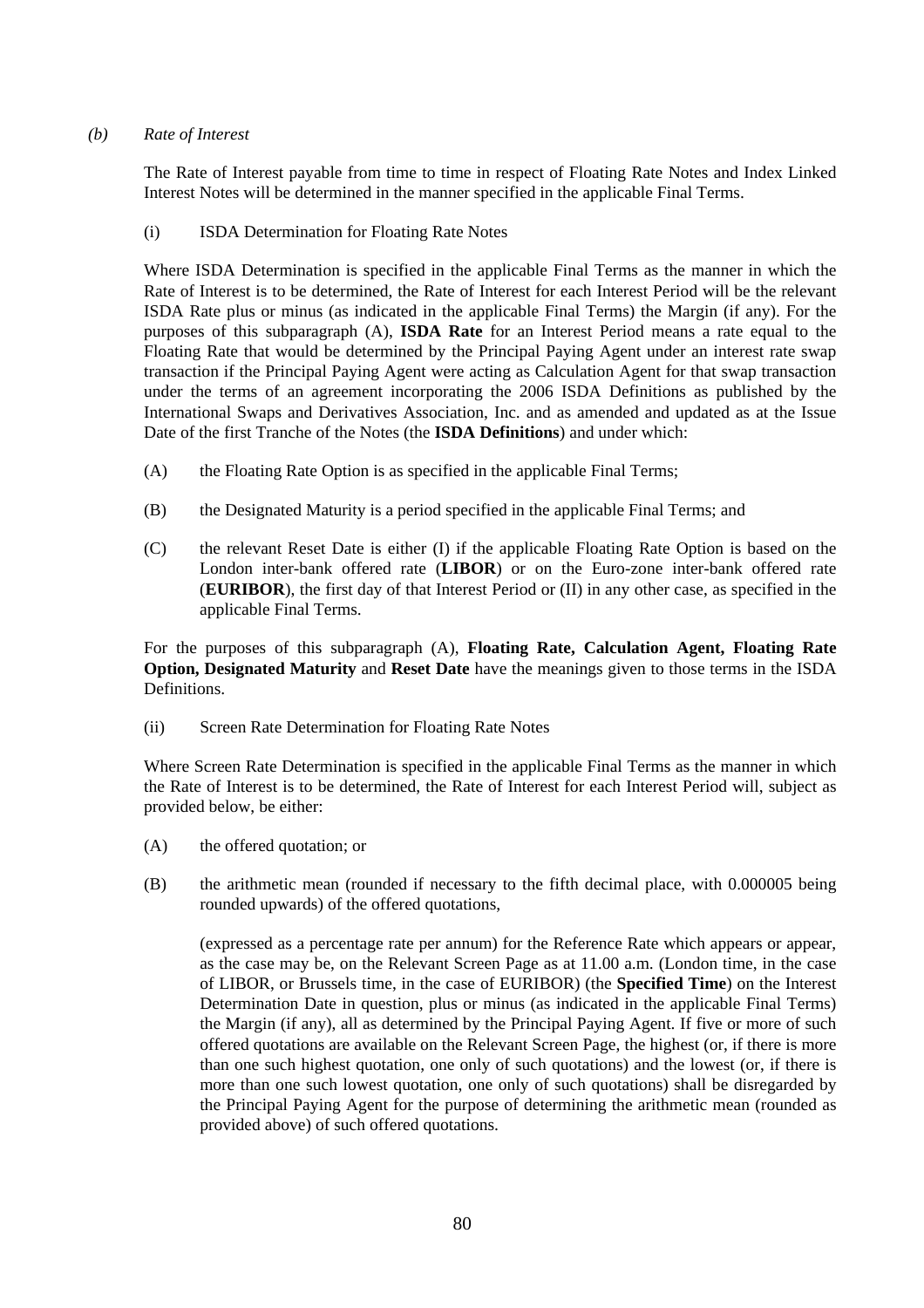If the Relevant Screen Page is not available or if, in the case of [\(A\)](#page-80-0) (above), no offered quotation appears or, in the case of [\(B\)](#page-80-0) (above), fewer than three offered quotations appear, in each case as at the Specified Time, the Principal Paying Agent shall request each of the Reference Banks to provide the Principal Paying Agent with its offered quotation (expressed as a percentage rate per annum) for the Reference Rate at approximately the Specified Time on the Interest Determination Date in question. If two or more of the Reference Banks provide the Principal Paying Agent with offered quotations, the Rate of Interest for the Interest Period shall be the arithmetic mean (rounded if necessary to the fifth decimal place with 0.000005 being rounded upwards) of the offered quotations plus or minus (as appropriate) the Margin (if any), all as determined by the Principal Paying Agent.

If on any Interest Determination Date only one or none of the Reference Banks provides the Principal Paying Agent with an offered quotation as provided in the preceding paragraph, the Rate of Interest for the relevant Interest Period shall be the rate per annum which the Principal Paying Agent determines as being the arithmetic mean (rounded if necessary to the fifth decimal place, with 0.000005 being rounded upwards) of the rates, as communicated to (and at the request of) the Principal Paying Agent by the Reference Banks or any two or more of them, at which such banks were offered, at approximately the Specified Time on the relevant Interest Determination Date, deposits in the Specified Currency for a period equal to that which would have been used for the Reference Rate by leading banks in the London inter-bank market (if the Reference Rate is LIBOR) or the Euro-zone inter-bank market (if the Reference Rate is EURIBOR) plus or minus (as appropriate) the Margin (if any) or, if fewer than two of the Reference Banks provide the Principal Paying Agent with offered rates, the offered rate for deposits in the Specified Currency for a period equal to that which would have been used for the Reference Rate, or the arithmetic mean (rounded as provided above) of the offered rates for deposits in the Specified Currency for a period equal to that which would have been used for the Reference Rate, at which, at approximately the Specified Time on the relevant Interest Determination Date, any one or more banks (which bank or banks is or are in the opinion of the Issuer suitable for the purpose) informs the Principal Paying Agent it is quoting to leading banks in the London inter-bank market (if the Reference Rate is LIBOR) or the Euro-zone inter-bank market (if the Reference Rate is EURIBOR) plus or minus (as appropriate) the Margin (if any), provided that, if the Rate of Interest cannot be determined in accordance with the foregoing provisions of this paragraph, the Rate of Interest shall be determined as at the last preceding Interest Determination Date (though substituting, where a different Margin is to be applied to the relevant Interest Period from that which applied to the last preceding Interest Period, the Margin relating to the relevant Interest Period in place of the Margin relating to that last preceding Interest Period).

If the Reference Rate from time to time in respect of Floating Rate Notes is specified in the applicable Final Terms as being other than LIBOR or EURIBOR, the Rate of Interest in respect of such Notes will be determined as provided in the applicable Final Terms.

#### *(c) Minimum Rate of Interest and/or Maximum Rate of Interest*

If the applicable Final Terms specifies a Minimum Rate of Interest for any Interest Period, then, in the event that the Rate of Interest in respect of such Interest Period determined in accordance with the provisions of paragraph [\(ii\) above](#page-80-0) is less than such Minimum Rate of Interest, the Rate of Interest for such Interest Period shall be such Minimum Rate of Interest.

If the applicable Final Terms specifies a Maximum Rate of Interest for any Interest Period, then, in the event that the Rate of Interest in respect of such Interest Period determined in accordance with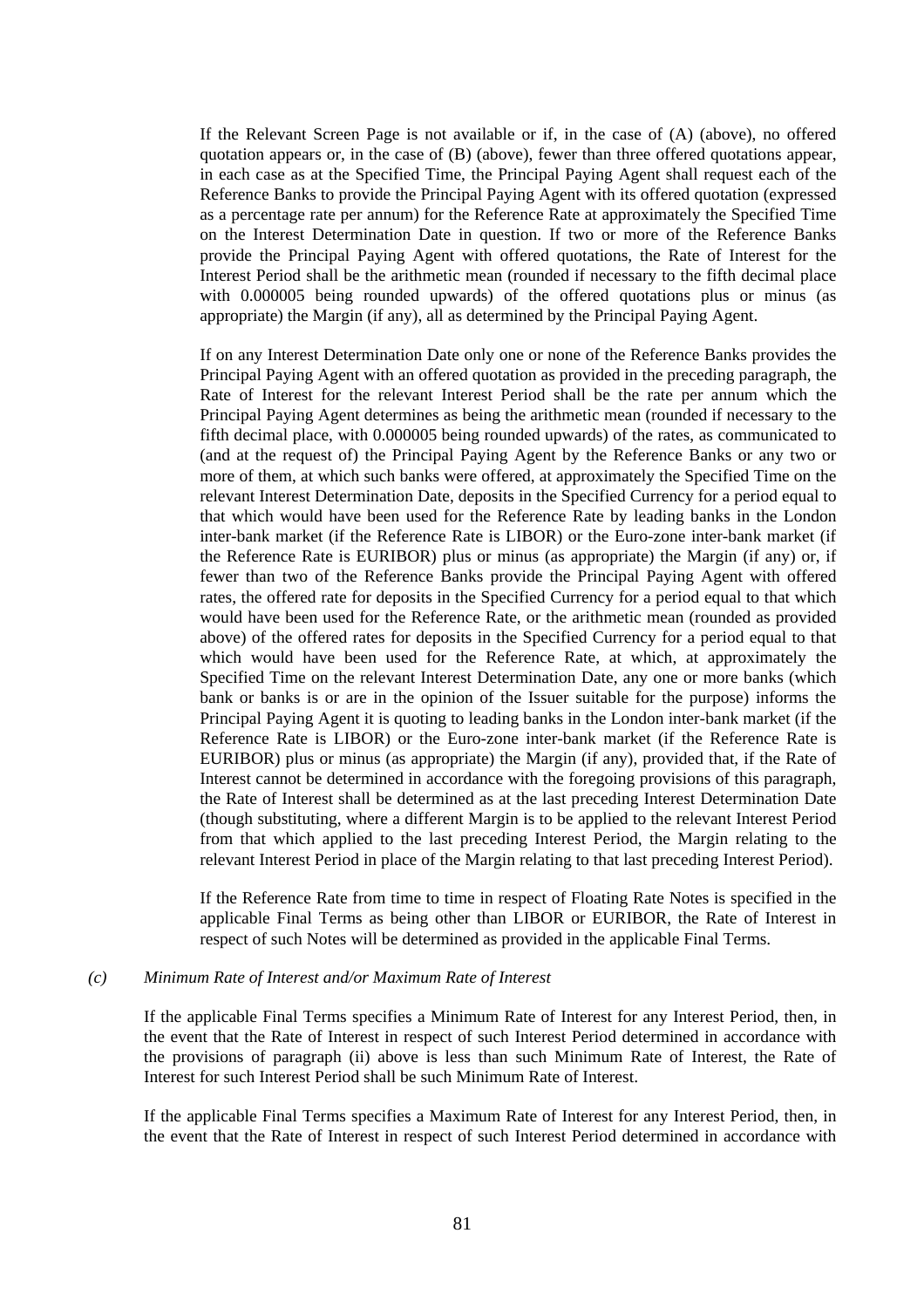the provisions of paragraph [\(ii\) above](#page-80-0) is greater than such Maximum Rate of Interest, the Rate of Interest for such Interest Period shall be such Maximum Rate of Interest.

#### *(d) Determination of Rate of Interest and calculation of Interest Amounts*

The Principal Paying Agent, in the case of Floating Rate Notes, and the Calculation Agent, in the case of Index Linked Interest Notes, will at or as soon as practicable after each time at which the Rate of Interest is to be determined, determine the Rate of Interest for the relevant Interest Period. In the case of Index Linked Interest Notes, the Calculation Agent will notify the Principal Paying Agent and the Issuer of the Rate of Interest for the relevant Interest Period as soon as practicable after calculating the same. If Market Disruption Event is specified as applicable in the Final Terms, the Final Terms shall specify the relevant fall-back provisions for the calculation of the Rate of Interest applying on the occurrence of a Market Disruption Event with respect to the Index Linked Interest Notes.

The Principal Paying Agent, in the case of Floating Rate Notes, and the Calculation Agent, in the case of Index Linked Notes, will calculate the amount of interest (the **Interest Amount**) payable on the Floating Rate Notes or Index Linked Interest Notes (as the case may be) for the relevant Interest Period by applying the Rate of Interest to:

- (i) in the case of Floating Rate Notes or Index Linked Interest Notes which are represented by a Global Note or which are Book-Entry Notes, the aggregate outstanding nominal amount of the Notes represented by such Global Note or Book-Entry Notes (or, if they are Partly Paid Notes, the aggregate amount paid up); or
- (ii) in the case of Floating Rate Notes or Index Linked Interest Notes in definitive form, the Calculation Amount,

and, in each case, multiplying such sum by the applicable Day Count Fraction, and rounding the resultant figure to the nearest sub-unit of the relevant Specified Currency, half of any such sub-unit being rounded upwards or otherwise in accordance with applicable market convention. Where the Specified Denomination of a Floating Rate Note or an Index Linked Interest Note in definitive form is a multiple of the Calculation Amount, the Interest Amount payable in respect of such Note shall be the product of the amounts (determined in the manner provided above) for the Calculation Amount and the amount by which the Calculation Amount is multiplied to reach the Specified Denomination without any further rounding.

**Day Count Fraction** means, in respect of the calculation of an amount of interest in accordance with this Condition [5.2:](#page-79-0)

- (a) if "Actual/Actual (ISDA)" or "Actual/Actual" is specified in the applicable Final Terms, the actual number of days in the Interest Period divided by 365 (or, if any portion of that Interest Period falls in a leap year, the sum of (i) the actual number of days in that portion of the Interest Period falling in a leap year divided by 366 and (ii) the actual number of days in that portion of the Interest Period falling in a non-leap year divided by 365);
- (b) if "Actual/365 (Fixed)" is specified in the applicable Final Terms, the actual number of days in the Interest Period divided by 365;
- (c) if "Actual/365 (Sterling)" is specified in the applicable Final Terms, the actual number of days in the Interest Period divided by 365 or, in the case of an Interest Payment Date falling in a leap year, 366;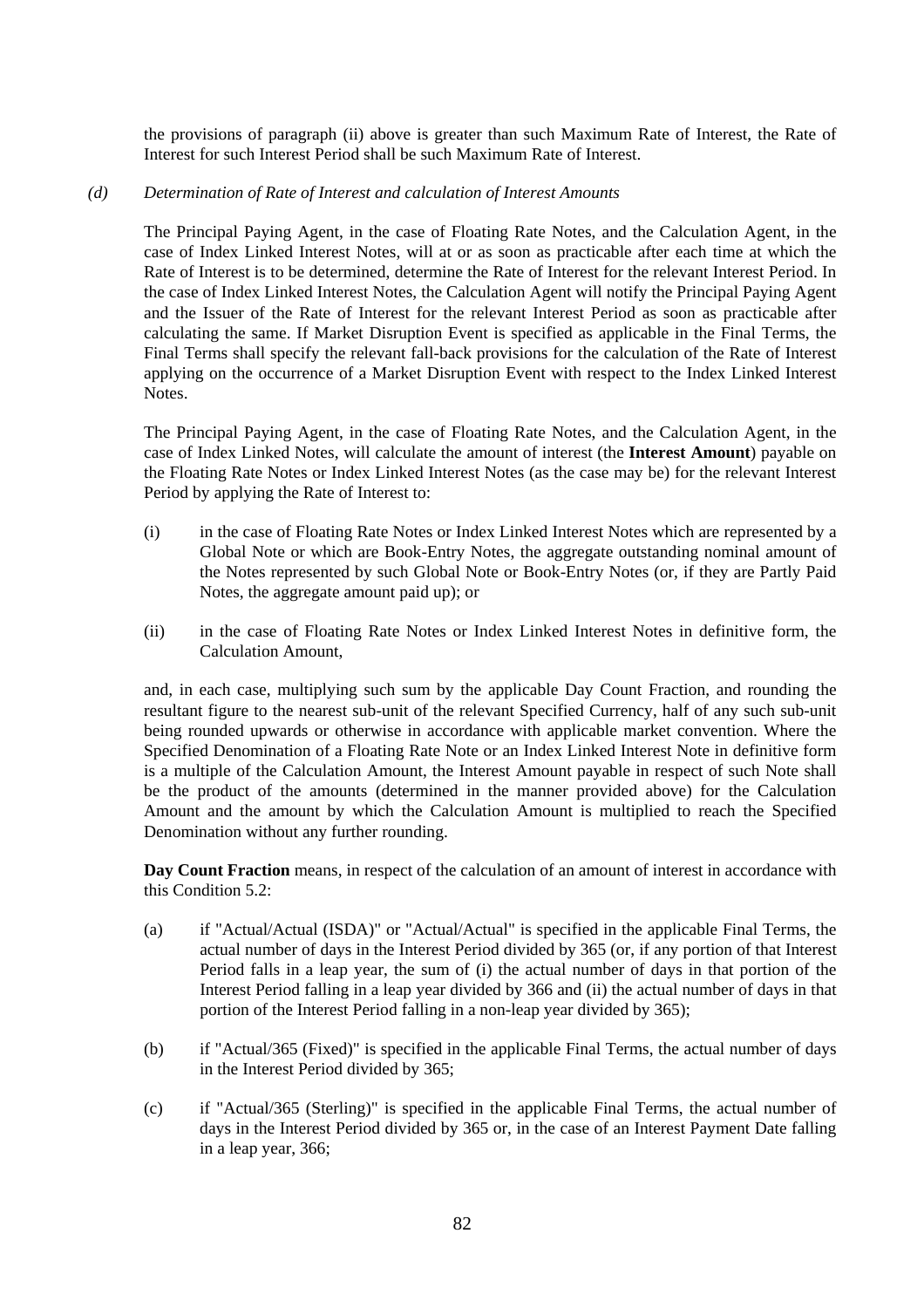- (d) if "Actual/360" is specified in the applicable Final Terms, the actual number of days in the Interest Period divided by 360;
- (e) if "30/360", "360/360" or "Bond Basis" is specified in the applicable Final Terms, the number of days in the Interest Period divided by 360, calculated on a formula basis as follows:

360 Day Count Fraction =  $\frac{360 \times (Y_2 - Y_1) + [30 \times (M_2 - M_1)] + (D_2 - D_1)}{250}$ 

where:

**Y1** is the year, expressed as a number, in which the first day of the Interest Period falls;

**Y2** is the year, expressed as a number, in which the day immediately following the last day of the Interest Period falls;

**M1** is the calendar month, expressed as a number, in which the first day of the Interest Period falls;

**M2** is the calendar month, expressed as a number, in which the day immediately following the last day of the Interest Period falls;

**D1** is the first calendar day, expressed as a number, of the Interest Period, unless such number is 31, in which case D1 will be 30; and

**D2** is the calendar day, expressed as a number, immediately following the last day included in the Interest Period, unless such number would be 31 and D1 is greater than 29, in which case D2 will be 30;

(f) if "30E/360" or "Eurobond Basis" is specified in the applicable Final Terms, the number of days in the Interest Period divided by 360, calculated on a formula basis as follows:

Day Count Fraction = 
$$
\frac{360 \times (Y_2 - Y_1) + [30 \times (M_2 - M_1)] + (D_2 - D_1)}{360}
$$

where:

**Y1** is the year, expressed as a number, in which the first day of the Interest Period falls;

**Y2** is the year, expressed as a number, in which the day immediately following the last day of the Interest Period falls;

**M1** is the calendar month, expressed as a number, in which the first day of the Interest Period falls;

**M2** is the calendar month, expressed as a number, in which the day immediately following the last day of the Interest Period falls;

**D1** is the first calendar day, expressed as a number, of the Interest Period, unless such number would be 31, in which case D1 will be 30; and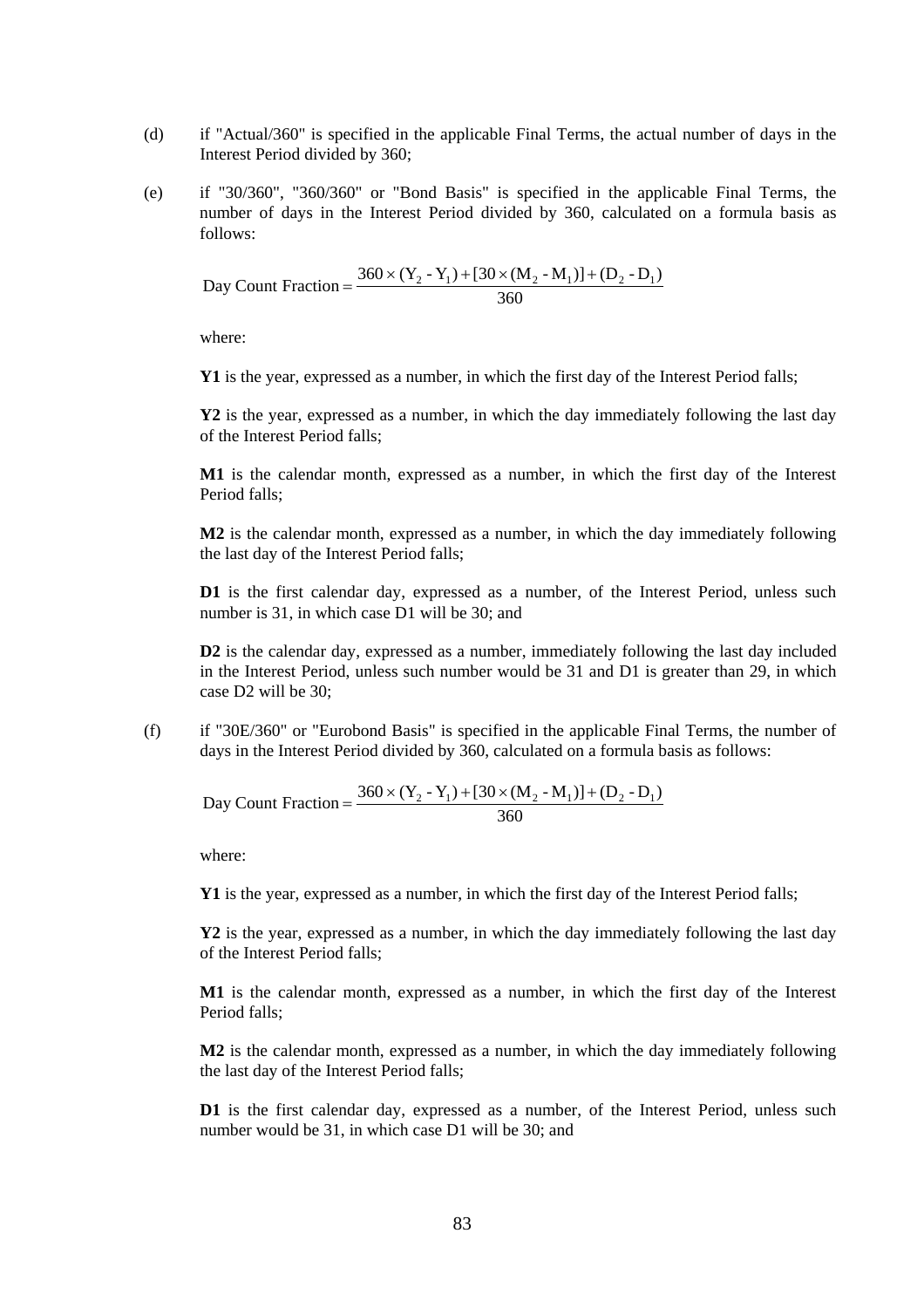**D2** is the calendar day, expressed as a number, immediately following the last day included in the Interest Period, unless such number would be 31, in which case D2 will be 30; and

(g) if "30E/360 (ISDA)" is specified in the applicable Final Terms, the number of days in the Interest Period divided by 360, calculated on a formula basis as follows:

Day Count Fraction = 
$$
\frac{360 \times (Y_2 - Y_1) + [30 \times (M_2 - M_1)] + (D_2 - D_1)}{360}
$$

where:

**Y1** is the year, expressed as a number, in which the first day of the Interest Period falls;

**Y2** is the year, expressed as a number, in which the day immediately following the last day of the Interest Period falls;

**M1** is the calendar month, expressed as a number, in which the first day of the Interest Period falls;

**M2** is the calendar month, expressed as a number, in which the day immediately following the last day of the Interest Period falls;

**D1** is the first calendar day, expressed as a number, of the Interest Period, unless (i) that day is the last day of February or (ii) such number would be 31, in which case D1 will be 30; and

**D2** is the calendar day, expressed as a number, immediately following the last day included in the Interest Period, unless (i) that day is the last day of February but not the Maturity Date or (ii) such number would be 31, in which case D2 will be 30.

#### *(e) Notification of Rate of Interest and Interest Amounts*

The Principal Paying Agent or, if applicable the Calculation Agent, will cause the Rate of Interest and each Interest Amount for each Interest Period and the relevant Interest Payment Date to be notified to the Issuer and any stock exchange or other relevant authority on which the relevant Floating Rate Notes or Index Linked Interest Notes are for the time being listed or by which they have been admitted to listing and notice thereof to be published in accordance with Condition [15](#page-100-0) as soon as possible after their determination but in no event later than the fourth Madrid Business Day thereafter. Each Interest Amount and Interest Payment Date so notified may subsequently be amended (or appropriate alternative arrangements made by way of adjustment) without prior notice in the event of an extension or shortening of the Interest Period. Any such amendment will be promptly notified to each stock exchange or other relevant authority on which the relevant Floating Rate Notes or Index Linked Interest Notes are for the time being listed or by which they have been admitted to listing and to the Noteholders in accordance with Condition [15.](#page-100-0) For the purposes of this paragraph, the expression **Madrid Business Day** means a day (other than a Saturday or a Sunday) on which banks and foreign exchange markets are open for general business in Madrid.

#### *(f) Certificates to be final*

All certificates, communications, opinions, determinations, calculations, quotations and decisions given, expressed, made or obtained for the purposes of the provisions of this Condition [5.2](#page-79-0), whether by the Principal Paying Agent or, if applicable, the Calculation Agent, shall (in the absence of wilful default, bad faith or manifest error) be binding on the Issuer, the Guarantor, the Principal Paying Agent, the Calculation Agent (if applicable), the other Agents and all Noteholders, Receiptholders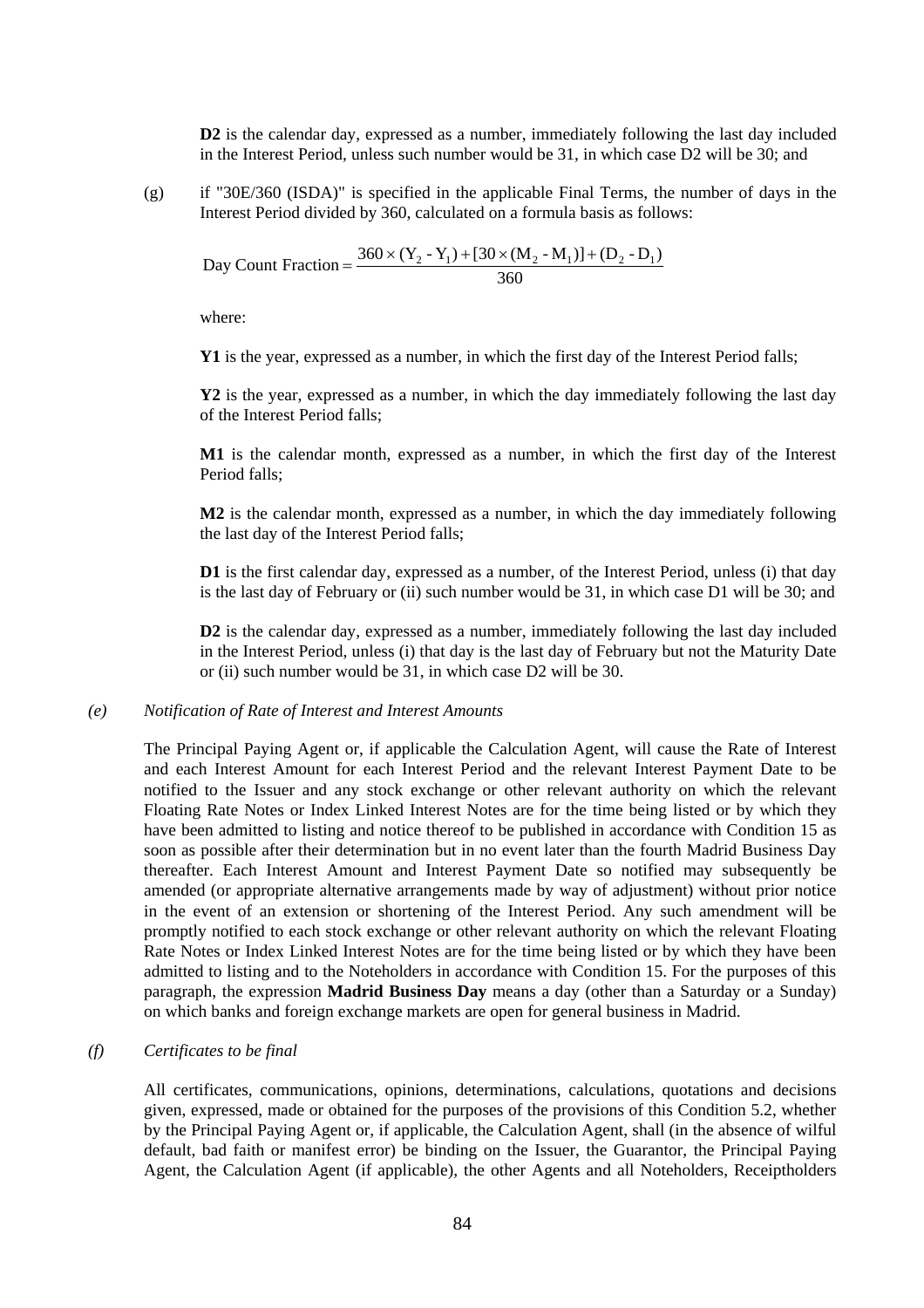and Couponholders and (in the absence) no liability to the Issuer, the Guarantor, the Noteholders, the Receiptholders or the Couponholders shall attach to the Principal Paying Agent or, if applicable, the Calculation Agent in connection with the exercise or non-exercise by it of its powers, duties and discretions pursuant to such provisions.

# **5.3 Interest on Equity and Fund Linked Notes**

The rate or amount of interest payable in respect of Equity Linked Interest Notes and Fund Linked Interest Notes, if any, shall be determined in the manner specified in the applicable Final Terms and payable on the dates specified therein. If a Market Disruption Event is specified as applicable in the Final Terms, the Final Terms shall specify the relevant fall-back provisions for the calculation of the Rate of Interest applying on the occurrence of a Market Disruption Event with respect to Equity Linked Interest Notes or Fund Linked Interest Notes (as the case may be).

#### **5.4 Interest on Partly Paid Notes**

In the case of Partly Paid Notes (other than Partly Paid Notes which are Zero Coupon Notes), interest will accrue as aforesaid on the paid-up nominal amount of such Notes and otherwise as specified in the applicable Final Terms.

#### **5.5 Accrual of interest**

Each Note (or in the case of the redemption of part only of a Note, that part only of such Note) will cease to bear interest (if any) from the date for its redemption unless, upon due presentation thereof, payment of principal is improperly withheld or refused. In such event, interest will continue to accrue until whichever is the earlier of:

- (a) the date on which all amounts due in respect of such Note have been paid; and
- (b) five days after the date on which the full amount of the moneys payable in respect of such Notes has been received by the Principal Paying Agent or the Registrar, as the case may be, and notice to that effect has been given to the Noteholders in accordance with Condition [15](#page-100-0).

### **6. CONVERSION RIGHTS**

#### **6.1 Reverse Conversion Right**

If Reverse Conversion Right is specified in the applicable Final Terms, the Issuer may, (in accordance with the Final Terms) with respect to all, but not part, of the Notes of a Series, convert the Notes of such Series (a) into the Underlying Securities (in the case of Equity Linked Notes) or (b) into payment of the Equity Linked Redemption Amount or the Index Linked Redemption Amount (as the case may be). If the Issuer elects to exercise the Reverse Conversion Right, the Issuer may (at its own option) either (a) deliver such number of the Underlying Securities (fractions being settled in cash) as determined pursuant to the relevant Pricing Settlement of the relevant class or classes and pay accrued interest or (b) pay the Equity Linked Redemption Amount or Index Linked Redemption Amount (as the case may be) and accrued interest, provided that in the event the Noteholders are entitled to the Protection Amount the Notes will be redeemed by payment of at least the Protection Amount.

### **6.2 Conversion Right**

If Conversion Right is specified in the Final Terms, the Noteholders (or each Noteholder specified) may elect that (in accordance with the Final Terms) all but not part of the Equity Linked Notes of a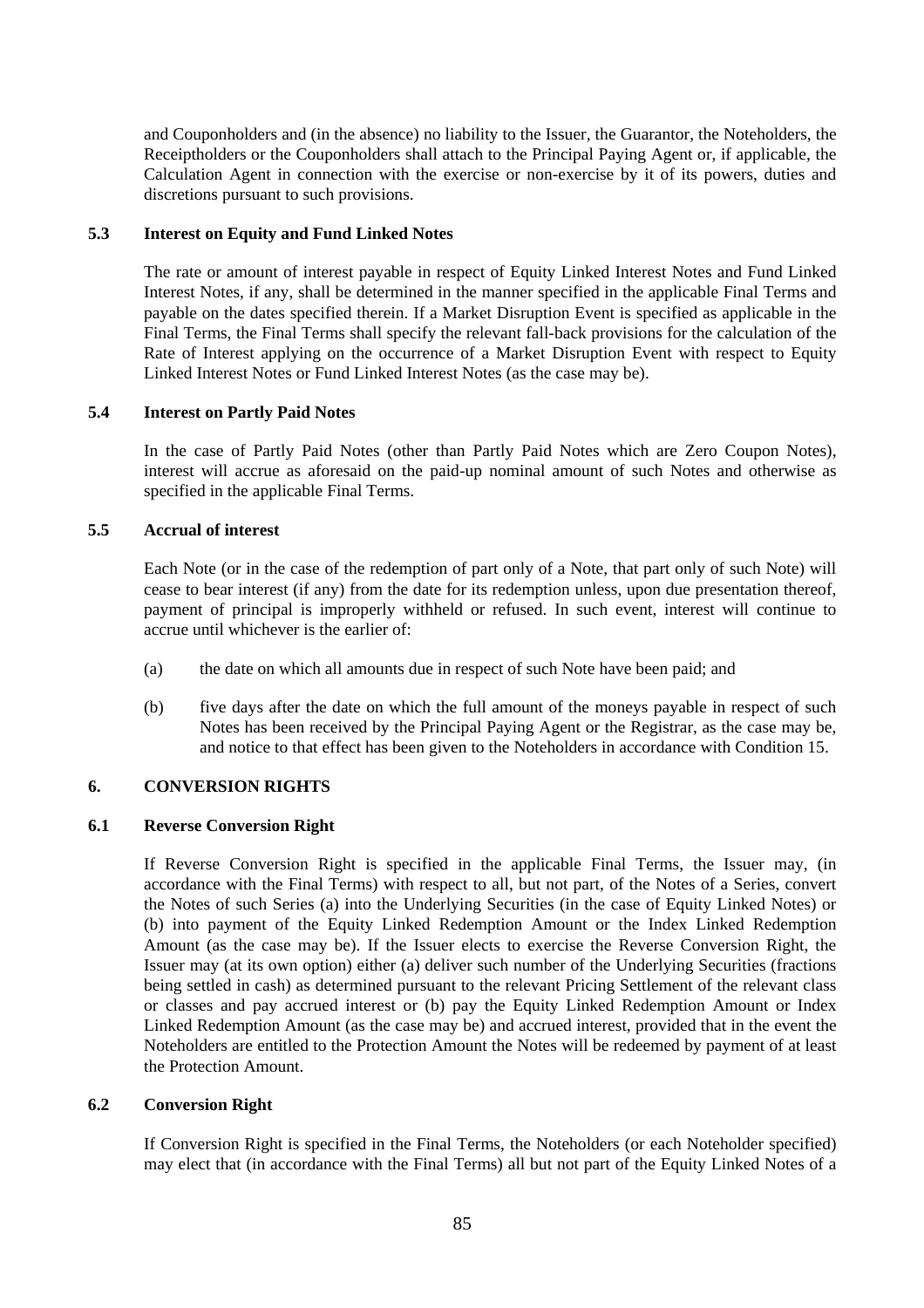<span id="page-86-0"></span>Series such Noteholder holds, shall be converted into Underlying Securities. At redemption, the Issuer will pay the nominal value of the Note together with accrued interest unless the Noteholders are entitled to, and exercise the Conversion Right in which event the Noteholder may elect that the Issuer must, as specified in the applicable Final Terms, either (a) deliver such number of the Underlying Securities (fractions being settled in cash) (only in the case of Equity Linked Notes) as determined pursuant to the applicable Final Terms of the relevant class or classes and pay accrued interest or (b) pay the Equity Linked Redemption Amount or Index Linked Redemption Amount (as the case may be) and accrued interest.

Redemption by delivery of Underlying Securities in the event of an exercise of a Conversion Right by the Noteholders shall not be an option if in respect of a Series, a Protection Amount has been declared applicable in the applicable Final Terms.

#### **6.3 General conversion provisions**

All expenses including but not limited to any depository charges, levies, scrip fees, registration, transaction or exercise charges, stamp duty, stamp duty reserve tax and/or taxes or duties (together **Delivery Expenses**) arising from the exercise of the Reverse Conversion Right or the Conversion Right and/or delivery and/or transfer of Underlying Securities in respect of a Note shall be for the account of the relevant Noteholder and no delivery and/or transfer of Underlying Securities in respect of a Note shall be made until all Delivery Expenses have been discharged to the satisfaction of the Issuer by the relevant Noteholder.

None of the Issuer or the Principal Paying Agent shall be under any obligation to register or procure the registration of the relevant Noteholder, prior to, or after any conversion or any other person as the shareholder in any register of shareholders of any Company or otherwise.

If, in the opinion of the Delivery Agent, delivery of Underlying Securities pursuant to the exercise of the Reverse Conversion Right or the Conversion Right for any Series is not practicable by reason of a Settlement Disruption Event having occurred and continuing on the Settlement Date, then the Settlement Date shall be postponed to the first following Business Day in respect of which there is no Settlement Disruption Event, and notice thereof shall be given to the relevant Noteholder in accordance with Condition [15.](#page-100-0) Such Noteholder shall not be entitled to any payment, whether of interest or otherwise, on such Note in the event of any delay in the delivery of the Underlying Securities pursuant to this paragraph, and no liability in respect thereof shall attach to the Issuer. For the avoidance of doubt any such postponement shall not constitute a default by the Issuer. For so long as delivery of the Underlying Securities in respect of any Note is not practicable by reason of a Settlement Disruption Event, then instead of physical settlement and notwithstanding any other provision hereof or any postponement of the Settlement Date, the Issuer may elect in its sole discretion to satisfy its obligations in respect of the relevant Note by payment to the relevant Noteholder of the Disruption Cash Settlement Price not later than on the third Business Day following the date that the notice of such election (the **Election Notice**) is given to the Noteholders in accordance with Condition [15.](#page-100-0) Payment of the Disruption Cash Settlement Price will be made in such manner as shall be notified to the Noteholders in accordance with Condition [15](#page-100-0).

### **7. PAYMENTS**

### **7.1 Method of payment**

Subject as provided below:

(a) payments in a Specified Currency other than euro will be made by credit or transfer to an account in the relevant Specified Currency maintained by the payee with, or, at the option of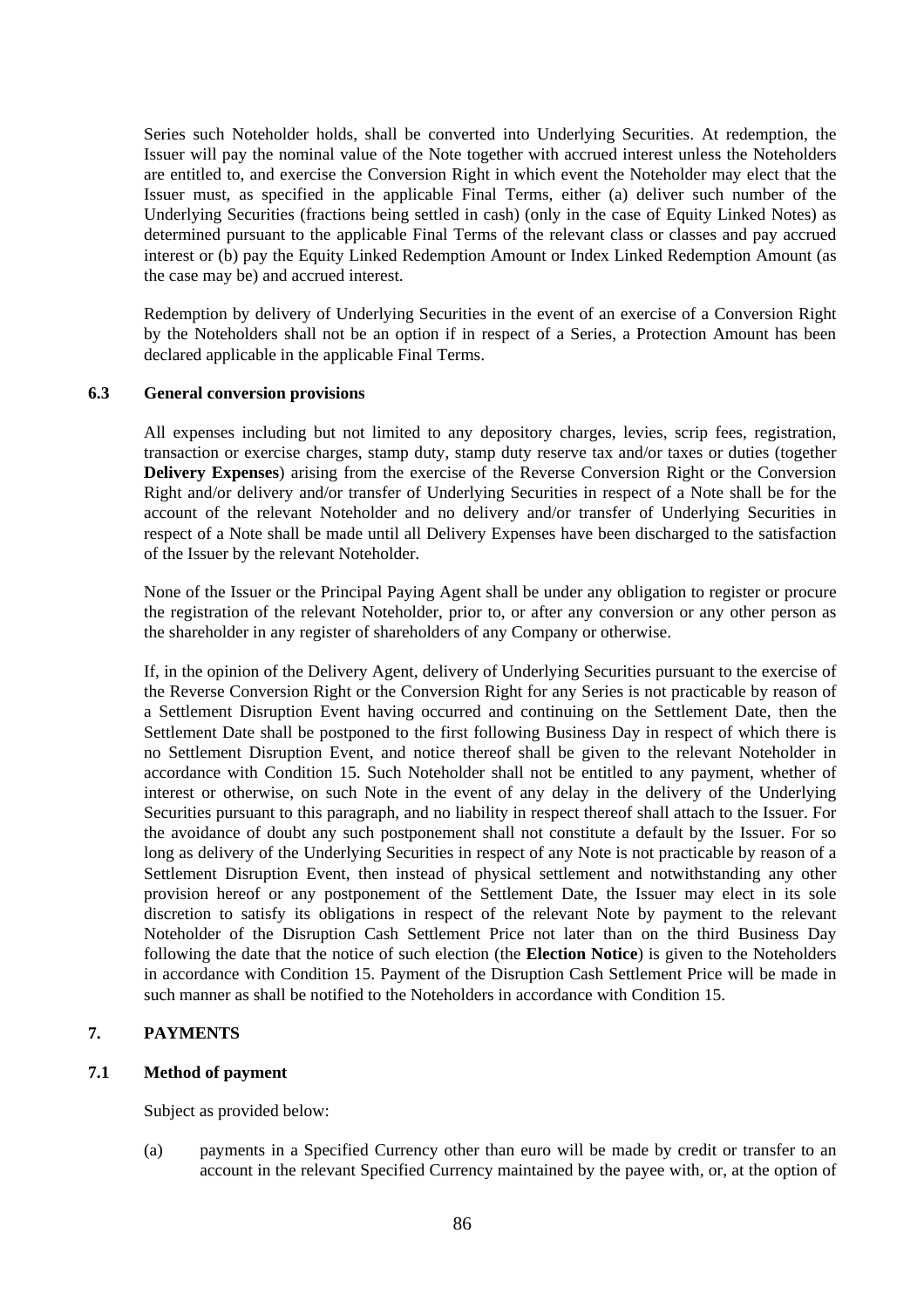<span id="page-87-0"></span>the payee, by a cheque in such Specified Currency drawn on, a bank in the principal financial centre of the country of such Specified Currency (which, if the Specified Currency is Australian dollars or New Zealand dollars, shall be Sydney and Auckland, respectively); and

(b) payments in euro will be made by credit or transfer to a euro account (or any other account to which euro may be credited or transferred) specified by the payee or, at the option of the payee, by a euro cheque.

Payments will be subject in all cases to any fiscal or other laws and regulations applicable thereto in the place of payment, but without prejudice to the provisions of Condition [9](#page-96-0).

### **7.2 Presentation of definitive Bearer Notes, Receipts and Coupons**

Payments of principal in respect of definitive Bearer Notes will (subject as provided below) be made in the manner provided in Condition [7.1 above](#page-86-0) only against presentation and surrender (or, in the case of part payment of any sum due, endorsement) of definitive Bearer Notes, and payments of interest in respect of definitive Bearer Notes will (subject as provided below) be made as aforesaid only against presentation and surrender (or, in the case of part payment of any sum due, endorsement) of Coupons, in each case at the specified office of any Paying Agent. Payments of instalments of principal (if any) in respect of definitive Bearer Notes, other than the final instalment, will (subject as provided below) be made in the manner provided in Condition [7.1 above](#page-86-0) against presentation and surrender (or, in the case of part payment of any sum due, endorsement) of the relevant Receipt in accordance with the preceding paragraph. Payment of the final instalment will be made in the manner provided in Condition [7.1 above](#page-86-0) only against presentation and surrender (or, in the case of part payment of any sum due, endorsement) of the relevant Bearer Note in accordance with the preceding paragraph. Each Receipt must be presented for payment of the relevant instalment together with the definitive Bearer Note to which it appertains. Receipts presented without the definitive Bearer Note to which they appertain do not constitute valid obligations of the Issuer. Upon the date on which any definitive Bearer Note becomes due and repayable, unmatured Receipts (if any) relating thereto (whether or not attached) shall become void and no payment shall be made in respect thereof.

Fixed Rate Notes in definitive bearer form (other than Dual Currency Notes, Index Linked Notes or Long Maturity Notes (as defined below)) should be presented for payment together with all unmatured Coupons appertaining thereto (which expression shall for this purpose include Coupons falling to be issued on exchange of matured Talons), failing which, the amount of any missing unmatured Coupon (or, in the case of payment not being made in full, the same proportion of the amount of such missing unmatured Coupon as the sum so paid bears to the sum due) will be deducted from the sum due for payment. Each amount of principal so deducted will be paid in the manner mentioned above against surrender of the relative missing Coupon at any time before the expiry of 10 years after the Relevant Date (as defined in Condition [9\)](#page-96-0) in respect of such principal (whether or not such Coupon would otherwise have become void under Condition [10](#page-97-0) or, if later, five years from the date on which such Coupon would otherwise have become due, but in no event thereafter.

Upon any Fixed Rate Note in definitive bearer form becoming due and repayable prior to its Maturity Date, all unmatured Talons (if any) appertaining thereto will become void and no further Coupons will be issued in respect thereof.

Upon the date on which any Floating Rate Note, Dual Currency Note, Index Linked Note or Long Maturity Note in definitive bearer form becomes due and repayable, unmatured Coupons and Talons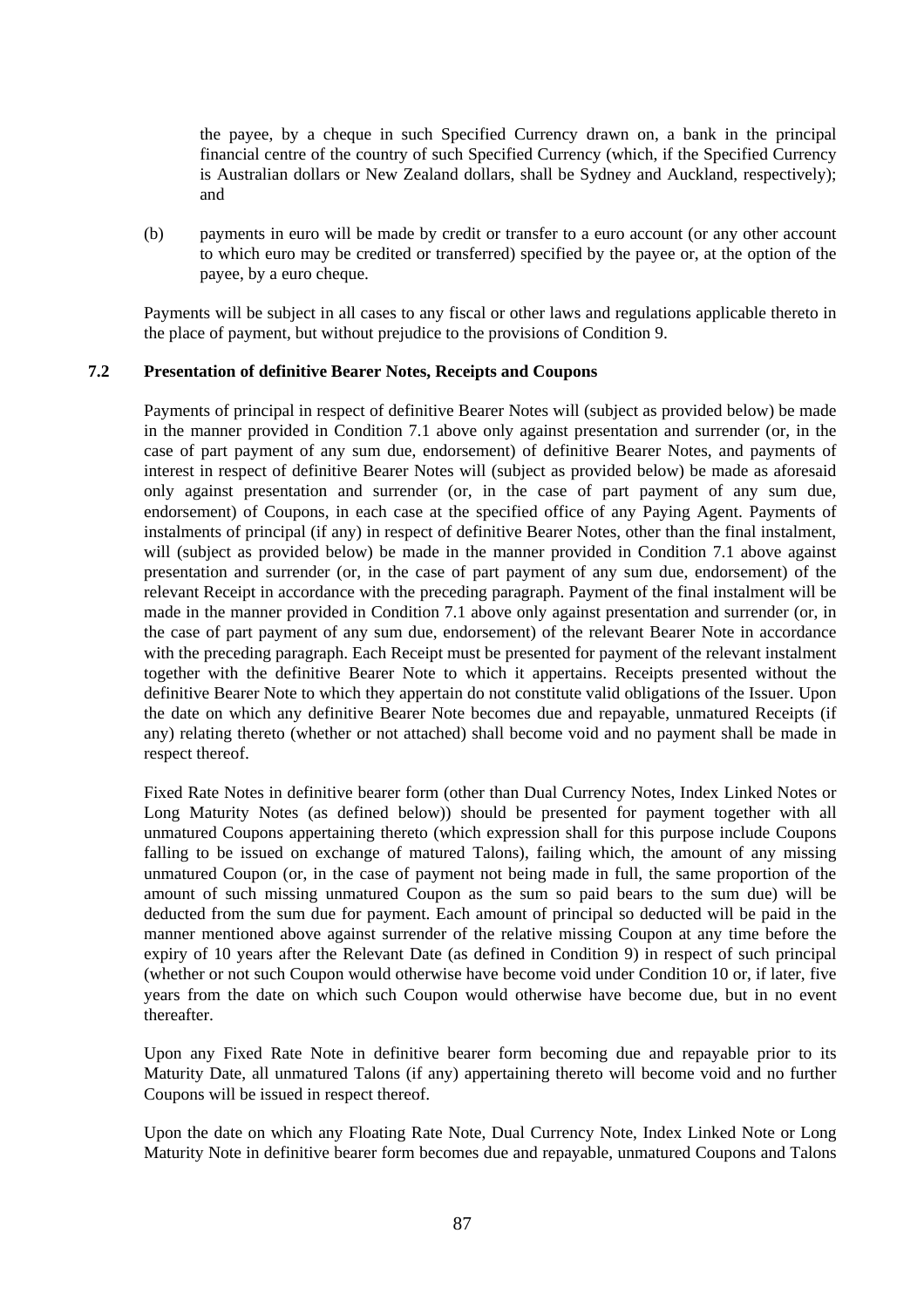(if any) relating thereto (whether or not attached) shall become void and no payment or, as the case may be, exchange for further Coupons shall be made in respect thereof. A **Long Maturity Note** is a Fixed Rate Note (other than a Fixed Rate Note which on issue had a Talon attached) whose nominal amount on issue is less than the aggregate interest payable thereon, provided that such Note shall cease to be a Long Maturity Note on the Interest Payment Date on which the aggregate amount of interest remaining to be paid after that date is less than the nominal amount of such Note.

If the due date for redemption of any definitive Bearer Note is not an Interest Payment Date, interest (if any) accrued in respect of such Note from (and including) the preceding Interest Payment Date or, as the case may be, the Interest Commencement Date shall be payable only against surrender of the relevant definitive Bearer Note.

#### **7.3 Payments in respect of Bearer Global Notes**

Payments of principal and interest (if any) in respect of Notes represented by any Global Note in bearer form will (subject as provided below) be made in the manner specified above in relation to definitive Bearer Notes and otherwise in the manner specified in the relevant Global Note against presentation or surrender, as the case may be, of such Global Note at the specified office of any Paying Agent. A record of each payment made against presentation or surrender of any Global Note in bearer form, distinguishing between any payment of principal and any payment of interest, will be made on such Global Note by the Paying Agent to which it was presented and such record shall be *prima facie* evidence that the payment in question has been made.

# **7.4 Payments in respect of Registered Notes**

Payments of principal (other than instalments of principal prior to the final instalment) in respect of each Registered Note (whether or not in global form) will be made against presentation and surrender (or, in the case of part payment of any sum due, endorsement) of the Registered Note at the specified office of the Registrar or any of the Paying Agents. Such payments will be made by transfer to the Designated Account (as defined below) of the holder (or the first named of joint holders) of the Registered Note appearing in the register of holders of the Registered Notes maintained by the Registrar (the **Register**) at the close of business on the third business day (being for this purpose a day on which banks are open for business in the city where the specified office of the Registrar is located) before the relevant payment date. Notwithstanding the previous sentence, if (a) a holder does not have a Designated Account or (b) the principal amount of the Notes held by a holder is less than U.S.\$250,000 (or its approximate equivalent in any other Specified Currency), payment will instead be made by a cheque in the Specified Currency drawn on a Designated Bank (as defined below). For these purposes, **Designated Account** means the account (which, in the case of a payment in Japanese yen to a non-resident of Japan, shall be a nonresident account) maintained by a holder with a Designated Bank and identified as such in the Register and **Designated Bank** means (in the case of payment in a Specified Currency other than euro) a bank in the principal financial centre of the country of such Specified Currency (which, if the Specified Currency is Australian dollars or New Zealand dollars, shall be Sydney and Auckland, respectively) and (in the case of a payment in euro) any bank which processes payments in euro.

Payments of interest and payments of instalments of principal (other than the final instalment) in respect of each Registered Note (whether or not in global form) will be made by a cheque in the Specified Currency drawn on a Designated Bank and mailed by uninsured mail on the business day in the city where the specified office of the Registrar is located immediately preceding the relevant payment date to the holder (or the first named of joint holders) of the Registered Note appearing in the Register at the close of business on the fifteenth day (whether or not such fifteenth day is a business day) before the relevant payment date (the **Record Date**) at his address shown in the Register on the Record Date and at his risk. Upon application of the holder to the specified office of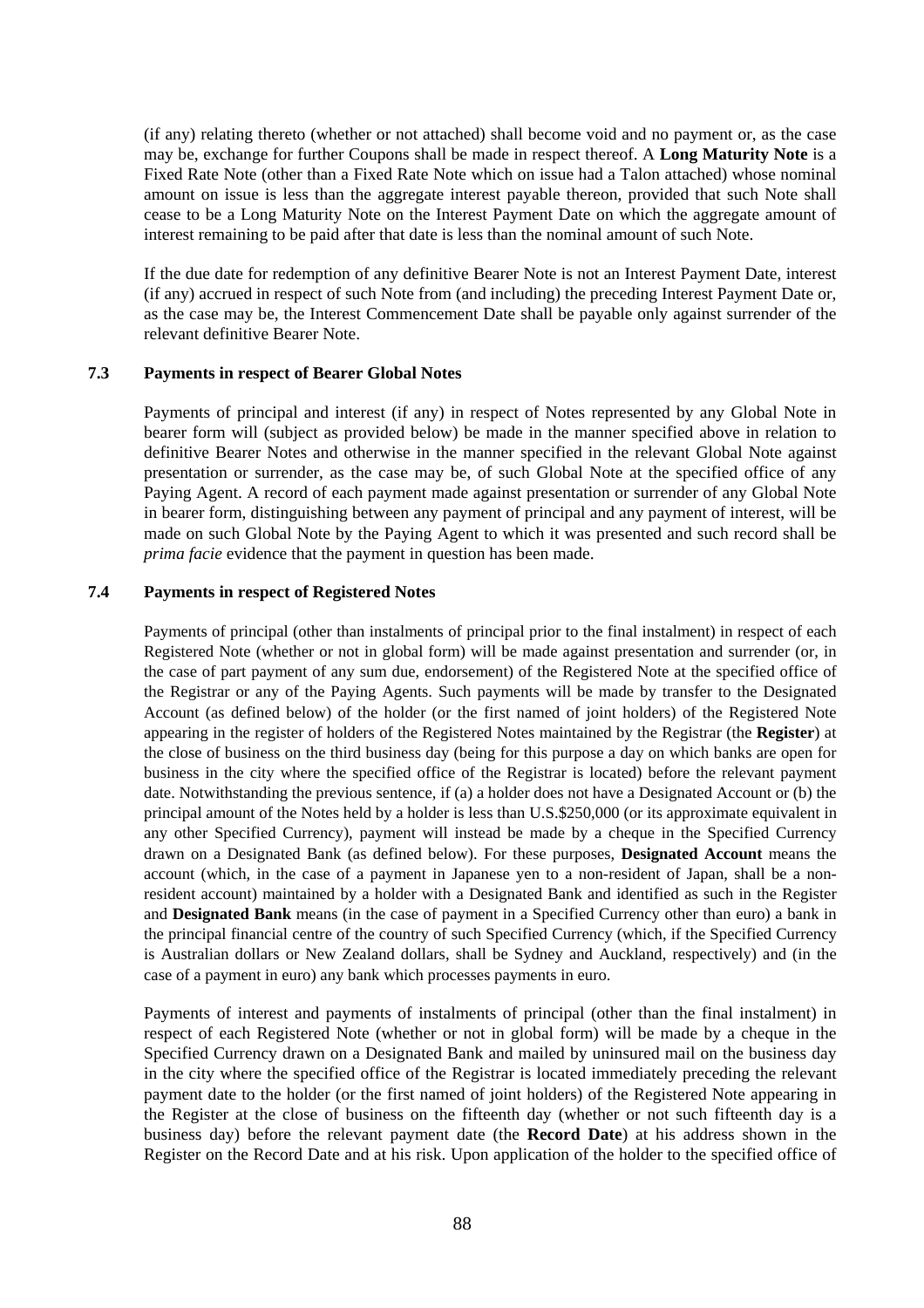the Registrar not less than three business days in the city where the specified office of the Registrar is located before the payment date for any payment of interest in respect of a Registered Note, the payment may be made by transfer on the payment date in the manner provided in the preceding paragraph. Any such application for transfer shall be deemed to relate to all future payments of interest (other than interest due on redemption) and instalments of principal (other than the final instalment) in respect of the Registered Notes which become payable to the holder who has made the initial application until such time as the Registrar is notified in writing to the contrary by such holder. Payment of the interest due in respect of each Registered Note on redemption and the final instalment of principal will be made in the same manner as payment of the principal amount of such Registered Note.

Holders of Registered Notes will not be entitled to any interest or other payment for any delay in receiving any amount due in respect of any Registered Note as a result of a cheque posted in accordance with this Condition arriving after the payment date for payment or being lost in the post. No commissions or expenses shall be charged to such holders by the Registrar in respect of any payments of principal or interest in respect of the Registered Notes.

None of the Issuer, the Guarantor or the Agents will have any responsibility or liability for any aspect of the records relating to, or payments made on account of, beneficial ownership interests in the Registered Global Notes or for maintaining, supervising or reviewing any records relating to such beneficial ownership interests.

#### **7.5 Payments in respect of Book-Entry Notes**

Payments in respect of the Book-Entry Notes (in terms of both principal and interest) will be made by transfer to the registered account of the relevant Noteholder maintained by or on behalf of it with a bank that processes payments in the currency in which the payment is due, details of which appear in the records of Iberclear, the relevant Iberclear Member or the Book-Entry Depositary, as the case may be, at the close of business on the Business Day on which the payment of principal and/or interest, as the case may be, falls due. Noteholders must rely on the procedures of Iberclear, the relevant Iberclear member or the Book.Entry Depositary, as the case may be, to receive payments under the relevant Book-Entry Notes. None of the Issuer, the Guarantor, any Agent or any of the Dealers will have any responsibility or liability for the records relating to payments made in respect of the Book-Entry Notes.

All payment in respect of the Book-Entry Notes are subject in all case to any applicable fiscal or other laws and regulations in the place of payment, without prejudice to the provisions of Condition 9 (*Taxation*). No commissions or expenses shall be charged to the Noteholders in respect of such payments.

#### **7.6 General provisions applicable to payments on Certificated Notes**

The holder of a Global Note shall be the only person entitled to receive payments in respect of Notes represented by such Global Note and the Issuer or, as the case may be, the Guarantor will be discharged by payment to, or to the order of, the holder of such Global Note in respect of each amount so paid.

Each of the persons shown in the records of Euroclear or Clearstream, Luxembourg, as the beneficial holder of a particular nominal amount of Notes represented by such Global Note must look solely to Euroclear or Clearstream, Luxembourg, as the case may be, for his share of each payment so made by the Issuer or, as the case may be, the Guarantor to, or to the order of, the holder of such Global Note. No person other than the holder of the relevant Global Note shall have any claim against the Issuer or the Guarantor in respect of any payments due in respect of such Global Note.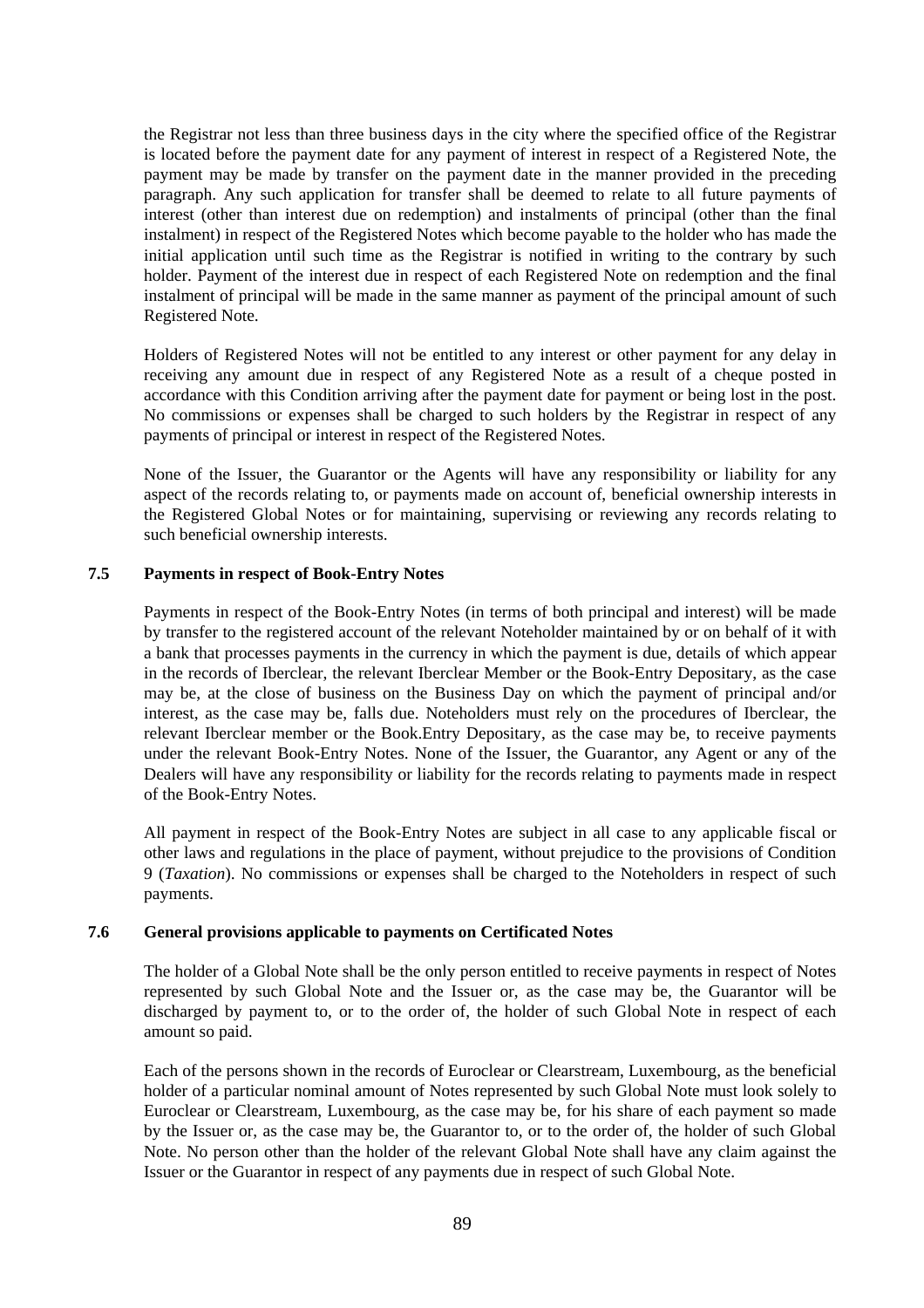Notwithstanding the foregoing provisions of this Condition, if any amount of principal and/or interest in respect of Bearer Notes is payable in U.S. dollars, such U.S. dollar payments of principal and/or interest in respect of such Notes will be made at the specified office of a Paying Agent in the United States if:

- (a) the Issuer has appointed Paying Agents with specified offices outside the United States with the reasonable expectation that such Paying Agents would be able to make payment in U.S. dollars at such specified offices outside the United States of the full amount of principal and interest on the Bearer Notes in the manner provided above when due;
- (b) payment of the full amount of such principal and interest at all such specified offices outside the United States is illegal or effectively precluded by exchange controls or other similar restrictions on the full payment or receipt of principal and interest in U.S. dollars; and
- (c) such payment is then permitted under United States law without involving, in the opinion of the Issuer and the Guarantor, adverse tax consequences to the Issuer or the Guarantor.

# **7.7 Payment Day**

If the date for payment of any amount in respect of any Note, Receipt or Coupon is not a Payment Day, the holder thereof shall not be entitled to payment until the next following Payment Day in the relevant place and shall not be entitled to further interest or other payment in respect of such delay. For these purposes, **Payment Day** means any day which (subject to Condition [7\)](#page-86-0) is:

- (a) a day on which commercial banks and foreign exchange markets settle payments and are open for general business (including dealing in foreign exchange and foreign currency deposits) in:
	- (i) the relevant place of presentation;
	- (ii) each Additional Financial Centre specified in the applicable Final Terms;
- (b) either (i) in relation to any sum payable in a Specified Currency other than euro, a day on which commercial banks and foreign exchange markets settle payments and are open for general business (including dealing in foreign exchange and foreign currency deposits) in the principal financial centre of the country of the relevant Specified Currency (if other than the place of presentation, any Additional Financial Centre and which, if the Specified Currency is Australian dollars or New Zealand dollars, shall be Sydney and Auckland, respectively) or (ii) in relation to any sum payable in euro, a day on which the TARGET2 System is open;

#### **7.8 Interpretation of principal and interest**

Any reference in the Conditions to principal in respect of the Notes shall be deemed to include, as applicable:

- (a) any additional amounts which may be payable with respect to principal under Condition [9;](#page-96-0)
- (b) the Final Redemption Amount of the Notes;
- (c) the Early Redemption Amount of the Notes;
- (d) the Optional Redemption Amount(s) (if any) of the Notes;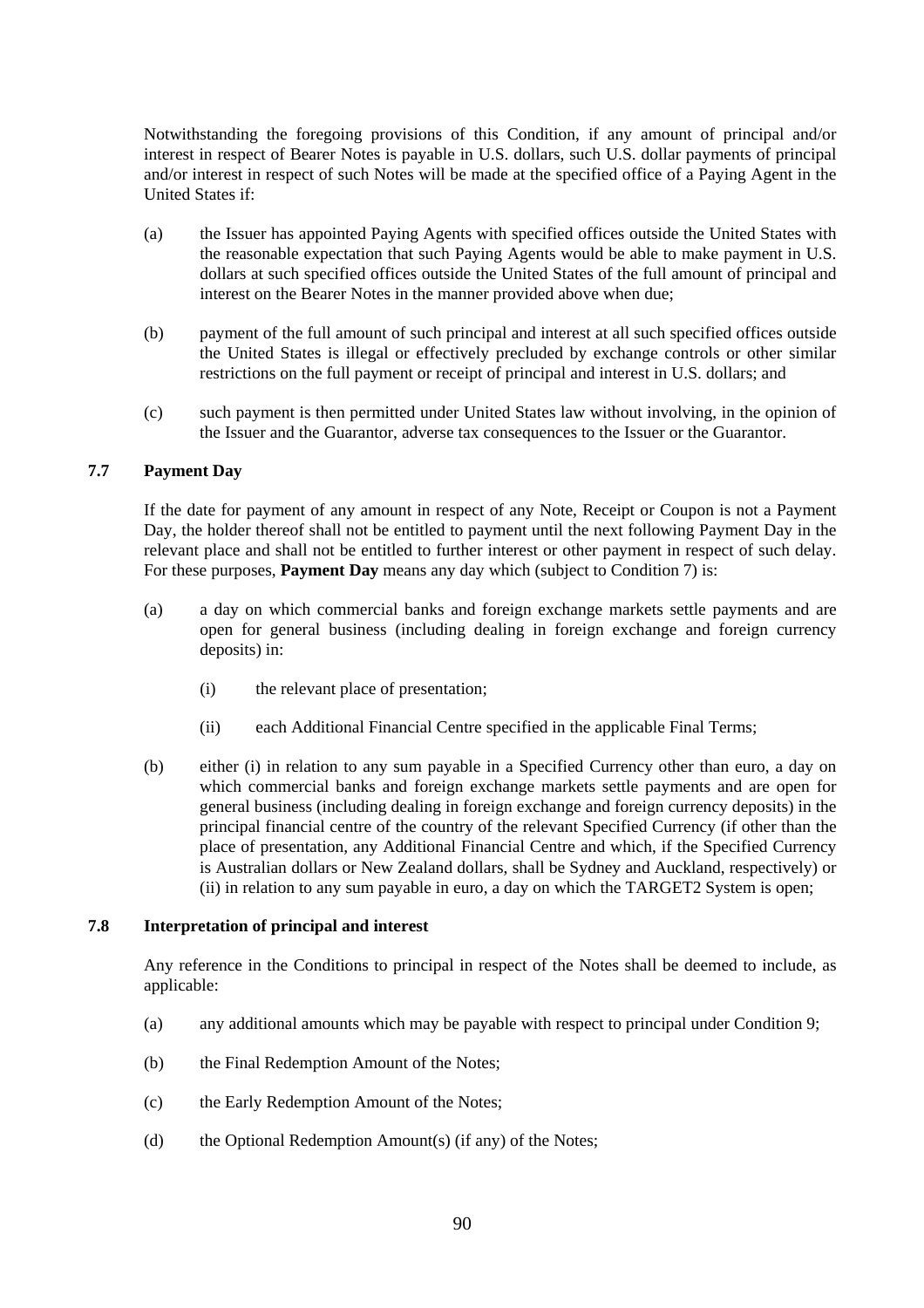- <span id="page-91-0"></span>(e) in relation to Notes redeemable in instalments, the Instalment Amounts;
- (f) in relation to Zero Coupon Notes, the Amortised Face Amount (as defined in Condition 8.7); and
- (g) any premium and any other amounts (other than interest) which may be payable by the Issuer under or in respect of the Notes.

Any reference in the Conditions to interest in respect of the Notes shall be deemed to include, as applicable, any additional amounts which may be payable with respect to interest under Condition [9.](#page-96-0)

# **8. REDEMPTION AND PURCHASE**

### **8.1 Redemption at maturity**

Unless previously redeemed or purchased and cancelled as specified below, each Note (including each Index Linked Redemption Note, each Dual Currency Redemption Note and any other Structured Note) will be redeemed by the Issuer at its Final Redemption Amount specified in, or determined in the manner specified in, the applicable Final Terms in the relevant Specified Currency; or by delivery of the relevant Underlying Securities or the payment of the Equity Linked Redemption Amount or Index Linked Redemption Amount on the Maturity Date.

#### **8.2 Redemption for tax reasons**

The Notes may be redeemed at the option of the Issuer in whole, but not in part, at any time (if this Note is neither a Floating Rate Note nor an Index Linked Note) on any Interest Payment Date (if this Note is either a Floating Rate Note or an Index Linked Note), on giving not less than 30 nor more than 60 days' notice to the Principal Paying Agent and, in accordance with Condition [15](#page-100-0), the Noteholders (which notice shall be irrevocable), if:

- (a) on the occasion of the next payment due under the Notes, the Issuer has or will become obliged to pay additional amounts as provided or referred to in Condition [9](#page-96-0) or the Guarantor would be unable for reasons outside its control to procure payment by the Issuer and in making payment itself would be required to pay such additional amounts, in each case as a result of any change in, or amendment to, the laws or regulations of Spain (as defined in Condition [9](#page-96-0)) or any change in the application or official interpretation of such laws or regulations, which change or amendment becomes effective on or after the date on which agreement is reached to issue the first Tranche of the Notes; and
- (b) such obligation cannot be avoided by the Issuer or, as the case may be, the Guarantor taking reasonable measures available to it,

provided that no such notice of redemption shall be given earlier than 90 days prior to the earliest date on which the Issuer or, as the case may be, the Guarantor would be obliged to pay such additional amounts were a payment in respect of the Notes then due.

Prior to the publication of any notice of redemption pursuant to this Condition, the Issuer or, as the case may be, the Guarantor shall deliver to the Principal Paying Agent a certificate signed by two Directors of the Issuer (or if at the time that such certification is to be given the Issuer has only one Director, such certificate may be signed by such Director) or, as the case may be, the Guarantor stating that the Issuer is entitled to effect such redemption and setting forth a statement of facts showing that the conditions precedent to the right of the Issuer so to redeem have occurred, an opinion of independent legal advisers of recognised standing to the effect that the Issuer or, as the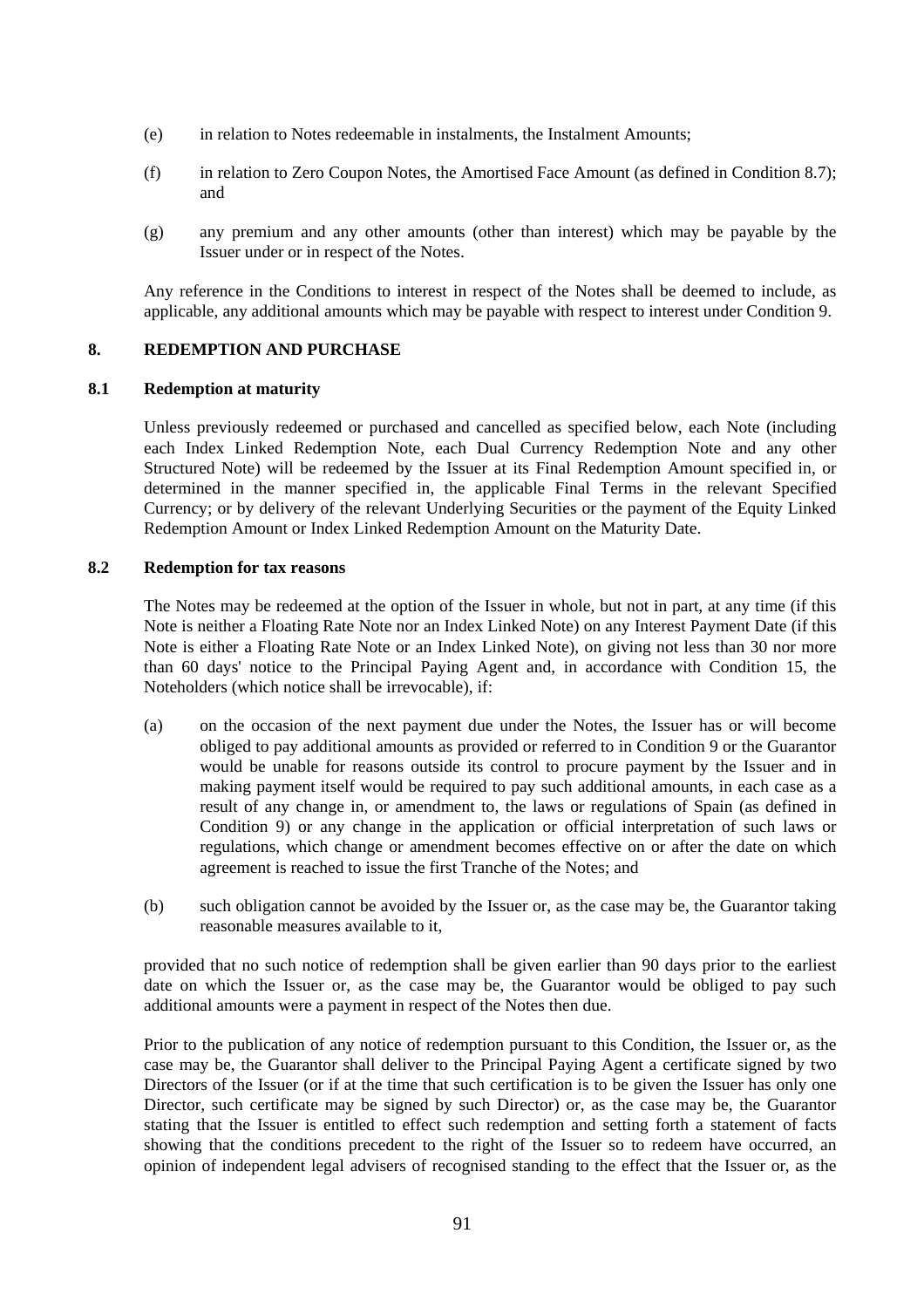<span id="page-92-0"></span>case may be, the Guarantor has or will become obliged to pay such additional amounts as a result of such change or amendment.

Notes redeemed pursuant to this Condition [8.2](#page-91-0) will be redeemed at their Early Redemption Amount referred to in Condition [8.7 below](#page-94-0) together (if appropriate) with interest accrued to (but excluding) the date of redemption.

#### **8.3 Redemption at the option of the Issuer (Issuer Call)**

If Issuer Call is specified in the applicable Final Terms, the Issuer may, having given (unless otherwise specified in the applicable Final Terms):

- (a) not less than five nor more than 30 days' notice to the Noteholders in accordance with Condition [15](#page-100-0) or such lesser period specified in the applicable Final Terms; and
- (b) not less than seven days before the giving of the notice referred to in (i), notice to the relevant Principal Paying Agent appointed in each issue and, in the case of a redemption of Registered Notes, the Registrar or such lesser period specified in the applicable Final Terms,

(which notices shall be irrevocable and shall specify the date fixed for redemption), redeem all or some only of the Notes then outstanding on any Optional Redemption Date and at the Optional Redemption Amount(s) specified in, or determined in the manner specified in, the applicable Final Terms together, if appropriate, with interest accrued to (but excluding) the relevant Optional Redemption Date. In the event of a redemption of some only of the Notes such redemption must be of a nominal amount not less than the Minimum Redemption Amount and not more than the Maximum Redemption Amount, in each case as may be specified in the applicable Final Terms. In the case of a partial redemption of Notes, the Notes to be redeemed (**Redeemed Notes**) will be selected individually by lot in accordance with applicable Spanish law requirements, in the case of Redeemed Notes represented by definitive Notes, and in accordance with the rules of Euroclear and/or Clearstream, Luxembourg (to be reflected in the records of Euroclear and Clearstream, Luxembourg as either a pool factor or a reduction in nominal amount, at their discretion) in the case of Redeemed Notes represented by a Global Note, or in the case of Redeemed Notes that are represented by Book-Entry Notes, the rules of Iberclear or the Book-Entry Depositary (as the case may be), not more than 30 days prior to the date fixed for redemption (or such lesser period specified in the applicable Final Terms) (such date of selection being hereinafter called the **Selection Date**). In the case of Redeemed Notes represented by definitive Notes, a list of the serial numbers of such Redeemed Notes will be published in accordance with Condition [15](#page-100-0) not less than 15 days prior to the date fixed for redemption (or such lesser period specified in the applicable Final Terms). No exchange of the relevant Global Note will be permitted during the period from (and including) the Selection Date to (and including) the date fixed for redemption pursuant to this Condition [8.3](#page-92-0) and notice to that effect shall be given by the Issuer to the Noteholders in accordance with Condition [15](#page-100-0)  at least five days prior to the Selection Date. The aggregate nominal amount of Redeemed Notes represented by Definitive Notes shall bear the same proportion to the aggregate nominal amount of all Redeemed Notes as the aggregate nominal amount of Definitive Notes outstanding bears to the aggregate nominal amount of the Notes outstanding, in each case on the Selection Date, provided that such first mentioned nominal amount shall, if necessary, be rounded downwards to the nearest integral multiple of the Specified Denomination, and the aggregate nominal amount of Redeemed Notes represented by a Global Note shall be equal to the balance of the Redeemed Notes. No exchange of the relevant Global Note will be permitted during the period from (and including) the Selection Date to (and including) the date fixed for redemption pursuant to this Condition [8.3](#page-92-0) and notice to that effect shall be given by the Issuer to the Noteholders in accordance with Condition [15](#page-100-0)  at least five days prior to the Selection Date.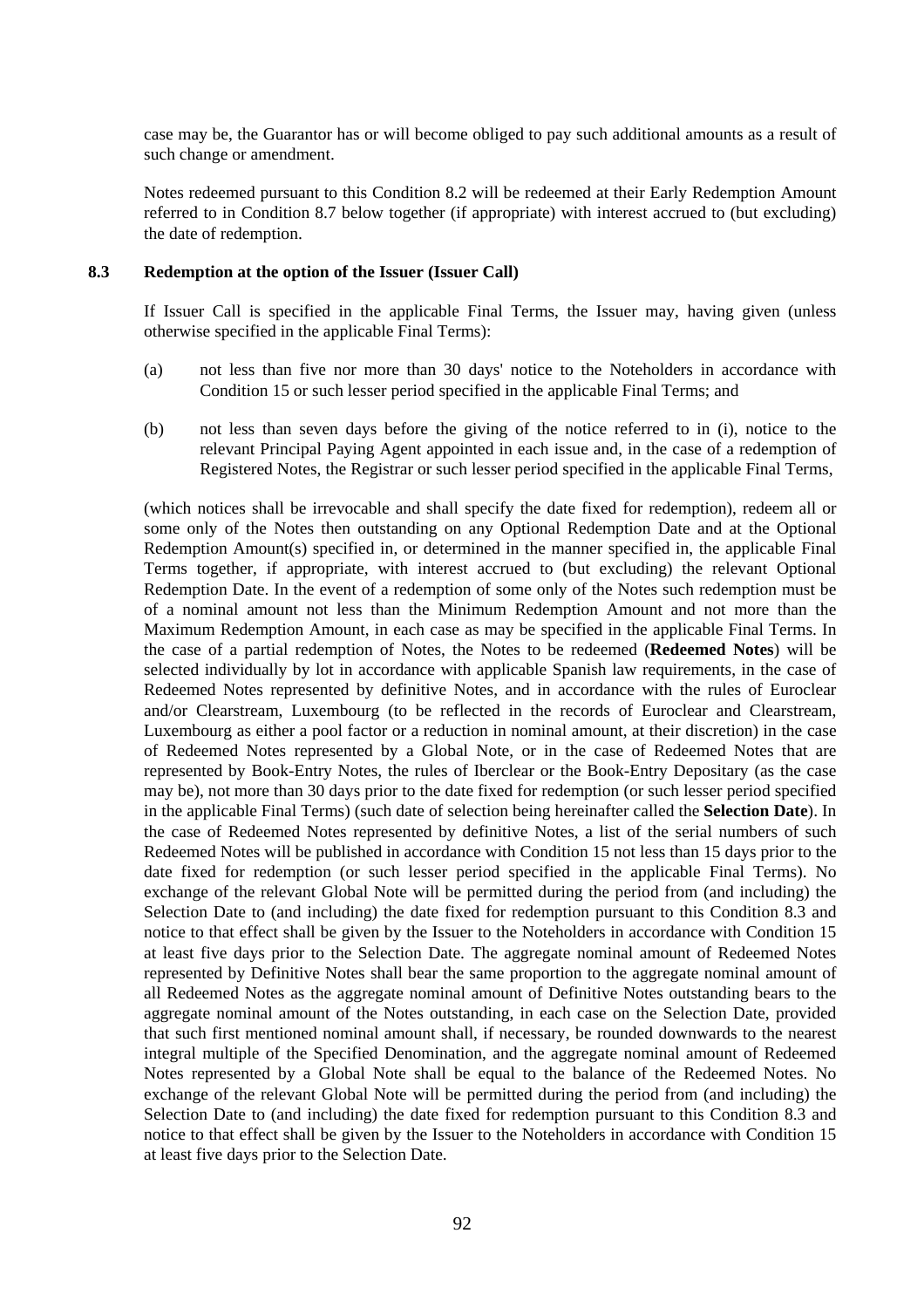<span id="page-93-0"></span>In the case of Redeemed Notes represented by Book-Entry Notes, a list of the ISIN codes of such Redeemed Notes will be published in accordance with Condition [15](#page-100-0) not less than 15 day's prior to the date fixed for redemption (or such lesser period as may be specified in the applicable Final Terms).

#### **8.4 Redemption at the option of the Noteholders (Investor Put)**

If Investor Put is specified in the applicable Final Terms, upon the holder of any Note giving to the Issuer in accordance with Condition [15](#page-100-0) not less than 15 nor more than 30 days' notice (or such lesser period specified in the applicable Final Terms) (which notice shall be irrevocable) the Issuer will, upon the expiry of such notice, redeem in whole but not in part, subject to, and in accordance with, the terms specified in the applicable Final Terms, such Note on the Optional Redemption Date and at the Optional Redemption Amount together, if appropriate, with interest accrued to (but excluding) the Optional Redemption Date. It may be that before an Investor Put can be exercised, certain conditions and/or circumstances will need to be satisfied. Where relevant, the provisions will be set out in the applicable Final Terms. To exercise the right to require redemption of this Note the holder of this Note must if this Note is in definitive form and held outside Euroclear and Clearstream, Luxembourg deliver at the specified office of any Paying Agent (in the case of Bearer Notes) or the Registrar (in the case of Registered Notes) at any time during normal business hours of such Paying Agent or, as the case may be, the Registrar falling within the notice period, a duly completed and signed notice of exercise in the form (for the time being current) obtainable from any specified office of any Paying Agent or, as the case may be, the Registrar (a **Put Notice**) and in which the holder must specify a bank account (or, if payment is required to be made by cheque, an address) to which payment is to be made under this Condition and, in the case of Registered Notes, the nominal amount thereof to be redeemed. If the Note is in definitive bearer form, the Put Notice must be accompanied by this Note or evidence satisfactory to the Paying Agent concerned that this Note will, following delivery of the Put Notice, be held to its order or under its control. If this Note is represented by a global Note or is in definitive form and held through Euroclear or Clearstream, Luxembourg, to exercise the right to require redemption of this Note the holder of this Note must, within the notice period, give notice to the Principal Paying Agent of such exercise in accordance with the standard procedures of Euroclear and Clearstream, Luxembourg (which may include notice being given on his instruction by Euroclear or Clearstream, Luxembourg or any common depositary for them to the Principal Paying Agent by electronic means) in a form acceptable to Euroclear and Clearstream, Luxembourg from time to time, and, if this Note is a Bearer Note represented by a global Note, at the same time present or procure the presentation of the relevant global Note to the Principal Paying Agent for notation accordingly. If the Note is represented by a Book-Entry Note held through Iberclear, to exercise the right to require redemption of this Note the holder of this Note must, within the notice period, give notice to the Principal Paying Agent of such exercise in accordance with the standard procedures of Iberclear (which may include notice being given on his instruction by Iberclear, or any Iberclear member to the Principal Paying Agent by electronic means) in a form acceptable to Iberclear from time to time. In the case of a Book-Entry Note held through a Book-Entry Depositary, to exercise the right to require redemption of the Note, the holder of the Note must within the notice period, give notice to the Principal Paying Agent and the Spanish Paying Agent in accordance with the procedures agreed with such Book-Entry Depositary.

Any Put Notice or other notice given in accordance with the standard procedures of Euroclear, and/or Clearstream Luxembourg and/or Iberclear given by a holder of any Note pursuant to this Condition [8.4](#page-93-0) shall be irrevocable except where prior to the due date of redemption an Event of Default has occurred and is continuing in which event such holder, at its option, may elect by notice to the Issuer to withdraw the notice given pursuant to this Condition [8.4](#page-93-0) and instead to declare such Note forthwith due and payable pursuant to Condition [11](#page-98-0).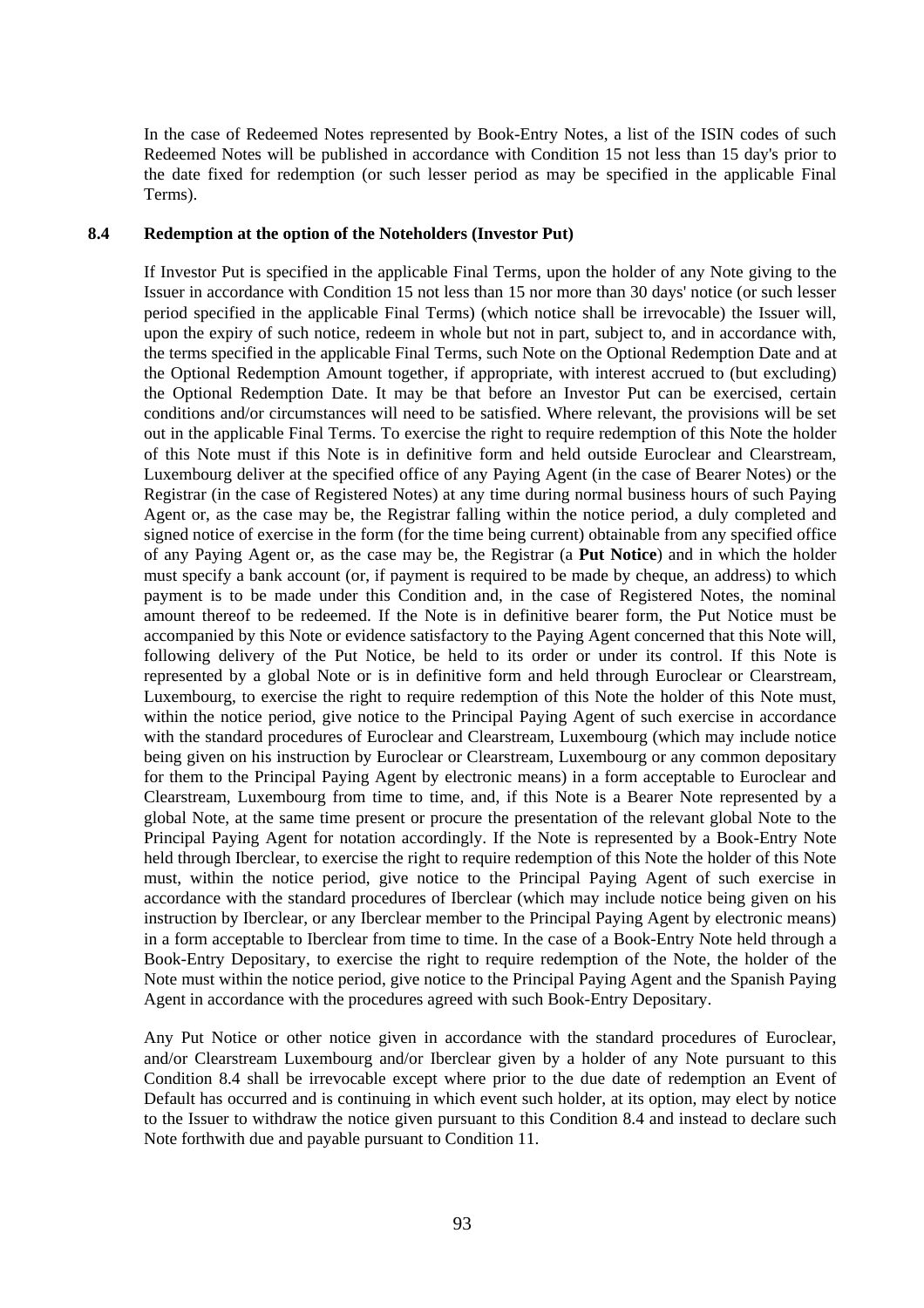## <span id="page-94-0"></span>**8.5 Delivery of Underlying Securities**

- (a) In the case of redemption of a Series of Notes by way of delivery of Underlying Securities, the Issuer will transfer, or procure the delivery by the Delivery Agent of, the number of Underlying Securities to or to the order of the Noteholder (as notified by the Noteholder in accordance with Condition [15](#page-100-0)). The Underlying Securities will be credited to a securities account as notified by the Noteholder to the Issuer on or before the Settlement Date which account forms part of the clearing systems of Euroclear or Clearstream or such other system as specified in the applicable Final Terms. The applicable Final Terms will specify into which systems the Underlying Securities may be transferred. No Noteholder will be entitled to receive dividends declared or paid in respect of the Underlying Securities to which such Note gives entitlement or to any other rights relating to or arising out of such Underlying Securities if the date on which the Underlying Securities are quoted ex-dividend or ex-the relevant right falls before the date on which the Underlying Securities are credited into the securities account of the Noteholder.
- (b) Notes to be redeemed in accordance with this condition to the same Noteholder will be aggregated for the purpose of determining the Underlying Securities to which such Notes give entitlement (and, for the avoidance of doubt, in the case of a basket per particular class of Underlying Securities comprised in that basket). The Noteholders will not be entitled to any interest or other payment or compensation if and to the extent that the delivery of the Underlying Securities will take place after the earlier of the Optional Redemption Date or the Maturity Date. The number of Underlying Securities calculated on the basis of the prevailing formula in the applicable Final Terms will, to the extent they form a whole number, be transferred to the Noteholder. Entitlement to the remaining fractions of Underlying Securities will be settled by payment of those fractions in cash rounded off to two decimals, calculated by the Calculation Agent on the basis of the price of the Underlying Securities quoted on the relevant Related Exchange at the closing on the Valuation Date and, to the extent necessary, converted into euro at the Calculation Agent's spot rate of exchange prevailing on such day.

### **8.6 Redemption of Equity Linked Notes following Nationalisation or Insolvency**

On the occurrence of any of the events described in paragraph [\(d\)](#page-70-0) and [\(e\)](#page-70-0) in the definition of **Extraordinary Event**, the Issuer may, having given:

- (a) not less than five days' notice to the Noteholders in accordance with Condition [15](#page-100-0); and
- (b) not less than seven days before the giving of the notice referred to in (a), notice to the Principal Paying Agent,

redeem all, but not some only, of the Notes then outstanding on the date specified in the notice referred to in (a) above at the Early Redemption Amount together with, unless otherwise specified in the applicable Final Terms, an amount in respect of interest (if any) accrued on such Notes from and including the immediately preceding Interest Payment Date or, if none, the Interest Commencement Date to and including the date of redemption.

# **8.7 Early Redemption Amounts**

For the purpose of Condition [8.2 above](#page-91-0) and Condition [11,](#page-98-0) each Note will be redeemed at its Early Redemption Amount calculated as follows:

(a) in the case of a Note with a Final Redemption Amount equal to the Issue Price, at the Final Redemption Amount thereof; or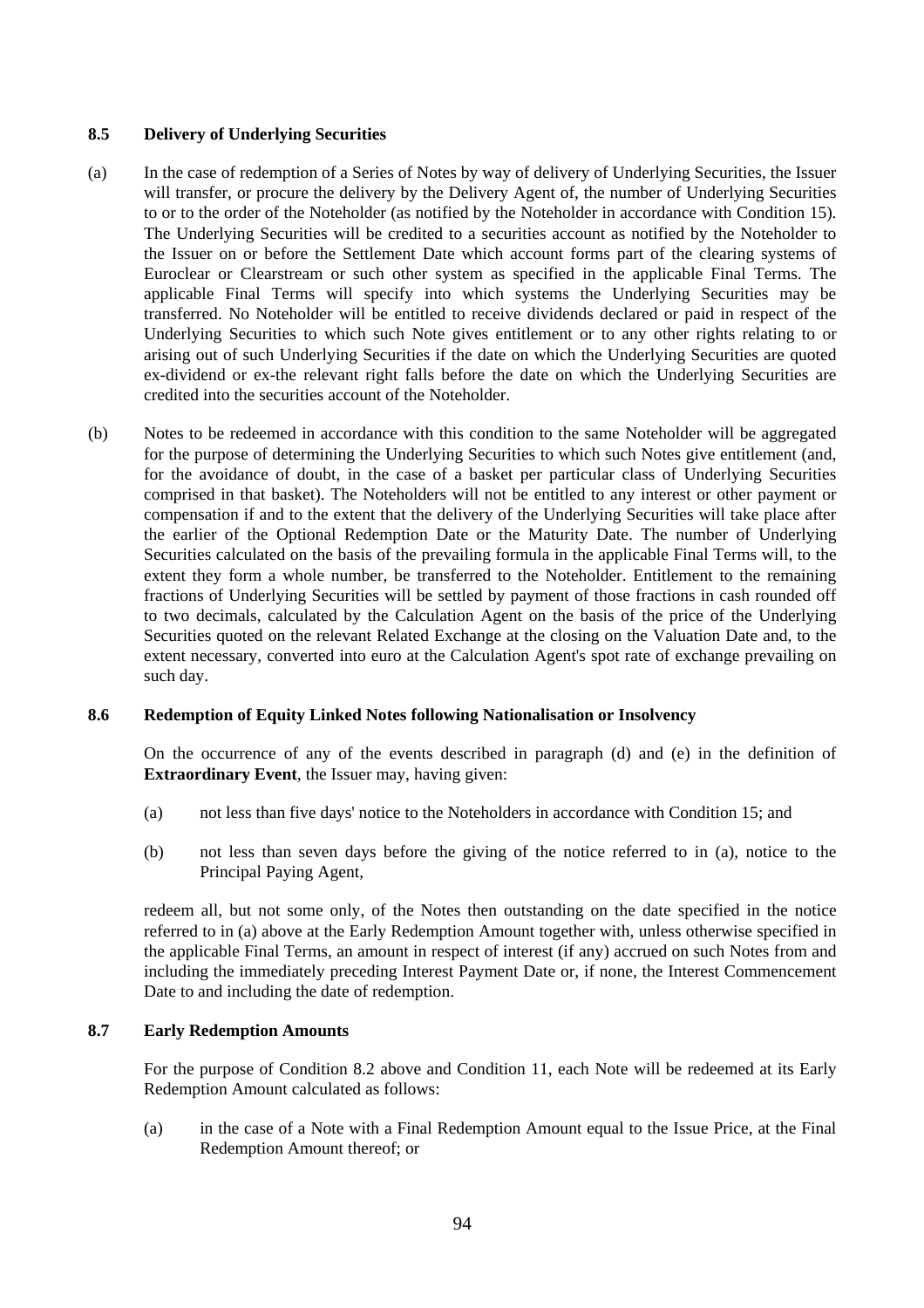- <span id="page-95-0"></span>(b) in the case of a Note (other than a Zero Coupon Note but including an Instalment Note and a Partly Paid Note) with a Final Redemption Amount which is or may be less or greater than the Issue Price or which is payable in a Specified Currency other than that in which the Note is denominated, at the amount specified in, or determined in the manner specified in, the applicable Final Terms or, if no such amount or manner is so specified in the applicable Final Terms, at its nominal amount; or
- (c) in the case of a Zero Coupon Note, at an amount (the **Amortised Face Amount**) calculated in accordance with the following formula:

Early Redemption Amount =  $RP \times (1+AY)^y$ 

where:

**RP** means the Reference Price;

**AY** means the Accrual Yield expressed as a decimal; and

**y** is a fraction the numerator of which is equal to the number of days (calculated on the basis of a 360-day year consisting of 12 months of 30 days each) from (and including) the Issue Date of the first Tranche of the Notes to (but excluding) the date fixed for redemption or (as the case may be) the date upon which such Note becomes due and repayable and the denominator of which is 360,

or on such other calculation basis as may be specified in the applicable Final Terms; or

(d) in the case of a Note where Early Redemption Amount (Structured) is specified in the applicable Final Terms, an amount equal to the market value of the Notes on the date of redemption, adjusted to account for any losses, expenses and costs to the Issuer, or any of its Affiliates, of unwinding any underlying or related hedging and funding arrangements, including, without limitation, equity options, all as determined by the Calculation Agent in its sole and absolute discretion.

### **8.8 Instalments**

Instalment Notes will be redeemed in the Instalment Amounts and on the Instalment Dates. In the case of early redemption, the Early Redemption Amount will be determined pursuant to Condition [8.7 above](#page-94-0).

#### **8.9 Partly Paid Notes**

Partly Paid Notes will be redeemed, whether at maturity, early redemption or otherwise, in accordance with the provisions of this Condition and the applicable Final Terms.

#### **8.10 Purchases**

The Issuer, the Guarantor or any of their respective subsidiaries may at any time purchase Senior Notes (provided that, in the case of definitive Bearer Notes, all unmatured Receipts, Coupons and Talons appertaining thereto are purchased therewith) at any price in the open market or otherwise. Senior Notes purchased as aforesaid may, at the option of the Guarantor, be held, reissued, resold or surrendered to any Paying Agent and/or the Registrar for cancellation except that all Senior Notes purchased by the Issuer must be surrendered for cancellation.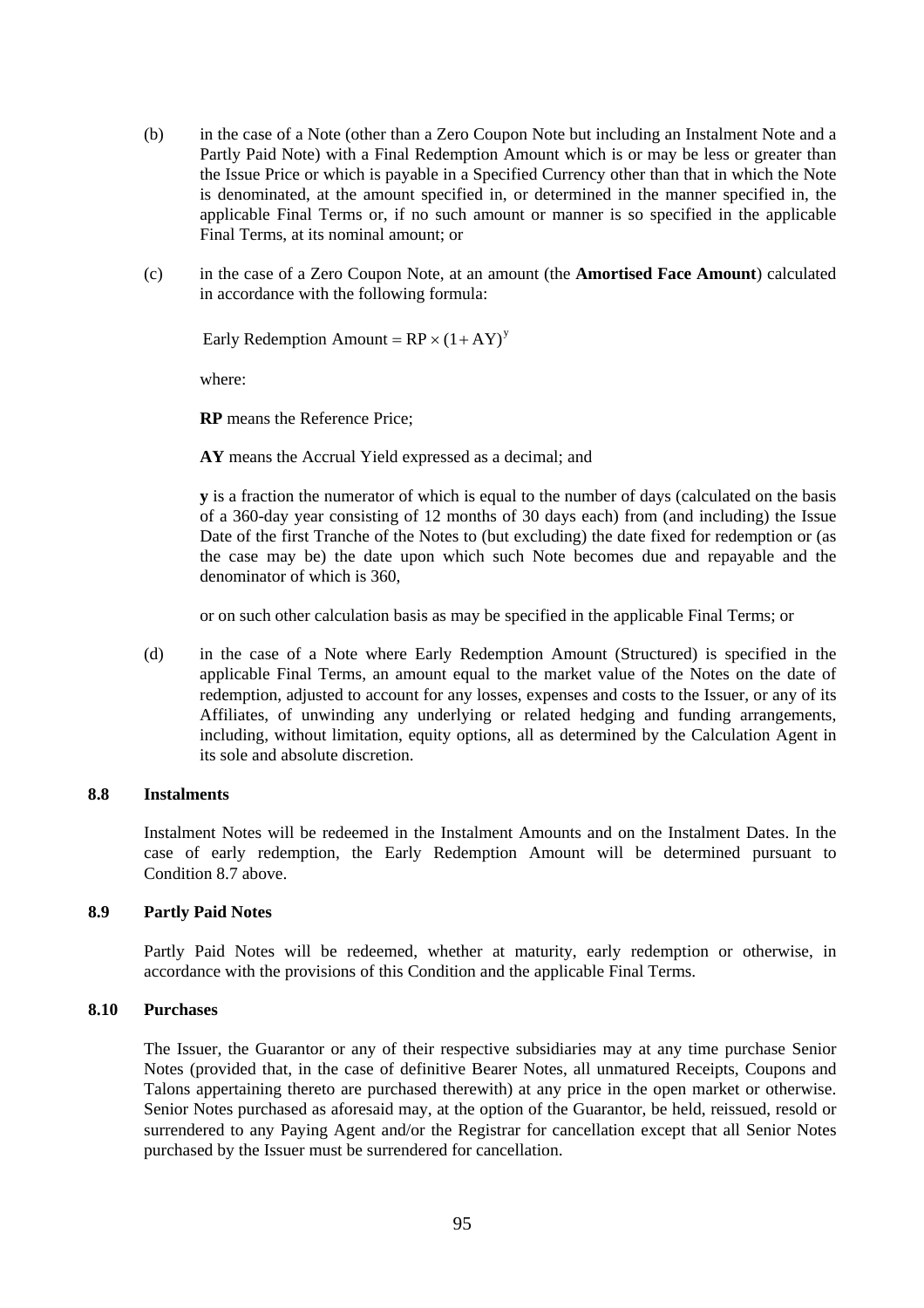# <span id="page-96-0"></span>**8.11 Cancellation**

All Notes which are redeemed will forthwith be cancelled (together with all unmatured Receipts, Coupons and Talons attached thereto or surrendered therewith at the time of redemption). All Notes so cancelled and any Notes purchased and cancelled pursuant to Condition [8.10 above](#page-95-0) (together with all unmatured Receipts, Coupons and Talons cancelled therewith) shall be forwarded to the Principal Paying Agent and cannot be reissued or resold.

## **8.12 Late payment on Zero Coupon Notes**

If the amount payable in respect of any Zero Coupon Note upon redemption of such Zero Coupon Note pursuant to Conditions [8.1,](#page-91-0) [8.2](#page-91-0), [8.3](#page-92-0) or [8.4 above](#page-93-0) or upon its becoming due and repayable as provided in Condition [11](#page-98-0) is improperly withheld or refused, the amount due and repayable in respect of such Zero Coupon Note shall be the amount calculated as provided in Condition [8.7\(c\) above](#page-95-0) as though the references therein to the date fixed for the redemption or the date upon which such Zero Coupon Note becomes due and payable were replaced by references to the date which is the earlier of:

- (a) the date on which all amounts due in respect of such Zero Coupon Note have been paid; and
- (b) the date on which the full amount of the moneys payable in respect of such Zero Coupon Notes has been received by the Principal Paying Agent or the Registrar and notice to that effect has been given to the Noteholders in accordance with Condition [15](#page-100-0).

### **8.13 Occurrence of a Market Disruption Event**

If Market Disruption Event is specified as applicable in the Final Terms, the Final Terms shall specify the relevant fall-back provisions with respect to determining the Redemption Amount following the occurrence of a Market Disruption Event.

## **9. TAXATION**

All payments of principal and interest in respect of the Notes, Receipts and Coupons by the Issuer or the Guarantor will be made without withholding or deduction for or on account of any present or future taxes or duties of whatever nature imposed or levied by or on behalf of the Kingdom of Spain or any political subdivision or authority thereof or therein having the power to tax (Spain) unless such withholding or deduction is required by law. In such event, the Issuer or, as the case may be, the Guarantor will pay such additional amounts as shall be necessary in order that the net amounts received by the holders of the Notes, Receipts or Coupons after such withholding or deduction shall equal the respective amounts of principal and interest which would otherwise have been receivable in respect of the Notes, Receipts or Coupons, as the case may be, in the absence of such withholding or deduction; except that no such additional amounts shall be payable with respect to any Note, Receipt or Coupon:

- (a) presented for payment by or on behalf of a holder who is liable for such taxes or duties in respect of such Note, Receipt or Coupon by reason of his having some connection with Spain other than the mere holding of such Note, Receipt or Coupon; or
- (b) presented for payment more than 30 days after the Relevant Date (as defined below) except to the extent that the holder thereof would have been entitled to an additional amount on presenting the same for payment on such 30th day assuming that day to have been a Payment Day (as defined in Condition 7.7); or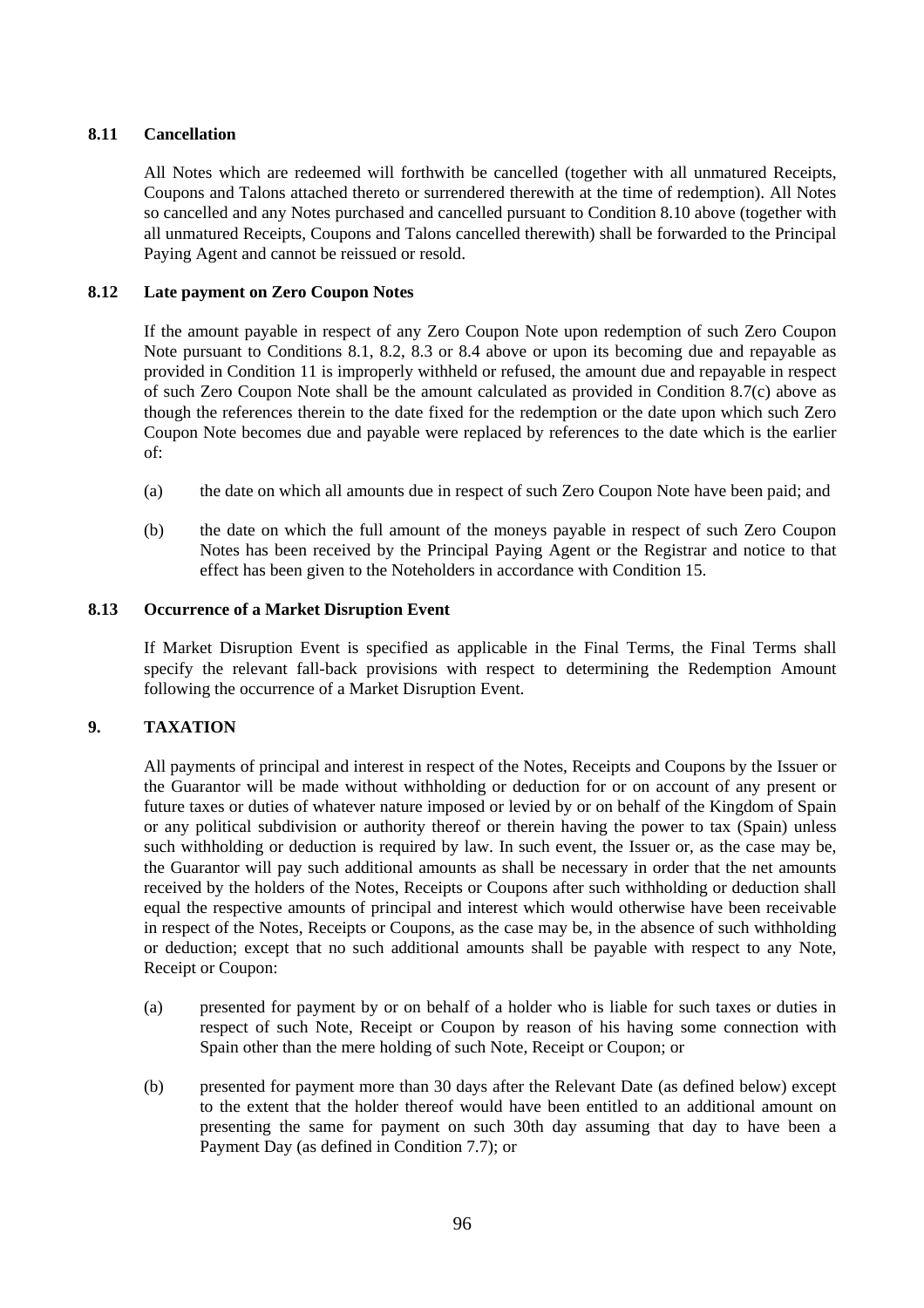- <span id="page-97-0"></span>(c) presented for payment by or on behalf of a holder in respect of whom the Issuer or the Guarantor (or the Principal Paying Agent on its behalf) has not received all details concerning such holder's identity and tax residence as it requires in order to comply with Spanish Law 13/1985, of  $25<sup>th</sup>$  May as amended by Law 19/2003 of  $4<sup>th</sup>$  July, 2003 and Law  $23/2005$  of 18 November 2005 and Royal Decree 1065/2007 of  $27<sup>th</sup>$  July, 2007, no later than 10.00 a.m. (CET) on the second Business Day prior to the 10th calendar day of the month following the relevant Interest Payment Date (the **Quick Refund Deadline**), (or if such date is not a day on which commercial banks are open for general business in Spain, the immediately preceding such date); or
- (d) where such withholding or deduction is imposed on a payment to an individual and is required to be made pursuant to European Council Directive 2003/48/EC or any law implementing or complying with, or introduced in order to conform to, such Directive; or
- (e) presented for payment by or on behalf of a holder who would be able to avoid such withholding or deduction by presenting the relevant Note, Receipt or Coupon to another Paying Agent in a Member State of the European Union; or
- (f) presented for payment by or on behalf of a Spanish legal entity subject to Spanish Corporate Income Tax or by an individual or legal entity non resident in Spain, subject to Spanish Non-Resident Income Tax, operating in Spain through a permanent establishment to which the Notes are assigned, if the Spanish Tax Authorities determine that the Notes do not comply with the exemption requirements specified in Sections 59 q) and s) of the Royal Decree 1777/2004 of  $30<sup>th</sup>$  July, 2004 approving the Corporate Income Tax Regulations in the way that such requirements have been interpreted by the reply to the consultation of the Directorate General for Taxation on  $20<sup>th</sup>$  July, 2004 or if they change the interpretation held in the before mentioned reply and require a withholding to be made.

In these Conditions, the **Relevant Date** means the date on which such payment first becomes due, except that, if the full amount of the moneys payable has not been duly received by the Principal Paying Agent or the Registrar, as the case may be, on or prior to such due date, it means the date on which, the full amount of such moneys having been so received, notice to that effect is duly given to the Noteholders in accordance with Condition [15](#page-100-0).

See *"Taxation – Disclosure of Noteholder Information in connection with Interest Payments"* for a fuller description of certain tax considerations (particularly in relation to holders which are resident in Spain) relating to the Notes, the formalities which holders must follow in order to claim exemption from withholding tax and for a description of certain disclosure requirements imposed on the Guarantor relating to the identity and tax residence of holders of Notes. Holders should note that if certain required information is not supplied in a timely fashion, they will not receive the full amount of interest due but may be entitled to obtain a refund of amounts withheld. See *"Taxation".* 

### **10. PRESCRIPTION**

Claims for payment in respect of Notes (whether in bearer, registered or book-entry form), Receipts and Coupons will become void unless made within a period of 10 years (in the case of principal) and five years (in the case of interest) after the Relevant Date (as defined in Condition) therefor.

There shall not be included in any Coupon sheet issued on exchange of a Talon any Coupon the claim for payment in respect of which would be void pursuant to this Condition or Condition [7.2](#page-87-0) or any Talon which would be void pursuant to Condition [7.2.](#page-87-0)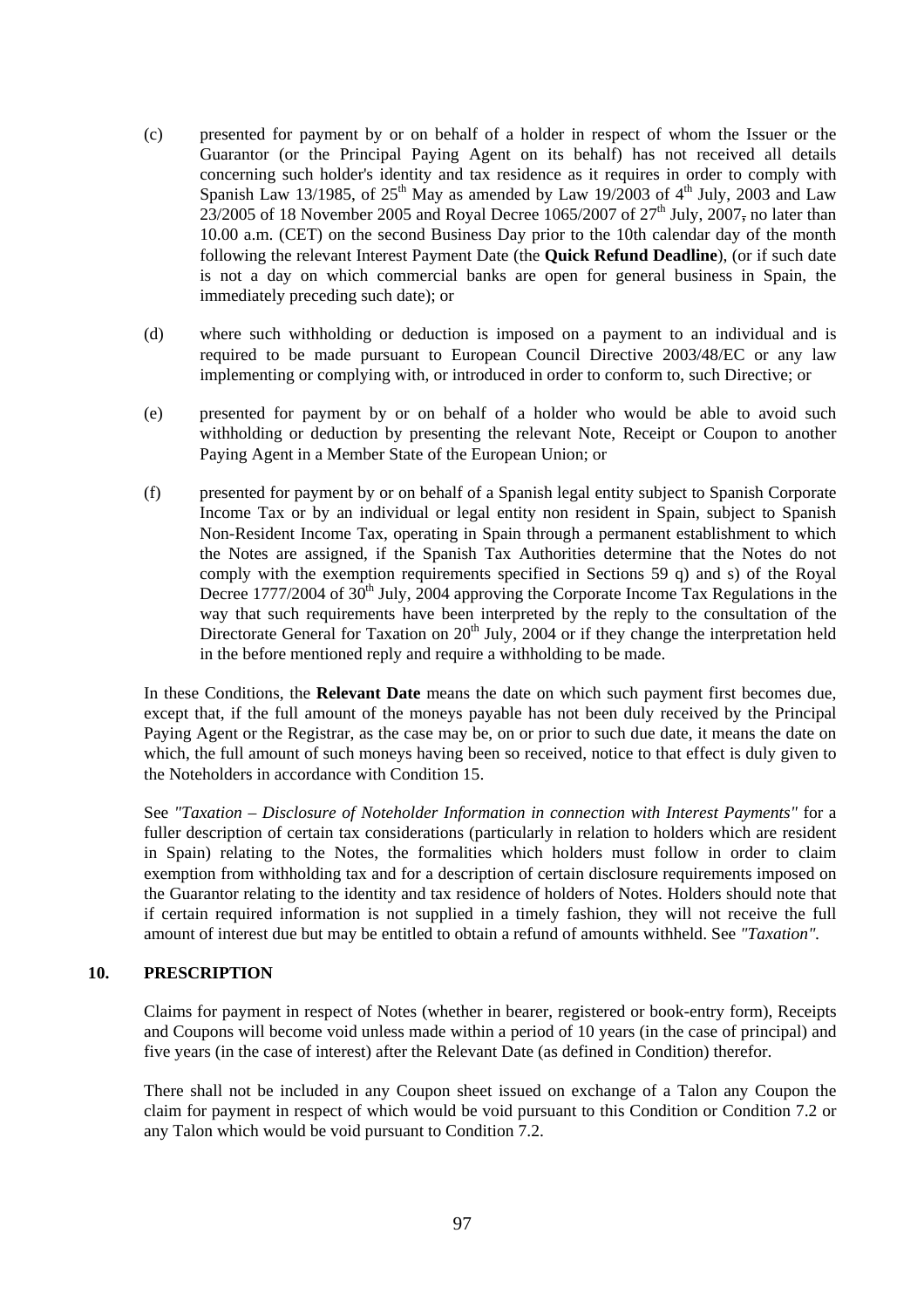# <span id="page-98-0"></span>**11. EVENTS OF DEFAULT**

If any of the following events (each an **Event of Default**) shall have occurred and be continuing:

- (a) a default is made for more than 14 days in the payment of any principal due in respect of any of the Notes or 21 days or more in the payment of any interest due in respect of any of the Notes; or
- (b) a default is made in the performance by the Issuer or the Guarantor of any other obligation under the provisions of the Notes or under the provisions of the Guarantee relating to the Notes and such default continues for more than 30 days following service by a Noteholder on the Issuer and the Guarantor of a notice requiring the same to be remedied; or
- (c) any Capital Markets Indebtedness of the Issuer or the Guarantor where the principal amount of such indebtedness is in any case in excess of U.S.\$50,000,000 or its equivalent in another currency or other currencies or any guarantee by the Issuer or the Guarantor of any Capital Markets Indebtedness of any other person is not (in the case of Capital Markets Indebtedness) paid when due (after whichever is the longer of 30 days after the due date and any applicable grace period therefor) or becomes prematurely due and repayable following a default on the part of, or an event of default with reference to, the Issuer or the Guarantor, or (in the case of a guarantee) honoured when called upon (after whichever is the longer of 30 days after the due date and any applicable grace period therefor); or
- (d) an order of any competent court or administrative agency is made or any resolution is passed by the Issuer for the winding-up or dissolution of the Issuer (other than for the purpose of an amalgamation, merger or reconstruction approved by the Syndicate of Noteholders); or
- (e) an order is made by any competent court commencing insolvency proceedings (*procedimientos concursales*) against the Guarantor or an order is made or a resolution is passed for the dissolution or winding-up of the Guarantor (except (i) in any such case for the purpose of a reconstruction or a merger or amalgamation which has been previously approved by the Syndicate of Noteholders or (ii) where the entity resulting from any such reconstruction or merger or amalgamation is a Financial Institution (*entidad de crédito*) according to Royal Legislative Decree (*Real Decreto Legislativo*) 1298/1986 of 28<sup>th</sup> June, as amended and restated) and will have a rating for long-term senior debt assigned by Standard & Poor's Rating Services, Moody's Investors Services or Fitch Ratings Ltd equivalent to or higher than the rating for long-term senior debt of the Guarantor immediately prior to such reconstruction or merger or amalgamation); or
- (f) the Issuer or the Guarantor is adjudicated or found bankrupt or insolvent, or any order of any competent court or administrative agency is made for, or any resolution is passed by the Issuer or the Guarantor to apply for, judicial composition proceedings with its creditors or for the appointment of a receiver or trustee or other similar official in insolvency proceedings in relation to the Issuer or the Guarantor or of a substantial part of the assets of either of them (unless, in the case of an order for a temporary appointment, such appointment is discharged within 30 days); or
- (g) the Issuer or the Guarantor stops payment of its debts generally; or
- (h) the Issuer (except for the purpose of an amalgamation, merger or reconstruction approved by the Syndicate of Noteholders) or the Guarantor (except (i) for the purpose of an amalgamation, merger or reconstruction approved by the Syndicate of Noteholders or (ii) where the entity resulting from any such reconstruction or merger or amalgamation will have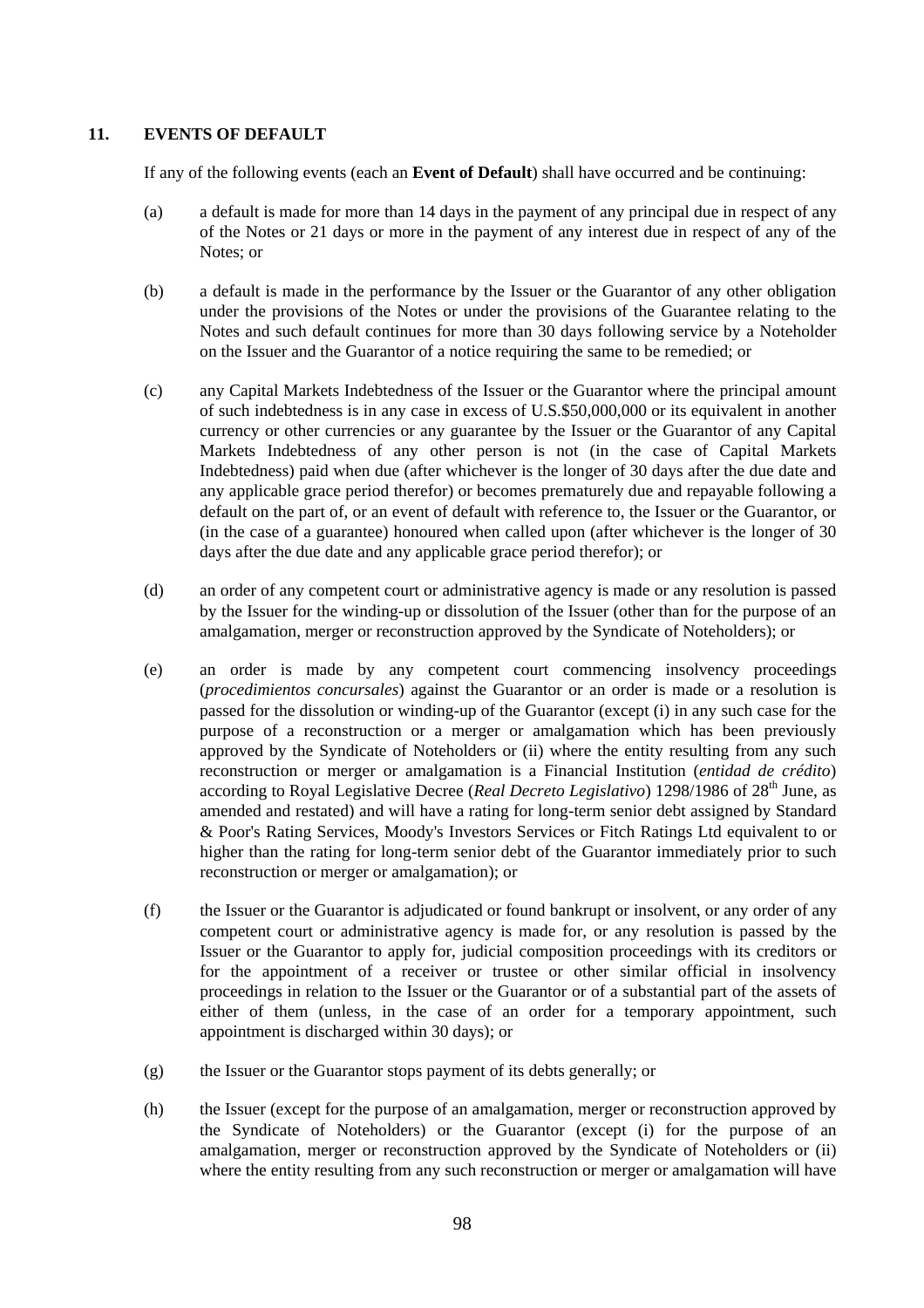<span id="page-99-0"></span>a rating for long-term senior debt assigned by Standard & Poor's Rating Services or Moody's Investor Services equivalent to or higher than the rating for long-term senior debt of the Guarantor immediately prior to such reconstruction or merger or amalgamation) ceases or threatens to cease to carry on the whole or substantially the whole of its business; or

- (i) an encumbrancer takes possession of the whole or any substantial part of the assets or undertaking of the Issuer or the Guarantor or an application is made for the appointment of an administrative or other receiver, manager, administrator or similar official in relation to the Issuer or the Guarantor or in relation to the whole or any substantial part of the undertaking or assets of the Issuer or the Guarantor, or a distress or execution is levied or enforced upon or sued out against any substantial part of the undertaking or assets of the Issuer or the Guarantor and is not discharged within 30 days; or
- (j) the Guarantee ceases to be, or is claimed by the Guarantor not to be, in full force and effect, then (i) the holder of any Note may declare such Note or (ii) the Representative, acting on the instructions of the Syndicate of Noteholders, may (if then permitted by applicable Spanish law) declare all the Notes, in each case by written notice to the Issuer at the specified office of the Principal Paying Agent or the Registrar, as the case may be, effective upon the date of receipt thereof by the Principal Paying Agent or the Registrar, as the case may be, (in the case of paragraph [\(d\)](#page-98-0) and, in relation to the Issuer only, [\(f\)](#page-98-0) and [\(g\) above,](#page-98-0) only if then permitted by applicable Spanish Law) to be forthwith due and payable, whereupon the same shall become immediately due and payable at its Early Redemption Amount (as described in Condition 8.7), together with accrued interest (if any) to the date of repayment.

For the purpose of paragraphs [\(f\)](#page-98-0), [\(h\)](#page-99-0) and [\(i\)](#page-99-0), a report by the auditors for the time being of the Issuer or the Guarantor, as the case may be, as to whether any part of the undertaking, business or assets of the Issuer or the Guarantor is "substantial" shall, in the absence of manifest error, be conclusive.

### **12. REPLACEMENT OF NOTES, RECEIPTS, COUPONS AND TALONS**

Should any Certificated Note, Receipt, Coupon or Talon be lost, stolen, mutilated, defaced or destroyed, it may be replaced at the specified office of the Principal Paying Agent (in the case of Bearer Notes, Receipts or Coupons) or the Registrar (in the case of Registered Notes) upon payment by the claimant of such costs and expenses as may be incurred in connection therewith and on such terms as to evidence and indemnity as the Issuer may reasonably require. Mutilated or defaced Notes, Receipts, Coupons or Talons must be surrendered before replacements will be issued.

### **13. AGENTS**

The names of the initial Agents and their initial specified offices are set out below.

The Issuer and the Guarantor are entitled to vary or terminate the appointment of any Agent and/or appoint additional or other Agents and/or approve any change in the specified office through which any Agent acts, provided that:

- (a) there will at all times be a Principal Paying Agent, a Spanish Paying Agent and a Registrar;
- (b) so long as the Notes are listed on any stock exchange or admitted to listing by any relevant authority, there will at all times be a Paying Agent (in the case of Bearer Notes and Book-Entry Notes) and a Transfer Agent (in the case of Registered Notes) with a specified office in such place as may be required by the rules and regulations of such other stock exchange or other relevant authority; and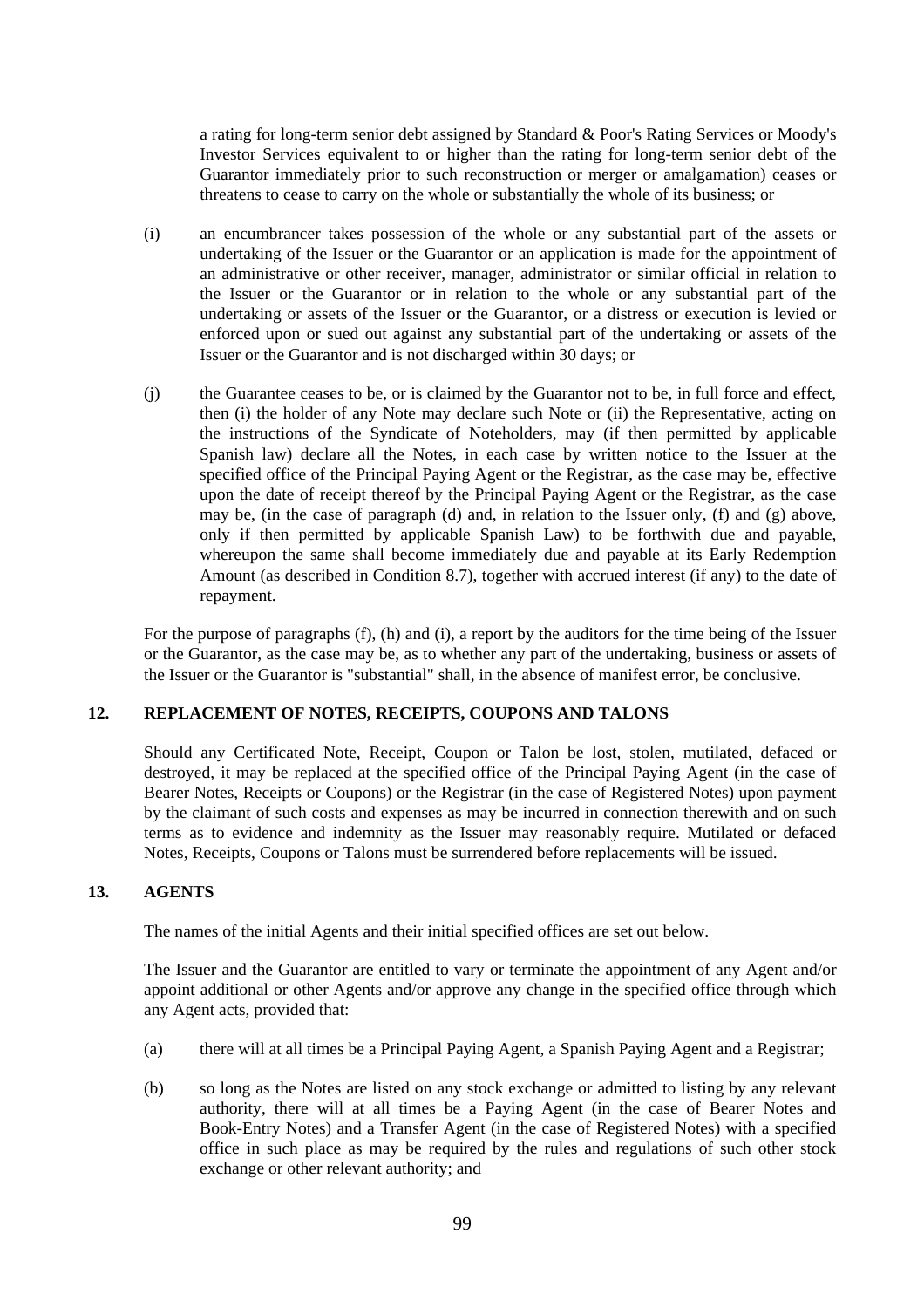<span id="page-100-0"></span>(c) there will at all times be a Paying Agent in a Member State of the European Union that will not be obliged to withhold or deduct tax pursuant to European Council Directive 2003/48/EC or any law implementing or complying with, or introduced in order to conform to, such Directive.

In acting under the Agency Agreement, the Agents act solely as agents of the Issuer and the Guarantor and do not assume any obligation to, or relationship of agency or trust with, any Noteholders, Receiptholders or Couponholders. The Agency Agreement contains provisions permitting any entity into which an Agent is merged or converted or with which it is consolidated or to which it transfers all or substantially all of its assets to become a successor agent.

## **14. EXCHANGE OF TALONS**

On and after the Interest Payment Date on which the final Coupon comprised in any Coupon sheet matures, the Talon (if any) forming part of such Coupon sheet may be surrendered at the specified office of any Paying Agent in exchange for a further Coupon sheet including (if such further Coupon sheet does not include Coupons to (and including) the final date for the payment of interest due in respect of the Note to which it appertains) a further Talon, subject to the provisions of Condition [9.](#page-96-0)

### **15. NOTICES**

All notices regarding the Bearer Notes will be deemed to be validly given if published in one leading daily newspaper of general circulation in the place of listing or in the manner specified in the applicable Final Terms. The Issuer shall also ensure that notices are duly published in a manner which complies with the rules of any stock exchange or any other relevant authority on which the Bearer Notes are for the time being listed or by which they have been admitted to trading. Any such notice will be deemed to have been given on the date of the first publication or, where required to be published in more than one newspaper, on the date of the first publication in all required newspapers.

All notices regarding Book-Entry Notes may be given by delivery to the Noteholders by registered mail to the addresses appearing in the relevant registries maintained by Iberclear or, as the case may be, the relevant Iberclear Member or by any other means which comply with Spanish law and the rules applicable to the giving of notices to investors and, if the Book-Entry Notes are listed on AIAF, the rules of AIAF.

All notices regarding the Registered Notes will be deemed to be validly given if sent by first class mail or (if posted to an address overseas) by airmail to the holders (or the first named of joint holders) at their respective addresses recorded in the Register and will be deemed to have been given on the fourth day after mailing and, in addition, for so long as any Registered Notes are listed on a stock exchange or admitted to trading by another relevant authority and the rules of that stock exchange or relevant authority so require, such notice will be published in a daily newspaper of general circulation in the place or places required by those rules.

Until such time as any definitive Notes are issued, there may, so long as any Global Notes representing the Notes are held in their entirety on behalf of Euroclear and/or Clearstream, Luxembourg, and/or Iberclear be substituted for such publication in such newspaper(s) the delivery of the relevant notice to Euroclear and/or Clearstream, Luxembourg and/or Iberclear for communication by them to the holders of the Notes except that for so long as any Notes are listed on a stock exchange or admitted to listing by another relevant authority and the rules of that stock exchange or relevant authority so require, such notice will be published in a daily newspaper of general circulation in the place or places required by those rules. Any such notice shall be deemed to have been given to the holders of the Notes on the third day after the day on which the said notice was given to Euroclear and/or Clearstream, Luxembourg and/or Iberclear.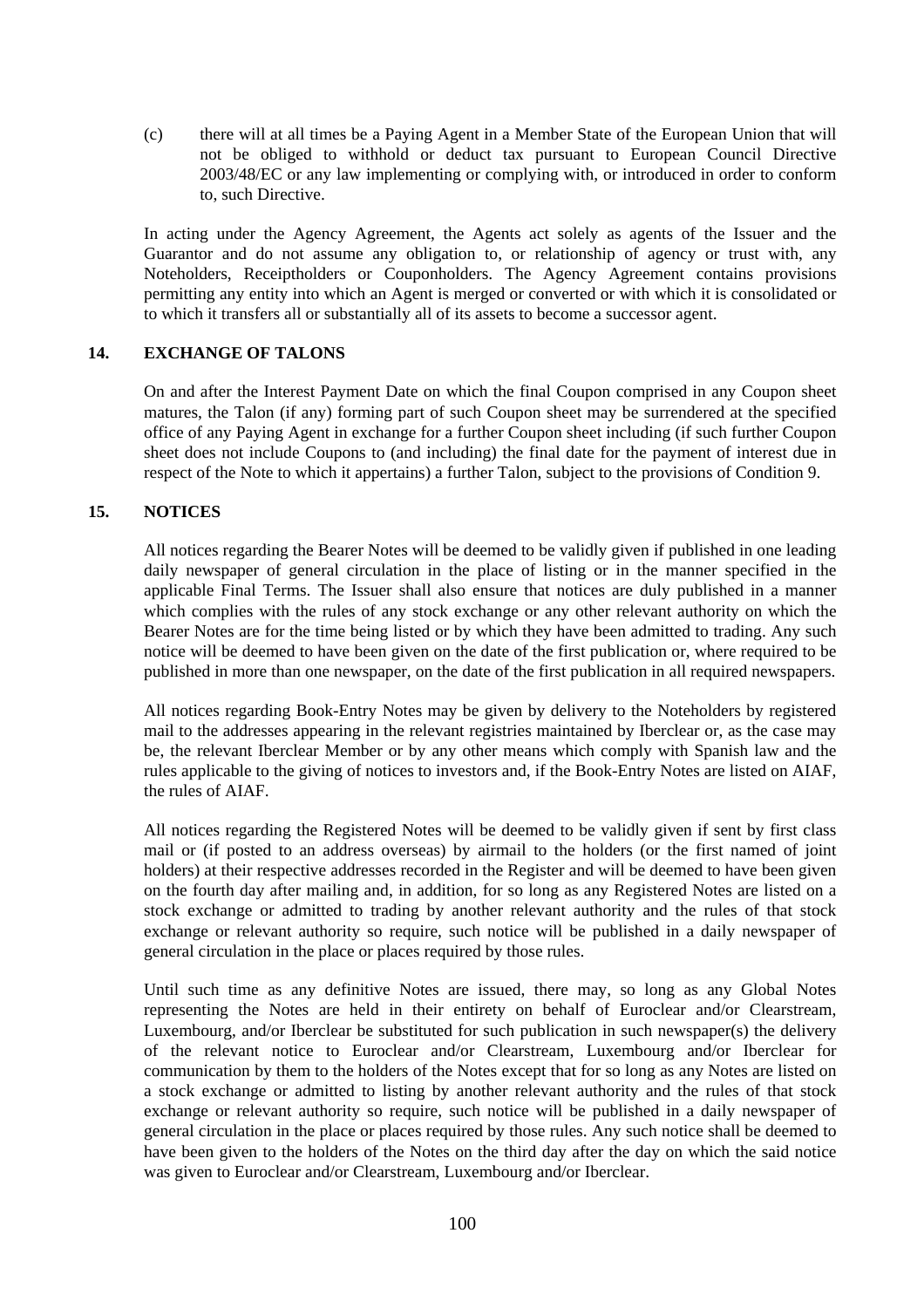Copies of any notices given to Noteholders shall also be given in writing to the representative of Noteholders named in the applicable Final Terms.

Notices to be given by any Noteholder shall be in writing and given by lodging the same, together (in the case of any Note in definitive form) with the relative Note or Notes, with the relevant Principal Paying Agent (in the case of Bearer Notes) or the relevant Registrar (in the case of Registered Notes). Whilst any of the Notes are represented by a Global Note, such notice may be given by any holder of a Note to the relevant Principal Paying Agent or the relevant Registrar through Euroclear and/or Clearstream, Luxembourg and/or Iberclear, as the case may be, in such manner as the relevant Principal Paying Agent, the relevant Registrar and Euroclear and/or Clearstream, Luxembourg and/or Iberclear, as the case may be, may approve for this purpose.

#### **16. MEETINGS OF NOTEHOLDERS**

By purchasing the Notes issued under this Programme, the holder hereof is deemed to have agreed to the appointment of the representative for the Series of which the Note forms part named in the applicable Final Terms (the **Representative** or **Comisario**) and to become a member of the syndicate of Noteholders (the **Syndicate**) of that Series.

The object of the Syndicate is to protect the legitimate interests of Noteholders as against the Issuer, in accordance with the applicable Spanish legislation. The address of the Syndicate is Paseo de la Castellana, 81, 28046 Madrid. The Syndicate shall exist until the Notes have been repaid and shall be automatically dissolved thereafter.

The Representative shall be the chairman and the legal representative of the Syndicate and shall take such action as it considers appropriate to protect the interests of the Noteholders.

The pro forma regulations of the Syndicate (the **Regulations**) are scheduled to the Agency Agreement.

### **17. MODIFICATION AND WAIVER**

The Principal Paying Agent, the Issuer and the Guarantor may agree, without the consent of the Noteholders, Receiptholders or Couponholders, to:

- (a) any modification of the Notes, the Receipts, the Coupons or the Agency Agreement which is not prejudicial to the interests of the Noteholders; or
- (b) any modification of the Notes, the Receipts, the Coupons or the Agency Agreement which is of a formal, minor or technical nature or is made to correct a manifest error or to comply with mandatory provisions of the law in jurisdictions in which the Issuer or the Guarantor are incorporated, provided that where such modification is prejudicial to the interests of the Noteholders or is not solely of a formal, minor or technical nature the proposed modification, shall only be made following prior notification to the Noteholders, Receiptholders or Couponholders in accordance with Condition [15.](#page-100-0)

Any such modification shall be binding on the Noteholders, the Receiptholders and the Couponholders and any such modification shall, unless notified prior to the relevant modification, be notified to the Noteholders in accordance with Condition [15](#page-100-0) as soon as practicable thereafter.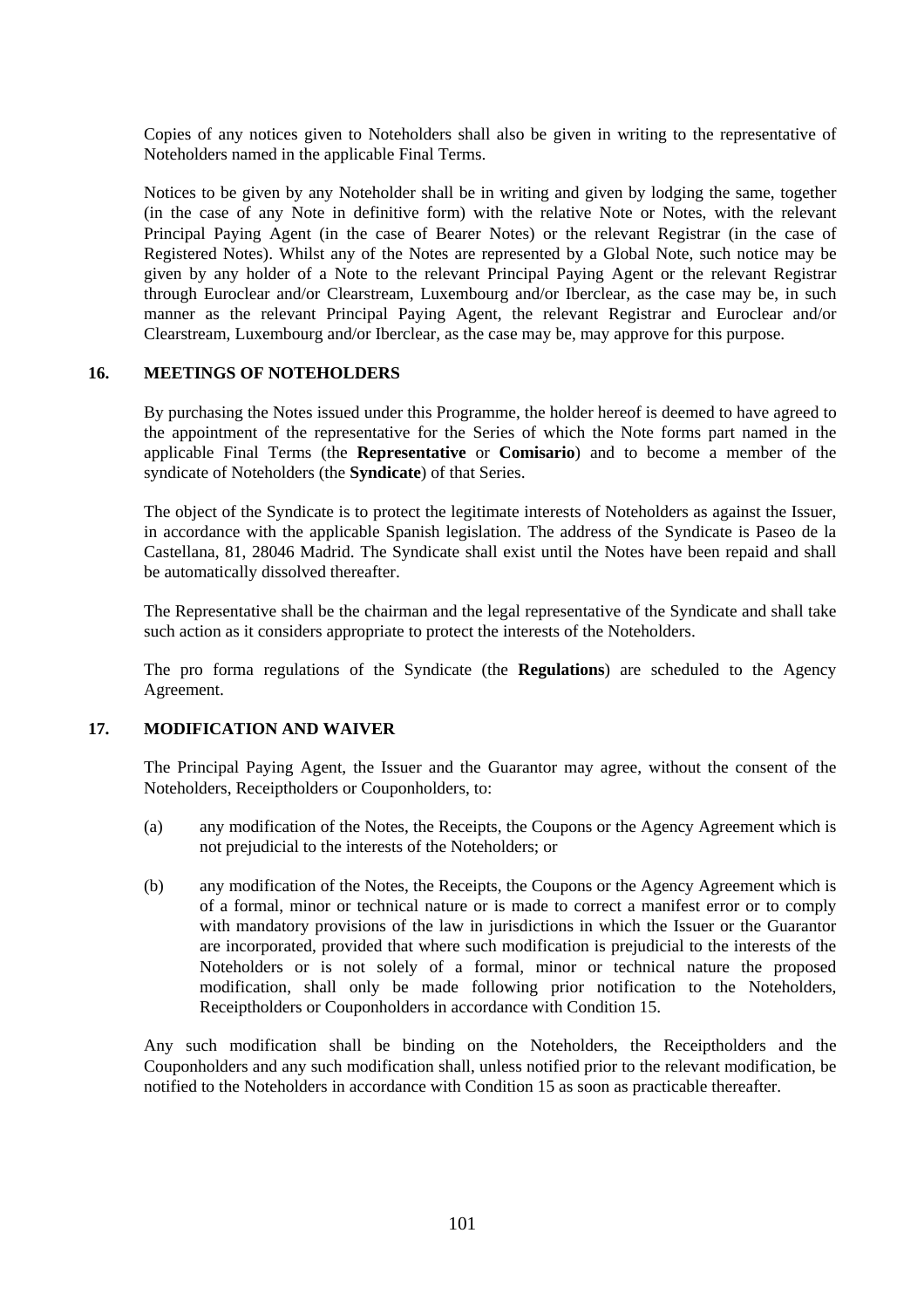### **18. SUBSTITUTION**

#### **18.1 Substitution of the Issuer**

The Issuer may, without the consent of the Noteholders (and by subscribing any Notes, each Noteholder expressly consents to it), be replaced and substituted by the Guarantor or any other company of which 100% of the shares or other equity interests (as the case may be) carrying the right to vote are directly or indirectly owned by the Guarantor as principal debtor (in such capacity, the **Substituted Debtor**) in respect of the Notes provided that:

- (a) a deed poll and such other documents (if any) shall be executed by the Substituted Debtor, the Representative, the Issuer and (if the Substituted Debtor is not the Guarantor) the Guarantor as may be necessary to give full effect to the substitution (together the **Documents**) and (without limiting the generality of the foregoing) pursuant to which the Substituted Debtor shall undertake in favour of each Noteholder to be bound by the Terms and Conditions of the Notes and the provisions of the Agency Agreement and the Deed of Covenant as fully as if the Substituted Debtor had been named in the Notes, the Agency Agreement and the Deed of Covenant as the principal debtor in respect of the Notes in place of the Issuer (or any previous substitute) and (if the Substituted Debtor is not the Guarantor) pursuant to which the Guarantor shall unconditionally and irrevocably guarantee (the **New Guarantee**) in favour of each Noteholder the payment of all sums payable by the Substituted Debtor as such principal debtor on the same terms *mutatis mutandis* as the Senior Guarantee;
- (b) without prejudice to the generality of paragraph (a) above, where the Substituted Debtor is incorporated, domiciled or resident for taxation purposes in a territory other than Spain, the Documents shall contain a covenant by the Substituted Debtor and/or such other provisions as may be necessary to ensure that each Noteholder has the benefit of a covenant in terms corresponding to the provisions of Condition [9](#page-96-0) with the substitution for the references to Spain of references to the territory in which the Substituted Debtor is incorporated, domiciled and/or resident for taxation purposes. The Documents shall also contain a covenant by the Substituted Debtor and (if the Substituted Debtor is not the Guarantor) the Guarantor to indemnify and hold harmless each Noteholder against all taxes or duties which arise by reason of a law or regulation having legal effect or being in reasonable contemplation thereof on the date such substitution becomes effective, which may be incurred or levied against such holder as a result of any substitution pursuant to this Condition and which would not have been so incurred or levied had such substitution not been made (and, without limiting the foregoing, any and all taxes or duties which are imposed on any such Noteholder by any political sub-division or taxing authority of any country in which such Noteholder resides or is subject to any such tax or duty and which would not have been so imposed had such substitution not been made);
- (c) the Documents shall contain a warranty and representation by the Substituted Debtor and (if the Substituted Debtor is not the Guarantor) the Guarantor that the Substituted Debtor and (if the Substituted Debtor is not the Guarantor) the Guarantor have obtained all necessary governmental and regulatory approvals and consents for such substitution and (if the Substituted Debtor is not the Guarantor) for the giving by the Guarantor of the New Guarantee in respect of the obligations of the Substituted Debtor on the same terms *mutatis mutandis* as the Senior Guarantee that each of the Substituted Debtor and the Guarantor (if the Substituted Debtor is not the Guarantor) has obtained all necessary governmental and regulatory approvals and consents for the performance by each of the Substituted Debtor and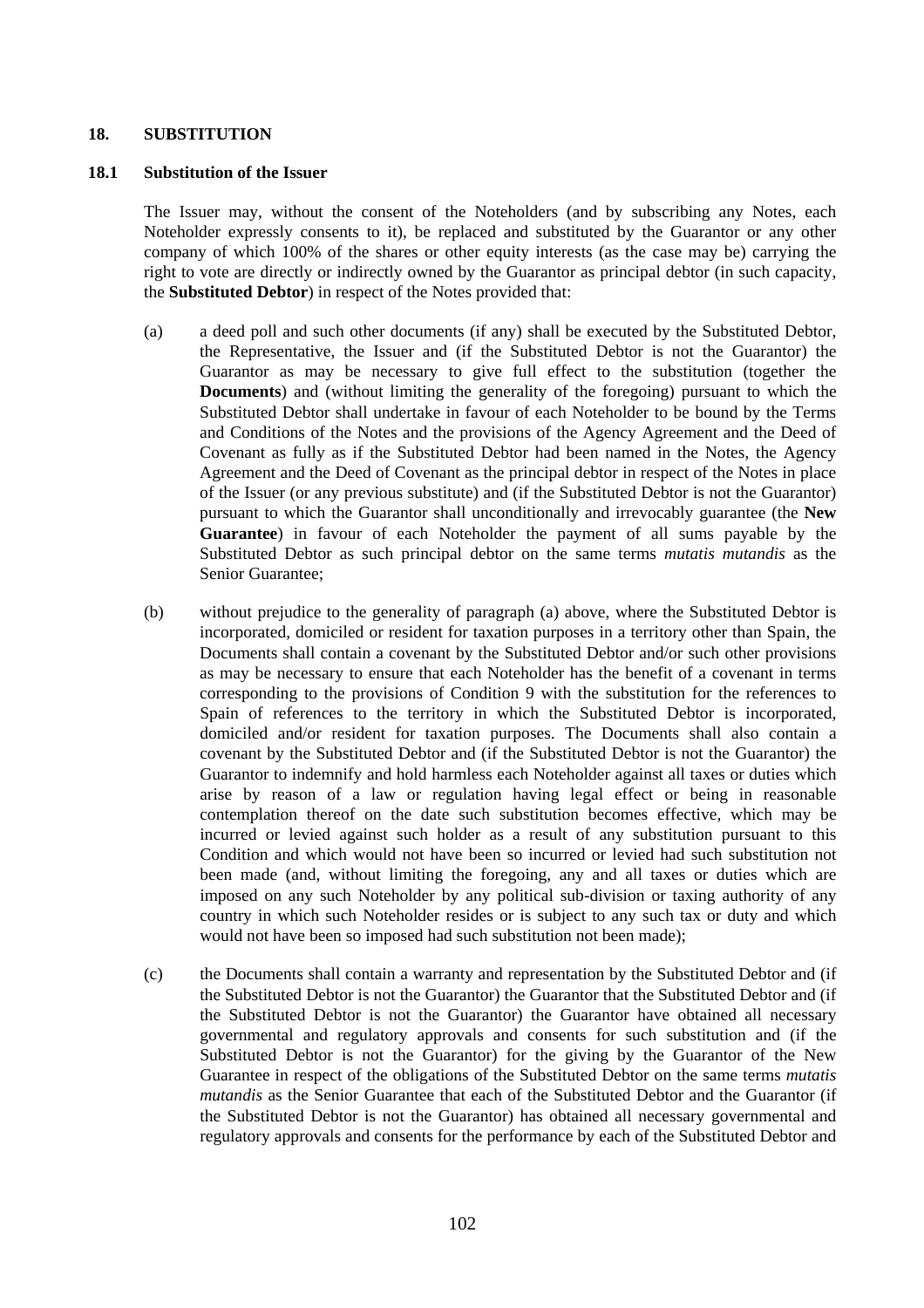the Guarantor (if the Substituted Debtor is not the Guarantor) of its obligations under the Documents and that all such approvals and consents are in full force and effect;

- (d) each stock exchange which has the Notes listed thereon shall have confirmed that following the proposed substitution of the Substituted Debtor the Notes would continue to be listed on such stock exchange;
- (e) the Issuer shall have delivered or procured the delivery to the Representative, the relevant Paying Agent and the relevant Registrar of a copy of a legal opinion addressed to the Issuer, the Substituted Debtor and the Guarantor from a leading firm of lawyers in the country of incorporation of the Substituted Debtor, to the effect that the Documents constitute legal, valid and binding obligations of the Substituted Debtor, such opinion(s) to be dated not more than seven days prior to the date of substitution of the Substituted Debtor for the Issuer and to be available for inspection by Noteholders at the specified offices of the relevant Paying Agent and the relevant Registrar;
- (f) the Guarantor shall have delivered or procured the delivery to the Representative, the relevant Paying Agent and the relevant Registrar a copy of a legal opinion addressed to the Issuer, the Substituted Debtor and the Guarantor from a leading firm of Spanish lawyers acting for the Guarantor to the effect that in the case where the Substituted Debtor is not the Guarantor, the Documents (including the New Guarantee given by the Guarantor in respect of the Substituted Debtor) constitute legal, valid and binding obligations of the Guarantor, such opinion to be dated not more than seven days prior to the date of substitution of the Substituted Debtor for the Issuer and to be available for inspection by Noteholders at the specified offices of the relevant Paying Agent and the relevant Registrar;
- (g) the Guarantor shall have delivered or procured the delivery to the Representative, the relevant Paying Agent and the relevant Registrar of a copy of a legal opinion addressed to the Issuer, the Substituted Debtor and the Guarantor from a leading firm of English lawyers to the effect that the Documents (including the New Guarantee given by the Guarantor in respect of the Substituted Debtor) constitute legal, valid and binding obligations of the parties thereto under English law, such opinion to be dated not more than seven days prior to the date of substitution of the Substituted Debtor for the Issuer and to be available for inspection by Noteholders at the specified offices of the relevant Paying Agent and the relevant Registrar;
- (h) the Substituted Debtor shall have appointed a process agent in England to receive service of process on its behalf in relation to any legal action or proceedings arising out of, or in connection with, the Notes or the Documents;
- (i) there is no outstanding Event of Default in respect of the Notes;
- (j) any credit rating assigned to the Notes will remain the same or be improved when the Substituted Debtor replaces and substitutes the Issuer in respect of the Notes; and
- (k) the substitution complies with all applicable requirements established under Spanish law.

Upon the execution of the Documents as referred to in paragraph (a) above, the Substituted Debtor shall be deemed to be named in the Notes as the principal debtor in place of the Issuer (or of any previous substitute under these provisions) and the Notes shall thereupon be deemed to be amended to give effect to the substitution. The execution of the Documents shall operate to release the Issuer (or such previous substitute as aforesaid) from all of its obligations in respect of the Notes.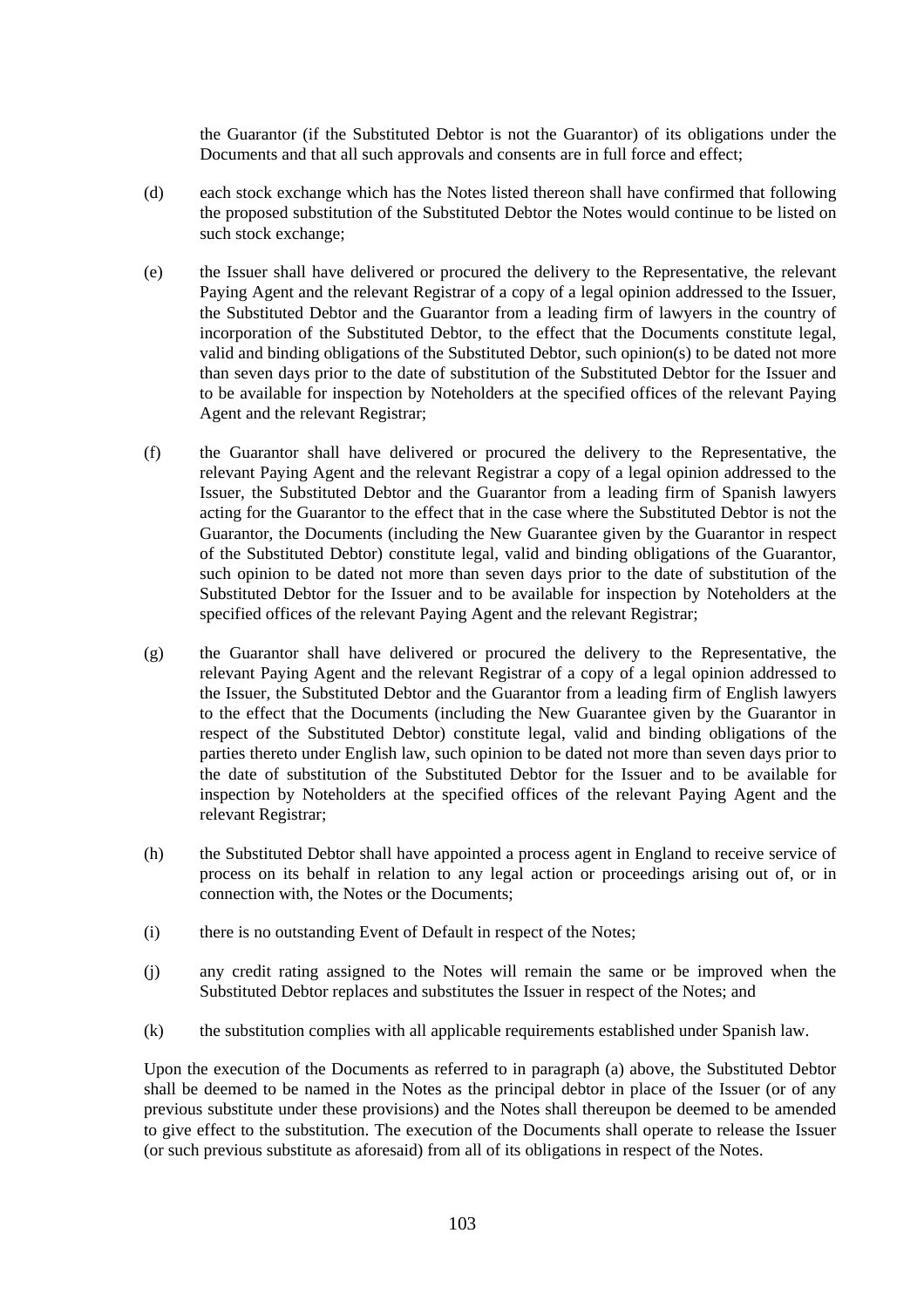The Documents shall be deposited with and held by the relevant Paying Agent and the relevant Registrar for so long as any Note remains outstanding and for so long as any claim made against the Substituted Debtor or (if the Substituted Debtor is not the Guarantor) the Guarantor by any Noteholder in relation to the Notes or the Documents shall not have been finally adjudicated, settled or discharged. The Substituted Debtor and (if the Substituted Debtor is not the Guarantor) the Guarantor shall acknowledge in the Documents the right of every Noteholder to the production of the Documents for the enforcement of any of the Notes or the Documents.

Not later than 15 London Business Days after the execution of the Documents, the Substituted Debtor shall give notice thereof to the Noteholders in accordance with Condition [15](#page-100-0).

#### **18.2 Substitution of the Guarantor**

The Guarantor may, without the consent of the Noteholders (and by subscribing any Notes, each Noteholder expressly consents to it), be replaced and substituted by another company incorporated anywhere in the world as the guarantor (in such capacity, the **Substituted Guarantor**) in respect of the Notes provided that:

- (a) a deed poll and such other documents (if any) shall be executed by the Guarantor and the Substituted Guarantor as may be necessary to give full effect to the substitution (together the **Documents**) and (without limiting the generality of the foregoing) pursuant to which the Substituted Guarantor shall undertake in favour of each Noteholder to be bound by the Terms and Conditions of the Notes and the provisions of the relevant Agency Agreement (if any), and the Senior Guarantee as fully as if the Substituted Guarantor had been named in the Notes, the Agency Agreement and the Senior Guarantee as the guarantor in respect of the Notes in place of the Guarantor (or any previous substitute) and pursuant to which the Substituted Guarantor shall unconditionally and irrevocably guarantee (the **New Guarantee**) in favour of each Noteholder the payment of all sums payable by the Issuer as such principal debtor on the same terms *mutatis mutandis* as the Senior Guarantee;
- (b) the Documents shall also contain a covenant by the Substituted Guarantor to indemnify and hold harmless each Noteholder against all liabilities, costs, charges and expenses provided that insofar as the liabilities, costs, charges and expenses are taxes or duties, the same arise by reason of a law or regulation having legal effect or being in reasonable contemplation thereof on the date such substitution becomes effective, which may be incurred or levied against such holder as a result of any substitution pursuant to this Condition and which would not have been so incurred or levied had such substitution not been made (and, without limiting the foregoing, such liabilities, costs, charges and expenses shall include any and all taxes or duties which are imposed on any such Noteholder by any political sub-division or taxing authority of any country in which such Noteholder resides or is subject to any such tax or duty and which would not have been so imposed had such substitution not been made);
- (c) the Documents shall contain a warranty and representation by the Substituted Guarantor that the Substituted Guarantor has obtained all necessary governmental and regulatory approvals and consents for such substitution and for the giving by the Substituted Guarantor of the New Guarantee, that the Substituted Guarantor has obtained all necessary governmental and regulatory approvals and consents for the performance by the Substituted Guarantor of its obligations under the Documents and that all such approvals and consents are in full force and effect;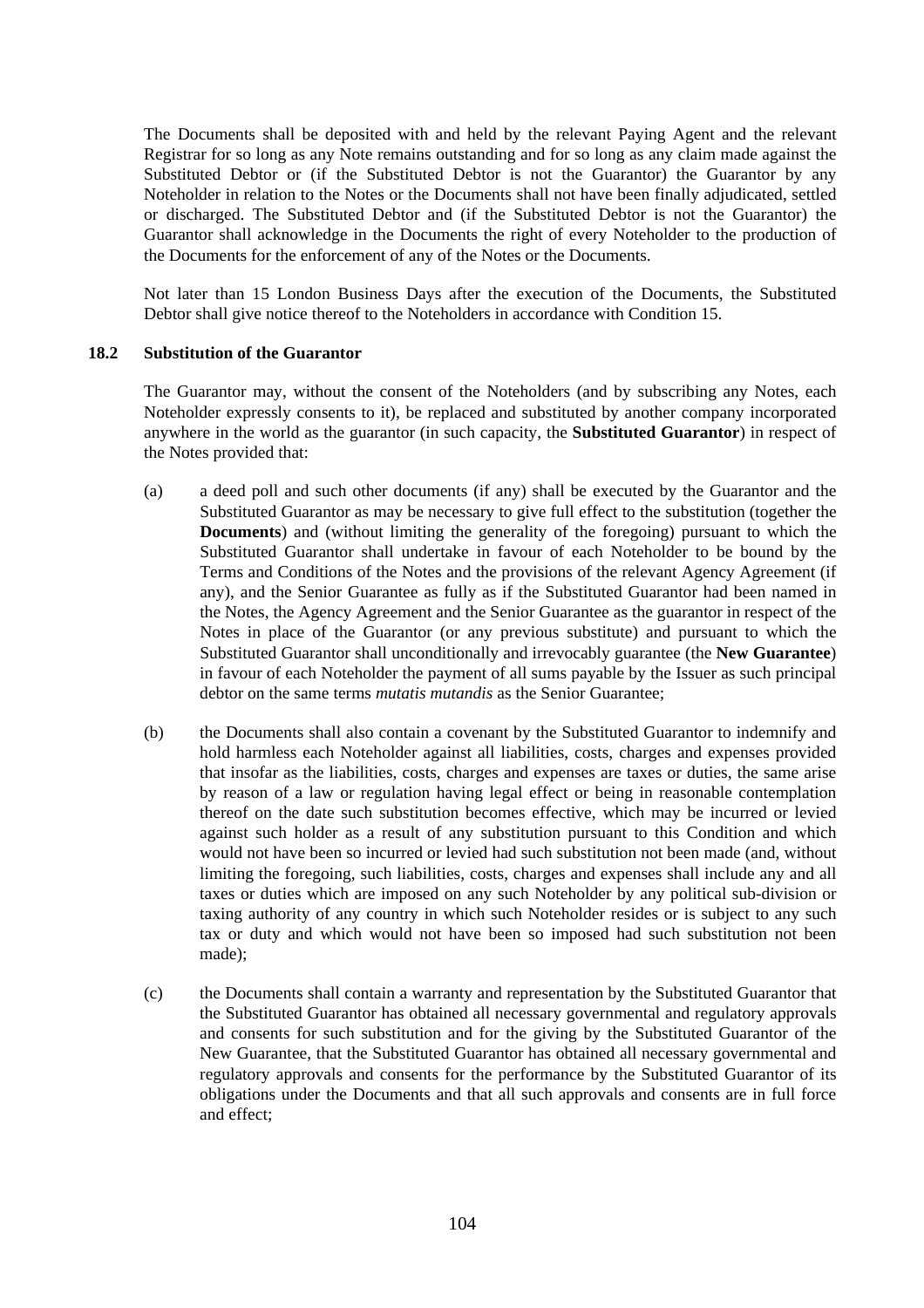- (d) each stock exchange which has the Notes listed thereon shall have confirmed that following the proposed substitution of the Substituted Guarantor such Notes would continue to be listed on such stock exchange;
- (e) the Guarantor shall have delivered or procured the delivery to the Representative, the relevant Paying Agent and the relevant Registrar of a copy of a legal opinion addressed to the Guarantor, the Issuer and the Substituted Debtor from a leading firm of lawyers in the country of incorporation of the Substituted Guarantor to the effect that the Documents constitute legal, valid and binding obligations of the Substituted Guarantor, such opinion to be dated not more than seven days prior to the date of substitution of the Substituted Guarantor for the Guarantor and to be available for inspection by Noteholders at the specified offices of the relevant Paying Agent and the relevant Registrar;
- (f) the Substituted Guarantor shall have delivered or procured the delivery to the Representative, the relevant Paying Agent and the relevant Registrar of a copy of a legal opinion addressed to the Guarantor, the Issuer and the Substituted Debtor from a leading firm of English lawyers to the effect that the Documents (including the New Guarantee given by the Substituted Guarantor) constitute legal, valid and binding obligations of the parties thereto under English law, such opinion to be dated not more than seven days prior to the date of substitution of the Substituted Guarantor for the Guarantor and to be available for inspection by Noteholders at the specified offices of the relevant Paying Agent and the relevant Registrar;
- (g) the Substituted Guarantor shall have appointed a process agent in England to receive service of process on its behalf in relation to any legal action or proceedings arising out of, or in connection with, the Notes or the Documents;
- (h) there is no outstanding Event of Default in respect of the Notes;
- (i) the Substituted Guarantor has ratings for long-term senior and subordinated debt assigned by Standard & Poor's Ratings Services, a division of the McGraw-Hill Companies Inc. or Moody's Investors Service, Inc. which are the same as or higher than the credit rating for long-term senior and subordinated debt of the Guarantor or any previous Substituted Guarantor immediately prior to such substitution; and
- (j) the substitution complies with all applicable requirements established under Spanish law.

Upon the execution of the Documents as referred to in paragraph (a) above, the Substituted Guarantor shall be deemed to be named in the Notes as the guarantor in place of the Guarantor (or of any previous substitute under these provisions) and the Notes shall thereupon be deemed to be amended to give effect to the substitution. The execution of the Documents shall operate to release the Guarantor (or such previous substitute as aforesaid) from all of its obligations in respect of the Notes and the Guarantees.

The Documents shall be deposited with and held by the relevant Paying Agent and the relevant Registrar for so long as any Note remains outstanding and for so long as any claim made against the Substituted Guarantor by any Noteholder in relation to the Notes or the Documents shall not have been finally adjudicated, settled or discharged. The Substituted Guarantor shall acknowledge in the Documents the right of every Noteholder to the production of the Documents for the enforcement of any of the Notes or the Documents.

Not later than 15 London Business Days after the execution of the Documents, the Substituted Guarantor shall give notice thereof to the Noteholders in accordance with Condition [15](#page-100-0).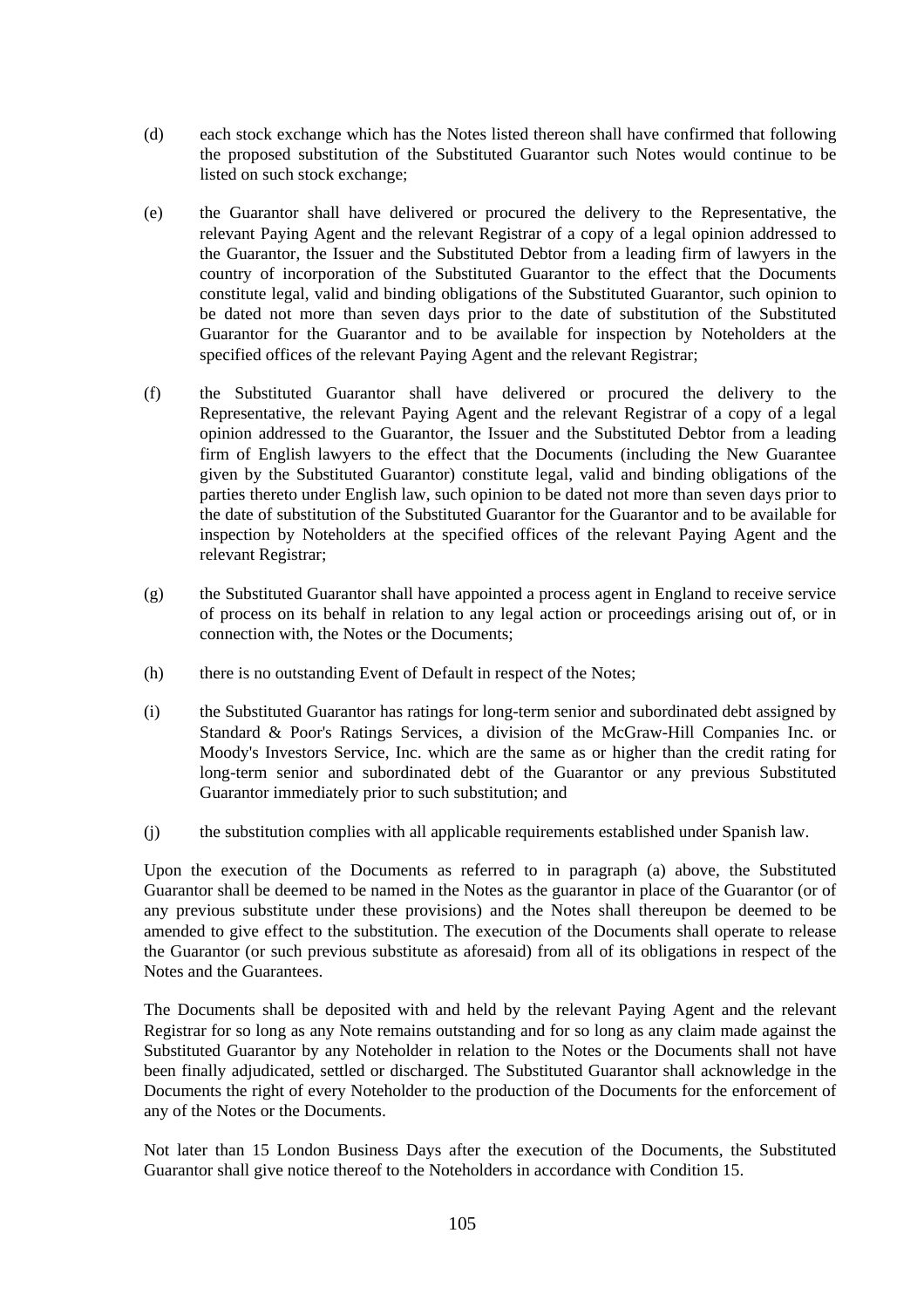# **19. FURTHER ISSUES**

If specified in the applicable Final Terms, the Issuer may from time to time without the consent of the Noteholders, the Receiptholders or the Couponholders create and issue further Notes having the same terms and conditions as the Notes (or in all respects save for the amount and date of the first payment of interest thereon) so as to form a single Series with the outstanding Notes.

# **20. CONTRACTS (RIGHTS OF THIRD PARTIES) ACT 1999**

No rights are conferred on any person under the Contracts (Rights of Third Parties) Act 1999 to enforce any term of the Notes, but this does not affect any right or remedy of any person which exists or is available apart from that Act.

# **21. GOVERNING LAW AND SUBMISSION TO JURISDICTION**

### **21.1 Governing law**

- (a) The issue of the Book-Entry Notes, including their legal nature (*obligaciones*), the status of the Book-Entry Notes and the status of the Guarantee in respect of them (Condition 3), the capacity of the Issuer and of the Guarantor, the relevant corporate resolutions, the appointment of the Commissioner (Condition 16) and the constitution of the Syndicate of Holders of the Book-Entry Notes will be governed by Spanish law. Subject as provided above, the terms and conditions of the Book-Entry Notes, all related contractual documentation and any non-contractual obligations arising out of or in connection with the Book-Entry Notes and all related contractual documentation will be governed by, and shall be construed in accordance with, English law.
- (b) The Issue of the Certificated Notes, including their legal nature (*obligaciones*), the status of the Certificated Notes and the status of the Guarantee in respect of them (Condition 3), the capacity of the Issuer and of the Guarantor, the relevant corporate resolutions, the appointment of the Commissioner (Condition 16) and the constitution of the Syndicate of Holders of the Certificated Notes will be governed by Spanish law. Subject as provided above, the terms and conditions of the Certificated Notes, all related contractual documentation and any non-contractual obligations arising out of or in connection with the Certificated Notes and all related contractual documentation will be governed by, and shall be construed in accordance with, English law.

### **21.2 Submission to jurisdiction**

The Issuer agrees, for the benefit of the Noteholders, the Receiptholders and the Couponholders, that the courts of England are to have exclusive jurisdiction to settle any disputes which may arise out of or in connection with the Notes, the Receipts and/or the Coupons (including a dispute relating to any non-contractual obligations arising out of or in connection with the Notes, the Receipts and/or the Coupons) and that accordingly any suit, action or proceedings (together referred to as **Proceedings**) arising out of, or in connection with, the Notes, the Receipts and the Coupons (including any Proceedings relating to any non-contractual obligations arising out of or in connection with the Notes, the Receipts and the Coupons) may be brought in such courts.

The Issuer hereby irrevocably waives any objection which it may have now or hereafter to the laying of the venue of any such Proceedings in any such court and any claim that any such Proceedings have been brought in an inconvenient forum and hereby further irrevocably agrees that a judgment in any such Proceedings brought in the English courts shall be conclusive and binding upon it and may be enforced in the courts of any other jurisdiction.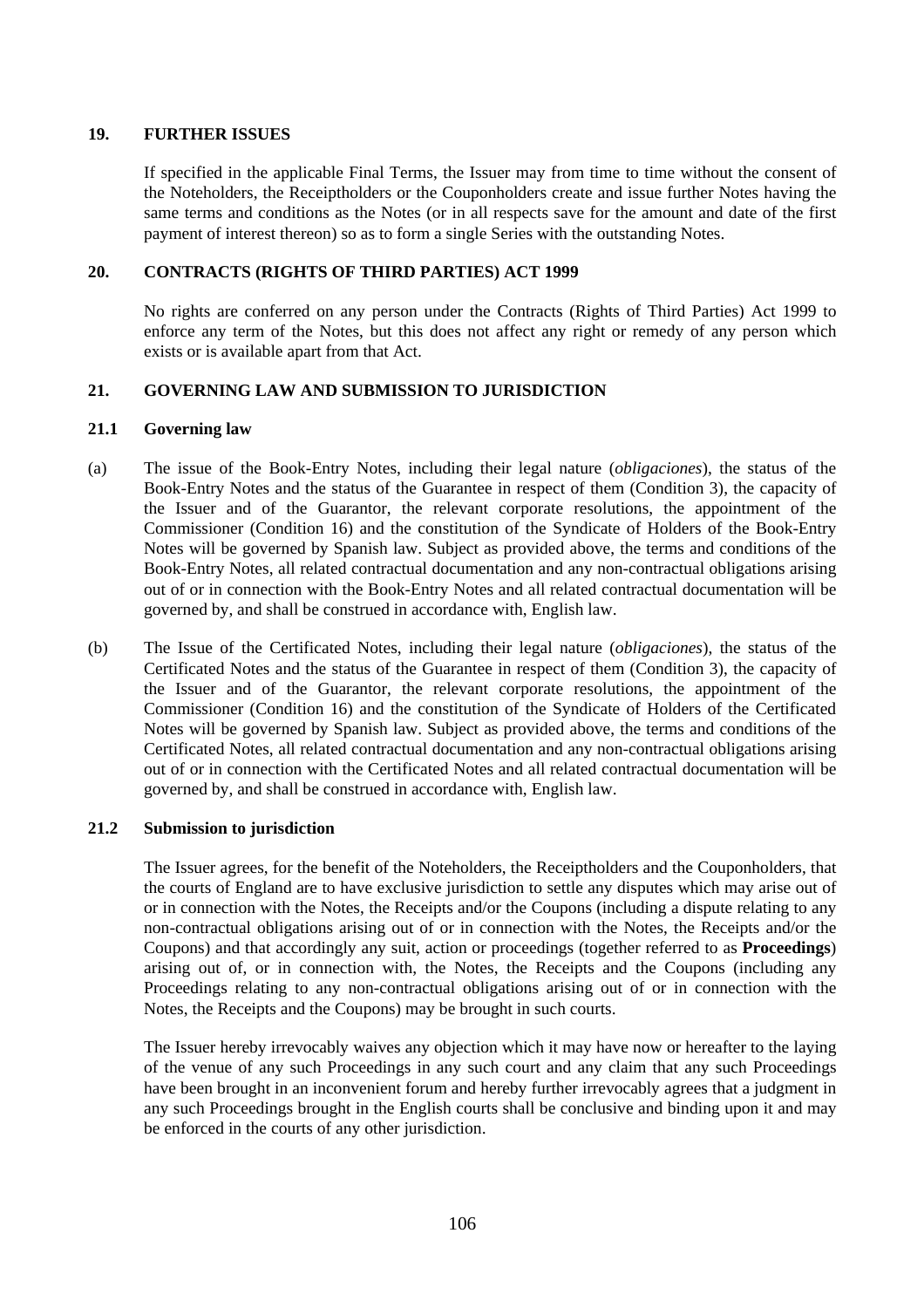Nothing contained in this Condition shall limit any right to take Proceedings against the Issuer in any other court of competent jurisdiction, nor shall the taking of Proceedings in one or more jurisdictions preclude the taking of Proceedings in any other jurisdiction.

# **21.3 Appointment of Process Agent**

The Issuer appoints the Guarantor at its registered office for the time being in England as its agent for the service of process, and undertakes that, in the event of the Guarantor ceasing so to act or ceasing to be registered in England, it will appoint another person as its agent for the service of process in England in respect of any Proceedings. Nothing herein shall affect the right to serve proceedings in any other matter permitted by law.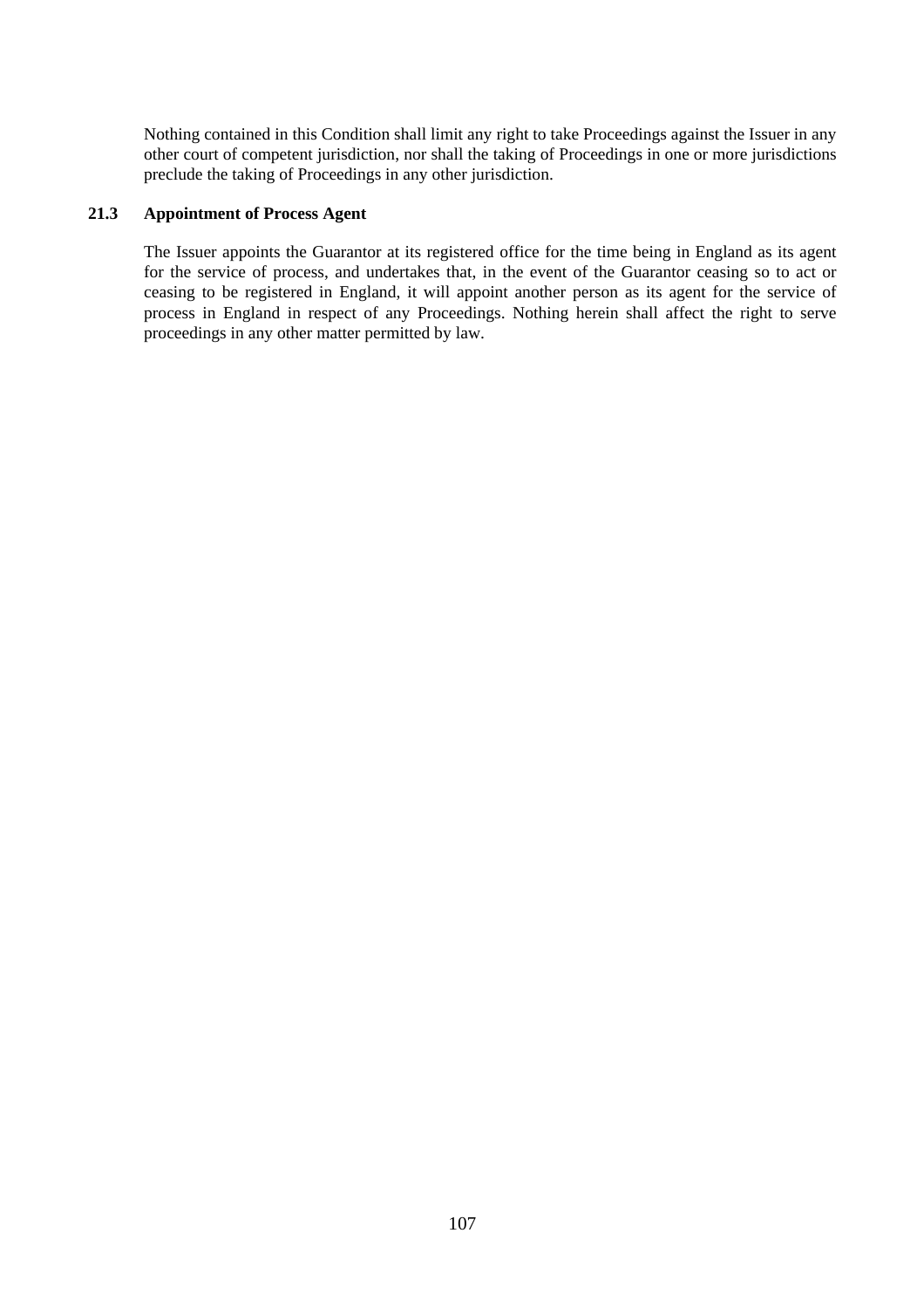#### **USE OF PROCEEDS**

The net proceeds from each issue of Notes will, in accordance with Law 19/2003 of  $4<sup>th</sup>$  July, 2003 on foreign capital movements and financial transactions and on certain measures to prevent money laundering which amends Law 13/1985 of  $25<sup>th</sup>$  May, 1985 on investment ratios, capital adequacy and information requirements for financial intermediaries, be deposited on a permanent basis with the Guarantor and will be used for the Group's general corporate purposes, which include making a profit. If, in respect of any particular issue, there is a particular identified use of proceeds, this will be stated in the applicable Final Terms.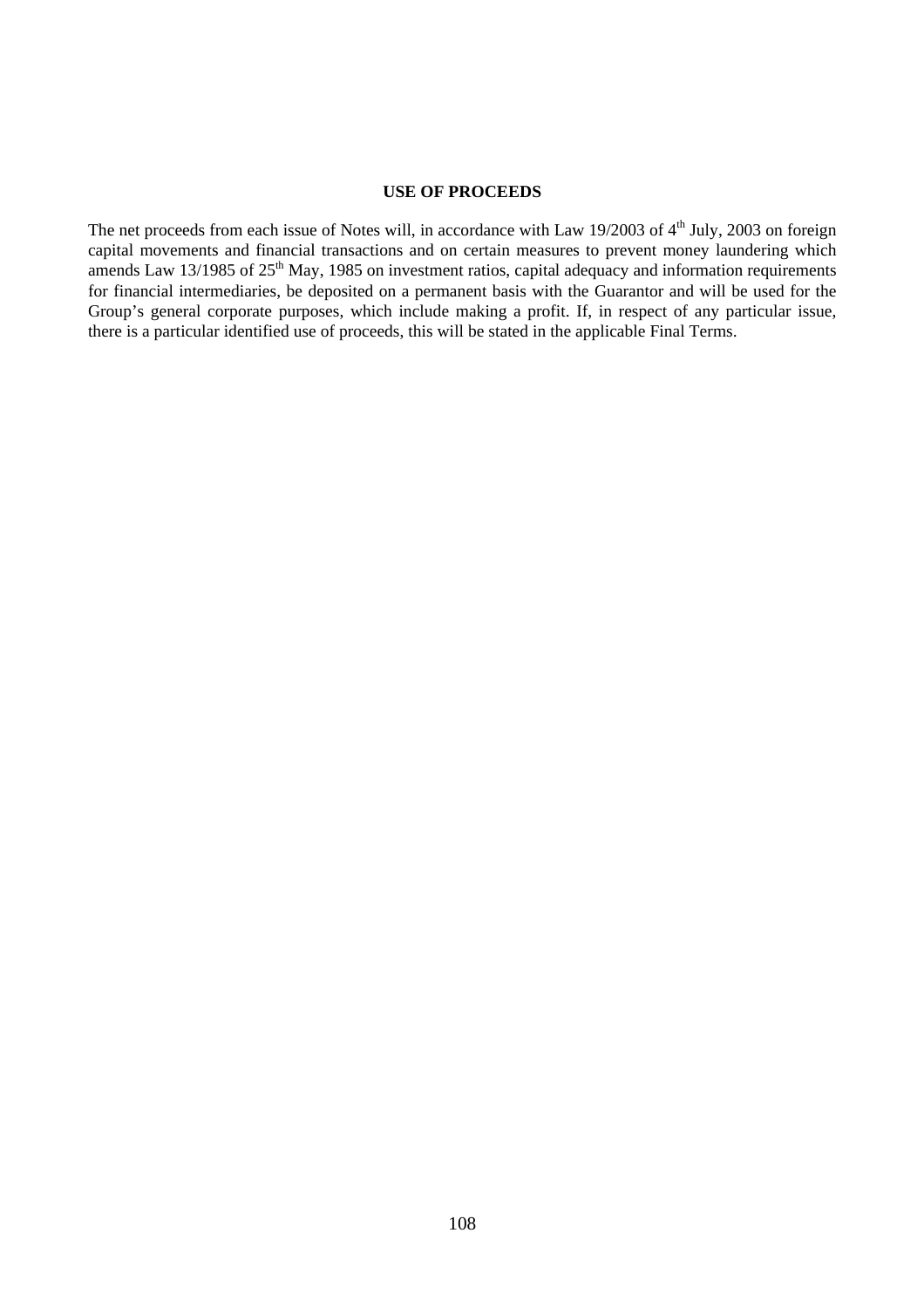## **DESCRIPTION OF BBVA SENIOR FINANCE, S.A. UNIPERSONAL**

*The information appearing below has been prepared in accordance with Annex IV (Minimum Disclosure Requirements for the Debt and Derivative Securities Registration Document (schedule)- (Debt and derivative securities with a denomination per unit of less than EUR 50,000)) of Commission Regulation (EC) No 809/2004.* 

## **Person Responsible**

Mr. Juan Isusi Garteiz-Gogeascoa, of legal age, Spanish, resident in Madrid, with Spanish identity card number 44.679.846-T, acting in the name and on behalf of BBVA Senior Finance, S.A.Unipersonal (the Issuer), in his capacity as Director of the Issuer and by virtue of the powers of attorney granted on 26 May 2009, assumes responsibility for the information featured under this Base Prospectus.

Mr. Juan Isusi Garteiz-Gogeascoa, in her capacity as Director of the issuer, asserts that, having acted with reasonable diligence, to the best of her knowledge the information contained in this Base Prospectus is true to fact and does not incur any omission such as might affect its content.

## **Incorporation**

BBVA Senior Finance, S.A. Unipersonal (BSF) was incorporated on 29<sup>th</sup> October, 2004 for an unlimited duration with limited liability under Spanish law. BSF's registered office is at Gran Vía, 1, Bilbao, Spain, operating out of Paseo de la Castellana, 81, 28046, Madrid, Spain, telephone number 34 91 537 8195. BSF was registered at the Vizcaya Mercantile Registry (*Registro Mercantil de Vizcaya*) on 3rd November, 2004, Volume 4483, Book 0, Page BI-40.901, Inscription 1ª.

## **Business**

The exclusive objects for which BSF was established are, pursuant to Article 2 of its Bylaws, "the issue of preference securities and/or other financial instruments including any type of debt instrument, for placement in domestic or international markets".

## **Share Capital**

BSF has an authorised share capital of EUR 60,102 divided into 10,017 ordinary shares of a nominal or par value of EUR 6.00 each. As of the date hereof, 10,017 ordinary shares with a par value of EUR 6.00 each had been issued and fully paid. BSF is a direct wholly-owned subsidiary of Banco Bilbao Vizcaya Argentaria, S.A. and does not have any subsidiaries of its own.

BSF is a finance company whose sole business is raising debt to be on-lent to Banco Bilbao Vizcaya Argentaria, S.A. and other members of the Group on an arm's length basis. BSF is accordingly dependent on Banco Bilbao Vizcaya Argentaria, S.A. and other members of the Group servicing these loans.

## **Management**

The Directors of BSF are as follows:

| <b>Name</b>                       | <b>Present Principal</b><br><b>Occupation at BSF</b> | <b>Position Outside BSF</b>            |
|-----------------------------------|------------------------------------------------------|----------------------------------------|
| Pedro M <sup>a</sup> Urresti Laca | Director/President                                   | Deputy Chief Financial Officer of BBVA |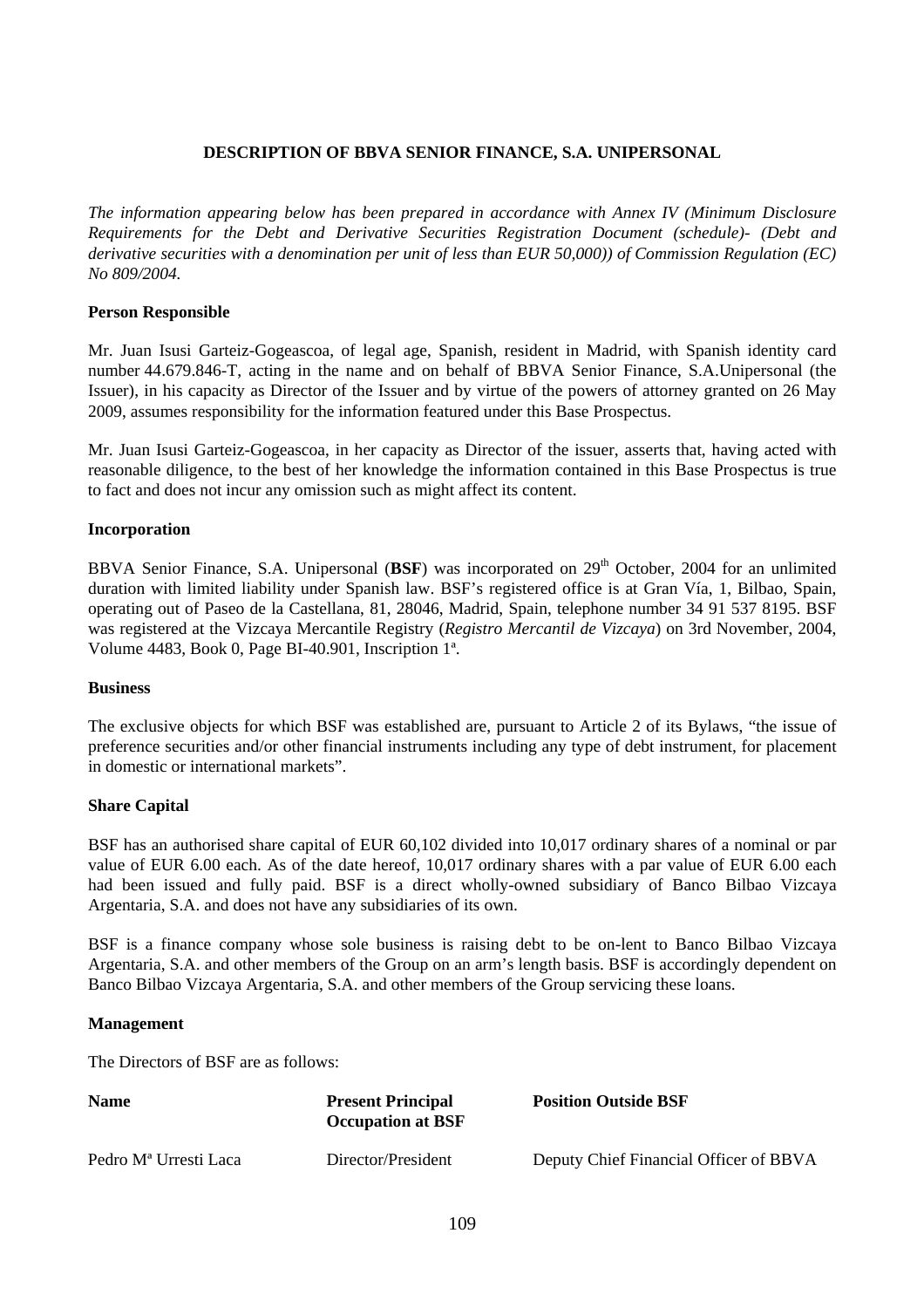| Juan Isusi Garteiz-Gogeascoa | Director | <b>Institutional Funding Manager of BBVA</b> |
|------------------------------|----------|----------------------------------------------|
| Ana Fernández Manrique       | Director | Manager of Corporate Development             |
|                              |          | Manager of BBVA                              |
| Juan Carlos García Pérez     | Director | Manager of BBVA                              |
| Tomás Sánchez Zabala         | Director | Manager of BBVA                              |
| Raul Moreno Carnero          | Director | Manager of BBVA                              |

The business address of the Directors of BSF is Castellana, 81, 28046 Madrid. There are no conflicts of interest between the private interests or other duties of the Directors listed above and their duties to BSF.

### **Corporate Governance**

BSF is in compliance with the Spanish corporate governance regime.

BSF communicated by letter sent to CNMV on  $27<sup>th</sup>$  April 2009, the subscription to BBVA S.A. Corporate Governance regulation.

#### **Audit Committee**

According with article 26 of the Bylaws of BSF currently in force and Law 44/2002, the functions of the Audit Committee of BSF are performed by the Audit Committee of BBVA due to the fact that BSF is a 100% subsidiary of BBVA and forms part of its consolidated group. For further information on the Audit Committee of BBVA, please see section "Description of BBVA", subsection "Directors and Senior Management" below.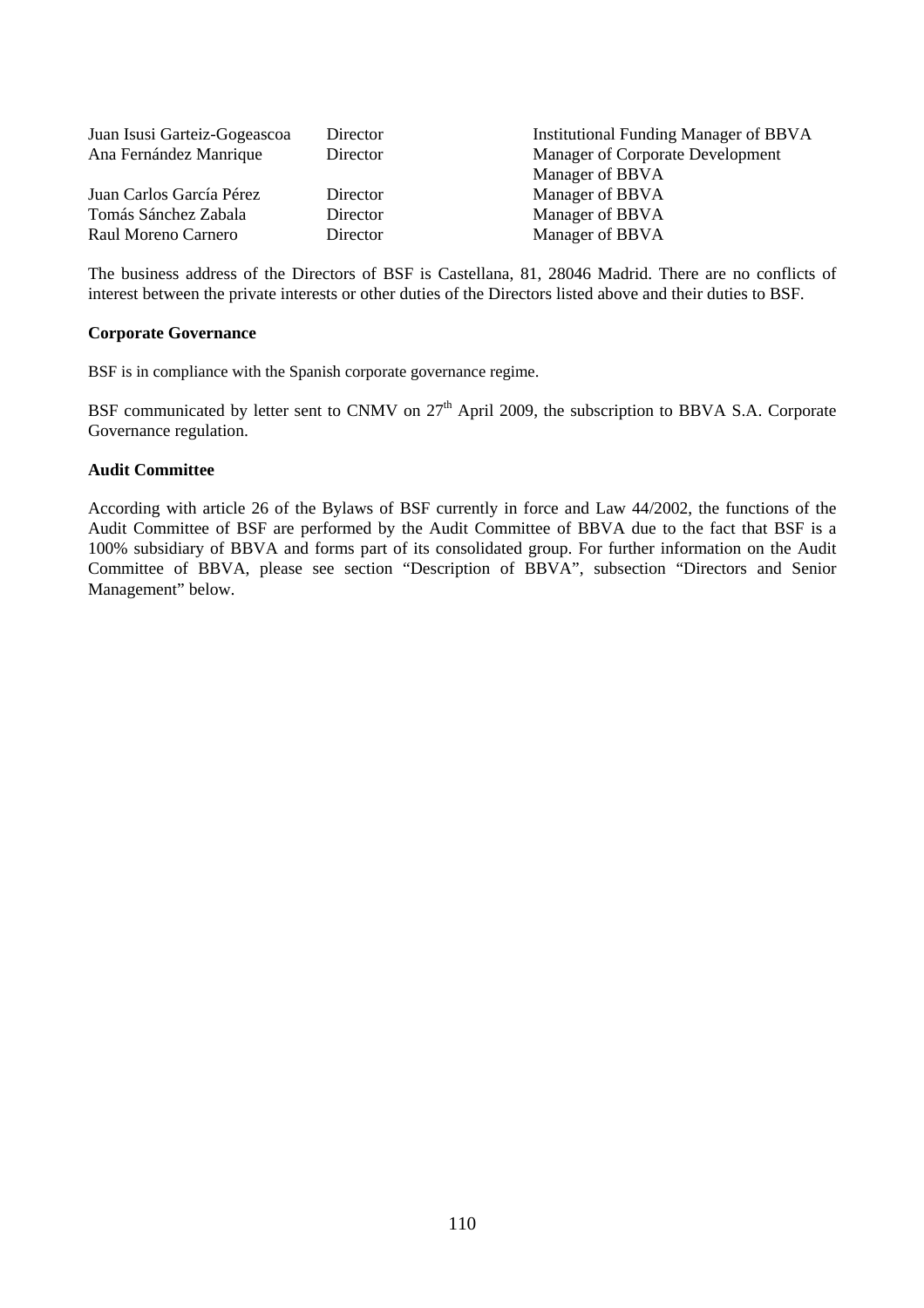## **DESCRIPTION OF BANCO BILBAO VIZCAYA ARGENTARIA, S.A.**

*The information appearing below, under the heading "Status of the Notes and the Guarantee" and "Substitutions of the Guarantor" of the Terms and Conditions of The Notes and under the heading "Form of the Guarantee" of the Agency Agreement has been prepared in accordance with Annex VI- Minimum disclosure requirements for guarantees (Additional building block) of Commission Regulation (EC) No. 809/2004.* 

## **PERSON RESPONSIBLE**

Mr. Pedro Mª Urresti Laca, of legal age, Spanish, resident in Madrid, with Spanish identity card number 78.866.442-V, acting in the name and on behalf of Banco Bilbao Vizcaya Argentaria, S.A. (**BBVA** or the **Guarantor**), in his capacity as Deputy Chief Financial Officer of BBVA and by virtue of the powers of attorney granted on  $27<sup>th</sup>$  April 2009, assumes responsibility for the information featured under the heading "*Description of Banco Bilbao Vizcaya Argentaria, S.A*." in this Base Prospectus.

Mr. Pedro Mª Urresti Laca, in his capacity as Deputy Chief Financial Officer of BBVA, asserts that, having acted with reasonable diligence, to the best of his knowledge the information contained under the heading *"Description of Banco Bilbao Vizcaya Argentaria, S.A"* and the references made to the Guarantee and the Guarantor in this Base Prospectus is true to fact and does not incur any omission such as might affect its content.

## **HISTORY AND DEVELOPMENT OF THE COMPANY**

The terms BBVA and Group refer to Banco Bilbao Vizcaya Argentaria, S.A. and its consolidated subsidiaries.

BBVA's predecessor bank, BBV, was incorporated in Spain as a limited liability company (a *sociedad anónima* or "S.A.") under the Spanish Corporations Law on 1st October, 1988. BBVA was formed as the result of a merger by absorption of Argentaria into BBV that was approved by the shareholders of each institution on  $18<sup>th</sup>$  December, 1999 and registered on  $28<sup>th</sup>$  January, 2000. It conducts its business under the commercial name "BBVA". BBVA is registered with the Commercial Registry of Vizcaya (Spain). It has its registered office at Plaza de San Nicolás 4, Bilbao, Spain, 48005, telephone number +34-91-3746201. BBVA's agent in the U.S. for U.S. federal securities law purposes is Raúl Santoro de Mattos Almeida (BBVA New York, 1345 Avenue of the Americas, 45th floor, New York, 10105, telephone number +1-212- 728-1660). BBVA is incorporated for an unlimited term.

## **Summary Financial Information**

As at 31<sup>st</sup> December, 2008 BBVA's consolidated total assets were  $\epsilon$ 542.650 million and its consolidated net operating income for the year then ended was  $\epsilon$  6.151 million. Selected consolidated financial information relating to BBVA is included under "*Selected Financial Data*" and BBVA's audited consolidated financial statements for each of the years ended 31<sup>st</sup> December, 2008 and 31<sup>st</sup> December, 2007 are incorporated by reference into this document but not this summary, see "*Documents incorporated by reference*".

The following table sets audited financial information for the years ended 31<sup>st</sup> December, 2008, 2007, as well as financial information related to the 1<sup>°</sup> quarter 2009. These quarterly statements have not been audited. They have been drawn up according to Bank of Spain Circular 4/2004 together with the changes introduced therein by Bank of Spain Circular 6/2008.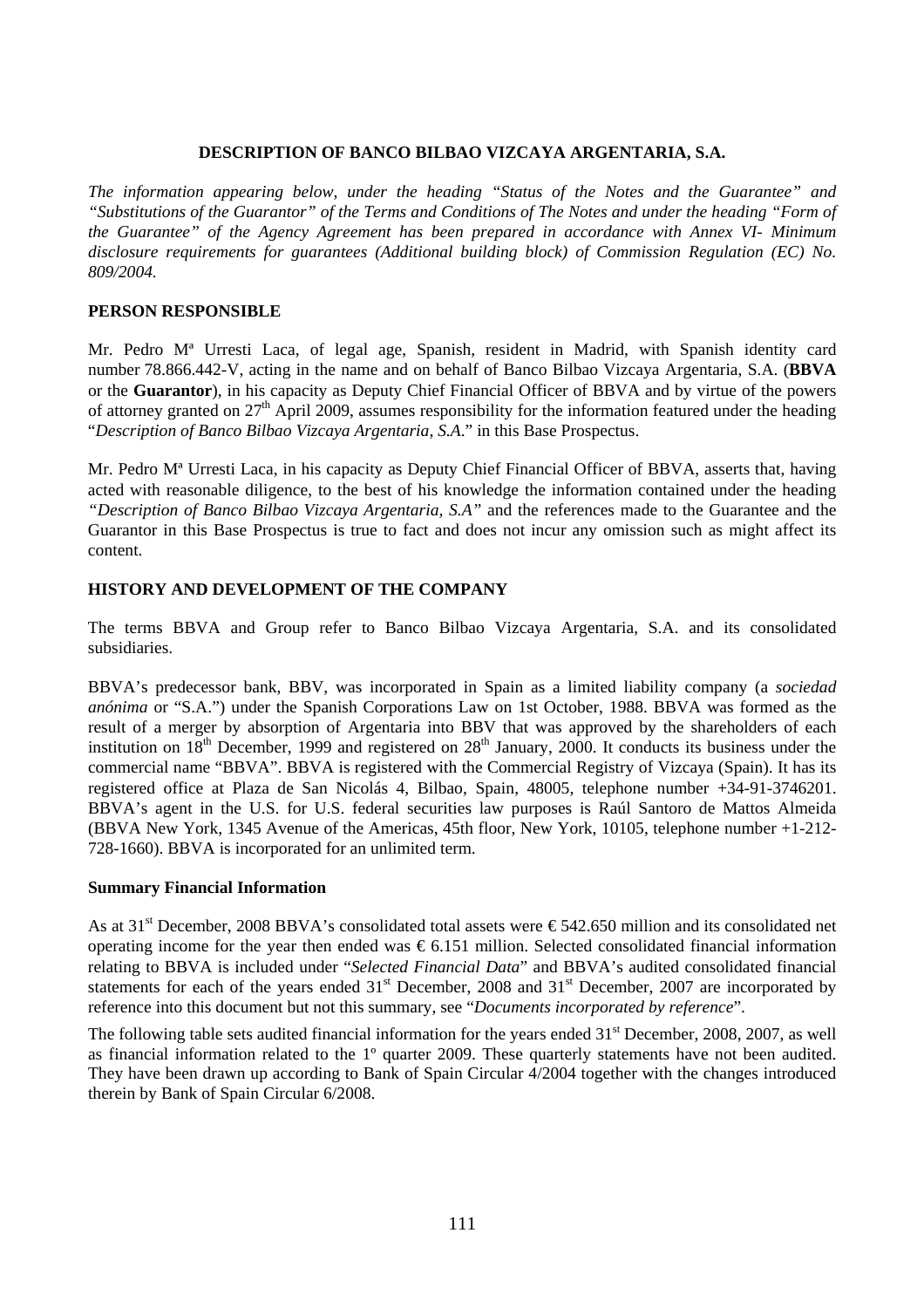|                                                 | 31-03-09 | $31 - 12 - 08$ | $\square$ % | 31-12-07 |
|-------------------------------------------------|----------|----------------|-------------|----------|
|                                                 |          |                |             |          |
| <b>BALANCE SHEET (million euros)</b>            |          |                |             |          |
| <b>Total assets</b>                             | 543.350  | 542.650        | 8,2         | 501.726  |
| Total lending (gross)                           | 332.647  | 335.260        | 7,1         | 313.178  |
| Customer funds on balance sheet                 | 370.045  | 376.380        | 11,5        | 337.518  |
| Total equity                                    | 28.367   | 26.705         | (4,4)       | 27.943   |
| Shareholders' funds                             | 27.742   | 26.586         | 7,2         | 24.811   |
| <b>INCOME STATEMENT (million euros)</b>         |          |                |             |          |
| Net interest income                             | 3.272    | 11.686         | 21,4        | 9.628    |
| Gross income                                    | 4.889    | 18.978         | 9,9         | 17.271   |
| Income before tax                               | 1.834    | 6.926          | (18, 5)     | 8.495    |
| Net attributable profit                         | 1.238    | 5.020          | (18,1)      | 6.126    |
| DATA PER SHARE AND SHARE PERFORMANCE RATIOS     |          |                |             |          |
| Share price (euros)                             | 6,11     | 8,66           | (48, 3)     | 16,76    |
| Market capitalisation (million euros)           | 22.900   | 32.457         | (48, 3)     | 62.816   |
| Net attributable profit per share (euros)       | 0,34     | 1,35           | (20,5)      | 1,70     |
| Book value per share (euros)                    | 7,40     | 7,09           | 7,2         | 6,62     |
| P/BV (Price/book value; times)                  | 0,8      | 1,2            |             | 2,5      |
|                                                 |          |                |             |          |
| <b>SIGNIFICANT RATIOS (%)</b>                   |          |                |             |          |
| ROE (Net attributable profit/Average equity)    | 19,4     | 21,5           |             | 34,2     |
| ROA (Net income/Average total assets)           | 1,00     | 1,04           |             | 1,39     |
| Efficiency ratio                                | 42,3     | 40,9           |             | 42,0     |
| NPA ratio                                       | 2,80     | 2,12           |             | 0,89     |
| NPA coverage ratio                              | 76       | 91             |             | 225      |
| CAPITAL ADEQUACY RATIOS (BIS II Regulation) (%) |          |                |             |          |
| Total                                           | 11,5     | 12,2           |             | 13,0     |
| Core capital                                    | 6,4      | 6,2            |             | 5,8      |
| Tier I                                          | 7,7      | 7,9            |             | 7,3      |
|                                                 |          |                |             |          |
| <b>OTHER INFORMATION</b>                        |          |                |             |          |
| Number of shares (millions)                     | 3.748    | 3.748          |             | 3.748    |
| Number of shareholders                          | 919.195  | 903.897        |             | 889.734  |
| Number of employees                             | 105.154  | 108.972        |             | 111.913  |
| Number of branches                              | 7.648    | 7.787          |             | 8.028    |

**Memorandum item: These quarterly statements have not been audited. They have been drawn up according to Bank of Spain Circular 4/2004 together with the changes introduced therein by Bank of Spain Circular 6/2008. They may not therefore coincide with some of those publishe in previous quarterly earning reports**

#### *Business Overview*

BBVA is a highly diversified international financial group, with strengths in the traditional banking businesses of retail banking, asset management, private banking and wholesale banking. We also have a portfolio of investments in some of Spain's leading companies.

#### *Business Areas*

In 2008, the Group focused its operations on six major business areas: which are further broken down into business units, as described below: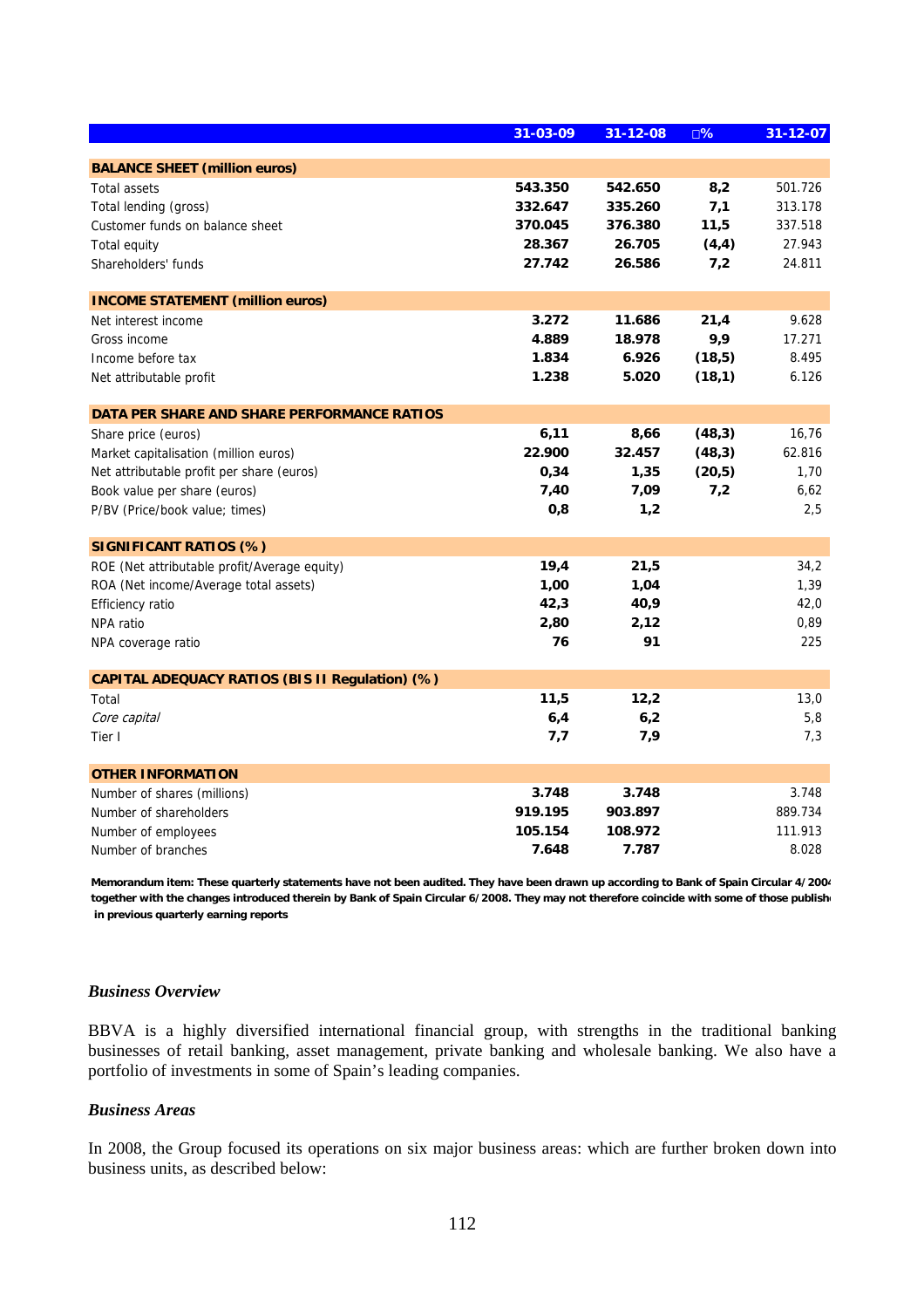- Spain and Portugal
	- Spanish retail network
	- **Corporate and business banking**
	- Other units: Consumer finance, European insurance, BBVA Portugal and Dinero Express
- Global Businesses (Wholesale Banking and Asset Management)
	- Corporate and investment banking
	- **Global markets**
	- **Asset management**
	- Industrial and real estate holdings
	- $\blacksquare$  Asia
- Mexico
	- **Banking businesses**
	- **Pensions and insurance**
- The United States
	- **BBVA Compass banking group**
	- Other units: BBVA Puerto Rico, BTS and BBVA Bancomer USA
- South America
	- **Banking businesses**
	- **Pensions and insurance**
- Corporate Activities

The foregoing description of our business areas is consistent with our current internal organization. The financial information for our business areas for 2008, 2007 and 2006 presented below has been prepared on a uniform basis, consistent with our organizational structure in 2008. Unless otherwise indicated, the financial information provided below for each business area does not reflect the elimination of transactions between companies within one business area or between different business areas, since we consider these transactions to be an integral part of each business area's activities.

The following table sets forth information relating to net income attributed to parent company for each of our business areas for the years ended  $31<sup>st</sup>$  December, 2008, 2007 and 2006:

|                                          | Income/(loss) attributed to the<br>parent company |       |       | % of Income/(loss) attributed to<br>parent company |      |       |
|------------------------------------------|---------------------------------------------------|-------|-------|----------------------------------------------------|------|-------|
|                                          | (in millions of euros)                            |       |       |                                                    |      |       |
|                                          |                                                   |       |       | Year ended December 31.                            |      |       |
|                                          | 2008                                              | 2007  | 2006  | 2008                                               | 2007 | 2006  |
| Spain and Portugal                       | 2,625                                             | 2,381 | 1,884 | 52%                                                | 39%  | 40%   |
| Global Businesses (Wholesale Banking and |                                                   |       |       |                                                    |      |       |
| Asset Management)                        | 754                                               | 896   | 859   | 15%                                                | 15%  | 18%   |
| Mexico                                   | 1,938                                             | 1,880 | 1,711 | 39%                                                | 31%  | 36%   |
| <b>The United States</b>                 | 211                                               | 203   | 64    | 4%                                                 | 3%   | $1\%$ |
| South America                            | 727                                               | 623   | 509   | 14%                                                | 10%  | 11%   |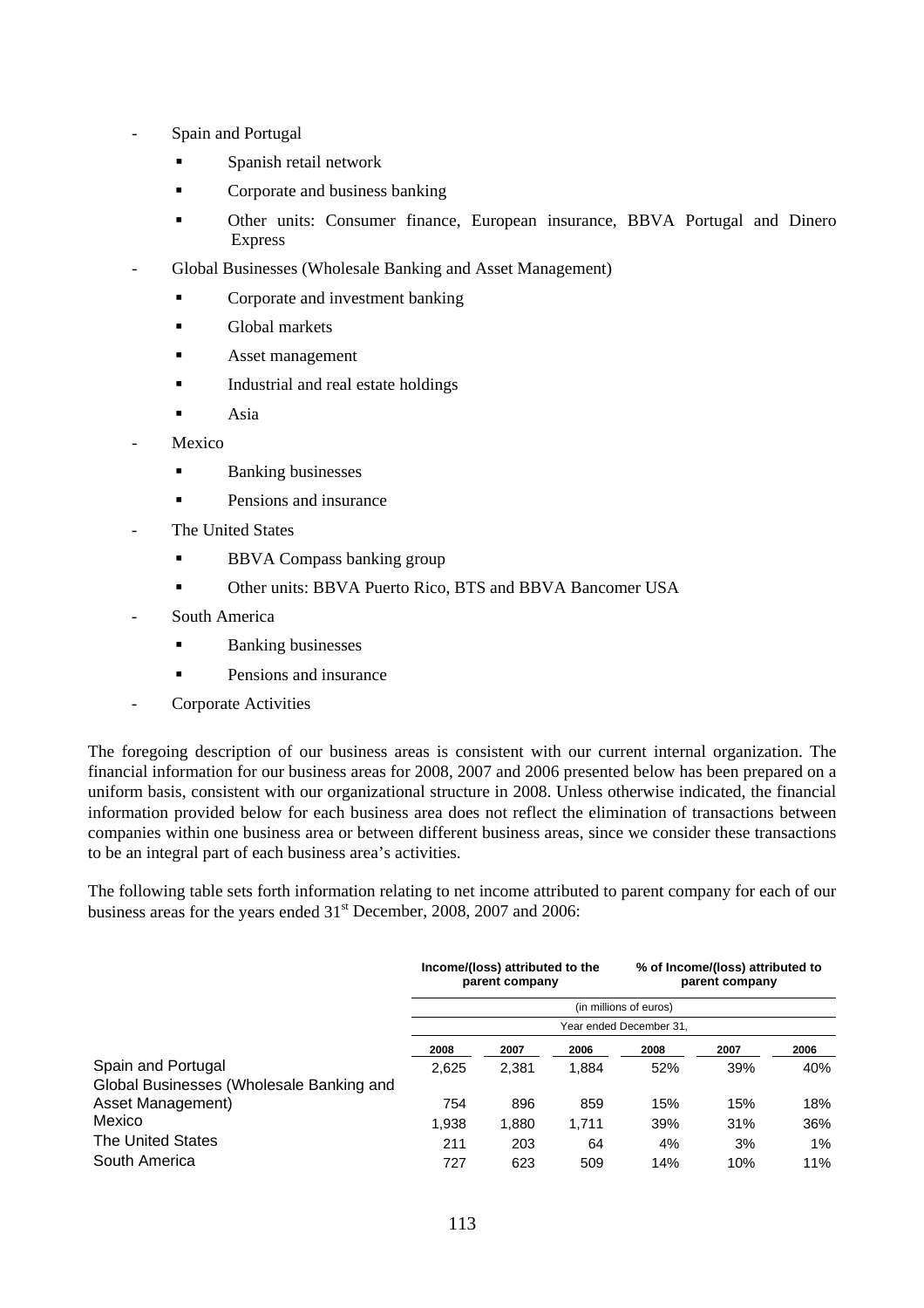| <b>Subtotal</b>                         | 6,255   | 5.983 | 5.027 | 125%  | 98%  | 106% |
|-----------------------------------------|---------|-------|-------|-------|------|------|
| <b>Corporate Activities</b>             | (1,235) | 143   | 291   | (25)% | 2%   | (6)% |
| Net income attributed to parent company | 5.020   | 6.126 | 4.736 | 100%  | 100% | 100% |

The following table sets forth information relating to net interest income for each of our business areas for the years ended 31<sup>st</sup> December, 2008, 2007 and 2006:

|                                                            | Net interest income     |        |       |
|------------------------------------------------------------|-------------------------|--------|-------|
|                                                            | (in millions of euros)  |        |       |
|                                                            | Year ended December 31. |        |       |
|                                                            | 2008                    | 2007   | 2006  |
| Spain and Portugal                                         | 4.828                   | 4.391  | 3,800 |
| Global Businesses (Wholesale Banking and Asset Management) | 745                     | (7)    | 18    |
| Mexico                                                     | 3.716                   | 3.505  | 3,220 |
| <b>The United States</b>                                   | 1.332                   | 763    | 280   |
| South America                                              | 2,199                   | 1,746  | 1,376 |
| <b>Subtotal</b>                                            | 12,820                  | 10,398 | 8,694 |
| <b>Corporate Activities</b>                                | (1,134)                 | (770)  | (556) |
| Net interest income                                        | 11.686                  | 9,628  | 8,138 |

## **Spain and Portugal**

The Spain and Portugal business area focuses on providing banking services and consumer finance to private individuals and businesses in Spain and Portugal.

The business units included in the Spain and Portugal business area are:

- Spanish Retail Network: manages individual customers, high net-worth individuals and small companies and businesses in the Spanish market;
- Corporate and Business Banking: manages business with small and medium enterprises ("**SMEs**"), large companies, institutions and developers in the Spanish market;
- Consumer Finance;
- European Insurance: manages the insurance business in Spain and Portugal;
- BBVA Portugal: manages the banking business in Portugal; and
- Dinero Express: specializes in the immigrant segment.

The principal figures relating to this business area as of 31<sup>st</sup> December, 2008 and 31<sup>st</sup> December, 2007 were:

- Total net lending was €199,297 million, as of 31st December, 2008, an increase of 0.4% from €198,524 as of 31st December, 2007, reflecting the significant slowdown in lending growth in Spain.
- Total customer deposits were €100,893 million as of 31st December, 2008 compared to €91,546 million as of 31st December, 2007, an increase of 10.2%.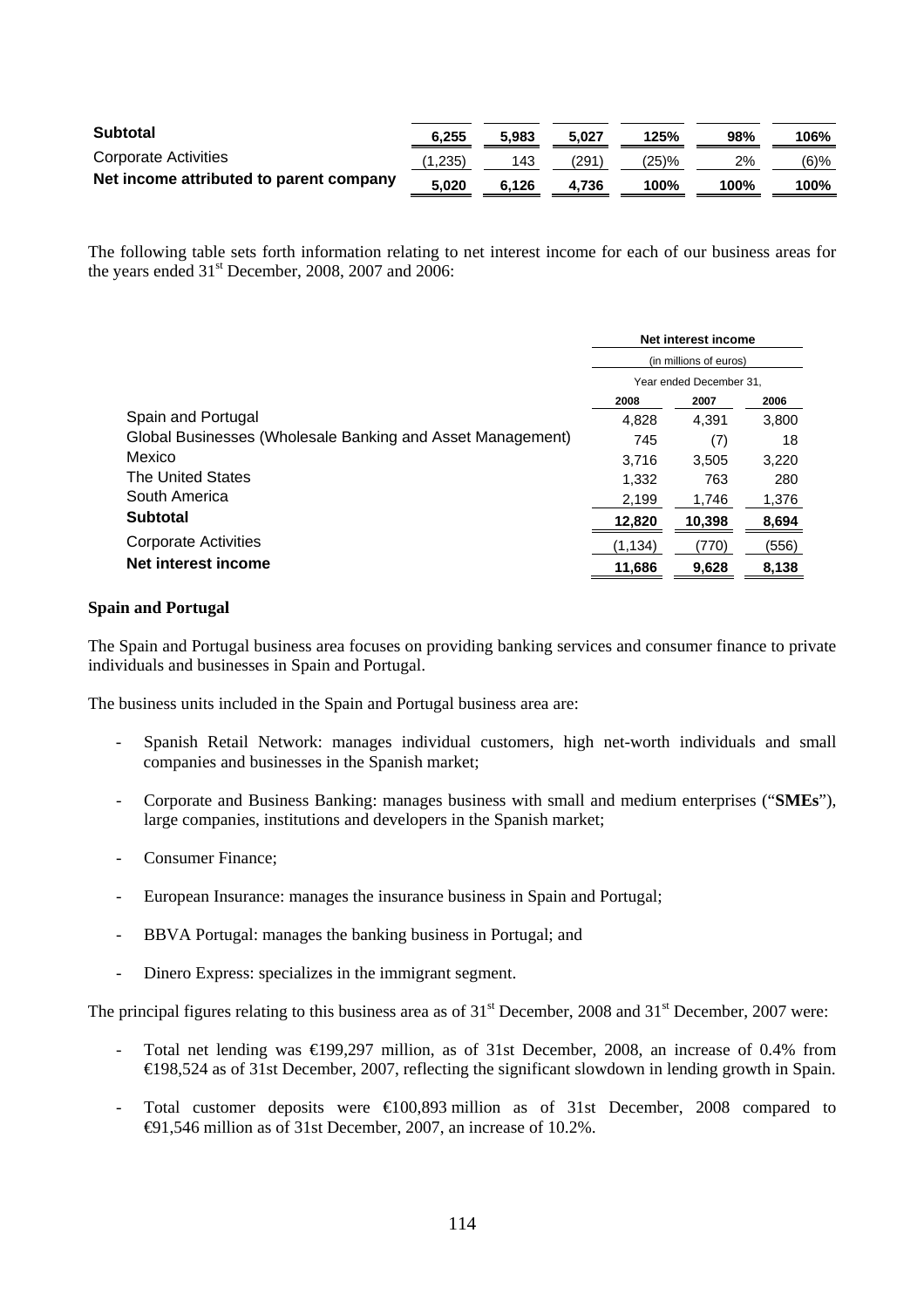- Mutual funds under management were  $\bigotimes 1.270$  million as of 31st December, 2008, a decrease of 26.4% from €42,469 million as of 31st December, 2007, reflecting declines in portfolio volumes and withdrawals of mutual fund assets.
- Pension fund assets under management were ⊕,603 million as of 31st December, 2008, a decrease of 4.7% from  $\text{E}10,072$  million as of 31st December, 2007.

## *Spanish Retail Network*

The Spanish Retail Network unit services the financial and non-financial needs of households, professional practices, retailers and small businesses. It also manages the high-net-worth segment of private customers. As of 31<sup>st</sup> December, 2008, the loan portfolio of this unit was  $\bigoplus$  00.906 million and customer funds were  $\bigoplus$  12.528 million.

In order to offer better customer service, in 2008 we engaged in a thorough reorganization process of the commercial network, making it possible for us to increase our commercial capacity and work more closely with our customers. To this end, each group of offices has been given a pool of managers specialized in given units, and the quality of the operating processes has been improved by concentrating these administrative tasks in Retail Banking Centers, thereby enhancing our efficiency.

In 2008, we launched several new products and promotions aimed at the Spanish retail customer, including loans with pre-authorized limits for the self-employed and mortgage loans directed towards younger customers. In 2008, we also carried out the *Ven a Casa-200* campaign whereby we offered  $\epsilon$ 200 per month for one year to customers who transfered their mortgage from one of our competitors to us. We also offered a wide variety of deposits to our existing customers, including BBVA *Depósito Doble* (Double Deposit), the *Depósito Creciente* BBVA (Growing Deposit) and the *Depósito Fortaleza* (Strength Deposit) and broadened our range of guaranteed products to include BBVA Top 4, BBVA Top 5, BBVA Inflation and *Fondplazo 2009 B*.

BBVA Patrimonios, directly manages high net worth private clients, and has continued to increase its range of products particularly those products designed for business people who are also clients of the corporate and business banking unit. BBVA Patrimonios has also launched new products related to (structured) deposits as well as lending (portfolio-financing plan). In addition, it has opened two new wealth management centers, in the Canary Islands and Galicia. In the family office sphere, tourism projects have been approved within the Real Estate México I, II and III mutual funds, and rights have been issued by these funds. In addition, BBVA Patrimonios has provided its clients with many investment opportunities in the solar energy industry.

BBVA Patrimonios launched the *Más Cobertura Profesional* (More Professional Coverage) insurance plan, which provides disability coverage for independent contractors and risk coverage with the three-year Stockpyme plan for small businesses, as well as the PoS Voucher for merchants and the *Compromiso Negocios* (Business Commitment) and *Compromiso Autónomos* (Independent Contractor Commitment) plans.

#### *Corporate and Business Banking*

The Corporate and Business Banking unit manages our business with SMEs, large companies and institutions in the Spanish market through specialized networks. As of  $31<sup>st</sup>$  December, 2008, the loan portfolio had risen 1.8% to  $\mathcal{R}7,651$  million and customer funds increased 6.8% from 31<sup>st</sup> December, 2007 to  $\bigoplus$ 1.292 million.

In the sphere of corporate and business banking, we have marketed new lines of financing in collaboration with the Instituto de Crédito Oficial ("**ICO**"), including the ICO SME 2008 Line, and the range of products related to risk coverage has been broadened. The most noteworthy of the new products and services include financing for solar energy facilities (leasing and renting), new types of payment cards including Ingreso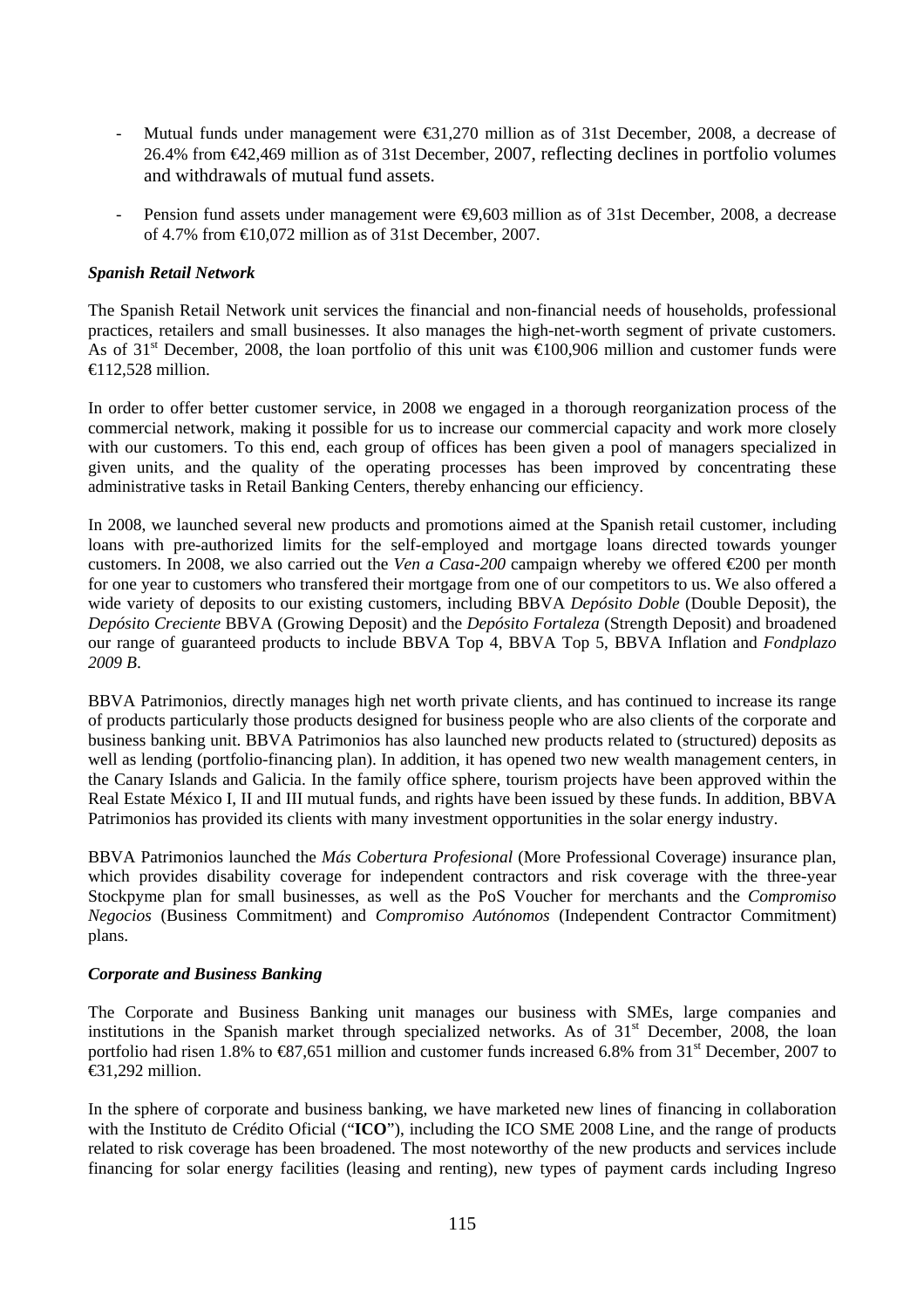Express (Express Entry), Tarjeta Recarga Empresas (Business Recharge Card) and Tarjeta Solred Empresas (Business Solred Card), new solutions in electronic banking such as factoring and Autocobro Express (Express Auto-Collection), and nonfinancial services for enterprises (BBVA Solutions Catalog): Activo a RRHH (Human Resources Assets), management subsidies for innovation, environmental consulting and Solium and new forms of customer relationships (such as the Premium Human Resources Program and Enterprise Newsletter).

### *Consumer Finance*

This unit manages online banking, consumer finance, credit cards and leasing plans. These activities are conducted by Uno-e, Finanzia and other companies in Spain, Portugal and Italy.

In Consumer Finance, we have acquired 50% of Rentrucks, an industrial vehicle rental company, complementing our business renting and financing business. In terms of forms of payment, we have launched a credit card for Inditex Portugal, the first co-branded card launched by BBVA outside of Spain. In terms of deposit-related products, we launched a promotion featuring a cash refund of 20% of the payroll of current and new clients who domicile their payroll and three receipts, with the advantages of an account without fees and with all transaction services. We have also launched several new deposit products with varying maturity and interest rate features.

#### *European Insurance*

Our European Insurance unit's activities are conducted through various insurance companies that provide direct insurance, reinsurance and insurance brokering services in Spain and Portugal and market products for different types of customers (private individuals, SMEs, retailers, professional service firms and providers and self-employed individuals) through this unit's branch offices.

The European Insurance unit has broadened its portfolio of products in 2008, both in non-life insurance, with the launching of the BBVA Auto Insurance and Family Protection insurance and Más Cobertura Profesional (More Professional Coverage), as well as life-savings insurance, with the Systematic Savings Plans, individual savings products with tax advantages, and variable yield income products, which offer yields according to the market situation at any given time, with a guaranteed minimum.

## *BBVA Portugal*

BBVA Portugal manages our banking business in Portugal. As of 31<sup>st</sup> December, 2008, BBVA Portugal's loan portfolio amounted to €5,736 million, an increase of 15.1% from €4,983 million in 2007, supported by an increase in lending to SMEs. Customer funds increased 16.3%, from 31<sup>st</sup> December, 2007, as customers moved their money from mutual funds to deposits.

#### *Dinero Express*

The Dinero Express branch network, which specializes in the immigrant segment in Spain, was set up to attract new customers who make money transfers and to provide them with products and services suited to their needs. It has proved an effective entry point for new customers. As part of a strategy adopted at the start of 2008, BBVA has been gradually closing branches of Dinero Express with the goal of integrating immigrants into the Spanish retail network as an additional customer segment. Although it now has fewer outlets the unit increased the number of money transfers 10% in terms of euro amount transferred to  $\epsilon$ 543 million in 2008 despite unfavorable market conditions associated with the adverse economic situation.

#### **Global Businesses (Wholesale Banking and Asset Management)**

The Global Businesses (Wholesale Banking and Asset Management) area focuses on providing services to large international companies and investment banking, capital markets and treasury management services to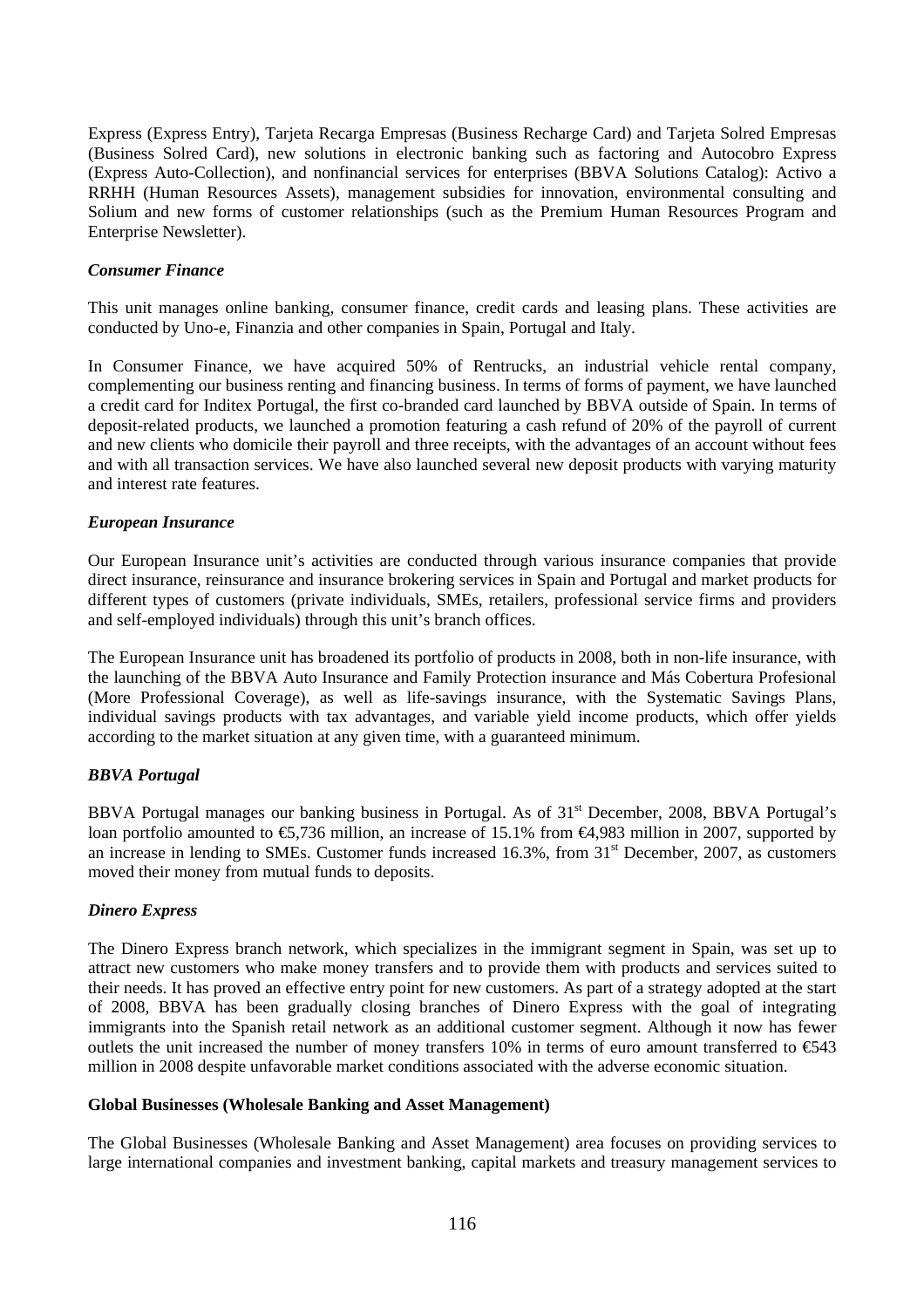## clients.

The business units included in the Global Businesses (Wholesale Banking and Asset Management) area are:

- Corporate and Investment Banking: coordinates origination, distribution and management of a complete catalogue of corporate and investment banking products (corporate finance, structured finance, syndicated loans and debt capital markets) and provides global trade finance and global transaction services with coverage of large corporate customers specialized by sector (industry bankers);
- Global Markets: handles the origination, structuring, distribution and risk management of market products, which are placed through our trading rooms in Europe, Asia and the Americas;
- Asset Management: designs and manages the products that are marketed through our different branch networks including traditional asset management, alternative asset management and Valanza (the Group's private equity unit);
- Industrial and Real Estate Holdings: helps to diversify the area's businesses with the aim of creating medium- and long-term value through active management of a portfolio of industrial holdings and real estate projects (Anida and the Duch Project);
- Asia: represents our increased stakes in CIFH in Hong Kong (approximately 30%) and in CNCB (approximately 10%) and our commitment to China as demonstrated by aggregate investments that now exceed €2,000 million.

The principal figures relating to this business area as of  $31<sup>st</sup>$  December, 2008 and  $31<sup>st</sup>$  December, 2007 were:

- Total net lending was  $\bigoplus$ 8,683 million, an increase of 30.4% from  $\bigoplus$ 7,337 million as of 31st December, 2007.
- Total customer deposits were  $\epsilon$ 62,568 million as of 31st December, 2008 compared to €42,243 million as of 31st December, 2007, an increase of 48.1%.
- Mutual funds under management were €4,014 million as of 31st December, 2008, an increase of 65.5% from  $\epsilon$ 2.425 million as of 31st December, 2007.
- Pension fund assets under management were €6,810 million as of 31st December, 2008, a decrease of 7.5% from  $\epsilon$ 7,363 million as of 31st December, 2007.

# *Corporate and Investment Banking*

Within the Corporate and Investment Banking unit, in 2008 we opened a Frankfurt office, launched the Investment Banking Client for enterprises, institutions and corporations as a mid-term growth project; segmented our global clients at all offices in Europe (Madrid, London, Paris, Milan and Frankfurt) and streamlined the management model of the unit with five differentiated industries. We also implemented a new relationship model in the Asia-Pacific region, with special emphasis on high-value-added products, project finance, and trade finance. In addition, within the Corporate and Investment Banking unit, Global Clients and Investment Banking in America have been reorganized, in order to be closer to customers and place greater emphasis on products, with a matrix structure that combines product managers with the managers responsible for each geographic area.

Through the Global Transaction Services business we launched several new products, technologies and services in Spain and Portugal in 2008, including *AutoCobro Express* (Express Auto-Collection), e-factoring, Spain-Brussels centralization, file-normalization and double "Token Plus" security for BBVA net cash. In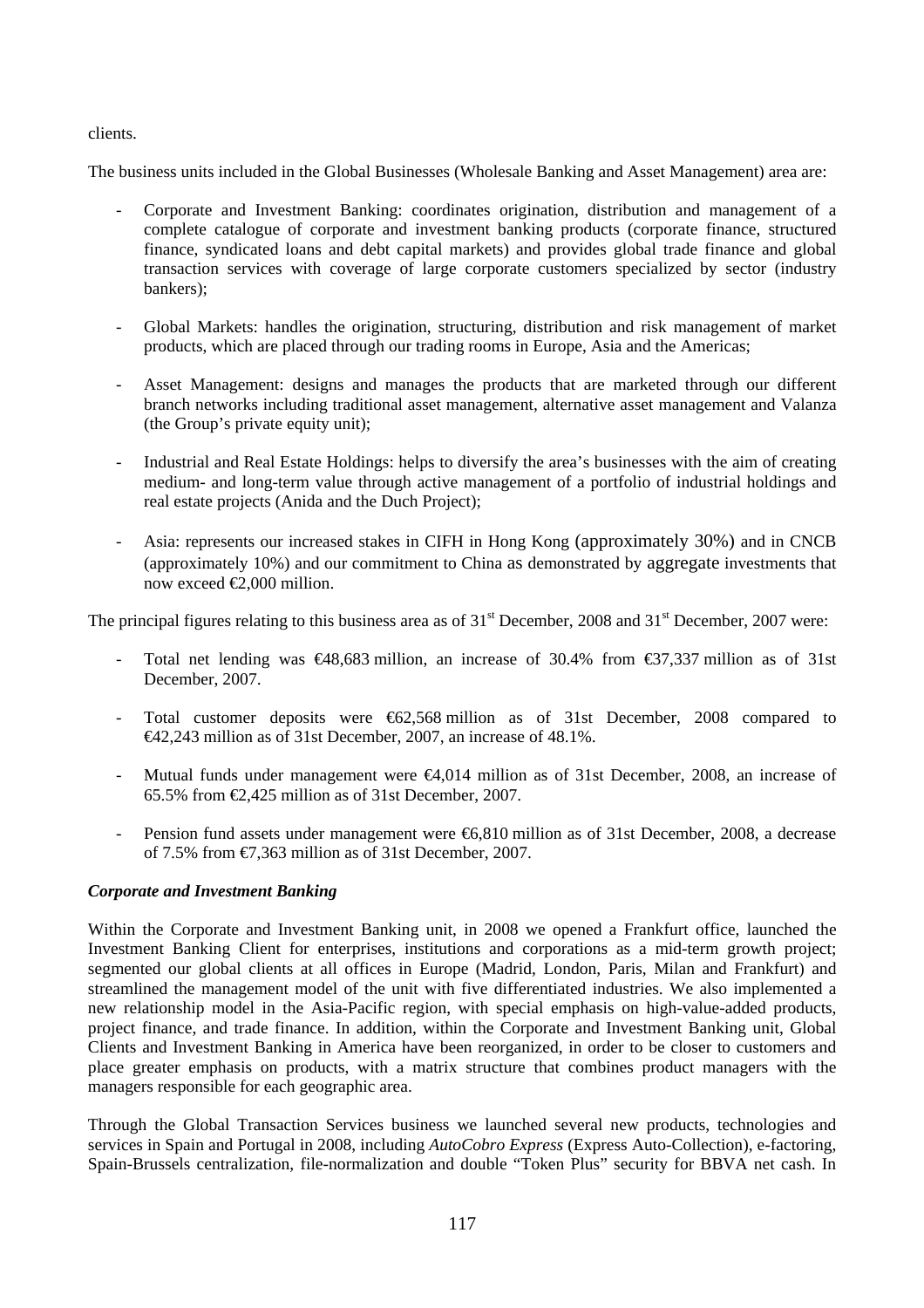addition, in Portugal we introduced Single Euro Payments Area ("**SEPA**") transfers and offered customers the ability to pay taxes and bills through BBVA net cash. In Mexico, Bancomer launched several new products, technologies and services to better serve customers and comply with new Mexican regulations, including TIB 2.0 integral treasury, SIT dispersion, check protection with beneficiary, transparency lawcompliant statements, expanded host-to-host and SWIFT services and increased functionality at Bancomer.com. Through the Global Transaction Services business, we also introduced several new products, services and technologies to better serve our customers in Puerto Rico and Colombia.

## *Global Markets*

In 2008, the Global Markets unit demonstrated notable commercial activity in its new treasury desks in Dusseldorf (inaugurated in January 2008), where a team of sales persons provide specialized coverage in market products to institutional clients; and Hong Kong, where market teams have been formed that will broaden the range of global markets services with Asian assets. The commercial activity of the Hong Kong treasury desk has focused primarily on Asian clients, while also servicing clients in Europe and Latin America.

In Latin America in 2008, the Regional Derivatives Center commenced operations and the Riskpyme Latam project has been implemented throughout the region to promote the marketing of derivatives through the Group's networks as we do in Spain and Mexico. In addition, in Mexico the first listed exchange traded fund (ETF) of the leading companies that are traded on the International Market of Latin American Securities (Latibex) was launched by the Global Markets unit.

## *Asset Management*

In the Asset Management unit, the following product launches were made in 2008: BBVA Bonos Corto Plazo Gobiernos and Fondo Liquidez, which are short-term fixed-income funds; BBVA Estructurado Finanzas BP and BBVA Estructurado Telecomunicaciones BP, which are global funds that primarily target private banking clients and the FTSE 4Good Ibex ETF variable income listed fund. Among the new guaranteed mutual funds offered in 2008, we should stress *BBVA Inflación* (the first guaranteed fund with the Spanish inflation rate as the underlier), *BBVA Elite Protegido*, *BBVA Top 4 Guaranteed*, and *BBVA Top 5 Guaranteed*, as well as 11 BBVA fixed-income guaranteed funds such as Fon-plazo 2009 and 2009 D and F.

# *Industrial and Real Estate Holdings*

The Industrial and Real Estate Holdings business unit also handles the Group's real estate business, through the Anida Group, as well as its private equity business.

As of  $31<sup>st</sup>$  December, 2008, the industrial holdings portfolio had latent capital gains of  $\bigoplus$  20 million.

## *Asia*

In 2008 BBVA increased its stake in CIFH of Hong Kong and in CNCB. BBVA has thereby further consolidated its position in the region, reinforcing its commitment to China.

# **Mexico**

The business units included in the Mexico area are:

- Banking Businesses, and
- Pensions and Insurance Businesses

The principal figures relating to this business area as of 31<sup>st</sup> December, 2008 and 31<sup>st</sup> December, 2007 were: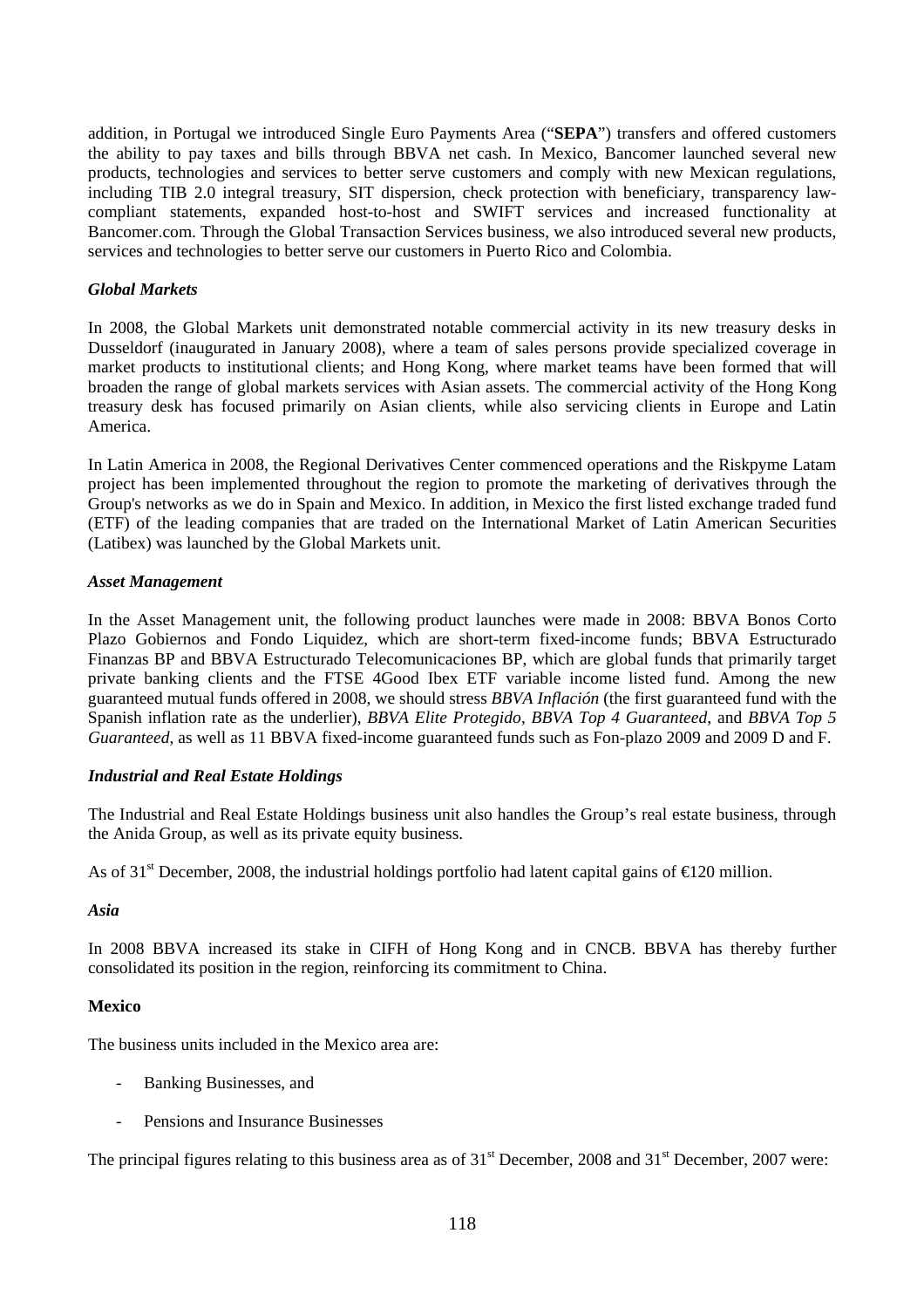- Total net lending was €25,543 million as of 31st December, 2008, a decrease of 5.0% from €26,899 million as of 31st December, 2007.
- Total customer deposits were  $\in 29,677$  million as of 31st December, 2008 compared to  $\in 31,408$ million as of 31st December, 2007, a decrease of 5.5%.
- Mutual funds under management were  $\Theta$ ,180 million as of 31st December, 2008, a decrease of 18.1% from  $\bigoplus$  1,214 million as of 31st December, 2007.
- Pension fund assets under management were €7,196 million as of 31st December, 2008, a decrease of 16.8% from €8,648 million as of 31st December, 2007.

The Mexican peso fell against the euro in 2008, with a resulting negative impact on our consolidated financial statements as of and for the year ended  $31<sup>st</sup>$  December, 2008. See "Item 5. Operating and Financial Review and Prospects— Operating Results—Factors Affecting the Comparability of our Results of Operations and Financial Condition".

## *Banking Businesses*

Bancomer, our subsidiary in Mexico, has continued to expand its distribution network. In 2008, 20 offices were opened, 761 ATMs and more than 20,000 point-of-sale terminals were installed, special offices were inaugurated for the foreign-client segment, and efforts were made to promote a specialized network for the small-business segment, with ten business centers opened and close to 140 specialized executives dedicated to related activities.

As part of the strategy designed to attract customers' funds, the now-traditional *Libretón* (Passbook) promotions were conducted including the, *Quincenas del Ahorro* (Two-Weeks of Savings), through which record levels of prizes were given away to the bank's customers. In addition, efforts were made to promote products such as the Winner Card, to encourage saving among young people and children through a commercial partnership with a leading cereal brand. Also noteworthy in 2008 were the promotions aimed at incorporating new payroll accounts, such as a specialized campaign in the small-business segment.

To promote credit, technology-based solutions and products have been launched, intended to facilitate the process for customers, such as Mortgage Banking Remote Sale, immediate service, and telephone advice, which make it possible to channel clients interested in a mortgage loan to specialized offices. For housing promoters, a Multiproduct Simulator has been created which makes it possible to calculate a desired credit for an entire range of mortgage products.

In assets management, B+Real has been launched, which is a fund that seeks to pay yields above inflation, as well as the BBVABRIC fund, which invests in stock markets in Brazil, Russia, India and China. For its part, the investment banking unit has handled an initial public offering on the Mexican Stock Exchange and the refinancing and coverage of a convertible bond of Petróleos Mexicanos.

In 2008, Bancomer conducted an ambitious debt-placement program on local markets, which has included subordinated debt, stock certificates, and securitizations, and has become a point of reference for the Mexican market.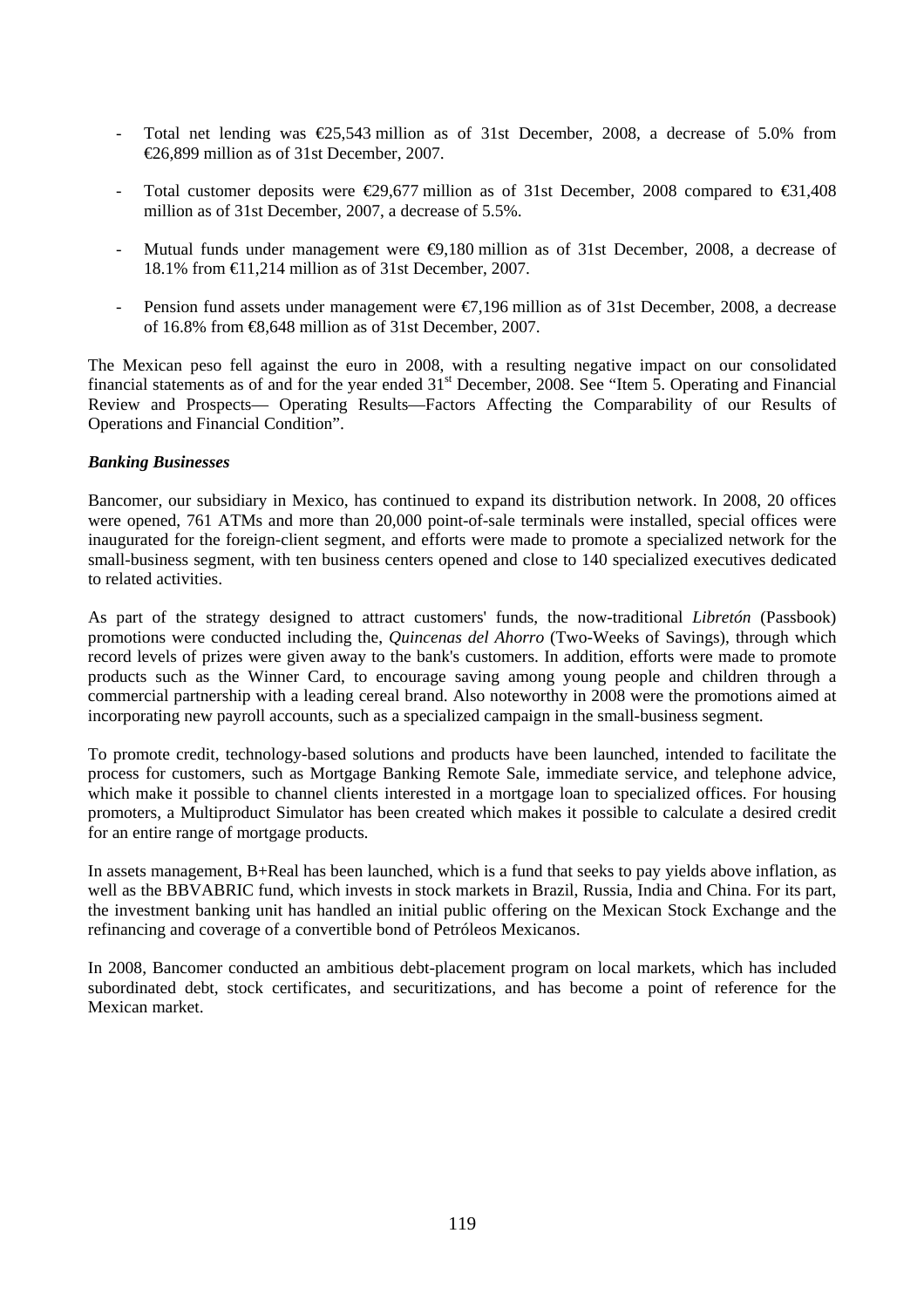## *Pensions and Insurance*

In Mexico, the BBVA Group operates in the pensions business through Afore Bancomer, in insurance through Seguros Bancomer, in annuities through Pensiones Bancomer and in health through Preventis. The Group's pensions and insurance unit in Mexico generated net income attributed to parent company of  $\epsilon 210$ million in 2008, an increase of 35.1% from 2007.

## **The United States**

The business units included in the United States area are:

- BBVA Compass banking group
- Other units: BBVA Puerto Rico, BTS and BBVA Bancomer USA

The principal figures relating to this business area as of  $31<sup>st</sup>$  December, 2008 and  $31<sup>st</sup>$  December, 2007 were:

- Total net lending was approximately €31,066 million as of 31st December, 2008, an increase of 18.7% from €26,161 million as of 31st December, 2007.
- Total customer deposits were  $\epsilon$ 6.240 million as of 31st December, 2008 compared to  $\epsilon$ 23.784 million as of 31st December, 2007, an increase of 10.3%.

The dollar appreciated against the euro in 2008, with a resulting positive impact on our consolidated financial statements as of and for the year ended  $31<sup>st</sup>$  December, 2008. See "Item 5. Operating and Financial Review and Prospects— Operating Results—Factors Affecting the Comparability of our Results of Operations and Financial Condition".

During 2008, the four U.S. banks of the Group in the sunbelt region have been successfully integrated into the Compass group. In the first quarter of 2008, a legal merger was carried out and State National Bank was integrated into Compass. In the third quarter of 2008, Texas State Bank was integrated into Compass, and in the fourth quarter of 2008 Laredo National Bank was integrated into Compass. Within this process, some 500,000 accounts and 50,000 preferred customers have been integrated into the Compass platform.

In 2008 the Group decided to implement a new brand, BBVA Compass. Moreover, in the fourth quarter of 2008, a new management team was appointed to further the integration of BBVA's organizational and business model in the United States and continue developing the strategic plan.

A new customer relations program was implemented in 2008, which provides employees information on the opportunities to sell additional products and services to each client by enabling such employees to send clients messages through different channels, in order to carry out cross sales and help ensure customer retention. We have continued to improve the service and the range of products for preferred clients, and we have created a preferred client program for businesses. In addition, a mobile bank program has been launched, using the online banking platform and an electronic check-transfer system has been implemented, making it possible for companies to make deposits without visiting a branch.

## *BBVA Compass banking group*

As of 31<sup>st</sup> December, 2008, BBVA Compass banking group's loan portfolio had risen 14.2% to  $\epsilon$ 27,982 million from 31<sup>st</sup> December, 2007 and customer funds were  $\epsilon$ 24,712 million (up 4.1% from 31<sup>st</sup> December, 2007).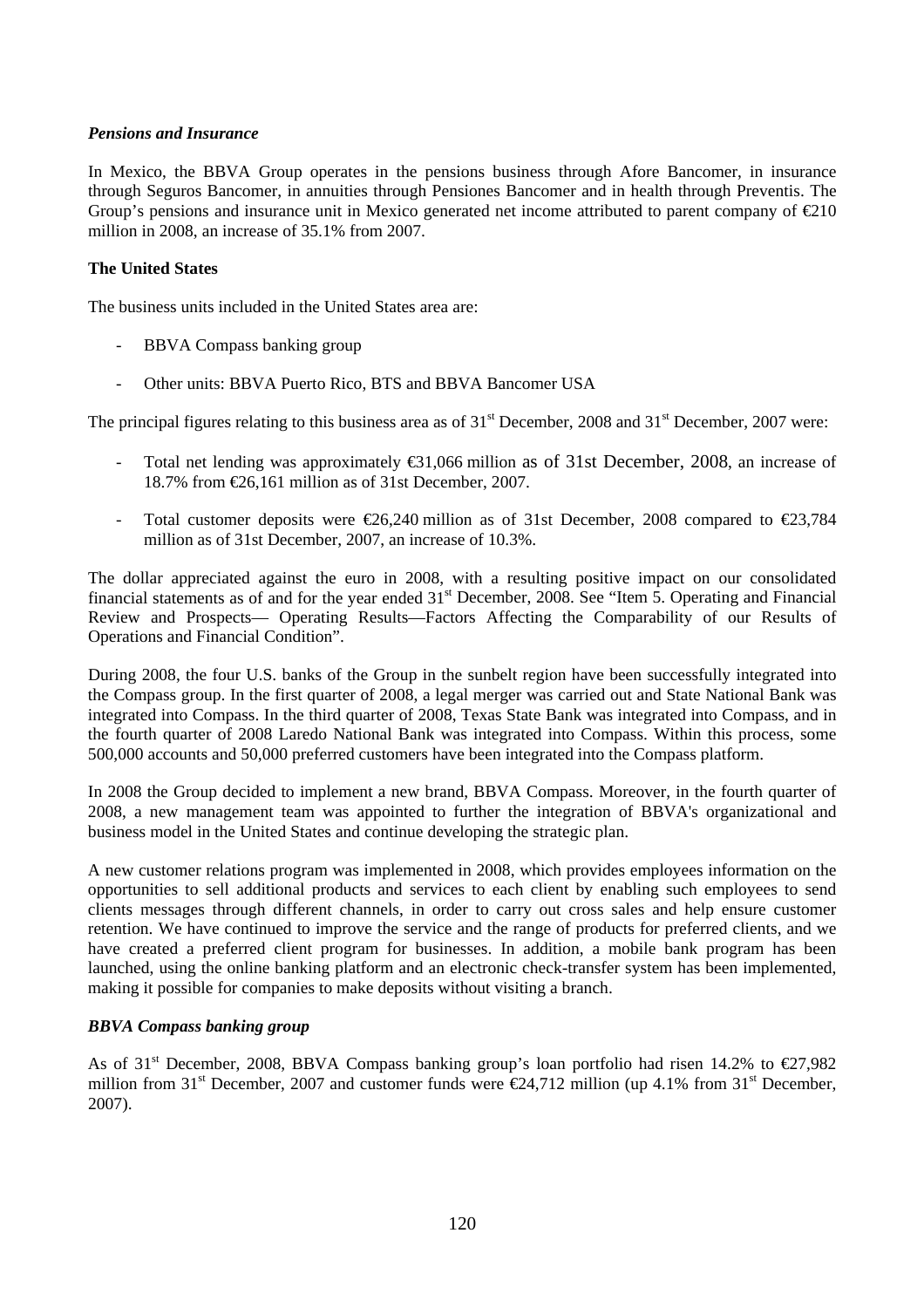## *Other units*

*BBVA Puerto Rico* managed customer loans of  $\bigotimes$  023 million as of 31<sup>st</sup> December, 2008, a decrease of 3.7% from 31<sup>st</sup> December, 2007. Customer funds amounted to  $\in$ 1,445 million as of 31<sup>st</sup> December, 2008, an increase of 6.9% from  $31<sup>st</sup>$  December, 2007.

*BTS* processed  $\text{\textsterling}8.4$  million transfers during 2008. This was 7.8% more than during 2007. Of these,  $\text{\textsterling}2.5$ million went to Mexico and 5.8 million to other countries.

*BBVA Bancomer* USA deposits increased 13.0% as of 31<sup>st</sup> December, 2008 from 31<sup>st</sup> December, 2007 and opened 21,000 new accounts during 2008, handling over 495,000 money transfers.

## **South America**

The South America business area includes the banking, insurance and pension businesses of the Group in South America.

The business units included in the South America business area are:

- Banking Businesses, including banks in Argentina, Chile, Colombia, Panama, Paraguay, Peru, Uruguay and Venezuela;
- Pension businesses in Argentina, Bolivia, Chile, Colombia, Ecuador, Peru and Dominican Republic; and
- Insurance businesses in Argentina, Chile, Colombia, Dominican Republic and Venezuela.

The principal figures relating to this business area as of  $31<sup>st</sup>$  December, 2008 and  $31<sup>st</sup>$  December, 2007 were:

- Total net lending was  $\epsilon 24.475$  million as of 31st December, 2008, an increase of 12.0% from €21,845 million as of 31st December, 2007.
- Total customer deposits were €29,382 million as of 31st December, 2008, an increase of 15.1% from €25,525 million as of 31st December, 2007.
- Mutual funds under management were  $\in$ 1,300 million as of 31st December, 2008, a decrease of 24.6% from  $\in$ 1.725 million as of 31st December, 2007.
- Pension fund assets under management were  $\epsilon$ 24,531 million as of 31st December, 2008, a decrease of 29.6% from €34,826 million as of 31st December, 2007.

Local currencies in South America fell against the euro in 2008, with a resulting negative impact on our consolidated financial statements as of and for the year ended 31<sup>st</sup> December, 2008. See "Item 5. Operating and Financial Review and Prospects— Operating Results—Factors Affecting the Comparability of our Results of Operations and Financial Condition".

Economic conditions in all the region's countries were favorable in 2008, which provided for substantially improved key variables in the Latin American financial services industry, most notably profitability and solvency.

The following is a brief description of our operations on a country-by-country basis in the South America business area. The operating results described below refer to each individual unit's contribution to the South America business area's operating results, unless otherwise stated.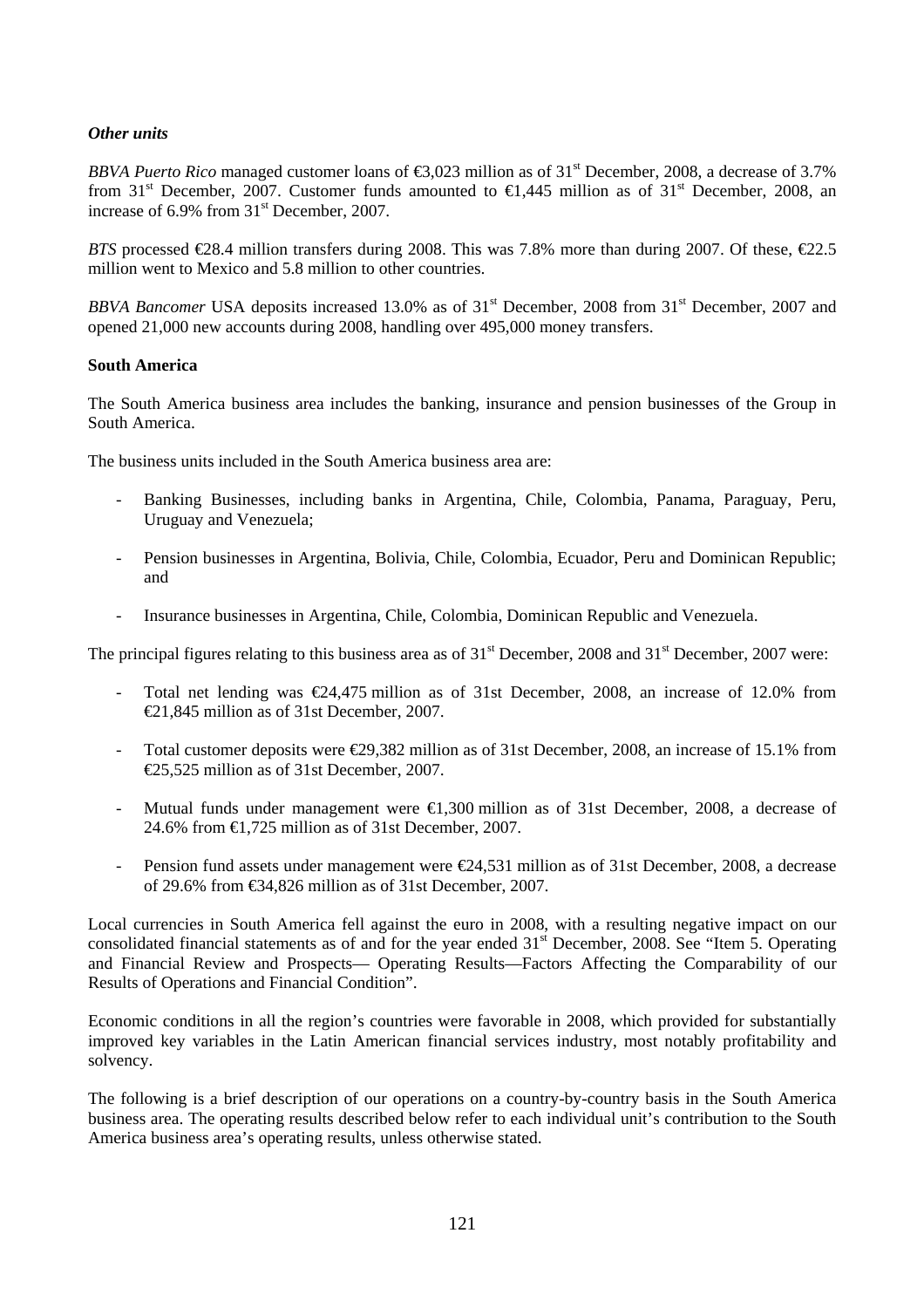## *Banking Businesses*

## *Argentina*

BBVA Banco Francés, our subsidiary in Argentina obtained net income attributed to parent company of €140 million in 2008 an increase of 4.2% compared to 2007.

In Argentina, most of the growth of BBVA Banco Francés has taken place as a result of sales of products and services to individuals (personal loans, guaranteed loans, and credit cards); whereas, products and services sold to business customers, have been primarily related to advance payments, documents, and foreign-trade operations.

## *Chile*

BBVA Chile's net income attributed to parent company for 2008 amounted to €63 million an increase of 81.4% compared to 2007, due to growth in BBVA Chile's loan portfolio and the active management of spreads.

Chile had a very dynamic year in the retail-segment, especially in consumer credit and auto financing (including loans to acquire industrial vehicles and the "Instant Purchase" product). In terms of savings, the *Plan Preferente Remunerado* (Remunerated Preferential Plan), as well as several funds with guaranteed investments, have been launched: Ultradepósito, Top Markets II, Siempre Ganas (which invests in commodities) and Panda II, which invests in China.

## *Colombia*

 BBVA Colombia's net income attributed to parent company for 2008 amounted to €133 million an increase of 25.2% compared to 2007, due to strong growth in its loans portfolio and the active management of spreads.

Sales of retail products have also been fundamental for BBVA Colombia in 2008. BBVA launched the *Cuota regalo* product in the consumer credit segment which allows the customer to make only 11 payments a year. Nearly 200,000 new credit cards were issued in 2008. In addition, we also launched the VIS mortgage credit in pesos for the mortgage segment and Paquete Blue for the youth segment. At the end of 2008, BBVA Colombia securitized a mortgage portfolio.

## *Panama*

BBVA Panama's net income attributed to parent company for 2008 was €27 million, an increase of 25.2% compared to 2007.

## *Paraguay*

BBVA Paraguay's net income attributed to parent company for 2008 was €25 million, an increase of 26.3% compared to 2007.

## *Peru*

BBVA Banco Continental's net income attributed to parent company for 2008 was €86 million, an increase of 37.0% compared to 2007.

At BBVA Banco Continental de Perú, our Peruvian subsidiary, the priorities in investments in 2008 were credit cards, consumer credit (including auto financing and the *Tu préstamo* product for low-income workers, as well as Préstamo 60, a 60-month loan) and mortgage loans. In terms deposits, products such as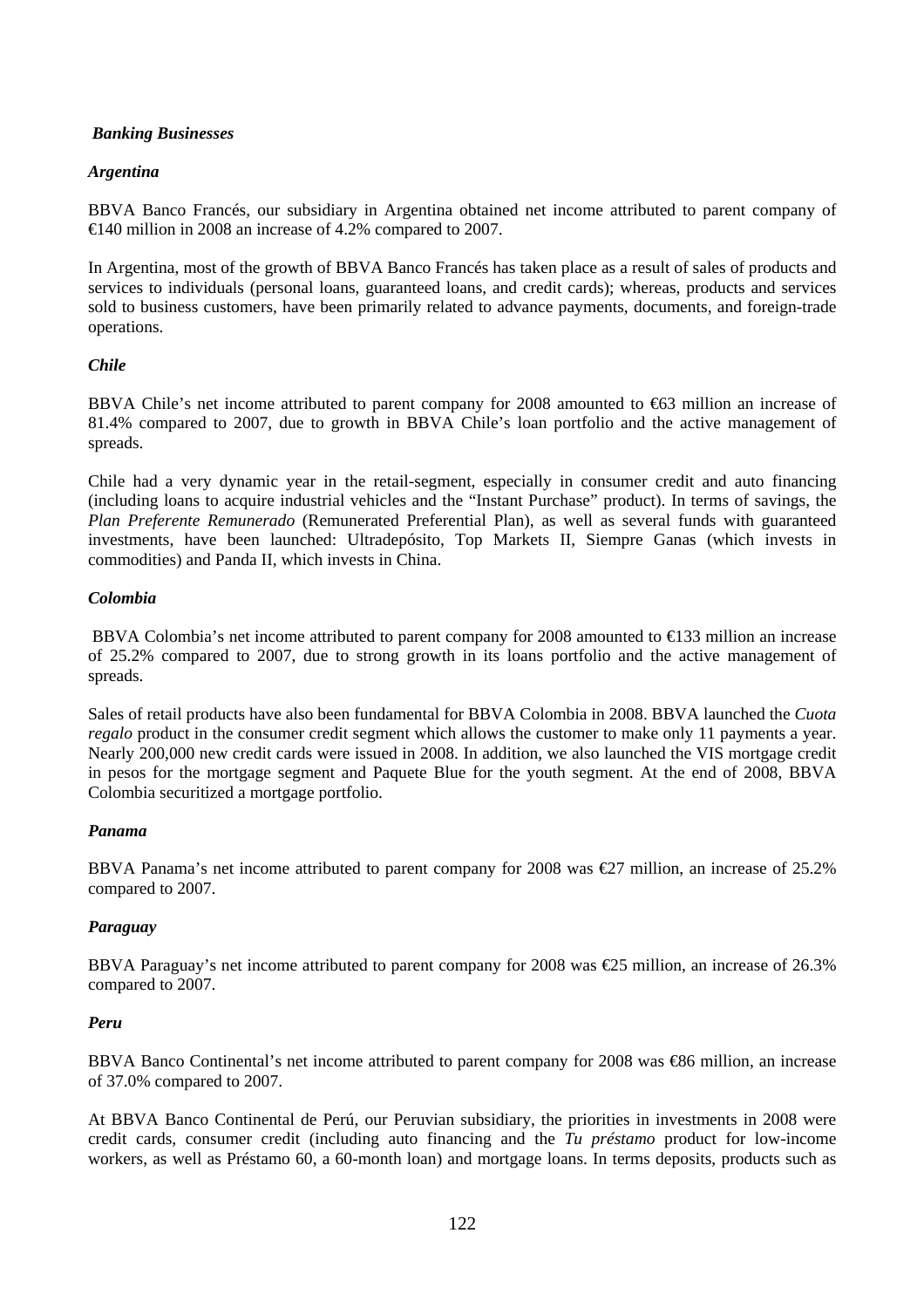*Ahorro Cero Mantenimiento* (Zero Maintenance Savings), *Tasa Creciente* (Growing Rate), *Super Tasa* (Super Rate), *Super Regalo* (Super Gift), and the Vuela Vuela and Mundo Sueldo campaigns have been launched.

## *Uruguay*

BBVA Uruguay's net income attributed to parent company for 2008 was  $\oplus$  million, an increase of 57.6% compared to 2007.

## *Venezuela*

BBVA Banco Provincial's net income attributed to parent company for 2008 was €205 million, an increase of 77.4% compared to 2007, due to strong growth in its loan portfolio and the efficient management of costs. BBVA Banco Provincial de Venezuela, our Venezuelan subsidiary, has conducted a policy aimed at raising its profitability and optimizing the cost of resources.

Among lending products, priority has been given to products for private parties, especially consumer credit and credit cards (most notably, the launching of the 365-protection debit card). Regarding savings products, the certificate of deposit product was launched in 2008. This is a short-term instrument aimed at customers who handle large volumes of cash.

## *Pensions and Insurance*

The pensions and insurance unit in South America achieved an income attributed to parent company of €67 million in 2008, a decrease of 43.3% compared to 2007. The decrease was due to the performance of pension funds, which contributed  $\in$  8 million in 2008, 74.1% less than in the previous year.

In the pension and insurance unit, 2008 was a year of intense commercial activity, which translated into a substantial increase in revenue and policies issued. Alternative selling channels also demonstrated increased importance in 2008, despite the fact that during the year the performance of the financial markets was not favorable, especially for voluntary pension products. Near the end of 2008, the Argentine government nationalized the private pension business in which the BBVA Group participated through Consolidar AFJP, and in the insurance business, we sold our stake in Consolidar Salud.

## **Corporate Activities**

The Corporate Activities area handles the Group's general management functions. These mainly consist of structural positions for interest rates associated with the euro balance sheet and exchange rates, together with liquidity management and shareholders' funds.

The business units included in the Corporate Activities business area are:

- Financial Planning, carried out by the ALCO: administers the Group's interest- and exchange-rate structure as well as its overall liquidity and shareholders' funds.
- Holdings in Industrial and Financial Companies: manages the Group's investment portfolio in industrial and financial companies applying strict criteria for risk control, economic capital consumption and return on investment, with diversification over different industries.

## *Financial Planning*

ALCO manages the BBVA Group's overall financing needs and interest and exchange rate risks. ALCO also manages the BBVA Group's investments and capital resources in an effort to improve the return on capital for our shareholders.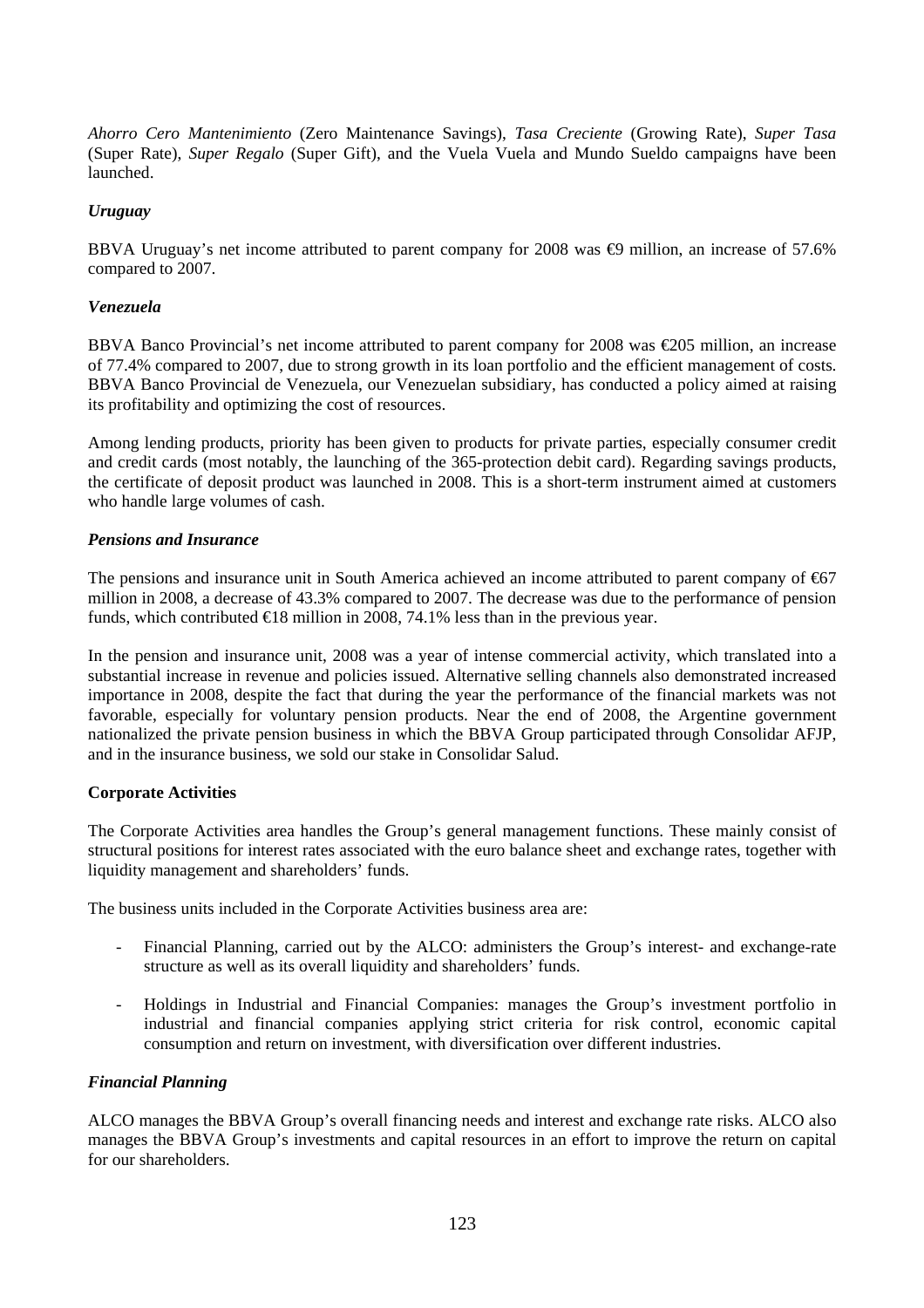## *Holdings in Industrial and Financial Companies*

This unit manages our investment portfolio in companies operating in the telecommunications, media, electricity, oil, gas and finance sectors, principally Telefónica, S.A. BBVA applies strict requirements to this portfolio regarding risk-control procedures, economic-capital consumption and return on investment, diversifying investments over different sectors. It also applies dynamic monetization and coverage management strategies to holdings.

In 2008, it invested €1,259 million and divested €2,382 million. The largest single transaction was the sale of our 5.01% holding in Bradesco in March 2008 with capital gains of €727 million.

As of 31<sup>st</sup> December, 2008, the market value of the holdings in industrial and financial companies was  $\triangleleft$ 4,067 million, with unrealized capital gains of  $\triangleleft$ 995 million before tax.

## **DIRECTORS AND SENIOR MANAGEMENT**

BBVA is managed by a Board of Directors which, in accordance with its current by-laws (*Estatutos*), must consist of no less than nine and no more than 16 members.

The Board of Directors has created the Executive Committee, the Audit and Compliance Committee, the Appointments and Compensation Committee and the Risk Committee. All the Board of Directors Committees were formed on  $28<sup>th</sup>$  June, 2002.

BBVA's Board of Directors is assisted in fulfilling its responsibilities by the Executive Committee (*Comisión Delegada Permanente*) of the Board of Directors, which, under BBVA's Regulations of the Board of Directors, must be comprised of at least half plus one independent director. The Board of Directors delegates all management functions, except those that it must retain due to legal or statutory requirements, to the Executive Committee.

## **Board of Directors**

The Board of Directors of BBVA is currently comprised of 13 members. The business address of the Directors of BBVA is Paseo de la Castellana 81, 28046 Madrid.

The following table sets forth the names of the members of the Board of Directors as of the date of this Base Prospectus, their date of appointment and re-election, if applicable, their current positions and their present principal outside occupation and five-year employment history.

BBVA may, from time to time, enter into transactions in the ordinary course of its business, and on an arm'slength basis, with the Directors.

BBVA's Regulations for the Board of Directors include rules which are designed to prevent situations where a potential conflict of interest may arise. These Regulations provide, among other matters, that Directors with a potential conflict of interest may not participate in meetings at which those situations are being considered. Accordingly, there are no potential conflicts of interest between the private interests or other duties of the Directors and their duties to BBVA.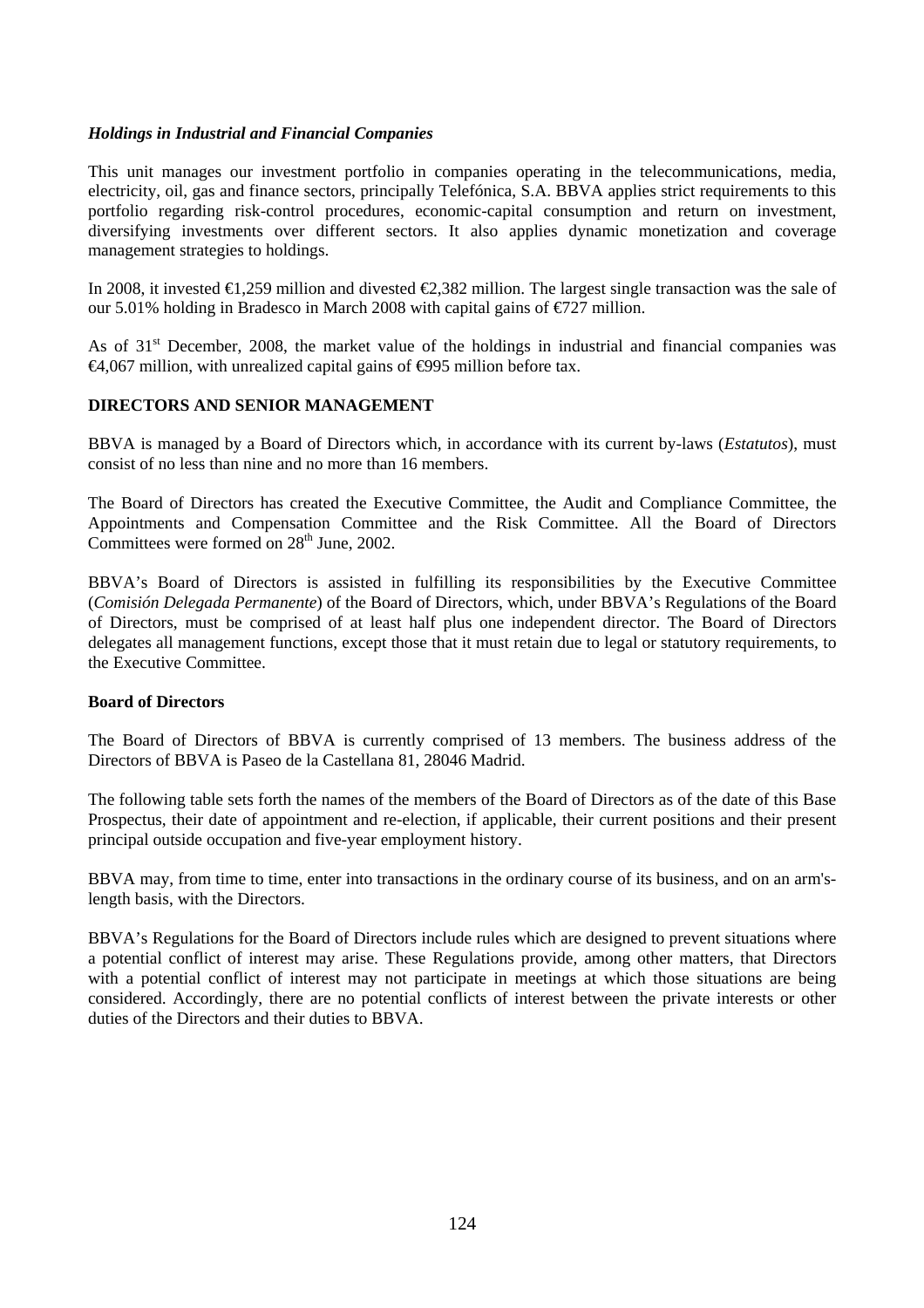| <b>Name</b>                                      | <b>Current</b><br><b>Position</b>              | <b>Date</b><br><b>Nominated</b>       | Date<br><b>Reelected</b>              | <b>Present Principal Outside</b><br><b>Occupation and</b><br><b>Five-Year Employment</b><br>$\mathbf{History}^{(*)}$                                                                                                                                                                                                                                                            |
|--------------------------------------------------|------------------------------------------------|---------------------------------------|---------------------------------------|---------------------------------------------------------------------------------------------------------------------------------------------------------------------------------------------------------------------------------------------------------------------------------------------------------------------------------------------------------------------------------|
| Francisco González<br>Rodríguez <sup>(1)</sup>   | Chairman<br>and Chief<br>Executive<br>Officer  | $28th$ January,<br>2000               | $26^{\text{th}}$<br>February,<br>2005 | Chairman & CEO of BBVA,<br>since January 2000. Director of<br><b>BBVA</b> Bancomer Servicios,<br>S.A.; Grupo Financiero BBVA<br>Bancomer, S.A. C.V. and BBVA<br>Bancomer S.A.                                                                                                                                                                                                   |
| José Ignacio Goirigolzarri<br>Tellaeche $^{(1)}$ | President<br>and Chief<br>Operating<br>Officer | $18^{th}$<br>December,<br>2001        | 14 <sup>th</sup> March,<br>2008       | President and Chief Operating<br>Officer BBVA, since 2001.<br>Director of BBVA Bancomer<br>Servicios, S.A.; Director, Grupo<br><b>Financiero BBVA Bancomer</b><br>and BBVA Bancomer, S.A.;<br>Citic-Bank board member.                                                                                                                                                          |
| Tomás Alfaro Drake <sup>(2)</sup>                | Independent<br>Director                        | 18 <sup>th</sup> March,<br>2006       |                                       | <b>Director of Business</b><br>Management and Administration<br>and Business Sciences<br>programmes at Universidad<br>Francisco de Vitoria, since 1998.                                                                                                                                                                                                                         |
| Juan Carlos Álvarez<br>$Mezqufriz^{(1)(3)}$      | Independent<br>Director                        | $28th$ January,<br>2000               | 18 <sup>th</sup> March,<br>2006       | Managing Director, Grupo Eulen<br>S.A.                                                                                                                                                                                                                                                                                                                                          |
| Rafael Bermejo<br>$Blanco^{(2)(4)}$              | Independent<br>Director                        | $16th$ March,<br>2007                 |                                       | Chairman of the Audit &<br>Compliance Committee of<br>BBVA since 28th March 2007.<br>Techinical Secretary General of<br>Banco Popular 1999-2004                                                                                                                                                                                                                                 |
| Ramón Bustamante y de<br>la Mora $^{(2)(4)}$     | Independent<br>Director                        | $28th$ January,<br>2000               | 26 <sup>th</sup><br>February,<br>2005 | Chairman of Unitaria.                                                                                                                                                                                                                                                                                                                                                           |
| José Antonio Fernández<br>Rivero <sup>(4)</sup>  | Independent<br>Director                        | $28^{\text{th}}$<br>February,<br>2004 | 13 <sup>th</sup> March,<br>2009       | <b>Chairman of Risks Committee</b><br>since 30th March 2004;<br><b>Appointed Group General</b><br>Manager, 2000-2003; From<br>2003 to 2005: Deputy Chairman<br>of Telefónica and Member of its<br><b>Audit and Regulation</b><br>Committees. Member of the<br>Board and Executive Committee<br>of Iberdrola, Director of Banco<br>de Crédito Local, and Chairman<br>of Adquira. |
| Ignacio Ferrero Jordi $^{(1)(3)}$                | Independent<br>Director                        | 28 <sup>th</sup> January,<br>2000     | 26 <sup>th</sup><br>February,<br>2005 | Chairman and COO of Nutrexpa,<br>and La Piara.                                                                                                                                                                                                                                                                                                                                  |
| Román Knörr Borrás <sup>(1)</sup>                | Independent<br>Director                        | $28th$ May,<br>2002                   | 14 <sup>th</sup> March,<br>2008       | Chairman, Carbónicas Alavesas,<br>S.A.; Director, Mediasal 2000,                                                                                                                                                                                                                                                                                                                |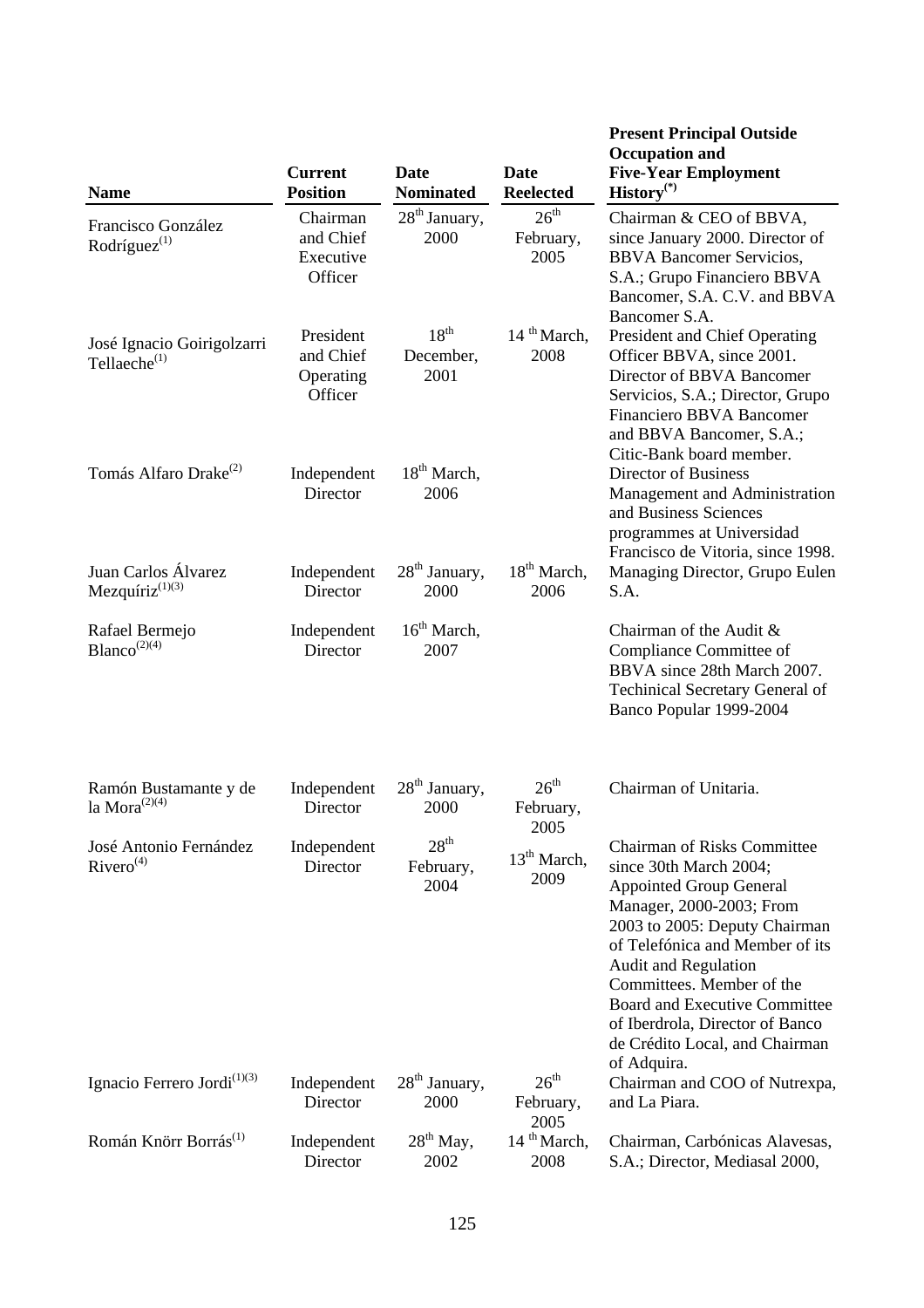| <b>Name</b>                                    | <b>Current</b><br><b>Position</b>    | Date<br><b>Nominated</b>              | Date<br><b>Reelected</b>        | <b>Present Principal Outside</b><br><b>Occupation and</b><br><b>Five-Year Employment</b><br>$\mathbf{History}^{(*)}$                                                                                                                                                                                                                                                                                                                                                                                                                         |
|------------------------------------------------|--------------------------------------|---------------------------------------|---------------------------------|----------------------------------------------------------------------------------------------------------------------------------------------------------------------------------------------------------------------------------------------------------------------------------------------------------------------------------------------------------------------------------------------------------------------------------------------------------------------------------------------------------------------------------------------|
| Carlos Loring Martínez de<br>Irujo $^{(2)(3)}$ | Independent<br>Director              | $28^{\text{th}}$<br>February,<br>2004 | 18 <sup>th</sup> March,<br>2006 | S.A. and President of the Alava<br>Chamber of Commerce;<br>Chairman, Confebask (Basque<br><b>Business Confederation</b> ) from<br>1999 to 2005; Director of Aguas<br>de San Martín de Veri, S.A. until<br>January 2006. Plenary member<br>and Chairman of the Training<br>Committee of the Supreme<br>Council of Chambers of<br>Commerce.<br>Partner of J&A Garrigues, from<br>1977 until 2004; Director of the<br>Department of Mergers and<br>Acquisitions, of Banking and<br>Capital Markets, Member of the<br>Management Committee since |
| José Maldonado<br>$Ramos^{(4)(5)}$             | Director and<br>General              | $28th$ January,<br>2000               | $13th$ March,<br>2009           | 1985.<br>Director and General Secretary,<br>BBVA, since January 2000.                                                                                                                                                                                                                                                                                                                                                                                                                                                                        |
| Enrique Medina<br>Fernández $(1)(4)$           | Secretary<br>Independent<br>Director | 28 <sup>th</sup> January,<br>2000     | 13 <sup>th</sup> March,<br>2009 | Deputy Chairman of Gines<br>Navarro Construcciones until it<br>merged to become Grupo ACS.                                                                                                                                                                                                                                                                                                                                                                                                                                                   |
| Susana Rodríguez<br>Vidarte $^{(2)(3)}$        | Independent<br>Director              | $28th$ May,<br>2002                   | $18th$ March,<br>2006           | Dean of Deusto "La Comercial"<br>University since 1996.                                                                                                                                                                                                                                                                                                                                                                                                                                                                                      |

(\*) Where no date is provided, the position is currently held.

(1) Member of the Executive Committee.

(2) Member of the Audit and Compliance Committee.

(3) Member of the Appointments and Compensation Committee.

(4) Member of the Risk Committee.

(5) Secretary of the Board of Directors.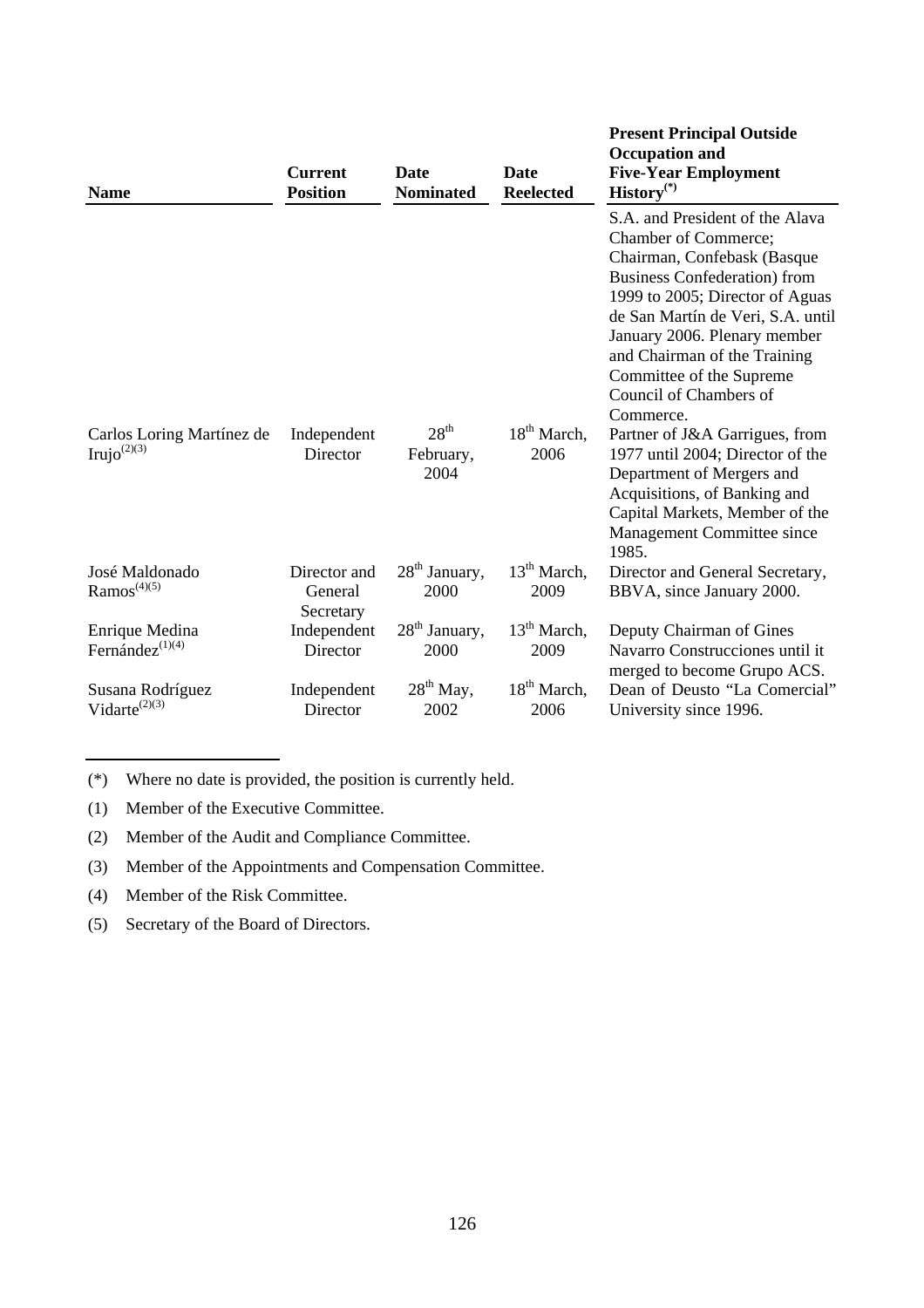## **Major Shareholders**

As of 26<sup>th</sup> March, 2009 to our knowledge, no person, corporation or government owned beneficially, directly or indirectly, five percent or more of BBVA's shares. BBVA's major shareholders do not have voting rights which are different from those held by the rest of its shareholders. To the extent known to us, BBVA is not controlled, directly or indirectly, by any other corporation, government or any other natural or legal person. As of 26<sup>th</sup> March, 2009, there were 920,279 registered holders of BBVA's shares, with 3,474,858,121 shares, of which 216 shareholders with registered addresses in the United States hold a total of 716,709,286 shares (including shares represented by American Depositary Receipts ("ADRs")). Since certain of such shares and ADRs are held by nominees, the foregoing figures are not representative of the number of beneficial holders. BBVA's directors and executive officers did not own any ADRs as of 26<sup>th</sup> March, 2009.

## **Legal Proceedings**

On 15<sup>th</sup> March, 2002, the Bank of Spain initiated a proceeding against BBVA and 16 of its former directors and executives, as a result of the existence of funds (approximately  $\epsilon$ 225 million) belonging to BBV that were not included in the entity's financial statements until they were voluntarily regularized by being recorded in the 2000 consolidated income statement as extraordinary income, for which the related corporation tax was recorded and paid. BBVA notified the Bank of Spain of these matters on 19<sup>th</sup> January. 2001.

On 22<sup>nd</sup> May, 2002, the Council of the Spanish Securities and Exchange Commission (CNMV) commenced a proceeding against BBVA for possible contravention of the Securities Market Law (under Article 99 ñ) thereof) owing to the same events as those which gave rise to the Bank of Spain's proceeding.

The commencement of proceedings to determine an eventual criminal liability of the individuals involved in those events triggered the suspension of the above mentioned proceedings until a definitive criminal resolution was issued. These criminal proceedings finished by definitive court resolutions on 2007 without criminal liability for any person involved in them. The end of these criminal proceedings has allowed the reopening of the proceedings: on  $13<sup>th</sup>$  June, 2007 the Bank of Spain, and on  $26<sup>th</sup>$  July, 2007 the Spanish National Securities Market Commission (CNMV), notified the end of the proceeding development suspension.

On 18<sup>th</sup> July, 2008, the board of the Bank of Spain sanctioned BBVA with a fine of one million euros for a serious breach as typified in article 5.p) of the "Ley de Disciplina e Intervención de las Entidades de Crédito" (Law regulating the conduct of financial entities) and also imposed various sanctions on the managers and executives responsible for such conduct none of whom are presently members of the Board of Directors, or hold executive office at BBVA.

On 18<sup>th</sup> July, 2008, the Ministry of Economy and Finance sanctioned the entity with a fine of two million euros, as a result of the proceeding initiated by the Spanish Securities and Exchange Commission, for a very serious breach as typified in Article 99, n) of the "Ley del Mercado de Valores" (law regulating securities markets).

Both sanctions have been appealed within the Ministry of Economy and Finance, but no decisions have been issued as of the date of this report.

# *Other Proceedings*

BBVA Privanza Bank Ltd. (Jersey)

A proceeding was initiated alleging that certain employees of BBVA Privanza Bank Ltd. (Jersey) cooperated in the creation of accounts and financial products in Jersey which were allegedly used by Spanish individuals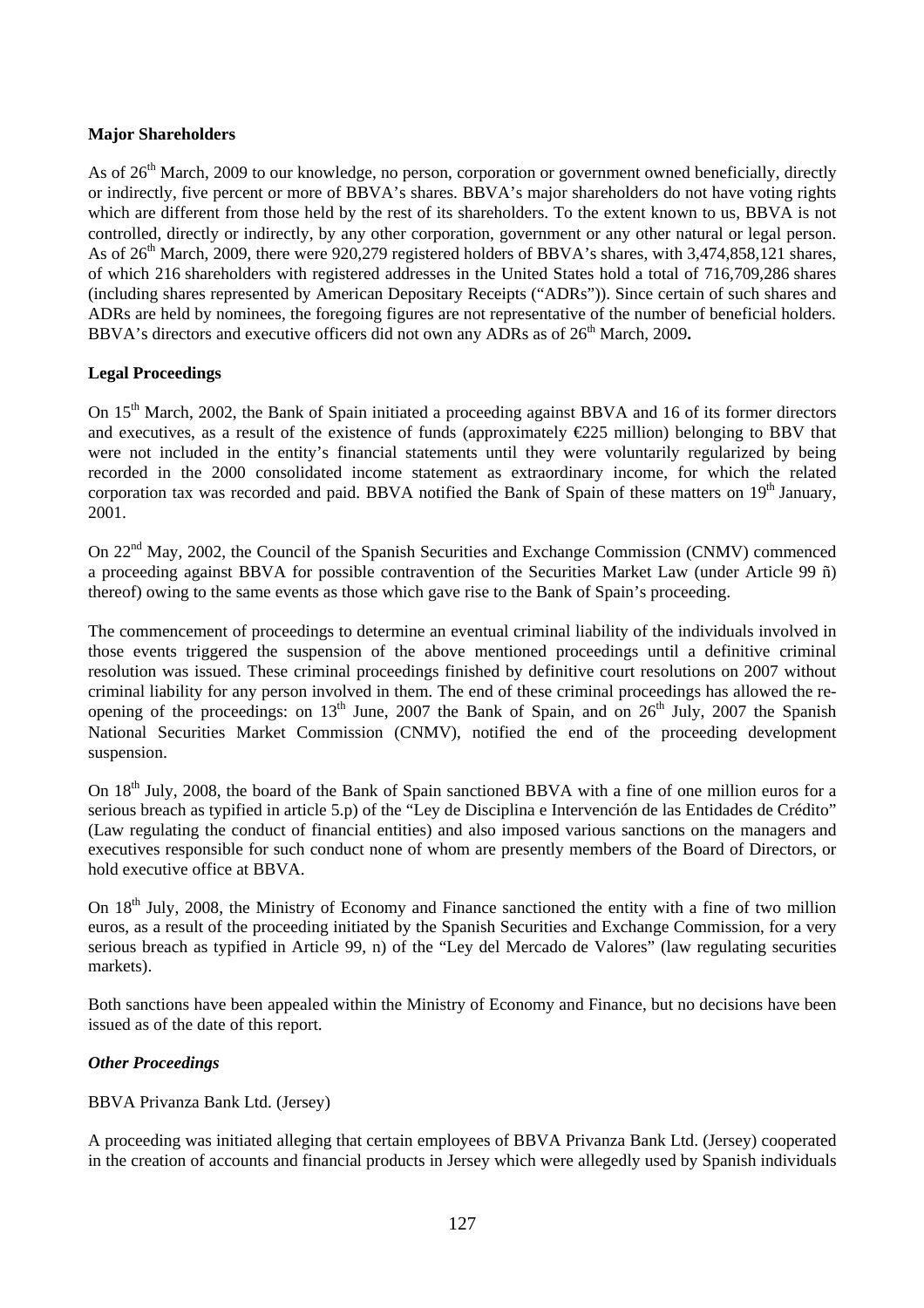to avoid Spanish tax obligations. The proceedings also included an allegation of a tax offence due to the purported non-consolidation of a fully-owned subsidiary. This proceeding is ongoing and charges have not been brought against any BBVA employee or director and at this moment no current or former BBVA Privanza Bank Jersey employee is party in this proceeding. In light of the surrounding events and circumstances, BBVA's legal advisers do not expect that the proceedings described above will have a material effect on BBVA.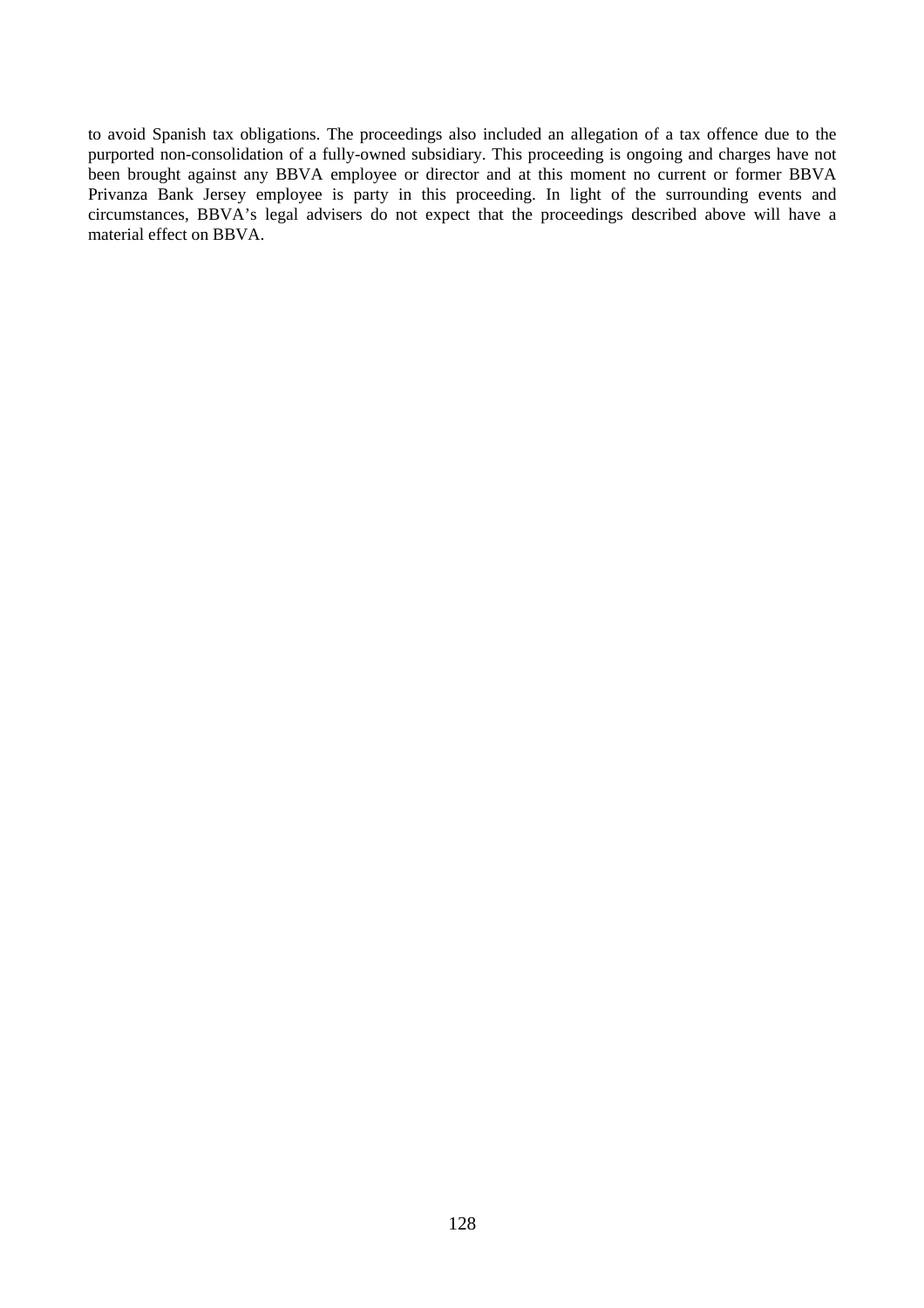### **BOOK-ENTRY CLEARANCE SYSTEMS**

*The information set out below is subject to any change in or reinterpretation of the rules, regulations and procedures of Euroclear, Clearstream, Luxembourg or Iberclear (together, the Clearing Systems) currently in effect. The Issuer and the Guarantor take responsibility for the correct extraction and reproduction of the information in this section concerning the Clearing Systems, but neither the Issuer, the Guarantor nor any relevant Dealer takes any responsibility for the accuracy thereof. Investors wishing to use the facilities of any of the Clearing Systems are advised to confirm the continued applicability of the rules, regulations and procedures of the relevant Clearing System. Neither the Issuer, the Guarantor nor any other party to the Agency Agreement will have any responsibility or liability for any aspect of the records relating to, or payments made on account of, beneficial ownership interests in the Notes held through the facilities of any Clearing System or for maintaining, supervising or reviewing any records relating to such beneficial ownership interests.* 

## **Book-entry Systems**

#### *Euroclear and Clearstream, Luxembourg*

Euroclear and Clearstream, Luxembourg each holds securities for its customers and facilitates the clearance and settlement of securities transactions by electronic book-entry transfer between their respective account holders. Euroclear and Clearstream, Luxembourg provide various services including safekeeping, administration, clearance and settlement of internationally traded securities and securities lending and borrowing. Euroclear and Clearstream, Luxembourg also deal with domestic securities markets in several countries through established depository and custodial relationships. Euroclear and Clearstream, Luxembourg have established an electronic bridge between their two systems across which their respective participants may settle trades with each other.

Euroclear and Clearstream, Luxembourg customers are world-wide financial institutions, including underwriters, securities brokers and dealers, banks, trust companies and clearing corporations. Indirect access to Euroclear, Clearstream, Luxembourg is available to other institutions that clear through or maintain a custodial relationship with an account holder of either system.

#### *Iberclear*

Iberclear is the Spanish central securities depositary in charge of both the register of securities held in bookentry form to be listed on a Spanish regulated market, and the clearing and settlement of all trades from the Spanish Stock Exchange, the Public Debt market, AIAF and Latin American stock exchange denominated in euros (Latibex).

Iberclear is owned by the group Bolsas y Mercados Españoles, Sociedad Holding de Mercados y Sistemas Finanacieros, S.A. a holding company which holds a 100% interest in the Spanish regulated markets, Bolsa de Madrid, Bolsa de Barcelona, Bolsa de Bilbao, Bolsa de Valencia, AIAF, Senaf, Latibex, Mercado Alternativo Bursátil and in the Spanish settlement systems Meff MeffClear and Iberclear. The clearance and settlement system of Iberclear and its members are responsible for maintaining records of purchases and sales under the book-entry system.

Iberclear maintains a registry reflecting the number of securities held by each of its member entities on its own behalf as well as the number of securities held of behalf of the third parities. Each member entity, in turn, maintains a registry of the owners of such securities.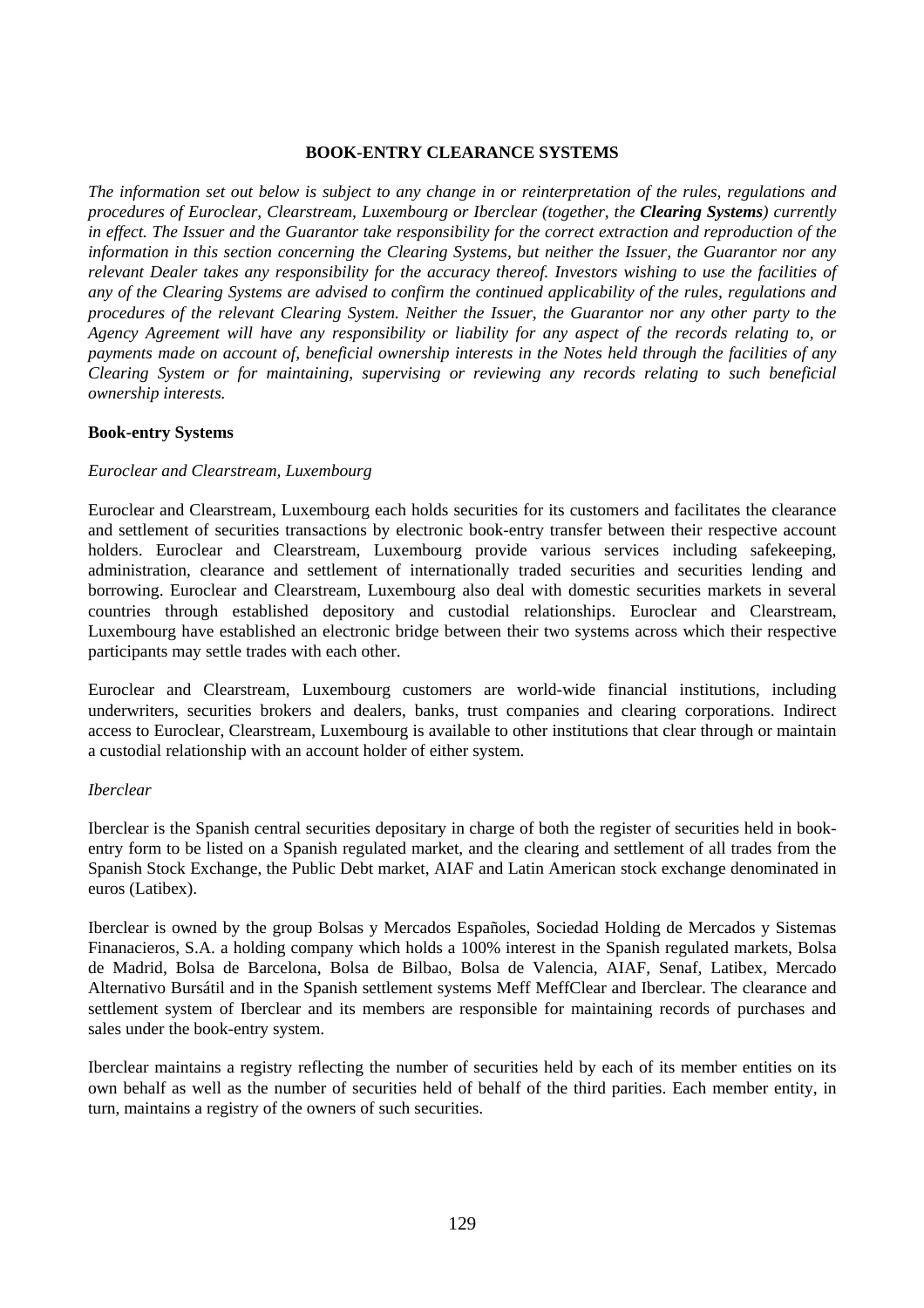On the relevant date for payment of interest amounts in respect of debt securities, Iberclear credits to each participant entity an amount corresponding to the balance of the securities appearing in the records of the relevant participant entity on the day prior to the relevant payment date.

## **Transfers of Notes Represented by Registered Global Notes**

Transfers of any interests in Notes represented by a Registered Global Note within Euroclear and Clearstream, Luxembourg will be effected in accordance with the customary rules and operating procedures of the relevant clearing system. The laws in some States within the United States require that certain persons take physical delivery of securities in definitive form. Consequently, the ability to transfer Notes represented by a Registered Global Note to such persons may depend upon the ability to exchange such Notes for Notes in definitive form.

Subject to compliance with the transfer restrictions applicable to the Registered Notes described under "*Subscription and Sale and Transfer and Selling Restrictions*", cross-market transfers between and directly or indirectly through Clearstream, Luxembourg or Euroclear accountholders will be effected by the relevant clearing system in accordance with its rules and through action taken by the relevant Registrar, the relevant Paying Agent and any custodian (**Custodian**) with whom the relevant Registered Global Notes have been deposited.

On or after the Issue Date for any Series, transfers of Notes of such Series between accountholders in Clearstream, Luxembourg and Euroclear will generally have a settlement date three business days after the trade date (T+3). The customary arrangements for delivery versus payment will apply to such transfers.

Cross-market transfers between accountholders in Clearstream, Luxembourg or Euroclear will need to have an agreed settlement date between the parties to such transfer.

Clearstream, Luxembourg and Euroclear have each published rules and operating procedures designed to facilitate transfers of beneficial interests in Registered Global Notes between Clearstream, Luxembourg and Euroclear. However, they are under no obligation to perform or continue to perform such procedures, and such procedures may be discontinued or changed at any time. None of the Issuer, the Guarantor, the Agents or any Dealer will be responsible for any performance by Clearstream, Luxembourg or Euroclear or their respective direct or indirect participants or accountholders of their respective obligations under the rules and procedures governing their operations, and none of them will have any liability for any aspect of the records relating to or payments made on account of beneficial interests in the Notes represented by Registered Global Notes or for maintaining, supervising or reviewing any records relating to such beneficial interests.

## **Transfers of Book-Entry Notes**

Transfers of any interests in Notes represented by Book-Entries within Iberclear or a Book-Entry Depositary will be effected in accordance with the customary rules and operating procedures of Iberclear or the relevant clearing system, in accordance with the laws of Spain

Subject to compliance with the transfer restrictions applicable to the Book-Entry Notes described under "Subscription and Sale and Transfer and Selling Restrictions", cross-market transfers between and directly or indirectly through Clearstream, Luxembourg, Euroclear or Iberclear accountholders will be effected by the relevant clearing system in accordance with its rules and through action taken by the relevant Registrar, the relevant Paying Agent and any custodian (Custodian) with whom the relevant Book-Entry Notes have been deposited.

On or after the Issue Date for any Series, transfers of Notes of such Series between accountholders in Iberclear will generally have a settlement date three business days after the trade date  $(T+3)$ . The customary arrangements for delivery versus payment will apply to such transfers.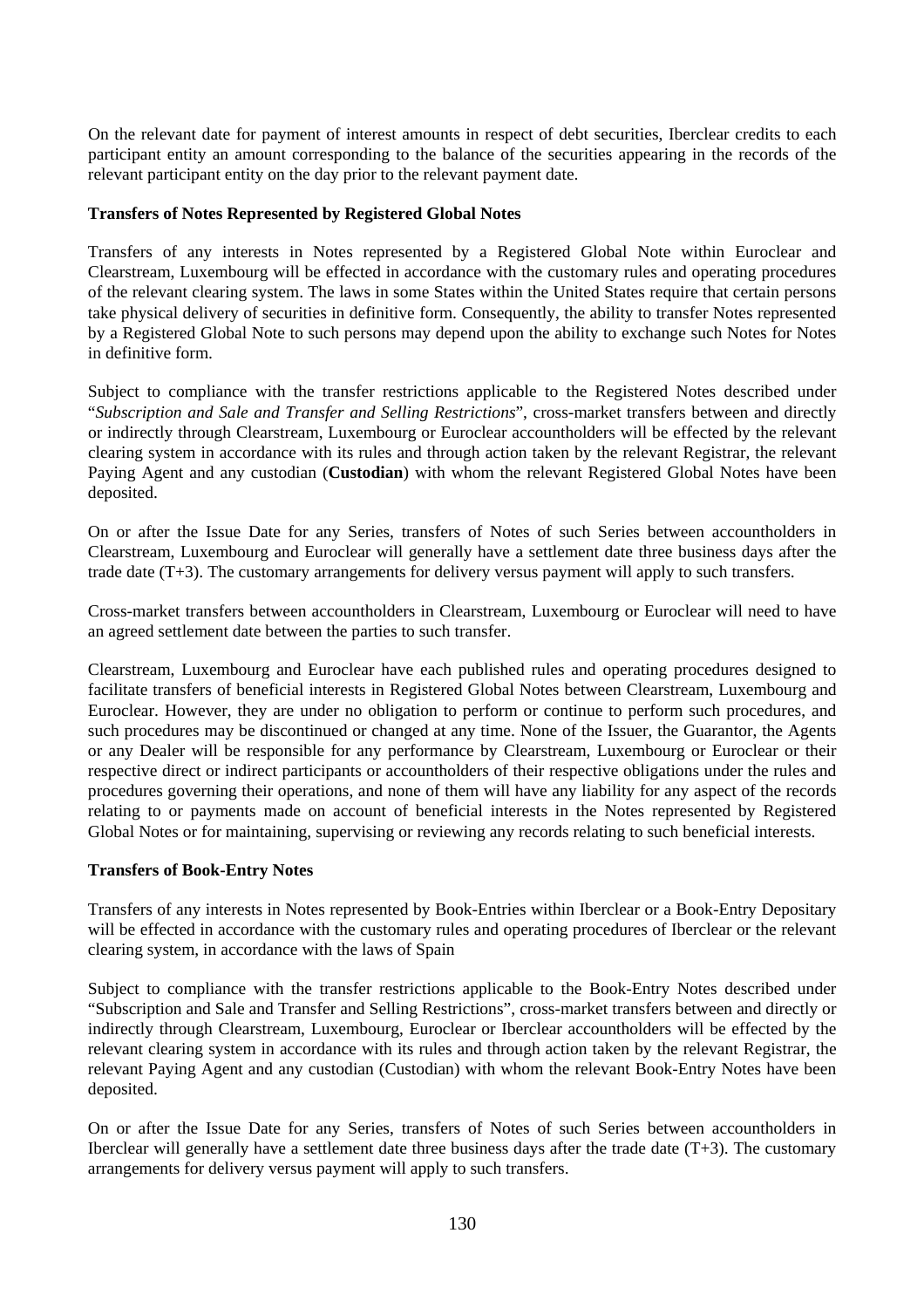Cross-market transfers between accountholders in Clearstream, Luxembourg, Euroclear or Iberclear will need to have an agreed settlement date between the parties to such transfer.

Iberclear have published rules and operating procedures designed to facilitate transfers of beneficial interests in Book-Entry Notes between Clearstream, Luxembourg, Euroclear and/or Iberclear. However, they are under no obligation to perform or continue to perform such procedures, and such procedures may be discontinued or changed at any time. None of the Issuer, the Guarantor, the Agents or any Dealer will be responsible for any performance by Clearstream, Luxembourg, Euroclear or Iberclear or their respective direct or indirect participants or accountholders of their respective obligations under the rules and procedures governing their operations and none of them will have any liability for any aspect of the records relating to or payments made on account of beneficial interests in the Notes represented by Book-Entry Notes or for maintaining, supervising or reviewing any records relating to such beneficial interests.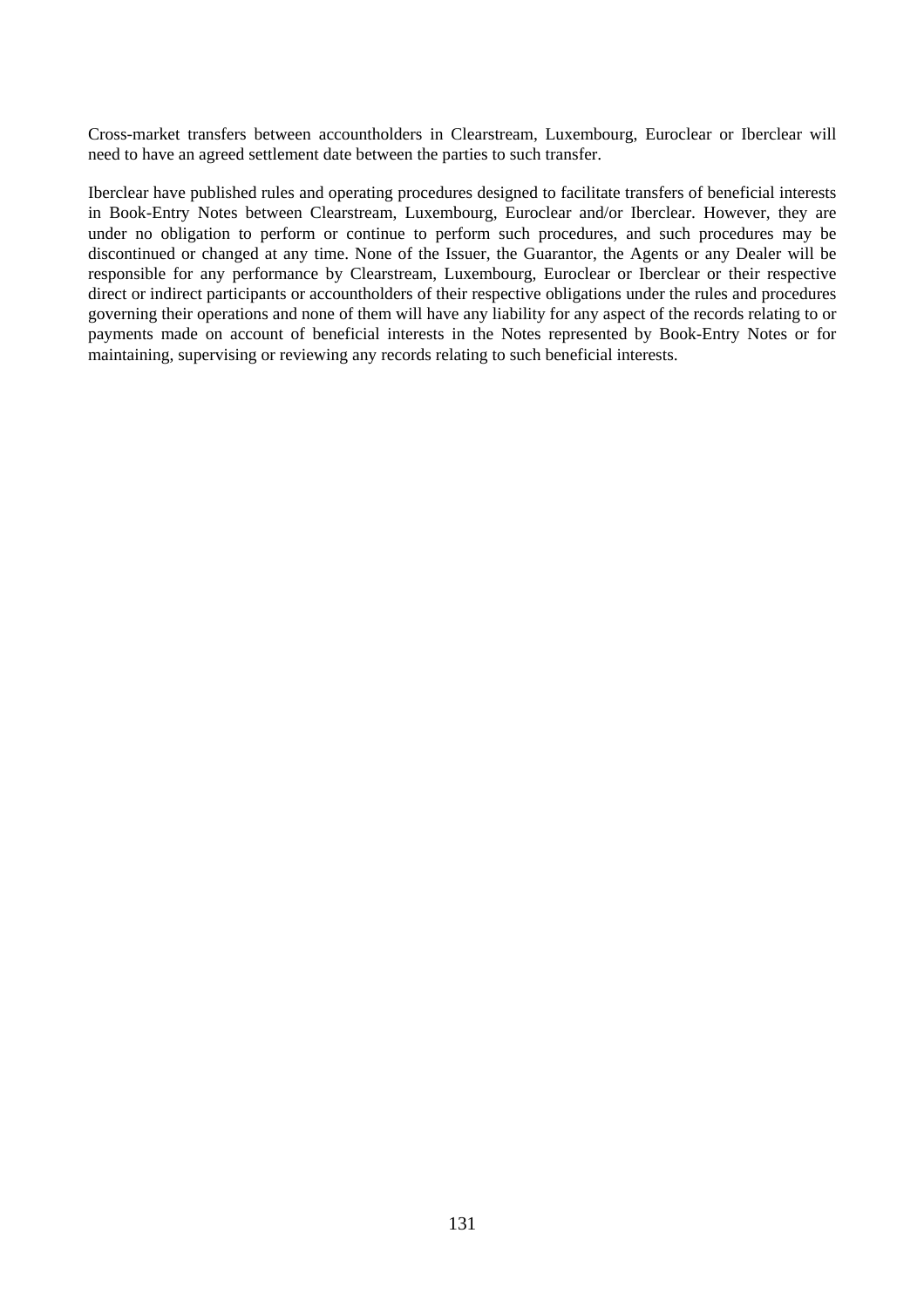## **TAXATION**

The following summary refers solely to certain Spanish tax consequences of the acquisition, ownership and disposition of the Notes. It does not purport to be a complete analysis of all tax consequences relating to the Notes and does not purport to deal with the tax consequences applicable to all categories of investors, some of which might be subject to special rules. Prospective investors should consult their own tax advisors as to the consequences under the tax laws of the country of which they are resident for tax purposes and the tax laws of Spain of acquiring, holding and disposing of Notes and receiving any payments under the Notes. This summary is based upon the law as in effect on the date of this Base Prospectus and is subject to any change in law that may take effect after such date. References in this section to Noteholders include the beneficial owners of the Notes.

## **ACQUISITION OF THE NOTES**

The issue of, subscription for, transfer and acquisition of the Notes is exempt from Transfer and Stamp Tax (*Impuesto sobre Transmisiones Patrimoniales y Actos Jurídicos Documentados*) and Value Added Tax (*Impuesto sobre el Valor Añadido*).

## **TAXATION ON THE INCOME AND TRANSFER OF THE NOTES**

The tax treatment of the acquisition, holding and subsequent transfer of the Notes is summarised below and is based on the tax regime applicable to the Notes pursuant to Royal Legislative Decree 4/2004 of 5th March, 2004 approving the consolidated text of the Corporate Income Tax Law (*Impuesto sobre Sociedades*), Law 35/2006 of 28th November, 2006 approving the Individuals Income Tax Law (*Impuesto sobre la Renta de las Personas Físicas*) and Royal Legislative Decree 5/2004 of 5<sup>th</sup> March, 2004 approving the consolidated text of the Non-Resident Income Tax Law as amended by Royal Decree law 2/2008, of 21<sup>st</sup> April, 2008 (*Impuesto sobre la Renta de los no Residentes*), Law 19/1991 of 6<sup>th</sup> June, 1991 approving the Wealth Tax Law (*Impuesto sobre el Patrimonio*), and Law 29/1987 of 18th December, 1987 approving the Inheritance and Gift Tax Law. Consideration has also been given to the rules for the implementation of such regulations (Royal Decree 1777/2004 of  $30<sup>th</sup>$  July, 2004 approving the Corporate Income Tax Regulations, Royal Decree 439/2007 of 30<sup>th</sup> March, 2007 approving the Individuals Income Tax Regulations and Royal Decree 1776/2004 of 30<sup>th</sup> July, 2004 approving the Non-Resident Income Tax Regulations).

On 6<sup>th</sup> July, 2003, new legislation came into force in Spain relating to, inter alia, the issuance of preferred securities and debt securities issued by Spanish financial and non-financial listed entities, either directly or through a subsidiary (Additional Provision Two of Law 13/1985 of  $25<sup>th</sup>$  May, 1985 on investment ratios, own funds and information obligations of financial intermediaries, as amended by Law 19/2003 of 4th July, 2003 on legal rules governing foreign financial transactions and capital movements and various money laundering prevention measures and Law 23/2005 of 18th November, 2005 on certain measures to promote productivity). Consideration has also been given to Spanish Royal Decree 1065/2007 of  $27<sup>th</sup>$  July, 2007.

## **INDIVIDUALS OR ENTITIES WITH TAX RESIDENCY IN SPAIN**

## **Individuals Income Tax**

Income obtained by Noteholders who are Individuals Income Tax payers, both as interest and in connection with the transfer, redemption or repayment of the Notes, shall be considered income on investments obtained from the assignment of own capital to third parties, as defined in Section 25.2 of Individuals Income Tax Law (**IRPF**) and therefore will be taxed as savings income at the current rate of 18 per cent.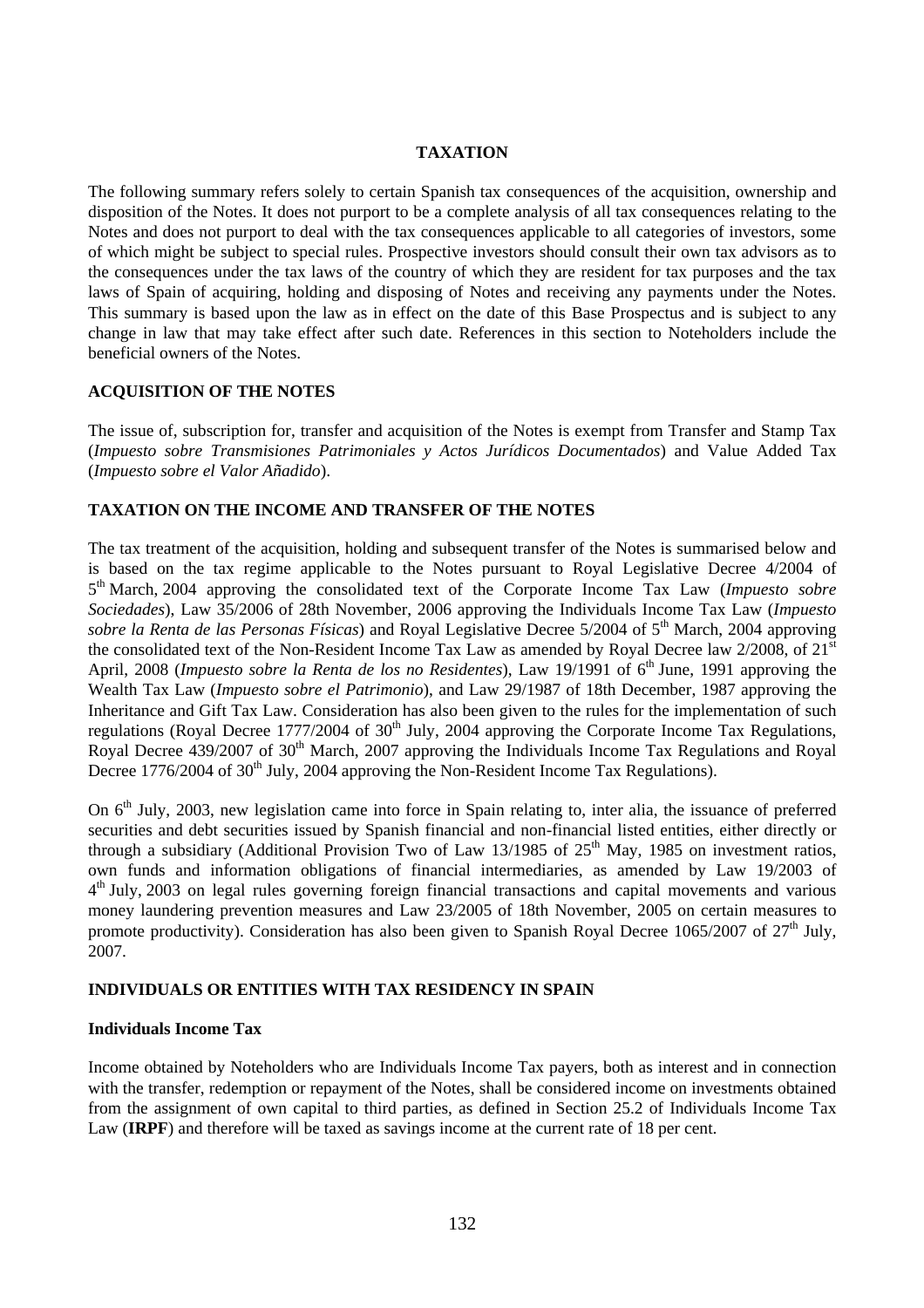In this sense, in the event of revenues derived from receipt of Notes, the aggregate income shall be determined by the amount of interest received, including the withholding tax made, as the case may be.

Furthermore, in the event of transfer, redemption or repayment of the Notes, the income on investment shall be deemed to be the difference between the transfer, redemption or repayment value (less properly supported ancillary disposal expenses) and the acquisition or subscription value (plus properly supported ancillary acquisition expenses). Expenses corresponding to discretionary or individual portfolio management are not computed for these purposes.

Both types of income received shall be subject to an 18 per cent. withholding tax on account of the individuals' final IRPF tax liability.

### **Corporate Income Tax**

#### *Notes placed outside Spain in another OECD country*

Income obtained both as interest and in connection with the transfer, redemption or repayment of the Notes by Corporate Income Tax payers, shall be computed as taxable income in accordance with the rules set out in Title IV of the Corporate Income Tax Law and will therefore be taxed at the current rate of 30 per cent. in 2008 and subsequent years.

The aforesaid income shall not be subject to withholding tax as provided by Section 59(s) of the Corporate Income Tax Regulations, to the extent that the Notes satisfy the requirements – as Notes issued under the Programme are expected to do – laid down by the reply to the consultation of the Directorate General for Taxation (*Dirección General de Tributos*), on 20<sup>th</sup> July, 2004, indicating that in the case of issues made by entities resident in Spain, as with the Issuer, application of the exemption requires that the Notes be placed outside Spain in another OECD country and traded on organised markets in OECD countries. Consequently, in respect of any such Notes the Issuer would not make any withholding on interest payments to Spanish Corporation Tax payers that provide relevant information to qualify as such. If the Spanish tax authorities maintain a different opinion on this matter however, the Issuer would be bound by that opinion and with immediate effect, make the appropriate withholding and the Issuer would not, as a result, be under any obligation to pay additional amounts.

In order to implement the exemption from withholding, the procedure laid down in Order of 22nd December 1999 will be followed.

#### *Notes placed in Spain in book entry form and traded on the AIAF*

In accordance to Section 59 q) of the Corporate Income Tax Regulations, there is no obligation to make a withholding on income obtained by Spanish Corporation Tax taxpayers from financial assets represented in book entries form and traded on a Spanish official secondary market. Consequently, in respect of any such Notes the Issuer would not make any withholding on interest payments to Spanish Corporation Tax payers that provide relevant information to qualify as such.

In order to implement the exemption from withholding, the procedure laid down in Order of 22nd December 1999 will be followed

## **INDIVIDUALS OR ENTITIES WITH NO TAX RESIDENCY IN SPAIN**

Income obtained by Noteholders who are Non-Resident Income Tax payers, both on interest and in connection with the transfer, repayment or redemption of the Notes, whether or not through a permanent establishment, shall be considered Spanish source income and therefore subject to taxation in Spain under Legislative Royal Decree 5/2004 of  $\bar{5}^{th}$  March, 2004 approving the Consolidated Non-Resident Income Tax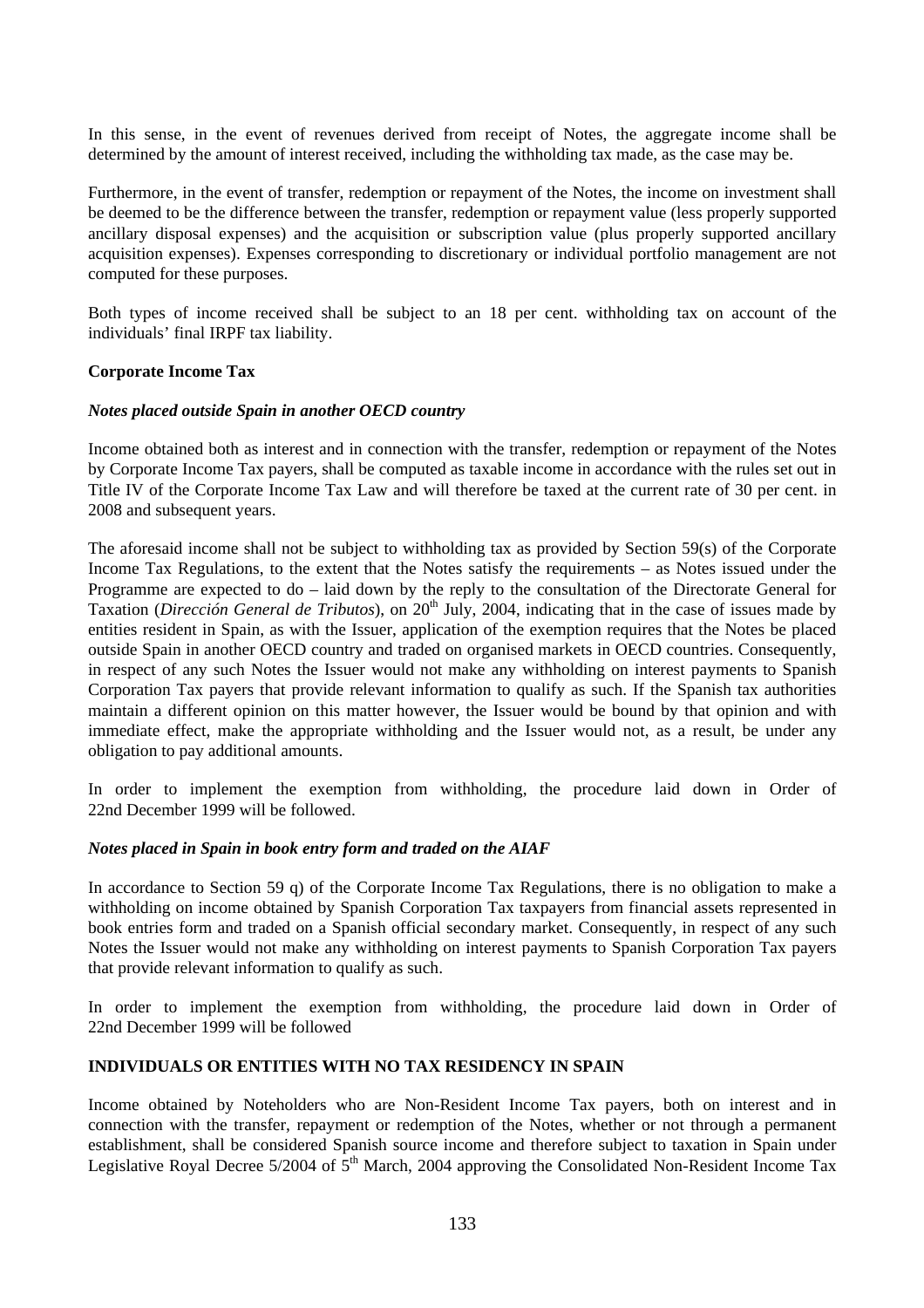Law, without prejudice to the provisions contained in any applicable tax treaty for the avoidance of double taxation (DTT).

#### **Income obtained through a permanent establishment in Spain**

The holding of Notes by investors who are not resident for tax purposes in Spain will not in itself create the existence of a permanent establishment in Spain.

Income obtained by Non Spanish resident holders acting through a permanent establishment in Spain will be taxed under the rules provided by Chapter III of the Non-Resident Income Tax Law. These Noteholders will be subject to taxation substantially in the same manner as has been set out for Spanish Corporate Income Tax payers.

#### **Income not obtained through a permanent establishment in Spain**

Income obtained by Noteholders who are not tax resident in Spain acting for these purposes without a permanent establishment within Spain are exempt from such Non-Resident Income Tax.

For these purposes, and subject to enactment of secondary legislation implementing Law 4/2008 (as described in "*Disclosure of Noteholder Information in Connection with Interest payments")*, it is necessary to fulfil certain disclosure obligations relating to the identity and tax residence of the Noteholders, as described below under "*Disclosure of Noteholder information in connection with interest payments*", in accordance with Section 44 Royal Decree 1065/2007 establishing information obligations in relation to preferred securities and other debt instruments and certain income obtained by individuals resident in the European Union and other tax rules.

If these disclosure obligations are not complied with in the required manner, the Issuer will apply a withholding of 18 per cent. and neither the Issuer nor the Guarantor will, as a result, be under any obligation to pay additional amounts.

# **WEALTH TAX**

Spanish Wealth Tax (*Impuesto sobre el Patrimonio*) is levied on the net worth of an individual's assets at rates ranging between 0.2 per cent and 2.5 per cent. Individuals who are resident in Spain for tax purposes and who hold Notes at 31st December of each year would be subject to tax, taking into account the Notes for the purposes of calculating their tax liability.

Non-Spanish residents (other than those holding their Notes through a Tax Haven) whose income is exempt in regard to Non-Resident Income Tax, on the terms set forth above, shall be exempt from Wealth Tax on the Notes.

Legal entities are not subject to Wealth Tax.

Nevertheless, the Spanish Wealth Tax has been abolished by law 4/2004 with effect from 1 January 2008 with no obligations to declare.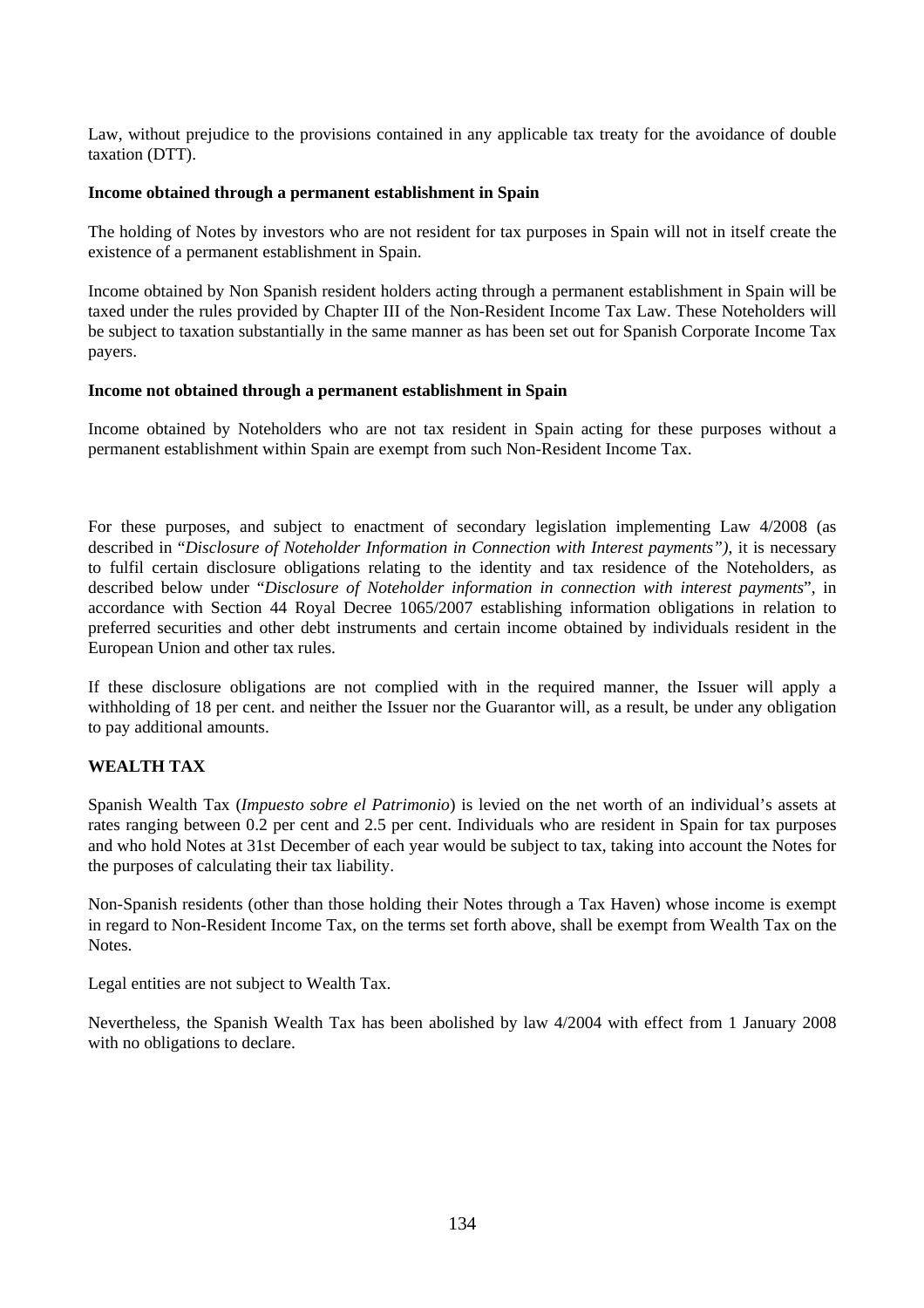# **INHERITANCE AND GIFT TAX**

The transfer of the Notes to individuals by inheritance, legacy or donation shall be subject to the general rules of Inheritance and Gift Tax (*Impuesto sobre Sucesiones y Donaciones*) in accordance with the applicable regional or state rules even if title passes outside Spain and neither the heir nor the beneficiary, as the case may be, is resident in Spain for tax purposes, without prejudice to the provisions of any DTT signed by Spain.

The effective tax rates, after applying all relevant factors, range between 0 per cent and 81.6 per cent.

In the event that the beneficiary is an entity other than a natural person, the income obtained shall be subject to Corporate Income Tax or Non-Resident Income Tax, as the case may be, and without prejudice, in the latter event, to the provisions of any DTT that may apply.

## **TAX RULES FOR PAYMENTS MADE BY THE GUARANTOR**

Payments which may be made by the Guarantor to Noteholders, if the Guarantee is enforced, will be subject to the same tax rules previously set out for payments made by the Issuer.

# **DISCLOSURE OF NOTEHOLDER INFORMATION IN CONNECTION WITH INTEREST PAYMENTS**

The Issuer or the Guarantor, as the case may be, is currently required by Spanish law to file an annual return with the Spanish tax authorities in which it reports on certain information relating to payments made in respect of the Notes. The Spanish tax authorities may rely on such returns in order to assess whether or not the Issuer or the Guarantor, as the case may be, has correctly withheld tax on payments made by it under the Notes.

The Issue or the Guarantor, as the case may be, completes each annual return on the basis of the information provided to it by, or on behalf of, Noteholders.

Law 4/2008 was published in the Spanish Official Gazette on 25 December 2008. Law 4/2008 amends, among other things, Additional Provision Two of Law 13/1985, which was the source of the obligation on Spanish issuers or their parent companies to report to the Spanish tax authorities on the identity and residence of holders of their debt securities. This reporting obligation was typically satisfied, in part, by the collection of certain information from investors at the time of each payment of interest or principal. Spanish issuers, Euroclear and Clearstream, Luxembourg (among others) developed certain procedures to enable the timely delivery of such information.

Law 4/2008 removes the obligation on Spanish issuers or their parent companies to provide to the Spanish tax authorities the relevant information concerning Noteholders who are not resident in Spain. The amended wording of Additional Provision Two of Law 13/1985, therefore, continues to apply the reporting obligation only in respect of Spanish resident holders (individual and corporate) and non-resident holders operating through a permanent establishment in Spain.

The implementation of the changes contemplated by Law 4/2008 is subject to the adoption of relevant secondary legislation. At the date of this Base Prospectus, such secondary legislation had not yet been adopted.

Pending the enactment of such secondary legislation, and in accordance with the consultations from the General Directorate of Taxation dated 20 January 2009, the current procedures relating to the identity of Noteholders (see "*Disclosure of Noteholder Information in Connection with Interest Payments*" below) as laid down in section 44 of Royal Decree 1065/2007, remain applicable irrespective of whether or not the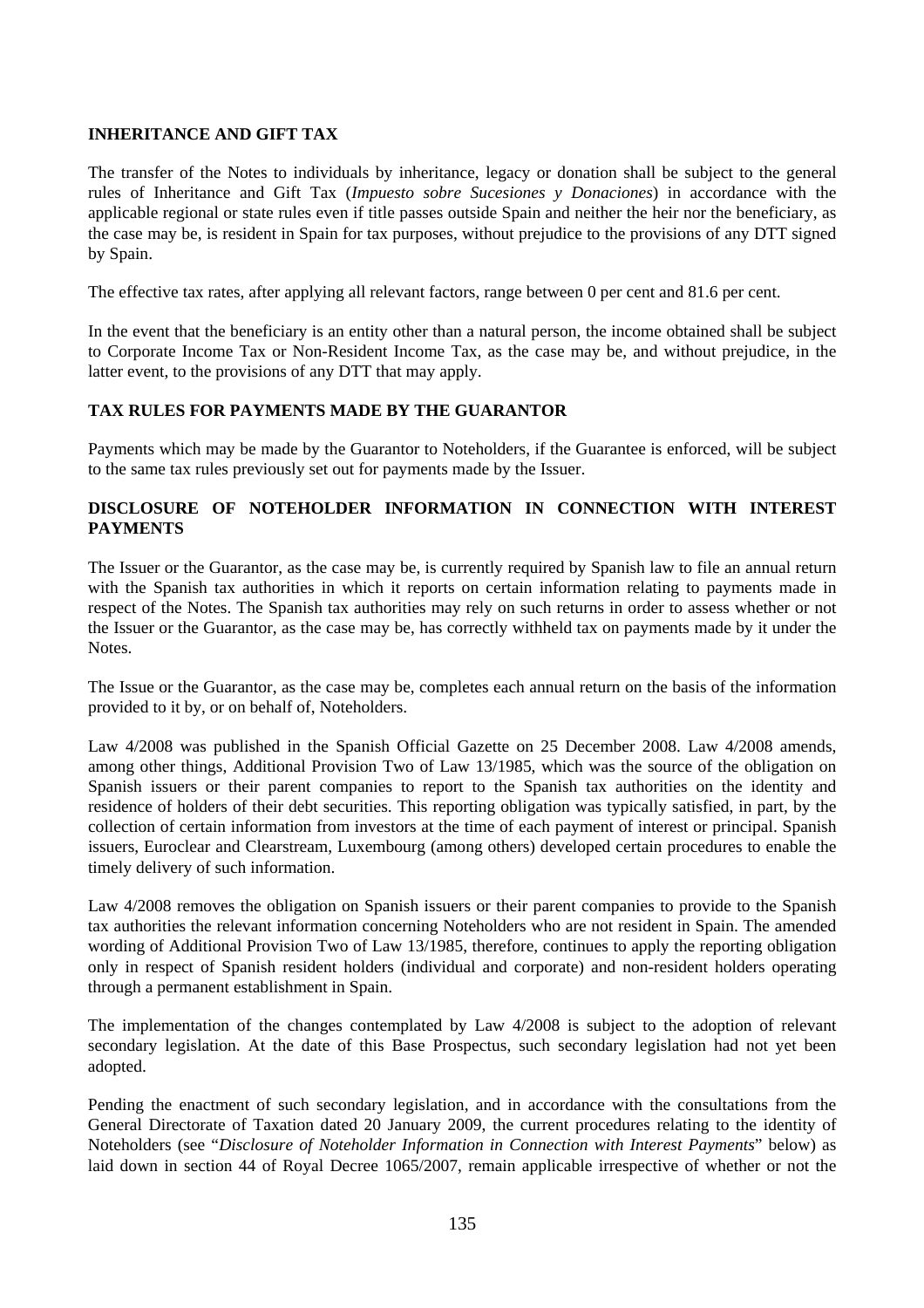Noteholders are resident in Spain, and both Euroclear and Clearstream, Luxembourg, require compliance with such obligations, and consequently the current obligation to provide information concerning the Noteholders who are not resident in Spain continues to apply

The following is a summary of the procedures implemented by the ICSDs to facilitate collection of the relevant Noteholder information necessary to enable the Issuer or the Guarantor, as the case may be, to comply with its reporting obligations pursuant to Additional Provision Two of Law 13/1985, prior to its amendment by Law 4/2008 and pending the enactment of secondary legislation.

The procedures summarised below are subject to review and amendment by the European Clearing Systems and/or Iberclear as well as to further requirements of the Spanish tax authorities. Noteholders must seek their own advice to ensure that they comply with all procedures to ensure correct tax treatment of their Notes.

None of the Issuer, the Guarantor, the Dealers, the Paying Agent, the European Clearing Systems and/or Iberclear assumes any responsibility therefore.

Each Noteholder is therefore deemed to be aware of the obligations set out below regarding the disclosure of Noteholder information and the consequences of non-compliance. Specifically, Noteholders are deemed to be aware of the application of Spanish withholding tax if certain information is not provided in a timely manner.

# **LEGAL ENTITIES WITH TAX RESIDENCE IN SPAIN SUBJECT TO SPANISH CORPORATE INCOME TAX**

The Principal Paying Agent must be provided on payment date with a list of those investors who are Spanish Corporate Income Tax payers together with their name, address, Tax Identification Number, ISIN code of the relevant Series, number of Notes of the relevant Series held at each interest payment date, gross income and amount withheld. All of the records mentioned should be provided in the form set out in Annex III below.

## **INDIVIDUALS AND LEGAL ENTITIES WHICH ARE NON TAX RESIDENTS IN SPAIN**

The information requirements to be complied with in order to apply the exemption are those established by Section 44 of Spanish Royal Decree  $1065/2007$  of  $27<sup>th</sup>$  July,  $2007$ , being the following:

The Guarantor must make a return on a yearly basis to the Spanish tax authorities enclosing the following information related to the Notes and the investors:

- The identity and country of residence of the recipient of the income. When the income is received on behalf of a third party, then the identity and country of residence of that third party must be provided too;
- − The amount of income received; and
- − Identification of the Notes involved.

In addition, the following supporting documentation drafted in Spanish must be obtained in respect of each payment of income evidencing the identity and residence of each Noteholder:

(a) If the non-resident Noteholder (beneficial owner) acts on its behalf and is a Central Bank, or any other public law institution, an International Organisation, a bank or a credit or financial entity, including Collective Investment Institutions, Pension Funds and Insurance Entities, resident in an OECD country or in a country or territory having a double tax treaty with Spain (including an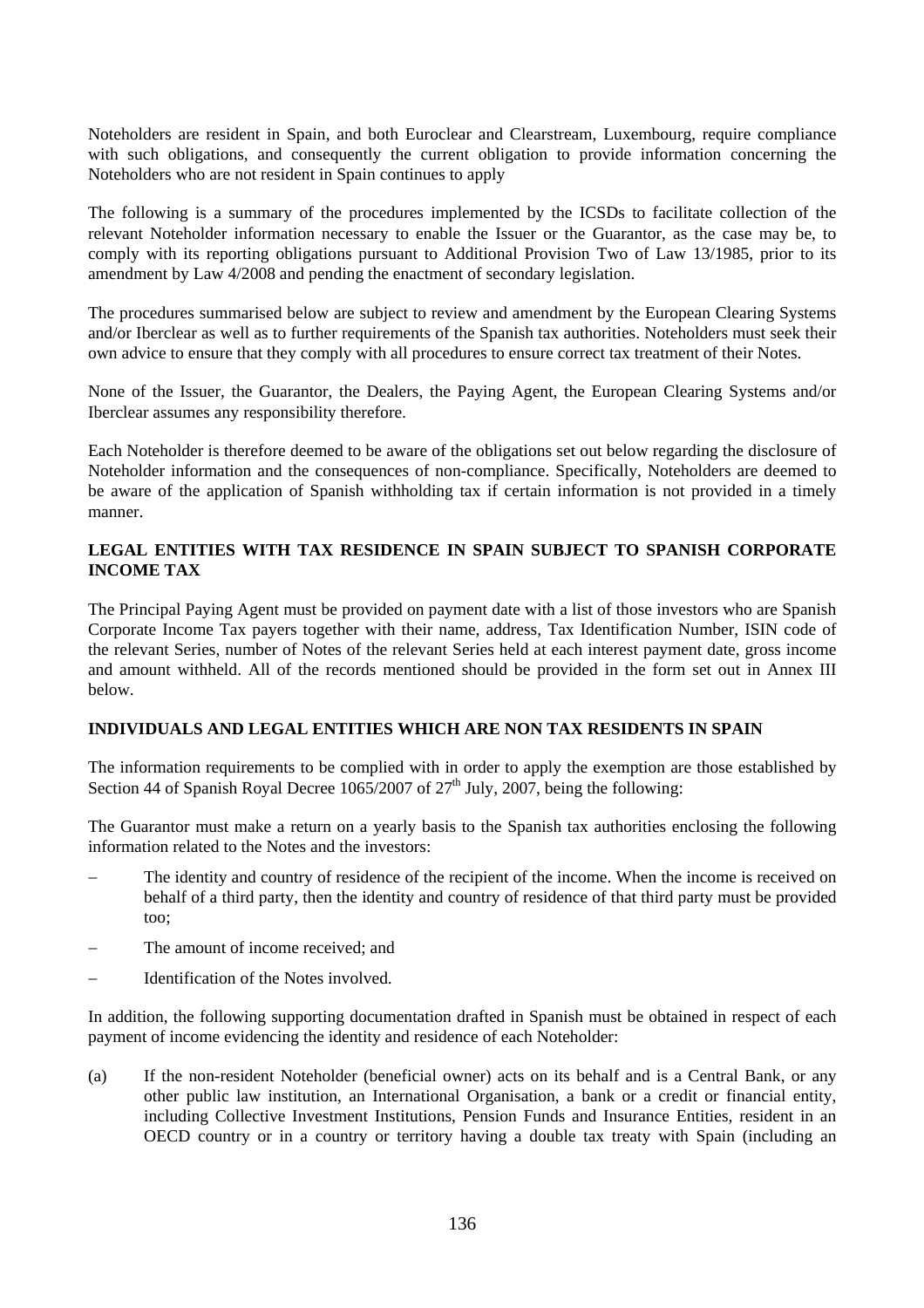<span id="page-137-0"></span>information exchange clause), the mentioned entity should certify its name and tax residence as is established by Annex I of the Ministerial Order of  $16<sup>th</sup>$  September, 1991 (see Annex I below).

- (b) In the case of transactions in which any of the entities referred to in [\(a\) above](#page-137-0) acts as an intermediary, it has to certify according to its own records, the name and tax residence of each Noteholder as is established by Annex II of the Ministerial Order of  $16<sup>th</sup>$  September, 1991 (see Annex II below).
- (c) In the case of transactions channelled through a securities clearing and deposit entity recognised for these purposes by Spanish law or by one of an OECD country, the mentioned entity should, in accordance with the information contained in its own records, certify the name and tax residence of each Noteholder as is established by Annex II of the Order of 16<sup>th</sup> September, 1991 (see Annex II below).
- (d) In other cases, the tax residence should be evidenced by submission of the certificate of tax residence issued by the tax authorities of the country of residence of the Noteholder. These certificates will be valid for one year from the date of issuance and shall be the original ones.

Further, for the purpose of applying the withholding tax exemption for non-resident investors when the specific information required by Section 44 of Spanish Royal Decree 1065/2007 of  $27<sup>th</sup>$  July, 2007 is provided, the following procedure must also be followed:

- − On each Interest Payment Date, the Issuer or the Principal Paying Agent on its behalf must transfer the net amount (82 per cent. of the entitled amount) to the entities referred to in the above paragraphs [\(a\),](#page-137-0) [\(b\)](#page-137-0) and [\(c\)](#page-137-0). If the above mentioned supporting documentation has been received on the Interest Payment Date, then the Issuer or the Principal Paying Agent shall gross up the 18 per cent. withheld.
- If a beneficial owner intends to benefit from a withholding tax exemption, the above supporting documentation should be provided to the Principal Paying Agent following the procedures established in the Agency Agreement. Copies of the Agency Agreement may be obtained as set out under "*General Information*". The Guarantor and the Issuer may from time to time appoint an agent other than the Principal Paying Agent to intermediate with the European Clearing Systems in the provision of such information. Details of any such appointment and any amended procedures will be set out in the applicable Final Terms.
- If the Principal Paying Agent does not receive complete supporting documentation in respect of a Noteholder by an Interest Payment Date, such holder may obtain a refund of the full amount of withholding tax by ensuring the supporting documentation described above has been received by the Principal Paying Agent no later than 10:00 a.m. (Central European time) on second business day prior to the 10th calendar day of the month following the Interest Payment Date (the Refund Deadline).
- Noteholders entitled to a refund but in respect of whom relevant supporting documentation has not been provided to the Principal Paying Agent on or before the Refund Deadline may apply for a full refund of the withholding tax directly to the Spanish tax authorities (by means of the standard refund procedure).

Set out below are Annexes I, II and III. Sections in English have been translated from the original Spanish for information purposes. In the event of any discrepancy, the Spanish version shall prevail.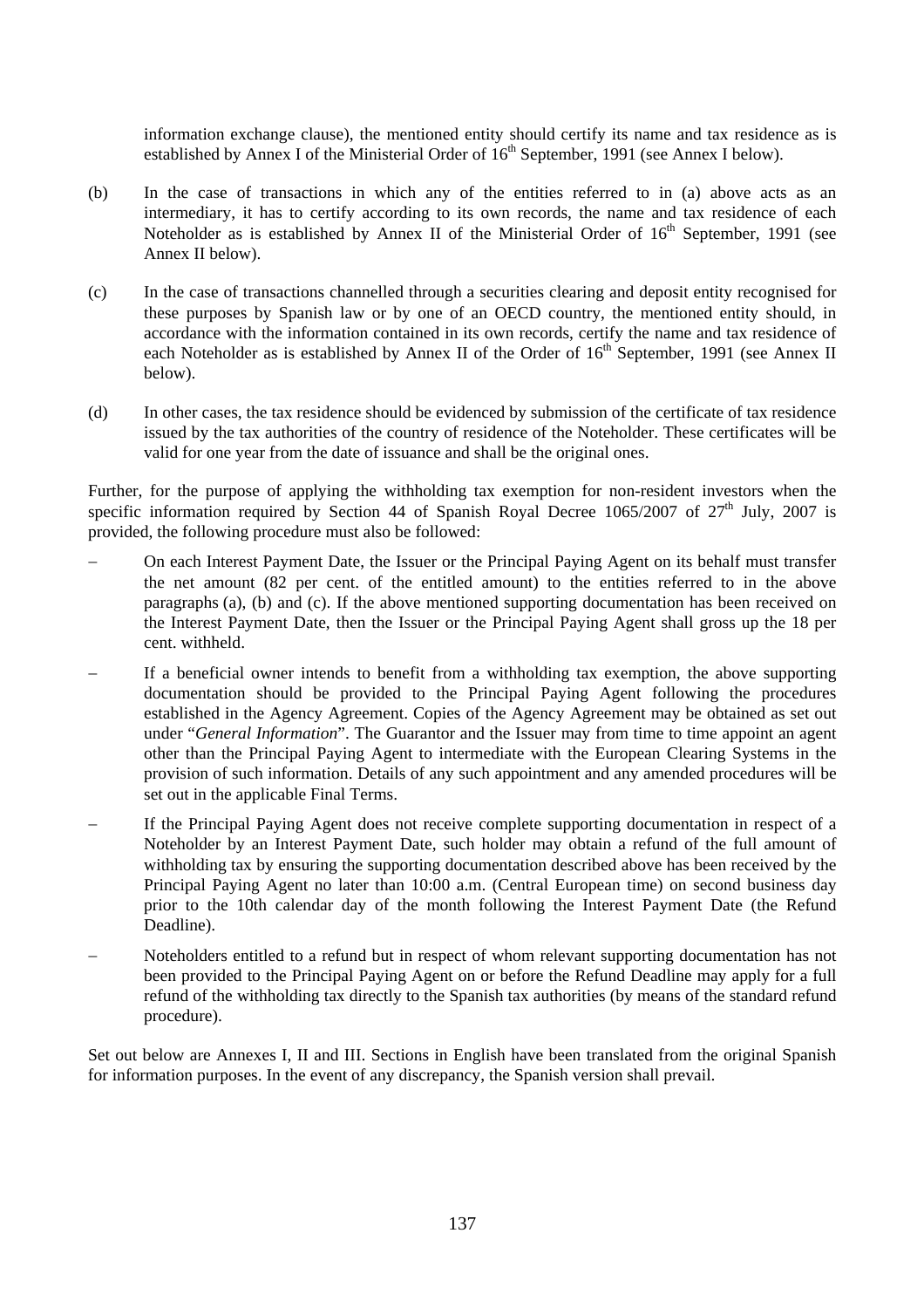## **Annex I Modelo de certificación en inversiones por cuenta propia Form of Certificate for Own Account Investments**

(nombre) *(name)...................................................................................................................................................* (domicilio)*(address).............................................................................................................................................* .............................................................................................................................................................................. .............................................................................................................................................................................. (NIF) *(fiscal ID number)* ..................................................................................................................................... (en calidad de) , en nombre y representación de la Entidad abajo señalada a los efectos previstos en el artículo 44.2.a) del Real Decreto 1065/2007, de 27 de julio*, (function) ........................................., in the name and on behalf of the Entity indicated below, for the purposes of Section 44.2.a) Royal decree 1065/2007, of 27<sup>th</sup> July, 2007* CERTIFICO: *CERTIFY*: 1. Que el nombre o razón social de la Entidad que represento es: *that the name of the Entity I represent is: ..............................................................................................*  2. Que su residencia fiscal es la siguiente: *that its residence for tax purposes is:* ..................................................................................................... 3. Que la Entidad que represento está inscrita en el Registro de *that the institution I represent is recorded in the ................................ Register of ............................... (pais, estado, ciudad)*, con el número *(*country*, state, city), under number .......................................................................................................*  4. Que la Entidad que represento está sometida a la supervisión de *(Organo supervisor) that the institution I represent is supervised by........................................................ (Supervision body)*  en virtud de *(normativa que lo regula) under ..........................................................................................................................(governing rules).* Todo ello en relación con: *All the above in relation to:*  Identificación de los valores poseidos por cuenta propia *Identification of securities held on own account: ................................................................................................* Importe de los rendimientos *Amount of income ................................................................................................................................................*  Lo que certifico en.................................. a..............................de ............................................... de 20 ............... *I certify the above in............................... on the......................of ................................................ of 20................*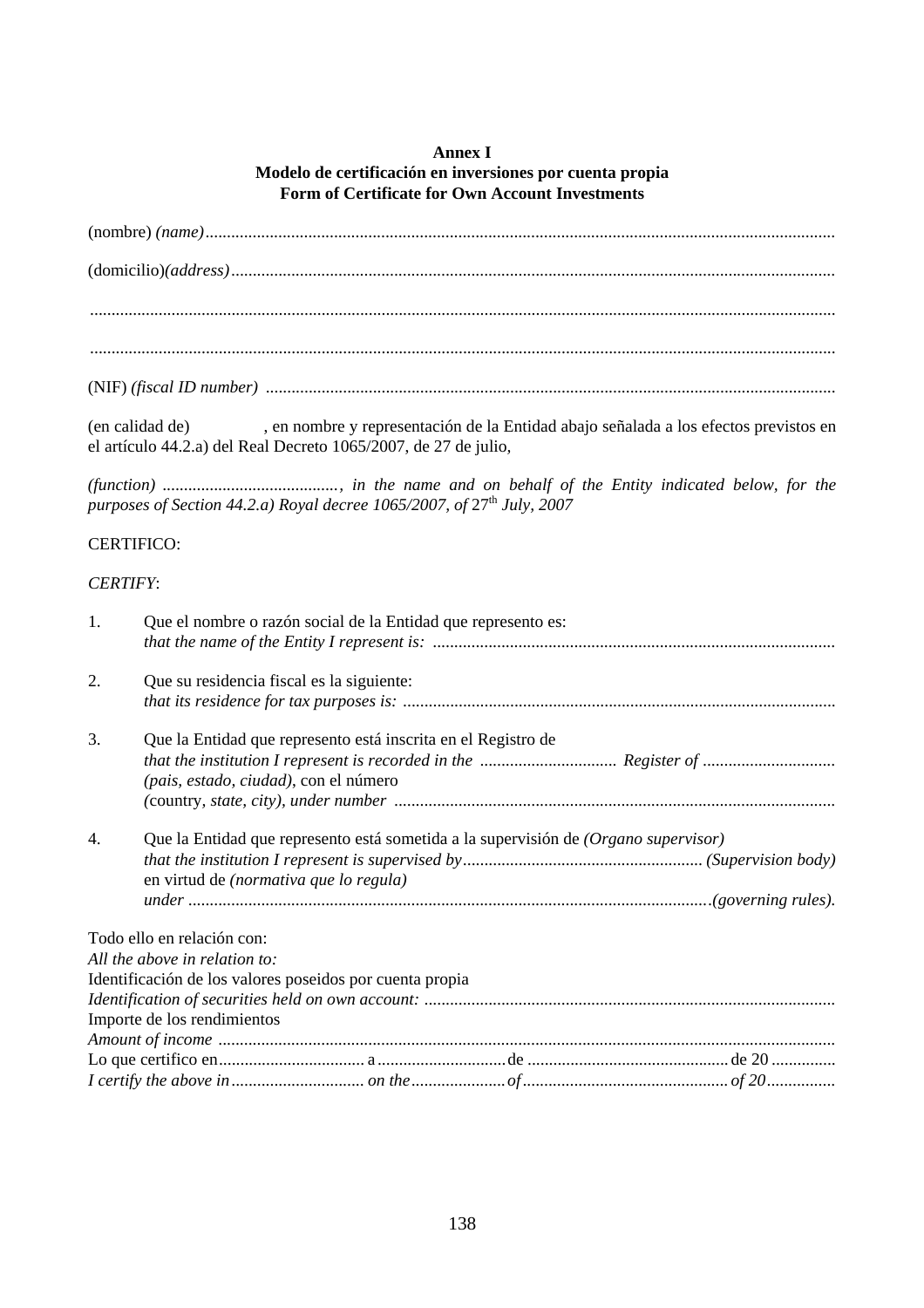# **Annex II Modelo de certificación en inversiones por cuenta ajena**  *Form of Certificate for Third Party Investments*

(nombre) *(name) ..................................................................................................................................................* (domicilio) *(address) ........................................................................................................................................... .............................................................................................................................................................................. ..............................................................................................................................................................................* (NIF) (fiscal ID number) ..................................................................................................................................... (en calidad de) , en nombre y representación de la Entidad abajo señalada a los efectos previstos en el artículo 44.2 b) y c) del Real Decreto 1065/2007 (function) , in the name and on behalf of the Entity indicated below, for the purposes of Section 44.2 b) y c) Royal Decree 1065/2007, of  $27<sup>th</sup>$  July, 2007 CERTIFICO: *CERTIFY:*  1. Que el nombre o razón social de la Entidad que represento es: *that the name of the Entity I represent is: ..............................................................................................* 2. Que su residencia fiscal es la siguiente: *that its residence for tax purposes is:* ..................................................................................................... 3. Que la Entidad que represento está inscrita en el Registro de *that the institution I represent is recorded in the ......................... Register of ......................................* (pais, estado, ciudad), con el número (country, state, city), under number ........................................................................................................ 4. Que la Entidad que represento está sometida a la supervisión de *(Organo supervisor) that the institution I represent is supervised by........................................................ (Supervision body)*  en virtud de (normativa que lo regula) *under ..........................................................................................................................(governing rules).* 

5. Que, de acuerdo con los registros de la Entidad que represento, la relación de titulares adjunta a la presente certificación, comprensiva del nombre de cada uno de los titulares no residentes, su país de residencia y el importe de los correspondientes rendimientos, es exacta, y no incluye personas o Entidades residentes en España.

*That, according to the records of the Entity I represent, the list of beneficial owners hereby attached,*  including the names of all the non-resident holders, their country of residence and the amounts of *the corresponding income is accurate, and does not include person(s) or institution(s) resident either in Spain.*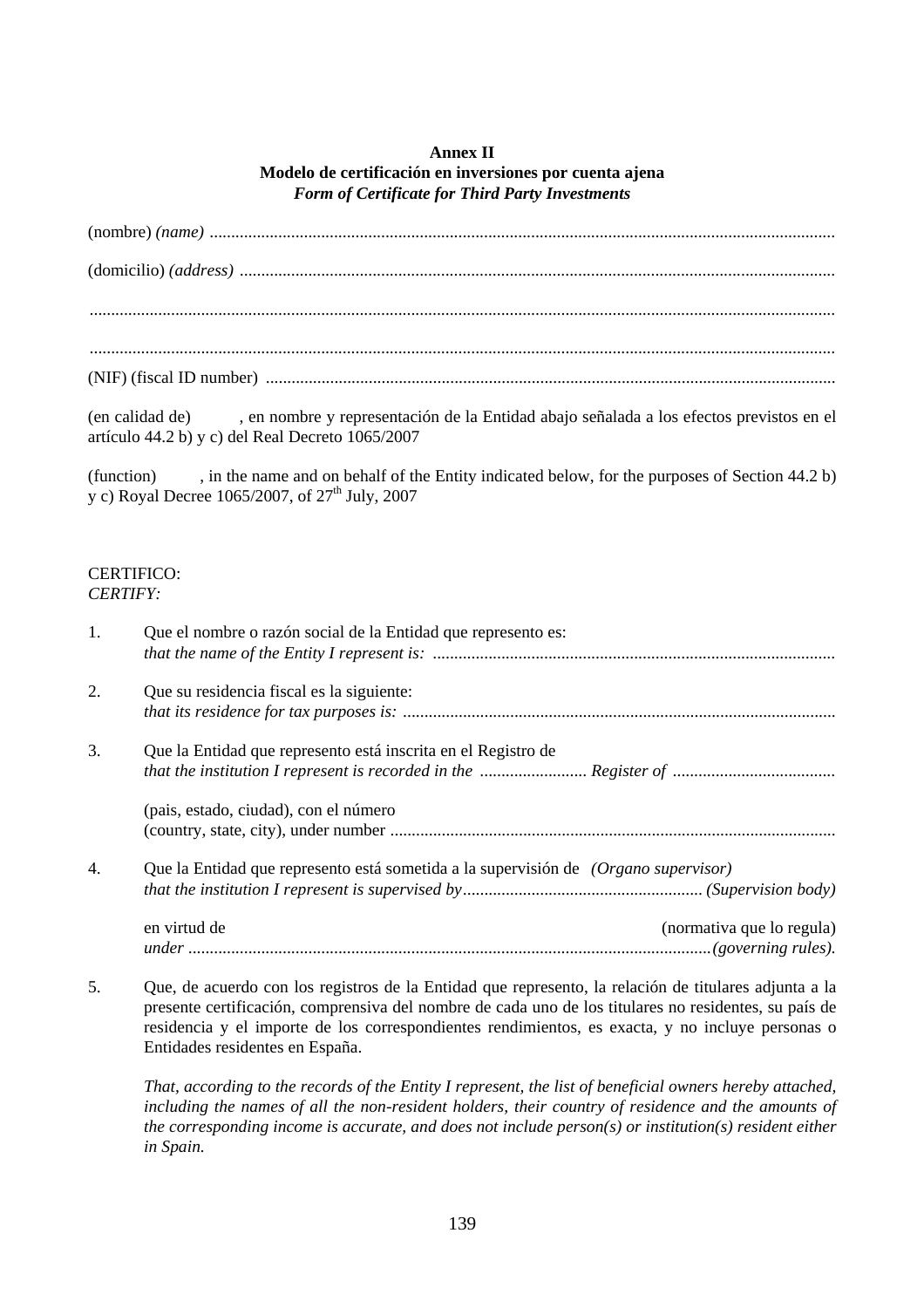RELACIÓN ADJUNTA A CUMPLIMENTAR:

*TO BE ATTACHED:*  Identificación de los valores: *Identification of the securities*  Listado de titulares: *List of beneficial owners:*  Nombre / País de residencia / Importe de los rendimientos *Name / Country of residence / Amount of income*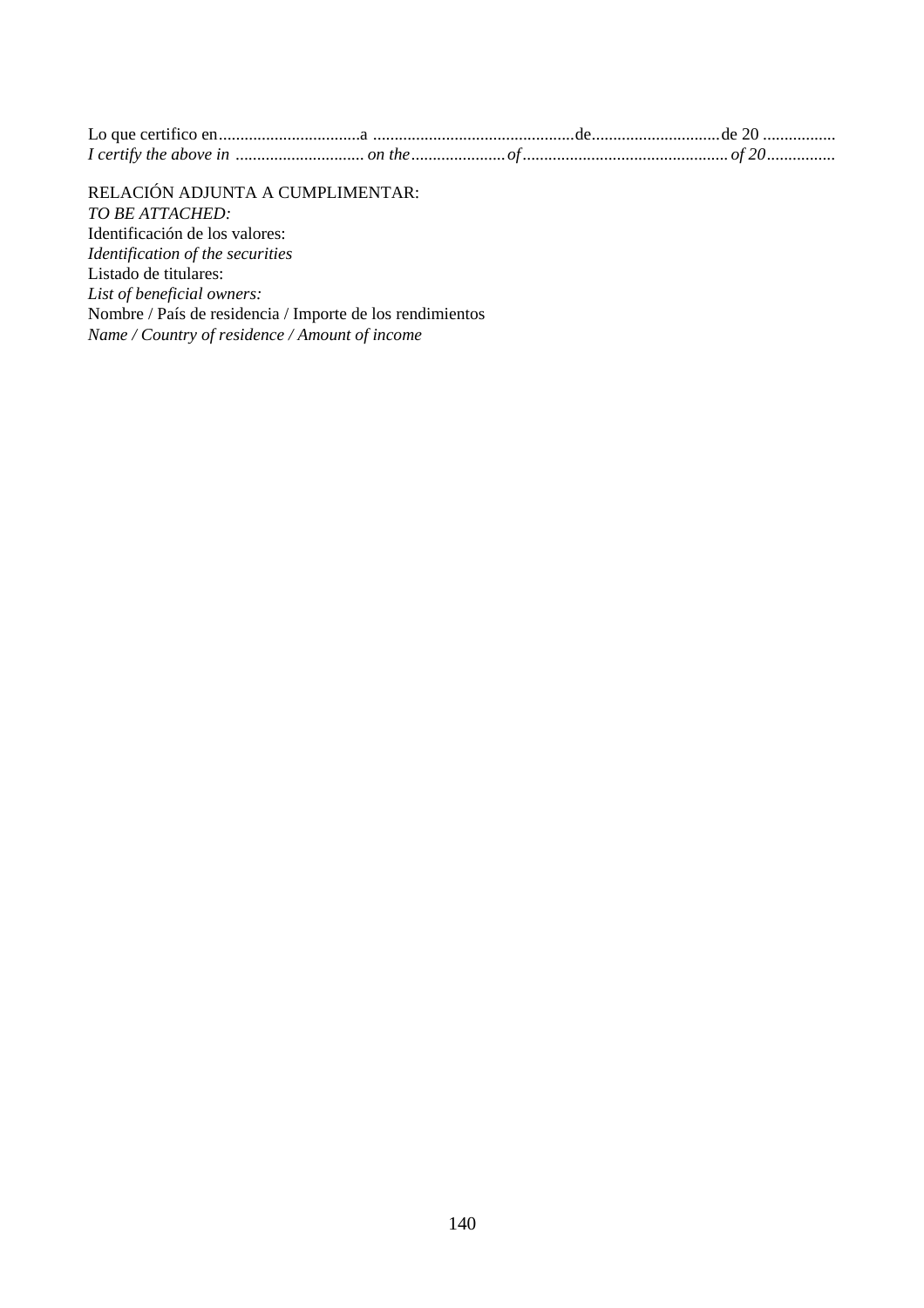### **Annex III**

**Modelo de certificación para hacer efectiva la exclusión de retención a los sujetos pasivos del Impuesto sobre Sociedades y a los establecimientos permanentes sujetos pasivos del Impuesto sobre la Renta de No Residentes**  *Certificate for application of the exemption on withholding to Spanish Corporate Income Tax payers and to permanent establishments of non-resident income tax taxpayers*  (nombre) *(name)* .................................................................................................................................................. (domicilio) *(address)* ........................................................................................................................................... .............................................................................................................................................................................. (NIF) *(fiscal ID number)* ..................................................................................................................................... (en calidad de), en nombre y representación de la Entidad abajo señalada a los efectos previstos en el artículo 59.s) del Real Decreto 1777/2004, *(function) ............................................... , in the name and on behalf of the Entity indicated below, for the purposes of article 59.s) of Royal Decree 1777/2004,*  CERTIFICO: *CERTIFY:*  1. Que el nombre o razón social de la Entidad que represento es: *that the name of the Entity I represent is: ..............................................................................................*  2. Que su residencia fiscal es la siguiente: *that its residence for tax purposes is: .....................................................................................................*  3. Que la Entidad que represento está inscrita en el Registro de *that the institution I represent is recorded in the ......................... Register of ......................................* (pais, estado, ciudad), con el número *(country, state, city), under number ....................................................................................................... 4.* Que la Entidad que represento está sometida a la supervisión de *(Organo supervisor) that the institution I represent is supervised by....................................................... (Supervision body)*  en virtud de (normativa que lo regula) under .......................................................................................................................... (governing rules). 5. Que, a través de la Entidad que represento, los titulares incluidos en la relacion adjunta, sujetos pasivos del Impuesto sobre Sociedades y establecimientos permanentes en España de sujetos pasivos del Impuesto sobre la Renta de no Residentes, son perceptores de los rendimientos indicados. *That, through the Entity I represent, the list of holders hereby attached, are Spanish Corporate Income Tax payers and permanent establishment in Spain of Non-Resident Income Tax taxpayers, and are recipients of the referred income.*  6. Que la Entidad que represento conserva, a disposición del emisor, fotocopia de la tarjeta acreditativa del número de identificación fiscal de los titulares incluidos en la relación. *That the Entity I represent keeps, at the disposal of the Issuer, a photocopy of the card evidencing the Fiscal Identification Number of the holders included in the attached list.*  Lo que certifico en.................................. a..............................de ............................................... de 20 ............... I certify the above in............................... on the......................of................................................ of 20................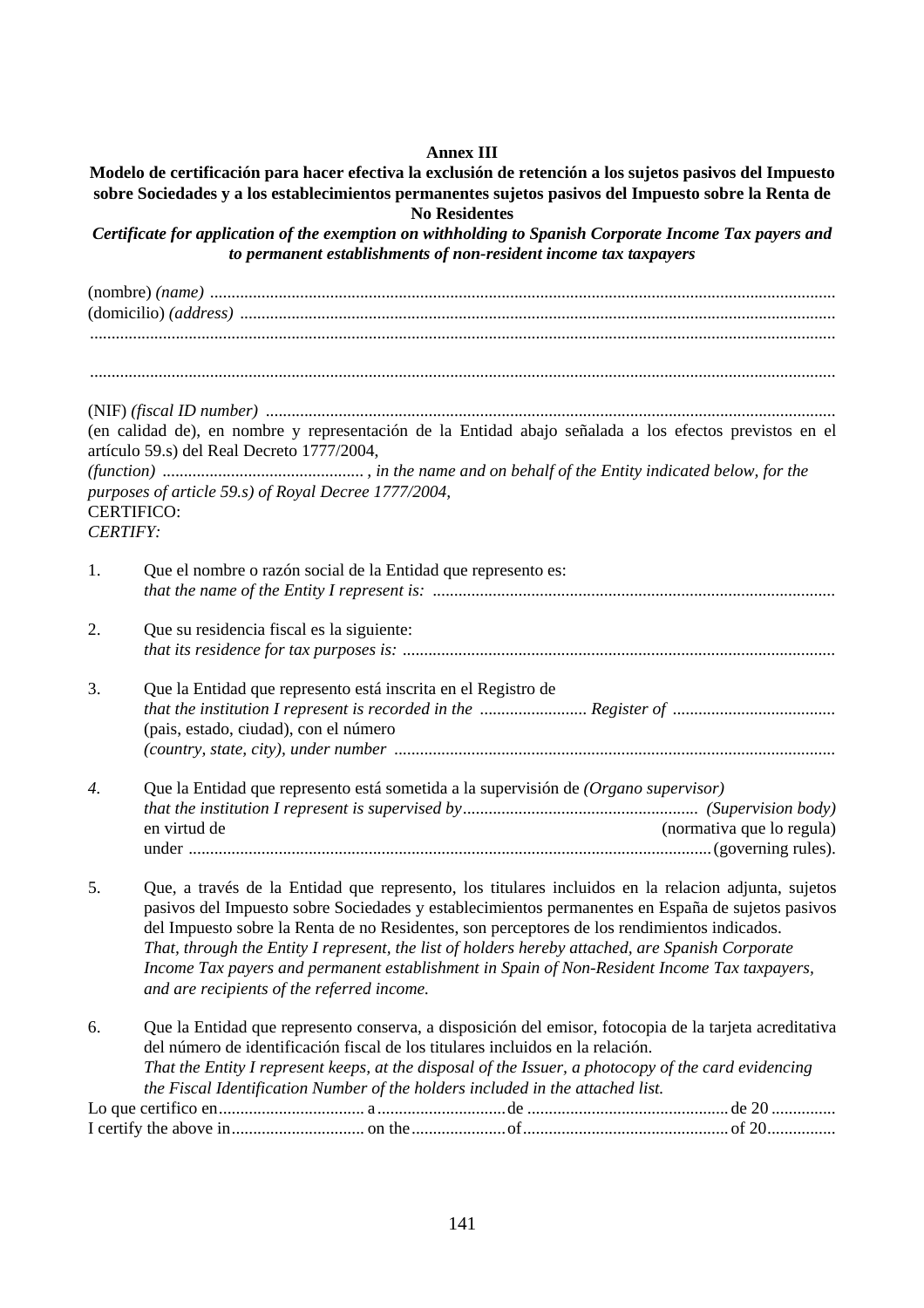RELACION ADJUNTA *TO BE ATTACHED Identificación de los valores: Identification of the securities Razón social / Domicilio / Número de identificación fiscal / Número de valores / Rendimientos brutos / Retención al 18% Name / Domicile / Fiscal Identification Number / Number of securities / Gross income / Amount withheld at 18%.*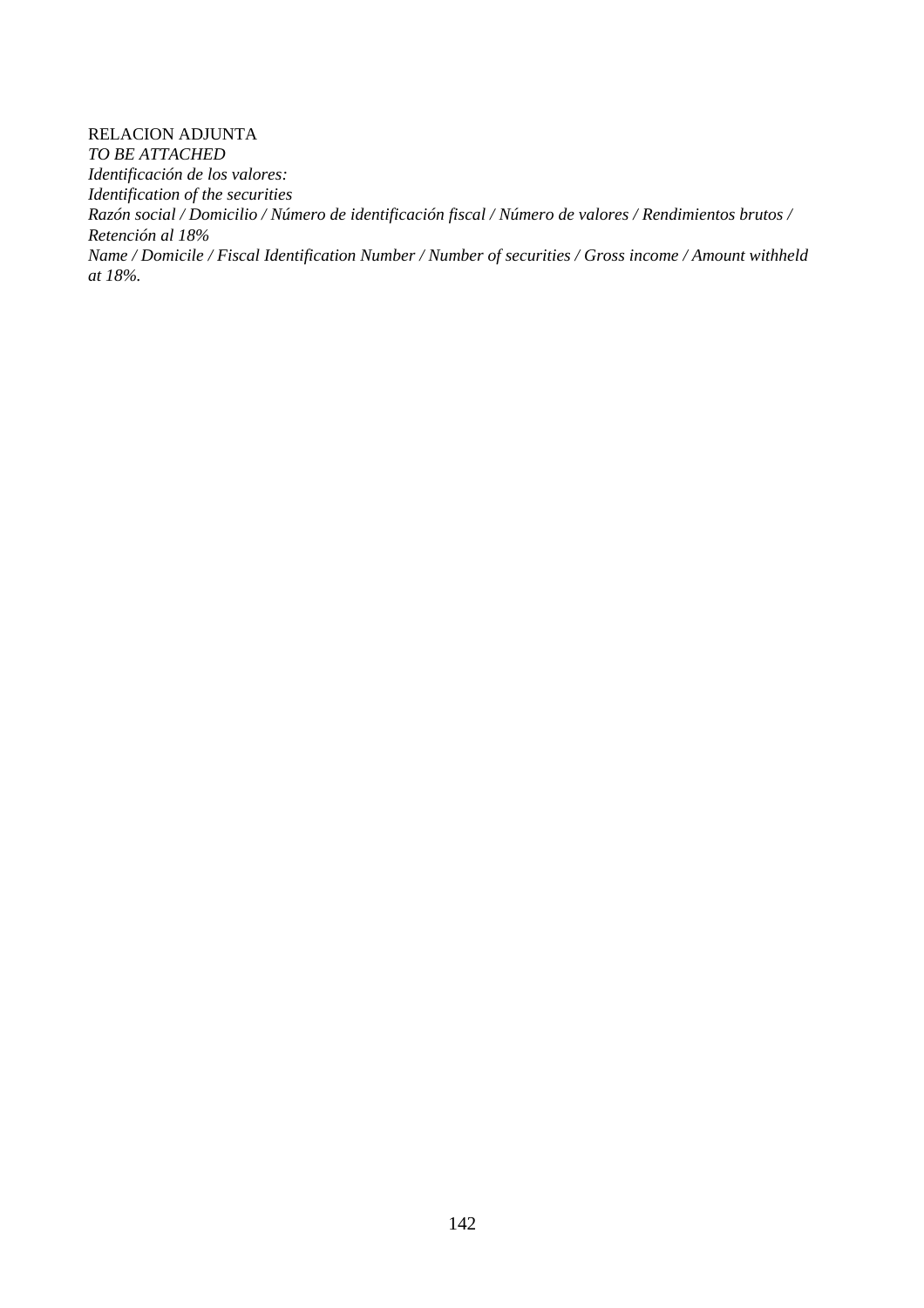### **SUBSCRIPTION AND SALE AND TRANSFER AND SELLING RESTRICTIONS**

In order to facilitate the offering of any Tranche of the Notes, certain persons participating in the offering of the Tranche may engage in transactions that stabilise, maintain or otherwise affect the market price of the relevant Notes during and after the offering of the Tranche. Specifically such persons may over-allot or create a short position in the Notes for their own account by selling more Notes than have been sold to them by the Issuer. Such persons may also elect to cover any such short position by purchasing Notes in the open market. In addition, such persons may stabilise or maintain the price of the Notes by bidding for or purchasing Notes in the open market and may impose penalty bids, under which selling concessions allowed to syndicate members or other broker-dealers participating in the offering of the Notes are reclaimed if Notes previously distributed in the offering are repurchased in connection with stabilisation transactions or otherwise. The effect of these transactions may be to stabilise or maintain the market price of the Notes at a level above that which might otherwise prevail for a limited period after the Issue Date. The imposition of a penalty bid may also affect the price of the Notes to the extent that it discourages resales thereof. No representation is made as to the magnitude or effect of any such stabilising or other transactions. Such transactions, if commenced, may be discontinued at any time and must be brought to an end after a limited period. Under UK laws and regulations stabilising activities may only be carried on by the Stabilising Manager named in the applicable Final Terms (or persons acting on its behalf) and may only continue for a limited period following the Issue Date (or, if the ending day would be earlier, 60 days after the date of allotment) of the relevant Tranche of Notes.

## **Selling Restrictions**

#### *United States*

Neither the Notes nor the Guarantee have been or will be registered under the Securities Act and the Notes may not be offered or sold within the United States or to, or for the account or benefit of, U.S. persons except in certain transactions exempt from the registration requirements of the Securities Act. Terms used in this paragraph have the meanings given to them by Regulation S.

The Notes in bearer form are subject to U.S. tax law requirements and may not be offered, sold or delivered within the United States or its possessions or to a United States person, except in certain transactions permitted by U.S. tax regulations. Terms used in this paragraph have the meanings given to them by the U.S. Internal Revenue Code of 1986 and regulations thereunder.

The relevant Dealer has represented and agreed that, it will not offer, sell or deliver Notes (a) as part of their distribution at any time or (b) otherwise until 40 days after the completion of the distribution, as determined and certified by the relevant Dealer or, in the case of an issue of Notes on a syndicated basis, the relevant lead manager, of all Notes of the Tranche of which such Notes are a part, within the United States or to, or for the account or benefit of, U.S. persons. Each relevant Dealer has further agreed that it will send to each dealer to which it sells any Notes during the distribution compliance period a confirmation or other notice setting forth the restrictions on offers and sales of the Notes within the United States or to, or for the account or benefit of, U.S. persons. Terms used in this paragraph have the meanings given to them by Regulation S under the Securities Act.

Until 40 days after the commencement of the offering of any Series of Notes, an offer or sale of such Notes within the United States by any dealer (whether or not participating in the offering) may violate the registration requirements of the Securities Act if such offer or sale is made otherwise than in accordance with an available exemption from registration under the Securities Act.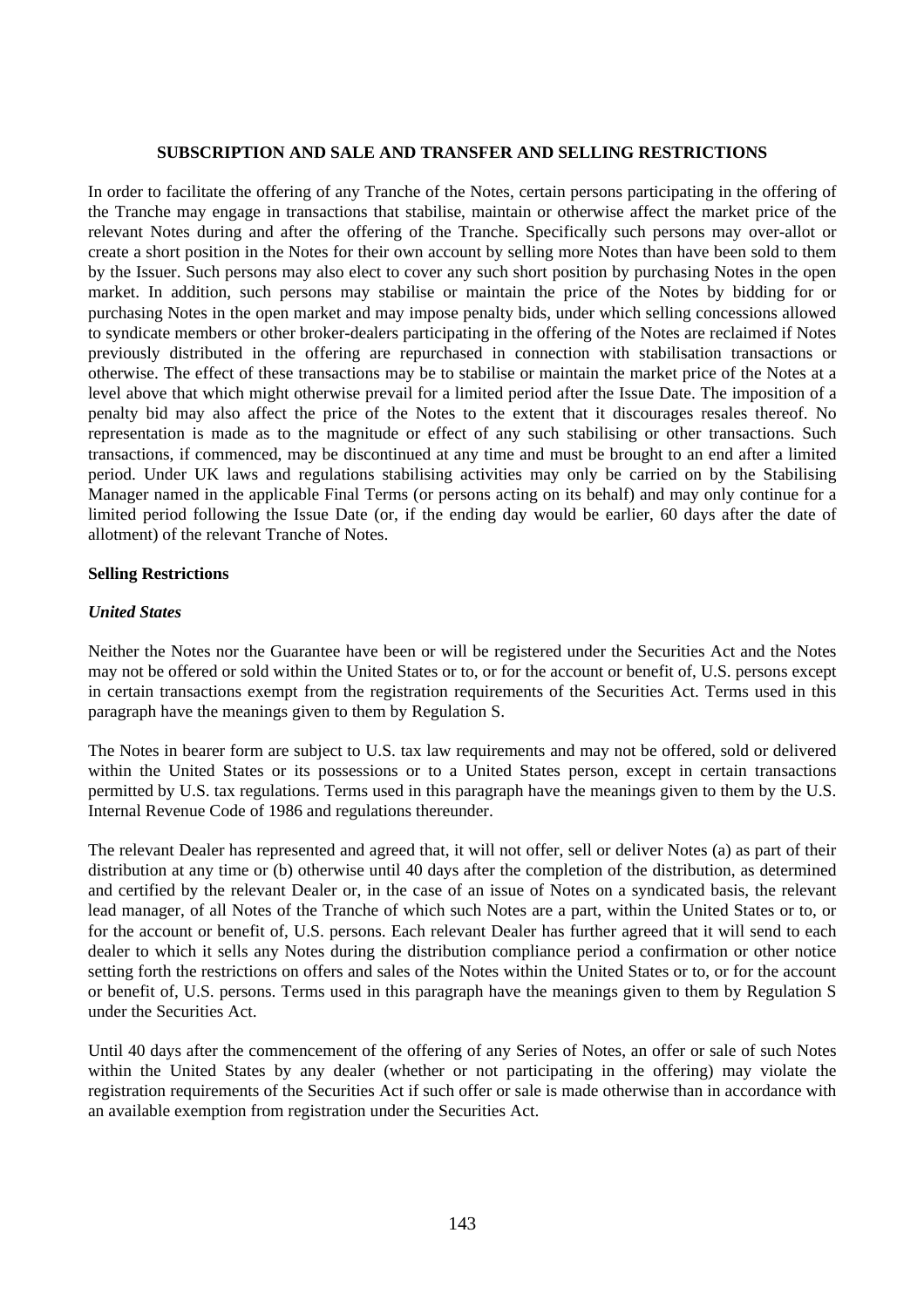# *Public Offer Selling Restriction under the Prospectus Directive*

In relation to each Member State of the European Economic Area which has implemented the Prospectus Directive (each, a **Relevant Member State**), the relevant Dealer has represented and agreed that with effect from and including the date on which the Prospectus Directive is implemented in that Relevant Member State (the **Relevant Implementation Date**) it has not made and will not make an offer of Notes which are the subject of the offering contemplated by this Base Prospectus as completed by the final terms in relation thereto to the public in that Relevant Member State except that it may, with effect from and including the **Relevant Implementation Date**, make an offer of Notes to the public, in that Relevant Member State:

- (a) if the final terms in relation to the Notes specify that an offer of those Notes may be made other than pursuant to Article 3(2) of the Prospectus Directive in that Relevant Member State (a **Non-exempt Offer**), following the date of publication of a prospectus in relation to such Notes which has been approved by the competent authority in that Relevant Member State or, where appropriate, approved in another Relevant Member State and notified to the competent authority in that Relevant Member State, provided that any such prospectus has subsequently been completed by the final terms contemplating such Non-exempt Offer, in accordance with the Prospectus Directive, in the period beginning and ending on the dates specified in such prospectus or final terms, as applicable;
- (b) at any time to legal entities which are authorised or regulated to operate in the financial markets or, if not so authorised or regulated, whose corporate purpose is solely to invest in securities;
- (c) at any time to any legal entity which has two or more of (i) an average of at least 250 employees during the last financial year; (ii) a total balance sheet of more than  $\epsilon$ 43,000,000 and (iii) an annual net turnover of more than €50,000,000, as shown in its last annual or consolidated accounts;
- (d) at any time to fewer than 100 natural or legal persons (other than qualified investors as defined in the Prospectus Directive) subject to obtaining the prior consent of the relevant Dealer or Dealers nominated by the Issuer for any such offer; or
- (e) at any time in any other circumstance falling within Article 3(2) of the Prospectus Directive,

provided that no such offer of Notes referred to in (b) to (e) above shall require the Issuer or any Dealer to publish a prospectus pursuant to Article 3 of the Prospectus Directive or supplement a prospectus pursuant to Article 16 of the Prospectus Directive.

For the purposes of this provision, the expression an **offer of Notes to the public** in relation to any Notes in any Relevant Member State means the communication in any form and by any means of sufficient information on the terms of the offer and the Notes to be offered so as to enable an investor to decide to purchase or subscribe the Notes, as the same may be varied in that Member State by any measure implementing the Prospectus Directive in that Member State and the expression **Prospectus Directive** means Directive 2003/71/EC and includes any relevant implementing measure in each Relevant Member State.

# *United Kingdom*

The relevant Dealer has represented and agreed that:

(a) in relation to any Notes having a maturity of less than one year, (i) it is a person whose ordinary activities involve it in acquiring, holding, managing or disposing of investments (as principal or agent) for the purposes of its business and (ii) it has not offered or sold and will not offer or sell any Notes other than to persons whose ordinary activities involve them in acquiring, holding, managing or disposing of investments (as principal or as agent) for the purposes of their businesses or who it is reasonable to expect will acquire, hold, manage or dispose of investments (as principal or agent) for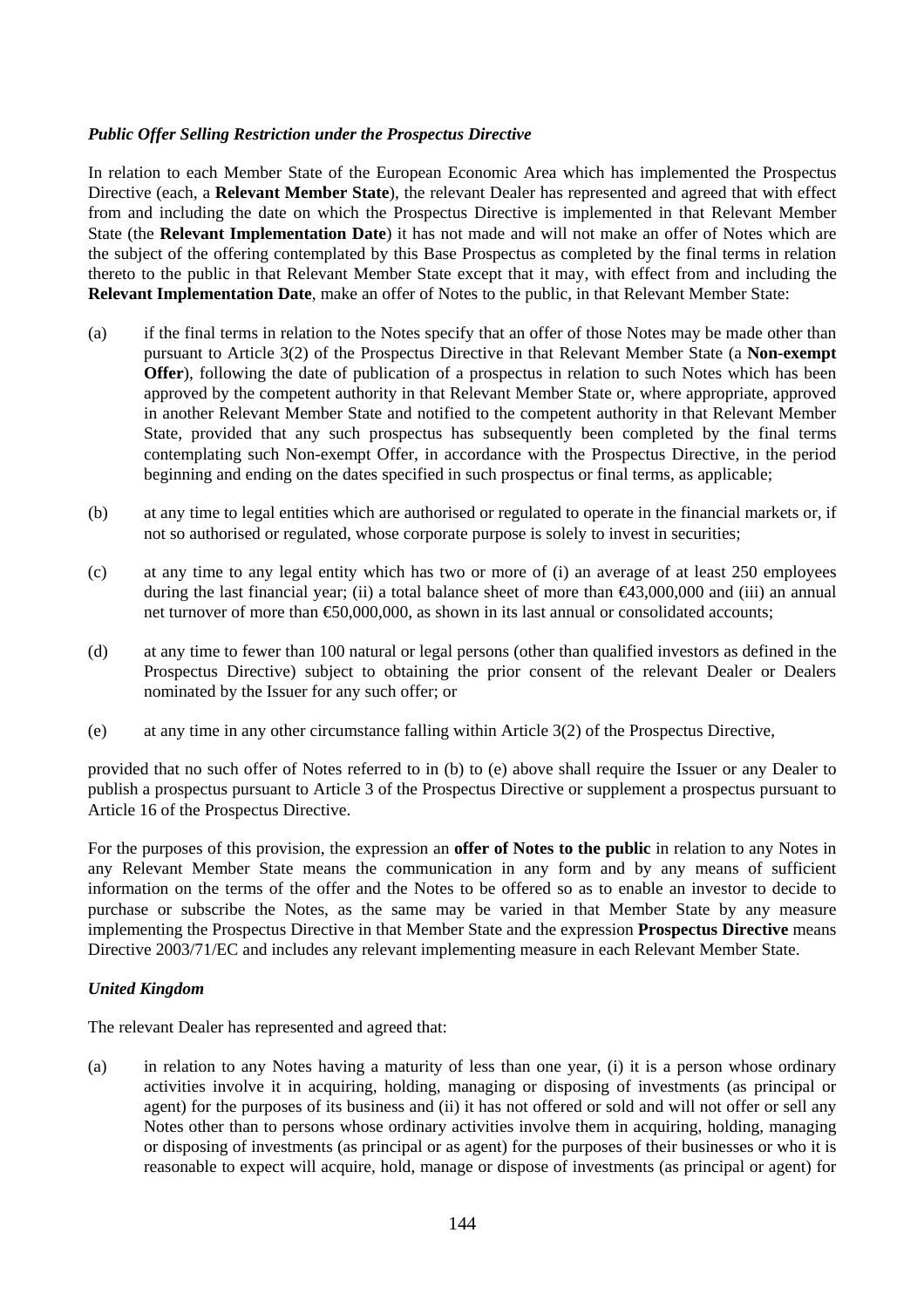<span id="page-145-0"></span>the purposes of their businesses where the issue of the Notes would otherwise constitute a contravention of Section 19 of the FSMA by the Issuer;

- (b) it has only communicated or caused to be communicated and will only communicate or cause to be communicated an invitation or invitation or inducement to engage in investment activity (within the meaning of Section 21 of the FSMA) received by it in connection with the issue of any Notes in circumstances in which Section 21(1) of the FSMA does not or, in the case of the Guarantor, would not if it was not an authorised person, apply to the Issuer or the Guarantor; and
- (c) it has complied with and will comply with all applicable provisions of the FSMA with respect to anything done by it in relation to any Notes in, from or otherwise involving the United Kingdom.

#### *Japan*

The Notes have not been and will not be registered under the Financial Instruments and Exchange Act of Japan (Law No. 25 of 1948, as amended, the **FIEA**) and the relevant Dealer has represented and agreed that it will not offer or sell any Notes directly or indirectly, in Japan or to, or for the benefit of, any resident of Japan as defined under Item 5, Paragraph 1, Article 6 of the Foreign Exchange and Foreign Trade Control Law (Law No. 228 of 1949, as amended), or to others for re-offering or resale, directly or indirectly, in Japan or to, or for the benefit of, a resident of Japan except pursuant to an exemption from the registration requirements of, and otherwise in compliance with, the FIEA and any other applicable laws, regulations and ministerial guidelines of Japan.

# *Republic of Italy*

The offering of the Notes has not been registered pursuant to Italian securities legislation and, accordingly, no Notes may be offered, sold or delivered, nor may copies of the Base Prospectus or of any other document relating to the Notes be distributed in the Republic of Italy, except:

- (i) to qualified investors (*investitori qualificati*), as defined in Article 100 of Legislative Decree No. 58 of 24 February 1998, as amended (the **Financial Services Act**) and the relevant implementing CONSOB regulations, as amended from time to time, and in Article 2 of Directive No. 2003/71/EC of 4 November 2003; or
- (ii) in other circumstances which are exempted from the rules on solicitation of investments pursuant to Article 100 of the Financial Services Act and Article 33, first paragraph, of CONSOB Regulation No. 11971 of 14th May, 1999, as amended (**Regulation No. 11971**).

Any offer, sale or delivery of the Notes or distribution of copies of the Base Prospectus or any other document relating to the Notes in the Republic of Italy under [\(i\)](#page-145-0) or [\(ii\) above](#page-145-0) must be:

- (a) made by an investment firm, bank or financial intermediary permitted to conduct such activities in the Republic of Italy in accordance with the Financial Services Act, CONSOB Regulation No. 16190 of 29 October 2007 (as amended from time to time) and Legislative Decree No. 385 of  $1<sup>st</sup>$ September, 1993, as amended (the **Banking Act**); and
- (b) in compliance with Article 129 of the Banking Act and the implementing guidelines of the Bank of Italy, as amended from time to time, pursuant to which the Bank of Italy may request information on the issue or the offer of the securities in the Republic of Italy; and
- (c) in compliance with any other applicable laws and regulations or requirement imposed by CONSOB or other Italian authority.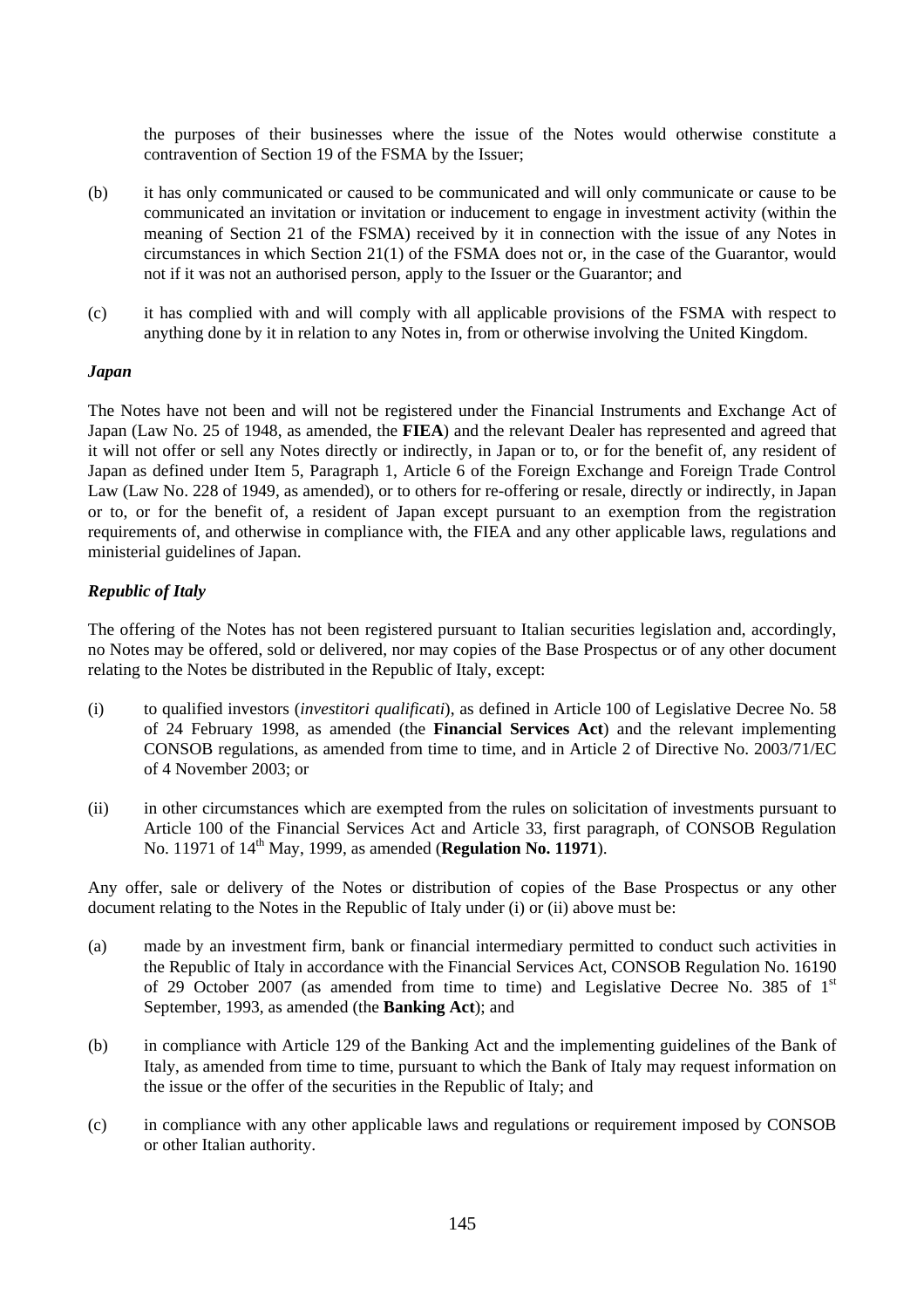*Please note that in accordance with Article 100-bis of the Financial Services Act, where no exemption from the rules on solicitation of investments applies under (i) and (ii) above, the subsequent distribution of the Notes on the secondary market in Italy must be made in compliance with the public offer and the prospectus requirement rules provided under the Financial Services Act and Regulation No. 11971. Failure to comply*  with such rules may result in the sale of such Notes being declared null and void and in the liability of the *intermediary transferring the financial instruments for any damages suffered by the investors.* 

# *France*

Each relevant Dealer has represented and agreed that it has not offered or sold, and will not offer or sell, directly or indirectly, Notes to the public in France, and it has not distributed or caused to be distributed and will not distribute or cause to be distributed to the public in France, the Base Prospectus, the relevant Final Terms or any other offering material relating to the Notes, and that such offers, sales and distributions have been and shall only be made in France to (a) providers of investment services relating to portfolio management for the account of third parties, and/or (b) qualified investors (*investisseurs qualifiés*), other than individuals, as defined in, and in accordance with, Articles L.411-1, L.411-2 and D.411-1 to D.411-3 of the *Code monétaire et financier*. This Base Prospectus, prepared in connection with the Notes, has not been submitted to the clearance procedures of the *Autorité des marches financiers*.

# *Spain*

Each relevant Dealer has represented and agreed that:

- (a) it has not offered and sold, and will not offer and sell, any Notes, in Spain, unless (i) it is authorised to provide investment services in Spain under the Securities Market Law 24/1988 of 28<sup>th</sup> July (*Lev 24/1988, de 28 de julio, del Mercado de Valores*) as amended (the **Securities Market Law**) and the Royal Decree on Investment Services Companies 217/2008, of 15 February (*Real Decreto 217/2008, de 15 de febrero, sobre el regimen jurídico de las empresas de servicios de inversióny de las demás entidades que prestan servicios de inversion y por el que se modifica parcialmente el Reglamento de la Ley 35/2003, de 4 de noviembre, de Institutos de Inversión Colectiva, aprobado por el Real Decreto 1309/2005, de 4 de noviembre*) (**Royal Decree 217/2008)**, and (ii) it has complied with, and will comply with, all applicable provisions of the Securities Market Law and any other applicable legislation in relation to any offer or sale of the Notes in Spain; and
- (b) it has not offered, and will not offer, Notes to investors located in Spain unless (i) the Notes are represented in book-entry form, and (ii) have been admitted, or will be admitted to trading on a Spanish Official Secondary Market (*Mercado Secundario Oficial*) (as defined in the Securities Market Law).

# **General**

Each relevant Dealer has agreed that it will (to the best of its knowledge and belief) comply with all applicable securities laws and regulations in force in any jurisdiction in which it purchases, offers, sells or delivers Notes or possesses or distributes this Base Prospectus and will obtain any consent, approval or permission required by it for the purchase, offer, sale or delivery by it of Notes under the laws and regulations in force in any jurisdiction to which it is subject or in which it makes such purchases, offers, sales or deliveries and neither the Issuer, the Guarantor nor any of the other Dealers shall have any responsibility therefor.

Neither the Issuer, the Guarantor, nor the relevant Dealer represents that Notes may at any time lawfully be sold in compliance with any applicable registration or other requirements in any jurisdiction, or pursuant to any exemption available thereunder, or assumes any responsibility for facilitating such sale.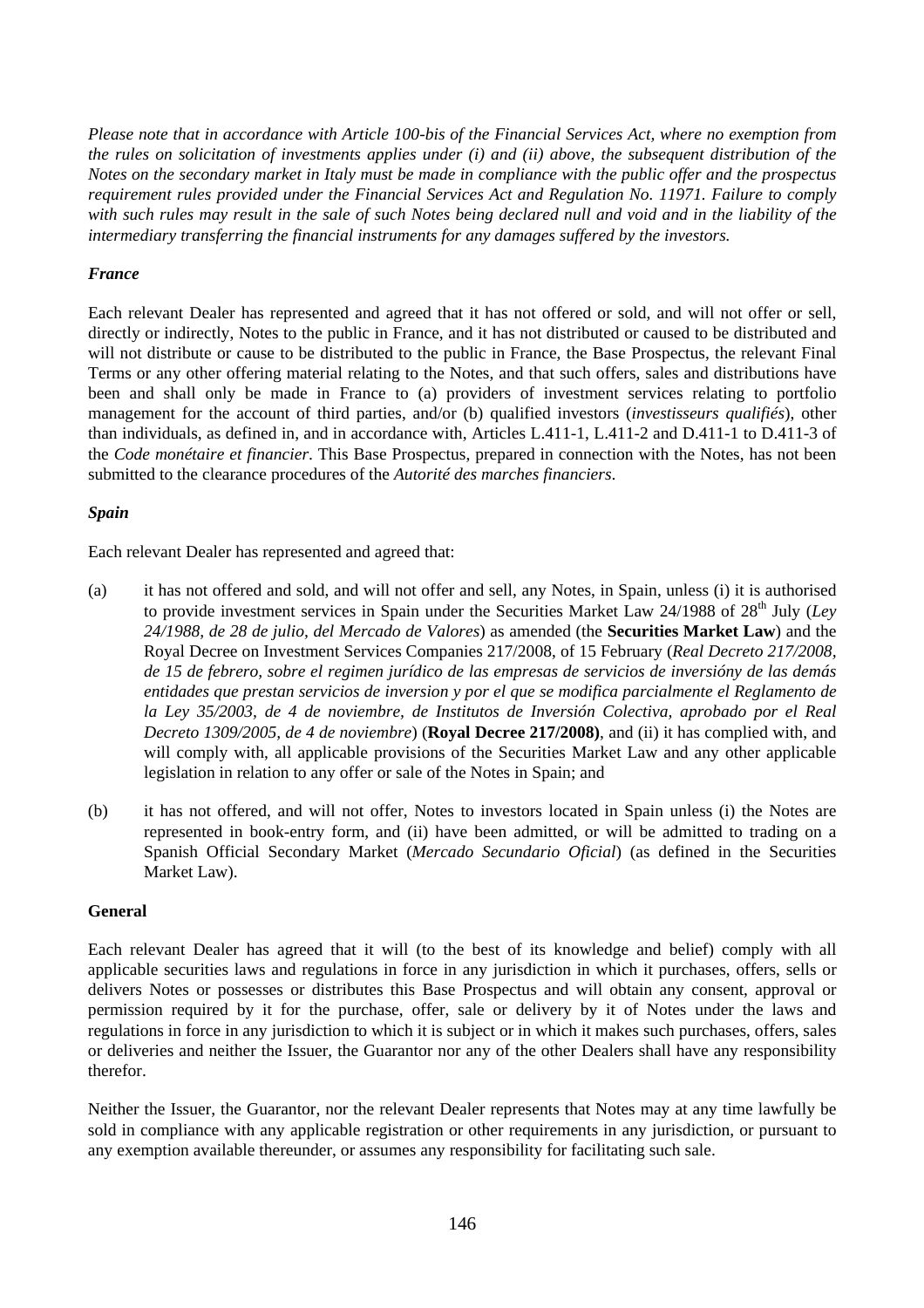With regard to each Tranche, the relevant Dealer will be required to comply with such other restrictions as the Issuer and the relevant Dealer shall agree and as shall be set out in the applicable Final Terms.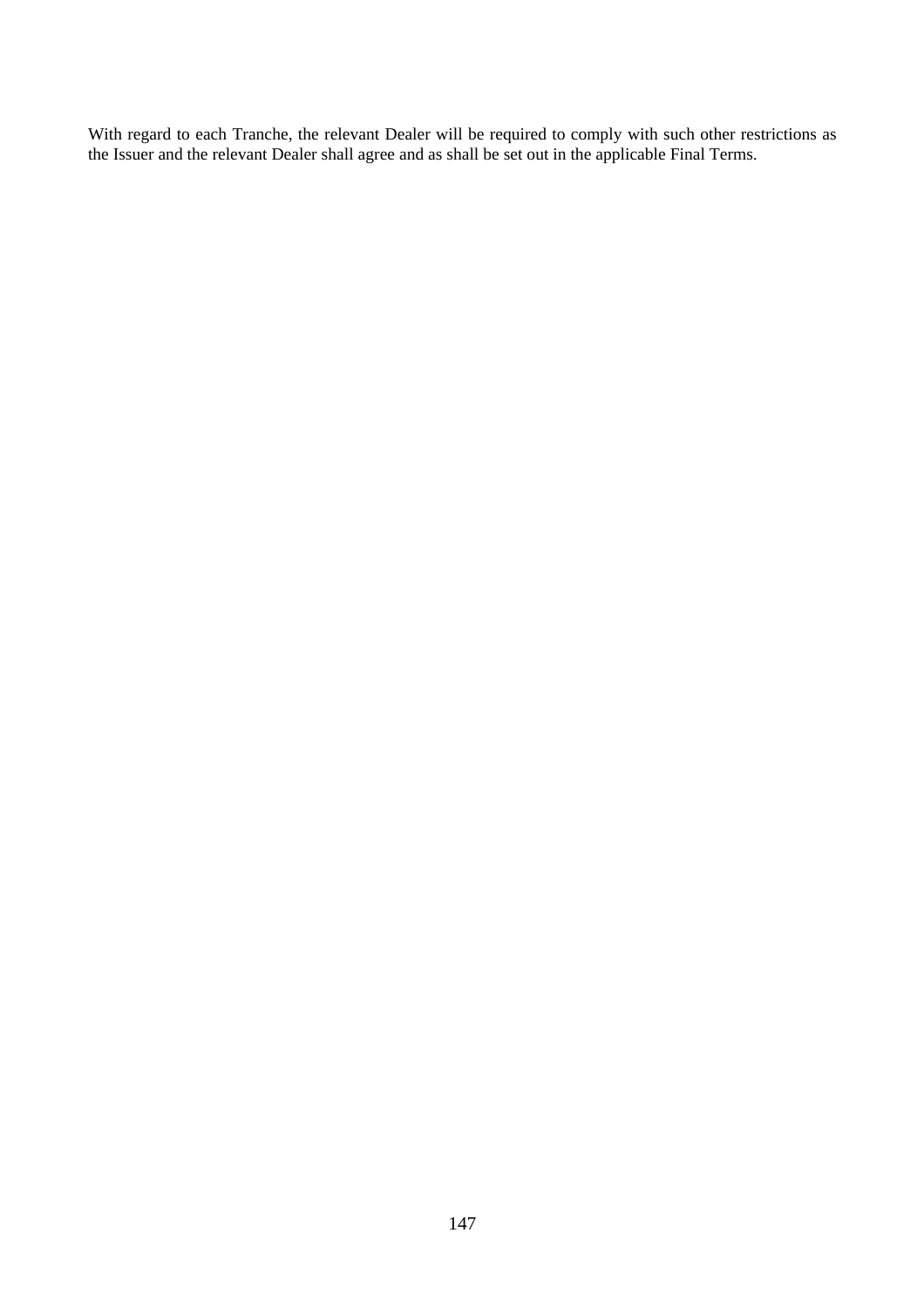# <span id="page-148-0"></span>**GENERAL INFORMATION**

# **Authorisation**

The establishment of the Programme and the issue of Notes have been duly authorised by a resolution of the shareholders' meeting and of the Board of Directors of BSF dated  $26<sup>th</sup>$  May, 2009. The giving of the Guarantee has been duly authorised by a resolution of the Board of Directors of the Guarantor dated  $27<sup>th</sup>$ April, 2009.

Issues of Notes under the Programme will be exempted to comply with certain formalities contained in the Spanish Companies Act of 1989, as amended, in accordance with the Article 30 ter of the Securities Market Law  $(Law 24/1998$  of  $28<sup>th</sup>$  July).

# **Listing of Notes**

The admission of Notes to the Official List will be expressed as a percentage of their nominal amount (excluding accrued interest). It is expected that each Tranche of Notes which is to be admitted to trading on a regulated market for the purposes of Directive 2004/39/EC (the **Markets in Financial Instruments Directive**) will be admitted separately as and when issued, subject only to the issue of a Global Note or Notes initially representing the Notes of such Tranche.

# **Documents Available**

For the period of 12 months following the date of this Base Prospectus, copies of the following documents will, when published, be available from the registered office of the Issuer or the Guarantor:

- (a) the constitutional documents of each of the Issuer and the Guarantor;
- (b) The audited annual financial statements of BSF for the financial years ended 31st December, 2007 and 31<sup>st</sup> December, 2008 (including the unqualified audit reports issued in respect thereof) prepared in accordance with Spanish generally accepted accounting principles and its English translation filed with the CNMV and made available on their website [www.cnmv.es](http://www.cnmv.es/).
- (b) The audited consolidated annual financial statements of the Guarantor for the financial years ended  $31<sup>st</sup>$  December, 2007 and  $31<sup>st</sup>$  December, 2008 (including the unqualified audit reports issued in respect therof) prepared in accordance with EU-IFRS filed with the CNMV and the English translation of these audited consolidated annual financial statements as made available from on its website [www.bbva.com.](http://www.bbva.com/)
- (c) The *Documento de Registro* filed by the Guarantor before the CNMV on 2nd June 2009.
- (d) The published interim financial statements of the Guarantor (on a consolidated basis) for the three month period ending  $31<sup>st</sup>$  March, 2009 and the English translations of these financial statements of Guarantor as made available on its website [www.bbva.com.](http://www.bbva.com/)
- (e) a copy of this Base Prospectus;
- (f) the Agency Agreement, the Guarantee, the forms of the Temporary Global Notes, the Permanent Global Notes, the Definitive Notes, the Receipts and the Coupons, the Talons and the Deed of Covenant;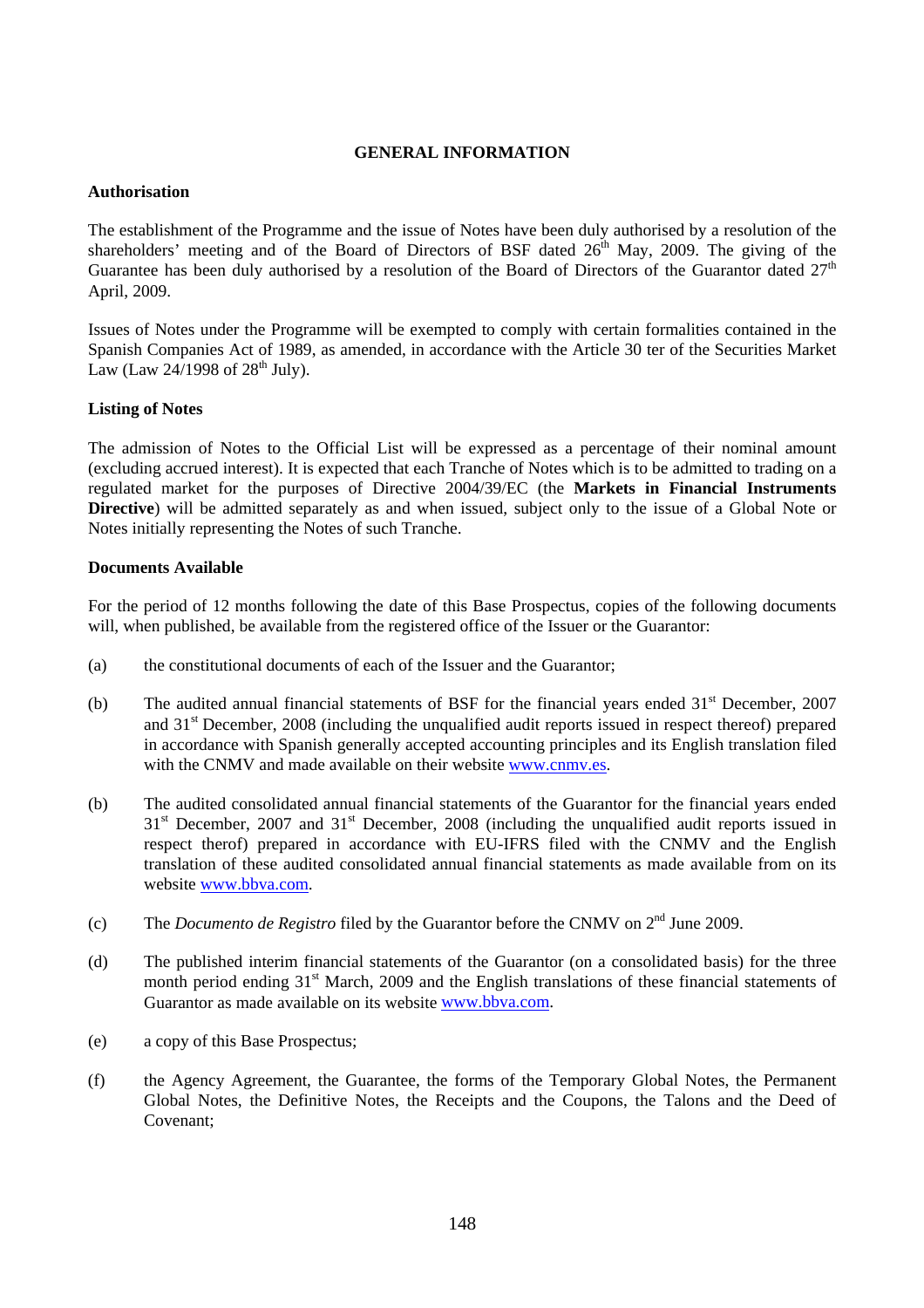- (g) any future offering circulars, prospectuses, information memoranda and supplements including Final Terms relating to Notes which are admitted to listing, trading and/or quotation by any listing authority, stock exchange and/or quotation system (save that a Final Terms relating to a Note which is neither admitted to trading on a regulated market in the European Economic Area nor offered in the European Economic Area in circumstances where a prospectus is required to be published under the Prospectus Directive will only be available for inspection by a holder of such Note and such holder must produce evidence satisfactory to the Issuer and the Paying Agent as to its holding of Notes and identity) to this Base Prospectus and any other documents incorporated herein or therein by reference; and
- (h) in the case of each issue of listed Notes subscribed pursuant to a subscription agreement, the subscription agreement (or equivalent document).

# **Clearing Systems**

#### *Euroclear and Clearstream, Luxembourg*

The Notes have been accepted for clearance through Euroclear and Clearstream, Luxembourg (which are entities in charge of keeping the records). The appropriate Common Code and ISIN for each Tranche of Notes allocated by Euroclear and Clearstream, Luxembourg will be specified in the applicable Final Terms.

The address of Euroclear is 1 Boulevard du Roi Albert II, B-1210 Brussels. The address of Clearstream, Luxembourg is 42 Avenue JF Kennedy, L-1855, Luxembourg.

#### *Iberclear*

The Book Entry Notes to be listed into a Spanish regulated market will be accepted for clearance through Iberclear. The appropriate ISIN for each Tranche of Notes allocated by Iberclear will be specified in the applicable Final Terms.

The address of Iberclear is Plaza de la Lealtad, nº 1, 28014 Madrid, Spain.

#### *Additional or alternative clearing systems*

If the Notes are to clear through an additional or alternative clearing system the appropriate information will be specified in the applicable Final Terms.

### **Conditions for determining price**

The price and amount of Notes to be issued under the Programme will be determined by the Issuer and the relevant Dealer at the time of issue in accordance with prevailing market conditions.

#### **Significant or Material Change**

There has been no material adverse change in the prospects of the Issuer or the Guarantor since  $31<sup>st</sup>$ December, 2008.

There has been no significant change in the financial or trading position of the Group since  $31<sup>st</sup>$  December, 2008.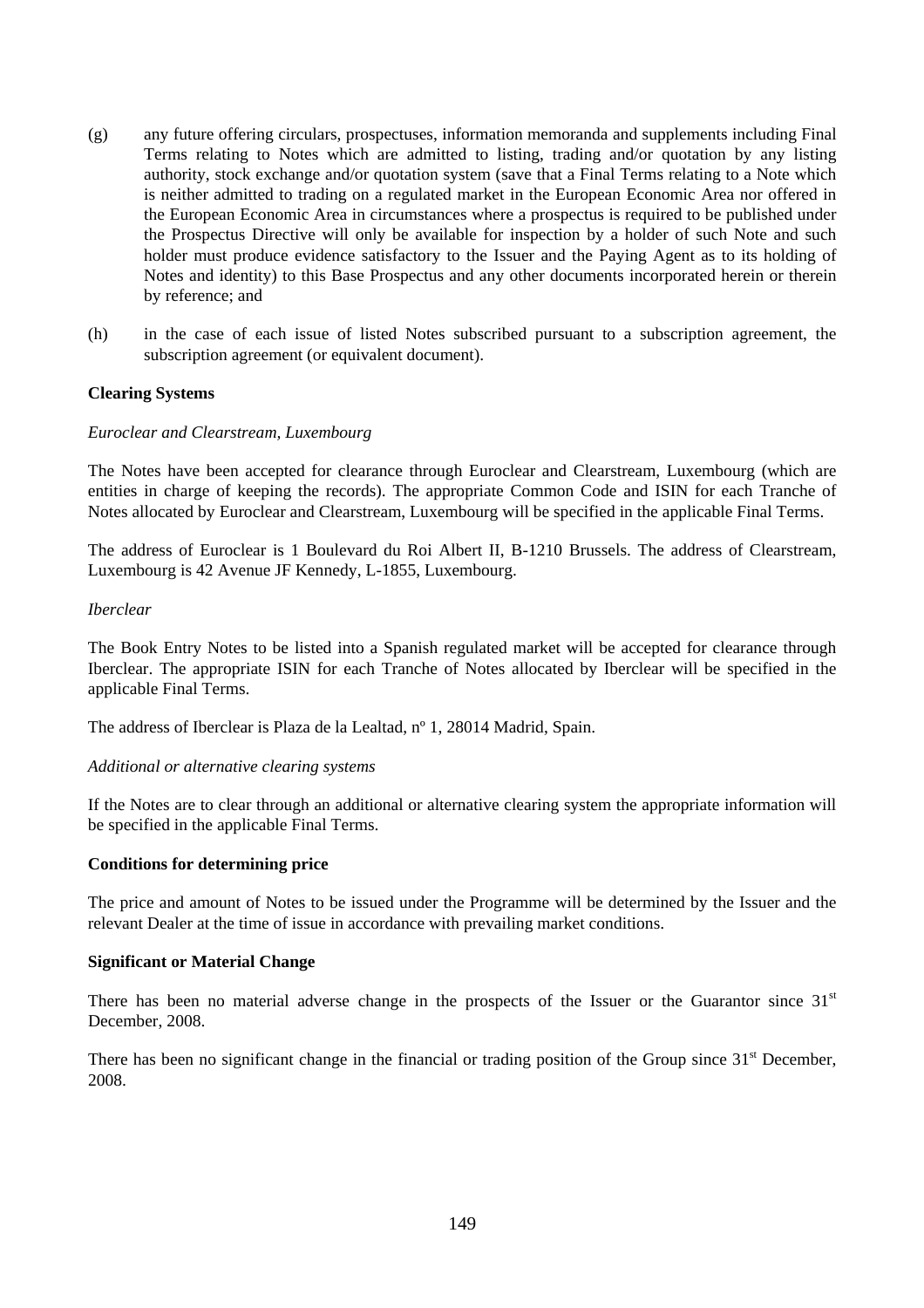# <span id="page-150-0"></span>**Litigation**

Neither the Issuer, the Guarantor nor the Group is or has been involved in any governmental, legal or arbitration proceedings (including any such proceedings which are pending or threatened of which the Issuer or the Guarantor are aware) in the 12 months preceding the date of this document which may have, or have had, in such period a significant effect on the financial position or profitability of the Issuer, the Guarantor or the Group.

# **Auditors**

The auditors of the BSF are Deloitte, S.L., registered as auditors on the *Registro Oficial de Auditores de cuentas (ROAC), Nª S0692,* which have audited the Issuer's accounts without qualification which have been prepared in accordance with generally accepted accounting principles and practices in Spain for the financial year ended 31st December, 2008 and 31st December, 2007.

The auditors of the Guarantor are Deloitte, S.L. (registered as auditors on the *Registro Oficial de Auditores de Cuentas*), which have audited the Guarantor's accounts without qualification, for each of the two financial years ended 31st December, 2008 and 31st December, 2007 which have been prepared in accordance with EU-IFRS.

# **Relevant Dealer's transactions with the Issuer and the Guarantor**

It is possible that the relevant Dealer appointed in relation to the Notes and their affiliates has engaged, and may in the future engage, in investment banking and/or commercial banking transactions with, and may perform services for the Issuer, the Guarantor and their affiliates in the ordinary course of business.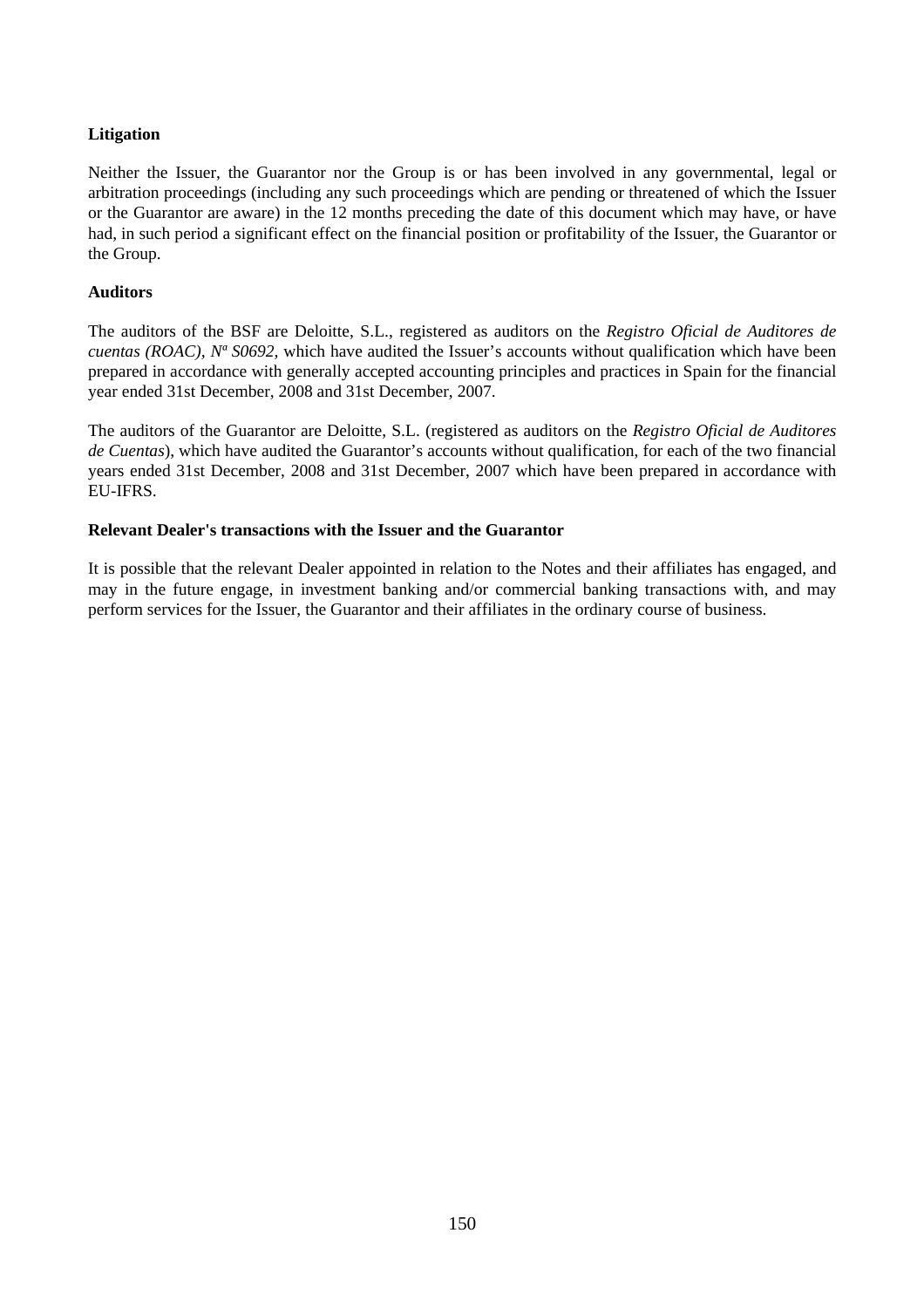# <span id="page-151-0"></span>**SIGNATURES**

In witness to their knowledge and approval of the contents of this Base Prospectus of BBVA Senior Finance, S.A. Unipersonal it is hereby signed by representative of BBVA Senior Finance, S.A. Unipersonal and by the representative of Banco Bilbao Vizcaya Argentaria, S.A.

Juan Isusi Garteiz-Gogeascoa (Representative) For and on behalf of BBVA Senior Finance, S.A. Unipersonal

\_\_\_\_\_\_\_\_\_\_\_\_\_\_\_\_\_\_\_\_\_\_\_\_\_\_\_\_\_\_\_

\_\_\_\_\_\_\_\_\_\_\_\_\_\_\_\_\_\_\_\_\_\_\_\_\_\_\_\_\_\_\_

Pedro Mª Urresti Laca (Deputy Chief Financial Officer) For and on behalf of Banco Bilbao Vizcaya Argentaria, S.A.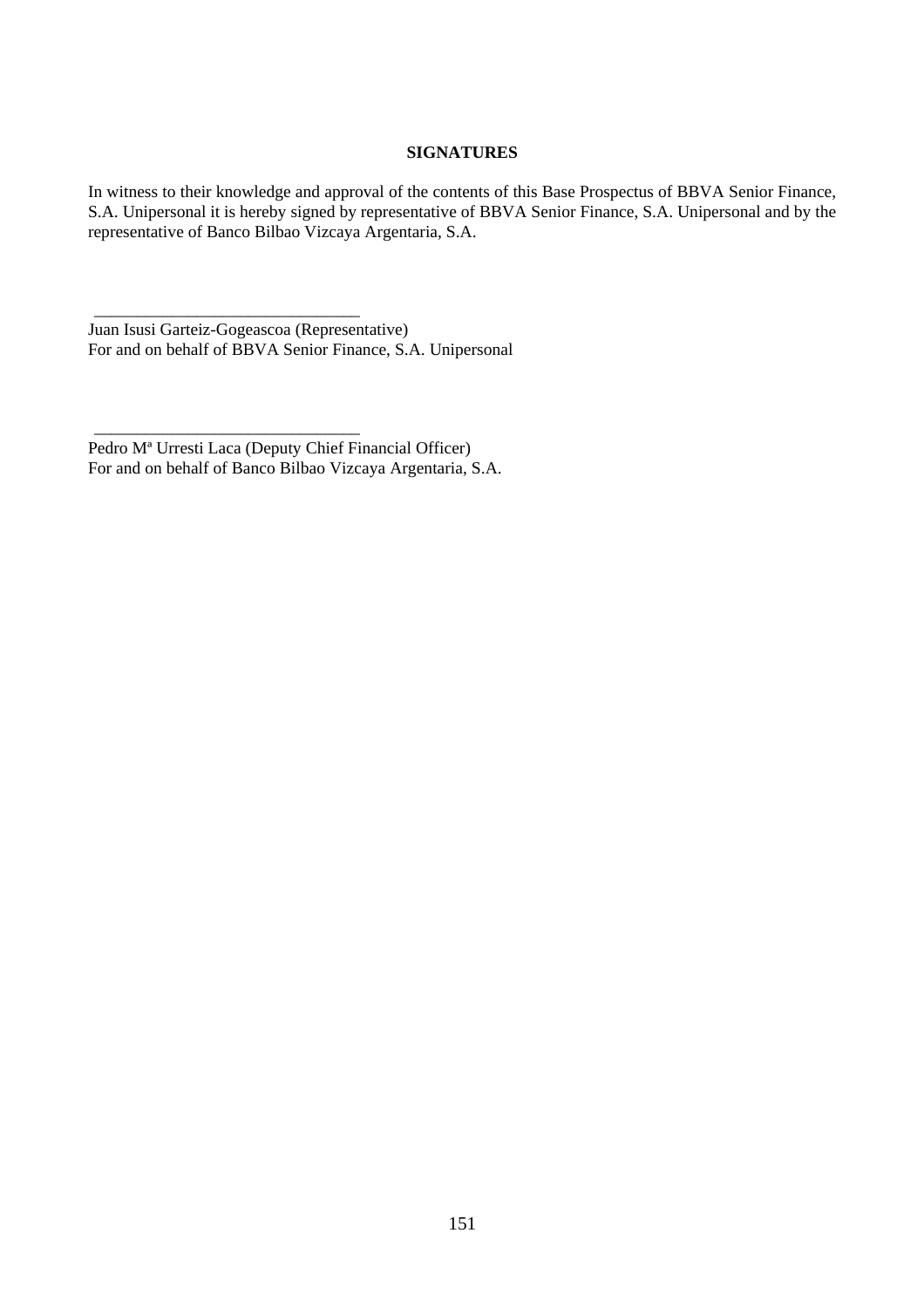### **ISSUER**

**BBVA Senior Finance, S.A. Unipersonal** Gran Vía, 1 48001 Bilbao Spain

### **GUARANTOR**

**Banco Bilbao Vizcaya Argentaria, S.A.** Plaza de San Nicolas, 4 48005 Bilbao Spain

### **PRINCIPAL PAYING AGENT, REGISTRAR AND SPANISH PAYING AGENT**

**Banco Bilbao Vizcaya Argentaria, S.A.** Plaza de San Nicolas, 4 48005 Bilbao Spain

# **LEGAL ADVISERS**

*To the Issuer and the Guarantor (as to English Law)*

**Allen & Overy** Pedro de Valdivia, 10 28006 Madrid Spain

# **AUDITORS**

*To the Issuer and the Guarantor*

**Deloitte, S.L.** Plaza Pablo Ruiz Picasso, 1 Torre Picasso 28020 Madrid Spain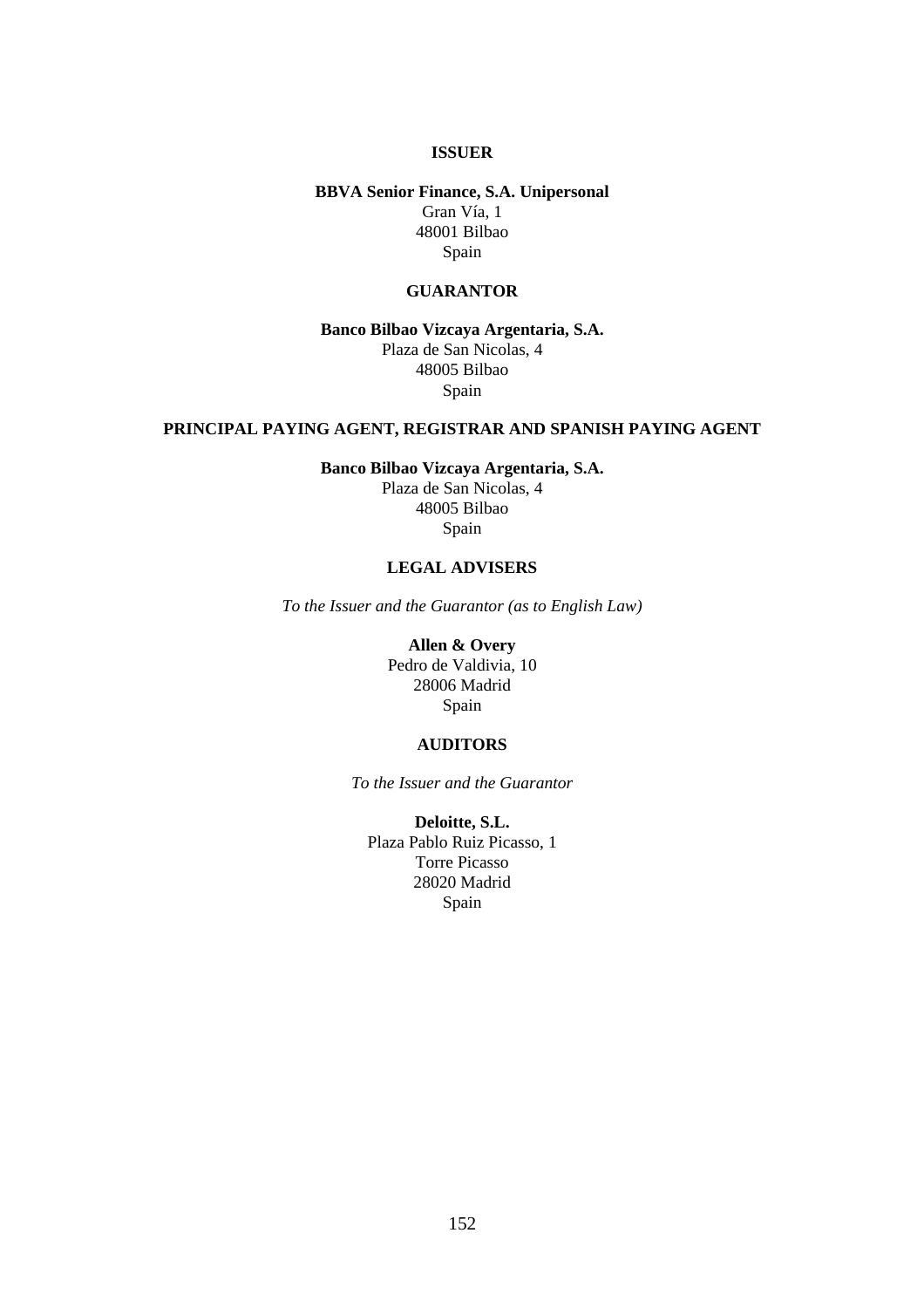# **TABLA DE EQUIVALENCIAS ENTRE LOS MODELOS DE DOCUMENTO DE REGISTRO Y NOTA DE VALORES RECOGIDOS EN EL REGLAMENTO 809/2004 Y EL FOLLETO DE BASE PRESENTADO A CNMV**

### **ANEXO IV**

# **Requisitos mínimos de información para el Documento de registro de obligaciones y derivados (esquema)**

|                       | <b>APARTADO ANEXO IV</b>                                                                                                                                                                                                                                                                                                                                                                                                                                                                                                                                                                                                                                                                                                                                      | APARTADO O APARTADOS DEL FOLLETO DE<br><b>BASE</b>                                                                                                                                                                                                                                                 |
|-----------------------|---------------------------------------------------------------------------------------------------------------------------------------------------------------------------------------------------------------------------------------------------------------------------------------------------------------------------------------------------------------------------------------------------------------------------------------------------------------------------------------------------------------------------------------------------------------------------------------------------------------------------------------------------------------------------------------------------------------------------------------------------------------|----------------------------------------------------------------------------------------------------------------------------------------------------------------------------------------------------------------------------------------------------------------------------------------------------|
| PERSONAS RESPONSABLES |                                                                                                                                                                                                                                                                                                                                                                                                                                                                                                                                                                                                                                                                                                                                                               |                                                                                                                                                                                                                                                                                                    |
| 1.1                   | Todas las personas responsables de la información que figura en el documento de<br>registro y, según los casos, de ciertas partes del mismo, con, en el último caso, una<br>indicación de las partes. En caso de personas físicas, incluidos los miembros de los<br>órganos de administración, de gestión o de supervisión del emisor, indicar el nombre y<br>el cargo de la persona; en caso de personas jurídicas indicar el nombre y el domicilio<br>social.                                                                                                                                                                                                                                                                                               | Se incluye en la página 151, "Signatures", página de<br>firmas de las personas responsables por BBVA Senior<br>Finance, S.A.Unipersonal y Banco Bilbao Vizcaya<br>Argentaria, S.A.<br>En la página 109, "Description of BBVA Senior Finance,<br>S.A. Unipersonal-Person Responsible" se incluye la |
| 1.2                   | Declaración de los responsables del documento de registro que asegure que, tras<br>comportarse con una diligencia razonable para garantizar que así es, la información<br>contenida en el documento de registro es, según su conocimiento, conforme a los<br>hechos y no incurre en ninguna omisión que pudiera afectar a su contenido. En su caso,<br>declaración de los responsables de determinadas partes del documento de registro que<br>asegure que, tras comportarse con una diligencia razonable para garantizar que así es, la<br>información contenida en la parte del documento de registro de la que son responsables<br>es, según su conocimiento, conforme a los hechos y no incurre en ninguna omisión que<br>pudiera afectar a su contenido. | declaración realizada por el representante de BBVA<br>Senior Finance, S.A.Unipersonal y en la página 111 se<br>incluye la declaración realizada por el representante de<br>BBVA.                                                                                                                   |

*(Obligaciones y derivados de denominación individual inferior a 50 000 euros)*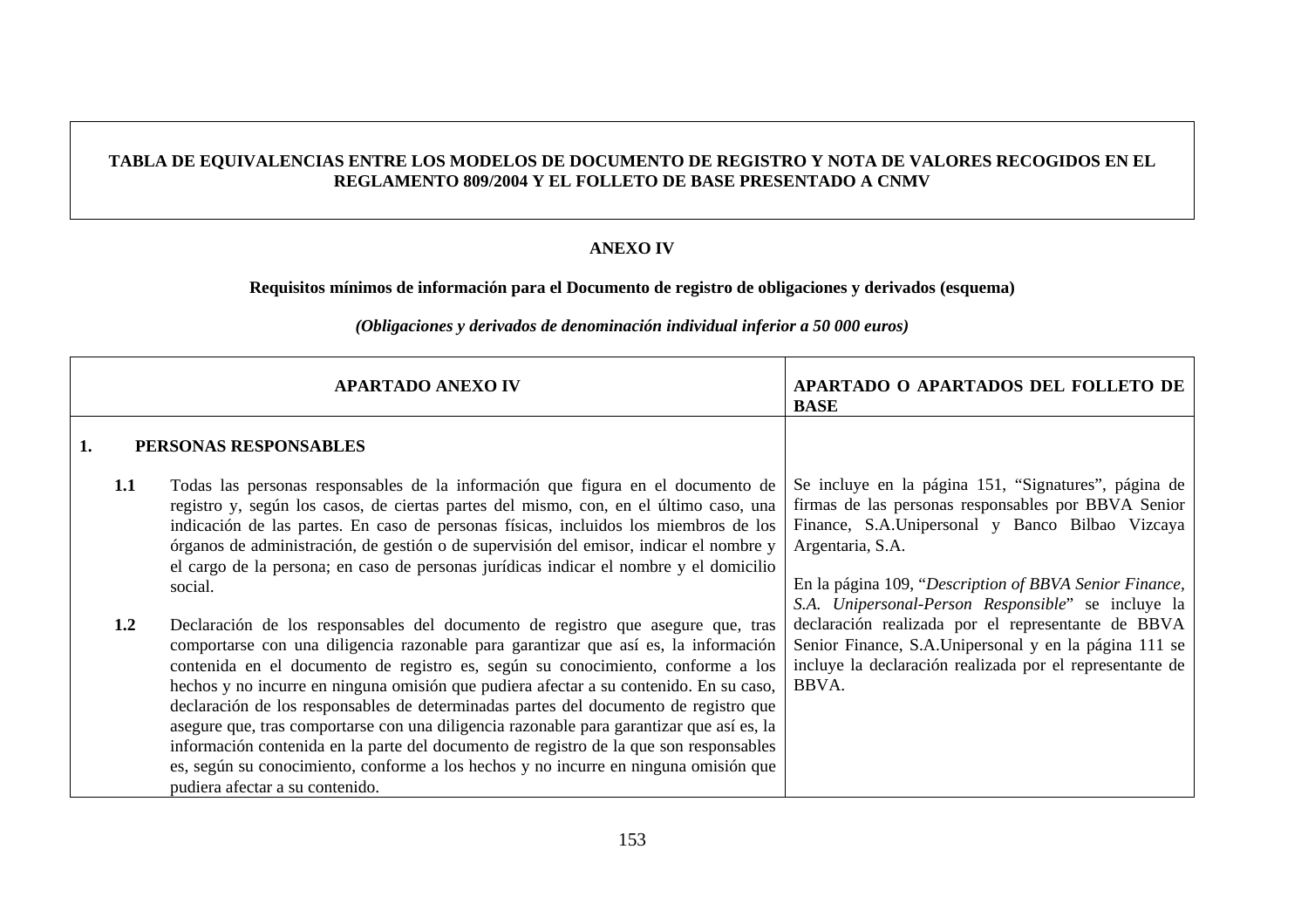|                  |                                     | <b>APARTADO ANEXO IV</b>                                                                                                                                                                                                                                                                                                           | APARTADO O APARTADOS DEL FOLLETO DE<br><b>BASE</b>                                                      |
|------------------|-------------------------------------|------------------------------------------------------------------------------------------------------------------------------------------------------------------------------------------------------------------------------------------------------------------------------------------------------------------------------------|---------------------------------------------------------------------------------------------------------|
| $\overline{2}$ . | <b>AUDITORES DE CUENTAS</b>         |                                                                                                                                                                                                                                                                                                                                    |                                                                                                         |
|                  | 2.1                                 | Nombre y dirección de los auditores del emisor para el período cubierto por la<br>información financiera histórica (así como su afiliación a un colegio profesional).                                                                                                                                                              | Se incluye descripción de los auditores en el apartado<br>"GENERAL INFORMATION - Auditors" (pagina 150) |
|                  | $2.2\phantom{0}$                    | Si los auditores han renunciado, han sido apartados de sus funciones o no han sido<br>redesignados durante el período cubierto por la información financiera histórica, deben<br>proporcionarse los detalles si son importantes.                                                                                                   |                                                                                                         |
| 3.               | INFORMACIÓN FINANCIERA SELECCIONADA |                                                                                                                                                                                                                                                                                                                                    | Información incorporada por referencia, en cuanto al<br>Emisor y el Garante. Ver apartado "DOCUMENTS    |
|                  | 3.1                                 | Información financiera histórica seleccionada relativa al emisor, que se presentará para<br>cada ejercicio durante el período cubierto por la información financiera histórica, y<br>cualquier período financiero intermedio subsiguiente, en la misma divisa que la<br>información financiera.                                    | <i>INCORPORATED BY REFERENCE</i> " en la página 33.                                                     |
|                  |                                     | La información financiera histórica seleccionada debe proporcionar cifras clave que<br>resuman la situación financiera del emisor.                                                                                                                                                                                                 |                                                                                                         |
|                  | 3.2                                 | Si se proporciona información financiera seleccionada relativa a períodos intermedios,<br>también se proporcionarán datos comparativos del mismo período del ejercicio anterior,<br>salvo que el requisito para la información comparativa del balance se satisfaga<br>presentando la información del balance final del ejercicio. |                                                                                                         |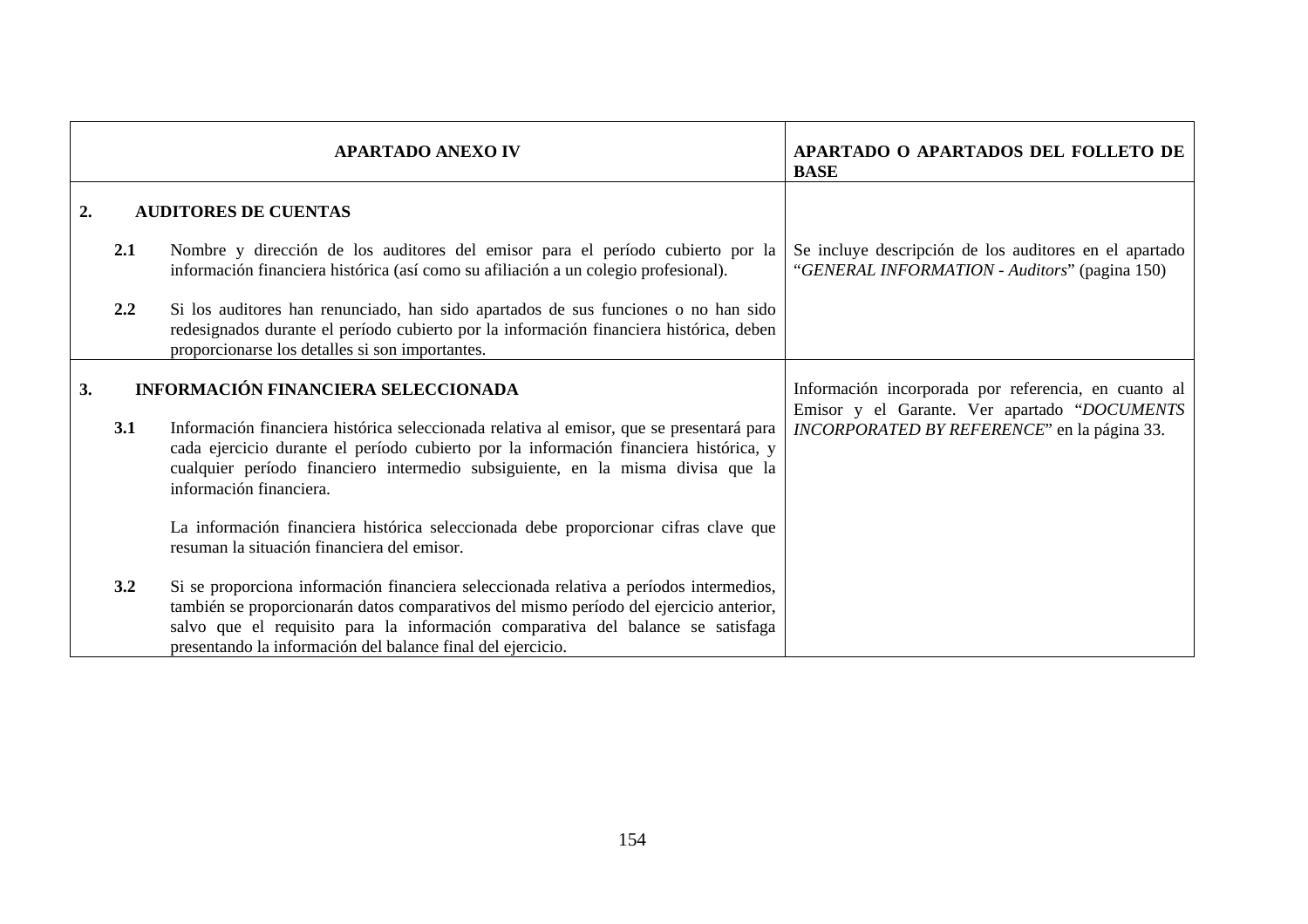|       | <b>APARTADO ANEXO IV</b>                                                                                                                                                                                                                                     | APARTADO O APARTADOS DEL FOLLETO DE<br><b>BASE</b>                                                                                                              |
|-------|--------------------------------------------------------------------------------------------------------------------------------------------------------------------------------------------------------------------------------------------------------------|-----------------------------------------------------------------------------------------------------------------------------------------------------------------|
| 4.    | <b>FACTORES DE RIESGO</b>                                                                                                                                                                                                                                    |                                                                                                                                                                 |
|       | Se proporcionarán de manera prominente los factores de riesgo que pueden afectar a la<br>capacidad del emisor de cumplir sus compromisos con los inversores en la sección titulada<br>«factores de riesgo».                                                  | Ver apartado "Risk Factors" en las páginas 15 y<br>siguientes. En especial "Risk Factors relating to the<br>Issuer" y "Risk Factors relating to the Guarantee". |
| 5.    | <b>INFORMACIÓN SOBRE EL EMISOR</b>                                                                                                                                                                                                                           | Ver apartado "DESCRIPTION OF BBVA SENIOR<br>FINANCE, S.A. UNIPERSONAL" en las páginas 109 y                                                                     |
| 5.1   | Historia y evolución del emisor                                                                                                                                                                                                                              | siguientes.                                                                                                                                                     |
| 5.1.1 | nombre legal y comercial del emisor;                                                                                                                                                                                                                         |                                                                                                                                                                 |
| 5.1.2 | lugar de registro del emisor y número de registro;                                                                                                                                                                                                           |                                                                                                                                                                 |
| 5.1.3 | fecha de constitución y período de actividad del emisor, si no son indefinidos;                                                                                                                                                                              |                                                                                                                                                                 |
| 5.1.4 | domicilio y personalidad jurídica del emisor, legislación conforme a la cual opera, país de<br>constitución, y dirección y número de teléfono de su domicilio social (o lugar principal de<br>actividad empresarial si es diferente de su domicilio social); |                                                                                                                                                                 |
| 5.1.5 | todo acontecimiento reciente relativo al emisor que sea importante para evaluar su solvencia.                                                                                                                                                                | No aplica ya que no ha habido acontecimiento reciente<br>importante para evaluar la solvencia de BBVA Senior<br>Finance, S.A.Unipersonal.                       |
| 5.2   | <b>Inversiones</b>                                                                                                                                                                                                                                           |                                                                                                                                                                 |
| 5.2.1 | Descripción de las inversiones principales hechas desde la fecha de los últimos estados<br>financieros publicados.                                                                                                                                           | aplicable<br><b>BBVA</b><br>No<br>Senior<br>Finance,<br>para<br>S.A.Unipersonal.                                                                                |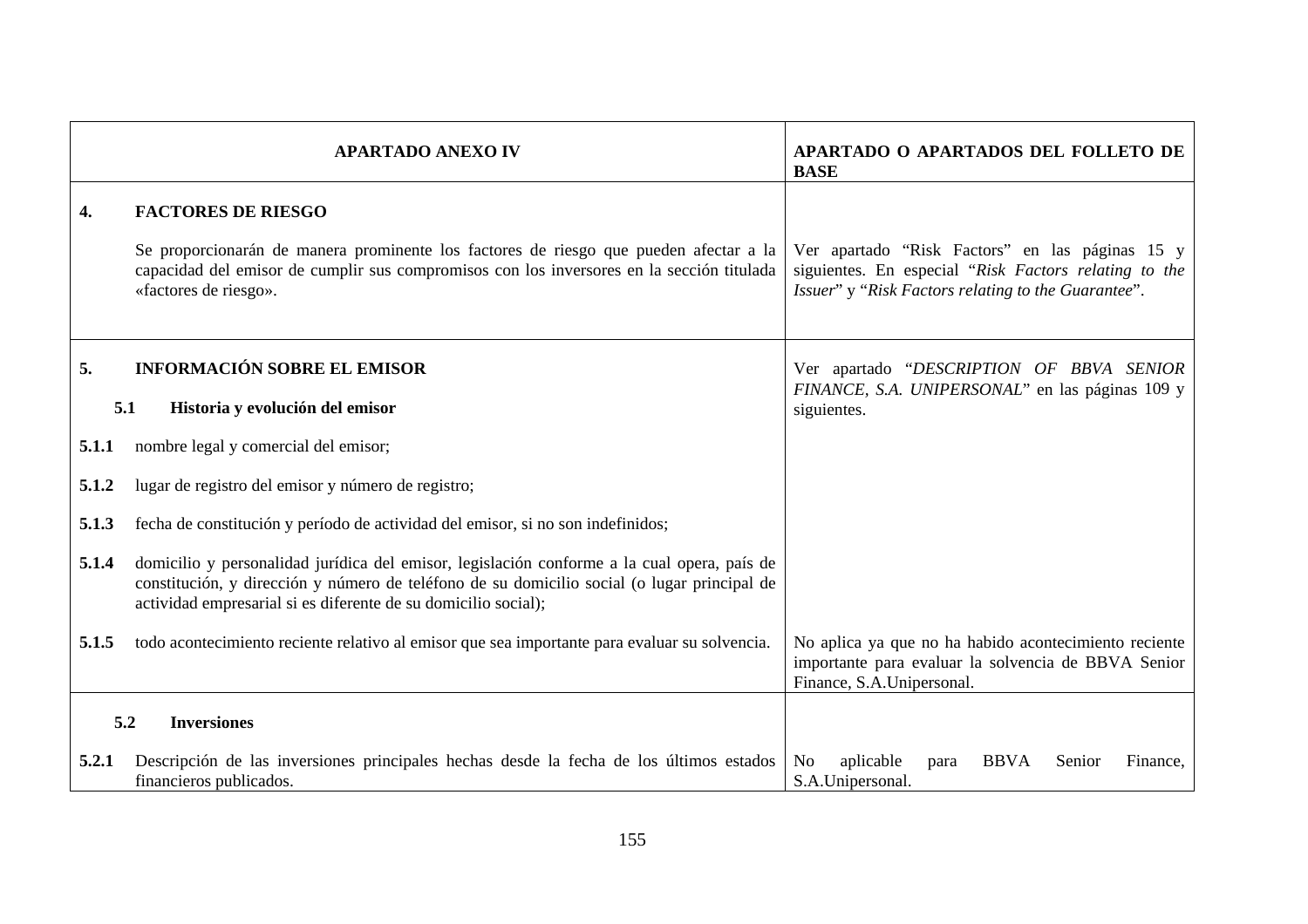|       | <b>APARTADO ANEXO IV</b>                                                                                                                            | APARTADO O APARTADOS DEL FOLLETO DE<br><b>BASE</b>                                                                                                                                                                                                 |
|-------|-----------------------------------------------------------------------------------------------------------------------------------------------------|----------------------------------------------------------------------------------------------------------------------------------------------------------------------------------------------------------------------------------------------------|
| 5.2.2 | Información relativa a las principales inversiones futuras del emisor, en las que sus órganos<br>de gestión hayan llegado ya a compromisos firmes.  |                                                                                                                                                                                                                                                    |
| 5.2.3 | Información relativa a las fuentes previstas de los fondos necesarios para cumplir los<br>compromisos mencionados en 5.2.2.                         |                                                                                                                                                                                                                                                    |
| 6.    | DESCRIPCIÓN DEL NEGOCIO                                                                                                                             | El objeto de BBVA Senior Finance, S.A.Unipersonal es                                                                                                                                                                                               |
| 6.1   | <b>Actividades principales</b>                                                                                                                      | la emisión de valores de renta fija, tal y como figura en<br>el apartado "DESCRIPTION OF BBVA SENIOR                                                                                                                                               |
| 6.1.1 | Descripción de las principales actividades del emisor, declarando las principales categorías<br>de productos vendidos y/o de servicios prestados; y | FINANCE, S.A. UNIPERSONAL" en la página 109 y<br>siguientes.                                                                                                                                                                                       |
| 6.1.2 | indicación de cualquier nuevo producto y/o actividades significativos.                                                                              | No aplica para BBVA Senior Finance, S.A. Unipersonal.                                                                                                                                                                                              |
|       | 6.2<br><b>Mercados principales</b>                                                                                                                  |                                                                                                                                                                                                                                                    |
|       | Breve descripción de los mercados principales en los que compite el emisor.                                                                         | Los mercados principales son los del Garante. Ver<br>apartado "DESCRIPCIÓN OF BANCO BILBAO<br>VIZCAYA ARGENTARIA, S.A." en la página 111 y<br>siguientes                                                                                           |
|       | 6.3<br>Se incluirá la base de cualquier declaración efectuada por el emisor relativa a su<br>posición competitiva.                                  |                                                                                                                                                                                                                                                    |
| 7.    | ESTRUCTURA ORGANIZATIVA<br>7.1<br>Si el emisor es parte de un grupo, breve descripción del grupo y de la posición del<br>emisor en el mismo.        | Ver apartado "DESCRIPTION OF BBVA SENIOR<br>FINANCE, S.A. UNIPERSONAL" en las páginas 109 y<br>siguientes, en cuanto al Emisor y "DESCRIPCIÓN OF<br>BANCO BILBAO VIZCAYA ARGENTARIA, S.A." en la<br>página 111 y siguientes, en cuanto al Garante. |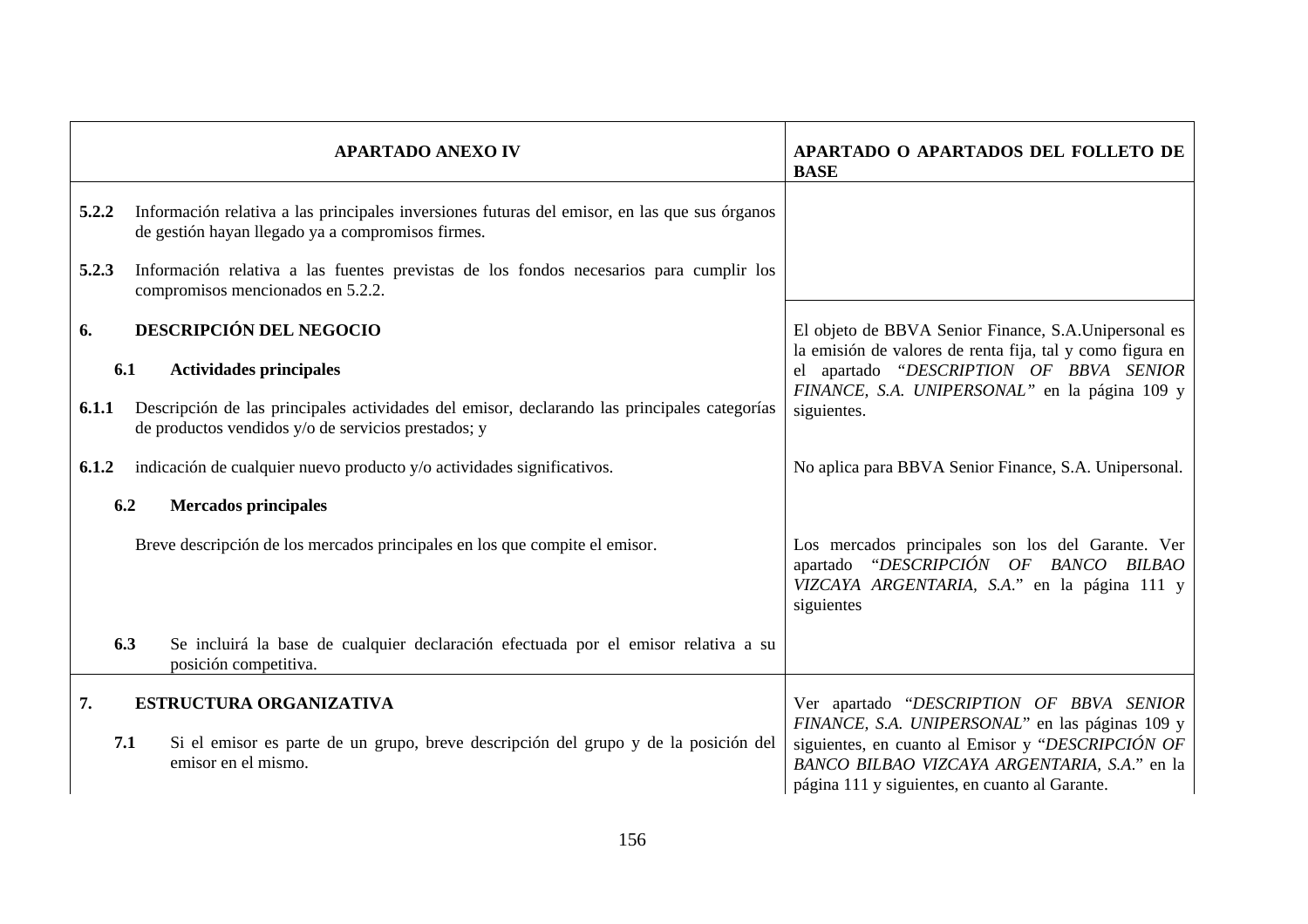|    |            | <b>APARTADO ANEXO IV</b>                                                                                                                                                                                                                                                                                                                                                                                           | APARTADO O APARTADOS DEL FOLLETO DE<br><b>BASE</b>                                                                                                                                                                                                                                                                                                                                                                                                                                                                                                                                                                                                                                                                                       |
|----|------------|--------------------------------------------------------------------------------------------------------------------------------------------------------------------------------------------------------------------------------------------------------------------------------------------------------------------------------------------------------------------------------------------------------------------|------------------------------------------------------------------------------------------------------------------------------------------------------------------------------------------------------------------------------------------------------------------------------------------------------------------------------------------------------------------------------------------------------------------------------------------------------------------------------------------------------------------------------------------------------------------------------------------------------------------------------------------------------------------------------------------------------------------------------------------|
|    | 7.2        | Si el emisor depende de otras entidades del grupo debe declararse con claridad, junto<br>con la explicación de esa dependencia.                                                                                                                                                                                                                                                                                    |                                                                                                                                                                                                                                                                                                                                                                                                                                                                                                                                                                                                                                                                                                                                          |
| 8. |            | <b>INFORMACIÓN SOBRE TENDENCIAS</b>                                                                                                                                                                                                                                                                                                                                                                                | No aplicable, ya que no ha habido ningún cambio<br>importante en las perspectivas o tendencias para el<br>ejercicio actual desde la fecha de sus últimos estado<br>financieros auditados publicados.                                                                                                                                                                                                                                                                                                                                                                                                                                                                                                                                     |
|    | 8.1<br>8.2 | Incluir una declaración de que no ha habido ningún cambio importante en las<br>perspectivas del emisor desde la fecha de sus últimos estados financieros auditados<br>publicados.<br>En caso de que el emisor no esté en condiciones de hacer tal declaración, debería<br>proporcionar detalles de este cambio adverso importante.<br>Información sobre cualquier tendencia conocida, incertidumbres,<br>demandas, | Tal y como se indica a continuación, se incluye mención<br>expresa a que si en el futuro se incluyen cambios que<br>afecten a este apartado se registrará el oportuno<br>Suplemento.<br>Ver apartado "DOCUMENTS INCORPORATED BY<br><i>REFERENCE</i> " en la página 33, que indica lo siguiente:                                                                                                                                                                                                                                                                                                                                                                                                                                          |
|    |            | compromisos o hechos que pudieran razonablemente tener una incidencia importante en<br>las perspectivas del emisor, por lo menos para el ejercicio actual.                                                                                                                                                                                                                                                         | "Following the publication of this Base Prospectus a<br>supplement may be prepared by the Issuer and/or the<br>Guarantor and approved by the CNMV in accordance<br>with Article 16 of the Prospectus Directive. Statements<br>contained in any such supplement (or contained in any<br>document incorporated by reference therein) shall, to<br>the extent applicable (whether expressly, by implication<br>or otherwise), be deemed to modify or supersede<br>statements contained in this Base Prospectus or in a<br>document which is incorporated by reference in this<br>Base Prospectus. Any statement so modified or<br>superseded shall not, except as so modified or<br>superseded, constitute a part of this Base Prospectus." |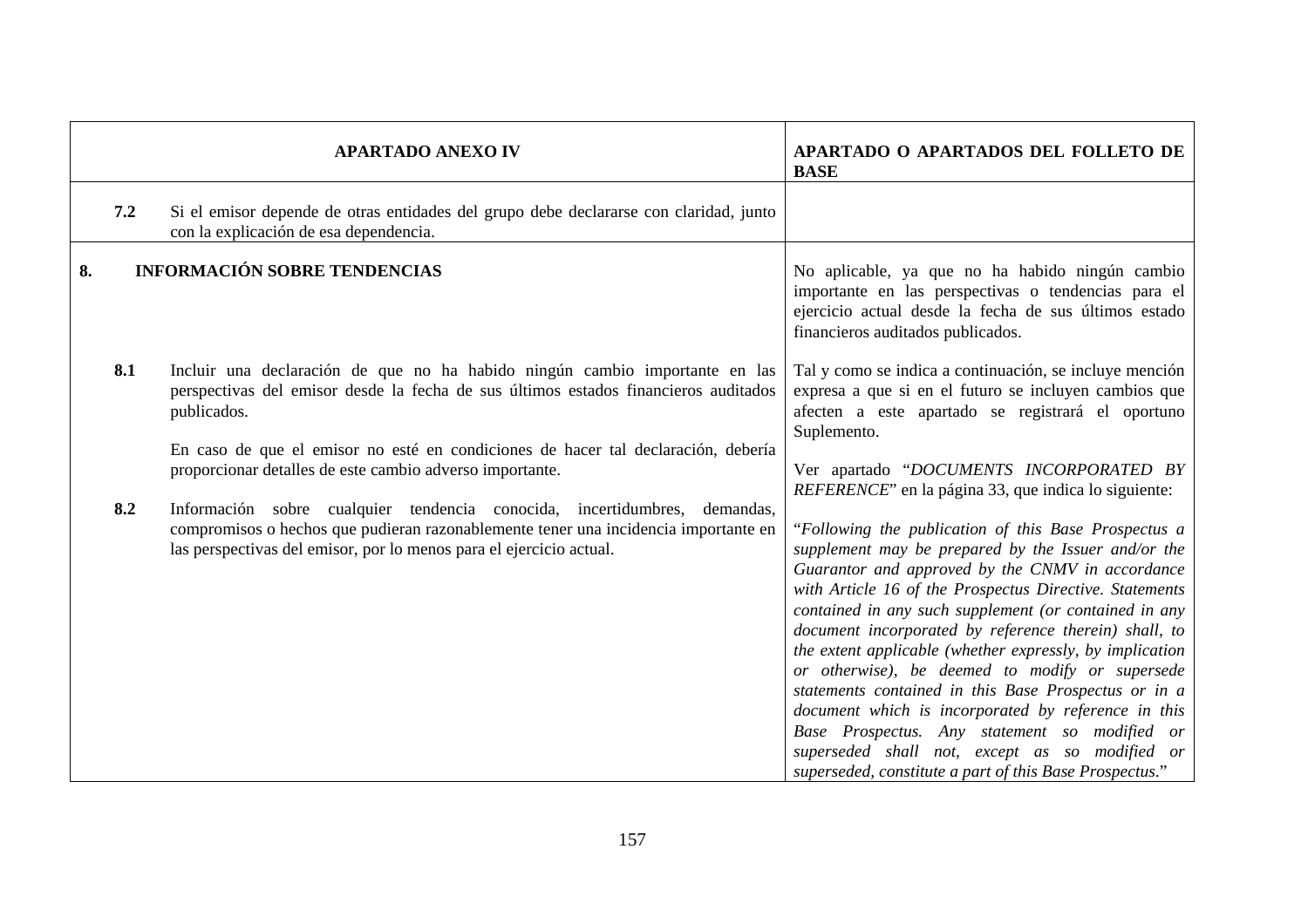|    |                                          | <b>APARTADO ANEXO IV</b>                                                                                                                                                                                                                                                                                                                                                                                                                                                                                                                                                      | APARTADO O APARTADOS DEL FOLLETO DE<br><b>BASE</b>                                 |
|----|------------------------------------------|-------------------------------------------------------------------------------------------------------------------------------------------------------------------------------------------------------------------------------------------------------------------------------------------------------------------------------------------------------------------------------------------------------------------------------------------------------------------------------------------------------------------------------------------------------------------------------|------------------------------------------------------------------------------------|
| 9. | PREVISIONES O ESTIMACIONES DE BENEFICIOS |                                                                                                                                                                                                                                                                                                                                                                                                                                                                                                                                                                               | No aplicable, dado que no se incluyen previsiones o<br>estimaciones de beneficios. |
|    |                                          | Si un emisor opta por incluir una previsión o una estimación de beneficios, en el documento<br>de registro deberá figurar la información prevista en los puntos 9.1 y 9.2:                                                                                                                                                                                                                                                                                                                                                                                                    |                                                                                    |
|    | 9.1                                      | Declaración que enumere los principales supuestos en los que el emisor ha basado su<br>previsión o su estimación.                                                                                                                                                                                                                                                                                                                                                                                                                                                             |                                                                                    |
|    |                                          | Los supuestos empleados deben dividirse claramente entre supuestos sobre los factores<br>en los que pueden influir los miembros de los órganos de administración, de gestión o<br>de supervisión y los supuestos sobre factores que están exclusivamente fuera de la<br>influencia de los miembros de los órganos de administración, de gestión o de<br>supervisión; los supuestos deben ser fácilmente comprensibles para los inversores, ser<br>específicos y precisos y no estar relacionados con la exactitud general de las<br>estimaciones subyacentes de la previsión. |                                                                                    |
|    | 9.2                                      | Debe incluirse un informe elaborado por contables o auditores independientes que<br>declare que, a juicio de esos contables o auditores independientes, la previsión o<br>estimación se ha calculado correctamente sobre la base declarada, y que el fundamento<br>contable utilizado para la previsión o estimación de los beneficios es coherente con las<br>políticas contables del emisor.                                                                                                                                                                                |                                                                                    |
|    |                                          | La previsión o estimación de los beneficios debe prepararse sobre una base comparable<br>con la información financiera histórica.                                                                                                                                                                                                                                                                                                                                                                                                                                             |                                                                                    |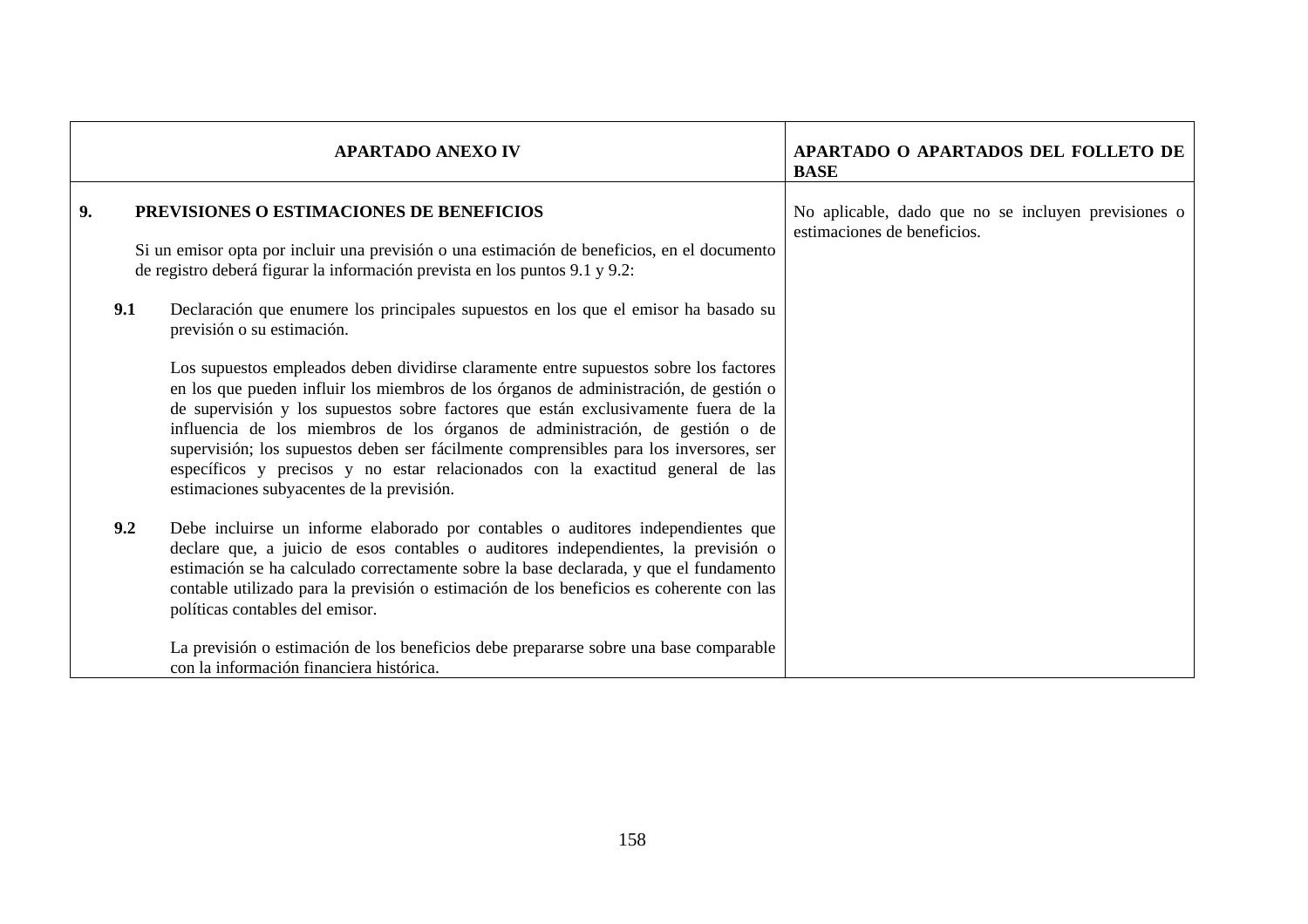|                             | <b>APARTADO ANEXO IV</b>                               |                                                                                                                                                                                                                                                                                                                                                                                        | APARTADO O APARTADOS DEL FOLLETO DE<br><b>BASE</b>                                                                                                                                                               |
|-----------------------------|--------------------------------------------------------|----------------------------------------------------------------------------------------------------------------------------------------------------------------------------------------------------------------------------------------------------------------------------------------------------------------------------------------------------------------------------------------|------------------------------------------------------------------------------------------------------------------------------------------------------------------------------------------------------------------|
| 10.                         | ÓRGANOS DE ADMINISTRACIÓN, DE GESTIÓN Y DE SUPERVISIÓN |                                                                                                                                                                                                                                                                                                                                                                                        | Ver apartado "DESCRIPTION OF BBVA SENIOR<br>FINANCE, S.A. UNIPERSONAL" en las páginas 109 y<br>siguientes.                                                                                                       |
|                             | 10.1                                                   | Nombre, dirección profesional y cargo en el emisor de las siguientes personas,<br>indicando las actividades principales desarrolladas fuera del emisor si éstas son<br>importantes con respecto a ese emisor:                                                                                                                                                                          |                                                                                                                                                                                                                  |
|                             | a)                                                     | miembros de los órganos de administración, de gestión o de supervisión;                                                                                                                                                                                                                                                                                                                |                                                                                                                                                                                                                  |
|                             | b)                                                     | socios comanditarios, si se trata de una sociedad comanditaria por acciones.                                                                                                                                                                                                                                                                                                           |                                                                                                                                                                                                                  |
|                             | 10.2                                                   | Conflictos de intereses de los órganos de administración, de gestión y de supervisión<br>Deben declararse con claridad los posibles conflictos de intereses entre los deberes de<br>cualquiera de las personas mencionadas en 10.1 con el emisor y sus intereses privados<br>y/o otros deberes. En caso de que no haya tales conflictos, debe hacerse una declaración<br>a ese efecto. |                                                                                                                                                                                                                  |
| PRÁCTICAS DE GESTIÓN<br>11. |                                                        |                                                                                                                                                                                                                                                                                                                                                                                        |                                                                                                                                                                                                                  |
|                             | 11.1                                                   | Detalles relativos al comité de auditoría del emisor, incluidos los nombres de los<br>miembros de comité y un resumen de las condiciones en las que actúa.                                                                                                                                                                                                                             | Ver apartado "DESCRIPTION OF BBVA SENIOR<br>FINANCE, S.A. UNIPERSONAL" en las páginas 109 y<br>siguientes y apartado "DESCRIPTION OF BANCO<br>BILBAO VIZCAYA ARGENTARIA S.A." en las páginas<br>111 y siguientes |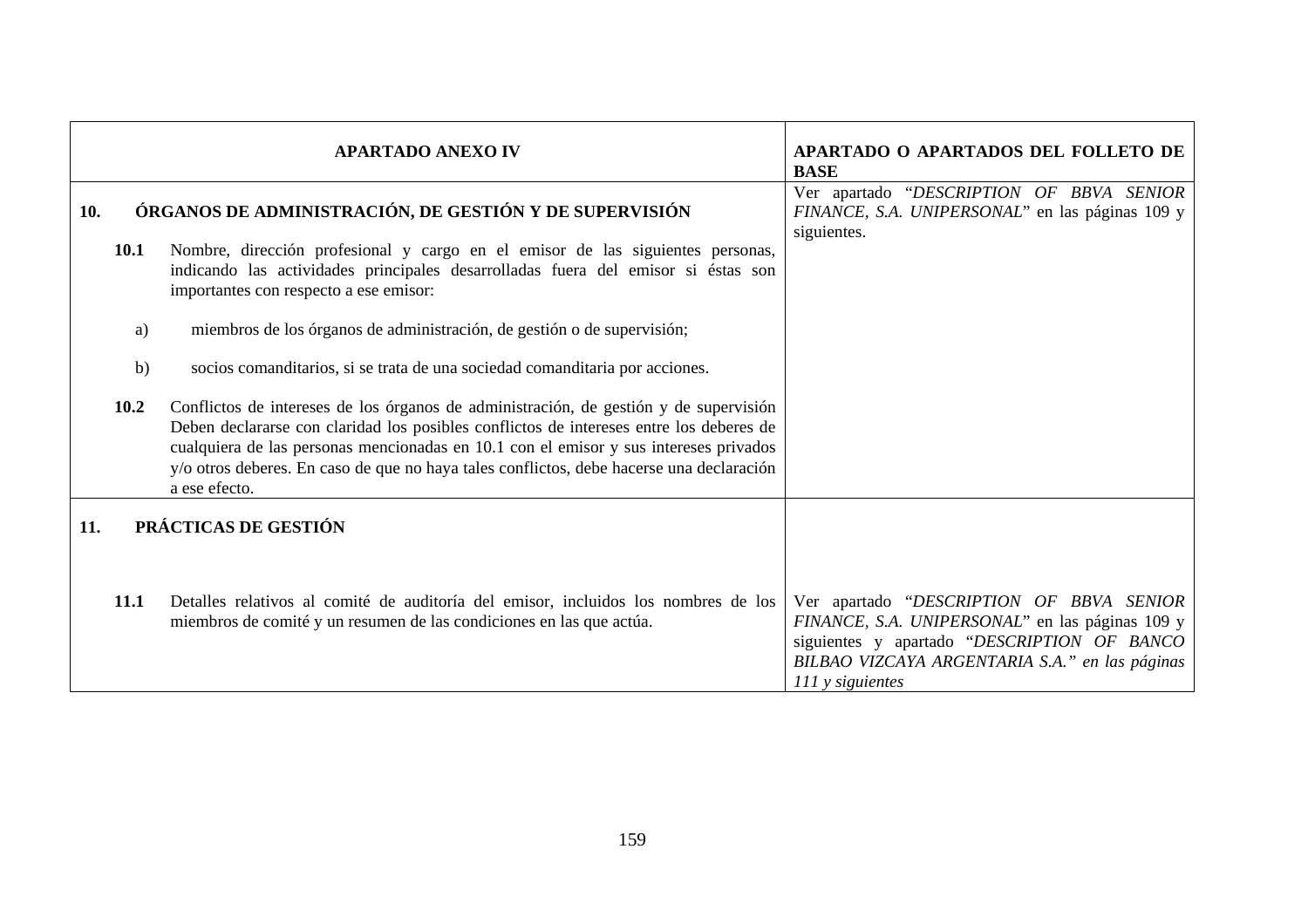|      | <b>APARTADO ANEXO IV</b>                                                                                                                                                                                                                                                                       | APARTADO O APARTADOS DEL FOLLETO DE<br><b>BASE</b> |
|------|------------------------------------------------------------------------------------------------------------------------------------------------------------------------------------------------------------------------------------------------------------------------------------------------|----------------------------------------------------|
| 11.2 | Declaración de si el emisor cumple el régimen o regímenes de gobierno corporativo de<br>su país de constitución. En caso de que el emisor no cumpla ese régimen debe incluirse<br>una declaración a ese efecto, así como una explicación de los motivos por los que el<br>emisor no lo cumple. |                                                    |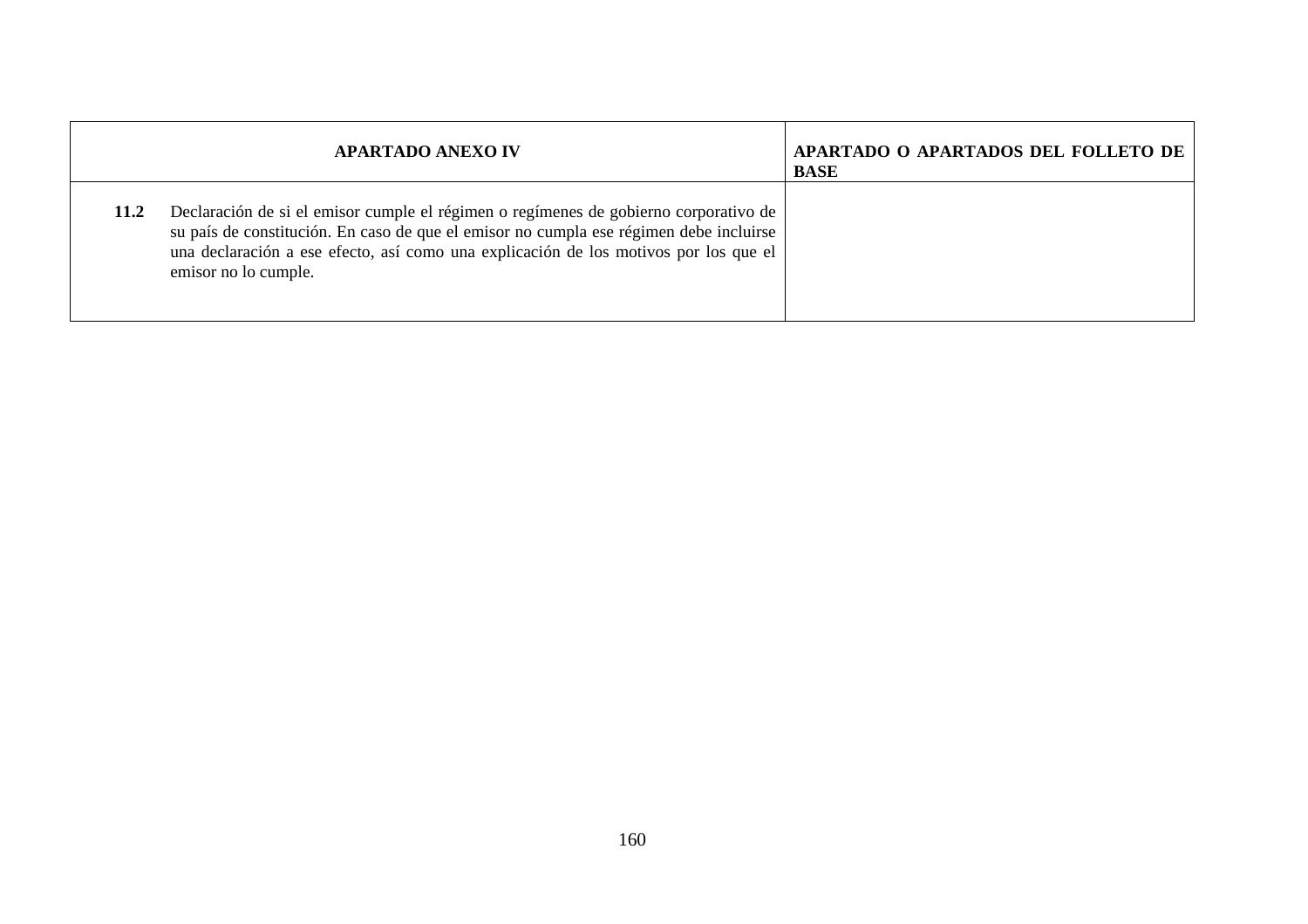|                     | <b>APARTADO ANEXO IV</b>                                                                                                                                                                                                                                                                                                                                                                               | APARTADO O APARTADOS DEL FOLLETO DE<br><b>BASE</b>                                                                                                                                                                            |
|---------------------|--------------------------------------------------------------------------------------------------------------------------------------------------------------------------------------------------------------------------------------------------------------------------------------------------------------------------------------------------------------------------------------------------------|-------------------------------------------------------------------------------------------------------------------------------------------------------------------------------------------------------------------------------|
| 12.<br>12.1<br>12.2 | <b>ACCIONISTAS PRINCIPALES</b><br>En la medida en que sea del conocimiento del emisor, declarar si el emisor es directa o<br>indirectamente propiedad o está bajo control y quién lo ejerce, y describir el carácter de ese<br>control y las medidas adoptadas para garantizar que no se abusa de ese control.<br>Descripción de todo acuerdo, conocido del emisor, cuya aplicación pueda en una fecha | No aplicable.                                                                                                                                                                                                                 |
| 13.                 | ulterior dar lugar a un cambio en el control del emisor.<br>INFORMACIÓN FINANCIERA RELATIVA AL ACTIVO Y EL PASIVO DEL<br>EMISOR, POSICIÓN FINANCIERA Y PÉRDIDAS Y BENEFICIOS<br>Información financiera histórica<br>13.1                                                                                                                                                                               | Ver, las cuentas anuales del emisor registradas en la<br>CNMV, que se incorporan por referencia, tal y como se<br>detalla<br><i>"DOCUMENTS</i><br>apartado<br>el<br>en<br><i>INCORPORATED BY REFERENCE</i> " en la página 33. |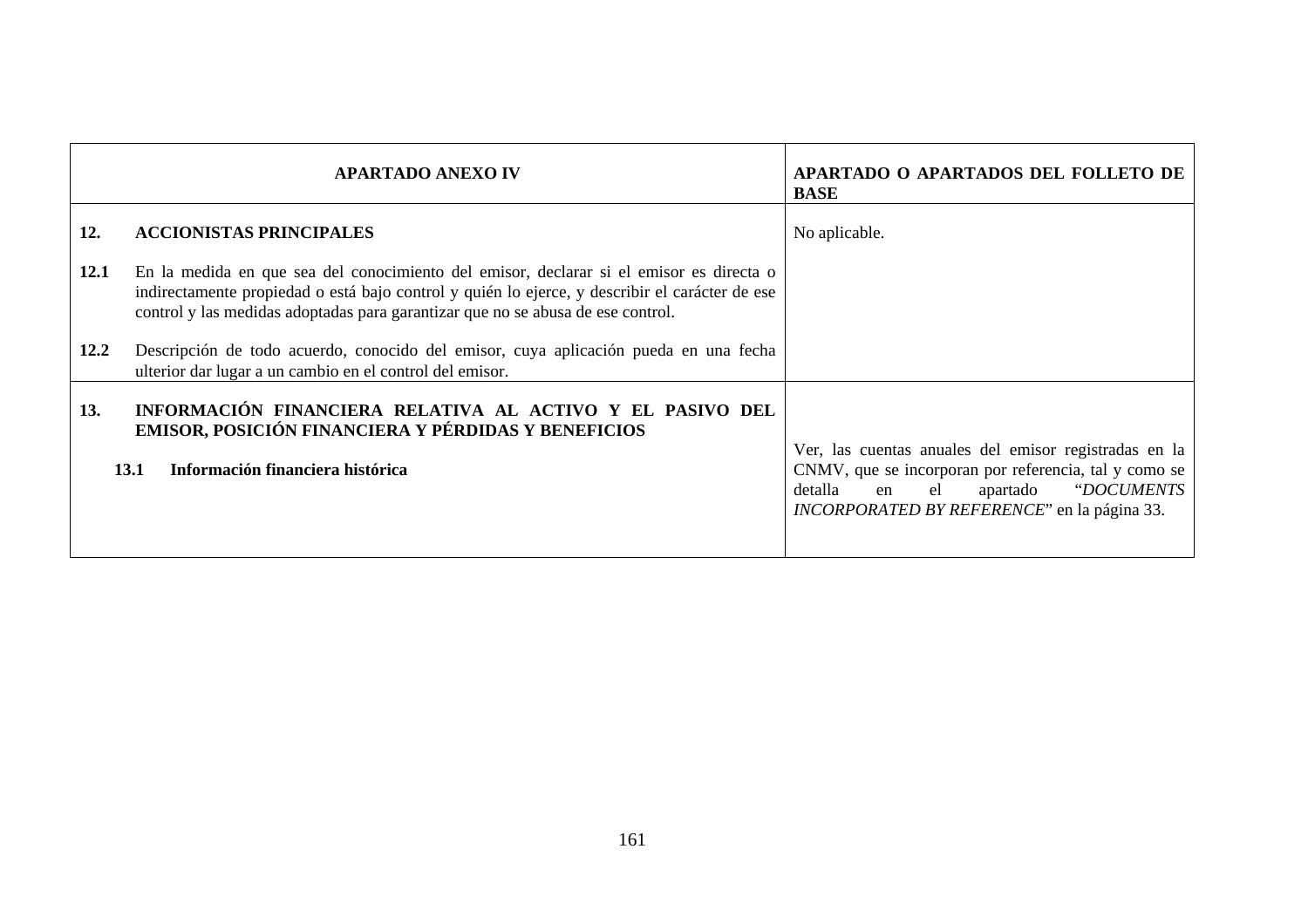| <b>APARTADO ANEXO IV</b>                                                                                                                                                                                                                                                                                                                                                                                                                                                                                                                                                                                                                                                                                                                                                                                                                                                                                                                                                                                                                                                                                                                                                                                                                                                                  | APARTADO O APARTADOS DEL FOLLETO DE<br><b>BASE</b>                                                                                                                                                             |
|-------------------------------------------------------------------------------------------------------------------------------------------------------------------------------------------------------------------------------------------------------------------------------------------------------------------------------------------------------------------------------------------------------------------------------------------------------------------------------------------------------------------------------------------------------------------------------------------------------------------------------------------------------------------------------------------------------------------------------------------------------------------------------------------------------------------------------------------------------------------------------------------------------------------------------------------------------------------------------------------------------------------------------------------------------------------------------------------------------------------------------------------------------------------------------------------------------------------------------------------------------------------------------------------|----------------------------------------------------------------------------------------------------------------------------------------------------------------------------------------------------------------|
| Información financiera histórica auditada que abarque los 2 últimos ejercicios (o el período<br>más corto de actividad del emisor), y el informe de auditoría correspondiente a cada año. Si<br>el emisor ha cambiado su fecha de referencia contable durante el período respecto del que se<br>debe presentar información financiera histórica, la información histórica auditada abarcará 24<br>meses como mínimo, o la totalidad del período de actividad del emisor, si este último fuese<br>más breve. Esta información financiera se preparará de conformidad con el Reglamento (CE)<br>nº 1606/2002 o, si no es aplicable, con las normas nacionales de contabilidad de un Estado<br>miembro para emisores de la Comunidad. Para emisores de terceros países, la información<br>financiera se preparará de conformidad con las normas internacionales de contabilidad<br>adoptadas según el procedimiento del artículo 3 del Reglamento (CE) nº 1606/2002 o con<br>normas nacionales de contabilidad de un tercer país equivalentes a esas. Si la información<br>financiera no es equivalente las normas mencionadas, se presentará bajo la forma de estados<br>financieros expresados.<br>La información financiera histórica más reciente debe presentarse y prepararse de forma | Ver, las cuentas anuales del emisor registradas en la<br>CNMV, que se incorporan por referencia, tal y como se<br>apartado<br>"DOCUMENTS<br>detalla<br>en<br>el<br>INCORPORATED BY REFERENCE" en la página 33. |
| coherente con la que se adoptará en los próximos estados financieros anuales publicados del<br>emisor, teniendo en cuenta las normas y políticas contables, y la legislación aplicable a esos<br>estados financieros anuales.                                                                                                                                                                                                                                                                                                                                                                                                                                                                                                                                                                                                                                                                                                                                                                                                                                                                                                                                                                                                                                                             |                                                                                                                                                                                                                |
| Si el emisor ha operado en su esfera actual de actividad económica durante menos de un año,<br>la información financiera histórica auditada que cubra ese período debe prepararse de<br>conformidad con las normas aplicables a los estados financieros anuales con arreglo al<br>Reglamento (CE) 1606/2002, o, si es no aplicable, con las normas nacionales de contabilidad<br>de un Estado miembro si el emisor es de la Comunidad. Para emisores de terceros países, la<br>información financiera histórica se preparará de conformidad con las normas internacionales<br>de contabilidad adoptadas según el procedimiento del artículo 3 del Reglamento (CE) nº<br>1606/2002 o con normas nacionales de contabilidad de un tercer país equivalentes a esas.<br>Esta información financiera histórica debe estar auditada.                                                                                                                                                                                                                                                                                                                                                                                                                                                            |                                                                                                                                                                                                                |
| 162                                                                                                                                                                                                                                                                                                                                                                                                                                                                                                                                                                                                                                                                                                                                                                                                                                                                                                                                                                                                                                                                                                                                                                                                                                                                                       |                                                                                                                                                                                                                |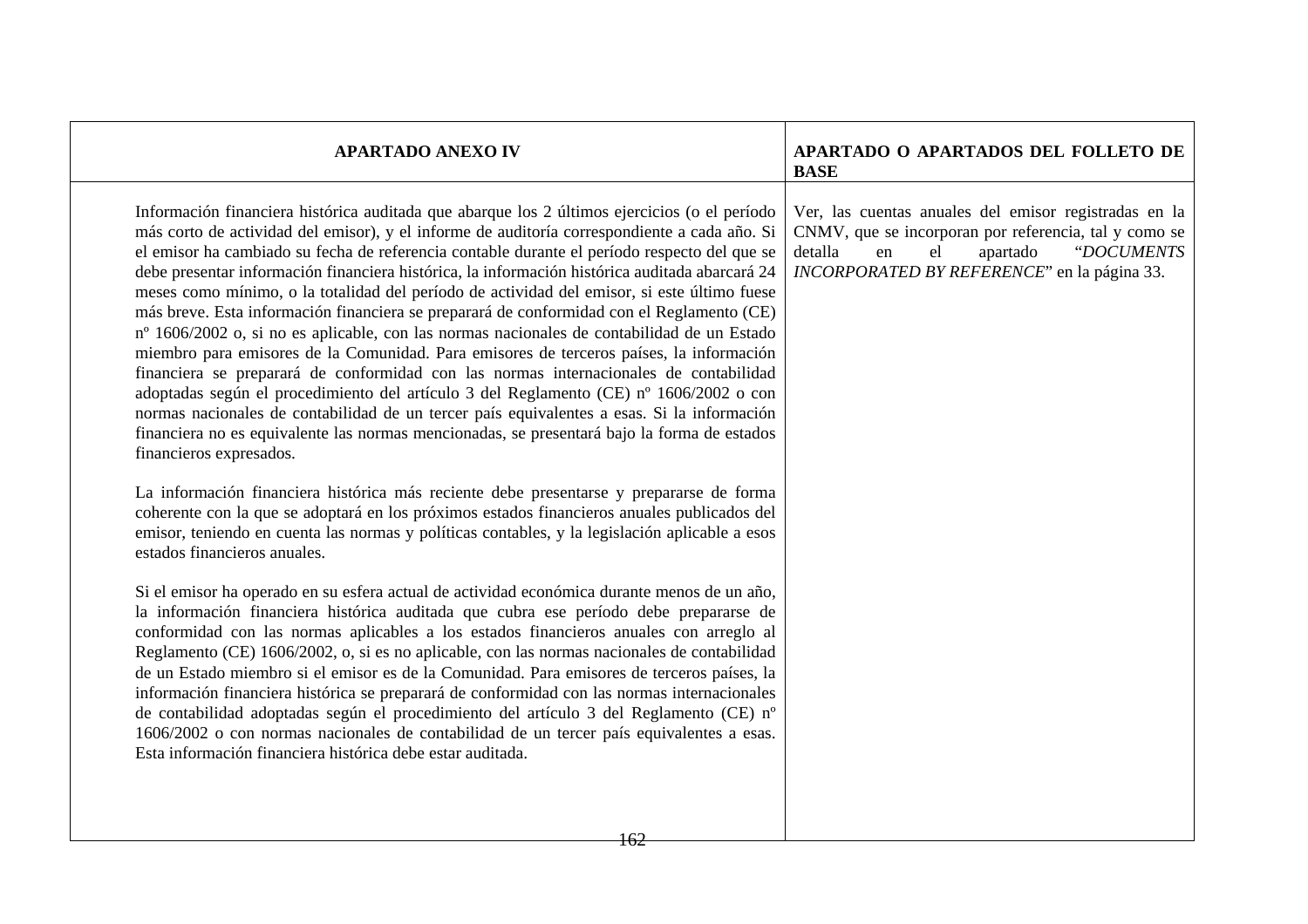| <b>APARTADO ANEXO IV</b>                                                                                                                                                                                                                                                    | APARTADO O APARTADOS DEL FOLLETO DE<br><b>BASE</b>                                                                                                                                                             |
|-----------------------------------------------------------------------------------------------------------------------------------------------------------------------------------------------------------------------------------------------------------------------------|----------------------------------------------------------------------------------------------------------------------------------------------------------------------------------------------------------------|
| Si la información financiera auditada se prepara con arreglo a normas nacionales de<br>contabilidad, la información financiera requerida bajo este epígrafe debe incluir por lo<br>menos:<br>balance;<br>a)                                                                 | Ver, las cuentas anuales del emisor registradas en la<br>CNMV, que se incorporan por referencia, tal y como se<br>detalla<br>"DOCUMENTS<br>apartado<br>el<br>en<br>INCORPORATED BY REFERENCE" en la página 33. |
| b)<br>cuenta de resultados                                                                                                                                                                                                                                                  |                                                                                                                                                                                                                |
| estado de flujos de tesorería;<br>$\mathbf{c})$                                                                                                                                                                                                                             |                                                                                                                                                                                                                |
| $\mathbf y$                                                                                                                                                                                                                                                                 |                                                                                                                                                                                                                |
| políticas contables utilizadas y notas explicativas.<br>$\rm d$                                                                                                                                                                                                             |                                                                                                                                                                                                                |
| La información financiera histórica anual deberá auditarse de manera independiente o<br>informar de si, a efectos del documento de registro, ofrece una imagen fiel, de conformidad<br>con las normas de auditoría aplicables en un Estado miembro o una norma equivalente. |                                                                                                                                                                                                                |
| <b>Estados financieros</b><br>13.2                                                                                                                                                                                                                                          |                                                                                                                                                                                                                |
| Si el emisor prepara estados financieros anuales consolidados y también propios, el<br>documento de registro deberá incluir por lo menos los estados financieros anuales<br>consolidados.                                                                                   |                                                                                                                                                                                                                |
| Auditoría de la información financiera histórica anual<br><b>13.3</b>                                                                                                                                                                                                       |                                                                                                                                                                                                                |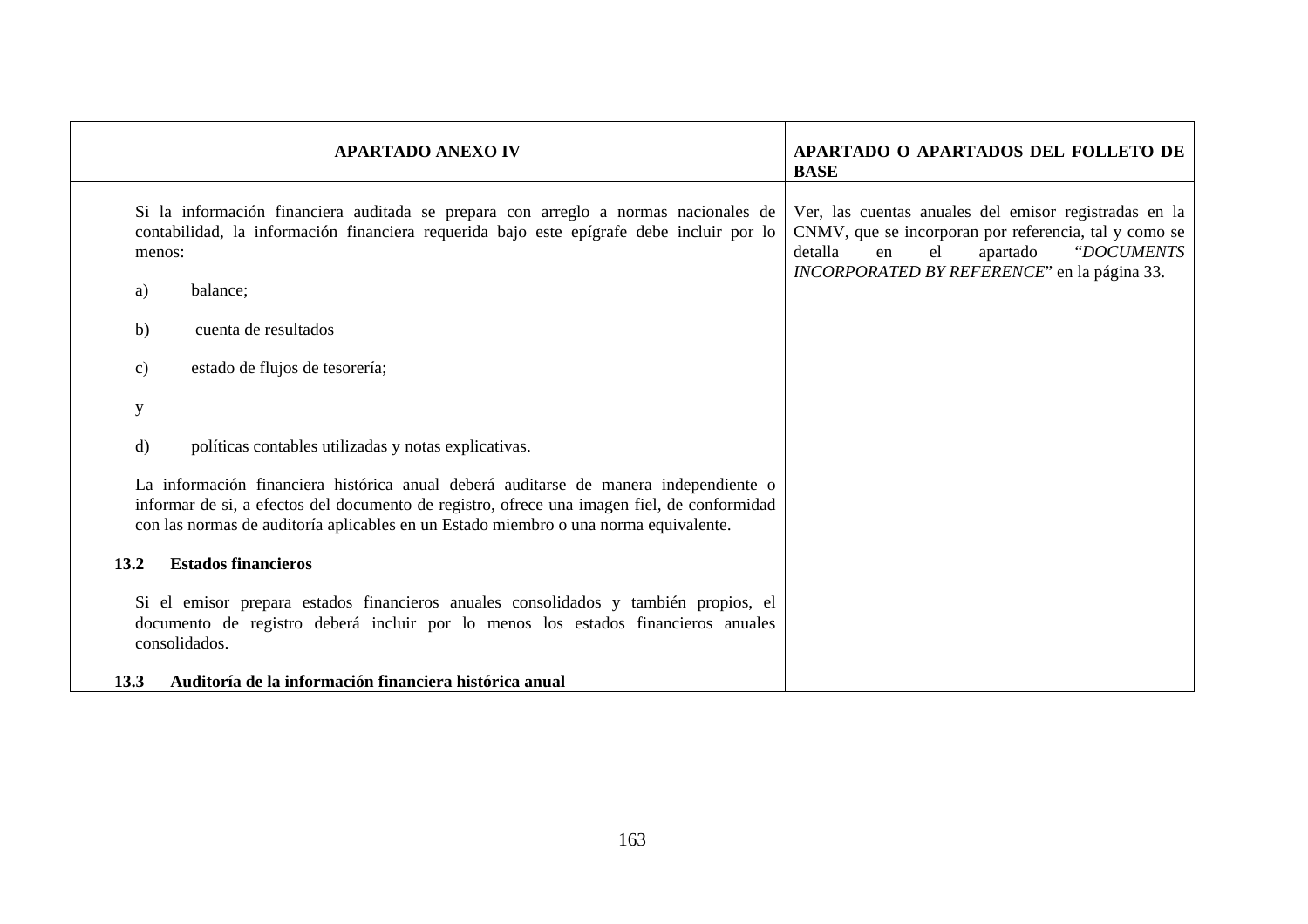|        | <b>APARTADO ANEXO IV</b>                                                                                                                                                                                                                                                                                                                                                                                                                                    | APARTADO O APARTADOS DEL FOLLETO DE<br><b>BASE</b>                                                                                                                                                                      |
|--------|-------------------------------------------------------------------------------------------------------------------------------------------------------------------------------------------------------------------------------------------------------------------------------------------------------------------------------------------------------------------------------------------------------------------------------------------------------------|-------------------------------------------------------------------------------------------------------------------------------------------------------------------------------------------------------------------------|
|        | 13.3.1 Declaración de que se ha auditado la información financiera histórica. Si los informes de<br>auditoría de los auditores legales sobre la información financiera histórica contienen una<br>declaración adversa o si contienen salvedades, una limitación de alcance o una denegación de<br>opinión, se reproducirán íntegramente la opinión adversa, las salvedades, la limitación de<br>alcance o la denegación de opinión, explicando los motivos. | Ver informe de auditoria incluido en las Cuentas anuales<br>del emisor incorporadas por referencia tal y como se<br>detalla<br>"DOCUMENTS<br>el<br>apartado<br>en<br>INCORPORATED BY REFERENCE", en la página 33.       |
|        | 13.3.2 Indicación de cualquier otra información del documento de registro que haya sido auditada<br>por los auditores.                                                                                                                                                                                                                                                                                                                                      | Ver, las cuentas anuales del registradas en CNMV, que<br>se incorporan por referencia, tal y como se detalla en el<br><i>"DOCUMENTS</i><br>apartado<br><i>INCORPORATED</i><br>BY<br><i>REFERENCE</i> " en la página 33. |
| 13.3.3 | Cuando los datos financieros del documento de registro no se hayan extraído de los estados<br>financieros auditados del emisor, éste debe declarar la fuente de los datos y declarar que los<br>datos no han sido auditados.                                                                                                                                                                                                                                | No aplicable                                                                                                                                                                                                            |
|        | Edad de la información financiera más reciente<br>13.4                                                                                                                                                                                                                                                                                                                                                                                                      | No aplicable                                                                                                                                                                                                            |
|        | 13.4.1 El último año de información financiera auditada no puede preceder en más de 18 meses a la<br>fecha del documento de registro.                                                                                                                                                                                                                                                                                                                       |                                                                                                                                                                                                                         |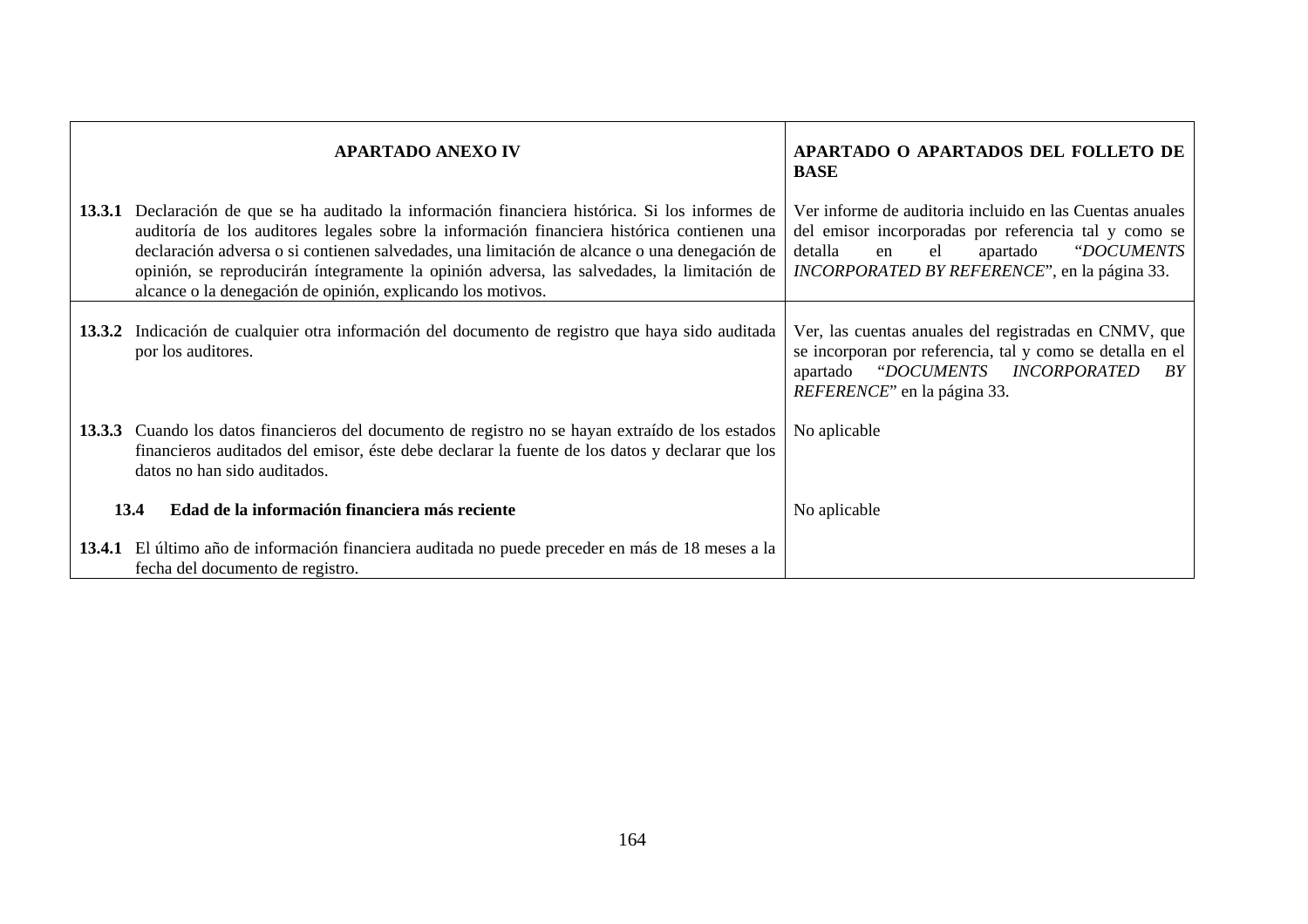| <b>APARTADO ANEXO IV</b> |                                                                                                                                                                                                                                                                                                                                                                                                                                                                                              | APARTADO O APARTADOS DEL FOLLETO DE<br><b>BASE</b> |
|--------------------------|----------------------------------------------------------------------------------------------------------------------------------------------------------------------------------------------------------------------------------------------------------------------------------------------------------------------------------------------------------------------------------------------------------------------------------------------------------------------------------------------|----------------------------------------------------|
|                          | 13.5<br>Información intermedia y demás información financiera                                                                                                                                                                                                                                                                                                                                                                                                                                | No aplicable                                       |
|                          | 13.5.1 Si el emisor ha venido publicando información financiera trimestral o semestral desde la<br>fecha de sus últimos estados financieros auditados, éstos deben incluirse en el documento de<br>registro. Si la información financiera trimestral o semestral ha sido revisada o auditada, debe<br>también incluirse el informe de auditoría o de revisión. Si la información financiera<br>trimestral o semestral no ha sido auditada o no se ha revisado, debe declararse este extremo. |                                                    |
|                          | 13.5.2 Si la fecha del documento de registro es más de nueve meses posterior al fin del último<br>ejercicio auditado, debe contener información financiera intermedia que abarque por lo<br>menos los primeros seis meses del ejercicio. Si la información financiera intermedia no ha<br>sido auditada, debe declararse este extremo.                                                                                                                                                       |                                                    |
|                          | La información financiera intermedia debe incluir estados comparativos del mismo período<br>del ejercicio anterior, salvo que el requisito de información comparativa del balance pueda<br>satisfacerse presentando el balance final del año.                                                                                                                                                                                                                                                |                                                    |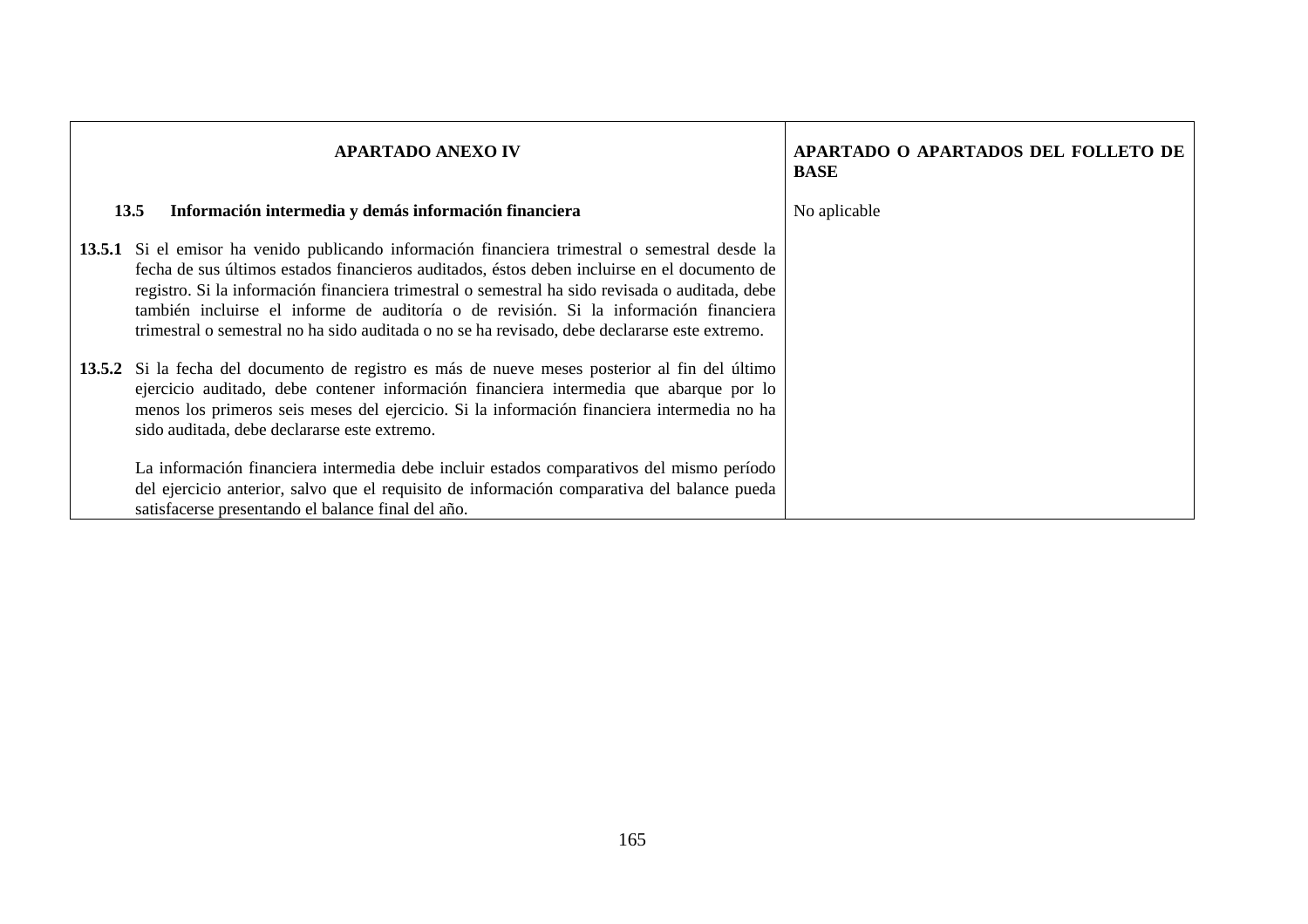| <b>APARTADO ANEXO IV</b>                                                                                                                                                                                                                                                                                                                                                                                                                                                      | APARTADO O APARTADOS DEL FOLLETO DE<br><b>BASE</b>                                                                                                                                                                                                                                                                                                                                            |
|-------------------------------------------------------------------------------------------------------------------------------------------------------------------------------------------------------------------------------------------------------------------------------------------------------------------------------------------------------------------------------------------------------------------------------------------------------------------------------|-----------------------------------------------------------------------------------------------------------------------------------------------------------------------------------------------------------------------------------------------------------------------------------------------------------------------------------------------------------------------------------------------|
| 13.6<br>Procedimientos judiciales y de arbitraje                                                                                                                                                                                                                                                                                                                                                                                                                              |                                                                                                                                                                                                                                                                                                                                                                                               |
| Información sobre cualquier procedimiento gubernamental, legal o de arbitraje (incluidos los<br>procedimientos que estén pendientes o aquellos que el emisor tenga conocimiento que le<br>afectan), durante un período que cubra por lo menos los 12 meses anteriores, que puedan tener o<br>hayan tenido en el pasado reciente, efectos significativos en el emisor y/o la posición o<br>rentabilidad financiera del grupo, o proporcionar la oportuna declaración negativa. | Veáse pagina 150 apartado "Litigation".                                                                                                                                                                                                                                                                                                                                                       |
| 13.7<br>Cambios significativos en la posición financiera o comercial del emisor                                                                                                                                                                                                                                                                                                                                                                                               | No ha habido ningún cambio significativo en la posición<br>financiera o comercial del emisor.                                                                                                                                                                                                                                                                                                 |
| Descripción de todo cambio significativo en la posición financiera o comercial del grupo que se<br>haya producido desde el fin de último período financiero del que se haya publicado información<br>financiera auditada o información financiera intermedia, o proporcionar la oportuna declaración<br>negativa.                                                                                                                                                             | Téngase en cuenta la mención que se indica en el<br>"DOCUMENTS<br><b>INCORPORATED</b><br>apartado<br>BY<br>REFERENCE", que indica:                                                                                                                                                                                                                                                            |
|                                                                                                                                                                                                                                                                                                                                                                                                                                                                               | "The Issuer and the Guarantor will, in the event of any<br>significant new factor, material mistake or inaccuracy<br>relating to information included in this Base Prospectus<br>which is capable of affecting the assessment of any<br>Notes, prepare a supplement to this Base Prospectus or<br>publish a new Base Prospectus for use in connection<br>with any subsequent issue of Notes." |
| <b>INFORMACIÓN ADICIONAL</b><br>14.                                                                                                                                                                                                                                                                                                                                                                                                                                           | Ver "DESCRIPTION OF BBVA SENIOR FINANCE,<br>S.A. UNIPERSONAL" en las páginas 109 y siguientes.                                                                                                                                                                                                                                                                                                |
| 14.1<br><b>Capital social</b>                                                                                                                                                                                                                                                                                                                                                                                                                                                 |                                                                                                                                                                                                                                                                                                                                                                                               |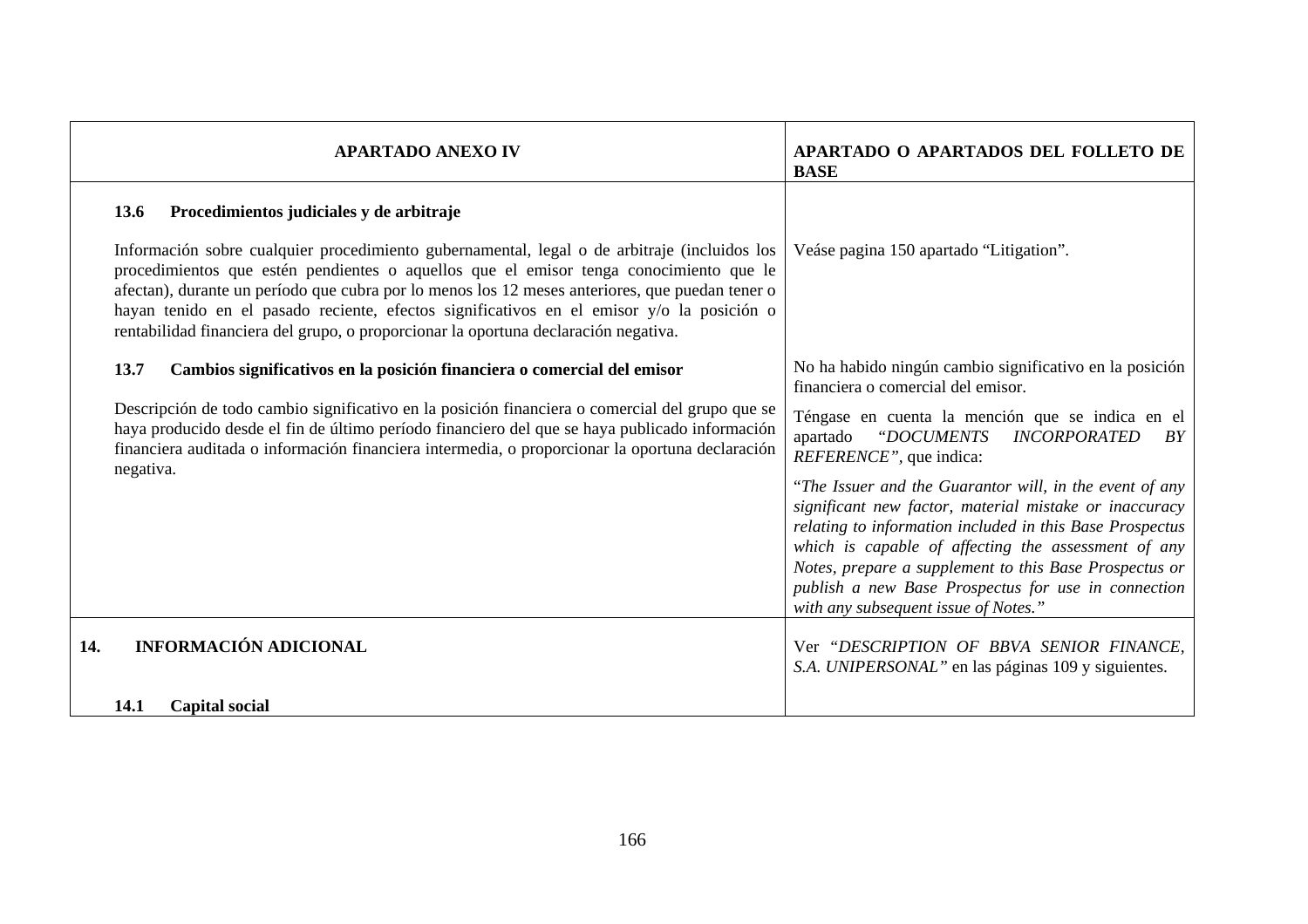| <b>APARTADO ANEXO IV</b>                                                                                                                                                                                                                                                                                                                                                                         | APARTADO O APARTADOS DEL FOLLETO DE<br><b>BASE</b>                                                                                                                                                                                                                                               |
|--------------------------------------------------------------------------------------------------------------------------------------------------------------------------------------------------------------------------------------------------------------------------------------------------------------------------------------------------------------------------------------------------|--------------------------------------------------------------------------------------------------------------------------------------------------------------------------------------------------------------------------------------------------------------------------------------------------|
| 14.1.1 Importe del capital emitido, número y clases de acciones de las que está compuesto con<br>detalles de sus características principales, la parte de capital emitido aún pendiente de<br>desembolso, indicando el número, o el valor nominal total, y el tipo de las acciones todavía<br>no íntegramente desembolsadas, desglosado si procede en la medida en que se hayan<br>desembolsado. |                                                                                                                                                                                                                                                                                                  |
| 14.2<br>Estatutos y escritura de constitución.                                                                                                                                                                                                                                                                                                                                                   | Ver "DESCRIPTION OF BBVA SENIOR FINANCE,<br>S.A. UNIPERSONAL" en las páginas 109 y siguientes.                                                                                                                                                                                                   |
| 14.2.1 Registro y número de entrada, si procede, y descripción de los objetivos y fines del emisor y<br>dónde pueden encontrarse en los estatutos y la escritura de constitución.                                                                                                                                                                                                                |                                                                                                                                                                                                                                                                                                  |
| <b>CONTRATOS RELEVANTES</b><br>15.<br>Breve resumen de todos los contratos relevantes al margen de la actividad corriente del emisor, que<br>puedan dar lugar para cualquier miembro del grupo a una obligación o un derecho que afecten<br>significativamente a la capacidad del emisor de cumplir su compromiso con los tenedores de valores<br>con respecto los valores emitidos.             | Ver "DESCRIPTION OF BBVA SENIOR FINANCE,<br>S.A. UNIPERSONAL" en las páginas 109 y siguientes.<br>Asimismo, especialmente ver la "Condition 3.2- Status<br>of the Guarantee", en la página 66 y siguiente donde se<br>describe el principal contrato del Emisor, esto es la<br>garantía de BBVA. |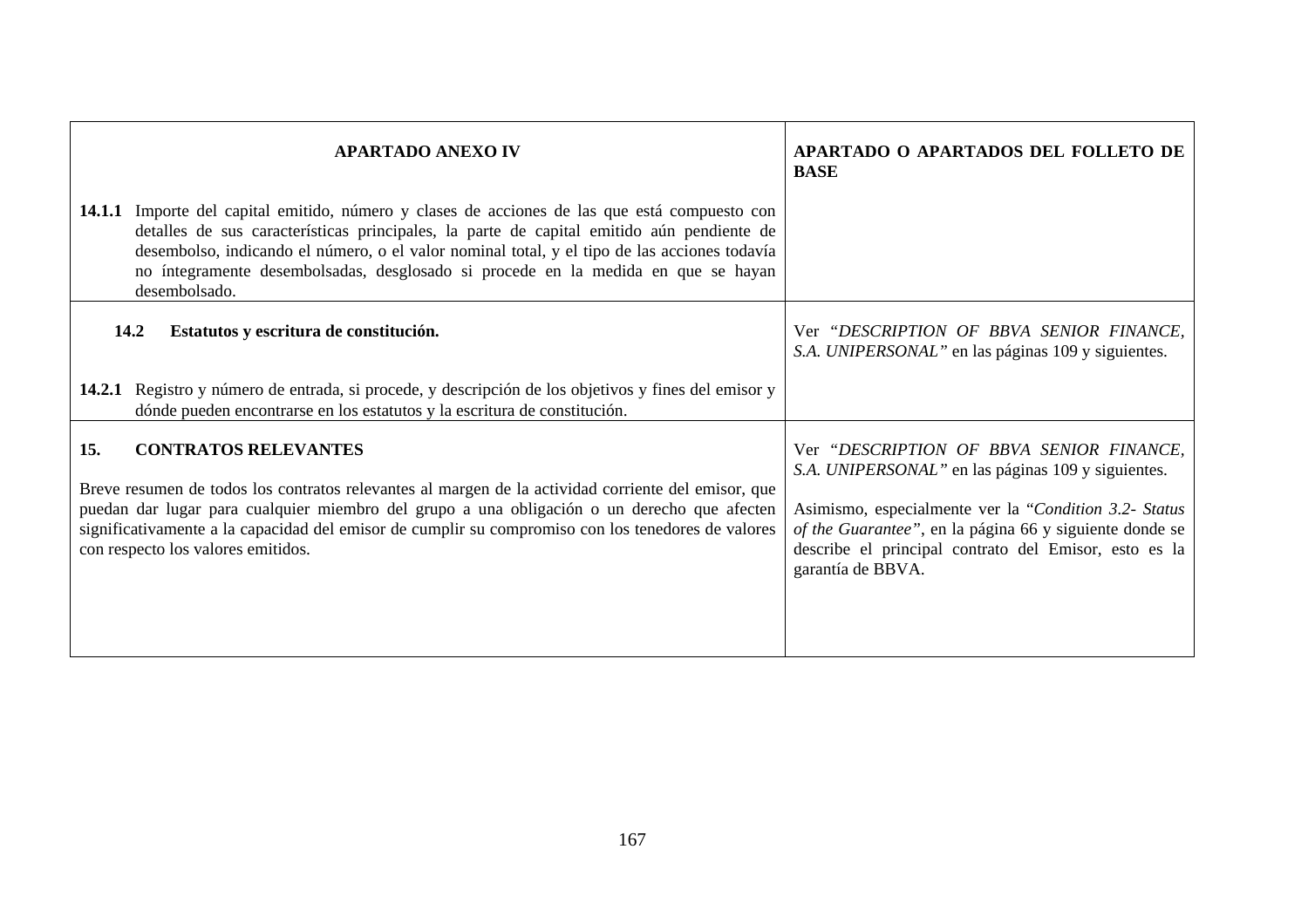| <b>APARTADO ANEXO IV</b> |                                                                                                                                                                                                                                                                                                                                                                                                                                                                                                                                                                                 | APARTADO O APARTADOS DEL FOLLETO DE<br><b>BASE</b> |
|--------------------------|---------------------------------------------------------------------------------------------------------------------------------------------------------------------------------------------------------------------------------------------------------------------------------------------------------------------------------------------------------------------------------------------------------------------------------------------------------------------------------------------------------------------------------------------------------------------------------|----------------------------------------------------|
| 16.                      | INFORMACIÓN DE TERCEROS, DECLARACIONES DE EXPERTOS<br>Y.<br><b>DECLARACIONES DE INTERÉS</b>                                                                                                                                                                                                                                                                                                                                                                                                                                                                                     | No aplicable.                                      |
| <b>16.1</b>              | Cuando se incluya en el documento de registro una declaración o un informe atribuido a<br>una persona en calidad de experto, proporcionar el nombre de dicha persona, su<br>dirección profesional, sus cualificaciones y, en su caso, cualquier interés importante que<br>tenga en el emisor. Si el informe se presenta a petición del emisor, una declaración de<br>que se incluye dicha declaración o informe, la forma y el contexto en que se incluye, y<br>con el consentimiento de la persona que haya autorizado el contenido de esa parte del<br>documento de registro. |                                                    |
| 16.2                     | En los casos en que la información proceda de un tercero, proporcionar una No aplicable.<br>confirmación de que la información se ha reproducido con exactitud y que, en la medida<br>en que el emisor tiene conocimiento de ello y puede determinar a partir de la<br>información publicada por ese tercero, no se ha omitido ningún hecho que haría la<br>información reproducida inexacta o engañosa. Además, el emisor debe identificar la<br>fuente o fuentes de la información.                                                                                           |                                                    |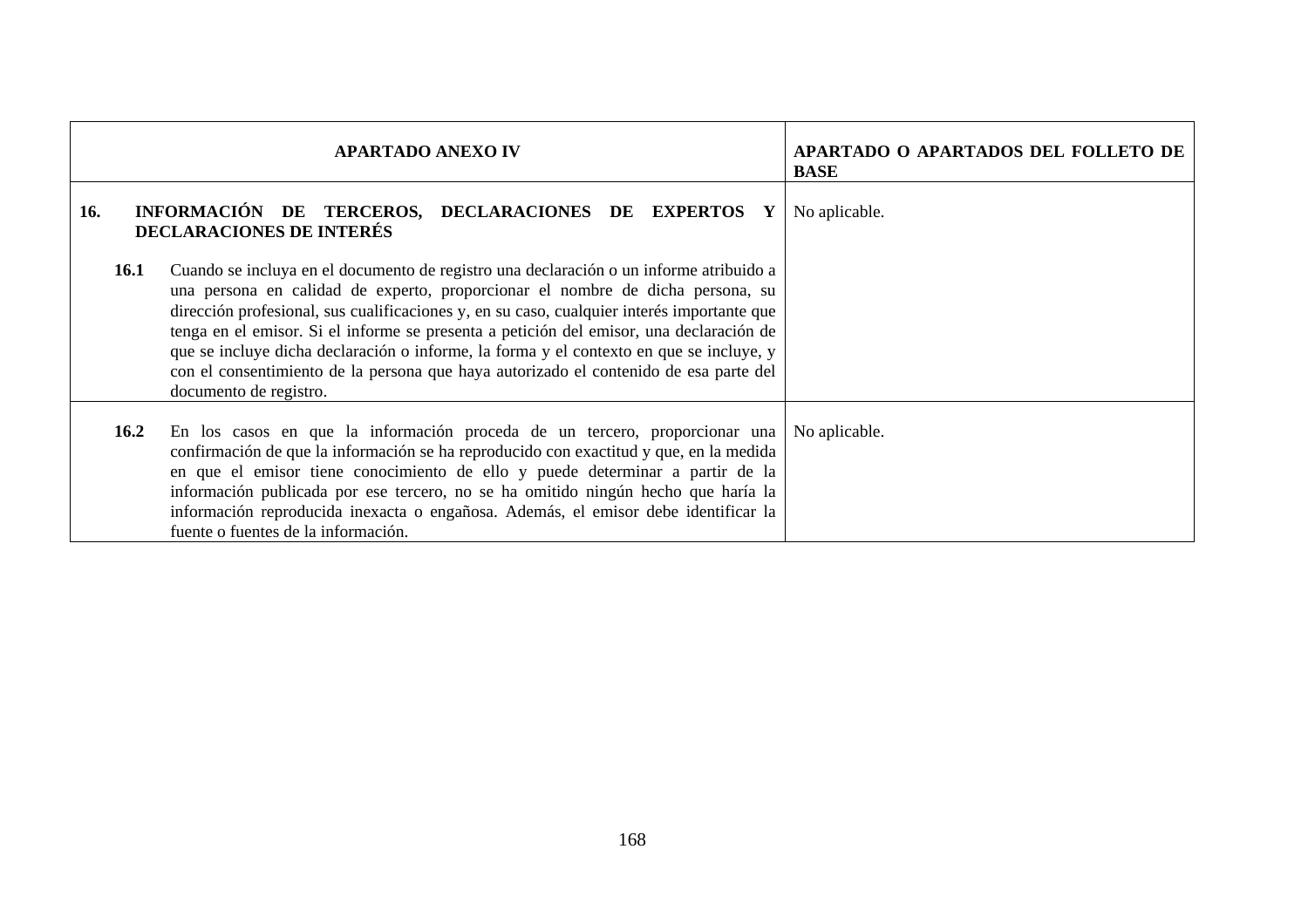|     | <b>APARTADO ANEXO IV</b> |                                                                                                                                                                                                                                                      | APARTADO O APARTADOS DEL FOLLETO DE<br><b>BASE</b>                                                                                                                                                                                                                 |
|-----|--------------------------|------------------------------------------------------------------------------------------------------------------------------------------------------------------------------------------------------------------------------------------------------|--------------------------------------------------------------------------------------------------------------------------------------------------------------------------------------------------------------------------------------------------------------------|
| 17. |                          | DOCUMENTOS PARA CONSULTA                                                                                                                                                                                                                             |                                                                                                                                                                                                                                                                    |
|     |                          | Declaración de que, en caso necesario, pueden inspeccionarse los siguientes documentos (o<br>copias de los mismos) durante el período de validez del documento de registro:                                                                          | Ver "DESCRIPTION OF BBVA SENIOR FINANCE,<br>S.A. UNIPERSONAL" en las páginas 109 y siguientes,<br>en cuanto al Emisor.                                                                                                                                             |
|     | a)                       | los estatutos y la escritura de constitución del emisor;                                                                                                                                                                                             |                                                                                                                                                                                                                                                                    |
|     | b)                       | todos los informes, cartas, y otros documentos, información financiera histórica,<br>evaluaciones y declaraciones elaborados por cualquier experto a petición del emisor,<br>que estén incluidos en parte o mencionados en el documento de registro; | En dichos apartados y documentos se indican las<br>direcciones del Emisor, Garante, así como<br>las<br>referencias al Documento de Registro, donde a su vez se<br>indica la página web del Garante.                                                                |
|     | $\mathbf{c})$            | la información financiera histórica del emisor o, en el caso de un grupo, la<br>información financiera histórica del emisor y sus filiales para cada uno de los dos<br>ejercicios que preceden la publicación del documento de registro.             | Adicionalmente,<br>"DOCUMENTS<br>el<br>apartado<br>INCORPORATED BY REFERENCE" indica:                                                                                                                                                                              |
|     | electrónicos.            | Indicación de dónde pueden examinarse los documentos presentados, por medios físicos o                                                                                                                                                               | "Copies of documents incorporated by reference in this<br>Base Prospectus can be obtained from the Issuer and the<br>Guarantor at Paseo de la Castellana, 81, 28046 Madrid<br>and in its Website www.bbva.com".<br>FInalmente en el apartado "GENERAL INFORMATION- |
|     |                          |                                                                                                                                                                                                                                                      | Documents Available", en la página 148, se incluye una<br>sección específica con la información disponible y los<br>plazos en los que estarán disponibles.                                                                                                         |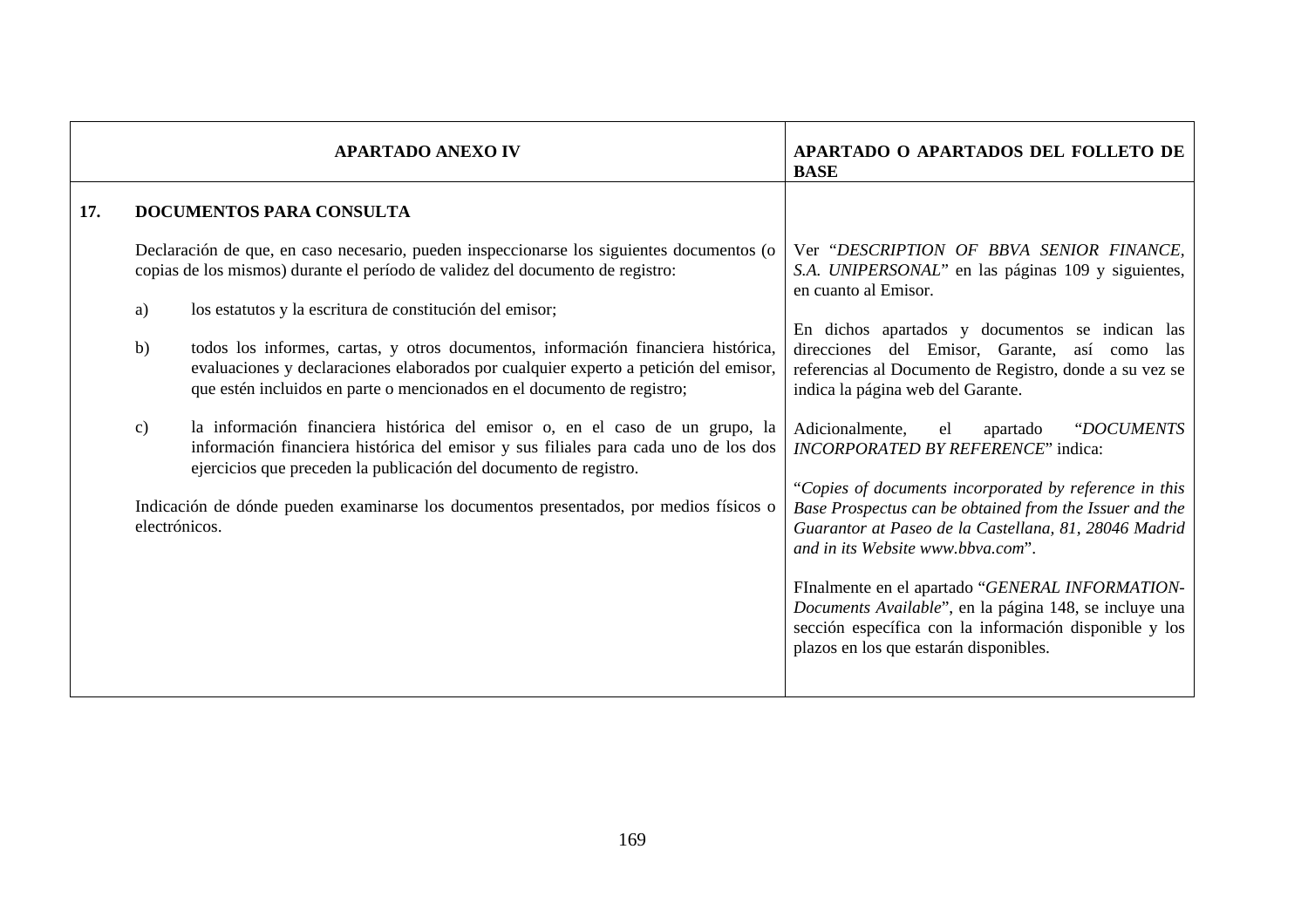### **ANEXO V**

**Requisitos mínimos de información para la Nota sobre los valores relacionada con las obligaciones (esquema)**

# *(Obligaciones de denominación individual inferior a 50 000 euros)*

|     | <b>APARTADO ANEXO V</b>                                                                                                                                                                                                                                                                                                                                                                                                                                                                                                                                                                                                                                    | APARTADO O APARTADOS DEL FOLLETO DE<br><b>BASE</b>                                                                                                                                                                                           |
|-----|------------------------------------------------------------------------------------------------------------------------------------------------------------------------------------------------------------------------------------------------------------------------------------------------------------------------------------------------------------------------------------------------------------------------------------------------------------------------------------------------------------------------------------------------------------------------------------------------------------------------------------------------------------|----------------------------------------------------------------------------------------------------------------------------------------------------------------------------------------------------------------------------------------------|
| 1.  | PERSONAS RESPONSABLES                                                                                                                                                                                                                                                                                                                                                                                                                                                                                                                                                                                                                                      |                                                                                                                                                                                                                                              |
| 1.1 | Todas las personas responsables de la información que figura en el folleto y, según el<br>caso, de ciertas partes del mismo, indicando, en este caso, las partes. En caso de<br>personas físicas, incluidos los miembros de los órganos de administración, de gestión o<br>de supervisión del emisor, indicar el nombre y el cargo de la persona; en caso de<br>personas jurídicas, indicar el nombre y el domicilio social.                                                                                                                                                                                                                               | Se incluye en la página 151, "Signatures", página de<br>firmas de las personas responsables por BBVA Senior<br>Finance, S.A.Unipersonal y Banco Bilbao Vizcaya<br>Argentaria, S.A.<br>En la página 109, "Description of BBVA Senior Finance, |
| 1.2 | Declaración de los responsables del folleto que asegure que, tras comportarse con una<br>diligencia razonable de que así es, la información contenida en el folleto es, según su<br>conocimiento, conforme a los hechos y no incurre en ninguna omisión que pudiera<br>afectar a su contenido. En su caso, declaración de los responsables de determinadas<br>partes del folleto que asegure que, tras comportarse con una diligencia razonable, la<br>información contenida en la parte del folleto de la que son responsables es, según su<br>conocimiento, conforme a los hechos y no incurre en ninguna omisión que pudiera<br>afectar a su contenido. | S.A. Unipersonal Person Responsible" se incluye la<br>declaración realizada por el representante de BBVA<br>Senior Finance, S.A. Unipersonal y en la página 111 se<br>incluye la declaración realizada por el representante de<br>BBVA.      |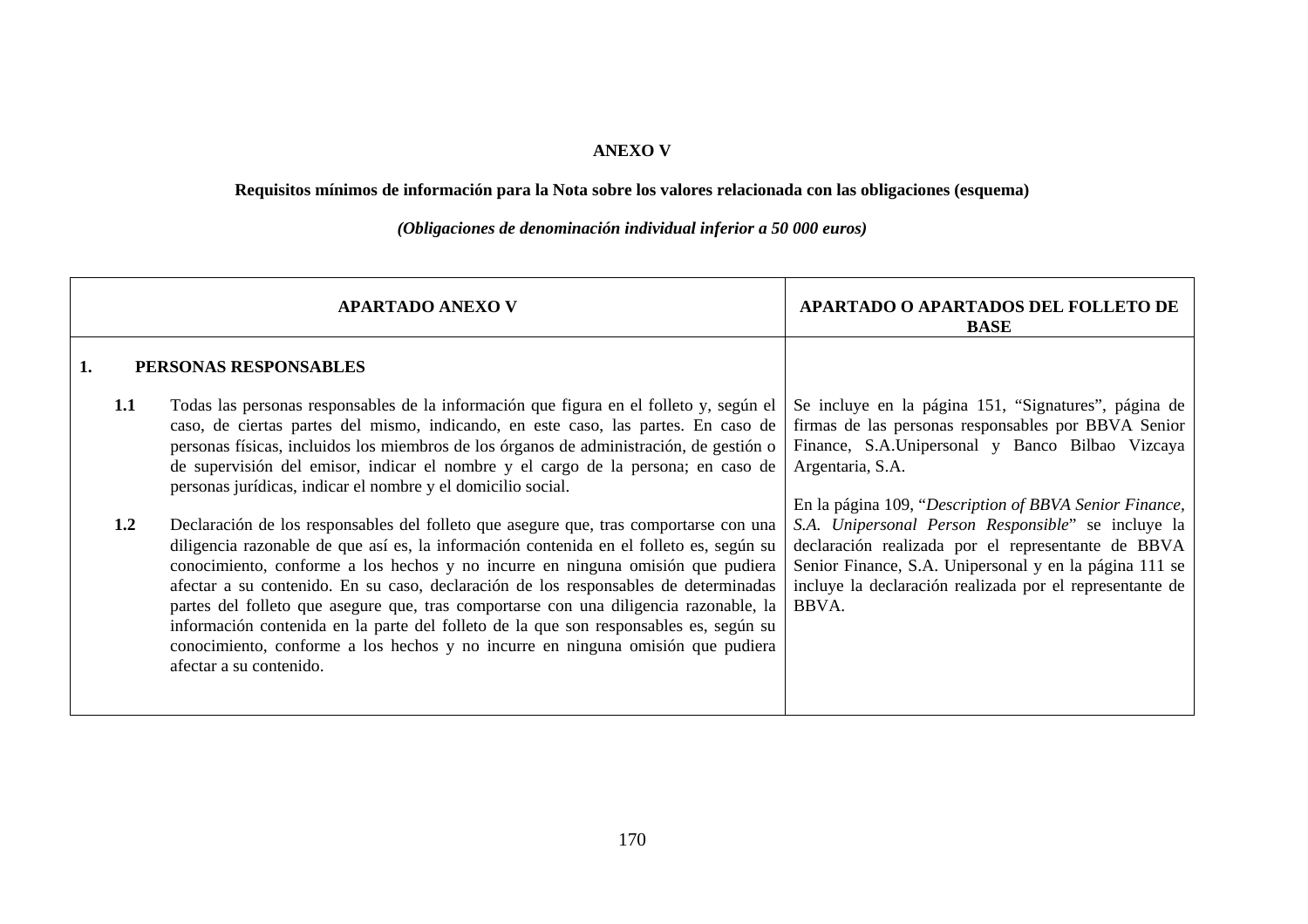|    | <b>APARTADO ANEXO V</b>                                                                                                                                                     |                                                                                                                                                                                                                                                                                                                                                                                                                                                                                             | APARTADO O APARTADOS DEL FOLLETO DE<br><b>BASE</b>                                                                                                                                                     |
|----|-----------------------------------------------------------------------------------------------------------------------------------------------------------------------------|---------------------------------------------------------------------------------------------------------------------------------------------------------------------------------------------------------------------------------------------------------------------------------------------------------------------------------------------------------------------------------------------------------------------------------------------------------------------------------------------|--------------------------------------------------------------------------------------------------------------------------------------------------------------------------------------------------------|
| 2. |                                                                                                                                                                             | <b>FACTORES DE RIESGO</b>                                                                                                                                                                                                                                                                                                                                                                                                                                                                   |                                                                                                                                                                                                        |
|    | 2.1                                                                                                                                                                         | Se proporcionarán de manera prominente los factores de riesgo importantes para los<br>valores ofertados y/o admitidos a cotización con el fin de evaluar el riesgo de mercado<br>asociado con estos valores en una sección titulada «factores de riesgo».                                                                                                                                                                                                                                   | Ver apartado "RISK FACTORS" en las páginas 15 y<br>siguientes. En especial ver "Risks related to Notes<br>generally" en las páginas 21 y siguientes.                                                   |
| 3. | 3.1                                                                                                                                                                         | <b>INFORMACIÓN FUNDAMENTAL</b><br>Interés de las personas físicas y jurídicas participantes en la emisión/oferta                                                                                                                                                                                                                                                                                                                                                                            | En el apartado "GENERAL INFORMATION", se<br>incluyen los datos de las personas implicadas en la<br>operación y la intervención que realizan en la operación.                                           |
|    | Descripción de cualquier interés, incluidos los conflictivos, que sea importante para la<br>emisión/oferta, detallando las personas implicadas y la naturaleza del interés. |                                                                                                                                                                                                                                                                                                                                                                                                                                                                                             |                                                                                                                                                                                                        |
|    | 3.2                                                                                                                                                                         | Motivos de la oferta y destino de los ingresos.                                                                                                                                                                                                                                                                                                                                                                                                                                             |                                                                                                                                                                                                        |
|    |                                                                                                                                                                             | Motivos de la oferta cuando éstos no tengan por objeto la obtención de beneficios o la<br>cobertura de ciertos riesgos.                                                                                                                                                                                                                                                                                                                                                                     | Ver apartado "USE OF PROCEEDS", en la página 108.                                                                                                                                                      |
|    |                                                                                                                                                                             | Cuando proceda, gastos totales previstos de la emisión/oferta y previsión del importe neto de<br>los ingresos. Estos gastos e ingresos deberán estar desglosados, en cada uno de los<br>principales usos previstos y presentados por orden de prioridad de cada uso. Si el emisor<br>tiene conocimiento de que los ingresos previstos no serán suficientes para financiar todas las<br>aplicaciones propuestas, declarar la cantidad y las fuentes de los fondos adicionales<br>necesarios. | En caso de que tengan algún motivo concreto se<br>completará adicionalmente el apartado 5 de la Parte B<br>del apartado "FORM OF THE APPLICABLE FINAL<br>TERMS" descrito en la página 59 y siguientes. |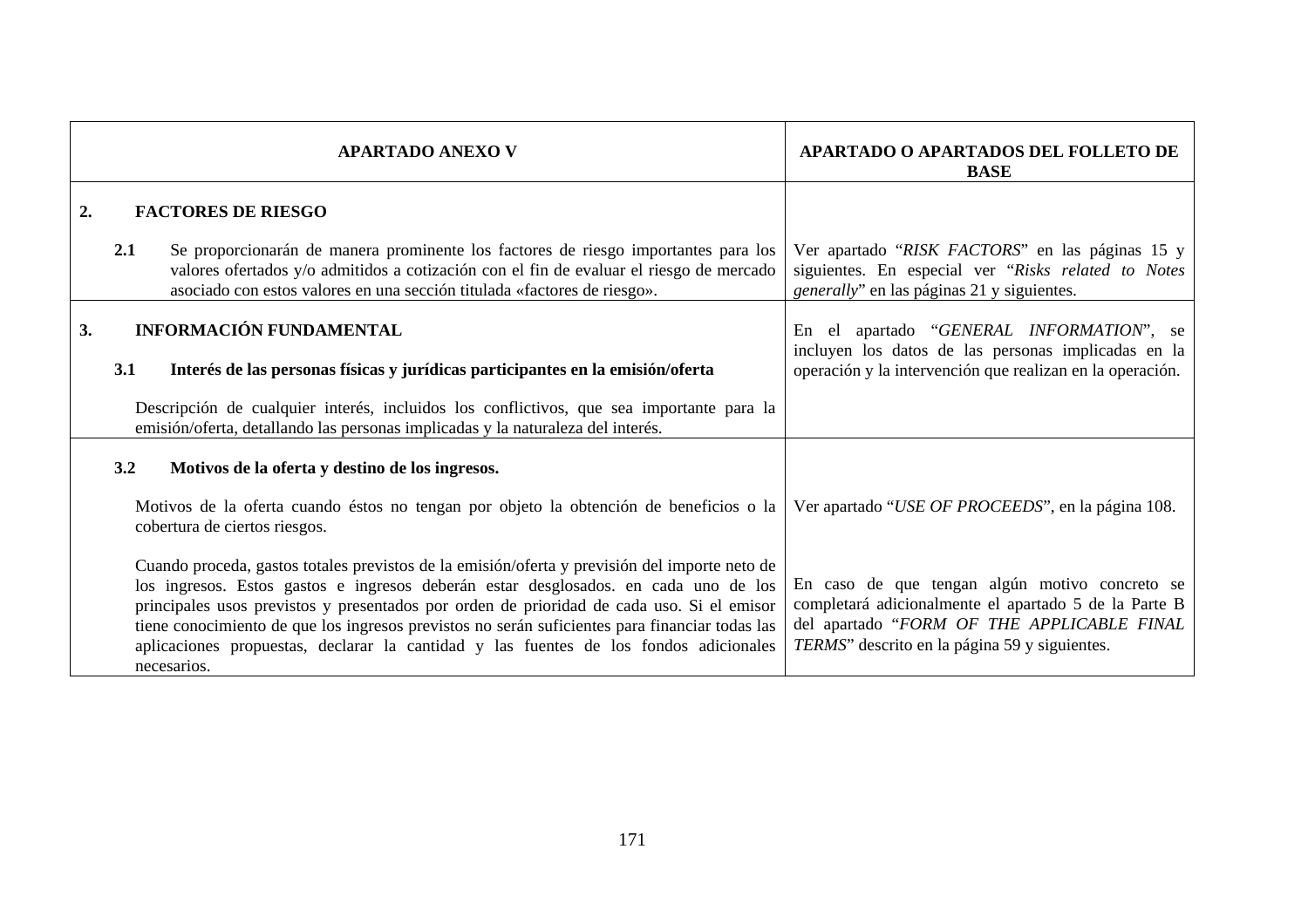|     | <b>APARTADO ANEXO V</b>                                                                                                                                                                                                                           | APARTADO O APARTADOS DEL FOLLETO DE<br><b>BASE</b>                                                                                                                                                                                                                                         |
|-----|---------------------------------------------------------------------------------------------------------------------------------------------------------------------------------------------------------------------------------------------------|--------------------------------------------------------------------------------------------------------------------------------------------------------------------------------------------------------------------------------------------------------------------------------------------|
| 4.  | <b>INFORMACIÓN</b><br><b>RELATIVA</b><br><b>VALORES</b><br>LOS<br><b>QUE</b><br><b>VAN</b><br>A<br>$\mathbf{A}$<br>OFERTARSE/ADMITIRSE A COTIZACIÓN                                                                                               | Al tratarse de un Folleto de Base, los datos del presente<br>apartado 4 se incluirán en cada Emisión concreta de<br>valores.                                                                                                                                                               |
|     |                                                                                                                                                                                                                                                   | No obstante, los términos comunes a todas las emisiones<br>encuentran en el apartado "TERMS AND<br>se<br>CONDITIONS OF THE NOTES", en las páginas 62 y<br>siguientes, tal y como se detalla a continuación.                                                                                |
| 4.1 | Descripción del tipo y la clase de los valores ofertados y/o admitidos a cotización, con<br>el Código ISIN (número internacional de identificación del valor) u otro código de<br>identificación del valor.                                       | Condición 1 del apartado "TERMS AND CONDITIONS"<br>OF THE NOTES" y Parte A del "FORM OF THE<br><b>APPLICABLE FINAL TERMS"</b>                                                                                                                                                              |
| 4.2 | Legislación según la cual se han creado los valores.                                                                                                                                                                                              | Condición<br>21<br>"TERMS<br>del<br>apartado<br><b>AND</b><br>CONDITIONS OF THE NOTES".                                                                                                                                                                                                    |
| 4.3 | Indicación de si los valores están en forma registrada o al portador y si los valores están<br>en forma de título o de anotación en cuenta. En el último caso, nombre y dirección de la<br>entidad responsable de la llevanza de las anotaciones. | Ver el apartado "FORM OF THE NOTES", en las<br>páginas 40 y siguientes, la Condición 1 del "TERMS<br>AND CONDITIONS OF THE NOTES", en la página 62<br>y siguientes y para cada emisión concreta se<br>cumplimentará apartado 29 de la Parte A del "FORM<br>OF THE APPLICABLE FINAL TERMS". |
| 4.4 | Divisa de la emisión de los valores.                                                                                                                                                                                                              | Se determinará en las Condiciones Finales de cada<br>Emisión, tal y como se indica en el modelo de las<br>mismas en el apartado "FORM OF THE APPLICABLE<br>FINAL TERMS", en las páginas 45 y siguientes, en<br>concreto en el apartado 3 de la Parte A.                                    |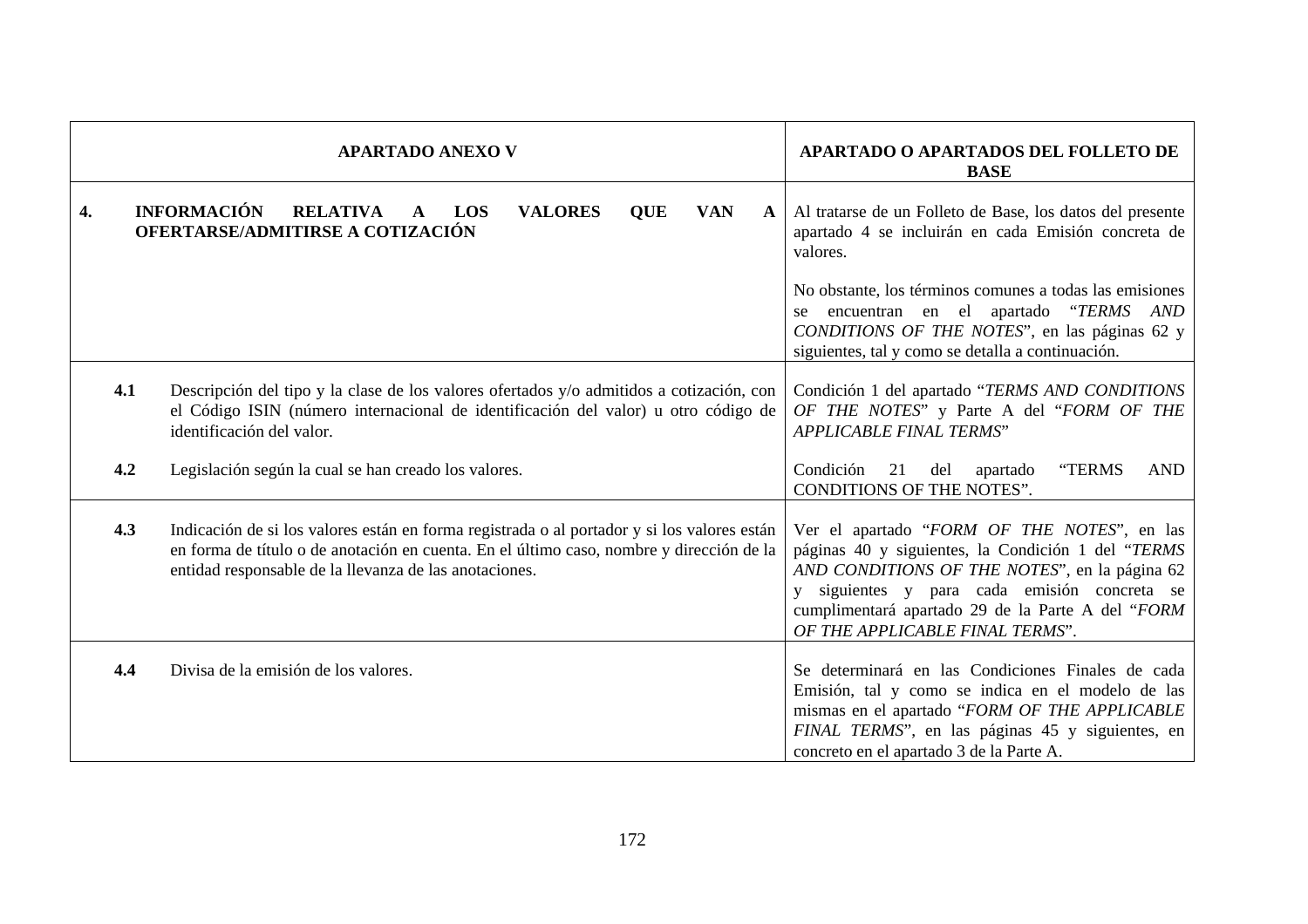|     | <b>APARTADO ANEXO V</b>                                                                                                                                                                                                     | APARTADO O APARTADOS DEL FOLLETO DE<br><b>BASE</b>                                                                                                                                                                                                                                                                                                                                                                                                                                                                                                                                               |
|-----|-----------------------------------------------------------------------------------------------------------------------------------------------------------------------------------------------------------------------------|--------------------------------------------------------------------------------------------------------------------------------------------------------------------------------------------------------------------------------------------------------------------------------------------------------------------------------------------------------------------------------------------------------------------------------------------------------------------------------------------------------------------------------------------------------------------------------------------------|
| 4.5 | Orden de prelación de los valores ofertados y/o admitidos a cotización, incluyendo<br>resúmenes de cualquier cláusula que afecte a la prelación o subordine el valor a alguna<br>responsabilidad actual o futura del emisor | Condición 3 del apartado "TERMS AND CONDITIONS<br>OF THE NOTES"                                                                                                                                                                                                                                                                                                                                                                                                                                                                                                                                  |
| 4.6 | Descripción de los derechos vinculados a los valores, incluida cualquier limitación de<br>esos derechos, y procedimiento para el ejercicio de los mismos.                                                                   | Los derechos vinculados a los valores se incluyen en el<br>apartado "TERMS AND CONDITIONS OF THE<br>NOTES" en la página 62 y siguientes.                                                                                                                                                                                                                                                                                                                                                                                                                                                         |
|     |                                                                                                                                                                                                                             | En cuanto al plazo para reclamar los pagos por principal<br>e intereses se detallan en la cláusula 10 de dichos<br>"TERMS AND CONDITIONS OF THE NOTES", en la<br>página 97.                                                                                                                                                                                                                                                                                                                                                                                                                      |
|     |                                                                                                                                                                                                                             | En cada una de las condiciones finales se detallarán los<br>derechos de cada valor emitido, en relación a los<br>derechos vinculados a los mismos en cuanto a si generan<br>algún interés (apartados 15 a 17 de la Parte A del<br>"FORM OF THE APPLICABLE FINAL TERMS"). En<br>los apartados 18 a 23 del "FORM OF THE<br>APPLICABLE FINAL TERMS" se detallarán los<br>derechos que, en su caso, tendrán los bonos<br>estructurados. En los apartados 24 a 28 del "FORM OF<br>THE APPLICABLE FINAL TERMS" se detallarán los<br>derechos de amortización del principal de los valores<br>emitidos. |
| 4.7 | Tipo de interés nominal y disposiciones relativas a los intereses pagaderos.                                                                                                                                                | Se determinarán en las correspondientes Condiciones<br>Finales, de conformidad con lo previsto en el apartado                                                                                                                                                                                                                                                                                                                                                                                                                                                                                    |
|     | Fechas de devengo y pago de los intereses.                                                                                                                                                                                  |                                                                                                                                                                                                                                                                                                                                                                                                                                                                                                                                                                                                  |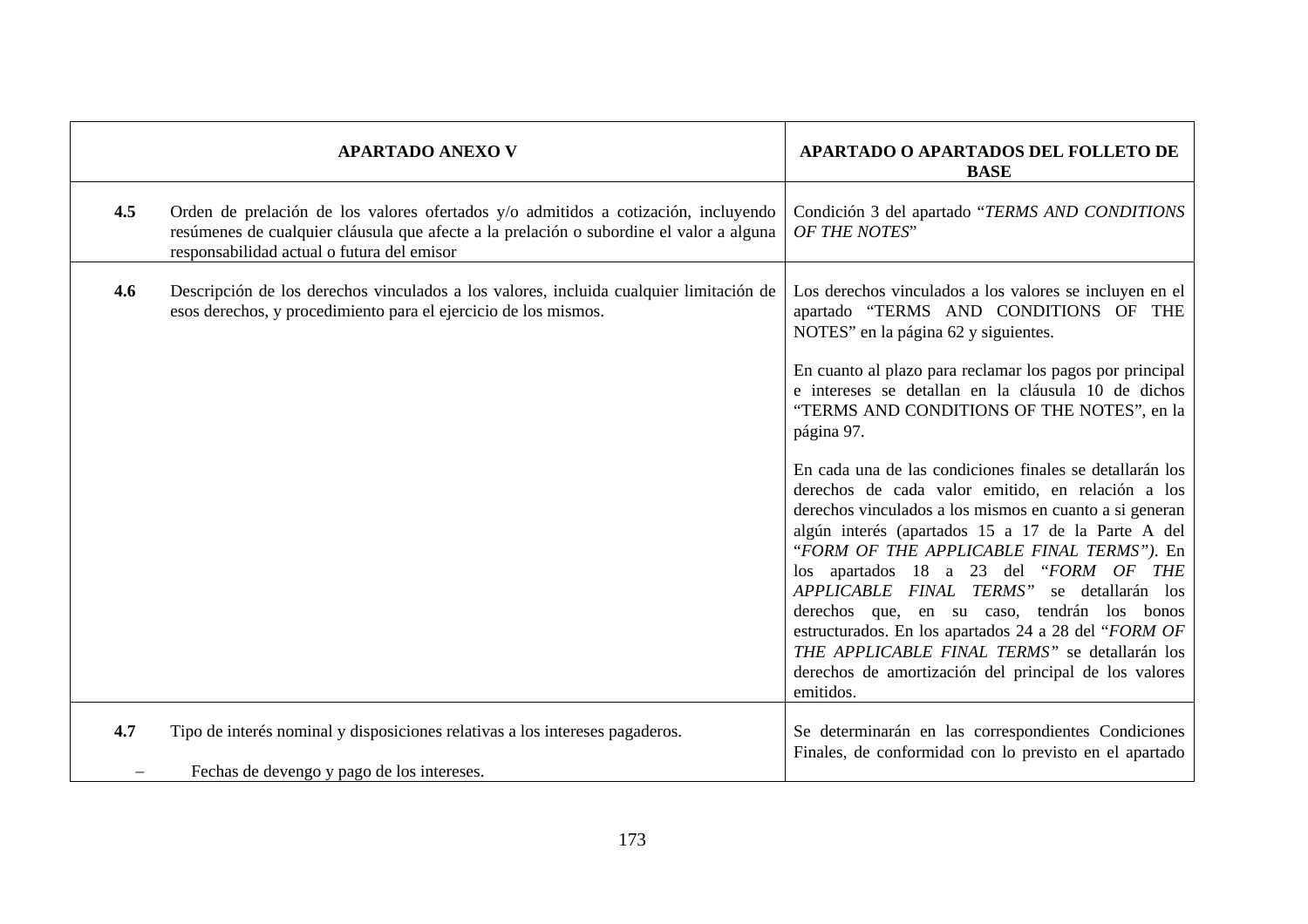|     | <b>APARTADO ANEXO V</b>                                                                                                                                                                                                                                                                                                                                  | APARTADO O APARTADOS DEL FOLLETO DE<br><b>BASE</b>                                                                                                                                                                                                                                                                                                                   |
|-----|----------------------------------------------------------------------------------------------------------------------------------------------------------------------------------------------------------------------------------------------------------------------------------------------------------------------------------------------------------|----------------------------------------------------------------------------------------------------------------------------------------------------------------------------------------------------------------------------------------------------------------------------------------------------------------------------------------------------------------------|
|     | Plazo válido en el que se pueden reclamar los intereses y el reembolso del principal<br>Cuando el tipo no sea fijo, descripción del subyacente en el que se basa y método<br>empleado para relacionar ambos, indicando dónde puede obtenerse información<br>sobre la trayectoria pasada y futura del subyacente y sobre su volatilidad.                  | "FORM OF THE APPLICABLE FINAL TERMS", en las<br>páginas 45 y siguientes, en los puntos, 9, 15, 16 o 17 de<br>la Parte A, según corresponda, incluyéndose una<br>descripción genérica en las Condición 5 del apartado<br>"TERMS AND CONDITIONS OF THE NOTES".                                                                                                         |
|     | Descripción de cualquier episodio de distorsión del mercado o de liquidación que<br>afecte al subyacente                                                                                                                                                                                                                                                 |                                                                                                                                                                                                                                                                                                                                                                      |
|     | Normas de ajuste de acontecimientos relativos al subyacente                                                                                                                                                                                                                                                                                              |                                                                                                                                                                                                                                                                                                                                                                      |
|     | Nombre del agente de cálculo                                                                                                                                                                                                                                                                                                                             |                                                                                                                                                                                                                                                                                                                                                                      |
|     | Si el valor contiene un componente derivado en el pago de intereses, incluir una explicación<br>clara y completa que ayude a comprender a los inversores la medida en que el valor de su<br>inversión resulta afectado por el valor del instrumento o instrumentos subyacente(s), sobre<br>todo en circunstancias en que los riesgos sean más evidentes. |                                                                                                                                                                                                                                                                                                                                                                      |
| 4.8 | Fecha de vencimiento y acuerdos para la amortización del préstamo, incluidos los<br>procedimientos de reembolso. En los casos en que se contemple la amortización<br>anticipada, por iniciativa del emisor o del tenedor, debe describirse, estipulando los<br>plazos y condiciones de la amortización                                                   | Se determinarán en las correspondientes Condiciones<br>Finales, de conformidad con lo previsto en el apartado<br>"FORM OF THE APPLICABLE FINAL TERMS", en las<br>páginas 45 y siguientes, en los apartados 8, 10, 24 a 28<br>de la Parte A incluyéndose una descripción genérica en<br>Condición 8 del apartado "TERMS AND<br>la<br><b>CONDITIONS OF THE NOTES".</b> |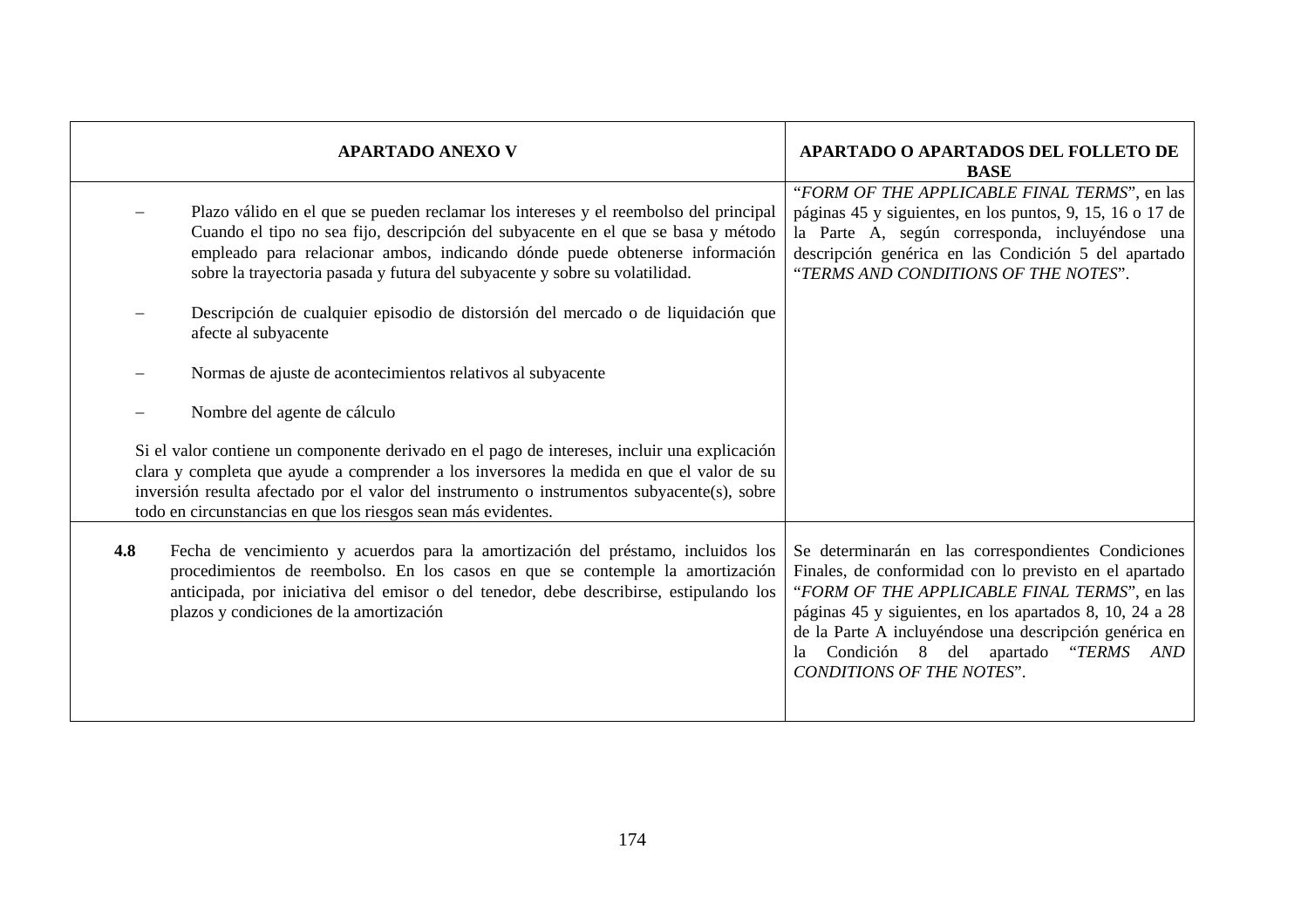|      | <b>APARTADO ANEXO V</b>                                                                                                                                                                                                                                                                                                 | APARTADO O APARTADOS DEL FOLLETO DE<br><b>BASE</b>                                                                                                                                                                                            |
|------|-------------------------------------------------------------------------------------------------------------------------------------------------------------------------------------------------------------------------------------------------------------------------------------------------------------------------|-----------------------------------------------------------------------------------------------------------------------------------------------------------------------------------------------------------------------------------------------|
| 4.9  | Indicación del rendimiento. Descríbase en forma resumida el método de cálculo de este<br>rendimiento.                                                                                                                                                                                                                   | Se determinará en las correspondientes Condiciones<br>Finales, de conformidad con lo previsto en el apartado<br>"FORM OF THE APPLICABLE FINAL TERMS", en las<br>páginas 45 y siguientes, en especial en los apartados 6 y<br>7 de la Parte B. |
| 4.10 | Representación de los tenedores de obligaciones incluyendo una identificación de la<br>organización que representa a los inversores y las disposiciones que se aplican a esa<br>representación. Indicación del lugar dónde el público puede tener acceso a los contratos<br>relativos a estas formas de representación. | Condición 16 del apartado "TERMS AND CONDITIONS<br>OF THE NOTES" y "Sindicate Regulations" de la Parte<br>A del apartado "FORM OF THE APPLICABLE FINAL<br>TERMS"                                                                              |
| 4.11 | En el caso de nuevas emisiones, declaración de las resoluciones, autorizaciones y<br>aprobaciones en virtud de las cuales los valores han sido o serán creados o emitidos.                                                                                                                                              | Se incluirá referencia a los acuerdos del Emisor en el<br>apartado "GENERAL INFORMATION".                                                                                                                                                     |
|      |                                                                                                                                                                                                                                                                                                                         | En cuanto a la Garantía se incluye referencia a los<br>acuerdos del Garante en el apartado 13 de la Parte A del<br>"FORM OF THE APPLICABLE FINAL TERMS"                                                                                       |
| 4.12 | Descripción de cualquier restricción sobre la libre transmisibilidad de los valores.                                                                                                                                                                                                                                    | Condición 2 del apartado "TERMS AND CONDITIONS"<br>OF THE NOTES".                                                                                                                                                                             |
| 4.13 | Por lo que se refiere al país donde tiene su domicilio social el emisor y al país o países<br>en los que se está haciendo la oferta o se solicita la admisión a cotización:                                                                                                                                             | Ver                                                                                                                                                                                                                                           |
|      | Información sobre los impuestos sobre la renta de los valores retenidos en origin;                                                                                                                                                                                                                                      | Condición 9 del apartado "TERMS"<br>AND<br>a)<br><b>CONDITIONS OF THE NOTES"; y</b>                                                                                                                                                           |
|      | Indicación de si el emisor asume la responsabilidad de la retención de impuestos en<br>origen.                                                                                                                                                                                                                          | Apartado "TAXATION" en las páginas 132 y<br>b)<br>siguientes                                                                                                                                                                                  |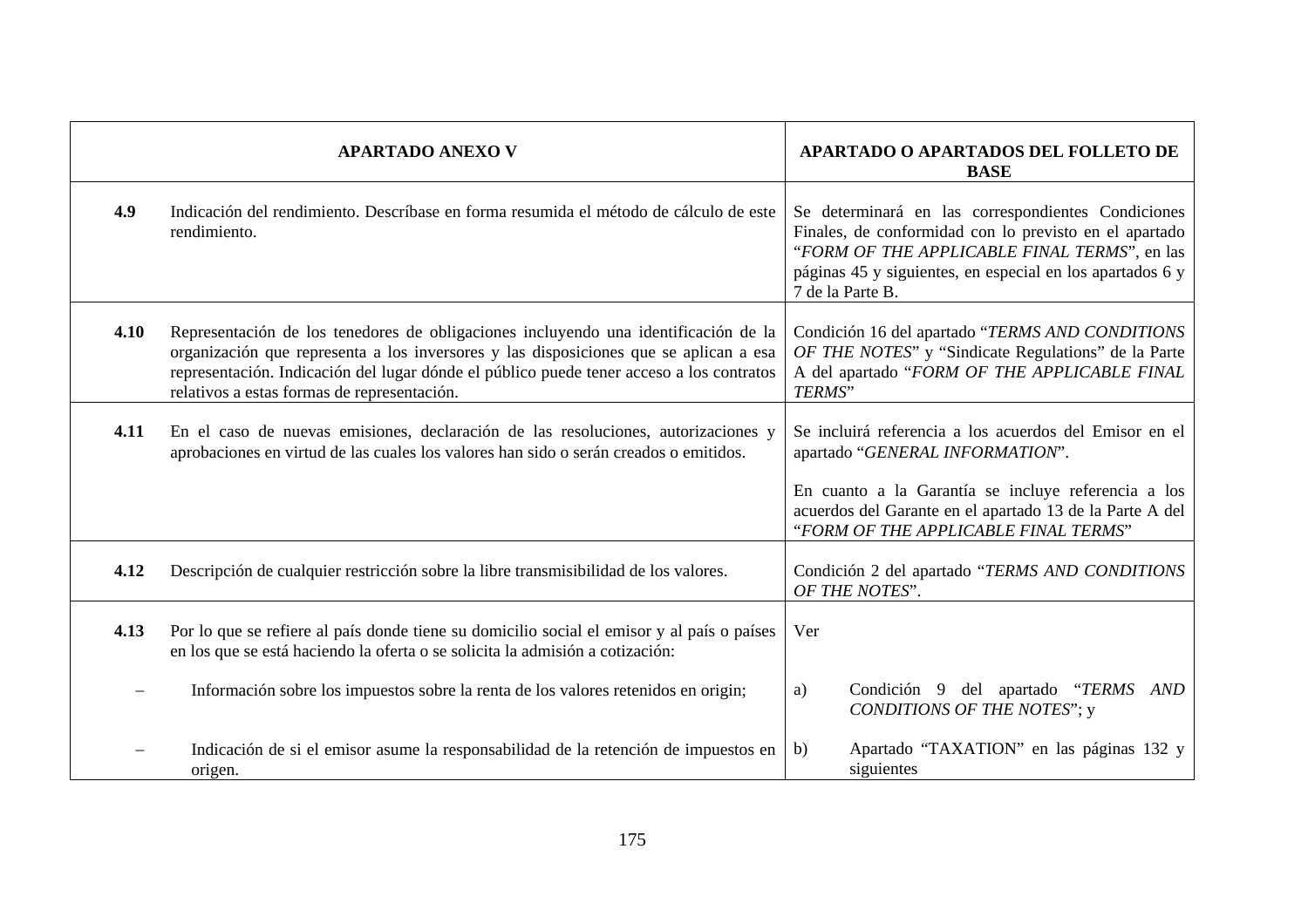|       | <b>APARTADO ANEXO V</b>                                                                                                                                                       | APARTADO O APARTADOS DEL FOLLETO DE<br><b>BASE</b>                                                                                                                                                                                                       |
|-------|-------------------------------------------------------------------------------------------------------------------------------------------------------------------------------|----------------------------------------------------------------------------------------------------------------------------------------------------------------------------------------------------------------------------------------------------------|
| 5.    | CLÁUSULAS Y CONDICIONES DE LA OFERTA                                                                                                                                          | Al tratarse de un Folleto de Base, los datos del presente<br>apartado 5 se incluirán en cada Emisión concreta de<br>valores.                                                                                                                             |
|       |                                                                                                                                                                               | No obstante, los términos comunes a todas las emisiones<br>se encuentran en el apartado "FORM OF THE<br>APPLICABLE FINAL TERMS", en las páginas 45 y<br>siguientes, tal y como se detalla en el apartado 5.1<br>siguiente, en el caso de oferta pública. |
| 5.1   | Condiciones, estadísticas de la oferta, calendario previsto y procedimiento de<br>suscripción de la oferta                                                                    | En caso de oferta pública se completará el punto 5 de la<br>Parte B del "FORM OF THE APPLICABLE FINAL                                                                                                                                                    |
| 5.1.1 | Condiciones a las que está sujeta la oferta.                                                                                                                                  | TERMS".                                                                                                                                                                                                                                                  |
| 5.1.2 | Importe total de la emisión/oferta; si el importe no es fijo, descripción de los acuerdos y del<br>momento en que se anunciará al público el importe definitivo de la oferta. | El precio de cada emisión se incluirá en el apartado 5 de<br>la Parte A del "FORM OF THE APPLICABLE FINAL<br>TERMS".                                                                                                                                     |
| 5.1.3 | Plazo, incluida cualquier posible modificación, durante en el que estará abierta la oferta y<br>descripción del proceso de solicitud.                                         |                                                                                                                                                                                                                                                          |
| 5.1.4 | Descripción de la posibilidad de reducir suscripciones y la manera de devolver el importe<br>sobrante de la cantidad pagada por los solicitantes.                             |                                                                                                                                                                                                                                                          |
| 5.1.5 | Detalles de la cantidad mínima y/o máxima de solicitud, (ya sea por número de valores o por<br>el importe total de la inversión).                                             | En caso de oferta pública se completarán los apartados<br>39 a 44 de la Parte A del "FORM OF THE<br>APPLICABLE FINAL TERMS", de tal forma que se<br>detallen estos apartados.                                                                            |
| 5.1.6 | Método y plazos para el pago de los valores y para la entrega de los mismos.                                                                                                  |                                                                                                                                                                                                                                                          |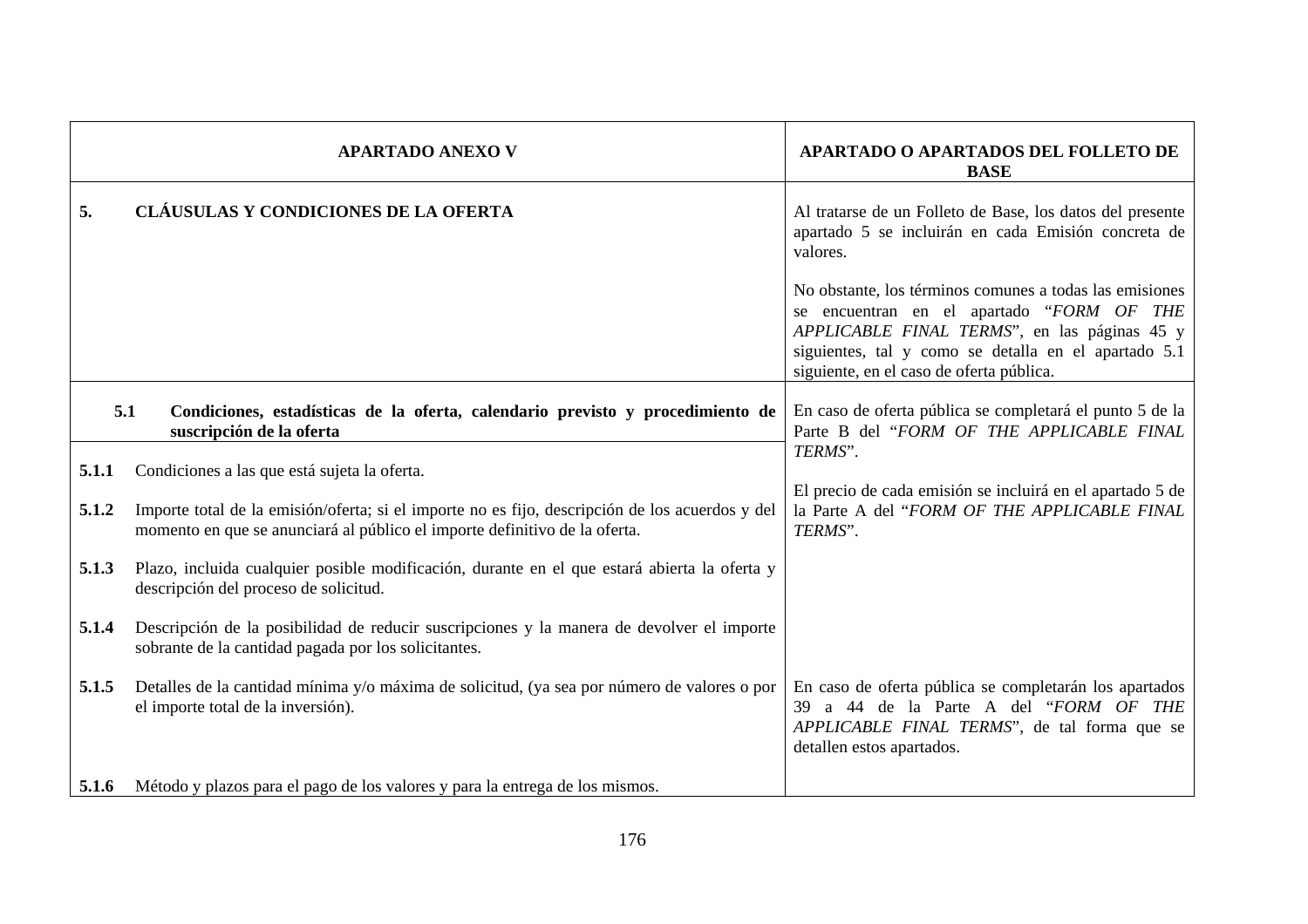|                                          | <b>APARTADO ANEXO V</b>                                                                                                                                                                                                                                              | APARTADO O APARTADOS DEL FOLLETO DE<br><b>BASE</b>                                                                                                                                                                                                                                                                    |
|------------------------------------------|----------------------------------------------------------------------------------------------------------------------------------------------------------------------------------------------------------------------------------------------------------------------|-----------------------------------------------------------------------------------------------------------------------------------------------------------------------------------------------------------------------------------------------------------------------------------------------------------------------|
| 5.1.7                                    | Descripción completa de la manera y fecha en la que se deben hacer públicos los resultados<br>de la oferta.                                                                                                                                                          | Así mismo en caso de oferta pública se completarán los<br>apartados 5 y 6 de la Parte B del "FORM OF THE<br>APPLICABLE FINAL TERMS".                                                                                                                                                                                  |
| 5.1.8                                    | Procedimiento para el ejercicio de cualquier derecho preferente de compra, la negociabilidad<br>de los derechos de suscripción y el tratamiento de los derechos de suscripción no ejercidos.                                                                         |                                                                                                                                                                                                                                                                                                                       |
| 5.2<br>Plan de colocación y adjudicación |                                                                                                                                                                                                                                                                      |                                                                                                                                                                                                                                                                                                                       |
| 5.2.1                                    | Las diversas categorías de posibles inversores a los que se ofertan los valores. Si la oferta se<br>hace simultáneamente en los mercados de dos o más países y si se ha reservado o se va a<br>reservar un tramo para determinados países, indicar el tramo.         | En caso de oferta pública se completarán los apartados<br>39 a 44 de la Parte A del "FORM OF THE<br>APPLICABLE FINAL TERMS", de tal forma que se<br>detallen estos apartados.<br>Así mismo en caso de oferta pública se completarán los<br>apartados 5 y 6 de la Parte B del "FORM OF THE<br>APPLICABLE FINAL TERMS". |
| 5.2.2                                    | Proceso de notificación a los solicitantes de la cantidad asignada e indicación de si la<br>negociación puede comenzar antes de efectuarse la notificación.                                                                                                          |                                                                                                                                                                                                                                                                                                                       |
| 5.3.1                                    | 5.3<br><b>Precios</b><br>Indicación del precio previsto al que se ofertarán los valores o el método para determinar el<br>precio y el proceso para su revelación. Indicar el importe de todo gasto e impuesto cargados<br>específicamente al suscriptor o comprador. | El precio de cada emisión se incluirá en el apartado 5 de<br>la Parte A del "FORM OF THE APPLICABLE FINAL<br>TERMS".                                                                                                                                                                                                  |
|                                          | 5.4<br>Colocación y aseguramiento                                                                                                                                                                                                                                    | En caso de oferta pública se completarán los apartados                                                                                                                                                                                                                                                                |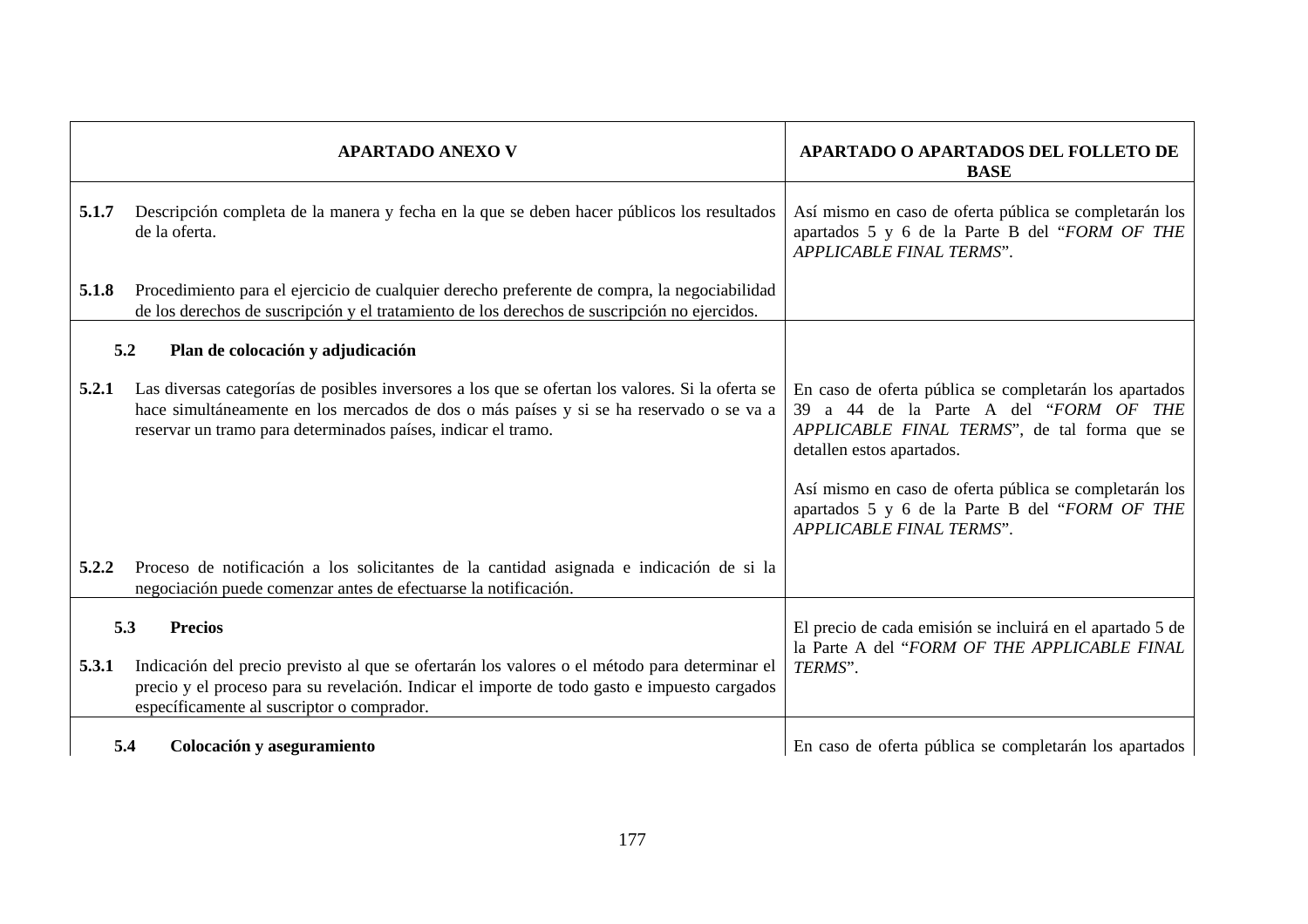|       | <b>APARTADO ANEXO V</b>                                                                                                                                                                                                                                                                                                                                                                                                                                                                                          | APARTADO O APARTADOS DEL FOLLETO DE<br><b>BASE</b>                                                                                                                                                                                                          |
|-------|------------------------------------------------------------------------------------------------------------------------------------------------------------------------------------------------------------------------------------------------------------------------------------------------------------------------------------------------------------------------------------------------------------------------------------------------------------------------------------------------------------------|-------------------------------------------------------------------------------------------------------------------------------------------------------------------------------------------------------------------------------------------------------------|
| 5.4.1 | Nombre y dirección del coordinador o coordinadores de la oferta global y de determinadas<br>partes de la misma y, en la medida en que tenga conocimiento de ello el emisor o el oferente,<br>de los colocadores en los diversos países donde tiene lugar la oferta.                                                                                                                                                                                                                                              | 39 a 44 de la Parte A del "FORM OF THE<br>APPLICABLE FINAL TERMS", de tal forma que se<br>detallen estos apartados.<br>Así mismo en caso de oferta pública se completarán los<br>apartados 5 y 6 de la Parte B del "FORM OF THE<br>APPLICABLE FINAL TERMS". |
| 5.4.2 | Nombre y dirección de cualquier agente de pagos y de las entidades depositarias en cada<br>país.                                                                                                                                                                                                                                                                                                                                                                                                                 | En caso de oferta pública se completarán los apartados<br>39 a 44 de la Parte A del "FORM OF THE<br>APPLICABLE FINAL TERMS", de tal forma que se                                                                                                            |
| 5.4.3 | Nombre y dirección de las entidades que acuerdan asegurar la emisión con un compromiso<br>firme, y detalles de las entidades que acuerdan colocar la emisión sin compromiso firme o<br>con un acuerdo de «mejores esfuerzos». Indicación de las características importantes de los<br>acuerdos, incluidas las cuotas. En los casos en que no se suscriba toda la emisión,<br>declaración de la parte no cubierta. Indicación del importe global de la comisión de<br>suscripción y de la comisión de colocación. | detallen estos apartados.<br>Así mismo en caso de oferta pública se completarán los<br>apartados 5 y 6 de la Parte B del "FORM OF THE<br>APPLICABLE FINAL TERMS".                                                                                           |
| 5.4.4 | Cuándo se ha alcanzado o se alcanzará el acuerdo de aseguramiento.                                                                                                                                                                                                                                                                                                                                                                                                                                               |                                                                                                                                                                                                                                                             |
| 6.    | ACUERDOS DE ADMISIÓN A COTIZACIÓN Y NEGOCIACIÓN<br>6.1<br>Indicación de si los valores ofertados son o serán objeto de una solicitud de admisión a<br>cotización, con vistas a su distribución en un mercado regulado o en otros mercados<br>equivalentes, indicando los mercados en cuestión. Esta circunstancia debe mencionarse,<br>sin crear la impresión de que se aprobará necesariamente la admisión a cotización.<br>Si se conocen, deben darse las fechas más tempranas en las que los valores se       | Esta información se contendrá en el apartado 1 de la<br>Parte B del "FORM OF THE APPLICABLE FINAL<br>TERMS".                                                                                                                                                |
|       | admitirán a cotización.                                                                                                                                                                                                                                                                                                                                                                                                                                                                                          |                                                                                                                                                                                                                                                             |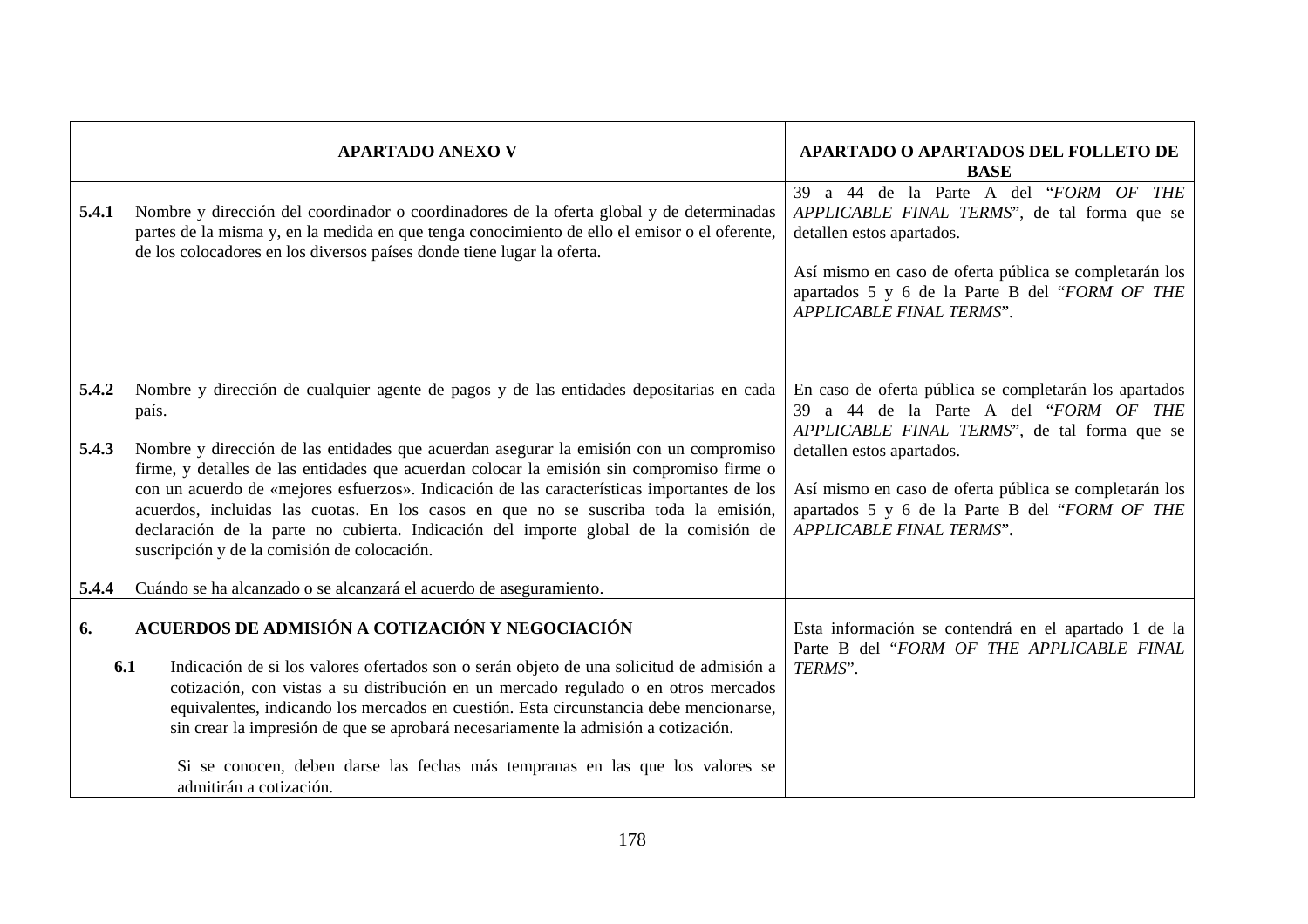|    |                              | <b>APARTADO ANEXO V</b>                                                                                                                                                                                                                                                                                                                                                                                                                                                                                                                                  | APARTADO O APARTADOS DEL FOLLETO DE<br><b>BASE</b>                                                                                                                        |
|----|------------------------------|----------------------------------------------------------------------------------------------------------------------------------------------------------------------------------------------------------------------------------------------------------------------------------------------------------------------------------------------------------------------------------------------------------------------------------------------------------------------------------------------------------------------------------------------------------|---------------------------------------------------------------------------------------------------------------------------------------------------------------------------|
|    | 6.2                          | Todos los mercados regulados o mercados equivalentes en los que, según tenga<br>conocimiento de ello el emisor, estén admitidos ya a cotización valores de la misma<br>clase que los valores que van a ofertarse o admitirse a cotización.                                                                                                                                                                                                                                                                                                               | Esta información se contendrá en el apartado 1 de la<br>Parte B del "FORM OF THE APPLICABLE FINAL<br>TERMS".                                                              |
|    | 6.3                          | Nombre y dirección de las entidades que tienen un compromiso firme de actuar como<br>intermediarios en la negociación secundaria, aportando liquidez a través de las órdenes<br>de oferta y demanda y descripción de los principales términos de su compromiso.                                                                                                                                                                                                                                                                                          | Esta información se contendrá en el apartado 39 de la<br>Parte A del "FORM OF THE APPLICABLE FINAL<br>TERMS.".                                                            |
| 7. | <b>INFORMACIÓN ADICIONAL</b> |                                                                                                                                                                                                                                                                                                                                                                                                                                                                                                                                                          |                                                                                                                                                                           |
|    | 7.1                          | Si en la nota sobre los valores se menciona a los asesores relacionados con una emisión,<br>una declaración de la capacidad en que han actuado los asesores.                                                                                                                                                                                                                                                                                                                                                                                             | Adicionalmente a la información del Documento de<br>Registro, se incluirá esta información en el apartado 4 de<br>la Parte B del "FORM OF THE APPLICABLE FINAL<br>TERMS". |
|    | 7.2                          | Indicación de otra información de la nota sobre los valores que haya sido auditada o<br>revisada por los auditores y si los auditores han presentado un informe. Reproducción<br>del informe o, con el permiso de la autoridad competente, un resumen del mismo.                                                                                                                                                                                                                                                                                         | No aplicable.                                                                                                                                                             |
|    | 7.3                          | Cuando en la Nota sobre los valores se incluya una declaración o un informe atribuido a<br>una persona en calidad de experto, proporcionar el nombre de esas personas, dirección<br>profesional, cualificaciones e interés importante en el emisor, según proceda. Si el<br>informe se presenta a petición del emisor, una declaración de que se incluye la<br>declaración o informe, la forma y el contexto en que está incluido, y con el<br>consentimiento de la persona que ha autorizado el contenido de esa parte de la Nota<br>sobre los valores. | No aplicable.                                                                                                                                                             |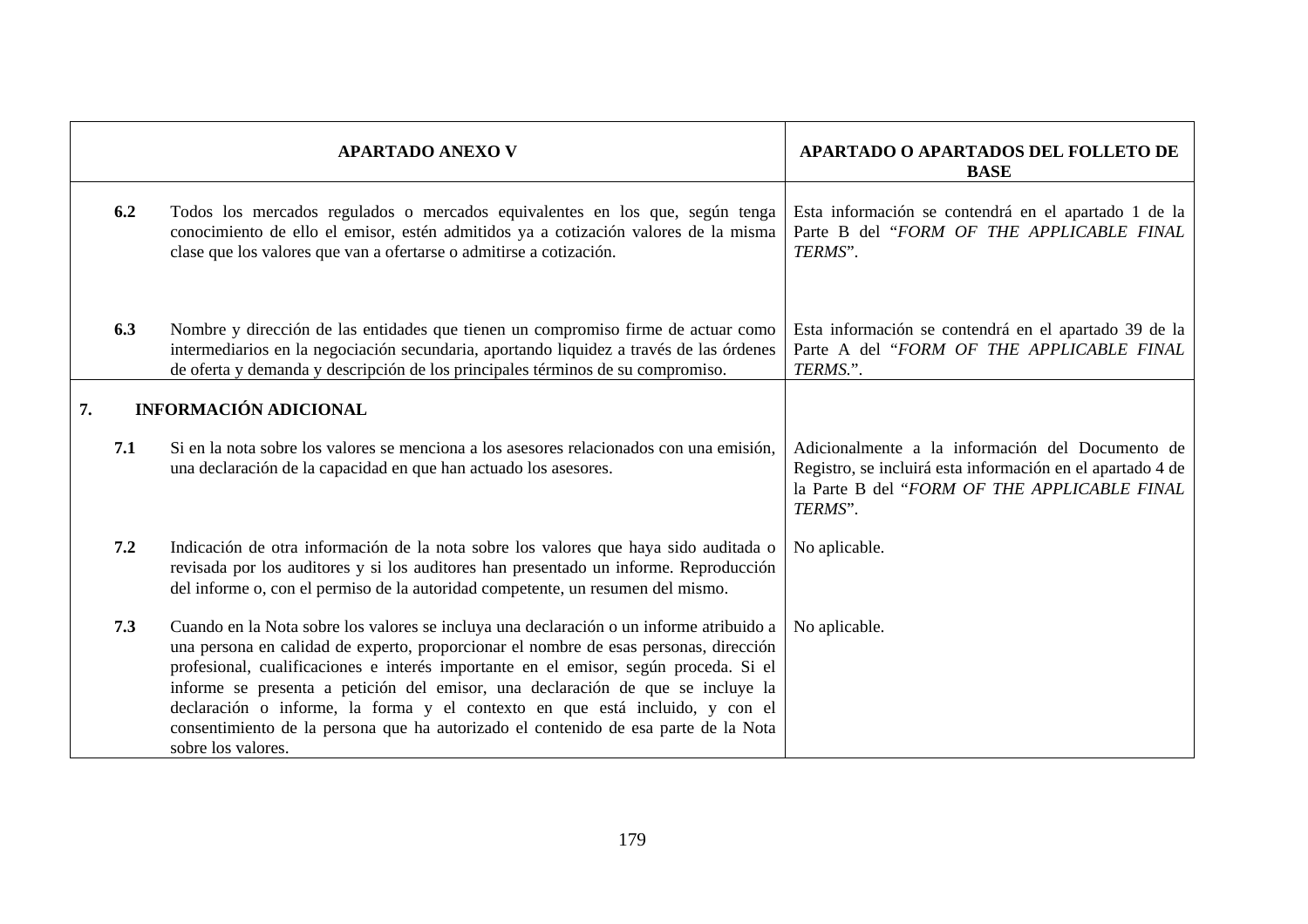| <b>APARTADO ANEXO V</b>                                                                                                                                                                                                                                                                                                                                                                                                                                                                        | APARTADO O APARTADOS DEL FOLLETO DE<br><b>BASE</b>                                                   |
|------------------------------------------------------------------------------------------------------------------------------------------------------------------------------------------------------------------------------------------------------------------------------------------------------------------------------------------------------------------------------------------------------------------------------------------------------------------------------------------------|------------------------------------------------------------------------------------------------------|
| En los casos en que la información proceda de un tercero, proporcionar una   No aplicable.<br>7.4<br>confirmación de que la información se ha reproducido con exactitud y que, en la medida<br>en que el emisor tiene conocimiento de ello y puede determinar a partir de la<br>información publicada por ese tercero, no se ha omitido ningún hecho que haría la<br>información reproducida inexacta o engañosa. Además, el emisor debe identificar la<br>fuente o fuentes de la información. |                                                                                                      |
| 7.5. Ratings asignados a un emisor o a sus valores de deuda a petición o con la cooperación del<br>emisor en el proceso de calificación. Breve explicación del significado de las calificaciones si ha sido<br>publicada previamente por la entidad calificadora de las mismas.                                                                                                                                                                                                                | Se incluirá, en su caso, en el apartado 2 de la Parte B del<br>"FORM OF THE APPLICABLE FINAL TERMS". |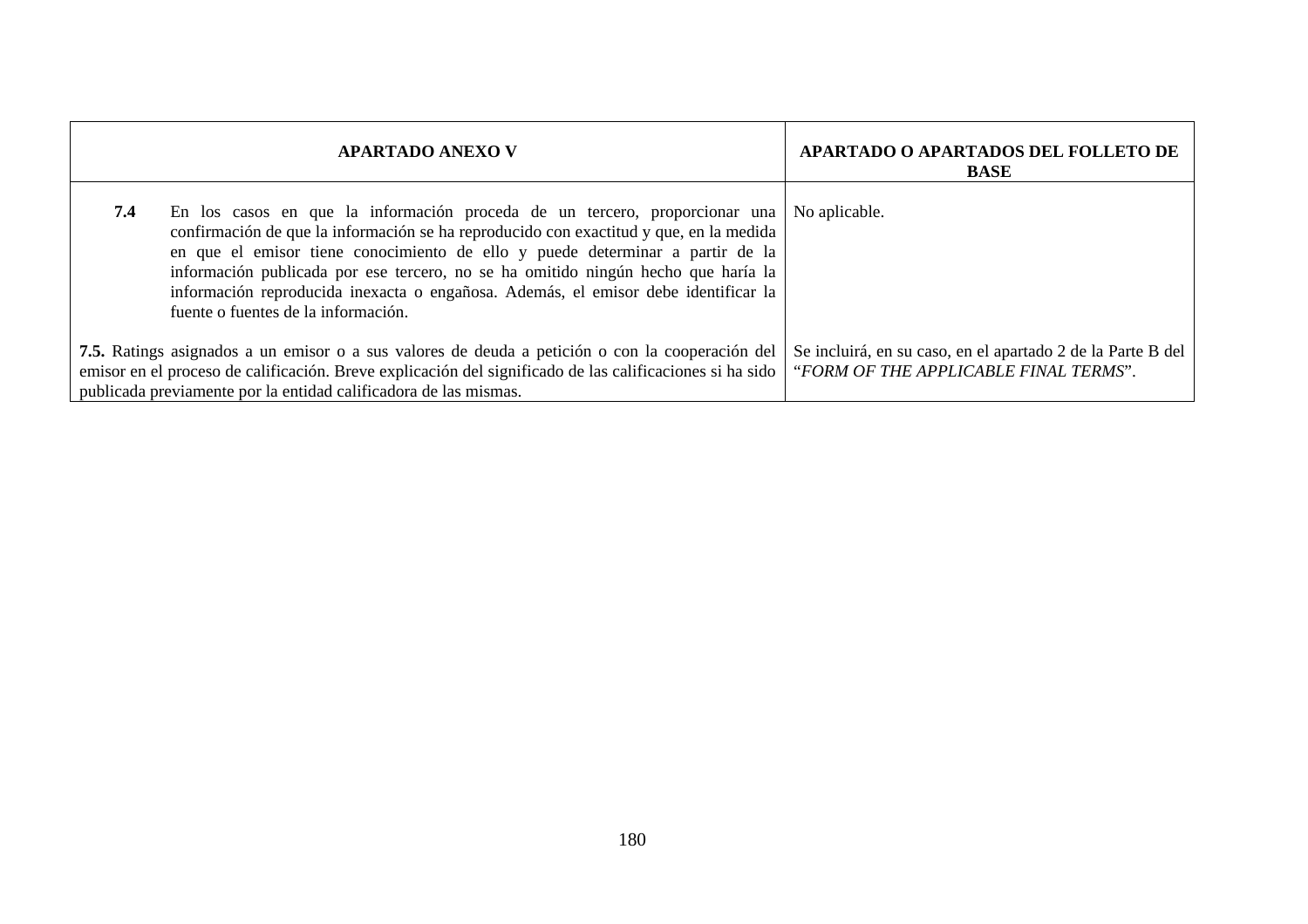#### **ANEXO VI**

# **Requisitos mínimos de información para garantías**

## *(Módulo adicional)*

| <b>APARTADO ANEXO VI</b>                                                                                                                                                                                                                                                                                                                                                                    | <b>APARTADO O APARTADOS BORRADOR DE</b><br><b>FOLLETO DE BASE PRESENTADO</b>                                                                                                                                                                    |
|---------------------------------------------------------------------------------------------------------------------------------------------------------------------------------------------------------------------------------------------------------------------------------------------------------------------------------------------------------------------------------------------|-------------------------------------------------------------------------------------------------------------------------------------------------------------------------------------------------------------------------------------------------|
| NATURALEZA DE LA GARANTÍA                                                                                                                                                                                                                                                                                                                                                                   |                                                                                                                                                                                                                                                 |
| Descripción de cualquier acuerdo que tenga por objeto garantizar que se cumplirá<br>debidamente toda obligación importante con respecto a la emisión, ya sea en forma de<br>garantía, seguridad, Acuerdo «keep well», póliza de seguros monolínea u otro compromiso<br>equivalente (en lo sucesivo denominados genéricamente «garantías» y su proveedor<br>«garante», a efectos prácticos). | Ver apartado "TERMS AND CONDITIONS OF THE<br>NOTES" en su apartado introductorio (página 62 y<br>siguientes) así como el subapartado "3. STATUS OF<br>THE NOTES AND THE GUARANTEE", epígrafe "3.2<br>Status of the Guarantee", en la página 66. |
| Sin per juicio de la generalidad de lo anterior, estos acuerdos comprenden el compromiso de<br>garantizar la obligación de reembolsar valores de deuda y/o el pago de intereses, y debe<br>describirse cómo el acuerdo asegura que, en principio, se cumplan debidamente los pagos<br>garantizados.                                                                                         |                                                                                                                                                                                                                                                 |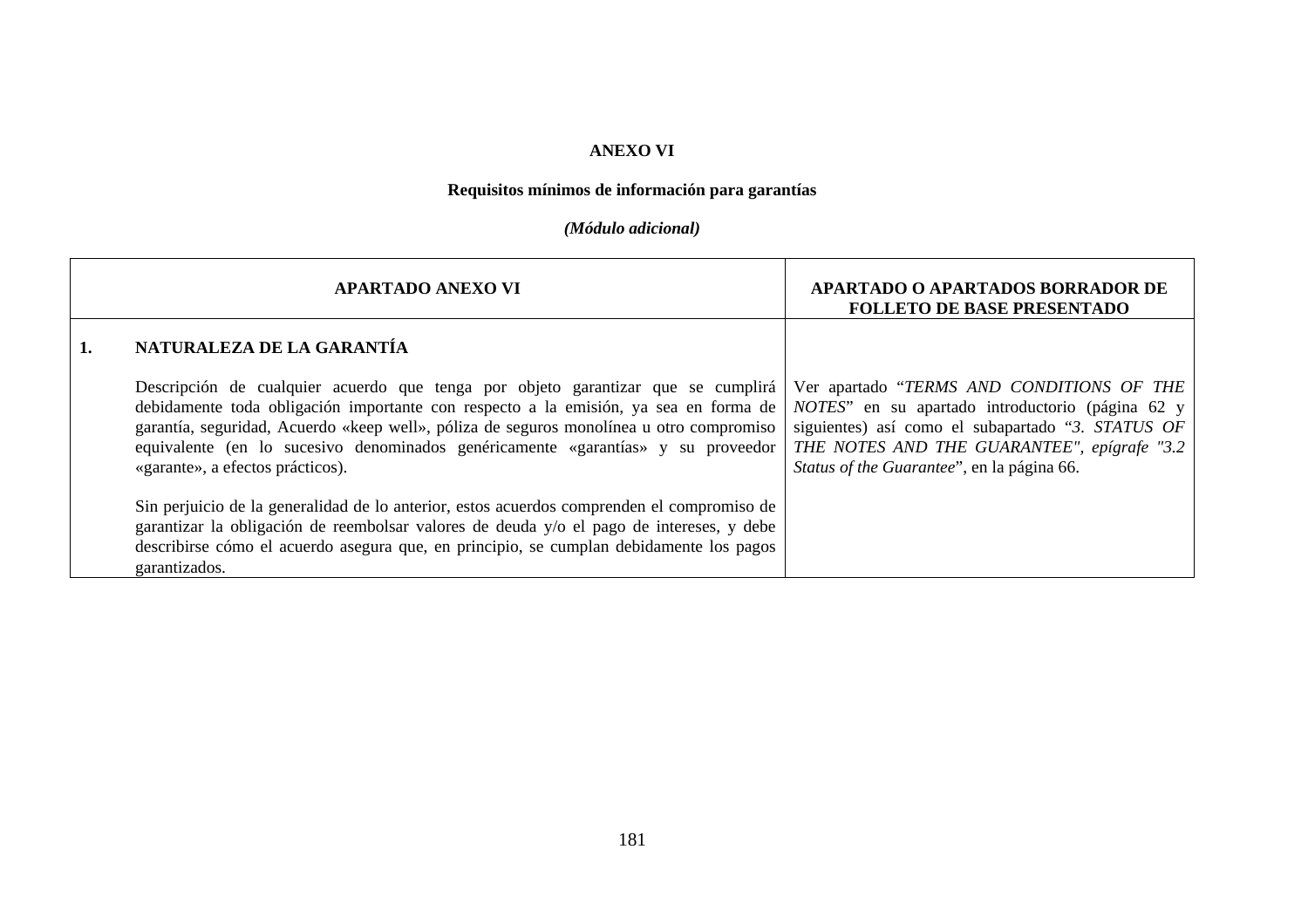|    | <b>APARTADO ANEXO VI</b>                                                                                                                                                                                                                                                                                                                                                                                                                                                                                                                                                                                                                                       | <b>APARTADO O APARTADOS BORRADOR DE</b><br><b>FOLLETO DE BASE PRESENTADO</b>                                                                                                                                                                                                                                                                                                                                                                             |
|----|----------------------------------------------------------------------------------------------------------------------------------------------------------------------------------------------------------------------------------------------------------------------------------------------------------------------------------------------------------------------------------------------------------------------------------------------------------------------------------------------------------------------------------------------------------------------------------------------------------------------------------------------------------------|----------------------------------------------------------------------------------------------------------------------------------------------------------------------------------------------------------------------------------------------------------------------------------------------------------------------------------------------------------------------------------------------------------------------------------------------------------|
| 2. | <b>ALCANCE DE LA GARANTÍA</b><br>Deben indicarse los detalles sobre las condiciones y el alcance de la garantía. Sin perjuicio de<br>la generalidad de lo anterior, estos detalles deberían cubrir cualquier condición en la<br>aplicación de la garantía en caso de incumplimiento de conformidad con las cláusulas de<br>seguridad y los términos materiales de cualquier seguro monolínea o acuerdo «keep well»<br>entre el emisor y el garante. Deben también indicarse los detalles del poder de veto de<br>cualquier garante en relación con los cambios de los derechos del tenedor de los valores,<br>como es a menudo el caso en el seguro monolínea. | Ver apartado "TERMS AND CONDITIONS OF THE<br>NOTES" en su apartado introductorio (página 62 y<br>siguientes) así como el subapartado "3. STATUS OF<br>THE NOTES AND THE GUARANTEE", epígrafe "3.2<br>Status of the Guarantee", en la página 66.<br>Ver igualmente subapartado "18.b), "Substitution of the<br>Guarantor" del apartado "TERMS AND CONDITIONS                                                                                              |
| 3. | INFORMACIÓN QUE DEBE INCLUIRSE SOBRE EL GARANTE<br>El garante debe incluir información sobre sí mismo como si fuera el emisor del mismo tipo<br>de valores que es el objeto de la garantía.                                                                                                                                                                                                                                                                                                                                                                                                                                                                    | OF THE NOTES"<br>A lo largo del Folleto se describe al Garante, como si<br>fuera el Emisor, destacando los siguientes apartados:<br>Información incorporada por referencia, en cuanto al<br>Ver<br>"DOCUMENTS<br>Garante.<br>apartado<br>INCORPORATED BY REFERENCE" en la página 33.<br>descripción<br>En<br>del<br>Garante<br>cuanto<br>a<br>ver<br>"DESCRIPTION OF BANCO BILBAO VIZCAYA<br><i>ARGENTARIA, S.A.</i> ", en las páginas 111 y siguientes. |
|    |                                                                                                                                                                                                                                                                                                                                                                                                                                                                                                                                                                                                                                                                | En cuanto a inversiones ver "Recent Developments" y en<br>especial "Acquisition of Compass Bancshares, Inc." en<br>el apartado "DESCRIPTION OF BANCO BILBAO<br>VIZCAYA ARGENTARIA, S.A.", en las páginas 111 y<br>siguientes, así como el Documento de Registro de<br>BBVA, incorporado por referencia, tal y como se indica                                                                                                                             |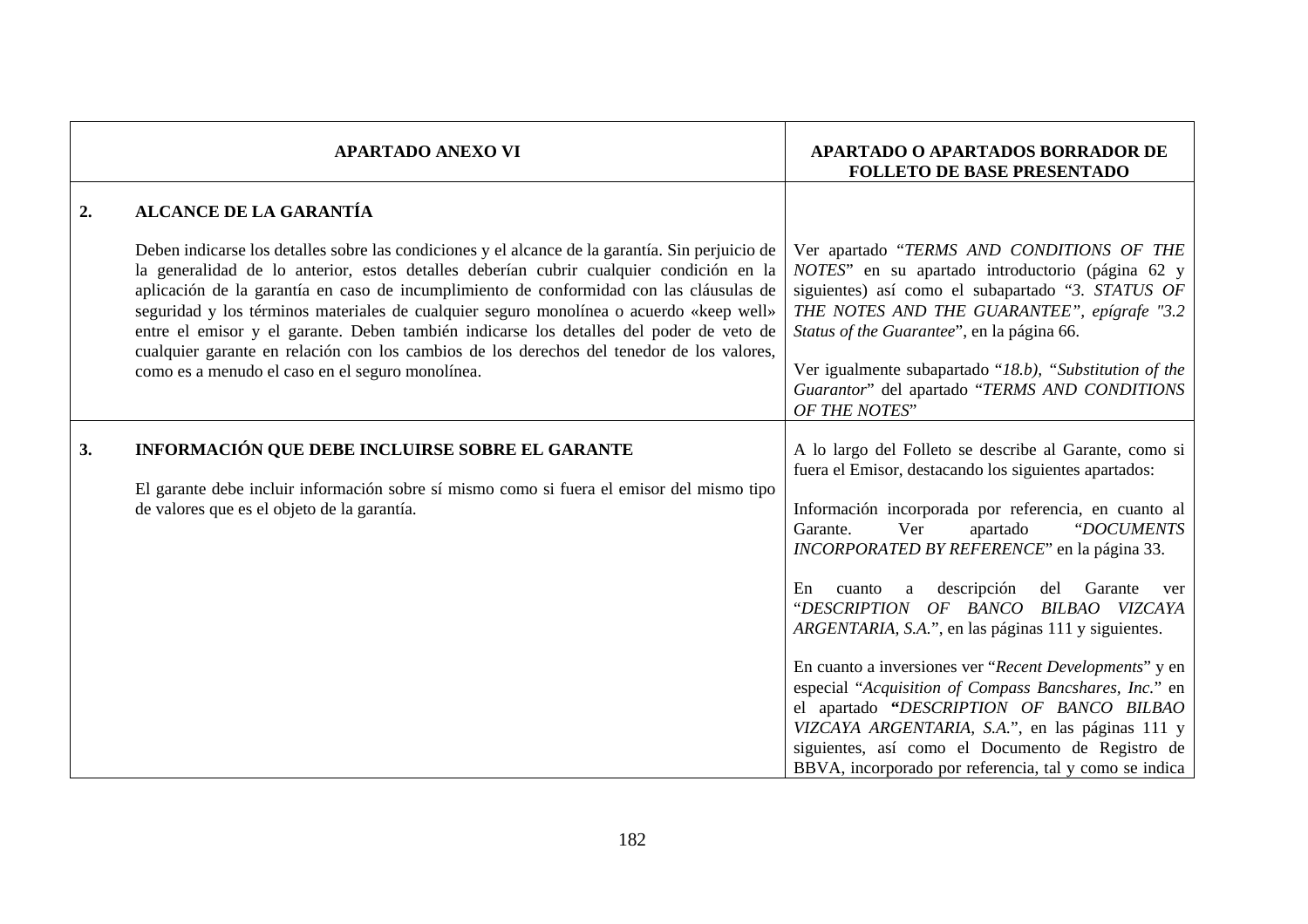| <b>APARTADO ANEXO VI</b> | <b>APARTADO O APARTADOS BORRADOR DE</b><br><b>FOLLETO DE BASE PRESENTADO</b>                                                                                                                                                                                                                                                                                                           |
|--------------------------|----------------------------------------------------------------------------------------------------------------------------------------------------------------------------------------------------------------------------------------------------------------------------------------------------------------------------------------------------------------------------------------|
|                          | en el apartado "DOCUMENTS INCORPORATED BY<br><i>REFERENCE</i> " en la página 33.                                                                                                                                                                                                                                                                                                       |
|                          | En cuanto a la descripción del negocio ver apartado<br>"DESCRIPTION OF BANCO BILBAO VIZCAYA<br>ARGENTARIA, S.A.", en las páginas 111 y siguientes,<br>así como el Documento de Registro de BBVA,<br>incorporado por referencia, tal y como se indica en el<br>apartado "DOCUMENTS INCORPORATED<br>BY<br><i>REFERENCE</i> " en la página 33.                                            |
|                          | En cuanto a la estructura organizativa, ver apartado<br>"DESCRIPTION OF BANCO BILBAO VIZCAYA<br>ARGENTARIA, S.A.", en las páginas 111 y siguientes.                                                                                                                                                                                                                                    |
|                          | En cuanto a su consejo de administración, ver apartados<br>"DESCRIPTION OF BANCO BILBAO VIZCAYA<br>ARGENTARIA, S.A.", en las páginas 111 y siguientes,<br>"DIRECTORS AND SENIOR MANAGEMENT" en las<br>páginas 124 y siguientes y el Documento de Registro del<br>incorporado<br>"DOCUMENTS<br>Garante,<br>como<br>INCORPORATED BY REFERENCE", tal y como se<br>indica en la página 33. |
|                          | En cuanto a sus cuentas anuales, ver, las cuentas anuales<br>del registradas en CNMV, que se incorporan por<br>referencia, tal y como se detalla en el apartado<br>"DOCUMENTS INCORPORATED BY REFERENCE",<br>tal y como se indica en la página 33.                                                                                                                                     |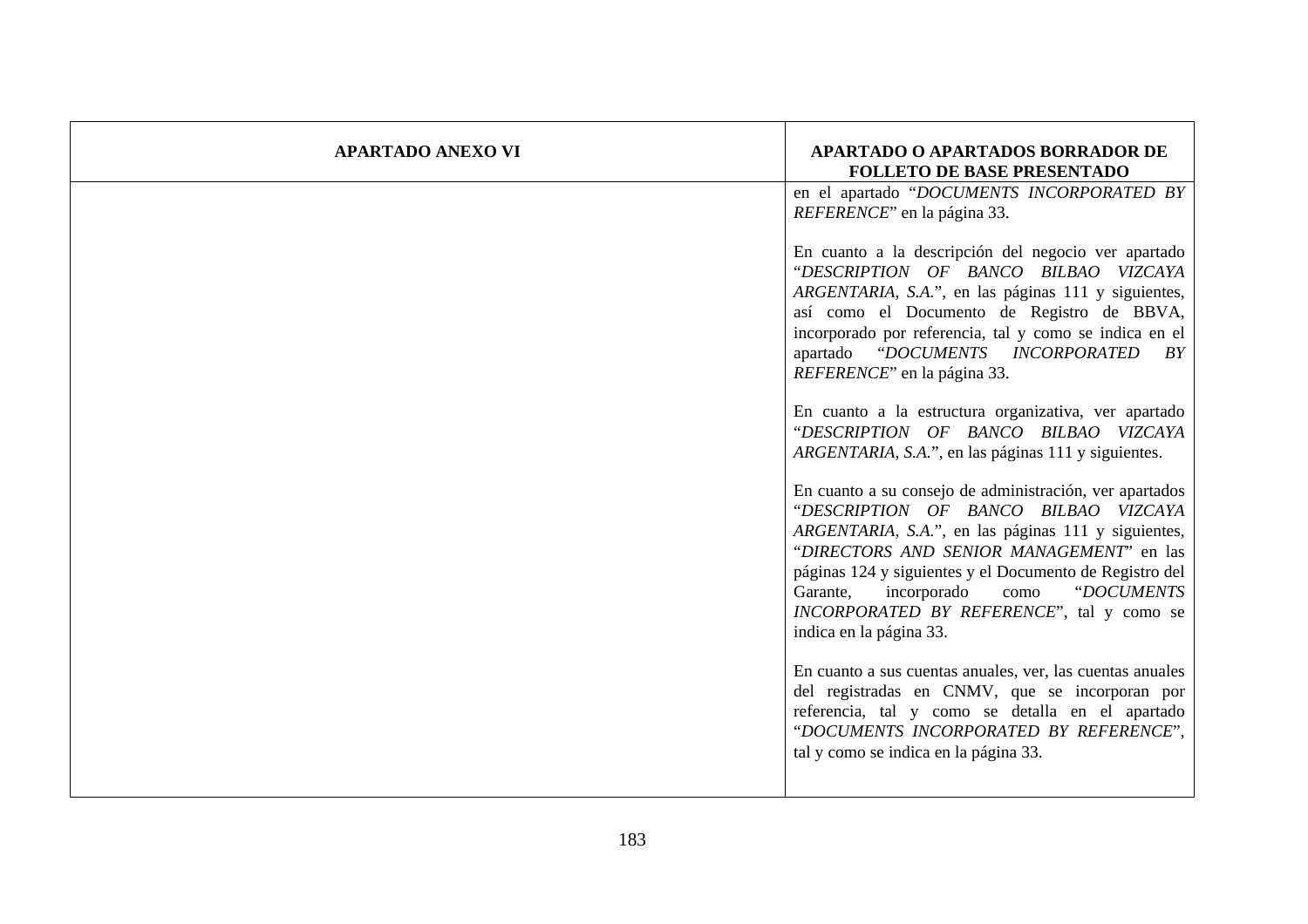|    | <b>APARTADO ANEXO VI</b>                                                                                                                   | <b>APARTADO O APARTADOS BORRADOR DE</b><br><b>FOLLETO DE BASE PRESENTADO</b>                                                                                                                                                                             |
|----|--------------------------------------------------------------------------------------------------------------------------------------------|----------------------------------------------------------------------------------------------------------------------------------------------------------------------------------------------------------------------------------------------------------|
|    |                                                                                                                                            | Finalmente, hay que destacar que, en la página 151 se<br>incluye la página de firmas en la que firma el<br>representante del Garante (BBVA), incluyéndose<br>asimismo en la página 111 la declaración realizada por<br>el representante de BBVA.         |
| 4. | <b>DOCUMENTOS PARA CONSULTA</b>                                                                                                            |                                                                                                                                                                                                                                                          |
|    | Indicación de los lugares donde el público puede tener acceso a los contratos importantes y a<br>otros documentos relativos a la garantía. | Ver apartado "DOCUMENTS INCORPORATED BY<br>REFERENCE" donde se indican los documentos y las<br>direcciones del Emisor, Garante, así como las<br>referencias al Documento de Registro del Garante,<br>donde a su vez se indica la página web del Garante. |
|    |                                                                                                                                            | "DOCUMENTS<br>Adicionalmente,<br>el<br>apartado<br>INCORPORATED BY REFERENCE" indica:                                                                                                                                                                    |
|    |                                                                                                                                            | "Copies of documents incorporated by reference in this<br>Base Prospectus can be obtained from the Issuer and the<br>Guarantor at Paseo de la Castellana, 81, 28046 Madrid<br>and in its Website www.bbva.com".                                          |
|    |                                                                                                                                            | Finalmente en el apartado "GENERAL INFORMATION-<br>Documents Available", en la página 148 y siguientes, se<br>incluye la información disponible y los plazos en los que<br>estarán disponibles.                                                          |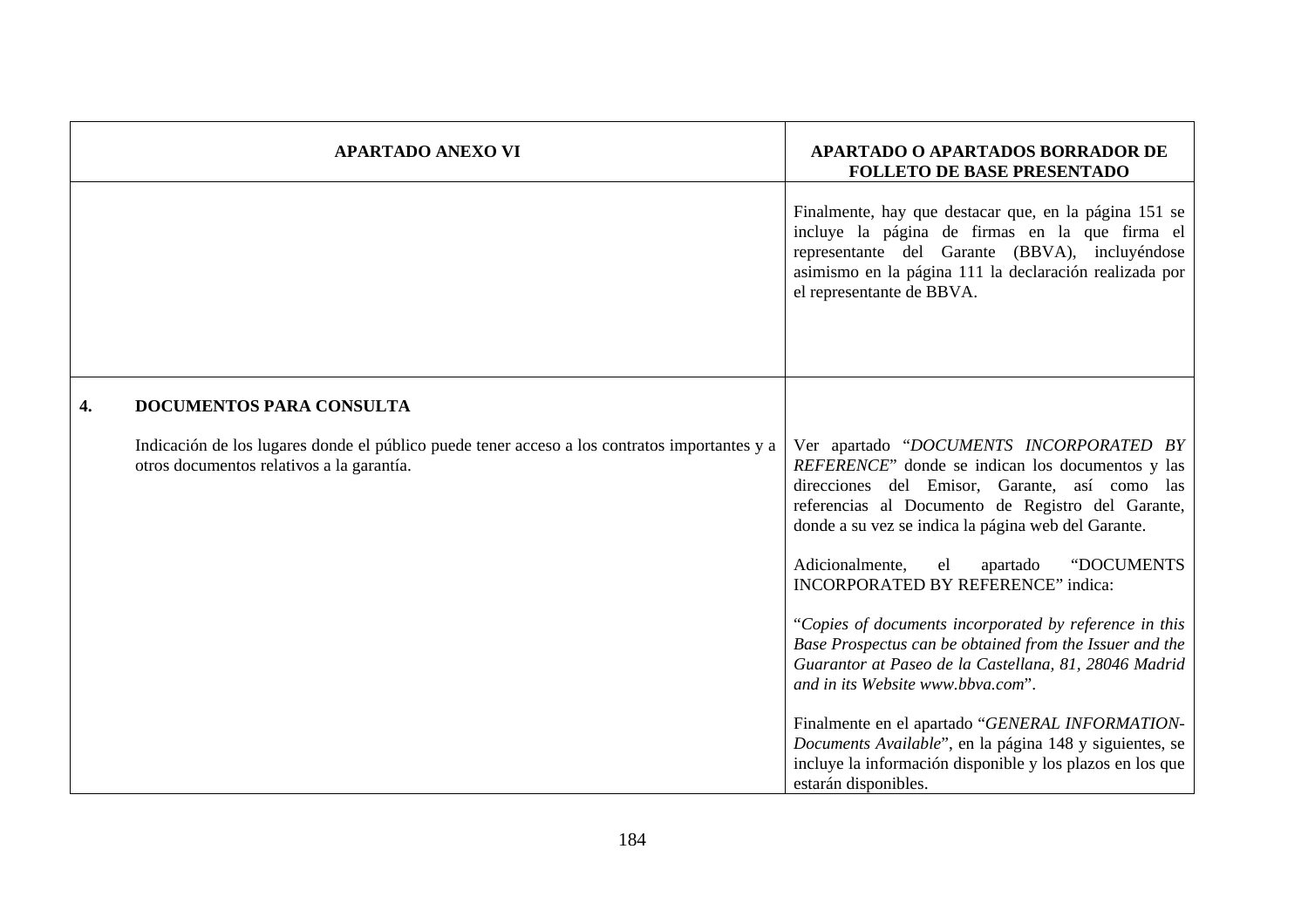#### **ANEXO XII**

## **Requisitos mínimos de información para la nota sobre los valores de valores derivados**

## **(Esquema)**

## *Se incluye a continuación detalle de los apartados adicionales a los descritos en el Anexo V anterior*

|    | <b>APARTADO ANEXO XII</b> |                                                                                                                                                                                                                                                                                                                                                                                                                                                                                                                                                                                                                                                            | APARTADO O APARTADOS DEL FOLLETO DE<br><b>BASE</b>                                                                                                                                                                                                                                               |
|----|---------------------------|------------------------------------------------------------------------------------------------------------------------------------------------------------------------------------------------------------------------------------------------------------------------------------------------------------------------------------------------------------------------------------------------------------------------------------------------------------------------------------------------------------------------------------------------------------------------------------------------------------------------------------------------------------|--------------------------------------------------------------------------------------------------------------------------------------------------------------------------------------------------------------------------------------------------------------------------------------------------|
| 1. | PERSONAS RESPONSABLES     |                                                                                                                                                                                                                                                                                                                                                                                                                                                                                                                                                                                                                                                            |                                                                                                                                                                                                                                                                                                  |
|    | 1.1                       | Todas las personas responsables de la información que figura en el folleto y, según el<br>caso, de ciertas partes del mismo, indicando, en este caso, las partes. En caso de personas<br>físicas, incluidos los miembros de los órganos de administración, de gestión o de<br>supervisión del emisor, indicar el nombre y el cargo de la persona; en caso de personas<br>jurídicas, indicar el nombre y el domicilio social.                                                                                                                                                                                                                               | Se incluye en la página 151, página de firmas de las<br>personas responsables por BBVA Senior Finance,<br>S.A.Unipersonal y Banco Bilbao Vizcaya Argentaria,<br>S.A.                                                                                                                             |
|    | 1.2                       | Declaración de los responsables del folleto que asegure que, tras comportarse con una<br>diligencia razonable de que así es, la información contenida en el folleto es, según su<br>conocimiento, conforme a los hechos y no incurre en ninguna omisión que pudiera<br>afectar a su contenido. En su caso, declaración de los responsables de determinadas<br>partes del folleto que asegure que, tras comportarse con una diligencia razonable, la<br>información contenida en la parte del folleto de la que son responsables es, según su<br>conocimiento, conforme a los hechos y no incurre en ninguna omisión que pudiera<br>afectar a su contenido. | En la página 109, "Description of BBVA Senior Finance,<br>S.A. Unipersonal Person Responsible" se incluye la<br>declaración realizada por el representante de BBVA<br>Senior Finance, S.A Unipersonal y en la página 111 se<br>incluye la declaración realizada por el representante de<br>BBVA. |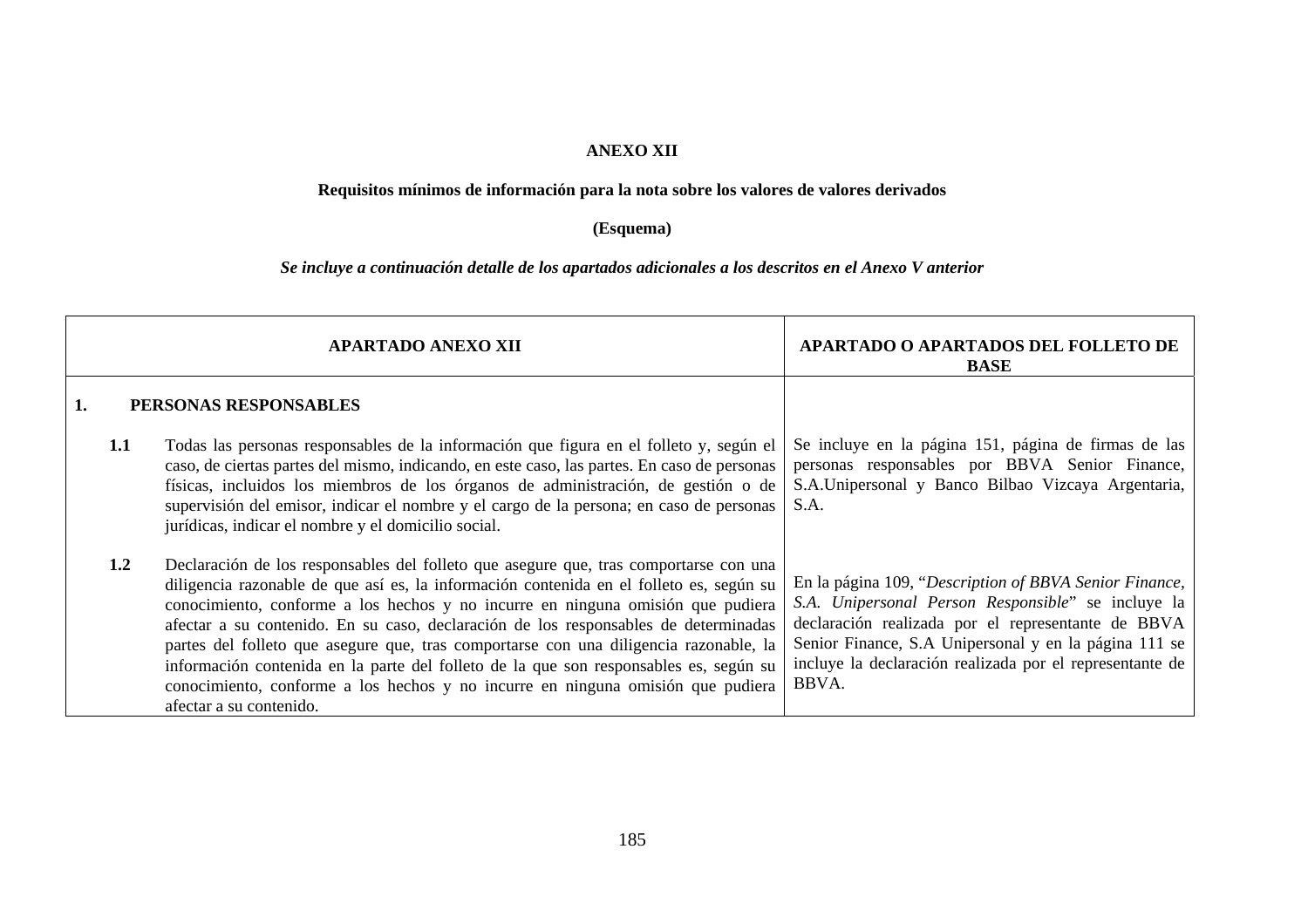| <b>APARTADO ANEXO XII</b>                                                                                                                                                                                                                                                                                                                                                                                                                                                                                                                                                                                                                                                                                                             | APARTADO O APARTADOS DEL FOLLETO DE<br><b>BASE</b>                                                                                                                                                                                                                                                                     |
|---------------------------------------------------------------------------------------------------------------------------------------------------------------------------------------------------------------------------------------------------------------------------------------------------------------------------------------------------------------------------------------------------------------------------------------------------------------------------------------------------------------------------------------------------------------------------------------------------------------------------------------------------------------------------------------------------------------------------------------|------------------------------------------------------------------------------------------------------------------------------------------------------------------------------------------------------------------------------------------------------------------------------------------------------------------------|
| <b>FACTORES DE RIESGO</b><br>2.<br>Se proporcionarán de manera prominente los factores de riesgo importantes para los valores ofertados<br>y/o admitidos a cotización con el fin de evaluar el riesgo de mercado asociado con estos valores en<br>una sección titulada «factores de riesgo». Ello debería incluir una dvertencia sobre el riesgo de que los<br>inversores puedan perder el valor de toda su inversión o de parte de ella, según el caso, y/o, en caso de<br>que la responsabilidad del inversor no esté limitada al valor de su inversión, una declaración de este<br>hecho, junto con una descripción de las circunstancias en las que surge esta responsabilidad adicional,<br>y su posible repercusión financiera. | Ver apartado "RISK FACTORS" en las páginas 15 y<br>siguientes. En especial la sección "The Notes may not be<br>a suitable investment for all investors" y la mención<br>recogida en "Factors which are material for the purpose<br>of assessing the market risks associated with Notes<br>issued under the Programme". |
| <b>INFORMACIÓN FUNDAMENTAL</b><br>3.                                                                                                                                                                                                                                                                                                                                                                                                                                                                                                                                                                                                                                                                                                  |                                                                                                                                                                                                                                                                                                                        |
| 3.1<br>Interés de las personas físicas y jurídicas participantes en la emisión/oferta<br>Descripción de cualquier interés, incluidos los conflictivos, que sea importante para la<br>emisión/oferta, detallando las personas implicadas y la naturaleza del interés.                                                                                                                                                                                                                                                                                                                                                                                                                                                                  | En el apartado "GENERAL INFORMATION", se<br>incluyen los datos de las personas implicadas en la<br>operación y la intervención que realizan en la operación.                                                                                                                                                           |
| 3.2<br>Motivos de la oferta y destino de los ingresos.                                                                                                                                                                                                                                                                                                                                                                                                                                                                                                                                                                                                                                                                                | Ver apartado "USE OF PROCEEDS", en la página108.                                                                                                                                                                                                                                                                       |
| Motivos de la oferta cuando éstos no tengan por objeto la obtención de beneficios o la<br>cobertura de ciertos riesgos.                                                                                                                                                                                                                                                                                                                                                                                                                                                                                                                                                                                                               | En caso de que tengan algún motivo concreto se<br>completará adicionalmente el apartado 5 de la Parte B<br>del apartado "FORM OF THE APPLICABLE FINAL                                                                                                                                                                  |
| Si se revelan los motivos de la oferta y el uso de los ingresos, deben comunicarse los ingresos<br>netos totales y un cálculo de los gastos totales de la emisión /oferta                                                                                                                                                                                                                                                                                                                                                                                                                                                                                                                                                             | TERMS".                                                                                                                                                                                                                                                                                                                |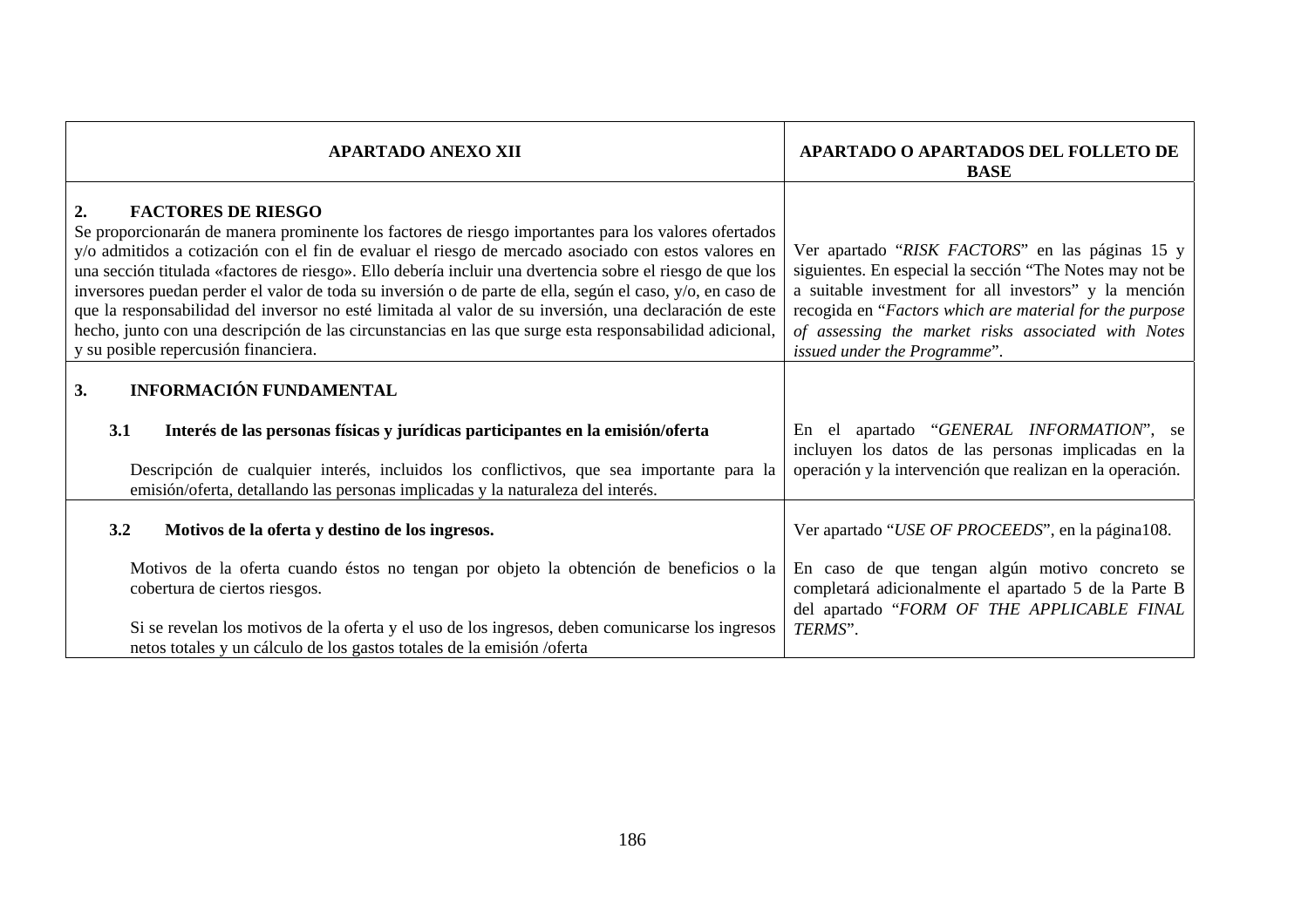| <b>APARTADO ANEXO XII</b>                                                                                                                                                                                                                                                                                                                                                                                                                    | APARTADO O APARTADOS DEL FOLLETO DE<br><b>BASE</b>                                                                                                                                                              |
|----------------------------------------------------------------------------------------------------------------------------------------------------------------------------------------------------------------------------------------------------------------------------------------------------------------------------------------------------------------------------------------------------------------------------------------------|-----------------------------------------------------------------------------------------------------------------------------------------------------------------------------------------------------------------|
| <b>INFORMACIÓN</b><br><b>RELATIVA</b><br>LOS<br><b>VALORES</b><br>QUE<br><b>VAN</b><br>4.<br>A<br>$\mathbf{A}$<br>OFERTARSE/ADMITIRSE A COTIZACIÓN                                                                                                                                                                                                                                                                                           | Al tratarse de un Folleto de Base, los datos del presente<br>apartado 4 se incluirán en cada Emisión concreta de<br>valores.                                                                                    |
|                                                                                                                                                                                                                                                                                                                                                                                                                                              | No obstante, los términos comunes a todas las emisiones<br>encuentran en el apartado "TERMS"<br>AND<br>se<br>CONDITIONS OF THE NOTES", en las páginas 62 y<br>siguientes, tal y como se detalla a continuación. |
| 4.1<br>Información sobre los valores                                                                                                                                                                                                                                                                                                                                                                                                         | Condición 1 del apartado "TERMS AND CONDITIONS<br>OF THE NOTES" y en las páginas 45 y siguientes en la<br>Parte A del "FORM OF THE APPLICABLE FINAL<br>TERMS"                                                   |
| 4.1.1<br>Descripción del tipo y la clase de los valores ofertados y/o admitidos a cotización, con el<br>Código ISIN (número internacional de identificación del valor) u otro código de<br>identificación del valor.                                                                                                                                                                                                                         | Se detallarán en el epígrafe 9, OPERATIONAL<br>INFORMATION, de la Parte B del "FORM OF THE<br>APPLICABLE FINAL TERMS", que se incluyen en la<br>página 61.                                                      |
| 4.1.2<br>Una explicación clara y coherente que permita comprender a los inversores la medida en que<br>le valor de su inversión resulta afectado por el valor del instrumento o instrumentos del<br>subyacente, sobre todo en circunstancias en que los riesgos sean más evidentes, a menos que<br>los valores tengan una denominación unitaria mínima de 50.000 euros o sólo puedan ser<br>adquiridos al menos por 50.000 euros por unidad. | Condiciones 18 a 23 del apartado "FORM OF THE<br>APPLICABLE FINAL TERMS", en su caso y descrito en<br>detaile a lo largo de "TERMS AND CONDITIONS OF<br>THE NOTES"                                              |
| Legislación según la cual se han creado los valores.<br>4.1.3                                                                                                                                                                                                                                                                                                                                                                                | Condición 21 del apartado "TERMS AND CONDITIONS<br>OF THE NOTES".                                                                                                                                               |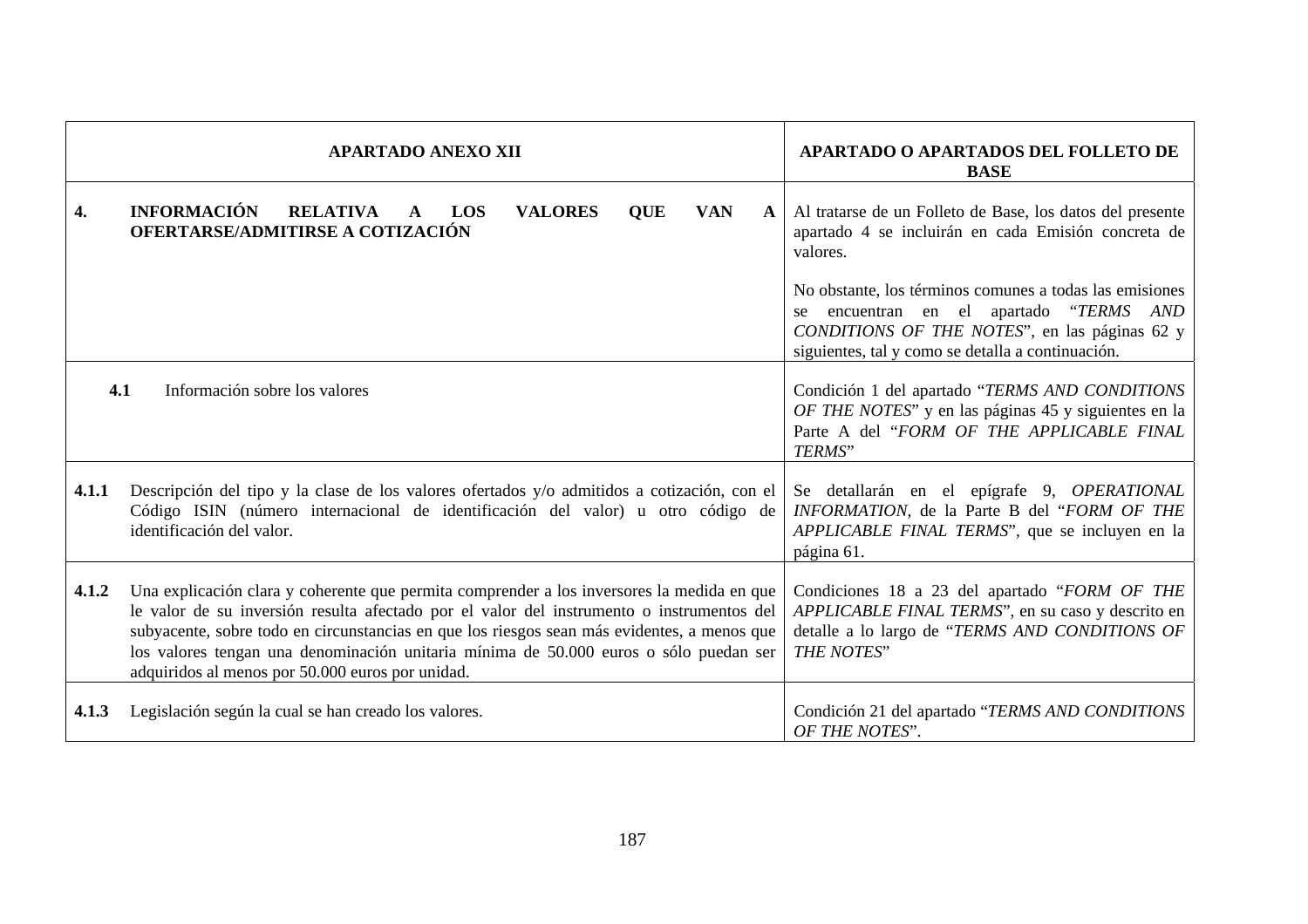|       | <b>APARTADO ANEXO XII</b>                                                                                                                                                                                                                         | <b>APARTADO O APARTADOS DEL FOLLETO DE</b><br><b>BASE</b>                                                                                                                                                                                                                               |
|-------|---------------------------------------------------------------------------------------------------------------------------------------------------------------------------------------------------------------------------------------------------|-----------------------------------------------------------------------------------------------------------------------------------------------------------------------------------------------------------------------------------------------------------------------------------------|
| 4.1.4 | Indicación de si los valores están en forma registrada o al portador y si los valores están en<br>forma de título o de anotación en cuenta. En el último caso, nombre y dirección de la entidad<br>responsable de la llevanza de las anotaciones. | Ver el apartado "FORM OF THE NOTES", en las<br>páginas 40 y siguientes, la Condición 1 del "TERMS<br>AND CONDITIONS OF THE NOTES", en la página 63<br>siguientes y para cada emisión concreta se<br>cumplimentará apartado 29 de la Parte A del "FORM<br>OF THE APPLICABLE FINAL TERMS" |
| 4.1.5 | Divisa de la emisión de los valores.                                                                                                                                                                                                              | Se determinará en las Condiciones Finales de cada<br>Emisión, tal y como se indica en el modelo de las<br>mismas en el apartado "FORM OF THE APPLICABLE<br>FINAL TERMS", en las páginas 45 y siguientes, en<br>concreto en el apartado 3 de la Parte A.                                 |
| 4.1.6 | Clasificación de los valores ofertados y/o admitidos a cotización, incluyendo resúmenes de<br>cualquier cláusula que afecte a la prelación o subordine el valor a alguna responsabilidad<br>actual o futura del emisor                            | Condición 3 del apartado "TERMS AND CONDITIONS<br>OF THE NOTES"                                                                                                                                                                                                                         |
| 4.1.7 | Descripción de los derechos vinculados a los valores, incluida cualquier limitación de esos<br>derechos, y procedimiento para el ejercicio de los mismos.                                                                                         | Se determinarán en las Condiciones Finales de cada<br>Emisión, en la Parte A del "FORM OF<br>THE<br>APPLICABLE FINAL TERMS", estando los términos<br>generales comunes recogidos en las Condiciones del<br>apartado "TERMS AND CONDITIONS OF<br>THE<br>NOTES".                          |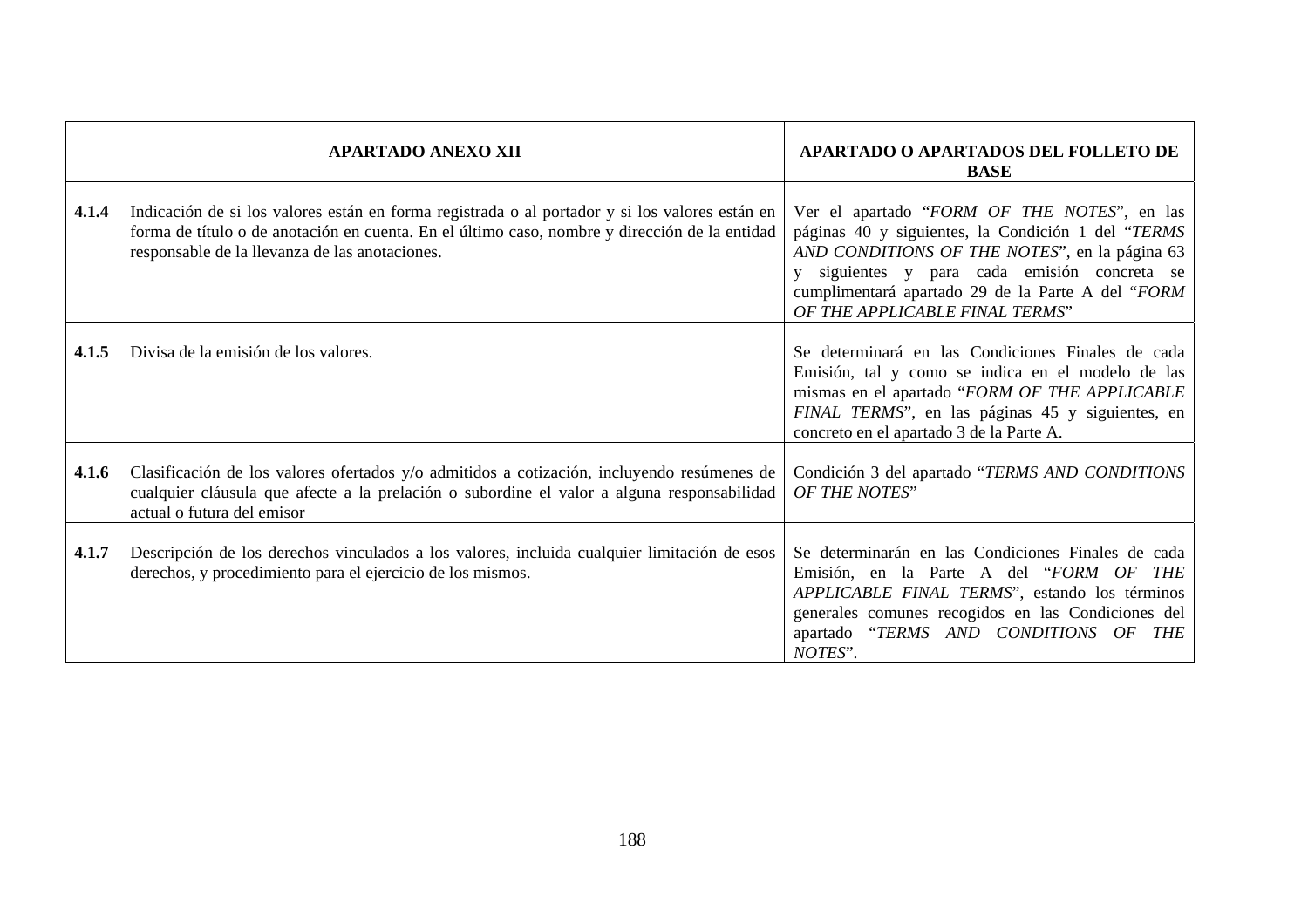|       | <b>APARTADO ANEXO XII</b>                                                                                                                                                  | <b>APARTADO O APARTADOS DEL FOLLETO DE</b><br><b>BASE</b>                                                                                                                                                                                                                                                                                                                 |
|-------|----------------------------------------------------------------------------------------------------------------------------------------------------------------------------|---------------------------------------------------------------------------------------------------------------------------------------------------------------------------------------------------------------------------------------------------------------------------------------------------------------------------------------------------------------------------|
| 4.1.8 | En el caso de nuevas emisiones, declaración de las resoluciones, autorizaciones y<br>aprobaciones en virtud de las cuales los valores han sido o serán creados o emitidos. | Se incluirá referencia a los acuerdos del Emisor en el<br>apartado "GENERAL INFORMATION".                                                                                                                                                                                                                                                                                 |
|       |                                                                                                                                                                            | En cuanto a la Garantía se incluye referencia a los<br>acuerdos del Garante en el apartado 13 de la Parte A del<br>"FORM OF THE APPLICABLE FINAL TERMS"                                                                                                                                                                                                                   |
| 4.1.9 | Fecha de emisión de los valores                                                                                                                                            | Se incluirá en el apartado 7 de la Parte A del "FORM OF<br>THE APPLICABLE FINAL TERMS" de cada emisión.                                                                                                                                                                                                                                                                   |
|       | <b>4.1.10</b> Descripción de cualquier restricción sobre la libre transferibilidad de los valores                                                                          | Condición 2 del apartado "TERMS AND CONDITIONS<br>OF THE NOTES".                                                                                                                                                                                                                                                                                                          |
|       | 4.1.11 -la fecha de vencimiento o expiración de los valores derivados<br>- la fecha límite de ejecución o fecha de referencia final                                        | Se determinarán en las correspondientes Condiciones<br>Finales, de conformidad con lo previsto en el apartado<br>"FORM OF THE APPLICABLE FINAL TERMS", en las<br>páginas 45 y siguientes, en especial en los apartados 18 a<br>23 de la Parte A, incluyéndose una descripción genérica<br>en la Condiciones 8 del apartado "TERMS AND<br><b>CONDITIONS OF THE NOTES".</b> |
|       | 4.1.12 Descripción del procedimiento de liquidación de los valores derivados                                                                                               |                                                                                                                                                                                                                                                                                                                                                                           |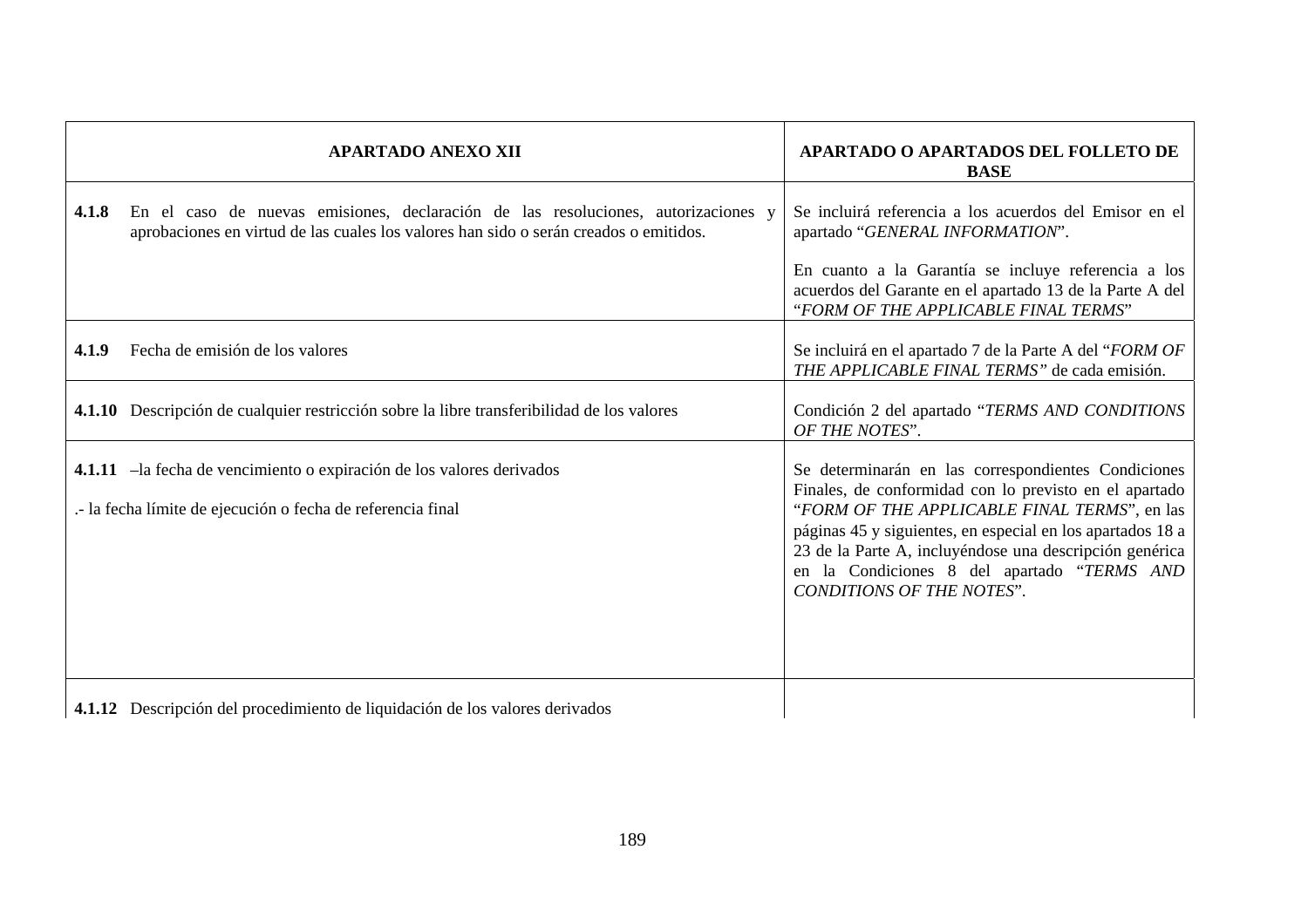|        |          | APARTADO ANEXO XII                                                                                                                                                                                                                                                                                                                      | APARTADO O APARTADOS DEL FOLLETO DE<br><b>BASE</b>                                                                                                                                                                                                                                                                                                                       |
|--------|----------|-----------------------------------------------------------------------------------------------------------------------------------------------------------------------------------------------------------------------------------------------------------------------------------------------------------------------------------------|--------------------------------------------------------------------------------------------------------------------------------------------------------------------------------------------------------------------------------------------------------------------------------------------------------------------------------------------------------------------------|
| 4.1.13 |          | Descripción de cómo se producen los ingresos de los valores derivados, la fecha de pago o<br>entrega y el método para su cálculo.                                                                                                                                                                                                       | Se determinarán en las correspondientes Condiciones<br>Finales, de conformidad con lo previsto en el apartado<br>"FORM OF THE APPLICABLE FINAL TERMS", en las<br>páginas 45 y siguientes, en especial en los apartados 18 a<br>23 de la Parte A incluyéndose una descripción genérica<br>en la Condiciones 8 del apartado "TERMS AND<br><b>CONDITIONS OF THE NOTES".</b> |
|        | a)<br>b) | 4.1.14 Por lo que se refiere al país de origen del emisor y al país o países en los que se está haciendo<br>la oferta o se busca la admisión a cotización:<br>información sobre los impuestos sobre la renta de los valores retenidos en origen;<br>indicación de si el emisor asume la responsabilidad de la retención de impuestos en | Ver:<br>del apartado<br>"TERMS<br>AND<br>Condición 9<br>a)<br><b>CONDITIONS OF THE NOTES"; y</b><br>b) Apartado "TAXATION" en las páginas 132 y                                                                                                                                                                                                                          |
|        | origen.  |                                                                                                                                                                                                                                                                                                                                         | siguientes                                                                                                                                                                                                                                                                                                                                                               |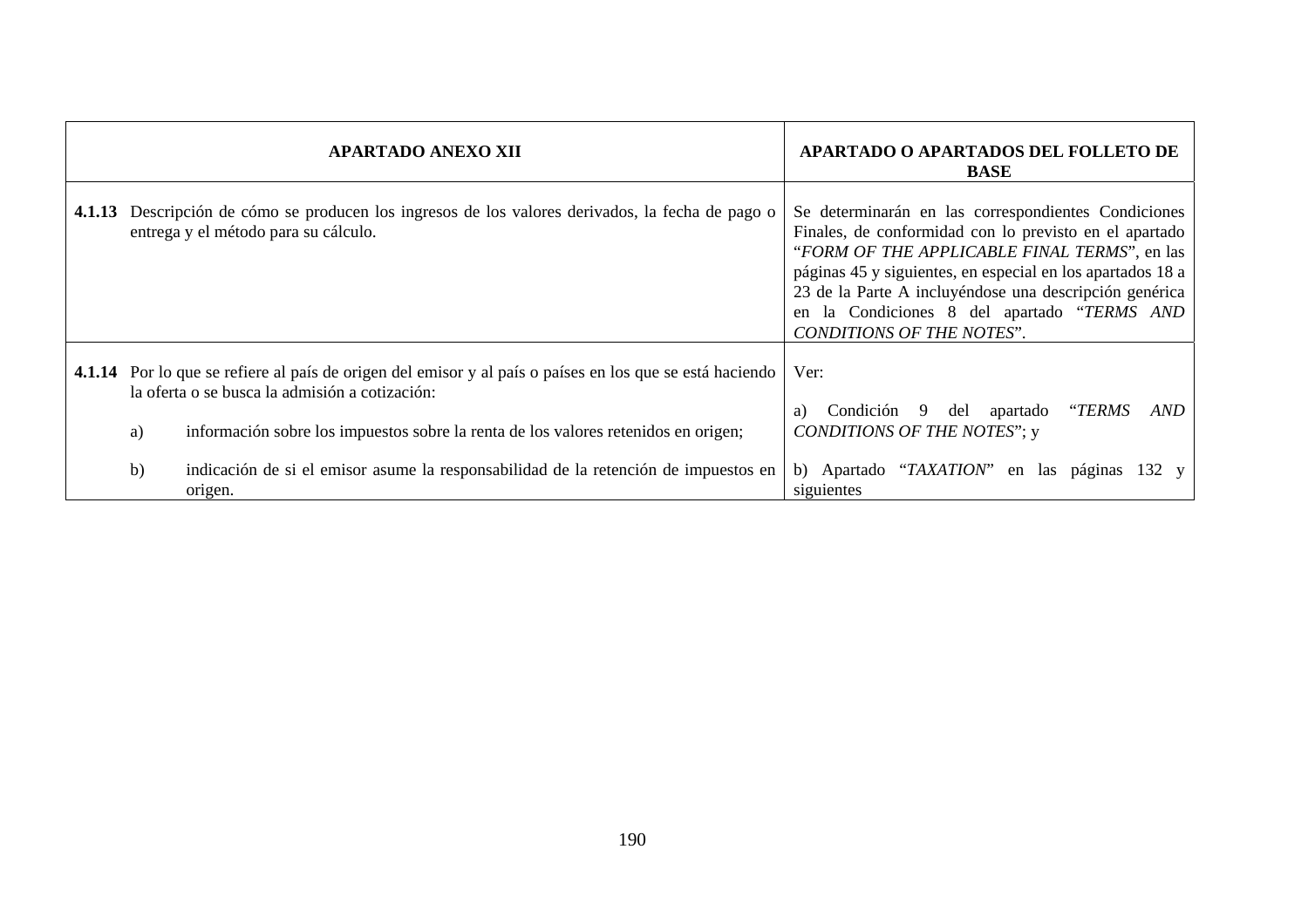| <b>APARTADO ANEXO XII</b>                                                                                                                                                                                                                                                                                                                                                                                                                                                                                                                                                                                                                                                                                                                                                                                                                                                                                                                                                                                                   | <b>APARTADO O APARTADOS DEL FOLLETO DE</b><br><b>BASE</b>                                                                                                                                                                                                                                              |
|-----------------------------------------------------------------------------------------------------------------------------------------------------------------------------------------------------------------------------------------------------------------------------------------------------------------------------------------------------------------------------------------------------------------------------------------------------------------------------------------------------------------------------------------------------------------------------------------------------------------------------------------------------------------------------------------------------------------------------------------------------------------------------------------------------------------------------------------------------------------------------------------------------------------------------------------------------------------------------------------------------------------------------|--------------------------------------------------------------------------------------------------------------------------------------------------------------------------------------------------------------------------------------------------------------------------------------------------------|
| 4.2. Información sobre el subyacente<br>4.2.1. El precio de ejercicio o el precio de referencia final del subyacente.<br>4.2.2. Declaración que establezca el tipo de subyacente y una indicación de dónde puede obtenerse<br>información sobre el subyacente<br>a. indicación de dónde puede obtenerse información sobre la trayectoria pasada y futura<br>del ubyacente y sobre su volatilidad<br>b. si el subyacente es un valor<br>i. nombre del emisor del valor<br>ii. el código ISIN u otro código de identificación del valor<br>c. si el subyacente es un índice<br>i. nombre del índice y descripción del mismo si está compuesto por el emisor.<br>Si el índice no está compuesto<br>ii. por el emisor, dónde puede obtenerse información sobre el índice<br>d. si el subyacente es un tipo de interés<br>i. descripción del tipo de interés<br>ii. otros<br>Si el subyacente no se encuentra entre las categorías enumeradas anteriormente, la nota sobre los<br>valores debe contener información equivalente. | El contenido de este apartado incluirá un detalle de lo<br>previsto en el apartado 4.2. del Anexo XII del<br>Reglamento 809/2004, tal y como se detalla en el<br>"FORM OF THE APPLICABLE FINAL TERMS", en<br>especial en los apartados 18 a 23 de la Parte A y<br>"TERMS AND CONDITIONS OF THE NOTES". |
| e. si el subyacente es una cesta de subyacentes<br>i. información de la proporción de cada subyacente de la cesta<br>4.2.3. Descripción de cualquier episodio de distorsión del mercado o de liquidación que afecte al<br>subyacente.<br>4.2.4. Normas de ajuste de acontecimientos relativos al subyacente.                                                                                                                                                                                                                                                                                                                                                                                                                                                                                                                                                                                                                                                                                                                |                                                                                                                                                                                                                                                                                                        |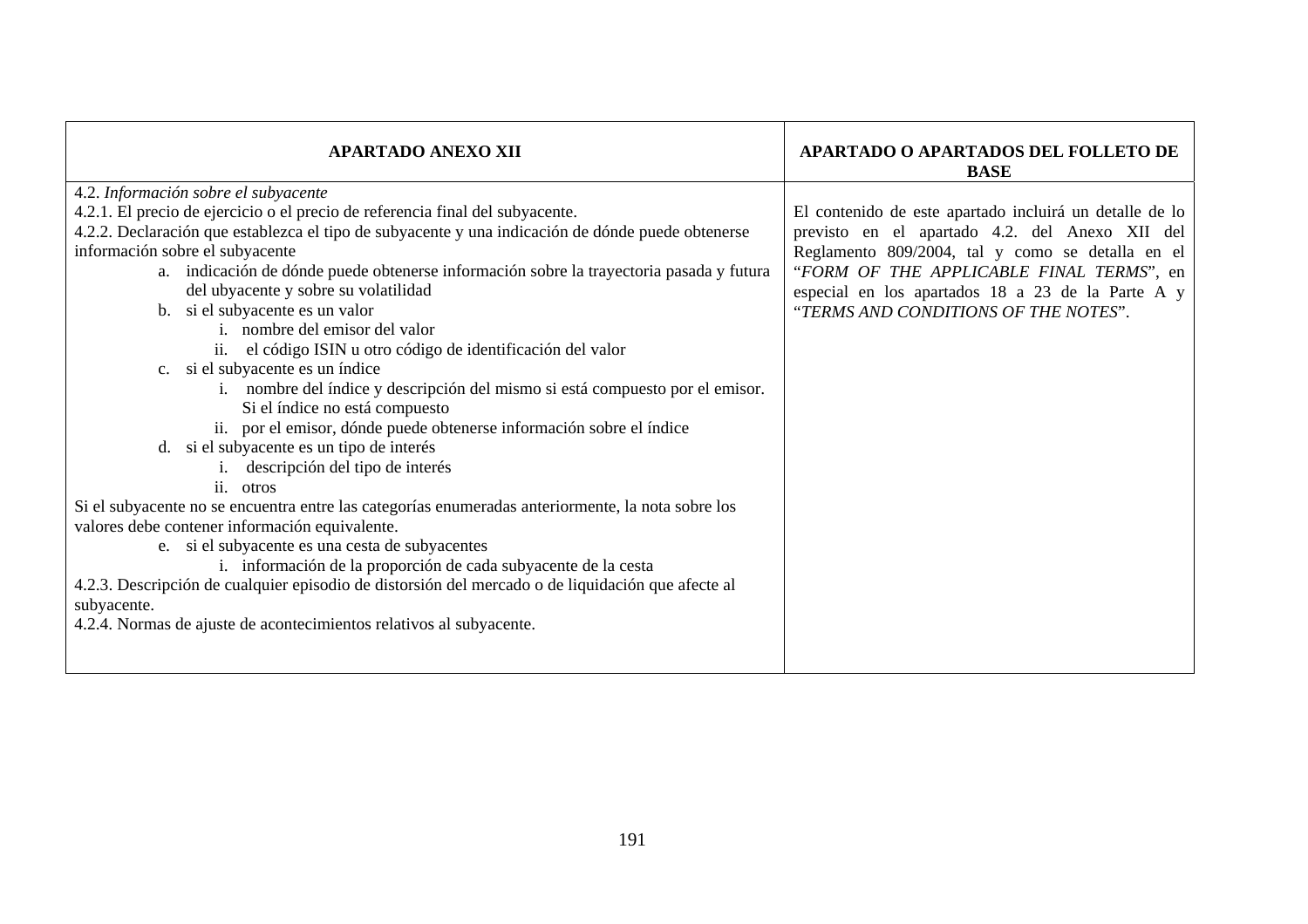| <b>APARTADO ANEXO XII</b> |                                                                                                                                                                               | APARTADO O APARTADOS DEL FOLLETO DE<br><b>BASE</b>                                                                                                                                                                                         |
|---------------------------|-------------------------------------------------------------------------------------------------------------------------------------------------------------------------------|--------------------------------------------------------------------------------------------------------------------------------------------------------------------------------------------------------------------------------------------|
| 5.                        | <b>CLÁUSULAS Y CONDICIONES DE LA OFERTA</b>                                                                                                                                   | Al tratarse de un Folleto de Base, los datos del apartado<br>5 se incluirán en cada Emisión concreta de valores.                                                                                                                           |
|                           |                                                                                                                                                                               | No obstante, los términos comunes a todas las emisiones<br>se encuentran en el apartado "FORM OF THE<br>APPLICABLE FINAL TERMS", en las páginas 45 y<br>siguientes, tal y como se detalla a continuación, en el<br>caso de oferta pública. |
| 5.1.1                     | 5.1<br>Condiciones, estadísticas de la oferta, calendario previsto y procedimiento de<br>suscripción de la oferta<br>Condiciones a las que está sujeta la oferta.             | En caso de oferta pública se completarán los apartados<br>a 44 de la Parte A del "FORM OF THE<br>39<br>APPLICABLE FINAL TERMS", de tal forma que se                                                                                        |
|                           |                                                                                                                                                                               | detallen estos apartados.                                                                                                                                                                                                                  |
| 5.1.2                     | Importe total de la emisión/oferta; si el importe no es fijo, descripción de los acuerdos y del<br>momento en que se anunciará al público el importe definitivo de la oferta. | Así mismo en caso de oferta pública se completarán los<br>apartados 5 y 6 de la Parte B del "FORM OF THE                                                                                                                                   |
| 5.1.3                     | Plazo, incluida cualquier posible modificación, durante en el que estará abierta la oferta y<br>descripción del proceso de solicitud.                                         | APPLICABLE FINAL TERMS".                                                                                                                                                                                                                   |
| 5.1.4                     | Detalles de la cantidad mínima y/o máxima de solicitud, (ya sea por número de valores o por<br>el importe total de la inversión).                                             | El precio de cada emisión se incluirá en el apartado 5 de<br>la Parte A del "FORM OF THE APPLICABLE FINAL<br>TERMS".                                                                                                                       |
| 5.1.5                     | Método y plazos para el pago de los valores y para la entrega de los mismos.                                                                                                  |                                                                                                                                                                                                                                            |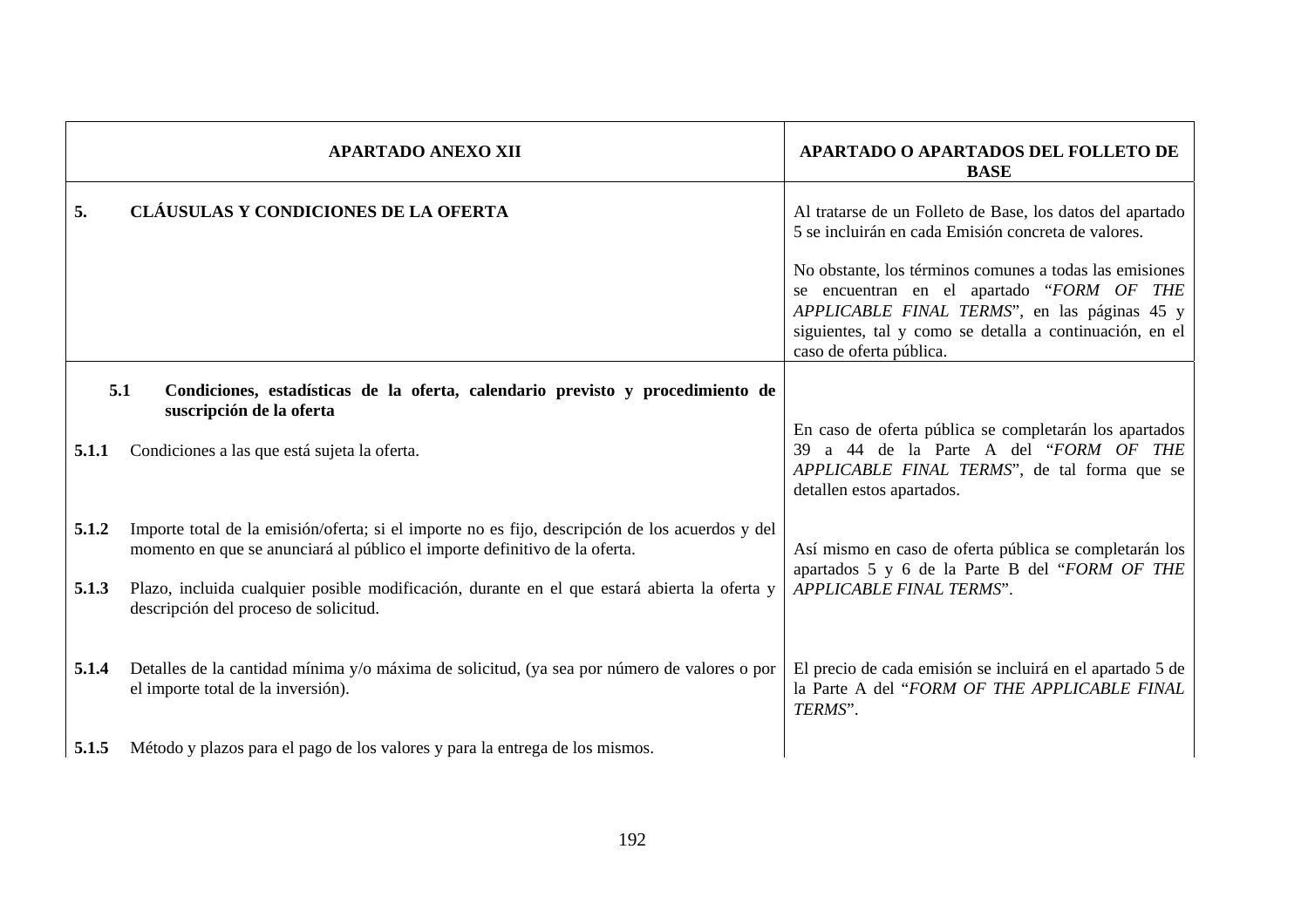|                                          | <b>APARTADO ANEXO XII</b>                                                                                                                                                                                                                                    | APARTADO O APARTADOS DEL FOLLETO DE<br><b>BASE</b>                                                                                                                            |  |
|------------------------------------------|--------------------------------------------------------------------------------------------------------------------------------------------------------------------------------------------------------------------------------------------------------------|-------------------------------------------------------------------------------------------------------------------------------------------------------------------------------|--|
| 5.1.6                                    | Descripción completa de la manera y fecha en la que se deben hacer públicos los resultados<br>de la oferta.                                                                                                                                                  |                                                                                                                                                                               |  |
|                                          |                                                                                                                                                                                                                                                              |                                                                                                                                                                               |  |
| 5.2<br>Plan de colocación y adjudicación |                                                                                                                                                                                                                                                              |                                                                                                                                                                               |  |
| 5.2.1                                    | Las diversas categorías de posibles inversores a los que se ofertan los valores. Si la oferta se<br>hace simultáneamente en los mercados de dos o más países y si se ha reservado o se va a<br>reservar un tramo para determinados países, indicar el tramo. | En caso de oferta pública se completarán los apartados<br>39 a 44 de la Parte A del "FORM OF THE<br>APPLICABLE FINAL TERMS", de tal forma que se<br>detallen estos apartados. |  |
|                                          |                                                                                                                                                                                                                                                              | Así mismo en caso de oferta pública se completarán los<br>apartados 5 y 6 de la Parte B del "FORM OF THE<br>APPLICABLE FINAL TERMS".                                          |  |
| 5.2.2                                    | Proceso de notificación a los solicitantes de la cantidad asignada e indicación de si la<br>negociación puede comenzar antes de efectuarse la notificación.                                                                                                  | El precio de cada emisión se incluirá en el apartado 5 de<br>la Parte A del "FORM OF THE APPLICABLE FINAL<br>TERMS".                                                          |  |
| 5.3                                      | <b>Precios</b>                                                                                                                                                                                                                                               |                                                                                                                                                                               |  |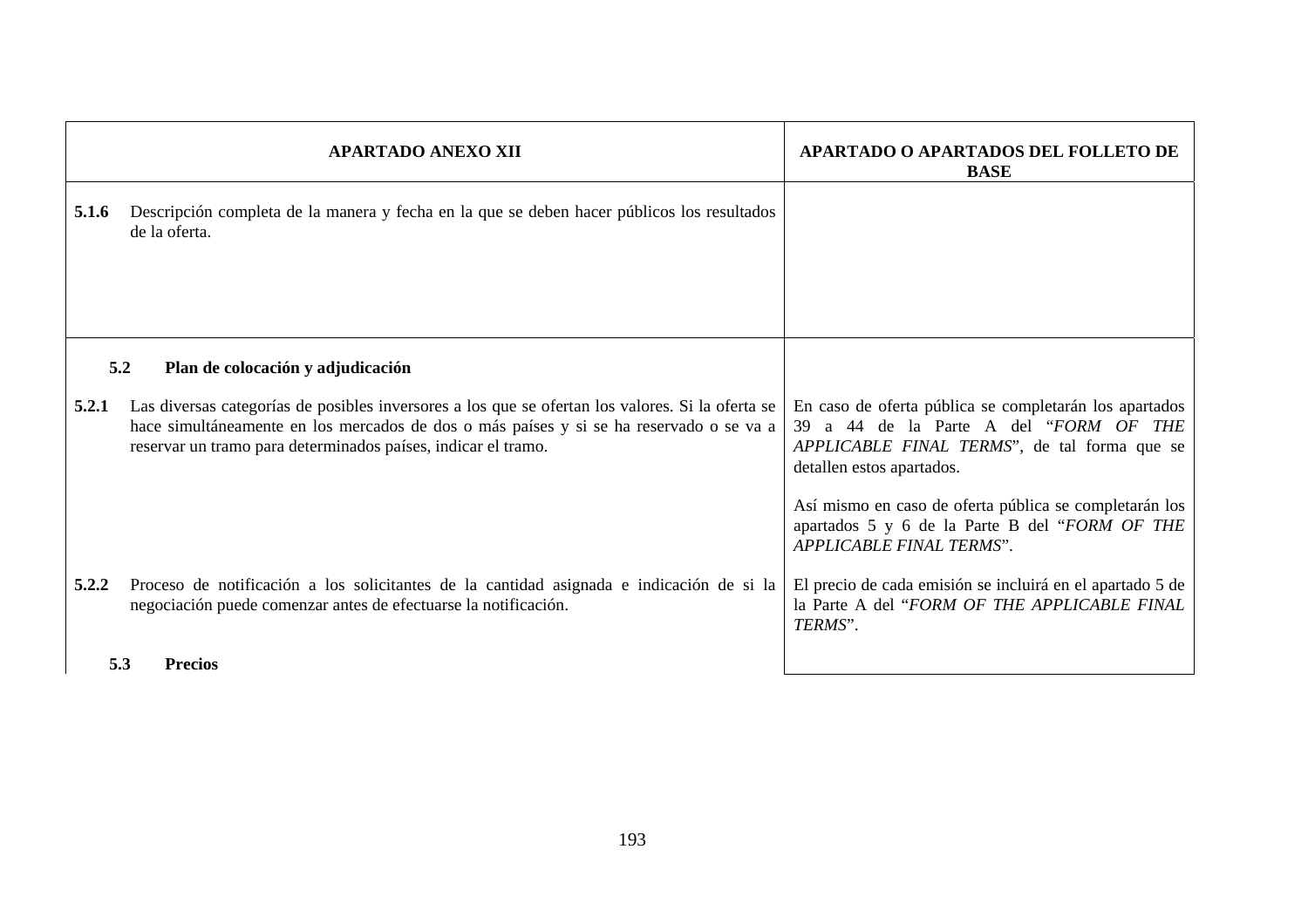| <b>APARTADO ANEXO XII</b>                                                                                                                                                                                                                   |                                                                                                                                                                                                                                                                                                                                                                                                                                                                                                                  | <b>APARTADO O APARTADOS DEL FOLLETO DE</b><br><b>BASE</b>                                                                                                                                                                                                                                                                |
|---------------------------------------------------------------------------------------------------------------------------------------------------------------------------------------------------------------------------------------------|------------------------------------------------------------------------------------------------------------------------------------------------------------------------------------------------------------------------------------------------------------------------------------------------------------------------------------------------------------------------------------------------------------------------------------------------------------------------------------------------------------------|--------------------------------------------------------------------------------------------------------------------------------------------------------------------------------------------------------------------------------------------------------------------------------------------------------------------------|
| Indicación del precio previsto al que se ofertarán los valores o el método para determinar el precio y el<br>proceso para su revelación. Indicar el importe de todo gasto e impuesto cargados específicamente al<br>suscriptor o comprador. |                                                                                                                                                                                                                                                                                                                                                                                                                                                                                                                  |                                                                                                                                                                                                                                                                                                                          |
| 5.4<br>5.4.1                                                                                                                                                                                                                                | Colocación y aseguramiento<br>Nombre y dirección del coordinador o coordinadores de la oferta global y de determinadas<br>partes de la misma y, en la medida en que tenga conocimiento de ello el emisor o el oferente,<br>de los colocadores en los diversos países donde tiene lugar la oferta.                                                                                                                                                                                                                | En caso de oferta pública se completarán los apartados<br>a 44 de la Parte A del "FORM OF THE<br>39<br>APPLICABLE FINAL TERMS", de tal forma que se<br>detallen estos apartados.<br>Así mismo en caso de oferta pública se completarán los<br>apartados 5 y 6 de la Parte B del "FORM OF THE<br>APPLICABLE FINAL TERMS". |
| 5.4.2                                                                                                                                                                                                                                       | Nombre y dirección de cualquier agente de pagos y de las entidades depositarias en cada país.                                                                                                                                                                                                                                                                                                                                                                                                                    |                                                                                                                                                                                                                                                                                                                          |
| 5.4.3                                                                                                                                                                                                                                       | Nombre y dirección de las entidades que acuerdan asegurar la emisión con un compromiso<br>firme, y detalles de las entidades que acuerdan colocar la emisión sin compromiso firme o con<br>un acuerdo de «mejores esfuerzos». Indicación de las características importantes de los<br>acuerdos, incluidas las cuotas. En los casos en que no se suscriba toda la emisión, declaración<br>de la parte no cubierta. Indicación del importe global de la comisión de suscripción y de la<br>comisión de colocación. |                                                                                                                                                                                                                                                                                                                          |
| 5.4.4                                                                                                                                                                                                                                       | Cuándo se ha alcanzado o se alcanzará el acuerdo de aseguramiento.                                                                                                                                                                                                                                                                                                                                                                                                                                               |                                                                                                                                                                                                                                                                                                                          |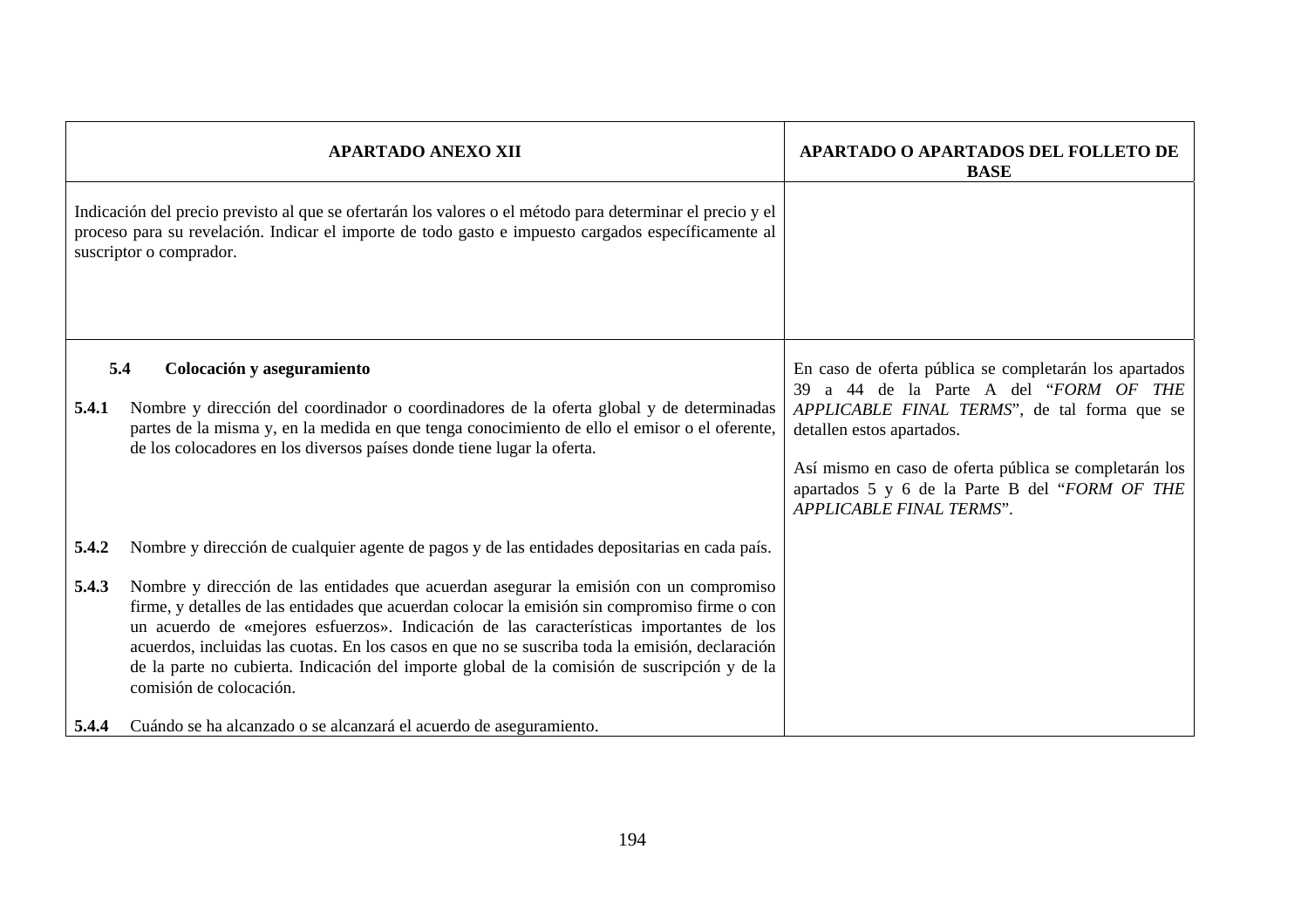| <b>APARTADO ANEXO XII</b>                                |                              |                                                                                                                                                                                                                                                                                                                              | APARTADO O APARTADOS DEL FOLLETO DE<br><b>BASE</b>                                                           |
|----------------------------------------------------------|------------------------------|------------------------------------------------------------------------------------------------------------------------------------------------------------------------------------------------------------------------------------------------------------------------------------------------------------------------------|--------------------------------------------------------------------------------------------------------------|
| 5.4.5 Nombre y dirección del agente encargado del cáculo |                              |                                                                                                                                                                                                                                                                                                                              | Esta información se contendrá en el "FORM OF THE<br>APPLICABLE FINAL TERMS".                                 |
| 6.                                                       | 6.1                          | ACUERDOS DE ADMISIÓN A COTIZACIÓN Y NEGOCIACIÓN<br>Indicación de si los valores ofertados son o serán objeto de una solicitud de admisión a<br>cotización, con vistas a su distribución en un mercado regulado o en otros mercados<br>equivalentes, indicando los mercados en cuestión. Esta circunstancia debe mencionarse, | Esta información se contendrá en el apartado 1 de la<br>Parte B del "FORM OF THE APPLICABLE FINAL<br>TERMS". |
|                                                          |                              | sin crear la impresión de que se aprobará necesariamente la admisión a cotización.<br>Si se conocen, deben darse las fechas más tempranas en las que los valores se admitirán a<br>cotización.                                                                                                                               |                                                                                                              |
|                                                          | 6.2                          | Todos los mercados regulados o mercados equivalentes en los que, según tenga<br>conocimiento de ello el emisor, estén admitidos ya a cotización valores de la misma<br>clase que los valores que van a ofertarse o admitirse a cotización.                                                                                   |                                                                                                              |
|                                                          | 6.3                          | Nombre y dirección de las entidades que tienen un compromiso firme de actuar como<br>intermediarios en la negociación secundaria, aportando liquidez a través de las órdenes<br>de oferta y demanda y descripción de los principales términos de su compromiso.                                                              |                                                                                                              |
| 7.                                                       | <b>INFORMACIÓN ADICIONAL</b> |                                                                                                                                                                                                                                                                                                                              | No aplicable.                                                                                                |
|                                                          | 7.1                          | Si en la nota sobre los valores se menciona a los asesores relacionados con una emisión,<br>una declaración de la capacidad en que han actuado los asesores.                                                                                                                                                                 |                                                                                                              |
|                                                          | 7.2                          | Indicación de otra información de la nota sobre los valores que haya sido auditada o<br>revisada por los auditores y si los auditores han presentado un informe. Reproducción<br>del informe o, con el permiso de la autoridad competente, un resumen del mismo.                                                             | No aplicable.                                                                                                |